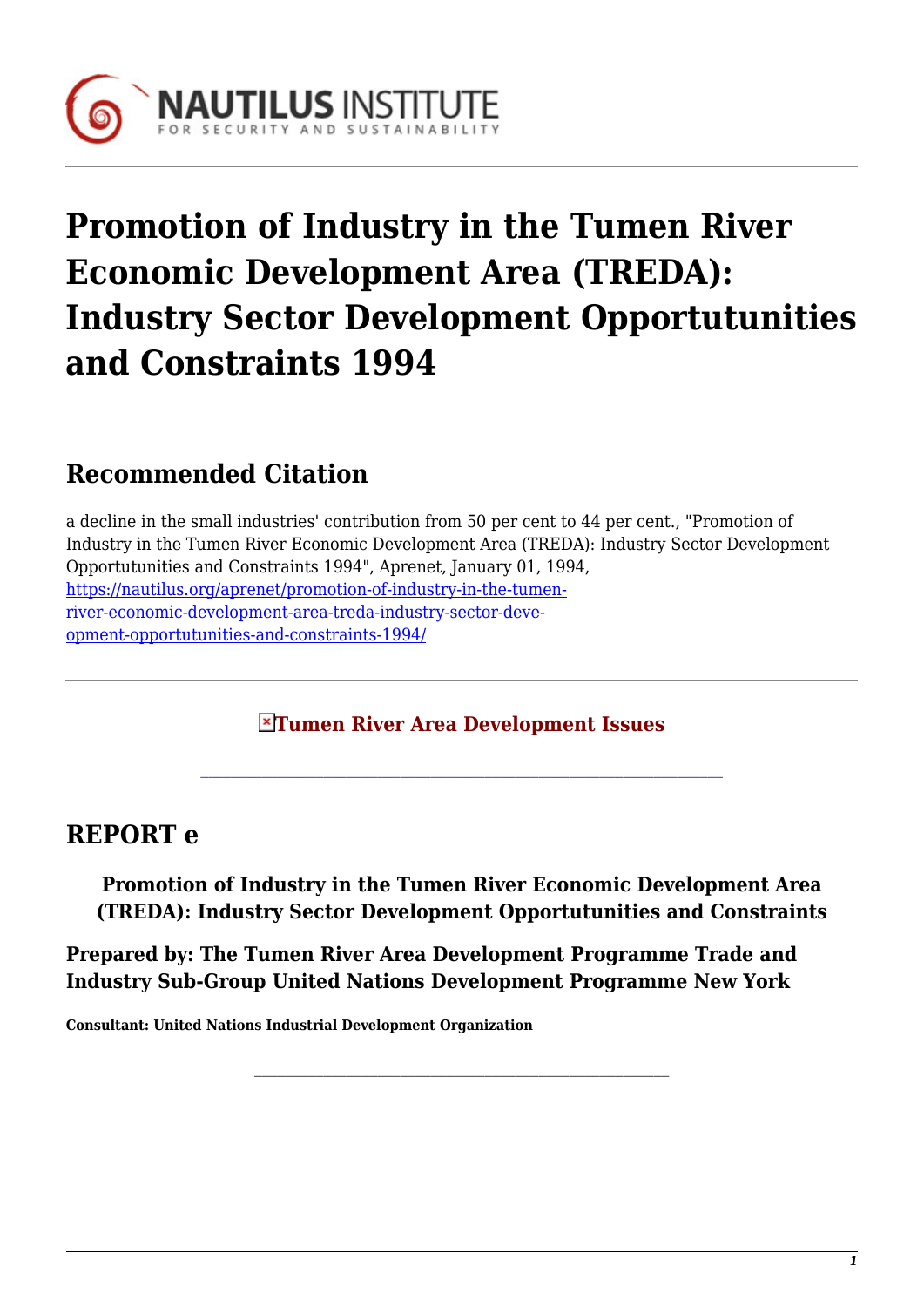INTRODUCTION Constituting the boundary between the People's Republic of China and the Democratic People's Republic of Korea (DPRK) in its upper section and between DPRK and the Russian Federation in its lower section where it flows into the East Sea (Sea of Japan), the Tumen River assumes a central location in Northeast Asia. Acknowledging both the strategic character and considerable potential of the Tumen River Basin for international economic cooperation and resulting from a number of conferences and preliminary analyses, the three riparian countries as well as Mongolia, the Republic of Korea and (as an observer) Japan reached agreement about officially launching the UNDP-sponsored Tumen River Area Development Programme (TRADP) in 1991. While the ultimate vision behind the project is to create an international shipping, trading and manufacturing zone in Northeast Asia ("Rotterdam of the EAST"), the first phase of TRADP has been primarily targeted at the joint elaboration of an integrated strategy for economic cooperation in one of Asia's - until a few years ago - most remote regions. The initial focus of activities has been on a series of studies related to basic conceptual, infrastructural, and legal/institutional management issues, primarily of an inventory or exploratory nature. Also in this context, UNDP has approached UNIDO under the TSS-1 facility to prepare a profile of the industrial sector in the Tumen River Economic Development Area (TREDA), defined to encompass Yanbian Korean Autonomous Prefecture in China (with Yanji, Longjin, Tumen and Hunchun as major cities), the Rajin-Sonbong area in DPRK's Northern Hamgyong Province (with the cities of Chongjin, Hoeryong, Namyong, Onsong, Saebyol, Undok, Rajin, Sonbong and Ungsang), and the southern part of Primorsky Krai in the Russian Federation's Far East (with the settlements/cities of Khazan, Kraskino, Posiet, Zarubino, Slavyanka, Vladivostok, Nakhodka and Vostochny). Emphasis was to be placed on a stocktaking of the present state of industry, the identification and assessment of present industrial development plans, an analysis of key constraints and options for future industrial progress in the region. The present report responds to this request as follows: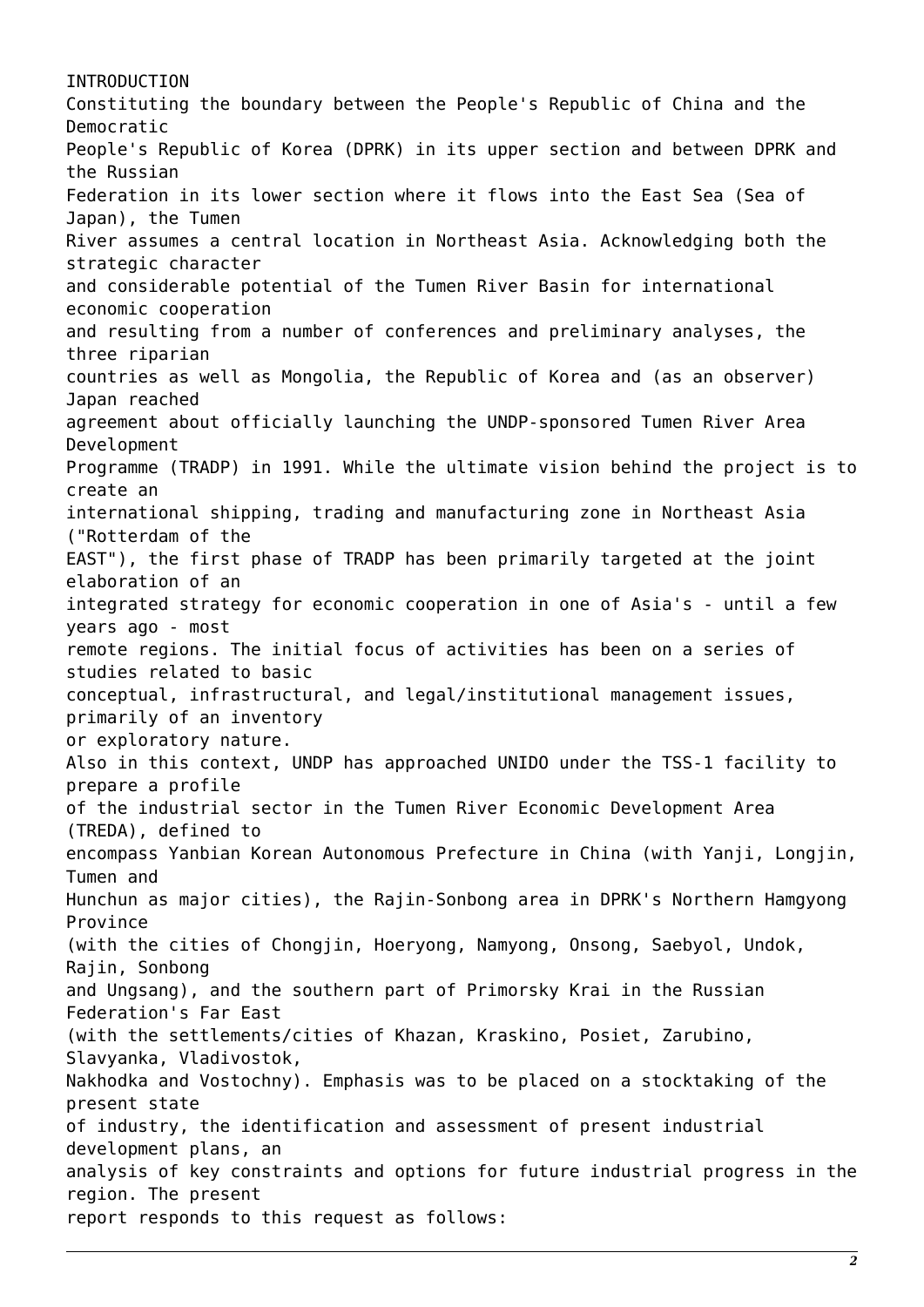Chapter 1 provides the available empirical evidence on the industrial sector's size, important structural characteristics and recent economic performance for the three countries' TREDA portions. Chapter 2 surveys major elements of industry-related strategies and policies to be identified within TREDA. The focus is put on the responsible authorities' overall orientation and continues with an in-depth account of recent key policy measures pertaining to the extension of the relevant supporting infrastructure, the establishment of special economic zones and industrial sites and the critical field of foreign investment promotion. Chapter 3 presents and assesses major achievements of recent policies, present constraints and basic options of future industrial development in TREDA. Finally, Chapter 4 in an attempt to synthesize the main issues which surfaced in the preceding chapters, elaborates on a number of action needs for consideration by both policy-makers in the riparian countries and the TRADP management for the programme's subsequent stages if the aimed-at industrial upturn is to be speeded up. The report is mainly based on intensive discussions held with government officials at various levels, academics and managers of selected industrial enterprises as well as personal observations made on site visits during the UNIDO team's mission to the region in August 1993. PROFILE OF INDUSTRY IN TREDA PEOPLE'S REPUBLIC OF CHINA Constituting the Chinese portion of TREDA, Yanbian Korean Autonomous Prefecture extends over the southeastern part of Jilin Province which has developed a relatively large and diversified industrial sector comprising the extraction of natural resources including mining and lumbering, the processing of agricultural goods, the manufacture of industrial products, the repair of capital goods as well as the generation and supply of utilities (electricity, water, gas). In 1991, industry together with construction accounted for some 56 per cent of the Province's national income , well ahead of agriculture with a share of 34 per cent. In

terms of gross output value some 64 per cent of the total originated in industry alone, thereby surpassing the

corresponding figure for agriculture almost 3.5 times. This basic pattern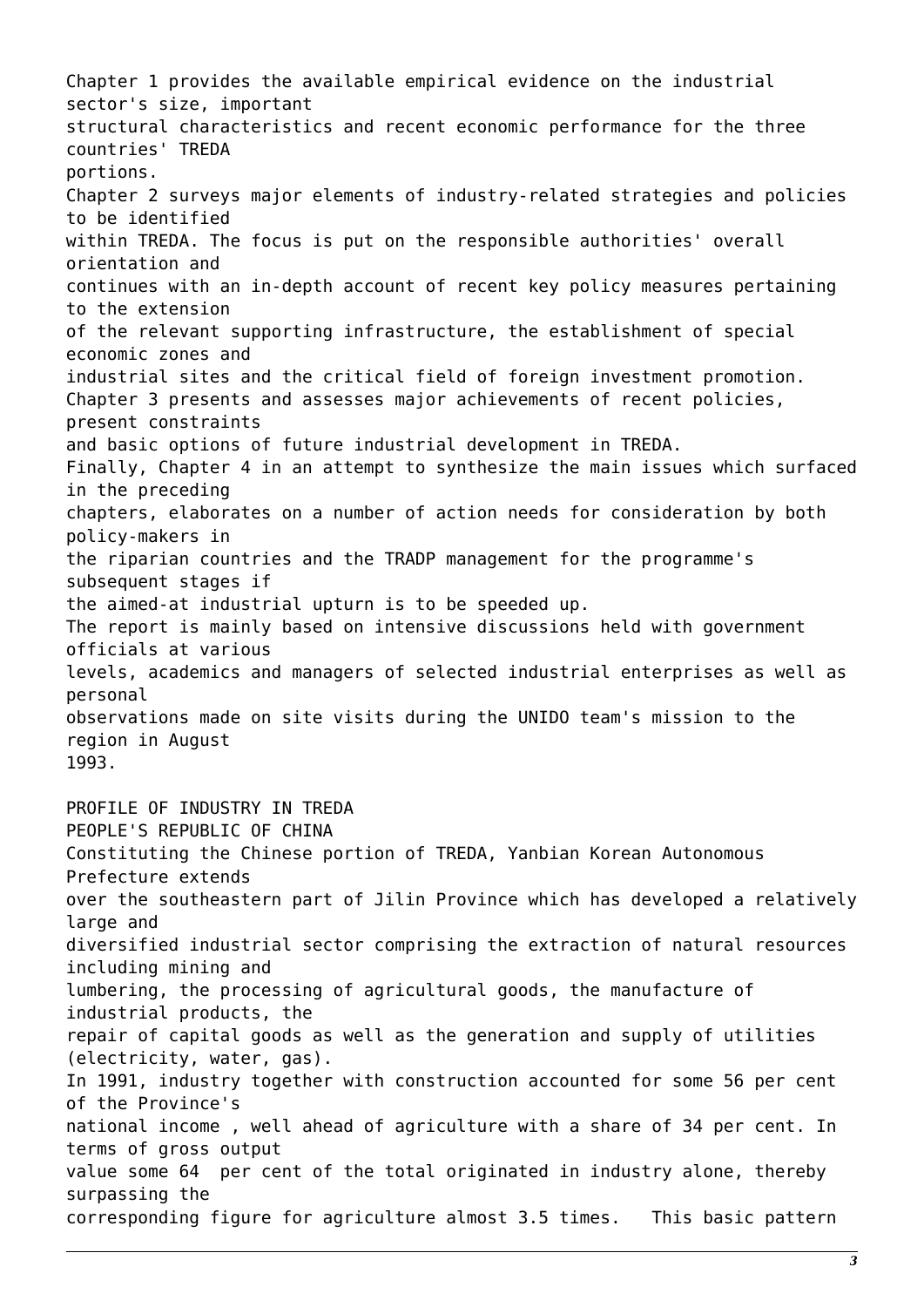is equally valid for Yanbian Prefecture with the noticeable exception of a relatively larger commercial sector reducing agriculture to 14 per cent and 22 per cent of the gross output value of society and the national income, respectively (cf. Table 1). TABLE 1 Provincial statistics record a total number of some 174,000 industrial enterprises in operation in 1991, the vast majority of which (88 per cent) were labelled as privatelyowned businesses (Table 2). Less than 2 per cent are accounted for by state-owned enterprises, the remaining 10.5 per cent by collective-owned enterprises. Over time, private businesses have increased their numbers at above average rates showing an average annual growth of 7.1 per cent in the period 1985-91, while a clear downward trend of an average 4.7 per cent decline is to be observed in the number of collective-owned enterprises in the same period. TABLE 2 However, in terms of gross industrial output which in current prices showed a marked rise of 23 per cent on average between 1985 and 1991, state-owned enterprises maintain their dominant role as industrial producers accounting for seven tenths of the total. Collectiveowned enterprises contribute little over one fifth, private enterprises another 6 per cent of the total (Table 3). The latter's rising share in the 1985-1991 period largely coincides with a declining share of the state-owned enterprises. Heavy industry accounts for 62 per cent and thus the bulk of industrial production, leaving 38 per cent for the light industry sector; these proportions displayed only very little change over time. In turn, a look at industrial production by size of enterprises reveals an increasing share of large businesses from 33 per cent to 40 per cent in the 1985-1991 period which is paralleled by a decline in the small industries' contribution from 50 per cent to 44 per cent. Major industrial sub-sectors include transportation equipment, mainly the production of cars, trucks and railway carriages (equalling 15.9 per cent of gross industrial output in 1992), chemicals and pharmaceuticals (11.5 per cent), food including beverage and tobacco processing (9.0 per cent), machine building (4.9 per cent), building

*4*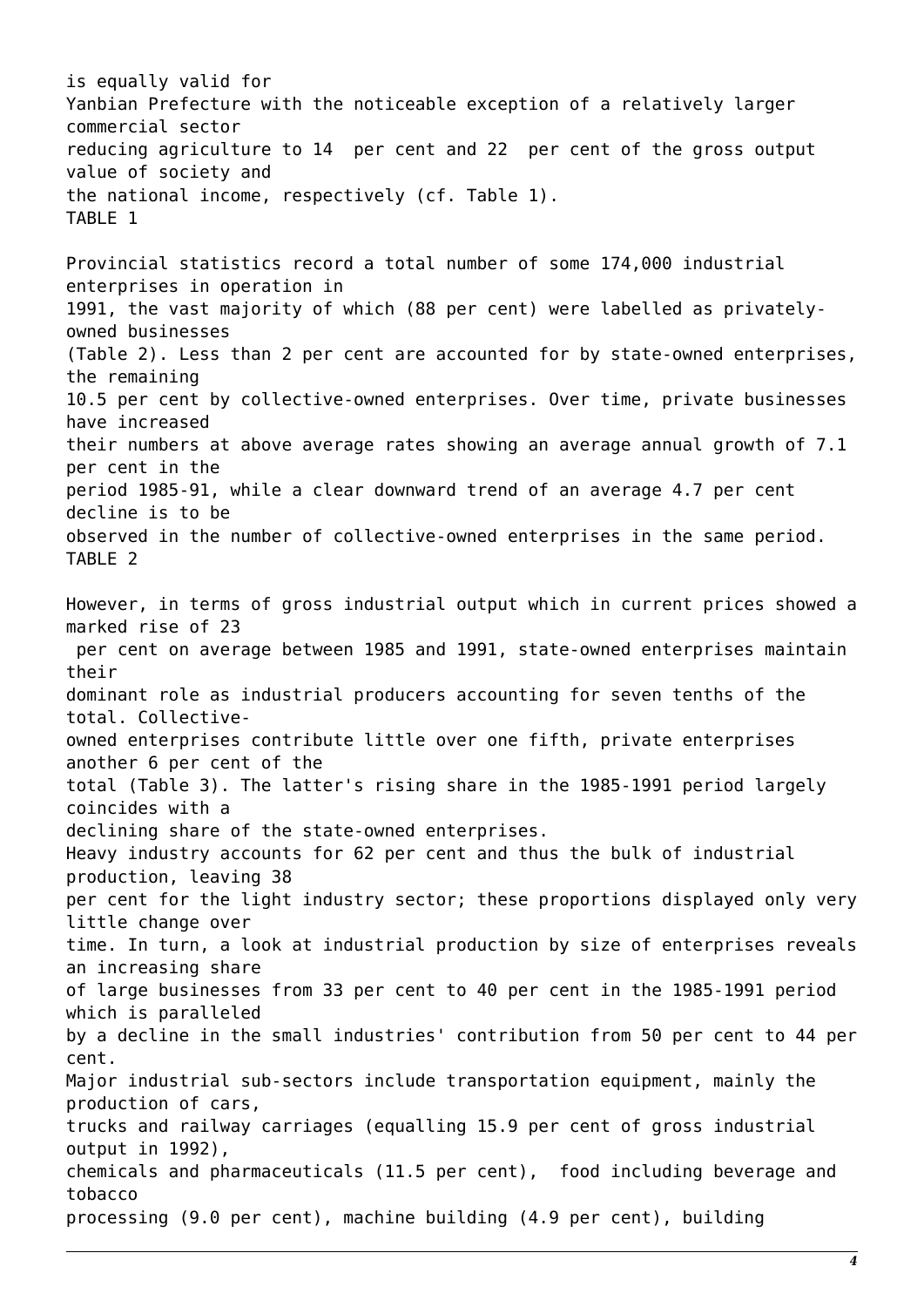materials (4.6 per cent) as well as logging, transport and processing of timber (3.1 per cent). In terms of the regional distribution of industry, the provincial capital Changchun and Jilin area together have emerged as major industrial centres in which some 43 per cent of all industrial enterprises are located, accounting for a total 55 per cent of gross industrial output (Table 4). Industry in Yanbian Korean Autonomous Prefecture ranks third in the province holding shares of roughly 12 per cent and 10 per cent of the number of industrial enterprises and the provincial gross industrial output, respectively. TABLE 3

#### TABLE 4

While Yanbian thus appears to have played a rather limited role in the industrial development of Jilin Province in the past, recent and ongoing policy initiatives aimed at creating a more business-conducive environment in general, and the opening up of Yanbian Prefecture to the outside world including under TRADP in particular, are likely to increase Yanbian's industrial weight considerably. Available statistics for 1992 reveal the following major structural characteristics of industry in Yanbian Prefecture (Table 5): TABLE 5

 a total of 1,614 industrial enterprises, 73 per cent of which operate under collective and 26 per cent under (almost exclusively local government) state-ownership; foreign participation is recorded for 1 per cent of the total number; a dominance of light over heavy industries in terms of enterprise numbers, gross and net industrial output values alike, with shares of 54 per cent, 53 per cent and 51 per cent, respectively; a preponderance of enterprises classified as small in terms of numbers (95 per cent) contrasting with a more balanced size distribution in terms of both gross and net output; the recorded total industrial employment of some 360,000 is largely provided by stateowned enterprises (69 per cent), the heavy industry sub-sector (72 per cent) and the section of small-scale enterprises (45 per cent); with a total of Y 199 million, Yanbian industrial exports accounted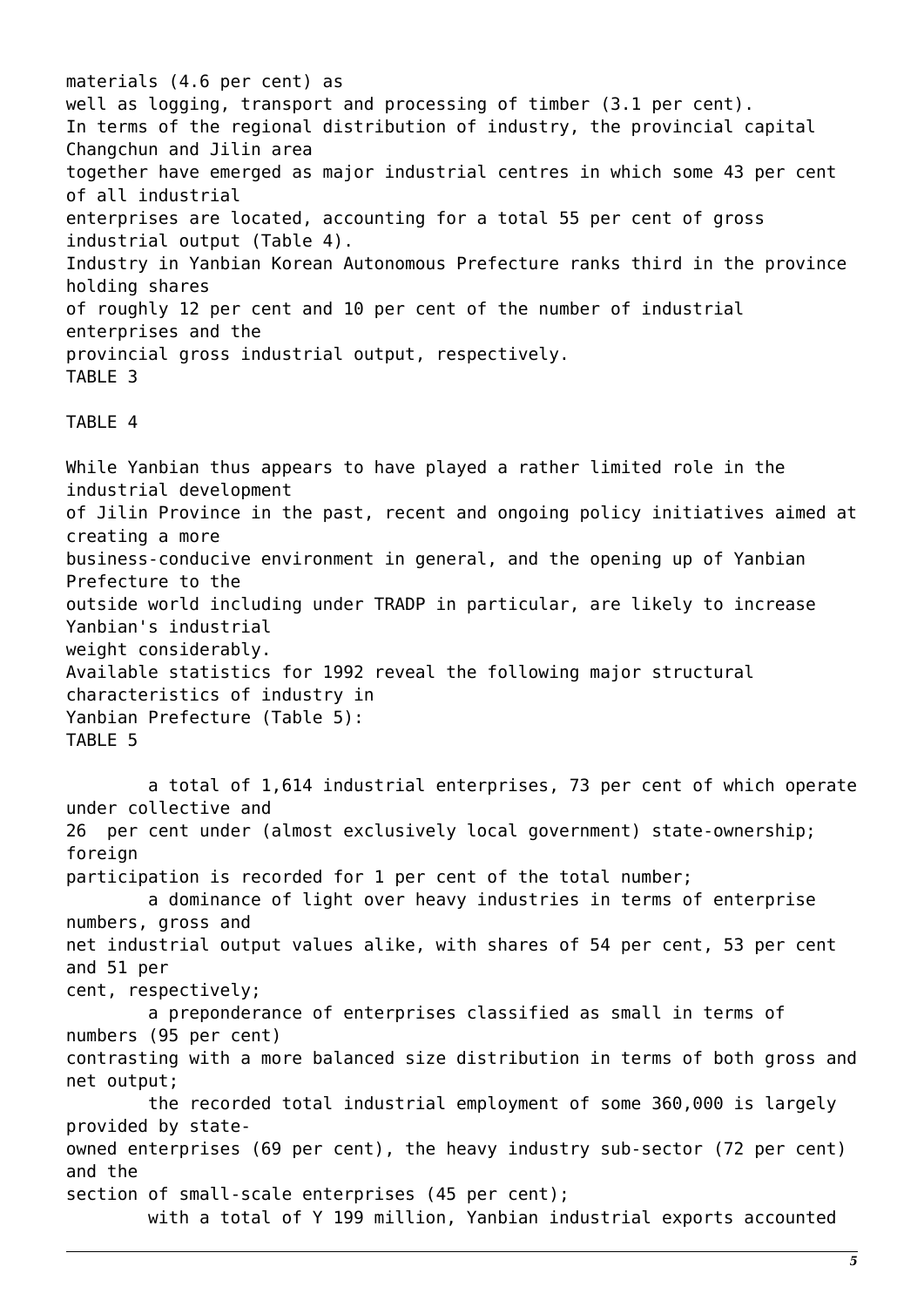for some 11 per cent of the Prefecture's net industrial output value. The majority of exports originate in local government-owned enterprises (69 per cent), consist mainly of light industry sector goods (78 per cent) and are largely produced in small enterprises (72 per cent). The sectoral break-down of industrial production in Yanbian Prefecture clearly reflects a strong reliance on the local natural resource base (Table 6). For instance, a third of the net industrial output value and 48 per cent of industrial employment is related to the considerable forest resources, ranging from the logging, transport and processing of timber to downstream activities in paper making and furniture manufacturing. The processing of local tobacco adds another 15.5 per cent to the net output and an abundance of plants with a high medicinal value such as ginseng, forms the basis of the traditional Yanbian medical and pharmaceuticals production contributing a further 6 percent. Building materials (6 per cent), machine building (5 per cent) and food, including beverage production (8 per cent), are other major sub-sectors. Of the recorded exports, almost a third is made up of textiles, garments and chemical fibres, ahead of food products including grains (19 per cent), timber and related products (18 per cent) as well as metal products (8 per cent). With respect to differences in the contribution and structure of industry within Yanbian Prefecture, in 1991 more than a quarter of the total gross output accrued in the capital Yanji, almost twice as much as the following Longjin and Tumen areas and four times the Hunchun area share, all forming part of TREDA (Table 7). Gross agricultural output accounted for between 4.8 per cent (Yanji) and 38.4 per cent (Hunchun) of the respective gross industrial output. Light industries predominate with production shares at above Yanbian level except for Hunchun where coal, gold and copper mining and the production of nonagricultural raw materials have traditionally played a major role. However, the recent drive towards the attraction of light manufacturing activities is likely to alter this pattern in their favour in the not too distant future. DEMOCRATIC PEOPLE'S REPUBLIC OF KOREA The exclusively publicly-owned industrial sector of the DPRK portion of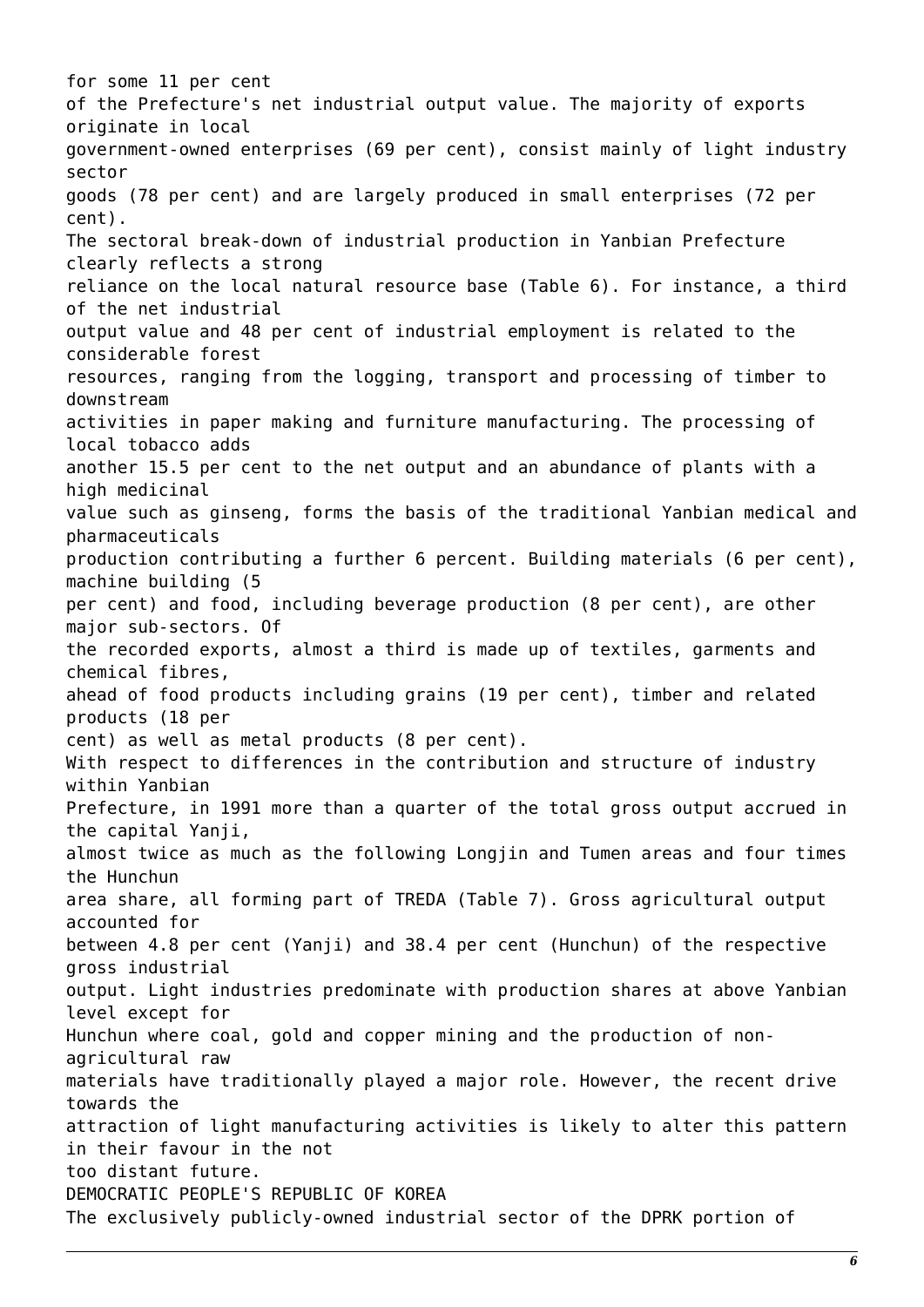TREDA, covering the most northern section of North Hamgyong Province, is characterised by some 60 enterprises in the Rajin-Sonbong area and an undisclosed number of industrial entities in Chongiin, the major industrial centre in the north of the country. Given the paucity of general economic and specific industrial data the overall position of industry in DPRK's TREDA is difficult to assess in detail. As is the case throughout the country, large-scale companies to be found mainly but not exclusively in the heavy industry sub-sector are centrally-run, while small and medium-sized enterprises tend to be managed at local, i.e. provincial or town level. In terms of numbers, some 20 per cent of all industrial enterprises in North Hamgyong are centrally-managed which with an estimated share of 80 per cent, however, provide the bulk of total industrial capacities/output. Overall, North Hamgyong among all provinces is considered as the largest contributor to heavy industrial production in DPRK. Major heavy industries relate to mining, metallurgical and chemical production and include the Kimchaek Iron and Steel Complex (the largest in the country), the Songjin and Chongjin Steel Works, the Chongjin Mining Equipment and Machinery Complex, the Chongjin Machine Tools Factory, the Haeryong Mining Equipment Factory, the Kimchaek Tools as well as Rock Drill Factories, the Chongjin Chemical Fibre Plant, the Rajin Sungri Chemical Plant, the Gilzu Wood Pulp Factory, the Haeryong Papermaking Factory, the Go Musam cement plant, twenty coal mines and the country's largest iron ore mine at Musam. The Province's largest industrial exports in the past have been steel products, such as steel plates, iron bars and pellets, (destined for Southeast Asia and Europe), porcelain ware (to the Russian Federation, Cuba, some southeast Asian countries) and iron ore concentrates (to China and Japan). TABLE 6

TABLE 7

With regard to the structure of industry in the Rajin-Sonbong area, as can be seen from the inventory of industrial enterprises in Table 8, the almost 60 enterprises divided almost equally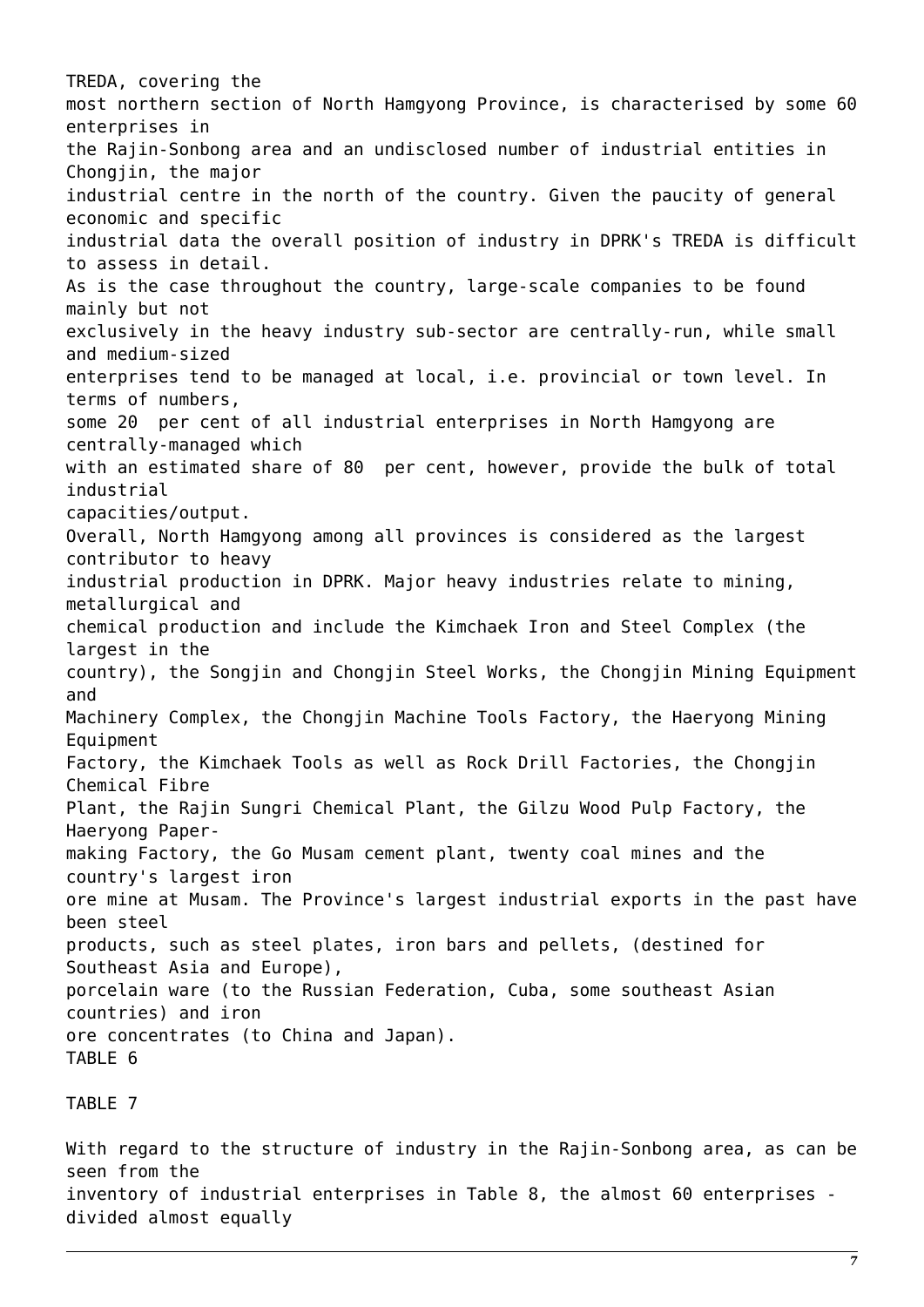between the two locations - cover a relatively wide range of activities both from the heavy and light industry sub-sectors. The labour force in these units is reported to range from 50 to 300 except for the few large-scale enterprises. Staff of the biggest enterprise in Rajin/Sonbong, the Sungri Chemical Plant in Sonbong, is in excess of 2,000. In spite of its name, the plant with an annual capacity of 2 million tons so far has been exclusively engaged in crude oil refining (gasoline, heavy oils, lubricating oils, etc.). At present, crude oils originate mainly from Iran and Libya with procurement from the Tjuman oil field in Russia accounting for some ten per cent of the total. Oil is reaching the plant site both via rail and a 6 kilometre pipeline linked to the Sonbong port oil terminal. Other major industrial entities are (i) the Sonbong Thermal Power Plant with some 850 staff and an installed capacity of 200 MW, operating on oil from the nearby Sungri oil processing plant, and (ii) the June 21 Ship-Repairing Factory in Rajin. Industrial production in the Rajin-Sonbong area is predominantly oriented at domestic markets. Only four of the listed manufacturing enterprises, two of which operate on the basis of joint venture agreements are or were until recently producing for foreign markets: the two garment export factories in Rajin and Sonbong, the Rajin timber processing factory and the Rajin ironware export factory export their entire output, largely on a barter or counter-trade basis. Whereas the official figures received for 1991 show rather high rates of capacity utilization reaching 80 per cent or more for two thirds of all production lines (see Table 8), there are also indications that some industries are having increasing difficulties in the recent past in meeting their targets. A special case is the aforementioned Rajin garment export factory which, after the Russian partner's retreat, so far has been unable to replace the previous Russian supplies of raw materials, thereby bringing production to a halt. RUSSIAN FEDERATION Industry has always assumed the major role in the overall economic structure of both Primorsky Krai in general, and its southern part (Southern Primorie) which constitutes the Russian portion of TREDA, in particular. While the Territory's share in the Russian Federation's total industrial production accounted for a mere 1.2 per cent in 1991, the

*8*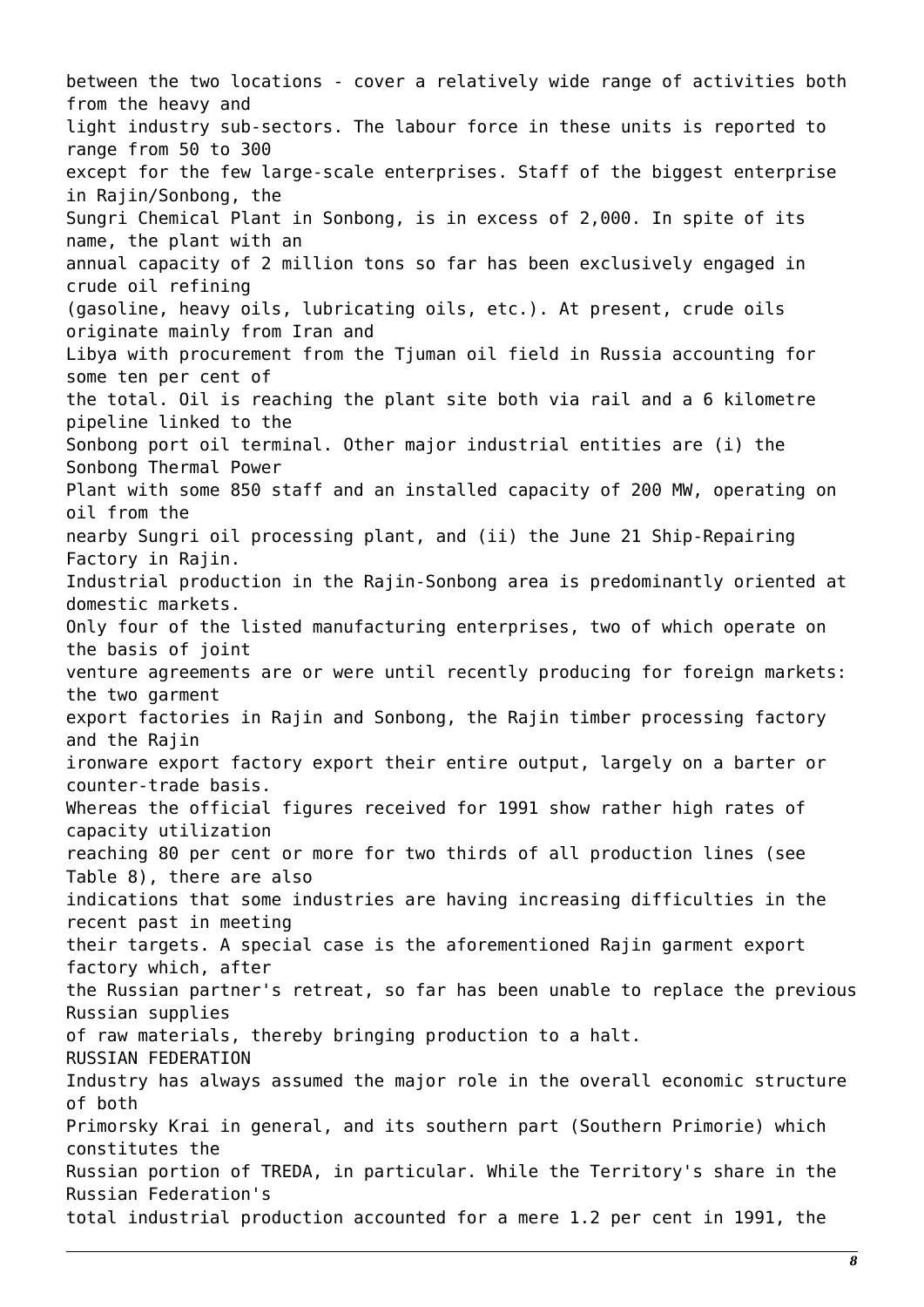manufacturing and construction sectors combined contributed some 67 per cent and 57 per cent to Primorsky Krai's gross national product and national income, respectively (Table 9). Agriculture is ranking second, followed by the transport and communications sector and internationally low shares of the services sector. Available data, however, reveal a marked improvement of the latter's relative position compared with 1988 which in terms of the gross national product was paralleled by a declining manufacturing share. The structure of industrial production in Primorsky Krai so far has clearly been shaped (i) by the region's militarily strategic role with Vladivostok as home base of the then USSR's Pacific Fleet and the ensuing creation of a large defense industry, and (ii) by significant deposits of various natural resources, primarily minerals and non-ferrous metals (inter alia, coal, tin, lead and zinc), timber and marine resources. Consequently, practically all of the Territory's heavy industry plants, such as in machine building, ship-repair/shipbuilding or machine tools production were geared towards the military-industrial complex. As can be seen from table 10, in 1991 about one fifth of total industrial production originated in the machine-building and metal working sector alone, second only to food processing with 48 per cent. Within the latter sub-sector, fish processing accounted for the lion's share; generally, the region so far has been unable to reach self-sufficiency in food production. TABLE 8 TABLE 9 TABLE 10 The construction materials and wood-processing sub-sectors also assume important roles in industry overall, whereas light manufacturing (mainly garments and footwear) with a 4.7 per cent share is of limited importance only. Preliminary data for the first half of 1993 which have to be assessed against the background of a continued decline of industrial production over a

wide range of products show a marked reduction in the contribution of the machine-building,

the construction materials as well as the light manufacturing industries. Among the five major economic and geographical zones of Primorsky Krai,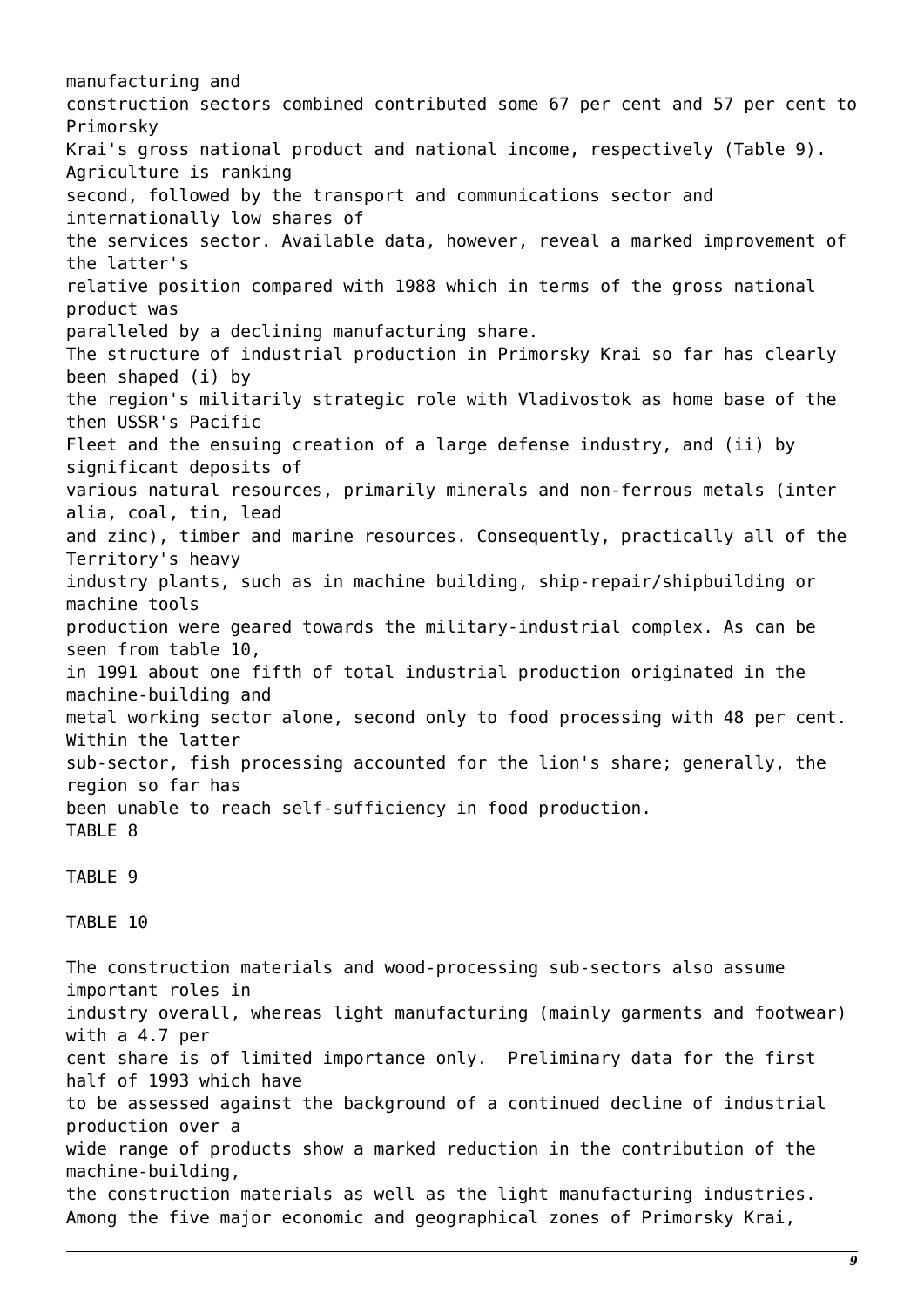Southern Primorie has emerged as the most industrially developed district. The area extends from the DPRK border in the south along the coastline (Khazan District, 50,000 population) encompassing as main settlements Kraskino (5,000), Posiet (2,000), Zarubino (6,000), Barabash (5,000) and the administrative centre Slavyanka (18,000) up to Nakhodka and Vostochny with Vladivostok (700,000) in the centre. Nearly half of Primorsky Krai's total industrial output is produced in Southern Primorie, however, almost exclusively in the large industrial and transportation centres in and around Vladivostok and Nakhodka/Vostochny. In turn, Khazan District only accounts for one per cent of Primorsky Krai's industrial output (Table 10). In terms of employment, the service sector is ranking first in Primorsky Krai with some 52 per cent, followed by industry (manufacturing and construction) with 41 per cent and agriculture/ forestry with 7 per cent (Table 11a). Within services, the largest employment is absorbed by the transport and communications sector (13 per cent of total) which clearly reflects the Territory's role as a major regional and international transport hub. Primorsky Krai accommodates four deep-water ports, several smaller ports, three railroad stations with ocean access and two (shortly three) railroad connections with China and DPRK. As can be expected, this employment pattern is even more pronounced in Vladivostok, where 20 per cent of employment originates in transport/communications; another 15 per cent are active in commerce (Table 11b). Again, with a share below 3 per cent employment in Khazan district is only a fraction of the Territory total and primarily related to manufacturing and fishery (Table 11c). TABLE 11 Official statistics on the number of (not only industrial) enterprises under operation in Primorsky Krai reveal a more than doubling between January 1992 and July 1993 to 23,348 of which 68 per cent are labelled as small. While the precise nature and delineation of the types of enterprises distinguished in the statistics is not always clear, most categories show an upward

tendency, particularly those of a private legal form (individual, limited liability, joint stock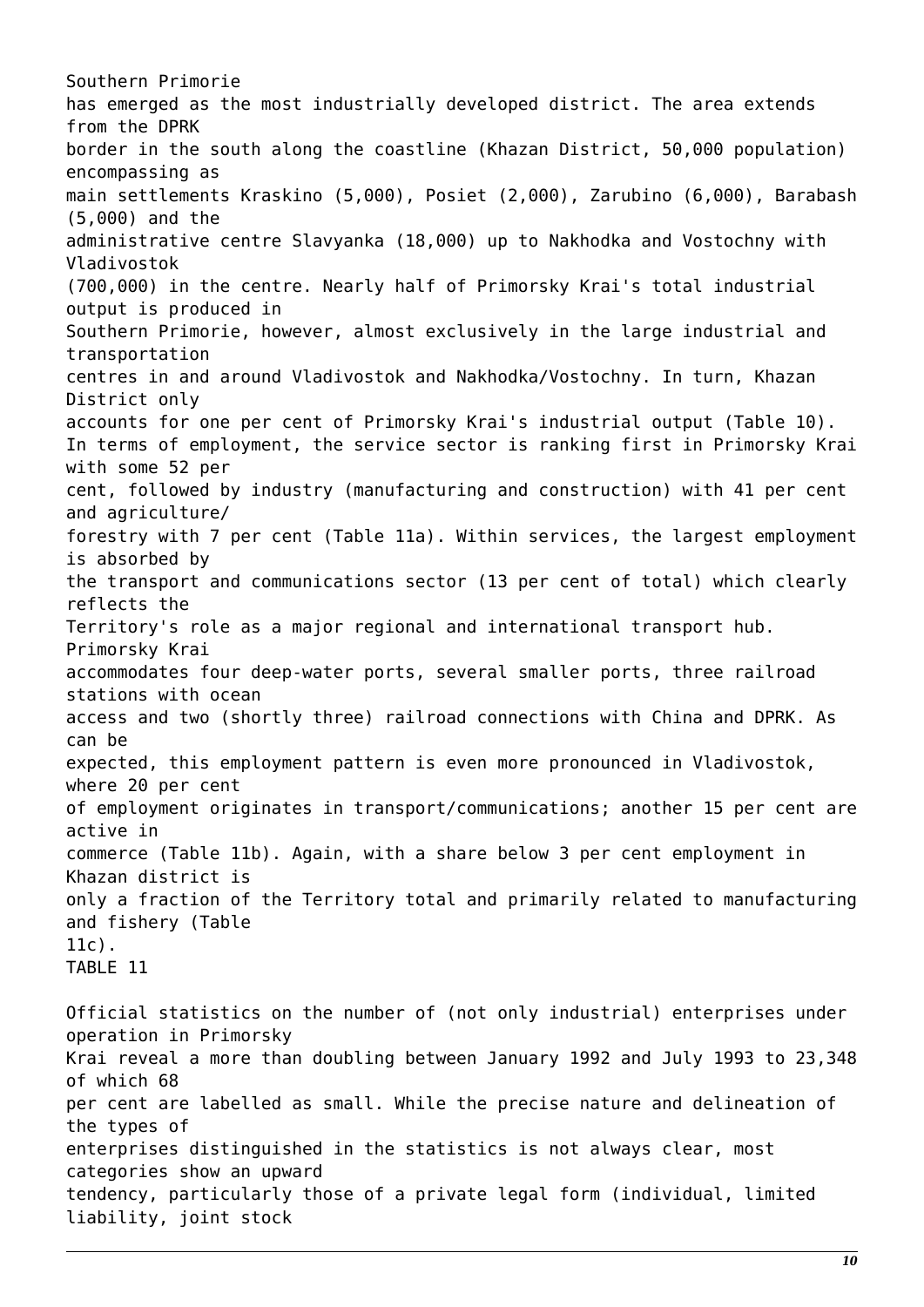companies) which together account for some 44 per cent of the total number. However, the bulk of production continues to take place in public enterprises either under state (some 2,470 units) or municipal (2,326) management. In 1992, some 600 Primorsky Krai enterprises were involved in the foreign trading of generally small consignments, largely on a barter basis. Imports exceeded exports by US\$ 173 million and consisted mostly of consumer goods, automobiles, computers and some food items. Exports totalling US\$ 273.5 million were dominated by fish/seafood (unprocessed, semiprocessed and canned) with a 75 per cent share, timber 7.8 per cent and fertilizers 7.2 per cent. Overall, manufactured exports played a minor and - given the turbulences accompanying the initiated macroeconomic transition - recently diminishing role. The Territory's difficult economic situation is also reflected in negative growth rates of industry. In the years 1990/91 and 1991/92 total output declined by 3.7 per cent and 6.9 per cent, respectively. Negative growth was recorded for the majority of sub-sectors (Table 12a). The chemical and petrochemicals (1991/92: minus 29 per cent), building materials (31 per cent), machine-building (13 per cent), flour milling and cereals production (15 per cent) and printing and publishing industries (41 per cent) were particularly hard hit. According to preliminary data, this overall downward trend continued in 1993. As of mid-year, the industrial production index was given as falling a further 18 per cent behind the preceding year's figure. Within Southern Primorie, only Khazan District recorded a positive growth reaching a remarkable 20 per cent (Table 12b) which is probably a reflection of the strong impact even small changes have given the low base level. TABLE 12 A closer look at the current nature of industry in the sparsely populated Khazan District displays its limitation to a few activities only, inter alia: Ship repair: Slavyanka Shipyard, with some 3,000 staff is the biggest employer in the District. It has ship repair facilities for ships up to 36,000 tons capacity, 200 metres length and 46 metres width. Fish/seafood processing: the Far East Base Fleet of Russia for Catching and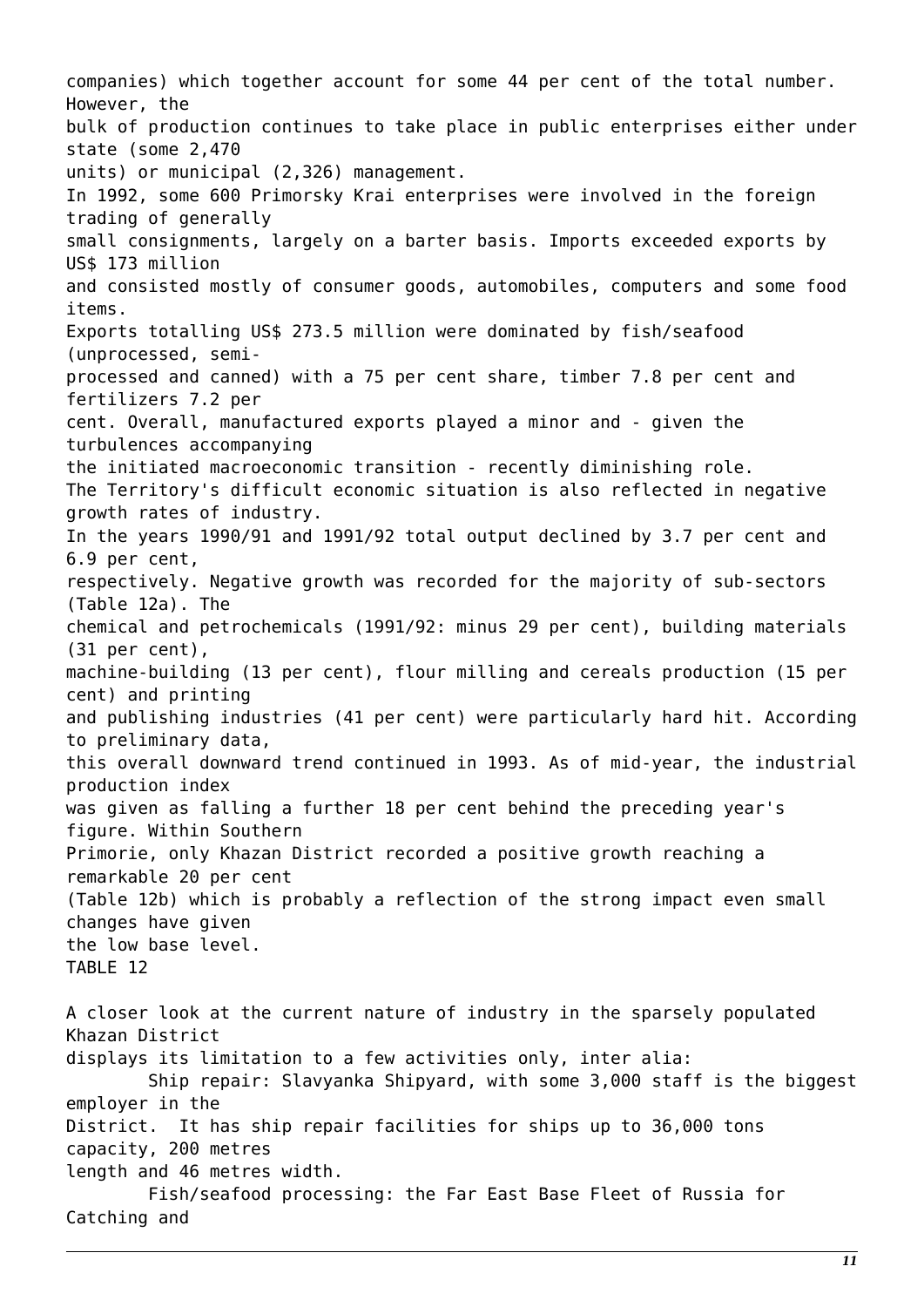Processing of Seafood Joint Stock Co. located in Zarubino which, following its decommissioning as a centrally-run state enterprise, was set up in November 1992, operates three fish-processing plants (for fish canning, fish drying, fish farina production) in addition to its 31 trawler fishery fleet. The company also maintains a seafood farm in Posiet for the handling of sea shells, sea cucumbers, oysters and scallops and possesses the reportedly only processing plant for the drying of squid in the entire Russian Federation. Two smaller fish processing/cold storage companies are operational in Slavyanka, one of which as a cooperative and both with individual access to trawler facilities. Finally, two salmon breeding farms are located alongside two rivers south of Slavyanka. Fur processing/animal husbandry: there are seven fur processing, particularly tanning enterprises in the District, five of which include intensive animal husbandry (deer breeding, deer slaughterhouse). The two major farms located in Kraskino with 240 and 400 staff, respectively, together raise and process 130,000 mink furs and 2,500 deer for antlers per annum. Half of the mink furs is exchanged directly on a barter basis with the other half being exported through centralized export companies. In addition, when Posietskaya Co. Ltd. which raised some 1,800 cows and 800 calves (old local, low quality cattle) for milk and meat production got into financial difficulties recently, it was leased out to a Siberian construction company for transporting the livestock to a Siberian slaughterhouse. Coal mining: a small coal mine (brown coal) with 160 staff near Kraskino exploits some 5,000 tons per month for Khazan District local consumption; large deposits have been explored extending also into China. Ports: Zarubino Port commenced operation in 1982 as a mere fishery port with an annual average turnover of 250,000 tons of fish in the period up to 1989. Having been part of a centrally-run state conglomerate under the Ministry of Fishing, the port was reestablished as Khazan Commercial Sea Port New Joint Stock Company in March 1992, now owned by a number of primarily large Russian enterprises from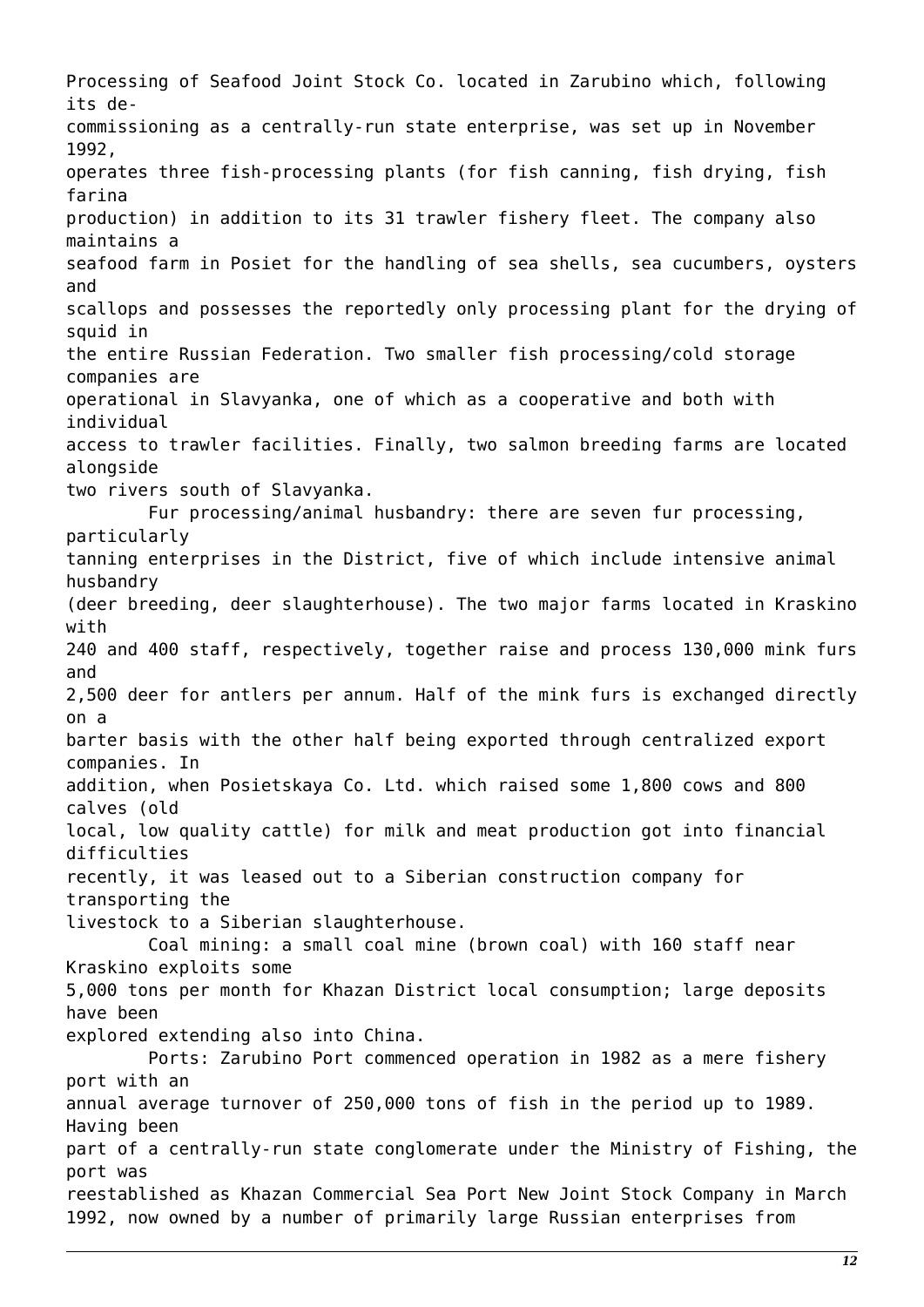various branches and locations. The aim was and continues to be to expand and to diversify the port's services; currently, in terms of tonnage, fish accounts for only 5-8 per cent of port handling business with ferrous and non-ferrous metals accounting for 80- 85 per cent. Total port handling capacity amounted to 1.2 million tons in 1993; there are 400 staff. The progress of TRADP speeded up the preparation of a major port modernization and extension programme in 1993. Port Posiet was converted from a Government-owned commercial sea port into a joint stock company in November 1992 with the staff (51 per cent) and the Moscow Ministry of Transport (49 per cent) as shareholders. Being part of a further privatization move, 29 per cent of the latter's stocks were on offer at the Vladivostok Stock Exchange in late 1993. With a total 1.5 million tons, actual port handling currently exceeds its nominal capacity by 50 per cent. Two thirds are goods in transit to Kamtchatka and Magadan ports (coal: 0.5m tons, clinker: 0.3m tons, other building materials: 0.1m tons). The remainder are imports (oil pipes/tubes from Japan) and exports of steel billets and iron ore pellets (to the Republic of Korea and Japan), timber logs (Japan), clinker (Republic of Korea, Vietnam) and coal (Japan). INDUSTRIAL STRATEGIES AND POLICIES DIRECTED AT TREDA OVERALL ORIENTATION China The Chinese authorities at central, provincial and local levels alike attach great importance to the development of TREDA in general and to the promotion of industry in this area in particular. However, given the relatively short period of time since TRADP was launched, no integrated or comprehensive industrial development strategy has been formulated for the target area up to date. Desired directions of regional/local development, as voiced by the Yanbian Prefecture government and the individual city governments, are embodied into the general policy orientation of the country's current Eighth Five-Year Plan (1991-1995) and the new economic master plan on the establishment of a "socialist market economy" adopted during the Third Plenary Session of the Fourteenth CPC Central Committee in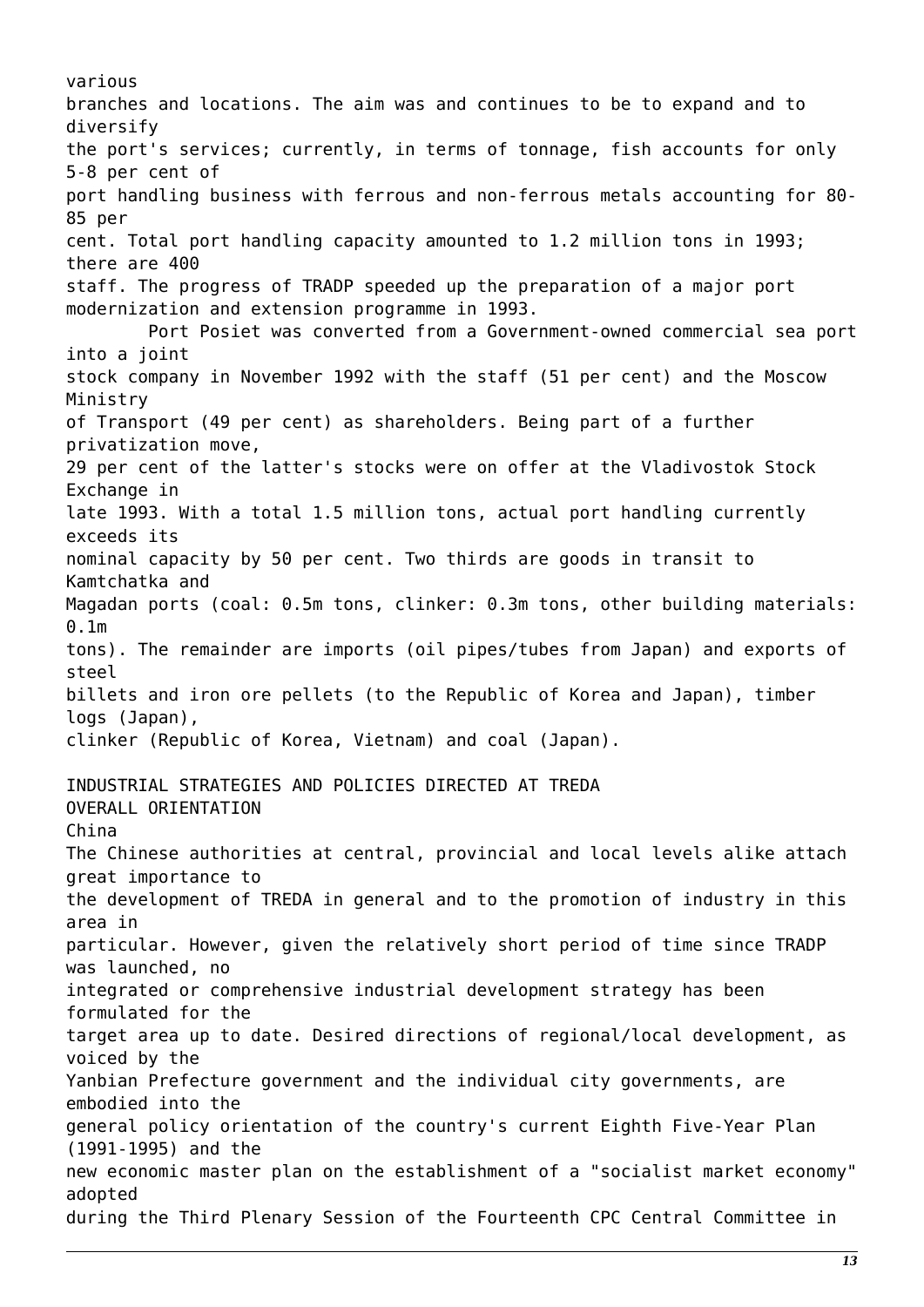November 1993. These policies essentially call for a strengthening of the state's role as a macro-economic regulator providing the infrastructure necessary to create an environment conducive to the development of entrepreneurship. The stepping-up of the so far limited public enterprise reform which is seen as a major tool of raising the frequently low productivity levels as well as of reducing the budgetary burden caused by loss-making units is particularly relevant for the industrial sector. While public ownership is to be maintained as the mainstay of the strived-for modern enterprise system, everyday management is to become the exclusive domain of the enterprises themselves. The latter, being gradually exposed to an increasingly competitive environment, would be expected to respond adequately and more speedily to the respective market requirements. Consequently, industrial restructuring has been earmarked as key objective in the field of industry by both Jilin Province and Yanbian Prefecture authorities. The upgrading and modernization of existing industrial capacities and the establishment of technologically advanced industries feature prominently in these endeavours. At the provincial level, the Eighth Plan foresees a general focus on the energy, transportation and basic industries subsectors on the one hand and a branch focus on the Province's two backbone industries, automobiles and petrochemicals, on the other hand, with the food and pharmaceutical industries and some light industries, especially textiles/garments as additional targeting areas. Yanbian policy makers, who have unanimously supported the opening up of their previously remote prefecture to the outside world in the recent past, are fully aware of the area's large development potential waiting to be tapped in a situation of open borders with DPRK and the Russian Federation. In view of the aimed-at easy access to the East Sea (Sea of Japan) in the context of TRADP, Yanbian Prefecture is expected to develop into a major transportation hub for international traffic to and from the Chinese northeastern provinces easing thereby the presently overcharged domestic north-south transportation lines to Port Dalian in Liaoning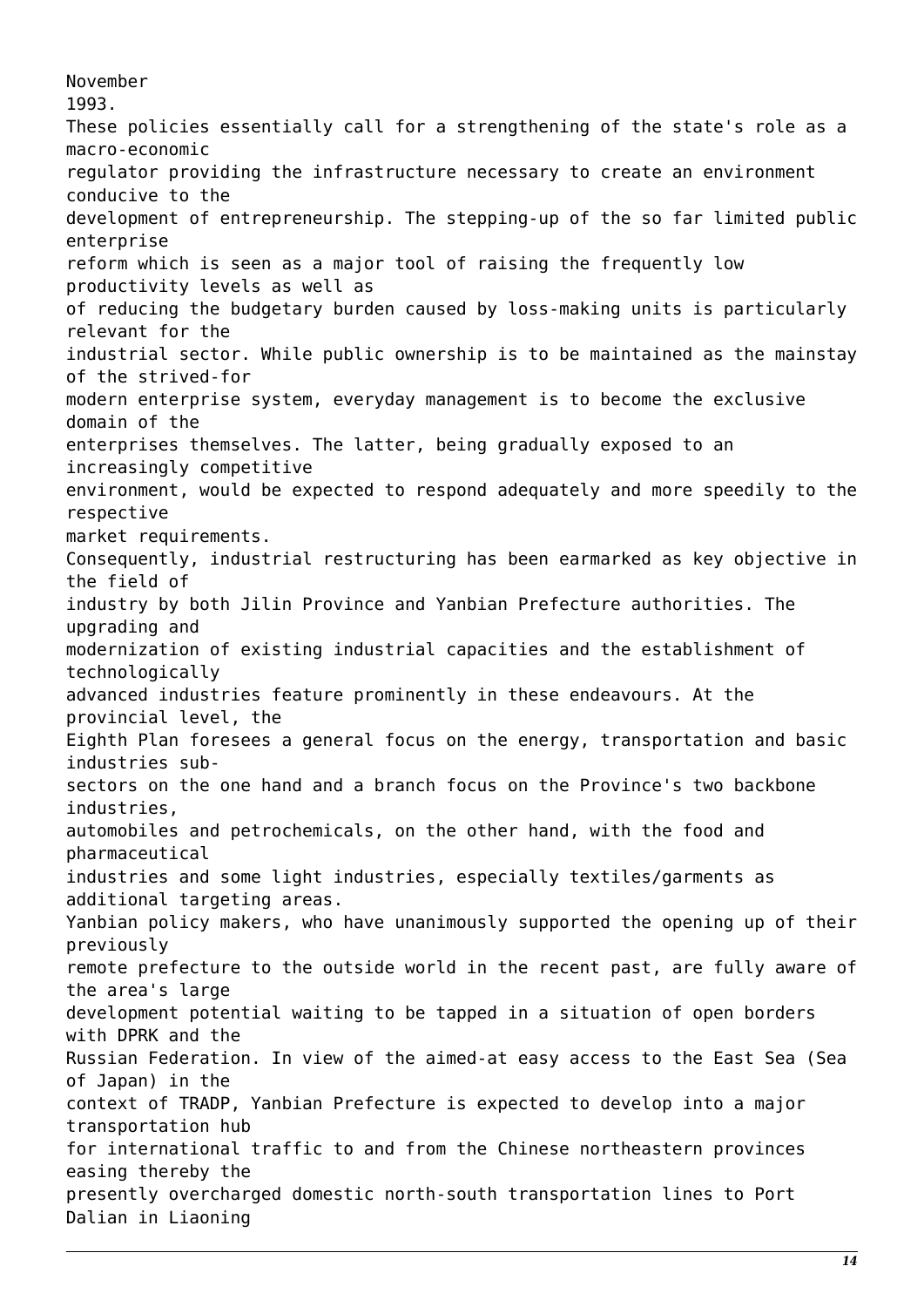Province. At the same time Yanbian Prefecture is envisaged to become an export-oriented manufacturing centre in itself by the year 2000, with a view to a further development into a world trade centre by the year 2010. According to the Yanbian Planned Economy Commission, in the initial phase, priority will be assigned to the extension of industries based on presently abundant resources. The building materials and food and clothing industries are considered as dominant industries in this respect which will be complemented by the enlargement of the construction, tourism and traderelated businesses. Key roles are further attributed to the production of medicines, tobacco processing and paper making. While a "moderate development speed" is foreseen for the production of soft drinks, metal, chemical, wooden and plastic goods, the present growth of the machine building, petroleum processing and textile industries is considered adequate also for the nearer future. In parallel, efforts will be made to build up the infrastructure necessary for the establishment and speedy development of high technology based industrial production in phase two, i.e. from the year 2000 onwards, such as in the fields of new materials, biotechnological goods and modern chemical produce. In overall terms, the promotion of industry in Yanbian in the context of Tumen River Area development is considered as one contribution towards redressing the rather unbalanced speed of regional development within China and to catch up with the far more advanced eastern and southern coastal areas. Hence, the policies Yanbian relies upon in the achievement of its objectives, are based on experiences made in the advanced parts of China. Accordingly, notwithstanding differences in a number of details, the primary policy instruments advocated by both the Yanbian Prefecture and the individual city governments are related to: the continued extension and upgrading of infrastructure, particularly with regard to transport and communications; the installation of various types of special economic zones and industrial sites; and the attraction and encouragement of investments, both from domestic and foreign sources. Recent developments pertaining to these three areas are summarized in Chapter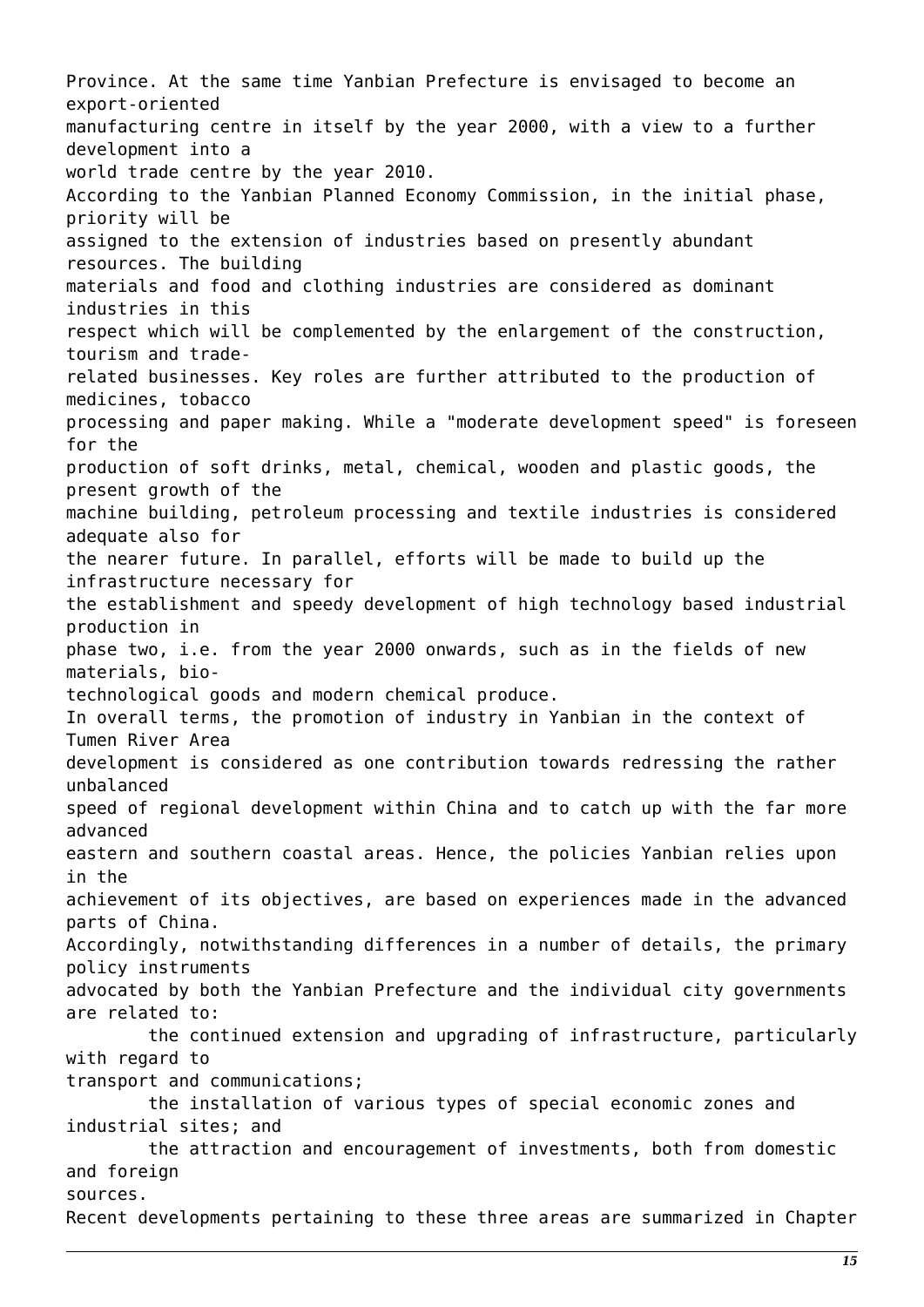III.2 below. DPRK Following the so-called Juche philosophy, industry-related policies like all policies in DPRK have been oriented towards the goal of self-sufficiency. In essence, the concept calls for the continuous horizontal and vertical diversification of the economy to be based to the maximum possible extent on indigenous resources and raw materials catering mainly for domestic markets. Reducing the economic dependence on other countries has been considered as a major prerequisite to also maintain political independence. Throughout most of the past, economic planning favoured the development of the heavy industry sub-sector with a view to providing the necessary inputs for the development of agriculture and light industrial manufacture. The major output goals fixed in the current Third Seven Year Plan, covering the period 1987- 93, refer to electricity generation and the production of coal, steel, nonferrous metals, fertilisers, cement, textiles, grains and marine products (Table 13). The announced figures implied the rolling over of targets initially set for realization by 1989 for half of these major output categories; other distinctive features include a reduction of the previous steel target from 15 to 10 million tons as well as raised targets for foreign currency earners, such as cement, non-ferrous metals and - with more than a doubling - marine products. 1989 was proclaimed the "Year of Light Industry" and in June 1989 the 16th plenary meeting of the Central Committee of the Party adopted the "Three-Year Plan for Development of Light Industry" for the period until June 1992, with a focus on textiles, food processing and other daily consumer goods. The "National Rally for Light Industry" mounted in June 1990 was also aimed at redressing the lopsided industrial structure. When the December 1993 plenary meeting of the 6th Supreme People's Congress reportedly acknowledged the failure of the Third Seven Year Plan, again light industry together with agriculture and trade was given top priority for a two to three years adjustment period. DPRK Government officials at central and provincial levels alike express their full support for TREDA as a means both to improve local economic including industrial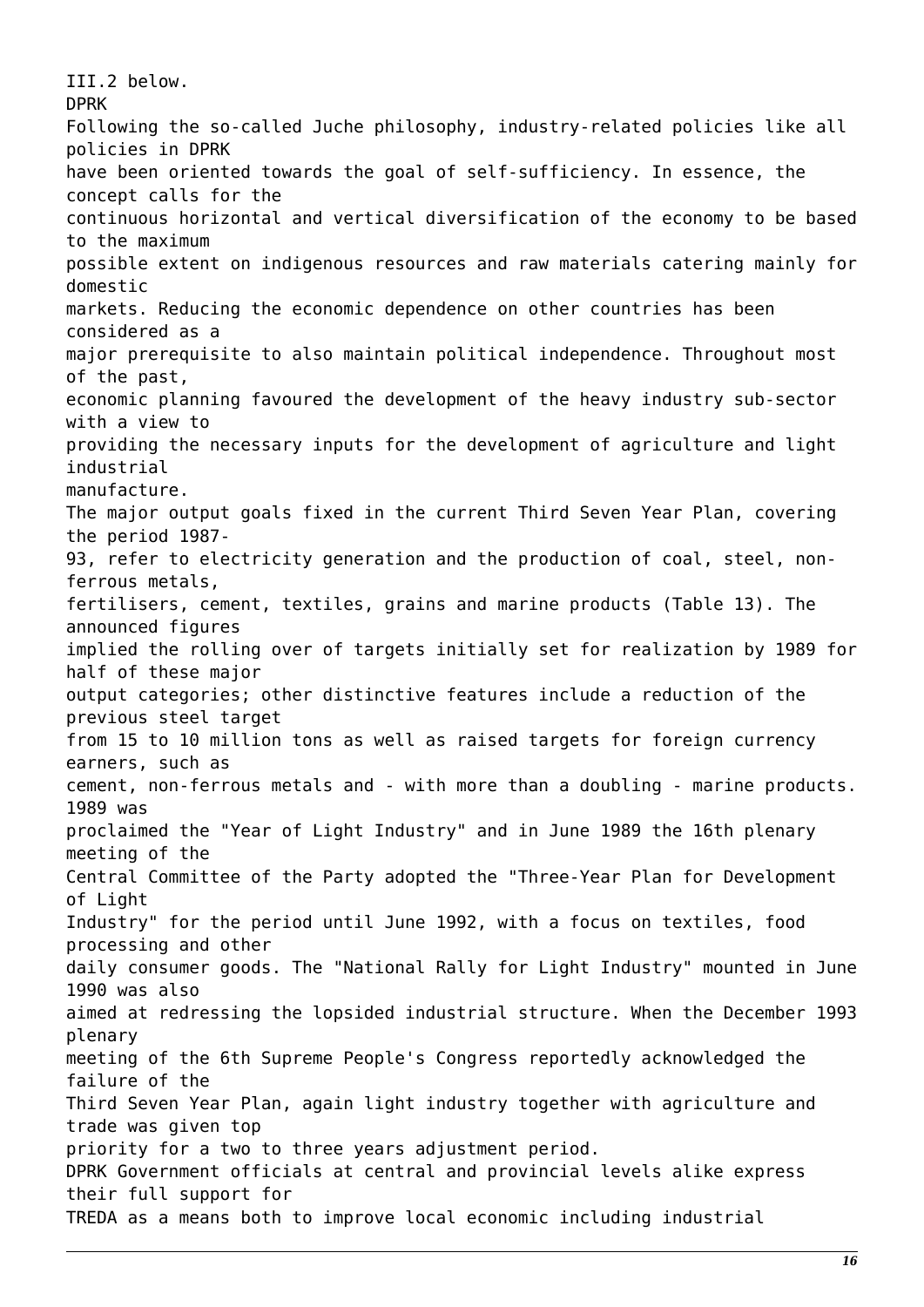performance in general and to tap the sub-region's potential as an international business, trade and transport hub in particular. The major instrument for this to materialize on the DPRK side is seen in the establishment of the Rajin-Sonbong Free Economic and Trade Zone, approved by the central government in December 1991, and the ensuing proclamation of the adjacent Chongjin Port as a free port. Work on a master plan on the envisaged infrastructural extension and the desired industrial build-up commenced in early 1992 and, upon government approval in March 1993, resulted in the publication of a zone and investment guide in two parts, entitled "Golden Triangle Rajin-Sonbong". TABLE 13 In parallel with the above a number of laws have been promulgated for exclusive application in the Rajin-Sonbong zones: the Law on Foreigners' Investment, the Law on Foreign Enterprises, the Law on Foreign Exchange Administration, the Law on Contractual Joint Ventures, the Law on Foreign Investment Business Enterprise and Foreign Individual Tax, and the Law on the Free Economic and Trade Zone. Other laws currently under preparation are designed to further contribute to a business and investment conducive legal framework and include a joint stock banking law for Rajin-Sonbong (which will include offshore and wholly foreign-owned banking), a Free Port Law, a Company Law as well as a revision of the country's 1984 overall Joint Venture Law and of the Customs Tariff Act. In the course of the Rajin-Sonbong zone development the present industrial structure in the region is expected to change distinctly. During talks with the mission, government officials explicitly included as a realistic option the closing down of the clearly uneconomic among the present industrial enterprises. Russian Federation To date there appears to exist no clear-cut specific vision or development strategy shared by Russian authorities at central, regional and local levels with respect to the development of TRADP in general and the role to be played by Khazan District in particular. Differing opinions have also been voiced within academia and the business community. However, by the time of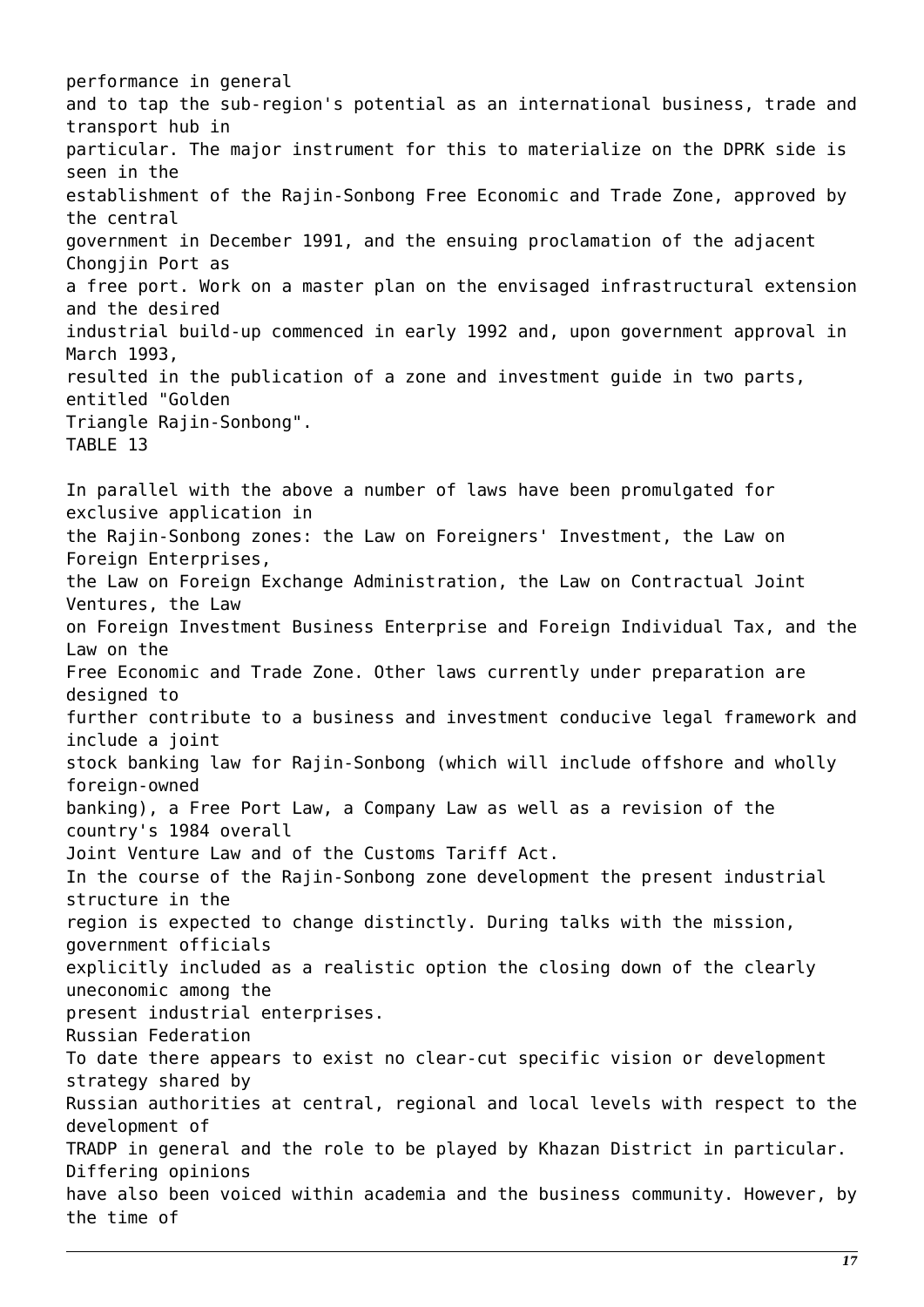the UNIDO mission a more uniform attitude of both Primorsky Krai and Vladivostok City Governments had emerged. In short, the general view currently held can be characterised by: an interest and readiness in principle to foster international economic cooperation with China and DPRK as part of the strived-for increasing orientation of the Russian Far East towards the Asian and Pacific Rim countries. While this includes the progressive promotion of (transit) trade flows from/to China and DPRK through Primorsky Krai, there is a strong feeling that the untapped potential of the Vladivostok/Nakhodka/Vostochny area has not yet been fully acknowledged under TRADP. At the same time, for ecological reasons, strong resistance is voiced about deepening the Tumen River and the subsequent establishment of a river port on the Chinese side at or near Fangchuan; considerable scepticism regarding what is seen as too ambitious a vision for TREDA. In this context, special mention is made of the core city concept or the early construction of a new international airport in the Russia/China/DPRK border area as unrealistic or at least premature for some time to come; a relatively firm stand on the limited industrial development potential of Khazan District in general and its southern tip, the internationally recognized Khazan wetlands area (i.e. between Posiet and the DPRK border, alongside the Tumen River) in particular. The area, which according to environmental experts is considered as one of the most significant in the world, is a major breeding area for both water and terrestrial birds as well as one of the main landing areas for migratory birds in the East Asian "flyway", one of the few migration routes in the world. Also, the Far Eastern Marine Reserves off Khazan and Zarubino are two of the only three closed marine reserves existing in the entire Russian Federation and, as such, serve as major reference areas for marine scientific research on the Russian coast. As a result, the area south of Zarubino is to be entirely excluded from any future industrial or mining activity. This is to be guaranteed by the two gradually strengthened administrations of these two environmental zones. The only developments likely to take place in the Southern Khazan Region will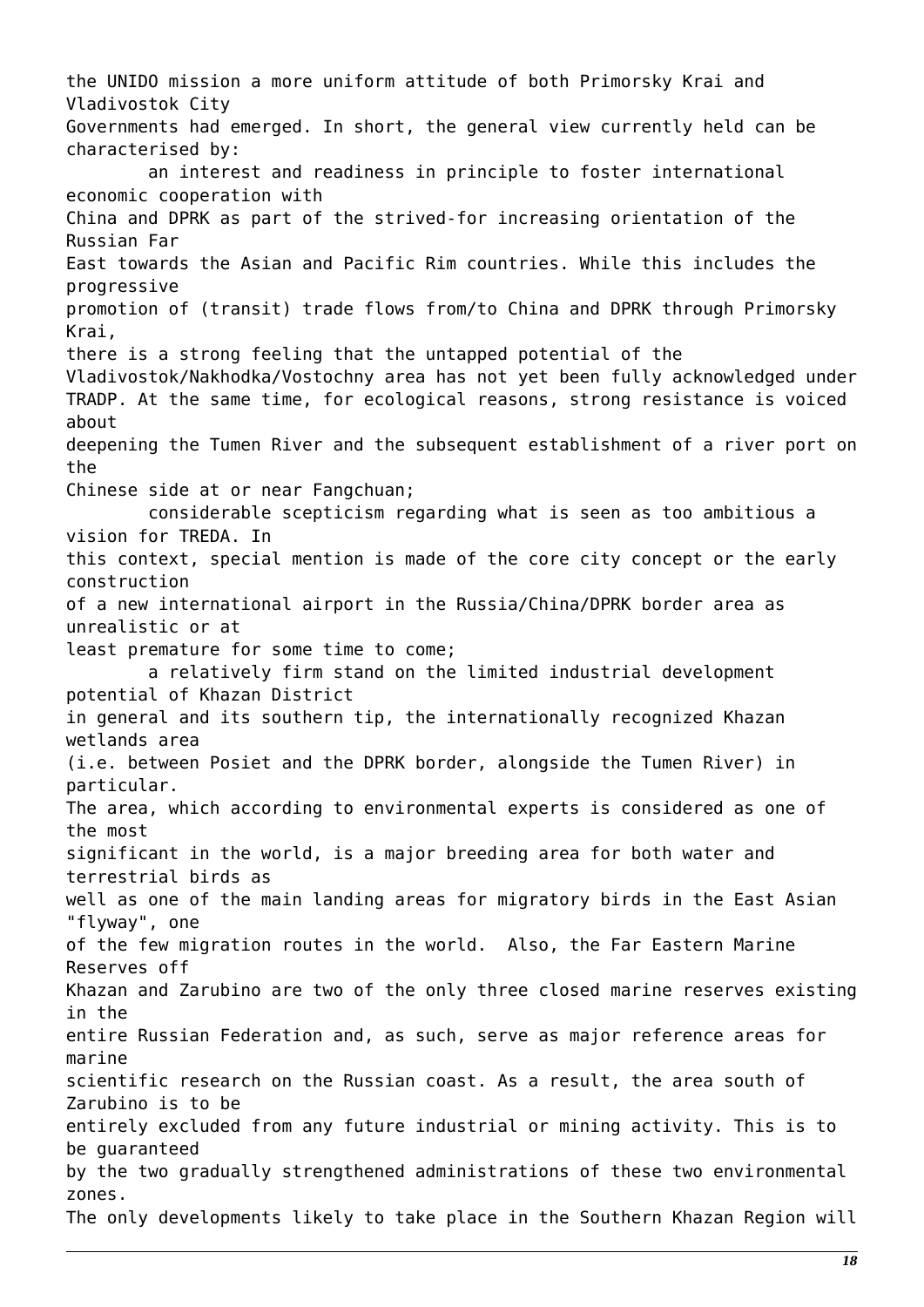be infrastructure (rail, ports, highways, bridges) for transit cargoes and tourist development. New industries to be located further north are expected to either remain based on local resources (fish/marine products, some intensive animal husbandry, fur processing, some food-processing), to use clean and environment-friendly technologies, and/or to cater for the emerging transit trade business. Although only partly and indirectly linked to TREDA/TRADP, the June 1993 "Concept for the Economic Development of South Primorie" presented by the Primorie Economic Development Task Force which had been jointly set up by the Primorsky Krai and Vladivostok City Governments in 1992, spells out the local authorities' perceptions in more detail. Dropping earlier intentions to establish what was called the contiguous Greater Vladivostok Free Economic Zone, the new concept distinguishes three so-called "zones of rapid growth": the Vladivostok Region (Vladivostok, Artyom, Nadejdinsky District) considered as the Territory's primary political, business, scientific/educational and cultural centre is ascribed the function of a nucleus for Southern Primorie development; the Nakhodka Free Economic Zone east of Vladivostok as a de jure and de facto autonomously managed development centre; and the Khazan District Economic Development Area with Slavyanka, Posiet and Zarubino as its core settlements. The overall aim of the Primorie Concept is described as "the intensive socioeconomic development of the interdependent industrial and port areas in South Primorie based both on foreign investment and self-help and the establishment of close ties in market economies between Russia, the Russian Far East and China, the Koreas, Japan and other Asian-Pacific Rim countries" . While the need to preserve the region's natural resource base and its support function for the Russian Pacific Naval Fleet is acknowledged as a major framework condition for all future plans, the Territory is designed: to function as a link for the economies of Russia and the Asian-Pacific region and between the countries of the former Soviet Union and the Asia-Pacific Region; to help in creating an economic community around the East Sea (Sea of Japan); to become a national marine economic centre;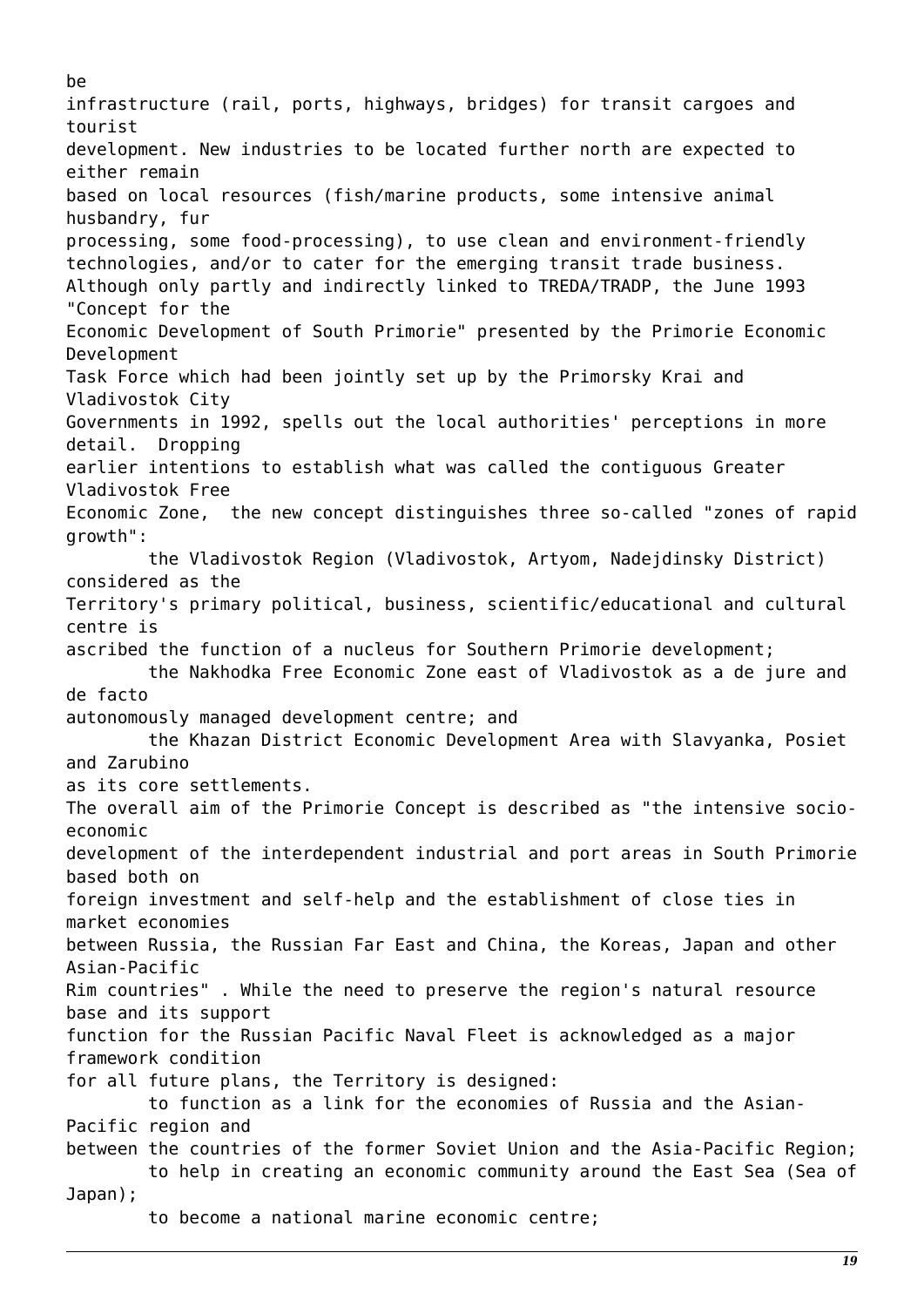to develop a recreational industry suited to its unique natural and ecological assets; and to work towards cooperation in agriculture with neighbouring countries. This overall orientation is translated into a number of priority goals related to the region's envisaged production and service functions as well as to infrastructural requirements as summarized in box 1. The concept foresees a phased approach with crisis management absorbing most of the authority's attention during the initial phase until including 1994 and encompassing, inter alia, the maintenance of political stability, the stimulation of industrial production, the passage of market-oriented legislation and the creation of a conducive business environment for foreign investors. An economic upturn is expected for the period 1995-2000 while a standard of living comparable to industrialized country levels is hoped to be reached by the year 2005. The upgrading of infrastructure and the restructuring of the regional economy, with a view to improving and broadening the export base from largely unprocessed raw materials to a range of internationally competitive goods, are considered as crucial elements of an eventual success. At the same time, Vladivostok's role is foreseen to change distinctly in the direction of a service centre, with a focus on financial, scientific, information and international trade-related businesses as well as on other high tech/high value added production activities. This is expected to parallel a likely reduction of industrial production capacities in the city area in line with (i) the planned conversion of defense industries and (ii) the generally envisaged decentralization and relocation of (especially heavy and polluting) industry from the city, preferably to the east and north of Southern Primorie, i.e. not to Khazan district. As to the latter, improved access to/from the outside world is fully supported which includes the extension of Zarubino and Posiet ports and the connecting rail/road network. Again, little scope is seen for broadening the district's industrial base beyond a modernization and upgrading of present activities. This does, however, encompass the idea of a highly specialized export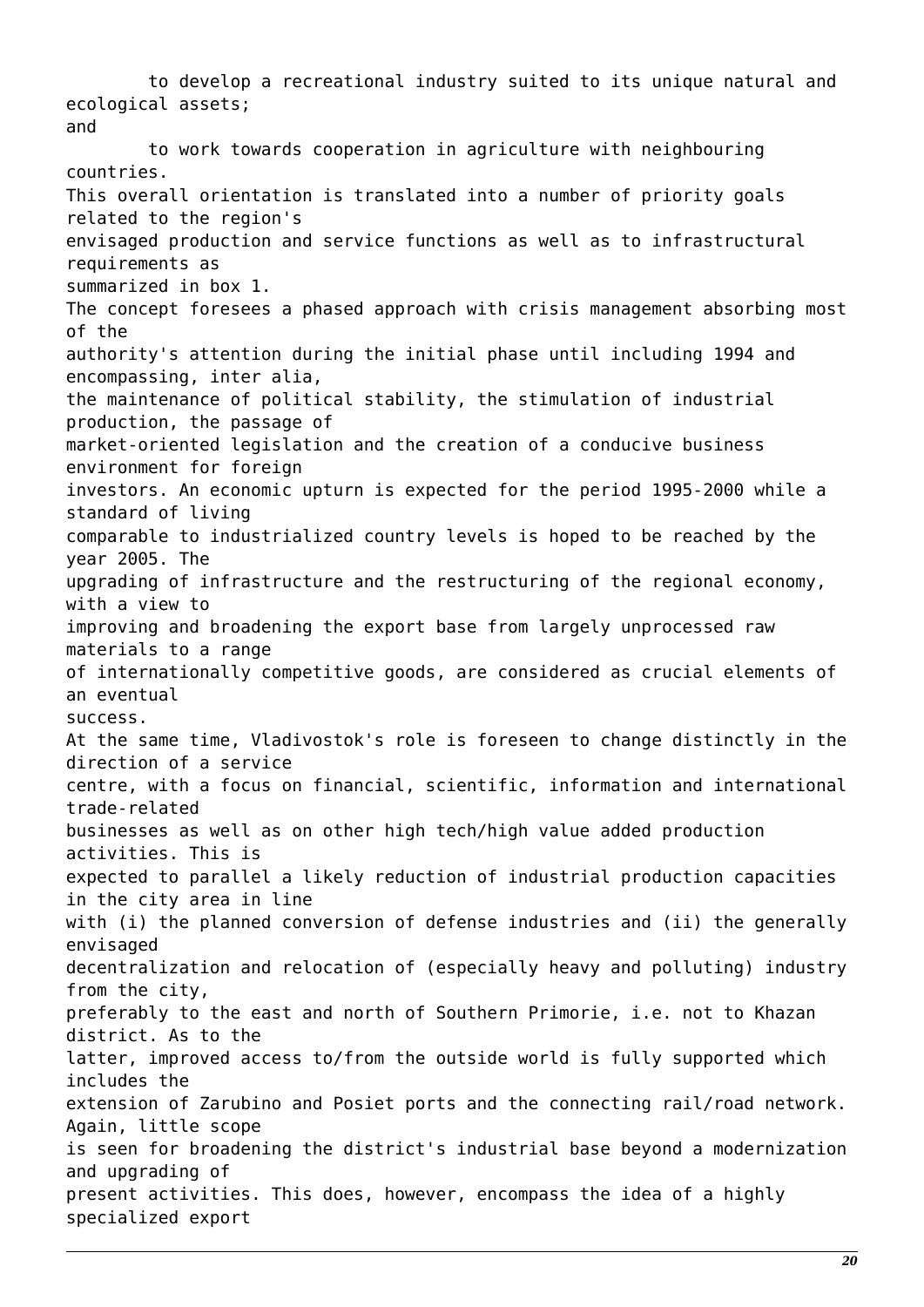processing zone/techno park at Zarubino and the possibility of the district developing its (limited) potential as an agro- and food-processing base for Vladivostok as well as a regional/international recreational and spa zone. In "Primorie Economic Development Task Force", op. cit., pp. 20-21, priority goals are stated to be: diversify port and transport services; improve fish-processing techniques; establish efficient fish farming; create new biochemical and pharmaceutical products, based on local natural resources; convert defense plants into civilian goods production for domestic and foreign markets; increase range of available consumer goods; store and process agricultural goods; develop recreational and hotel/catering services; improve market infrastructure up to international standards; simplify registration and regulation of private business; increase linkages of R&D results and production; train administrative and service personnel; develop ecologically sound energy resources; modernize urban water supply and sewage systems; provide housing and employment opportunities for socially disadvantaged people; improve transportation system at a large scale; modernize regional telecommunications system. SELECTED RECENT POLICY MEASURES IN DETAIL Extension of Infrastructure The importance of a substantial upgrading and extension of the generally poor physical infrastructure, both within and among the border regions of TREDA as a prerequisite for any meaningful initiation of the region's accelerated economic and industrial development, has been fully recognized by all participating parties. On the basis of estimates and projections of the expected future flows of goods and people within and through TREDA, the short- and longterm infrastructural needs, especially in the areas of transport and communications, have been assessed and detailed recommendations on the improvement of the few existing and installation of new road, rail, air and sea transport links have been made elsewhere under TRADP. In practice, a number of pertinent measures are at different stages of planning or implementation in the three countries with some of them having been completed or nearing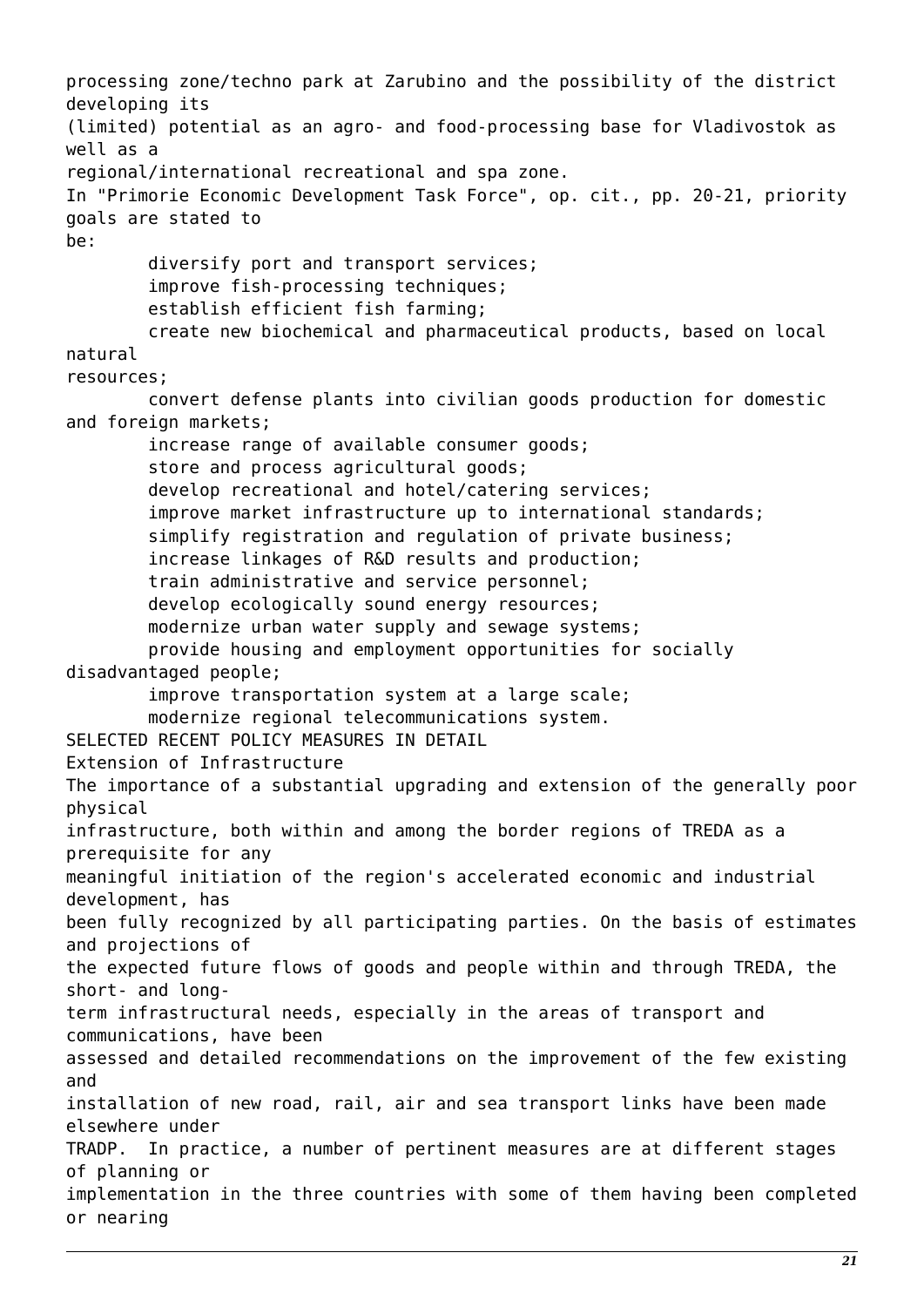completion in the near future. The latter will have a great impact on the industrialization prospects and opportunities. The following provides a brief summary account of major recent developments pertaining to the transport infrastructure at the time of the UNIDO mission. Roads: China: Completion in 1989 of the new road from Tumen to Hunchun (61 km) shortened driving time Yanji-Tumen-Hunchun from 7 to 2 hours, the Tumen-Hunchun section thereof from 3 hours to 1 hour. A further upgrading to an expressway is under consideration. China/Russia: Completion of the 14 kilometre highway construction from Hunchun to Chenglingze (Chinese/Russian border) was due in October 1993. With the reported involvement of some 170 Chinese labourers, construction was also at an advanced stage between the Chinese and Russian border control points and was also progressing between the Russian checkpoint and Kraskino. China/DPRK: With the construction of a 20 metre wide road expressway from Yanji to Longjin having been completed, the 47 kilometre extension to Sanhé/DPRK border, at a cost of US\$ 16 million, was underway. Upon completion, driving time from/to Yanji will greatly be reduced from presently 3.5 hours to one hour. The new road link will also add to the advantage transit trade to/from Japan enjoys (currently three days) when compared with shipment through Dalian (reportedly half a month due to longer distance and port/rail/road congestions). Phase I of new road construction Hunchun-Shatuozi (DPRK border) was completed in 1993; phase II was expected for completion by mid-1994. DPRK: Works on upgrading/widening of the road Chongjin-Haeryong/Sanhé (Chinese border) were due for completion by end-1993, with pavement being foreseen by end-1994. The project is totally funded by the Yanbian Gonggyo Trading Company which will recover its outlays in return from the future collection of tolls for road usage. The design for upgrading the road from Rajin to Saebyol (extension to 10 metres width, pavement) was to be finalized by end-1993; completion of construction was foreseen by end-1994 (widening) and mid-1995 (pavement), respectively.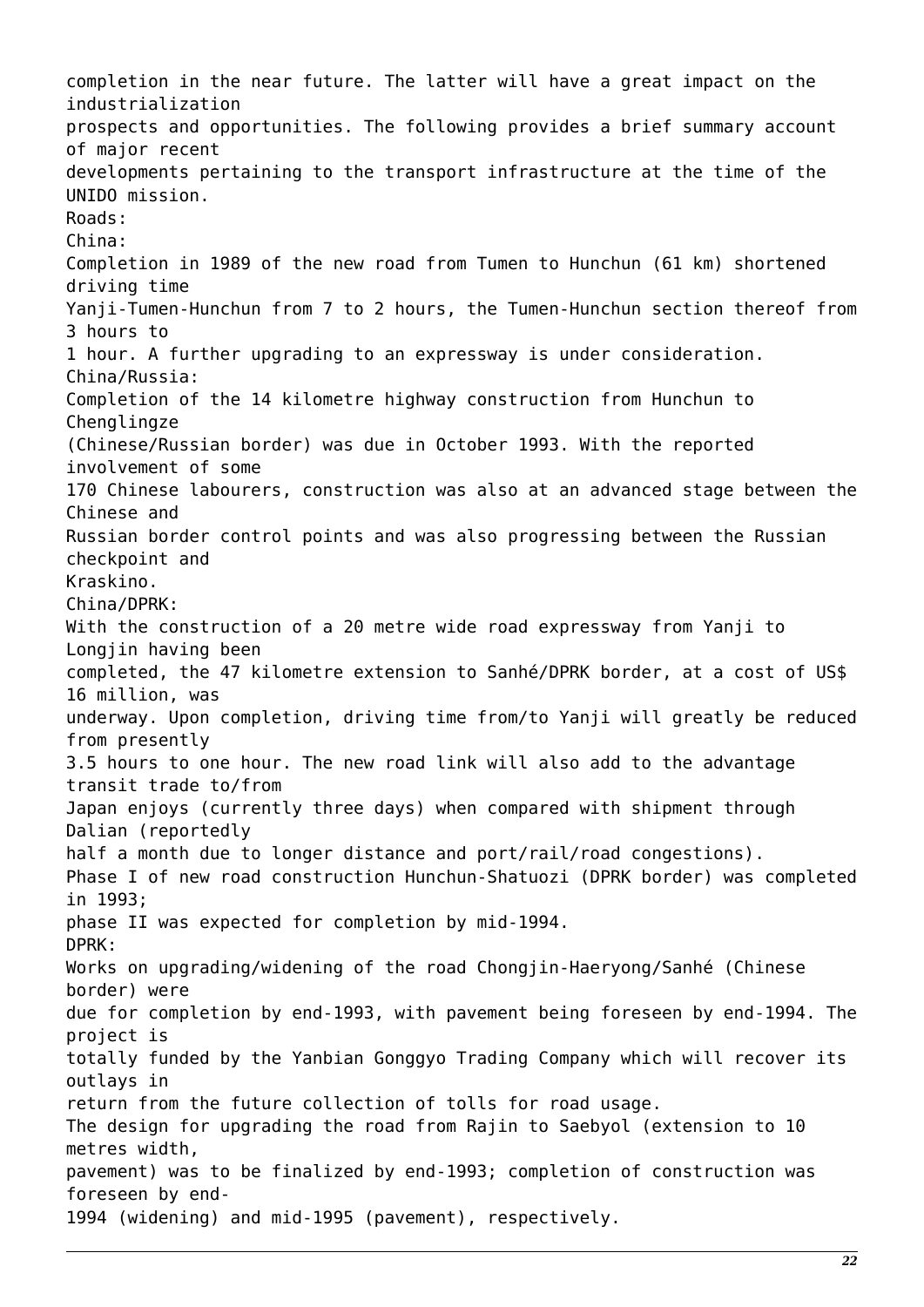Rail: China/Russia: Completion of the 42 kilometre Hunchun-Kraskino composite track scheduled for June 1994 (both cargo and passenger traffic) is expected to have a major impact on transport flows between China and the Russian ports. Construction work started only in March 1993, and with an estimated total investment of Y300 million was bilaterally financed by the Chinese and Russian authorities through the Golden Ring Sino-Russian Joint Stock Holding Co. The Hunchun-Chenglingze portion was due for completion in late 1993. A rail conversion station (Hunchun International Railway Transshipment Station) for changing cargo from Russian to Chinese trains is under construction opposite the Hunchun Border Economic Cooperation Zone. The Tumen-Hunchun section started operations on schedule in late September 1993. Chinese authorities plan capacities for the Hunchun-Kraskino line of 5 and 7 million tons per year for 1995 and 1997, respectively. Works for doubling handling capacities of Tumen Railway Station have commenced. China/DPRK: An agreement has been signed between China and DPRK on a further 5 km railway link-up some 20 km west of Hunchun; this will encompass reconstruction of an earlier railway bridge across Tumen River. Air: China: Yanji airport was reopened as an international airport after extension in late 1993, thereby improving access to TREDA considerably. A number of international destinations were added to regular domestic flights to Changchun, Shenyang, Dalian and Beijing. DPRK: A dirt airstrip has been constructed near the Russian and Chinese borders in the northern part of the Rajin-Sonbong area. The DPRK Government is said to have plans to develop it into a 3600 metre runway. Environmental concerns may cause this plan to be re-considered. Ports: DPRK: Chongjin Port: By end-1994, extension underway since 1992 is to result in increasing annual handling capacities of Chongjin West Port from 7.1 to 10 million tons. Ongoing work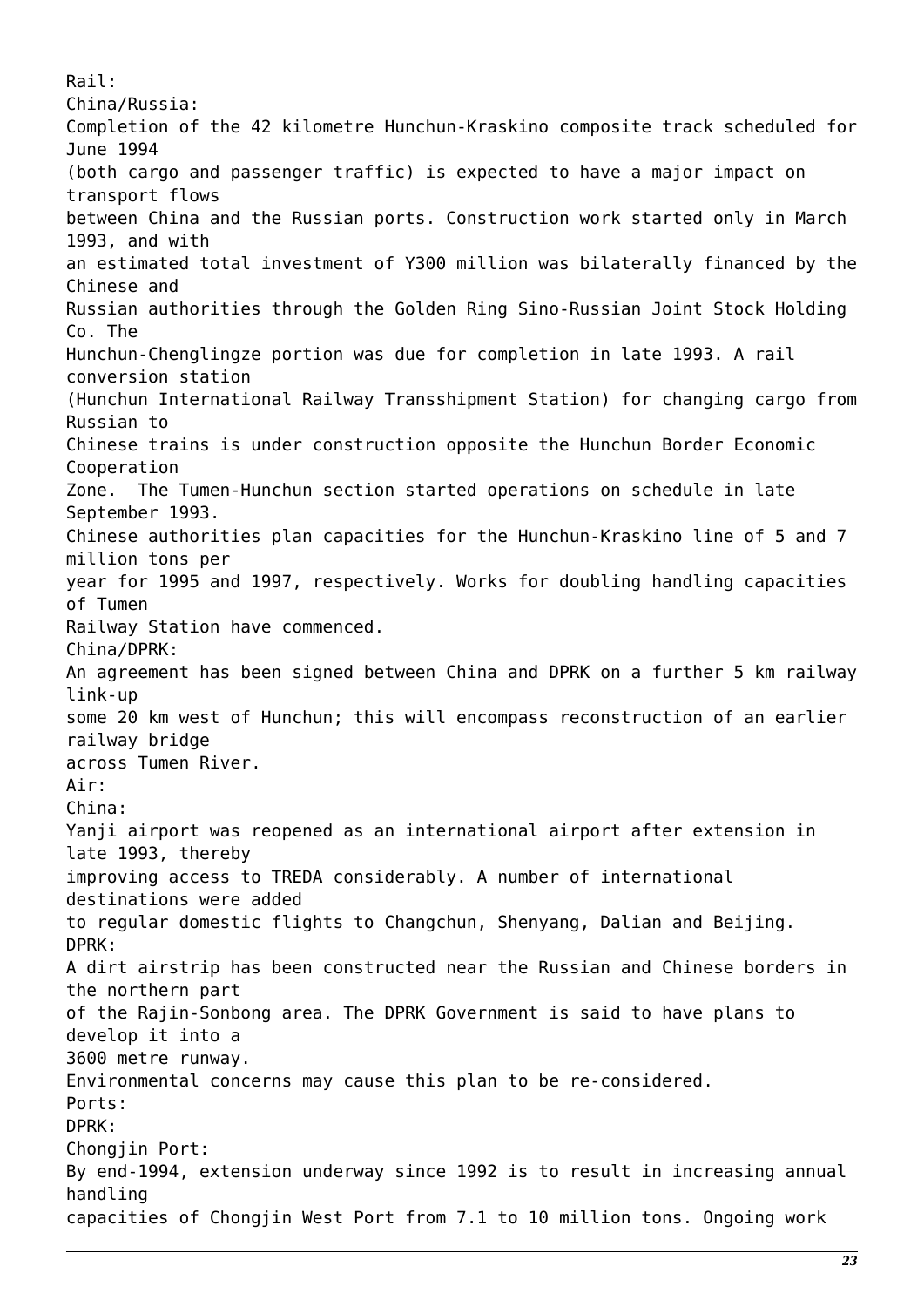comprises the modernization of existing facilities (loading/unloading equipment) and linking two of the four west port terminals in order to accommodate handling of 10 million standard container units. Actual port handling total (East and West Port) was given as 4.7 million tons in 1992, 3 million being foreign cargoes. An increase to a total 7 million tons was expected for 1993. In the past the three terminals of Chongjin East Port, with a total capacity of 870,000 tons per year, mainly catered to general cargoes; mineral oils, pig iron and grains, almost exclusively from and to China. The four West Port terminals mainly handled sands and grains, steel products, coal and ores. In line with the expected continued progress of the Rajin-Sonbong zone, port extensions are envisaged to result in a total annual port capacity of 20 million tons by early next century. Rajin Port: Several measures to modernize port equipment and to upgrade storage facilities were due for completion at end-1993 with the aim to increase total port handling capacity from hitherto 3 million tons to 7.5 million tons. These included the enlargement of covered storage facilities (presently 217,000 tons) by 8,100 m2 through a new building; new train unloading facilities linking up with the already existing railway connection to/from China and the Russian Federation (composite gauge); the installation of a new 1,200 m conveyor belt for fertilizer transport; 2 conveyor type loaders, one of which for potassium. The unloading of alumina oxide from Australia destined for the Russian Federation onto smaller vessels has become the port's main business in revenue terms since the respective unloading facility became operational in 1992. Overall, port capacity use remained constant at around 50 per cent in 1992-93. The range of handled items is led by coal (400,000 tons; originating from the Kusbas basin in Russia for export to Japan), followed by fertilizer (300,000 tons), timber (200,000 tons), grains (100,000 tons) and steel products (100,000 tons, 90 per cent of Russian origin); another 400,000 tons of various items are domestic cargo. Further port extension is planned to take place in stages with the ultimate aim to reach a total port capacity of 50 million tons per annum by 2010, designed to include 5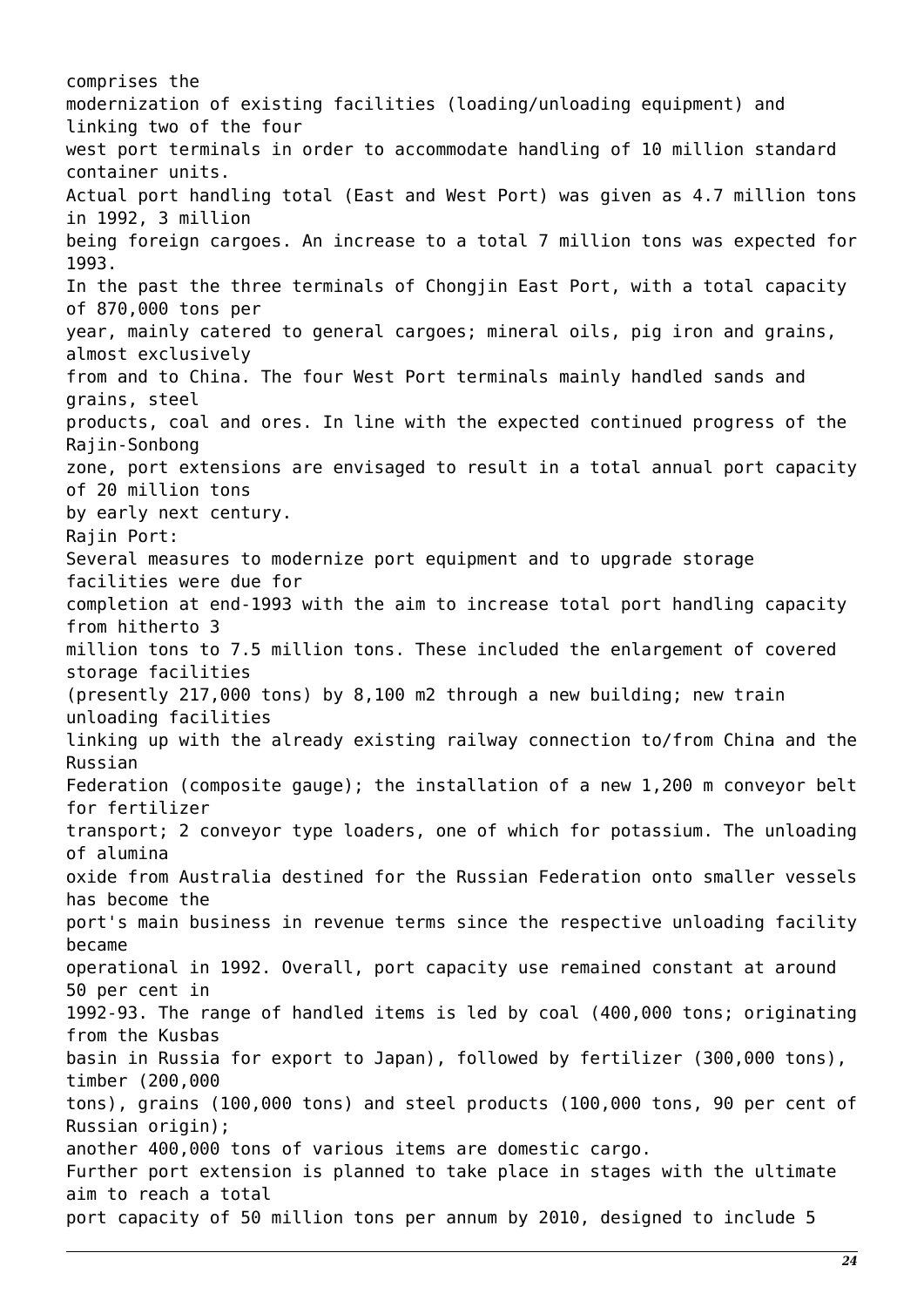million standard container units. There are no container handling facilities at present which is given as the major reason why so far no attempt has been made to attract regular liner services. Capacities for 10 million tons are expected to be installed by the end of phase one in 1995, including 200,000 standard container units. Coal handling is planned to exceed one million tons annually. However, funding for investments other than the ongoing ones was not yet secured even for all phase one activities. Sonbong Port: Work is in progress on a second submarine pipeline from Sonbong Port oil terminal to the affiliated unloading station (floating wharf) some 3.3 km off the shore which will be used for Russian refinery products on transit. Dredging is underway at the outgoing terminal to allow servicing vessels up to 20,000 tons compared with the possible maximum of two 5,000 tons tankers presently, due for completion in 1995. Russian Federation: Zarubino: Khazan Commercial Seaport Joint Stock Company which, since its establishment in early 1992 has been managing Zarubino Port, speeded up its modernization programme in mid-1993 due to (i) the progress of TRADP and (ii) an increasing interest in the port as expressed by foreign businesses. While details of the projections laid-down in a draft feasibility concept are to be put in concrete terms in a Japanese-funded full-fledged feasibility study, total capacities are earmarked to be expanded from presently 1.2 to 2.8 million tons, with two thirds of the increase to be achieved by modernizing the existing terminal, the remainder by constructing a new terminal. As to the former, newly purchased cranes for 60 ton cargo allowing direct shipto-ship transfer were already installed in 1993. The overhaul/upgrading of the 3 kilometre railway track connecting the port with the main Vladivostok-Khazan-DPRK line (and thus due for linking up with Hunchun) was also completed by the company in 1993. Pending the outcome of initiated market analyses, preliminary future plans include the installation of container facilities as well as a bulk grain terminal. There is talk of reaching a total port capacity of 11 million tons p.a. by the end of the decade. The envisaged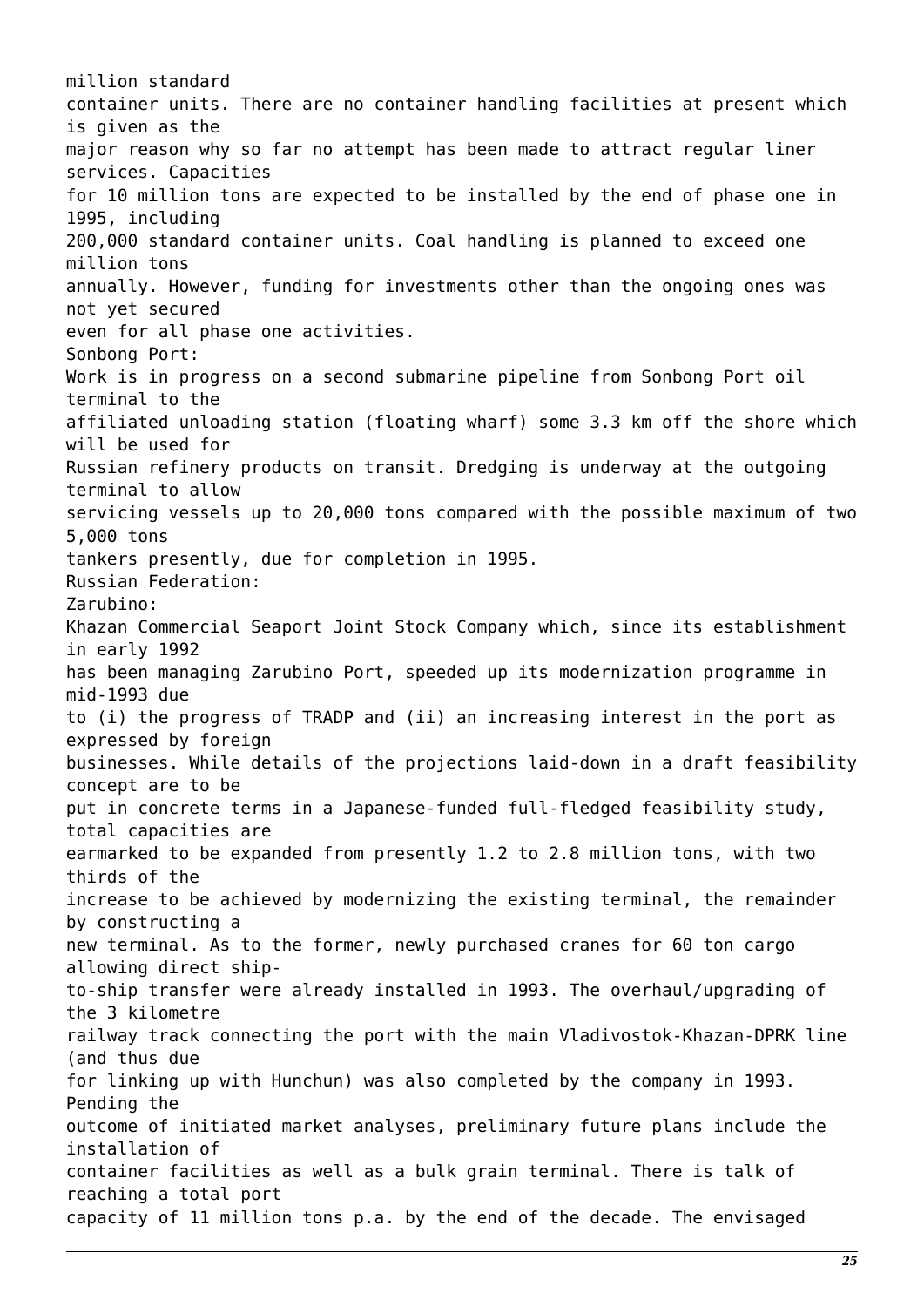extensions are driven principally by Siberian metallurgical and other commercial and export interests and - to a lesser extent - by Chinese (bagged) grain, containers, metal and timber transit port requirements. Posiet: Intentions to increase the currently fully used port handling capacity from 1.5 to 2 million tons per year through the construction of two new terminals for steel products and possibly up to 1,000 containers were reported to be at an advanced stage of design. The project would be launched by Posietmet, a new stock company to be set-up by four metallurgical, mainly steel, companies from the Ural. According to the port management, in 1992 two thirds of port handling accounted for domestic shipments to Kamtchatka/Magadan (split-up into 0.5 million tons of coal, 0.3 million tons of clinker, 0.1 million tons of other building materials), the remaining 0.5 million tons for imports (0.1 million tons oil pipes/tubes from Japan) and various exports (steel billets, iron ore pellets: to the Republic of Korea and Japan; wood/timber logs, coal: to Japan; clinker: to Vietnam and the Republic of Korea). There are plans to stop coal handling for environmental reasons once present contracts with the government expire in late 1995. After receiving government approval for the port's opening to foreign flag carriers, customscontrol facilities are currently being installed. Foreign ships were scheduled to be serviced from 1994 onwards. Vostochny/Nakhodka: The opening of a new (second) coal terminal in September 1993 doubled coal handling capacities of Vostochny Port from 6 to 12 million tons, particularly for exports to Japan, including, it is hoped, by recapturing coal handling from Rajin. A new fertilizer terminal is under construction with German funding. Construction of a new corn terminal (5.5 million tons p.a.) was under negotiation with a US company. Total port handling was reported as having declined after the USSR break-up from 12 million tons p.a. to some 9 million tons p.a. at present. Major products handled at the port are woodchips (30 per cent capacity use currently), sawn timber/logs (50-80 per cent), metals (90 per cent) and coal. A container complex is of major importance.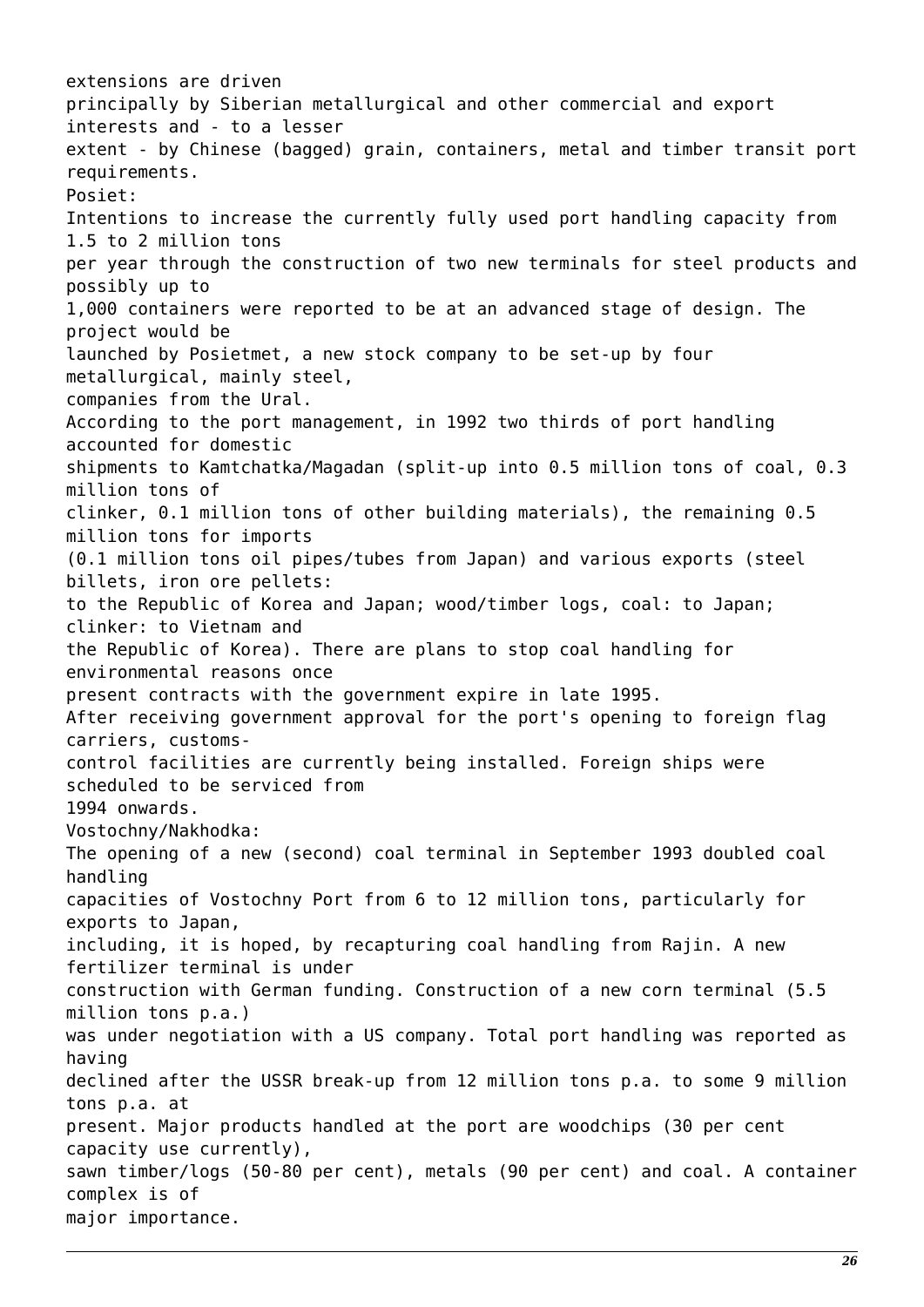Construction of a new commercial port terminal at Nakhodka Port is under planning. At present, the port handles mainly grain, metals, timber and general cargo and also encompasses a fishing port and oil terminal. Zone authorities envisage a gradual extension of combined port capacities of Nakhodka/Vostochny over time from some 25 to 70 million tons per year. Border Crossing Facilities: Recent developments regarding the facilitation of border crossing within TREDA include: the completion of a new customs building on the Chinese side at the Sanhé/Hoeryong border crossing south of Longjin in August 1993. Negotiations were underway with the DPRK side on a bridge extension to also accommodate container traffic once the ongoing road extension is completed; after opening the newly erected customs building at Chenglingze border station in 1992, completion of the road control area was due in September 1993; China and DPRK agreed to reopen an earlier border crossing point some 20 km west of Hunchun for both rail and road traffic; a general agreement was reported as having been reached between Russia and China at provincial level concerning the opening of an additional road border crossing at Fangchuan/Khazan; the reopening of Tumen border crossing south of Hunchun on the road to Fangchuan was expected to become effective soon. The border station had been closed in 1982 due to low traffic volumes numbering some 600 border crossings annually. Special Economic Zones and Industrial Estates The intended or actual installation of various types of special economic development zones and/or industrial sites together with the earmarking of certain preferred areas of investment has become the major desired mechanism for the industrial build-up within TREDA, particularly on the Chinese and DPRK sides. In general, these zones are designed to primarily attract foreign capital, technology and expertise, offering in exchange tax incentives, a tariff-free environment and low charges for land and labour. China: As a response to the central government's renewed emphasis on accelerating economic growth and reform, these special investment areas have increased considerably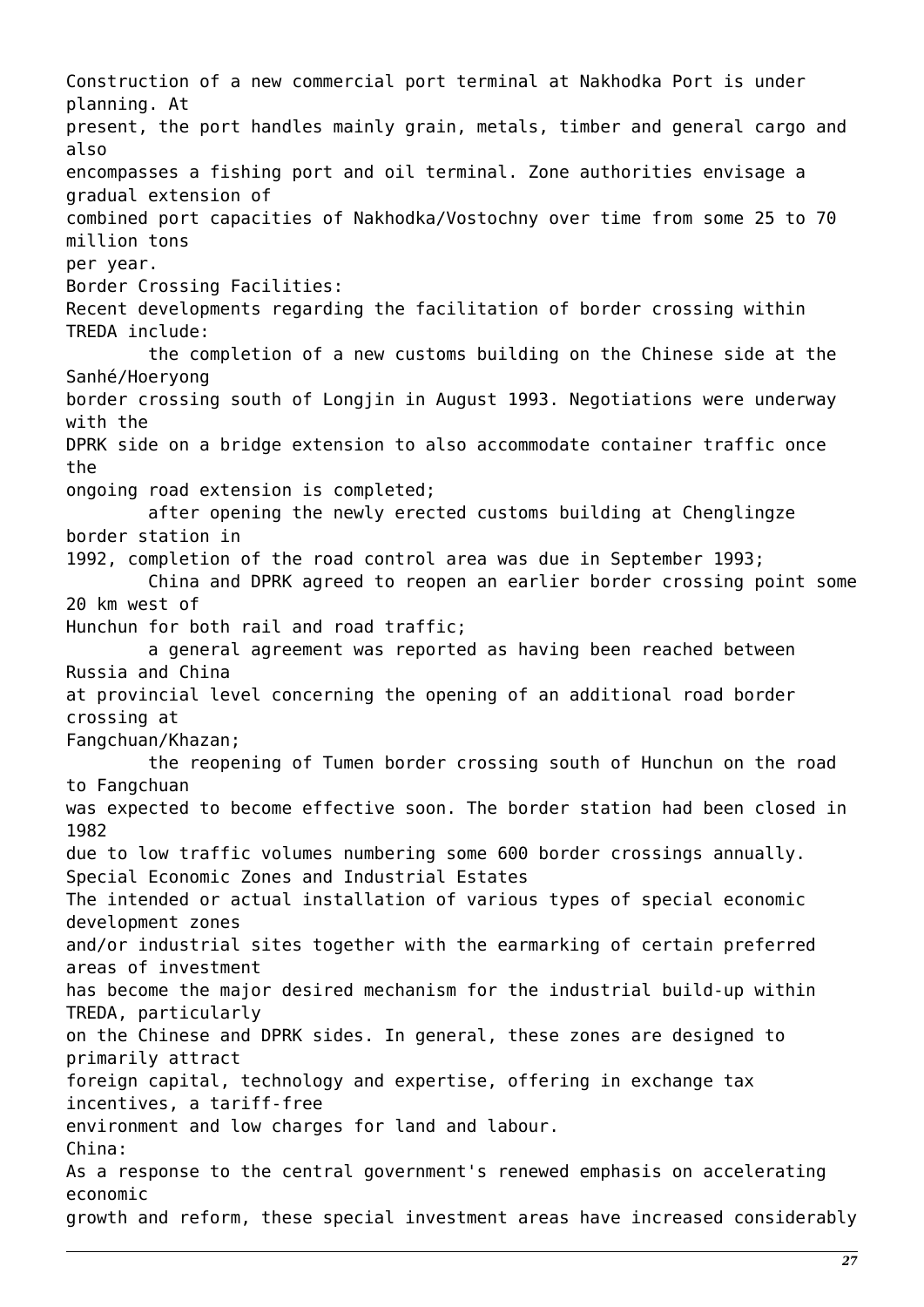in recent years in terms of both type and number throughout the country. Following the early set-up of five Special Economic Zones and 14 open coastal cities 17 so-called Economic and Technological Development Zones and more than 50 New and High Tech Industrial Development Zones have been established. In addition to these state-level approved zones, provincial and local governments benefiting from tendencies to decentralise administrative powers have progressively initiated the installation of industrial development sites within their boundaries under different names. Major related developments to date within TREDA are the following: Yanji has been selected by the central government (i) as one of a total of five pilot cities earmarked countrywide for reform and industrial restructuring and (ii) as one of eleven pilot cities for the integration of science and technology/research and development into the economy. Following this, a state level-approved pilot Economic and High Tech Development Zone is under preparation as core part of a 12 square kilometre Economic and Technological Development Zone. Activities in the high tech zone are expected to focus on the production of optical fibre cables, automobiles, advanced building materials and various advanced aluminium products. Work has also commenced on setting-up two other industrial sites labelled as zones, i.e. Dongguang Industrial Development Zone and Xin Feng High and New Technology Development Zone with projected areas of 12.3 and 1.3 square kilometres, respectively. Investment invited in there is to cover a wide range of activities including the further site or property development itself, inter alia in the fields of basic new materials, non-ferrous metal processing, chemical engineering and electronics. A business and commercial centre with an investment volume of Rmb 400 million and labelled as Northeast International City is under construction in the Yanbian Prefecture capital. The installation of tourism facilities in the form of a traditional Korean village surrounded by modern facilities (golf course, skiing centre, etc.) is aimed at with the establishment of the 17.3 square kilometre Mount Maoer Tourist Zone south of the city currently under design. Negotiations on a US\$ 110 million integrated cattle raising and beef project - the largest one with foreign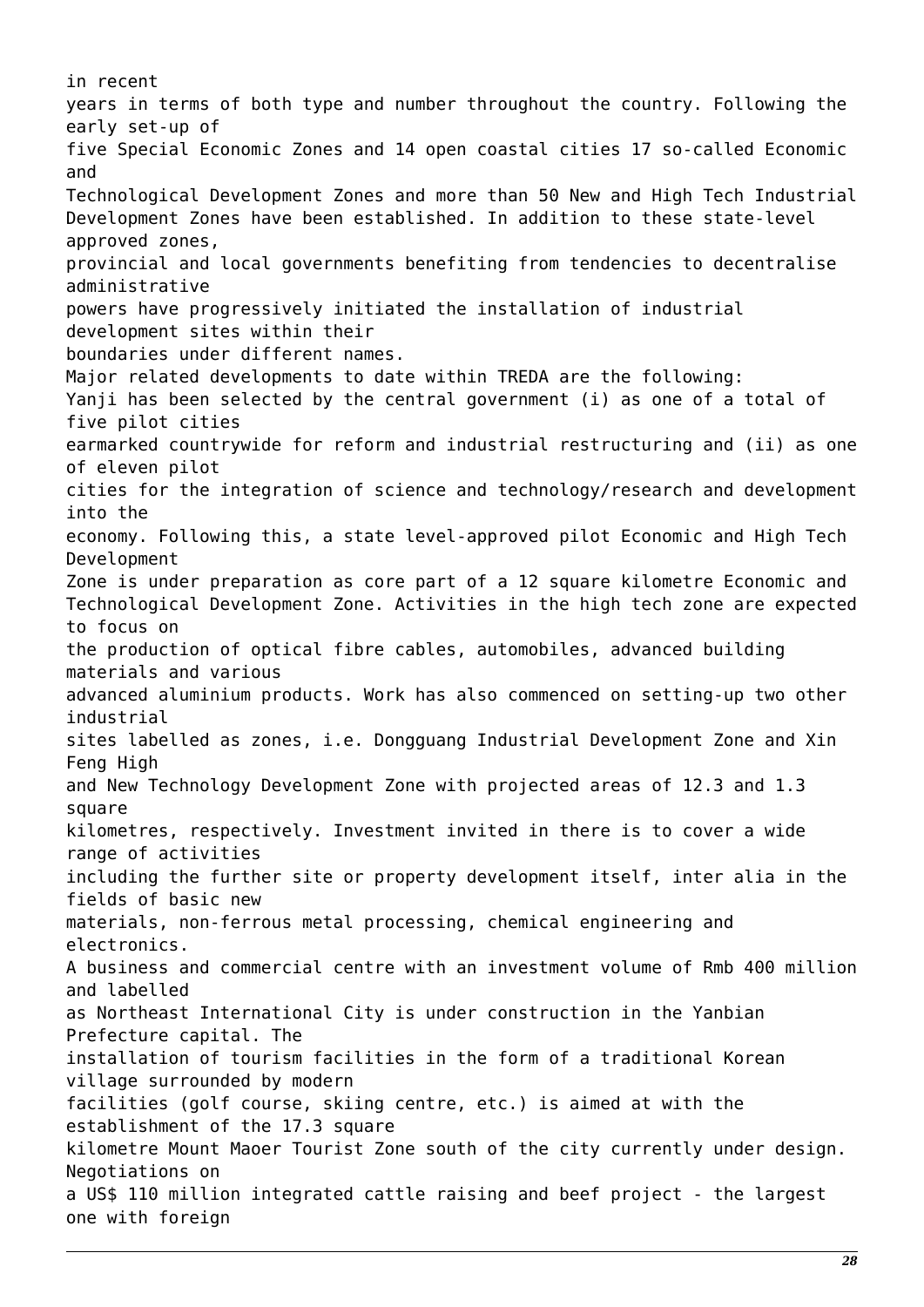participation ever approved by China's Ministry of Foreign Trade and Economic Cooperation as of August 1993 were nearing finalisation for investment in the Yilan Stock-raising Development Zone. The whole of the Tumen area was declared an Economic and Development Zone in 1992 by the Jilin provincial government. In parallel, three sites were identified as major initial target areas by the city authorities: the Liangshui Experimental Area for Economic and Technology Development, the Nanwaizhi export-processing area, and the Tourism Development Area Riguangshan Mountain. Having been declared an Economic Development Zone by the Jilin provincial government as early as 1988, the status of Hunchun city was raised by the State Council to an open city (November 1991) and further to an open border city (March 1992) as a means to support the increasingly busy and lucrative border trade business in this area. This status which was also conferred to three other cities in the Chinese northeast is more or less identical with the open coastal cities' status along the country's south and southeast coastline. It entails the transfer of a number of state and provincial level administrative powers to the local government including in the areas of planning, investment, foreign economic relations and trade, the use of land as well as taxation. In late 1992 construction works started on the Hunchun Border Economic Cooperation Zone, located south-east of the old city area six kilometres off Chenglingze border crossing with the Russian Federation and with an envisaged early direct access to road and rail connections from and to Russia. Detailed plans have been drawn up to cover a 24 square kilometre planning development area by the year 2000, one fifth of which will be developed in the first phase. Site preparation, such as the construction of roads, the installation of utilities etc. is underway and partly completed for a 2.3 square kilometre initial area which will include a 80,000 square metres bonded warehousing facility. Overall, the border cooperation zone will be divided into several sub-zones, such as for agro-oriented and high tech production, and will also comprise a multitude of service facilities, inter alia office buildings, schools, a hospital and 100 residential houses. Zone development is foreseen to materialize in three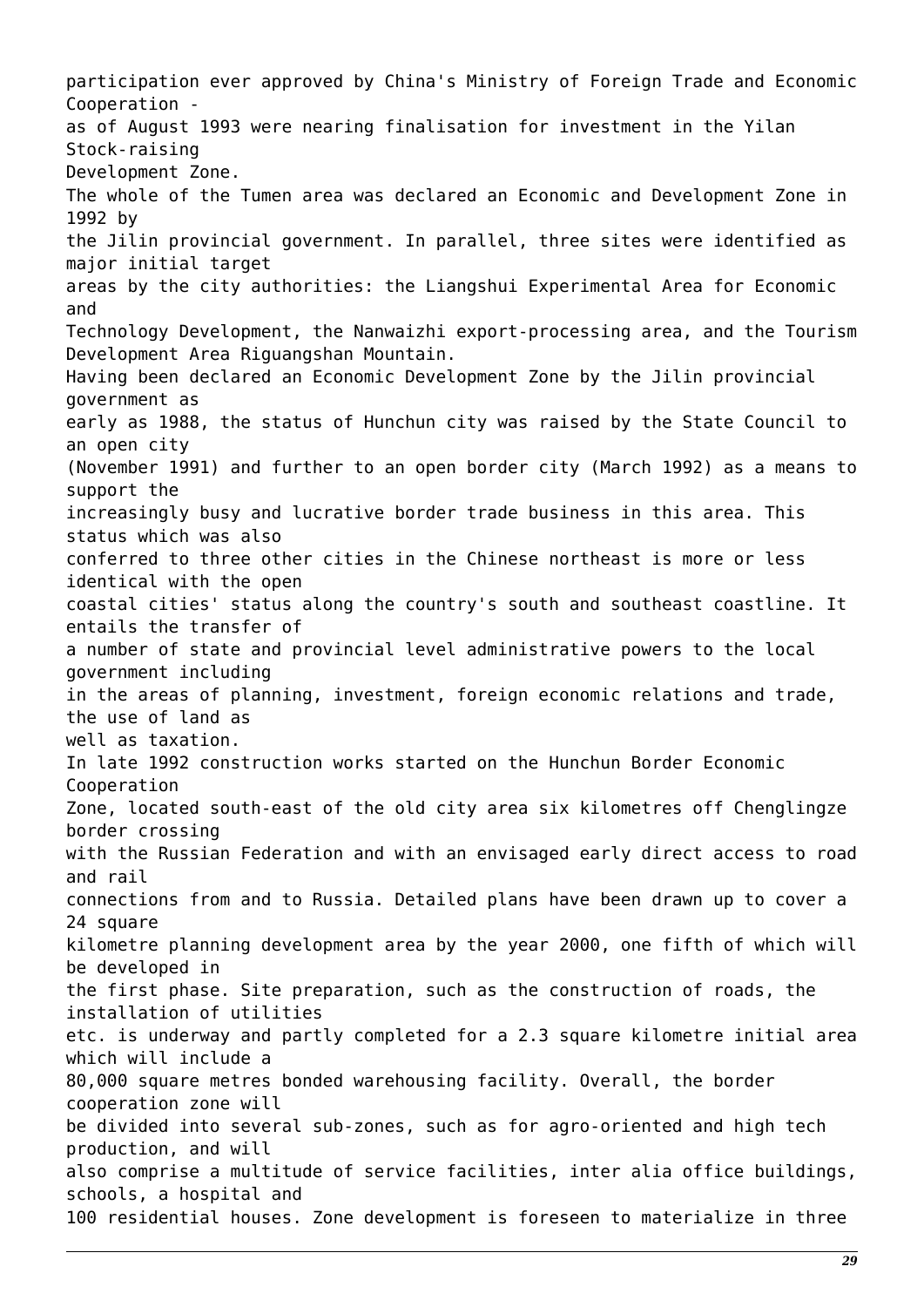stages: following the completion and full use of the initial industrial area (1993 - 1995), emphasis in stage two (1996 - 2005) will be placed on the installation of the northeast and southwest industrial zones, respectively. The gradual replacement of labour-intensive production processes by technologically innovative or high tech production lines is aimed at in stage three (from 2005 onwards). DPRK: The 621 km2 Rajin-Sonbong Free Economic and Trade Zone is designed to perform the three functions of (i) an international cargo transit centre, (ii) a mainly export-oriented manufacturing processing centre, and (iii) of an international tourist centre. The transformation into the envisaged cargo transport hub is to be achieved by the continuous upgrading and substantial extension of transport networks and facilities (ports, roads, rail, airports). Export manufacturing activities are expected to concentrate on light including technologically advanced industries, and tourism facilities, such as hotels, camping sites, holiday resorts and other recreational installations are intended to be primarily located along the coastline north of Sonbong. The government plans to develop the Rajin-Sonbong Zone in three stages: Stage one (1993-1995) is to focus on creating (i) the necessary infrastructural preconditions to internationally establish the zone as a transit hub, with the bulk of investments channelled into Rajin, and (ii) a favourable investment climate; By the end of stage two (1996-2000) the zone is expected to be fully operational and to have assumed the role of an important northeast Asian trade centre. Largescale export processing centres to accommodate specialised industrial production activities are planned to be established during this period, and tourism development is expected to show some first results; Only at the end of stage three (2001-2010) the zone is foreseen to have reached its final shape. By then the total annual port handling capacity combined of Rajin, Sonbong and Chongjin Ports is planned to reach 100 million tons, up from 20 and 50 million tons foreseen for the years 1995 and 2000, respectively. In the course of the zone's development population is thought to increase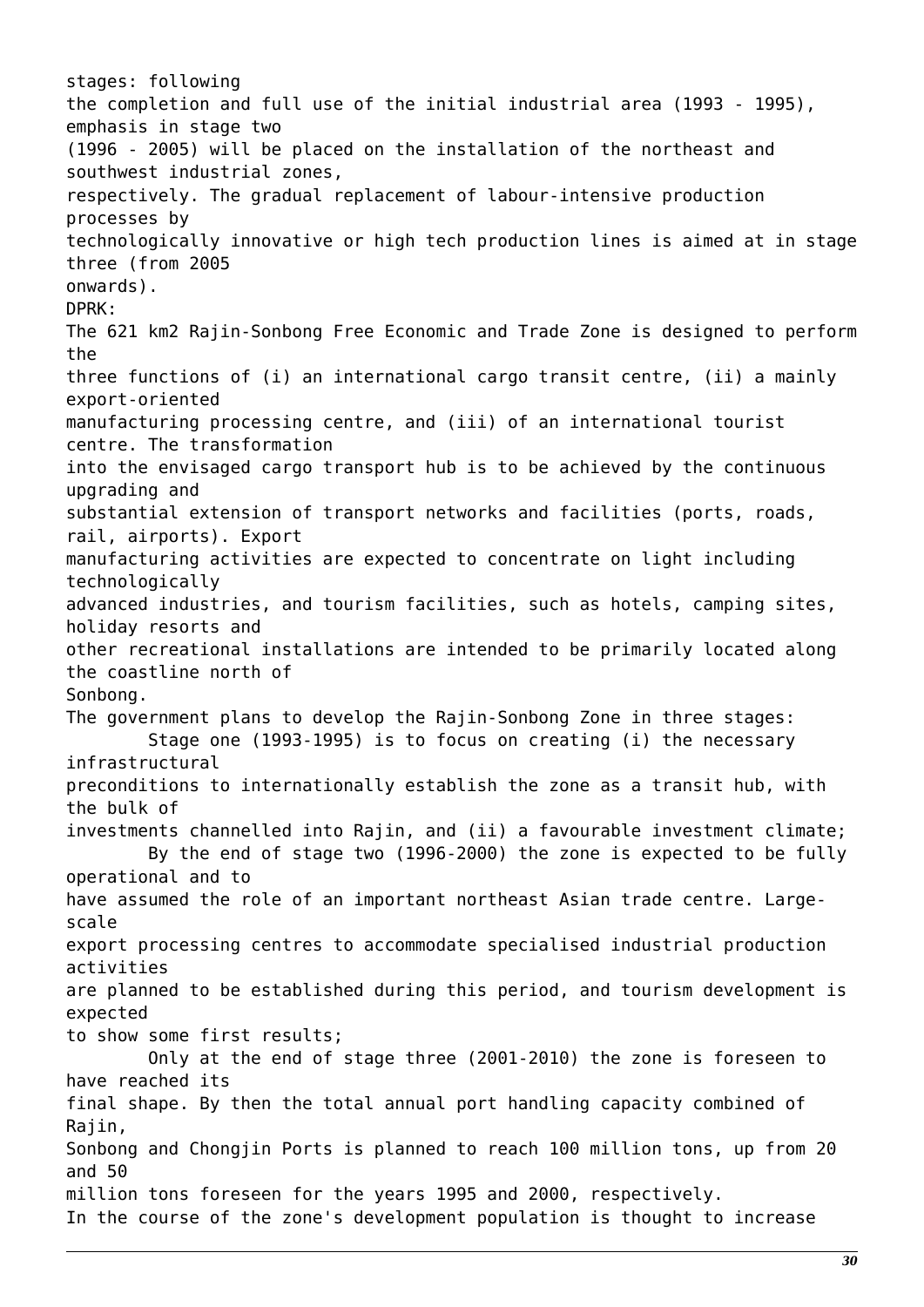sharply; the government estimates the population in the Rajin and Sonbong urban areas to rise from the present 85,000 to 150,000 by 1995 and to 300,000 by the year 2000. Plans of a mostly rather general nature have been drawn up for a total of nine industrial parks/sites to be located within the Rajin-Sonbong zone (see Table 14). In most of the cases, it is intended to follow-up with the detailed design once the needs and specific requirements of incoming investors have become clearer. Russia: The 4,600 km2 Nakhodka Free Economic Zone (FEZ) which became effective in January 1991 so far remains the only special economic zone in the Russian Federation's part of TREDA. Located some 180 kilometres east of Vladivostok, it extends almost 100 kilometres along the coastline of Vostok and Nakhodka Bays and comprises the cities of Nakhodka and Vostochny (300 km2; with a combined population of 200,000) as well as adjacent areas of Partizansky district including the city of Partizansk (4,300 km2; 30,000). Nakhodka FEZ is governed by a set of rules and regulations promulgated in several steps over time. These include the Law on Foreign Investment in the RSFSR, the Decree of the RSFSR Supreme Soviet and the RSFSR Council of Ministers on "Top-Priority Measures for the Development of the Free Economic Zone in the Region of Nakhodka, Primorsky Krai" of 23 November 1990, the Primorsky Krai Regulations for the Free Economic Zone in the Nakhodka area, and the Presidential Decree on "Measures for the Development of the Free Economic Zones in the Russian Federation" of 4 June 1992. As a result, the FEZ which is not seen as bearing any direct relation with TRADP/TREDA by the authorities is independently managed by an Administrative Committee formed by both the Nakhodka City and Partizansky Regional Councils. The Committee is the sole responsible organ for the elaboration and implementation of FEZ policies, the screening and approval of foreign and domestic investment proposals as well as the registration of businesses operating in the zone. In 1993, central government credit amounting to Rubles 20 million were earmarked for infrastructure development within the zone. TABLE 14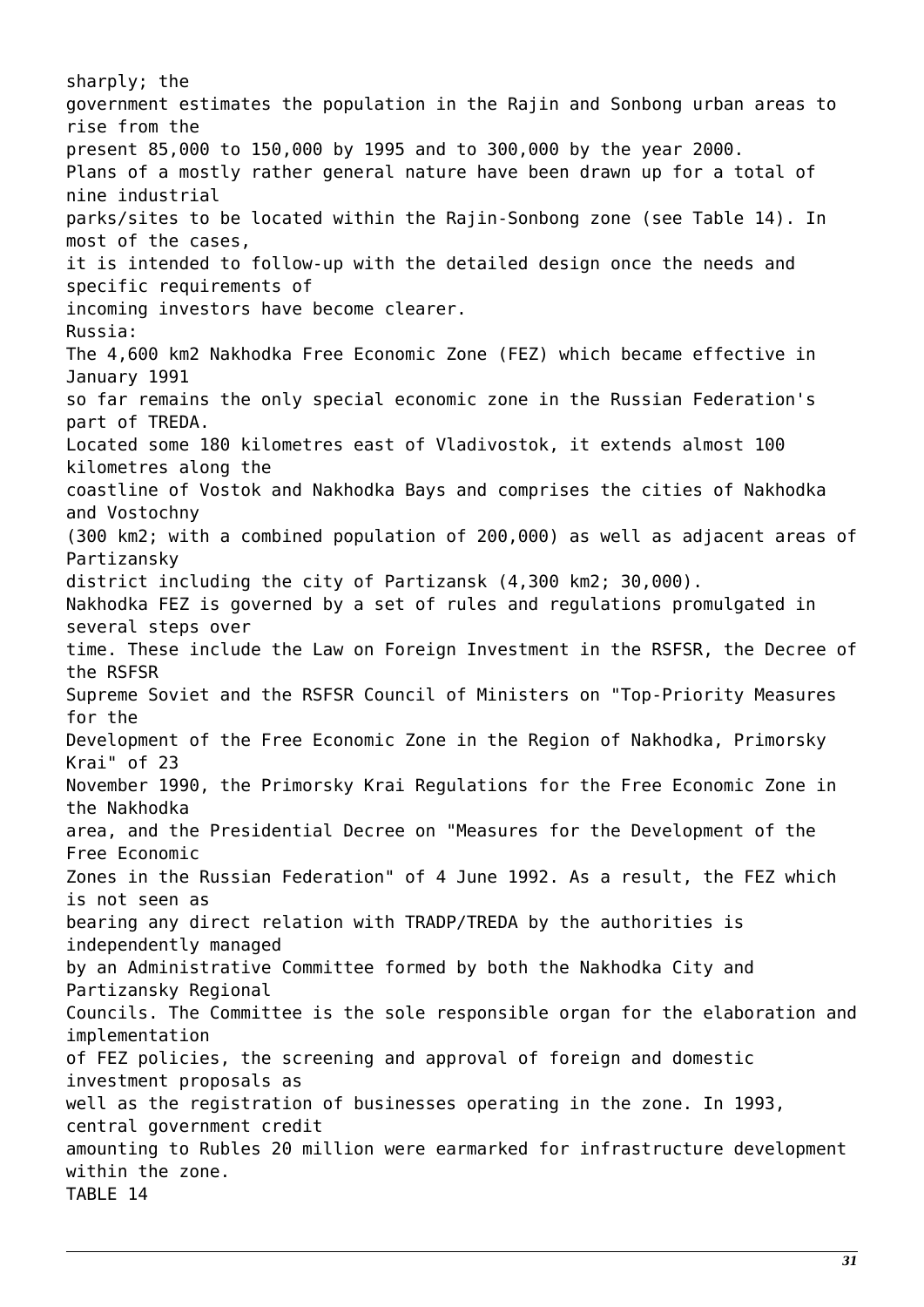The management considers as major future directions of zone development (i) the strengthening of transport infrastructure (Nakhodka, Vostochny Port extensions, improved rail and air connections), (ii) the promotion of service businesses related to transport and trade, and (iii) the attraction of "new", i.e. previously underdeveloped industries, especially in light manufacturing, electronics assembly, etc. Recent top priority plans and projects include the establishment of a Russian-US American industrial complex including the construction of a new container terminal alongside Port Vostochny (175 ha); a Russian-ROK industrial complex/techno park near Port Vostochny (330 ha) for the production of light consumer goods, farm equipment manufacture and assembly, etc.; an electric power plant and a new water reservoir to accommodate the needs of the industrial sites under preparation. In addition, as a means to improve the FEZ's accessibility by air, dual military-civilian use of the Zolotaya Dolina military airfield 25 km off Vostochny Port was approved by the military authorities in 1993 and after upgrading/modernization works - is due to become operational in early 1995. Investment Promotion The important role to be played by foreign investment in TREDA as a means to secure the foreign capital needed for the envisaged industrial and infrastructural modernization and extension, the generation of foreign exchange through increased export production as well as the influx of technological and managerial know-how has been acknowledged by all three riparian countries. In line with country-wide policies to further encourage investments from abroad and the ensuing existing legislation, Yanbian Prefecture has opened its doors widely to foreign investors. These are invited (i) to enter into joint ventures with the whole or parts of the predominantly state-owned enterprises advertised for foreign participation, or (ii) to establish wholly foreign-owned enterprises subject to certain specified conditions, or (iii) to engage in counter-trade (or product buy-back) type of arrangements, particularly in the case of joint undertakings with investors from countries with hard currency shortages (DPRK, CIS, Mongolia, Vietnam, etc.). Reportedly, joint undertakings may also be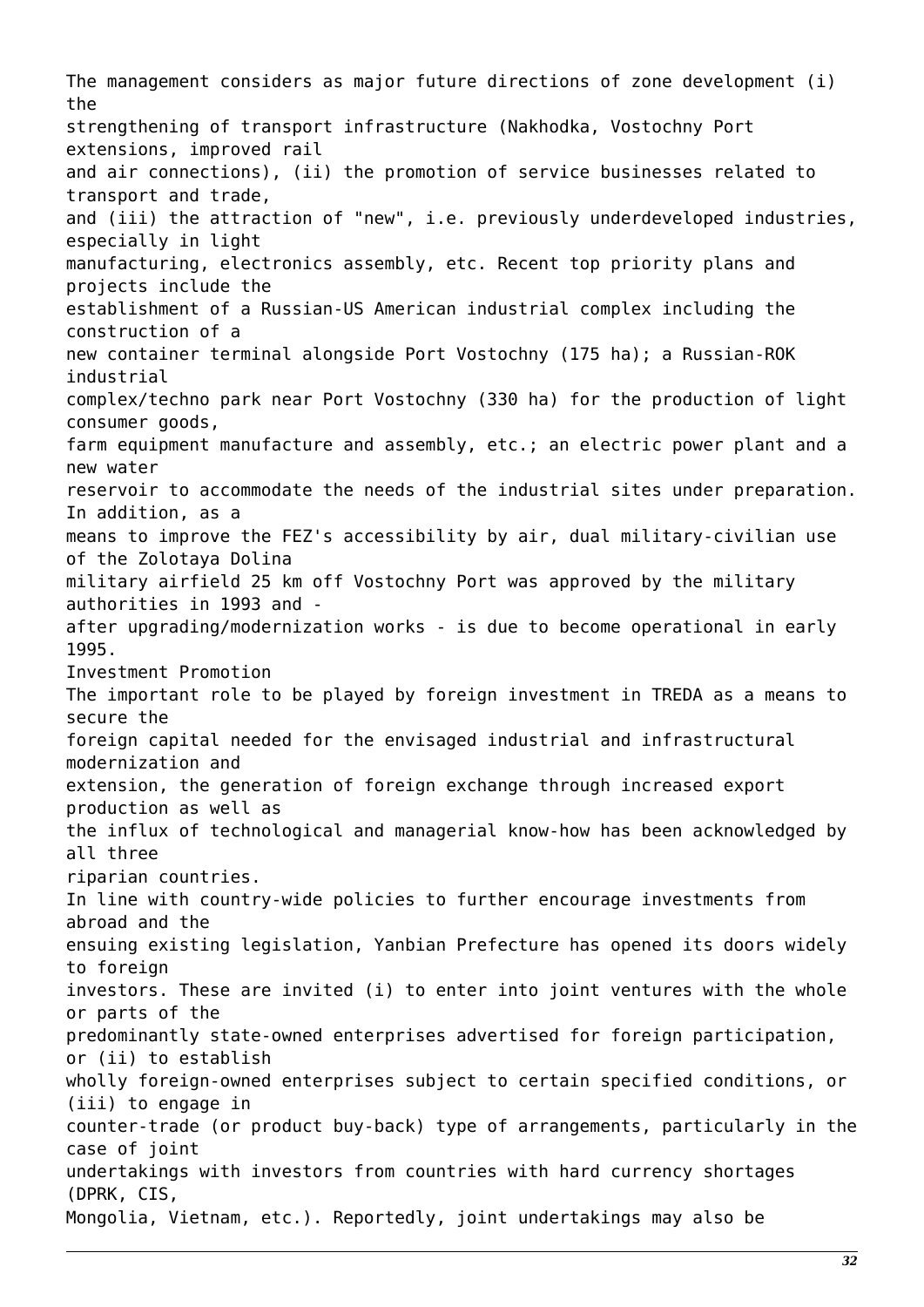established with private Chinese businesses since recently. Joint ventures proper may take two forms: Sino-foreign joint ventures, also known as equity joint ventures, are characterised by joint investment and management, with the risks, profits and losses shared by both/all partners of the joint venture. Mandatorily organised as limited liability companies, equity joint ventures should in general have a foreign partner(s) share of not less than 25 per cent. There is no stipulation concerning the maximum foreign share permitted. Investment may be in the form of cash, physical assets (such as factory buildings, premises, facilities, machinery equipment, tools, raw and semi-processed materials, components and parts, warehouses and other), industrial property rights, special technology as well as - on the part of the Chinese investor - land-use rights. Profits are shared according to the proportion of investment contributed by each partner in the registered capital. Equity joint ventures are governed by the Law of the People's Republic of China on Joint Ventures using Chinese and Foreign Investment. Chinese-foreign co-operative joint ventures, also referred to as contractual joint ventures, are less strictly defined by law and thus characterised by a higher degree of flexibility, simplicity, and ease of reaching agreement viz. an equity joint venture. The rights, liabilities and obligations of the various parties, including the investment composition, the distribution of profits and management responsibilities are set out in a contract. In most cases, the foreign party provides the capital, equipment, material and technology, while the Chinese party provides the land, premises including usable existing equipment and installations, workforce, material resources and a small amount of capital. The relevant legal base for this joint venture type is contained in the Law of the People's Republic of China on Chinese-Foreign Co-operative Joint Ventures. The type and extent of incentives offered to foreign investors varies with the type of business, the field of investment and the location. According to state-level legislation, export-oriented and advanced technology enterprises located in special economic zones, the open coastal and border cities/zones generally enjoy the highest degree of preferential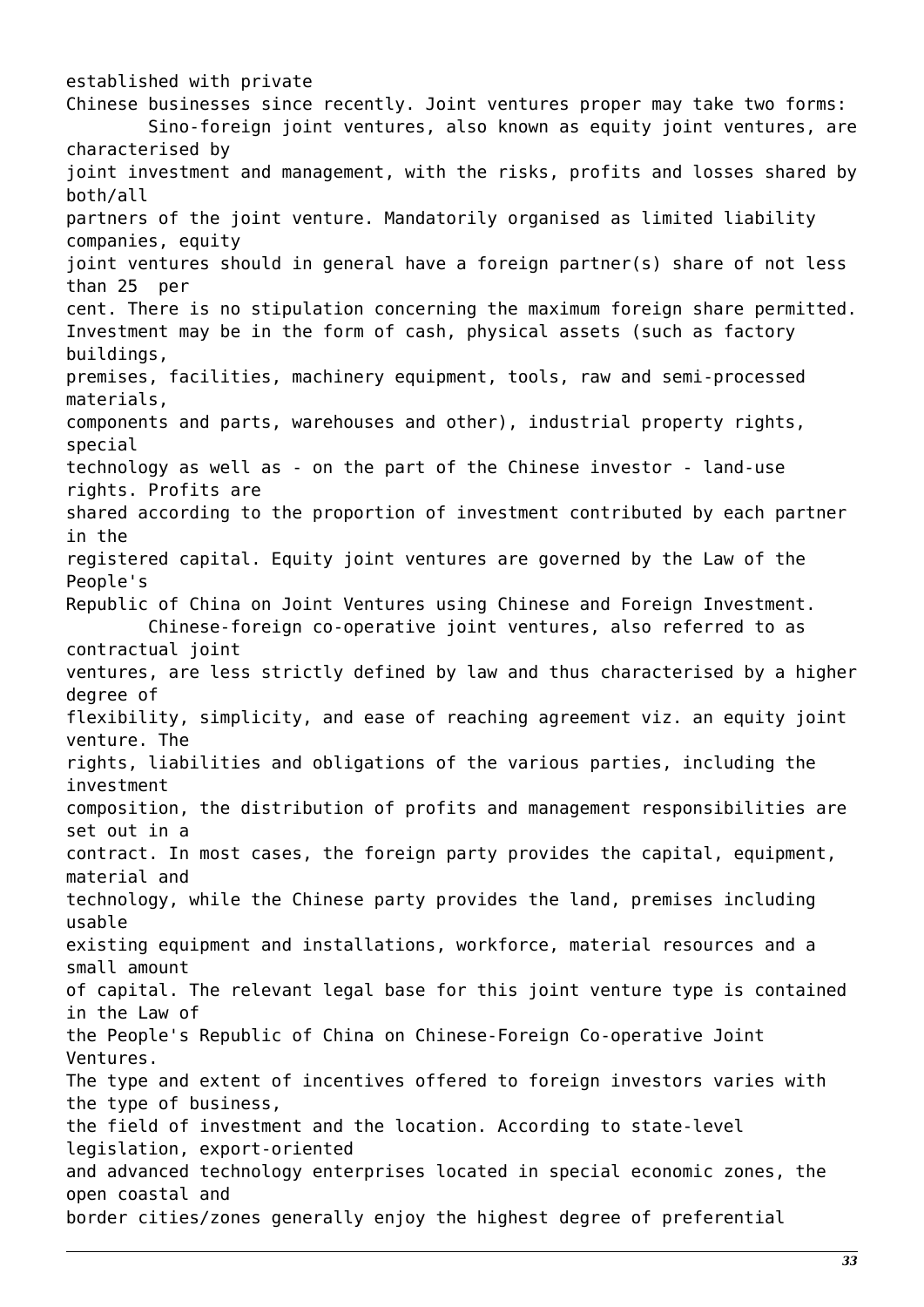treatment, essentially in the form of tax reductions and exemptions. These are complemented by additional, as a rule more favourable incentives granted at provincial level or below. Concerning investment in TREDA, the Jilin Province as well as the Yanbian Prefecture governments and practically all the relevant city/zone authorities have promulgated such promotional schemes in the most recent past, yet some of them so far on a temporary or provisional basis only. Investment guides introducing these promotional policies with relevance for TREDA in varied format and detail have been published since 1992 by the governments of Jilin Province, Yanbian Prefecture, Yanji City, Tumen City, Longjin City and Hunchun City. Based on this information Table 15 provides a synopsis of the major incentives applied. As can be seen, the incentives are primarily related to various tax and fees reductions and exemptions as well as to preferential treatment in areas like priority access to land or credit, the right of autonomous management or the licence- and duty-free import of the needed capital goods, raw materials etc. While state-level stipulations offer tax rebates primarily to export-oriented enterprises and technologically advanced enterprises located in the various special zones as well as for investments in certain specified sectors (such as energy and communications), provincial and city rules enlarge this list of investment fields eligible for preferential treatment. Jilin Province, for instance, includes investments in (i) infrastructure and basic industries, (ii) the upgrade of existing enterprises, (iii) so-called "backbone" and "superior" industries, and (iv) capital and technology intensive industries. TABLE 15 In essence, practically most if not all investment with foreign participation

in TREDA is entitled to the preferential 15 per cent enterprise income tax rate rather than the standard 32 per cent rate. Depending on the sector of investment, exemptions apply for up to five years of profitmaking with half rates offered thereafter up to a maximum of the tenth profitable year, or indefinitely to export-oriented enterprises meeting specified export shares.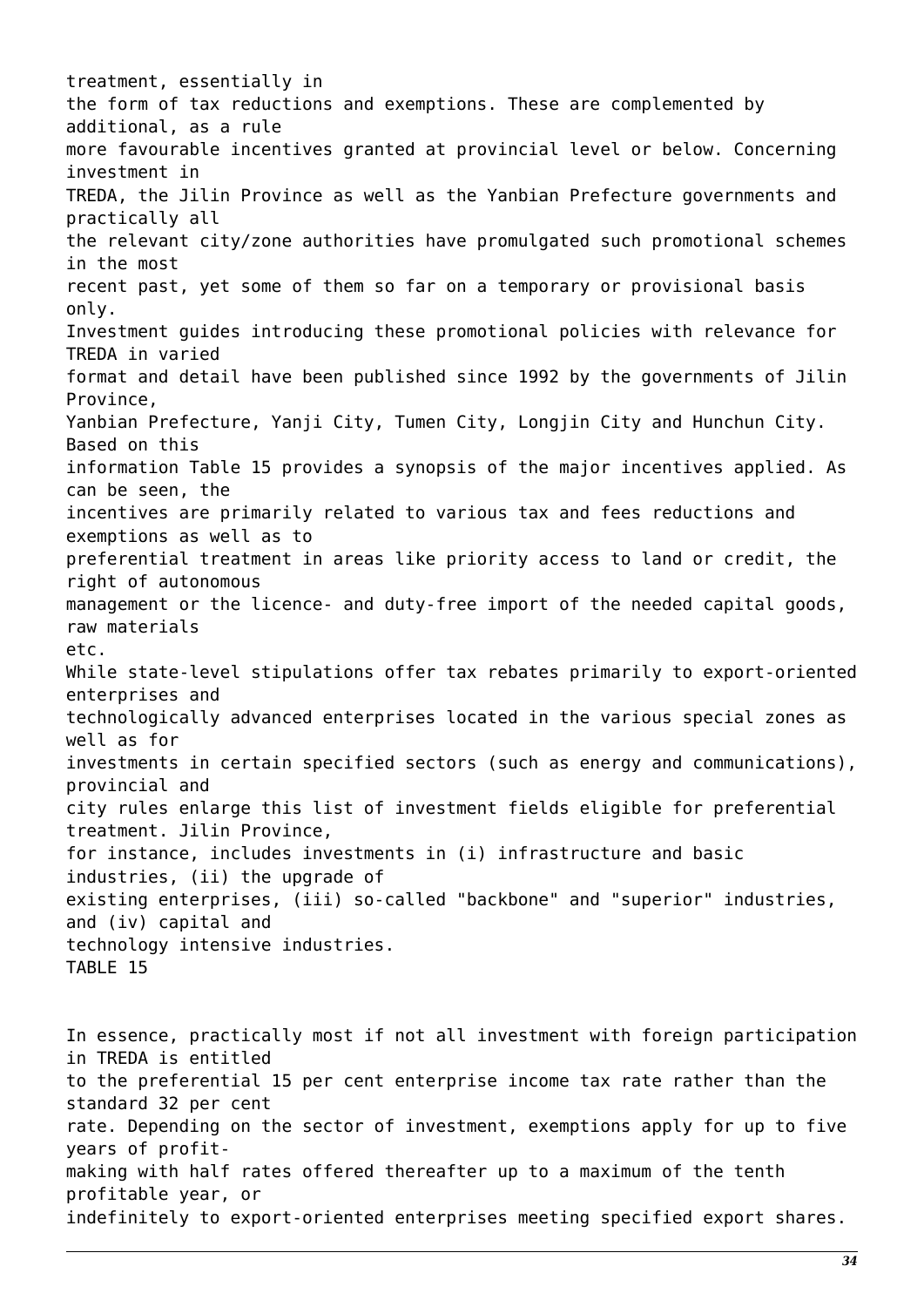Other salient features include exemptions from and/or reductions of local income tax, the VATtype commercial and industrial consolidated tax, partial or complete income tax refunds for reinvestment, and tax-free profit remittances. Moreover, according to provisional Jilin provincial rules rewards amounting to between 1 and 5 thousandth of the foreign capital invested are granted to intermediaries introducing capital from Hong Kong, Macao and Taiwan Province of China. While the aforementioned summarises the available incentives on the basis of written documentation, there are also indications of a certain scope for further (downward) negotiations concerning the terms and conditions of individual investment contracts. Also, in the light of past experience that agreed export shares were frequently not met in practice, Jilin Authorities claim to have abandoned any requirement to specify export targets in joint venture contracts since end-1992 while the encouragement of exports is maintained in more general terms. Eventually, as a means to facilitate foreign investment approval procedures, the Jilin Provincial Commission of Foreign Trade and Economic Cooperation has authorised the Yanbian Prefecture as well as all city governments to approve applications for investments up to US\$ 10 million. Reporting duties, however, have to be observed and investments above the US\$ 10 million ceiling continue to require state-level approval. The promotion and thus attraction of foreign investment is at the very heart of the Rajin-Sonbong Free Economic and Trade Zone concept. With the Rajin-Sonbong foreign investment legislation showing many similarities with the Chinese stipulations, foreign capital is welcome in the form of equity joint ventures, contractual joint ventures and - unlike elsewhere in DPRK - of wholly foreign-owned ventures. Investment is particularly invited into a number of priority industries including infrastructure, generally described to encompass: high or modern technology industries; the production of goods which are in great demand or highly competitive internationally; industries aimed to upgrade equipment and technology applied by existing enterprises; the modernization and expansion of the present infrastructure; activities related to mineral resources development and exploration;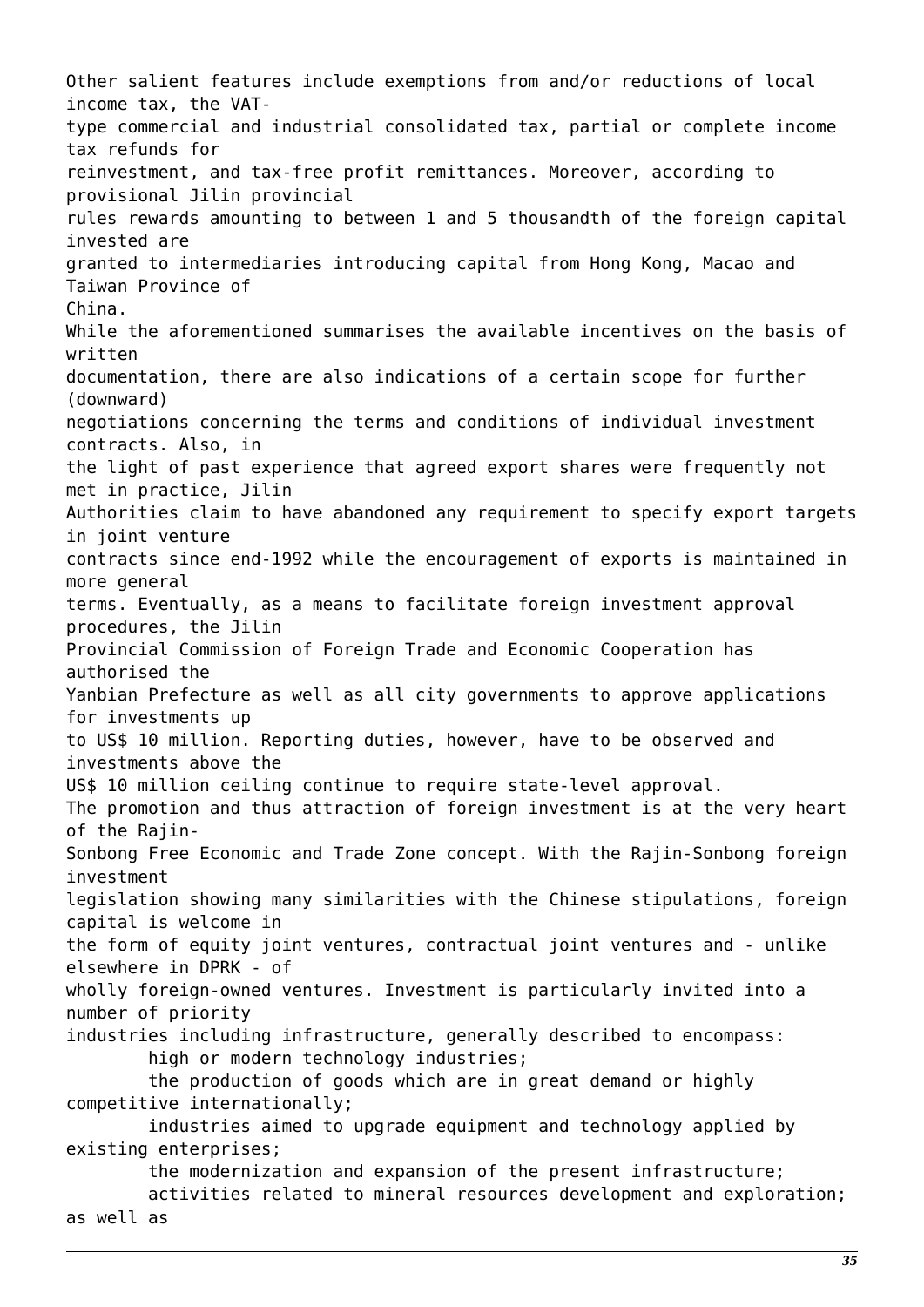service industries. In turn, polluting industries unless equipped with high standard "clean" technologies and industries endangering national security will be banned from any foreign involvement. In September 1993 the government published a list with details on some 90 investment projects, covering transport and communication infrastructure (with 19 projects), tourism including services (4) and industry (67). Total investment needs for the latter have been calculated to amount to US\$ 3.6 billion, US\$ 1.5 billion of which alone assigned for modernizing and extending the Sungri oil processing plant. Other major advertised investments include the assembly of annually 50,000 trucks (US\$ 380 million total investment), the production of 100 million integrated circuits (US\$ 220 million) and of 100,000 motorcycles (US\$ 100 million). The remainder is made up of a variety of household consumer goods, food processing and electrical/electronics industries. The incentives offered to foreign investors mainly consist of a preferential 14 per cent corporate income tax rate which may be further reduced in special cases, tax holidays, tax free profit remittances as well as preferential access to land lease (up to a 50 years maximum) and credit (Table 16). With regard to the published fees, rents and other charges applicable in the zone the authorities do see room for downward adjustments on an individual basis. Moreover, one-stop investors' services are planned to be provided by the Rajin-Sonbong Development Promotion Centre to be established in Rajin and currently at an advanced stage of design. International advertising of the zone was initiated in early 1993 with a so far rather small number of investment promotion seminars held inter alia in Finland (March), Switzerland (May), Guangzhou/China (June), Germany (May, September) and Austria (November). TABLE 16 With regard to Primorsky Krai, foreign investment is assigned a crucial role in the initiated economic restructuring by governments at all levels. Investment is invited in the form of joint ventures, wholly foreign-owned enterprises in certain cases, subsidiaries and affiliates of

foreign ventures set up elsewhere in the country, and representative offices.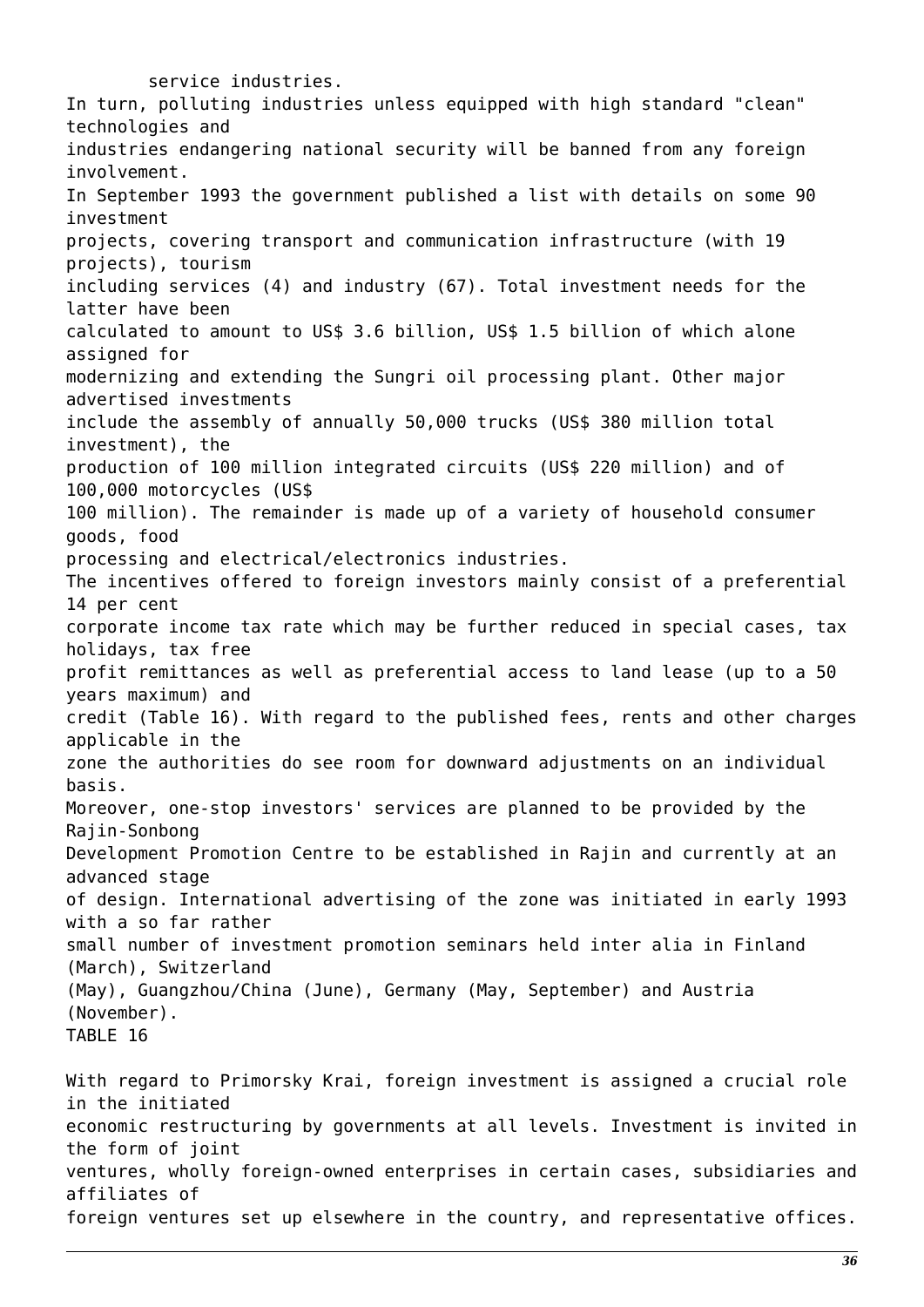Joint ventures with paid-up capital up to Rubles 100 million must register with the Primorsky Krai Government or - in the case of Nakhodka FEZ - the Nakhodka Zone Administrative Committee, respectively. Investments above Rubles 100 million need to register centrally with the Russian Agency for International Cooperation and Development in Moscow. Registration marks the end of successful negotiations between interested foreign investors and potential local partners in the course of which advice is normally sought from local law/legal service companies concerning the respective investment regulations, procedures and documentation requirements. In view of the absence of any central foreign investment promotion or coordination office at Territory government level, little involvement of the latter appears to be witnessed at the identification and preparation stages of foreign investments. No foreign investment guides or brochures - again, with the partial exception of Nakhodka FEZ - have been made available to date. In this context, mention was made to the UNIDO mission of the presently parallel existence of different investment rules for different locations/sub-regions. As of the time of the mission there were, however, plans to set up a Division for Investment Promotion within the Primorsky Krai government as well as an Investment Promotion Office as major implementing arm of FDI policies. While the existing legislative acts related to foreign investors provide guarantees against expropriation and other forms of government interference, non-discriminatory treatment of foreign vis-a-vis domestic investments, free remittance of after-tax profits etc., there appears to be scope for the fine-tuning of individual investment modalities. Companies with a foreign share of at least 30 per cent are entitled to certain tax privileges such as reduced tax rates on profits (7 per cent payable to the national budget, plus a maximum 3 per cent to Nakhodka/the Partizansk region) after a five year exemption period from any tax expires. Elsewhere in Russia, the tax rate for foreign investment ventures, state enterprises and private enterprises is 32 per cent.

INDUSTRIAL DEVELOPMENT IN TREDA: ACHIEVEMENTS, KEY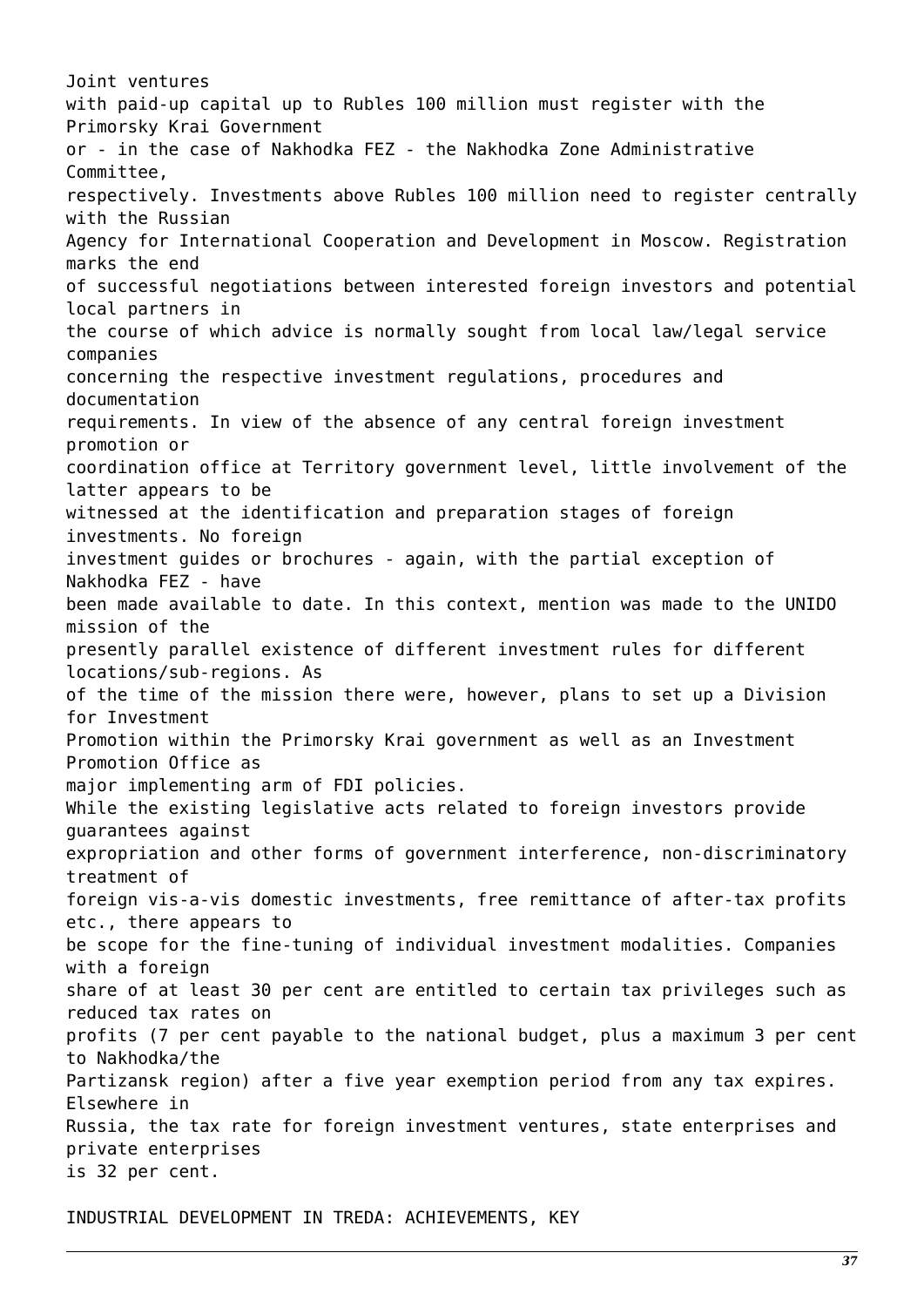CONSTRAINTS AND MAJOR OPTIONS - AN ASSESSMENT ACHIEVEMENTS In the light of the preceding stocktaking with regard to the present shape of the industrial sector and industrial production in TREDA as well as to some major features of the relevant industrial strategies and policies pursued in the three riparian countries, in the following an assessment is made of recent achievements, major constraints and future options in the field of industry. The evidence derived both from written information and - ever more so - from the mission's personal observations in TREDA clearly reveals different speeds with which the industrial build-up, modernization and/or extension in the target area is currently taking place. This is primarily caused (i) by differences in the basic attitudes on the parts of policy makers at different levels concerning the role to be played by industry within TREDA and TRADP in general, (ii) by the varied nature, scope and design of individual policy measures and initiatives taken so far, (iii) by the different perceptions on the side of business people as to the (industrial) development and business potential of the locations in question, as well as (iv) by the different types of constraints to be witnessed in the three countries which need to be addressed if industrial progress is to be achieved. As shown above, given the "history" industry is already looking back on within TREDA and the major general challenge industrial policy makers face in the three riparian countries, is not to start its build-up from scratch. While it is true that industry has at best played a minute role in the core area, industrial production in the Vladivostok/Nakhodka, Chongjin and Yanji areas has for a long time assumed major economic importance. Thus, the major general challenge currently is industrial restructuring with a view (i) to reorienting the sector to actual demand in both local and international markets, particularly in favour of the long neglected light industry branches, and (ii) to improving the quality, efficiency and productivity of production, inter alia through technical, organizational and managerial upgrading. These needs are to be acknowledged and adequately reflected in the three country's industry-related policies quite independently from the precise form and modalities of a continuation of TRADP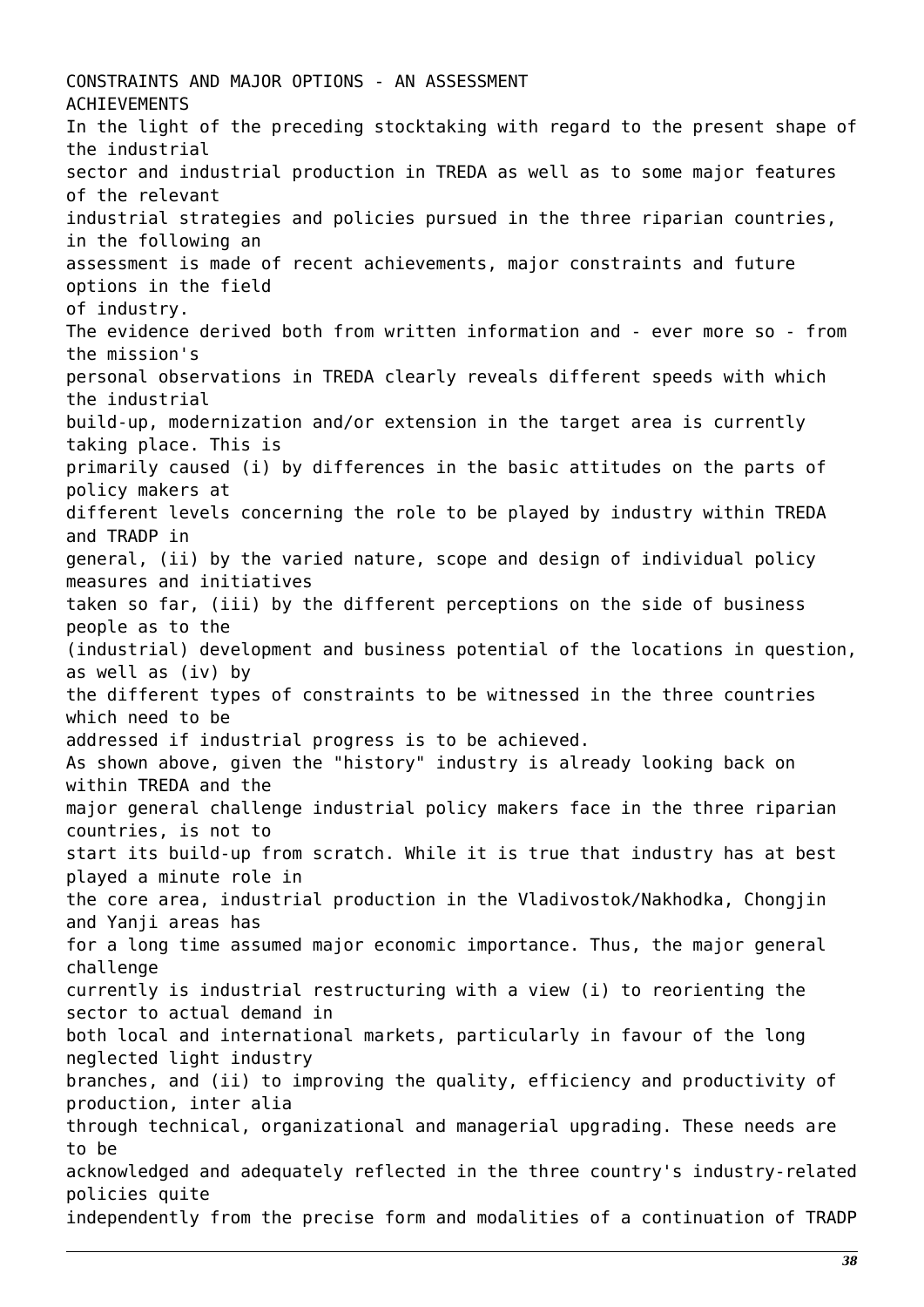if industry is to be assigned a leading role as a future employer and income generator. In general, while the continued participation to date of the riparian countries in TRADP and ensuing hopes to benefit from joint - or at least coordinated - action can largely be seen as an achievement in itself, this does not necessarily imply identical aspirations and expectations on the part of all countries. Rather, views vary among and even within the individual countries. The Chinese, for instance, are clearly in favour of simultaneously boosting industry and the region's emergence as a major Northeast Asian transport hub; they rely on an increasingly open border regime and are eager to get access to the East Sea (Sea of Japan), preferably through a river port of their own. DPRK articulates its keen interest to open up the Rajin-Sonbong area as a means to import much needed capital and technological knowhow. The Russians put emphasis on industrial restructuring in the Vladivostok area with a view to considerably enhancing the role of the service sector. The attraction and establishment at large scale of new industries in the southern tip of Primorsky Krai is clearly rejected. Current developments in TREDA with Russian involvement appear to be largely business/market driven and much less policy-induced. While overall industrial achievements to be observed throughout TREDA in the recent past remain limited, progress cannot be considered negligible. As summarised below, this statement holds particularly with respect to foreign investment and border trade development. Also, some mostly local (private) business driven moves to enter into crossborder activities only represent first signs of an emerging sub-regional industrial cooperation and integration pattern. There is, however, ample evidence that as of now the most dynamic developments are taking place or at least have been initiated on the Chinese side. This is also reflected in high growth rates for 1993 of GNP and industrial output in both Yanbian Prefecture (9.1 and 10.4 per cent, respectively) and Jilin Province overall (10.3 and 18.8 per cent, respectively). Progress on the DPRK and Primorsky Krai sides is more limited. Foreign Investment China: One indication is the sharp rise of foreign investment approved by the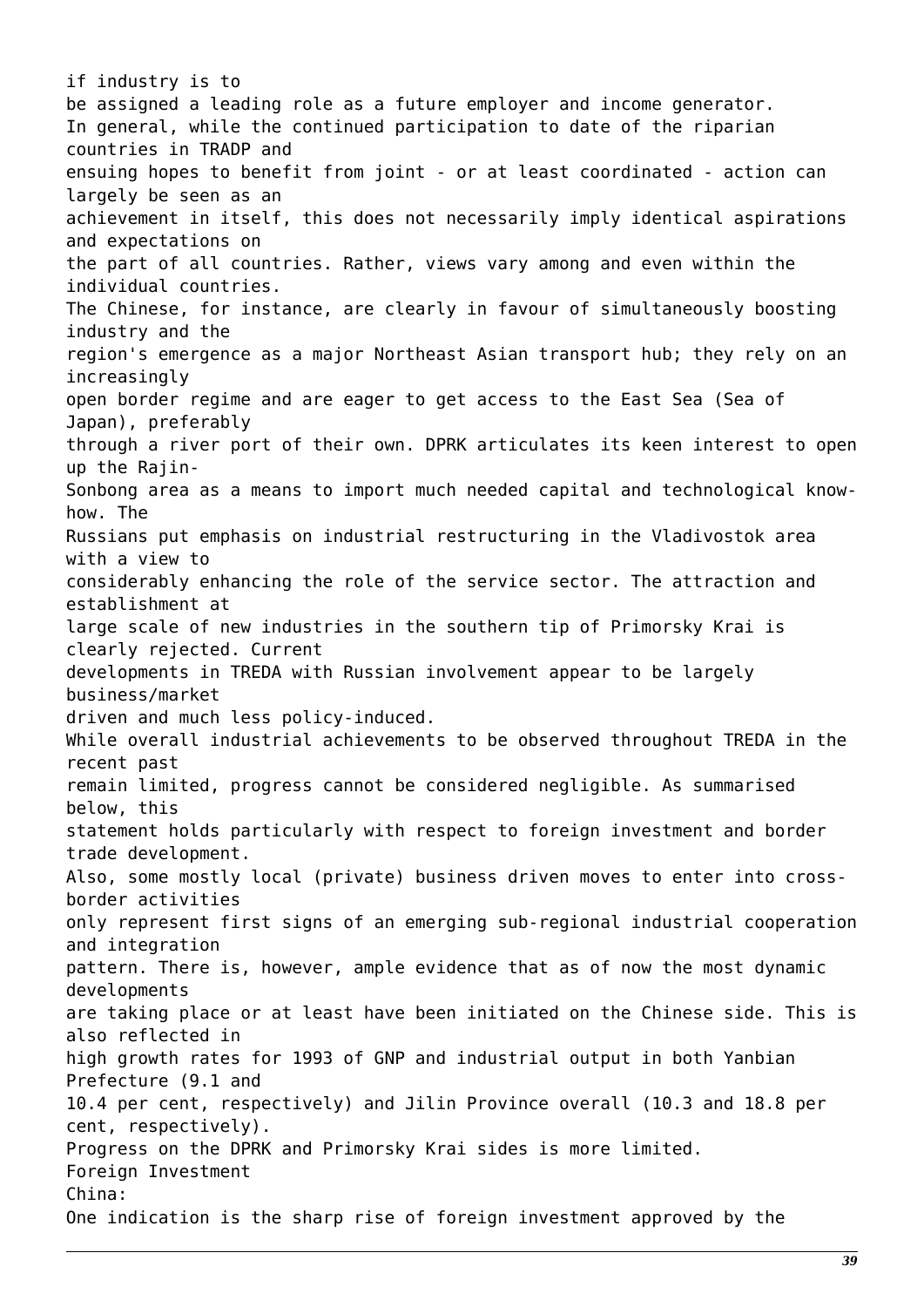Chinese authorities in Yanbian Prefecture. In view of the presently rapid changes (which is in line with the strong increase countrywide), the figures presented below only convey a snapshot information: TABLE 17

 Starting with a mere three joint venture approvals in Yanbian in 1985, the accumulated number grew from 39 in 1990 through 61 in 1991 and 212 in 1992 to reach a total 355 and 371 ventures as of June and early August 1993, respectively (Table 17). The total contracted investment amount rose almost thirteen times since 1985 reaching US\$ 406 million. The August 1993 foreign investment component amounting to almost US\$ 200 million was almost fifteen times the 1985 figure, representing 48 per cent of the total investment amount. In terms of numbers, more than three quarters of the joint ventures were concluded with investors from only three countries, i.e. the Republic of Korea which accounts for 161 projects or 43 per cent of the total alone, Hong Kong with almost a quarter and Japan with another ten per cent. The absence of language barriers, cultural affinities with the Yanbian population and low wage levels clearly contribute to the high degree of attractiveness which the area enjoys with ROK investors. Investors from the neighbouring TRADP partners, DPRK and the Russian Federation, account for 5 and 3 per cent, respectively. A notable number of contracts has also been approved with partners from the USA and Taiwan Province of China, while other Asian or European countries are only about to enter the scene. The breakdown of joint venture approvals by sectors reveals a clear focus on industry which absorbs more than three quarters of the total, both in terms of numbers and of the foreign investment component, followed by the service sector with some 11 per cent. The eleven largest foreign direct investments approved for establishment in Yanbian Prefecture together make up for roughly 10 per cent of the total Yanbian figures, both in terms of the contracted total investment and the foreign investment component, thus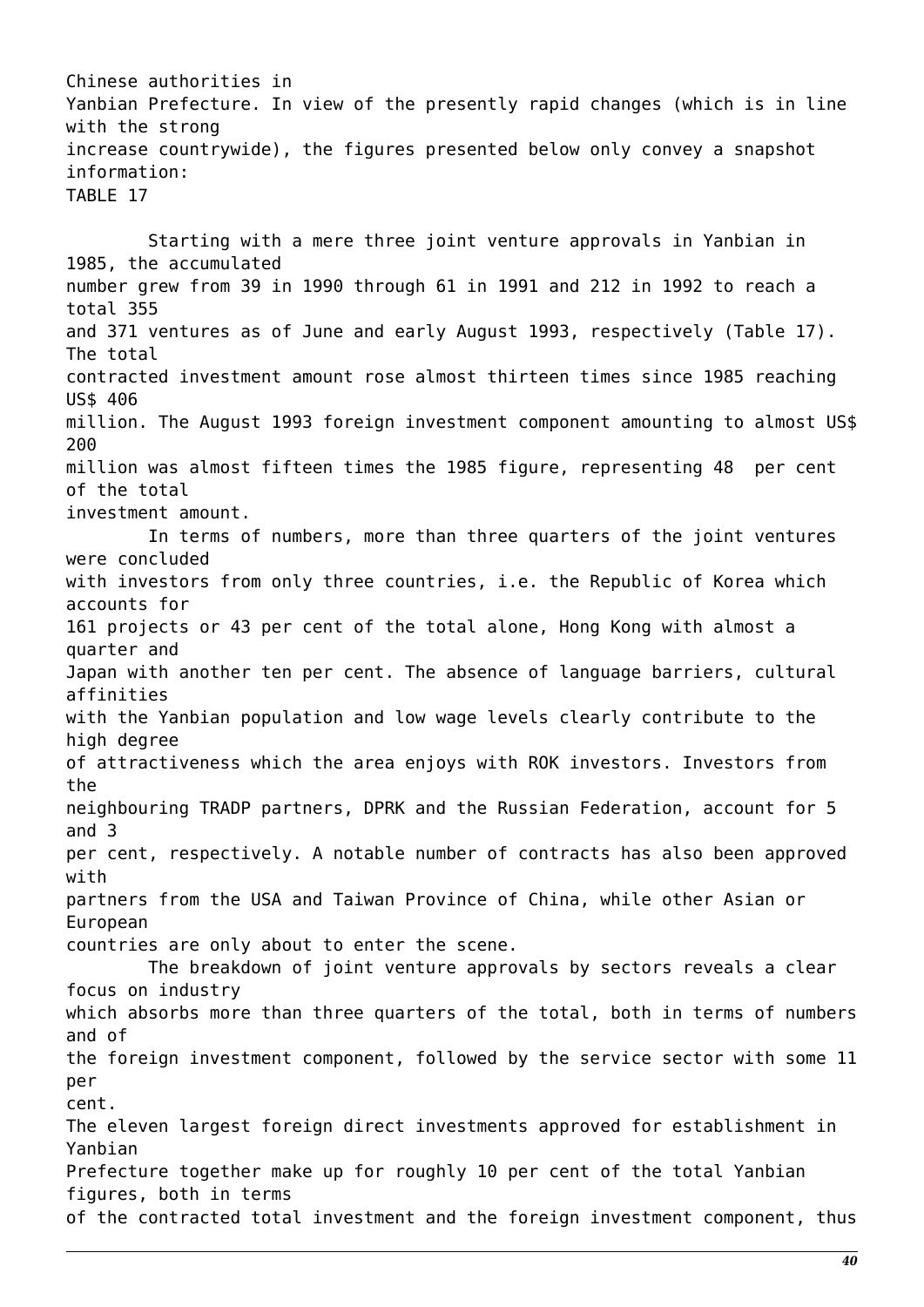reflecting a rather balanced size structure. In these companies seven of which are concluded with partners from the Republic of Korea the foreign share in the respective total investment varies from 17 per cent (Russian partner) to 100 per cent (Japanese partner) and averages at around 44 per cent (Table 18). TABLE 18 A look at the geographical distribution of foreign investments shows the emergence of Yanji and Hunchun as prime locations: As of June 1993, roughly half of all joint ventures approved in Yanbian Prefecture were to be located in Yanji alone, accounting for 42 and 45 per cent of the contracted total investment and total foreign component, respectively. Again, with a share of nearly 80 per cent, investments are mainly targeted at industry. A number of foreign direct investment projects are at various stages of preparation. Inter alia, negotiations were reportedly nearing completion in August 1993 with a ROK partner on the construction and operation of a US\$ 110 million animal husbandry farm project foreseen to raise 230,000 cattle with 60,000 slaughtering and 13,000 tons of beef production per year. Potential for an enlarged co-operation with ROK investors is also seen in the already started production of building materials. For instance, the production of porcelain bricks taken up in August 1993 is scheduled to increase its annual output to 0.8 and 1.5 million square meters by 1994 and 1995, respectively. The production of in-house bricks, indoor plastic windows and high-standard cement in several ventures is being negotiated and/or desired. Negotiations are also ongoing with KIA of ROK concerning investment into the manufacture of automobiles; a prefeasibility study is said to envisage an annual output of 100,000 cars. Hunchun as of mid-1993 had attracted some 20 per cent of foreign direct investments in Yanbian Prefecture. Of the 70 joint ventures approved (end-93: 92) 55 with partners from eight countries had been registered by August 1993 with a total registered capital of US\$ 88.9 million of which the foreign component was US\$ 32.4 million. Half of the registered ventures are in industry.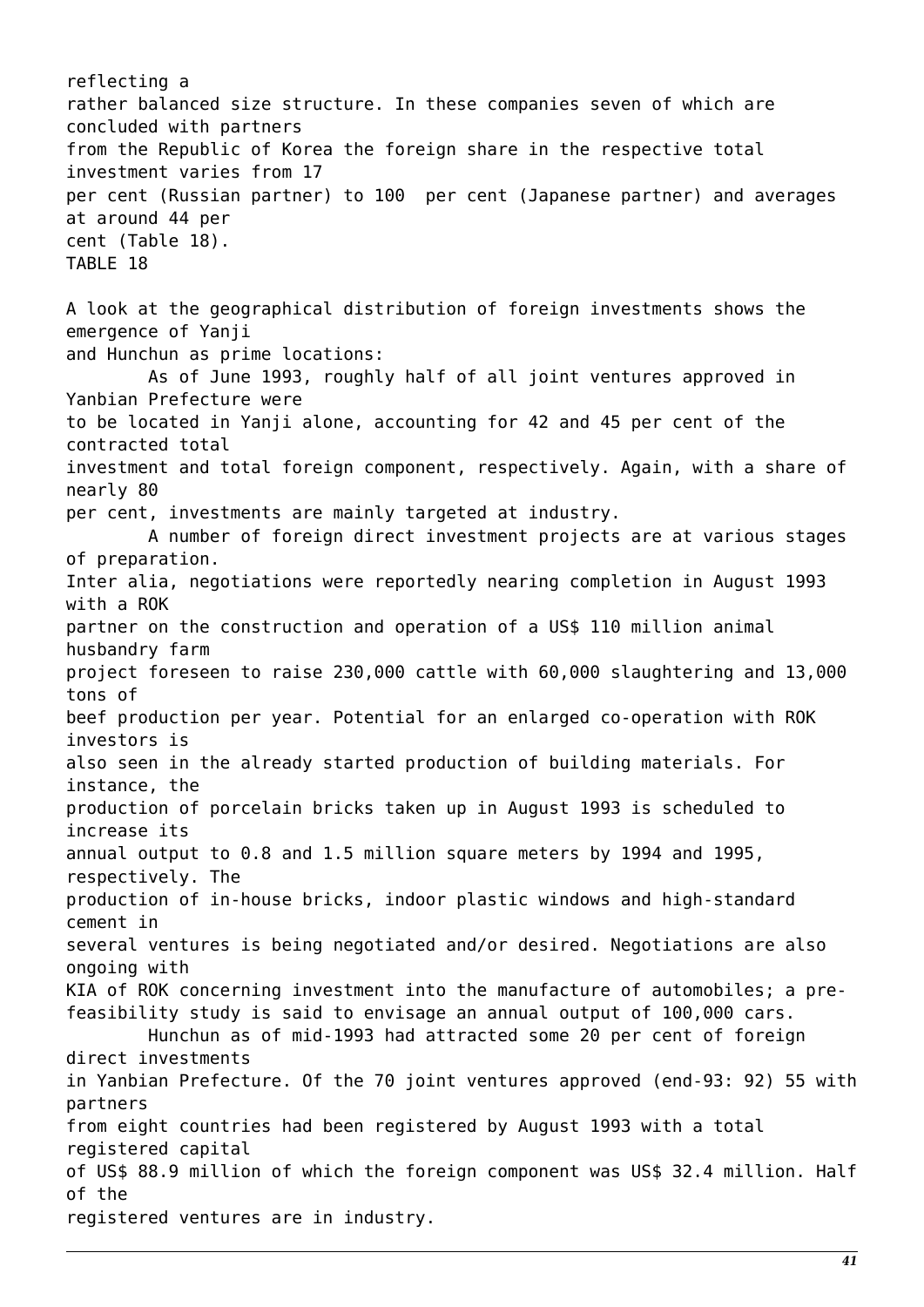As of August 1993, a series of seven joint venture projects, primarily in food processing and various light manufacture, were under negotiation for establishment in the Hunchun Border Economic Cooperation Zone with a foreign investment component of a total US\$ 108 million. Further 13 ventures were being advertised for investment as priority projects, representing a Y 780 million total investment amount (see Table A-4). By March 1994, 44 joint ventures were approved (thereof 22 in manufacturing) four of which as wholly foreign-owned units. The increasing attraction of Hunchun as a promising trade and investment location is also reflected: in high double-digit growth rates recorded for gross industrial output in 1992 (24 per cent) and 1993 (31 per cent; preliminary); in the recent establishment of 369 representative offices of enterprises largely from Jilin Province (ca. 150) and other Chinese provinces (ca. 200), but also of foreign companies (19), such as from Hong Kong, the US, Macao, the Russian Federation and DPRK; in an expanding stream of foreign visitors seeking information about investment opportunities and facilities in the zone; more than 9,000 domestic and foreign delegations comprising some 47,000 persons were reported to have visited Hunchun for this purpose until July 1993; in the rapidly changing face of the Hunchun downtown area where a whole series of tall (up to 20 storey) office and commercial buildings presently under construction with capital from external sources will distinctly change the city's shape within the near future. With around 20 joint ventures each having been approved for establishment within the boundaries of the areas of Tumen and Longjin foreign investors' interest in these locations so far has been less pronounced than elsewhere. Important joint ventures in Longjin relate to the production of ginseng, leather shoes, woollen sweaters, and of energy conservation tubes. Another five ventures including one in timber processing were reported to be under negotiation. Joint venture contracts at finalization stage in Tumen include the badly needed construction of two four-star hotels, one of which with a Hong Kong investor.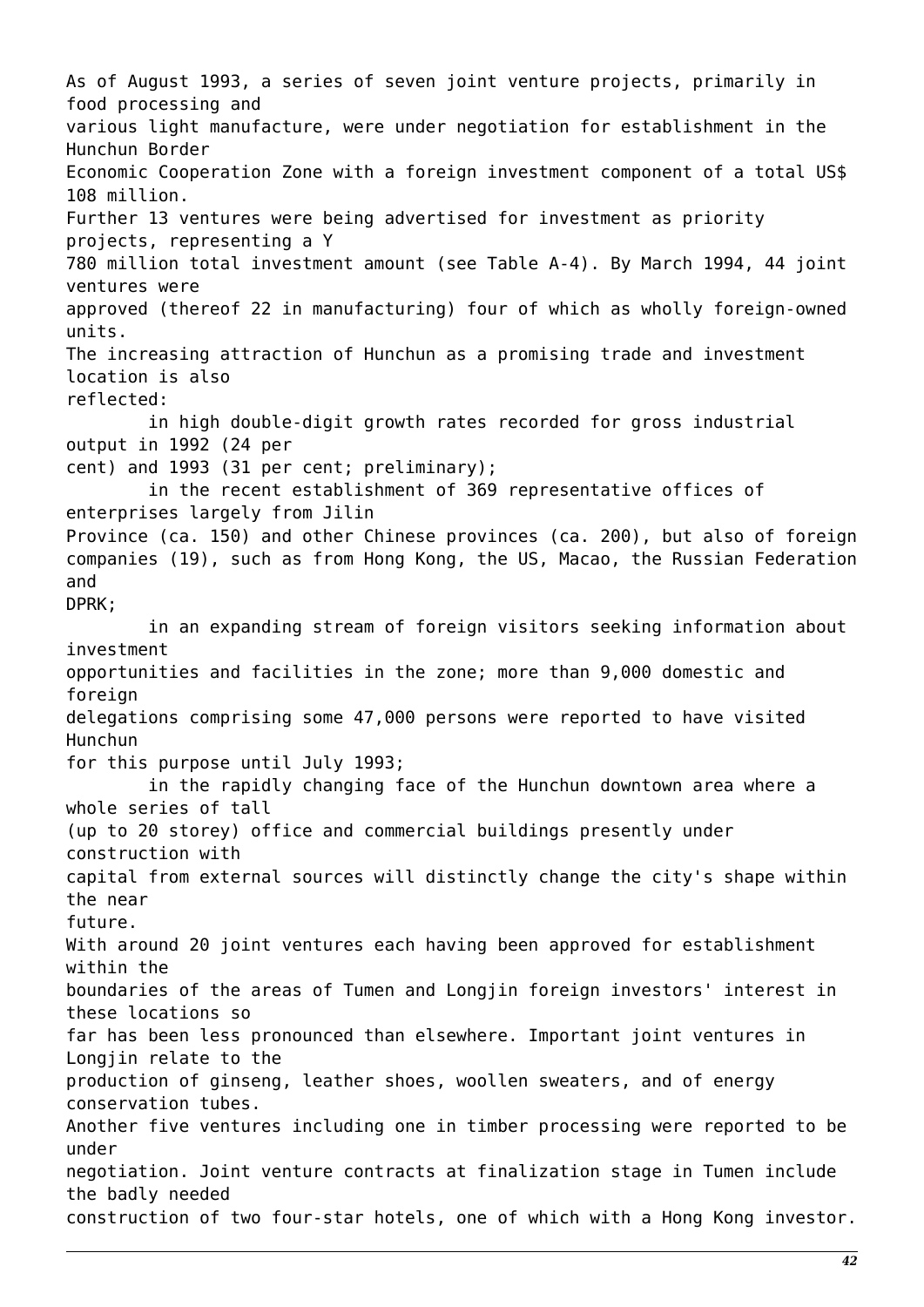While joint venture approvals clearly need to be distinguished from their actual establishment and the start of business operations, no clarity was to be obtained on the latter. It should, however, be a safe statement to assume the implementation of a rather limited though not insignificant number up to the present. The commencement of construction activities and/or production appeared imminent in a larger number of cases, particularly in Hunchun. The few joint venture establishments visited by the mission were all looking back on a rather short period of existence, such as a garment manufacturing venture (set up in March 1992) and a plastics manufacturing company (since April 1993) in Tumen City, as well as a knitting factory in Hunchun (since July 1993). Subsequent to the mission, three joint ventures have become operational in the Hunchun Border Economic Cooperation Zone (production of socks; interior decoration; sliding doors) with a combined foreign capital input of less than US\$ 1 million. The zone authorities expect 80 per cent of the approved joint ventures to have set up or commenced construction of their factories by end-1994. DPRK: As to foreign investments in the Rajin-Sonbong Free Economic and Trade Area no industrial joint venture agreements were reported as having been concluded by the time of the UNIDO mission. Negotiations with a number of potential investors from several countries were, however, referred to as ongoing. Russia: With the opening of the region to the outside world foreign investment inflows into Primorsky Krai have witnessed a sharp increase in recent years. Within a three year period, the number of equity joint ventures had grown from 24 to 364 by June 1993 with a foreign paid-up capital contribution of some US\$ 208 million (table 19). However, with the Nakhodka Free Economic Zone hosting some 75 and 60 per cent of the total in terms of numbers and of paid-up capital, respectively, foreign investments display a high degree of geographical concentration. Consequently, the structural pattern of investments (countries of origin, sectors of activity) shows little difference between Primorsky Krai in total and Nakhodka FEZ (tables 19 and 20). The listing of foreign investments is headed by China, Japan, the USA, Hong

*43*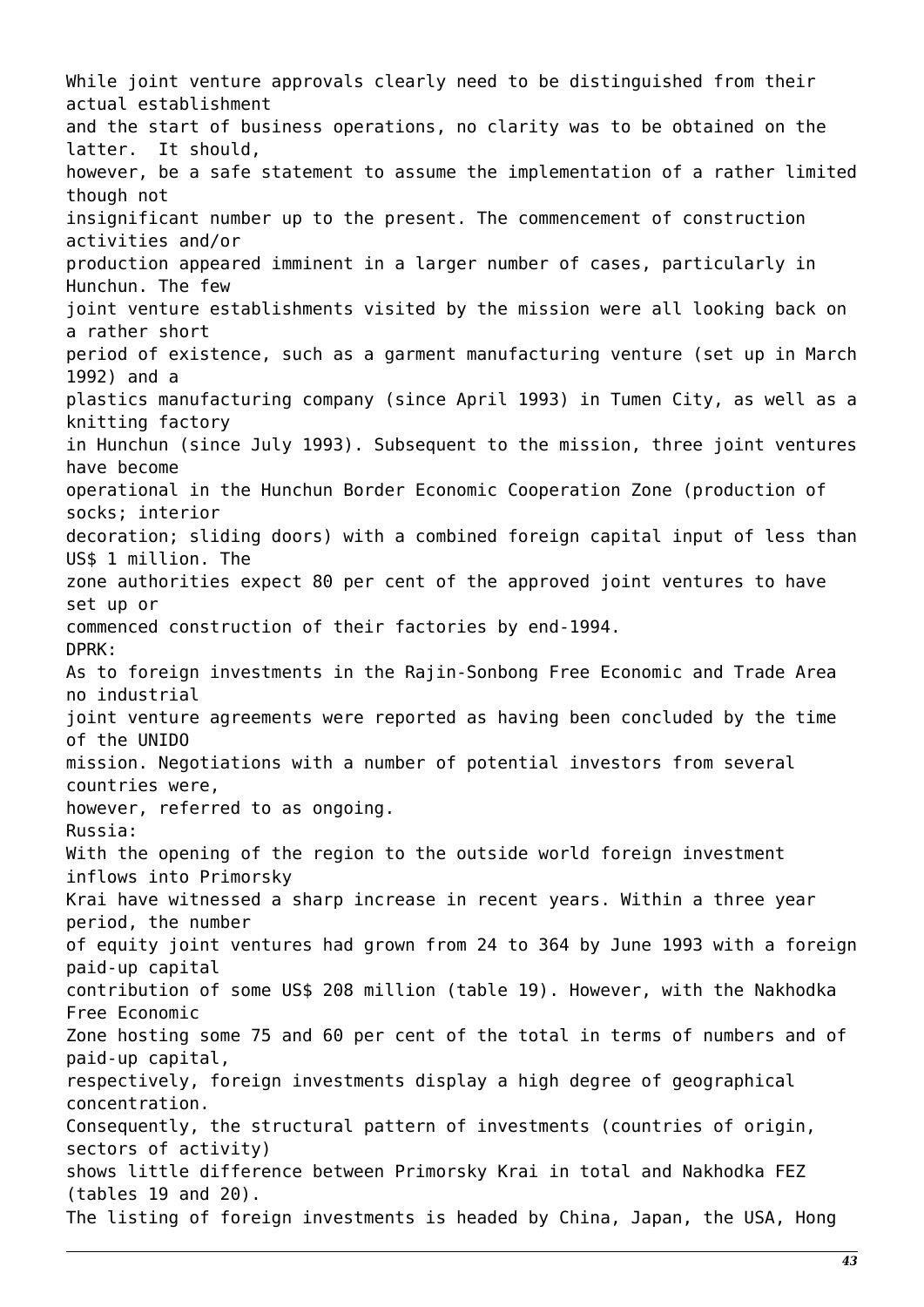Kong and the Republic of Korea which together account for 80-90 per cent of the total in terms of both project numbers and foreign in-paid capital. In turn, investors from Europe so far assume only a marginal role. With regard to project numbers, China emerged as the single most important country of origin (54 and 44 per cent share in Primorsky Krai and Nakhodka FEZ, respectively), while Japan takes a clear lead as to the foreign investment amount (32 and 53 per cent, respectively). TABLE 19

### TABLE 20

The areas of investment extend over a wider range of activities, as is revealed in a sectoral break-down available for Nakhodka FEZ. About a quarter of all investments are related to manufacturing activities (consumer goods, technological equipment). Other major activities are reported for commerce (some 24 per cent), agriculture including forestry/wood processing (17 per cent), as well as for transport and construction (Table 20c). Only a small number of foreign investments are under operation in Khazan District so far. For instance, two of the three shareholders of the East Base Fleet of Russia for Catching and Processing of Seafood Joint Stock Co. in Zarubino are Russian-foreign joint venture undertakings with partners from ROK (Pacifico) and Vietnam (Dalsiprico), respectively. Shops and restaurants with Chinese participation from Yanji were reported to be under construction in Zarubino. In general, however, foreign involvement to date appears to be largely limited to the extension of infrastructure (road, rail, port facilities), particularly by available Chinese labour. Border Trade Development Given the large untapped potential of TREDA for increased trade relations among the riparian countries on the one hand and with international markets on the other hand, the progressive opening up of borders together with the facilitation and promotion of trade flows has been identified as the key element under TRADP from the very beginning. Consequently, the establishment of free trade zones within TREDA has been acknowledged by all sides as one of the major instruments towards achieving this objective and therefore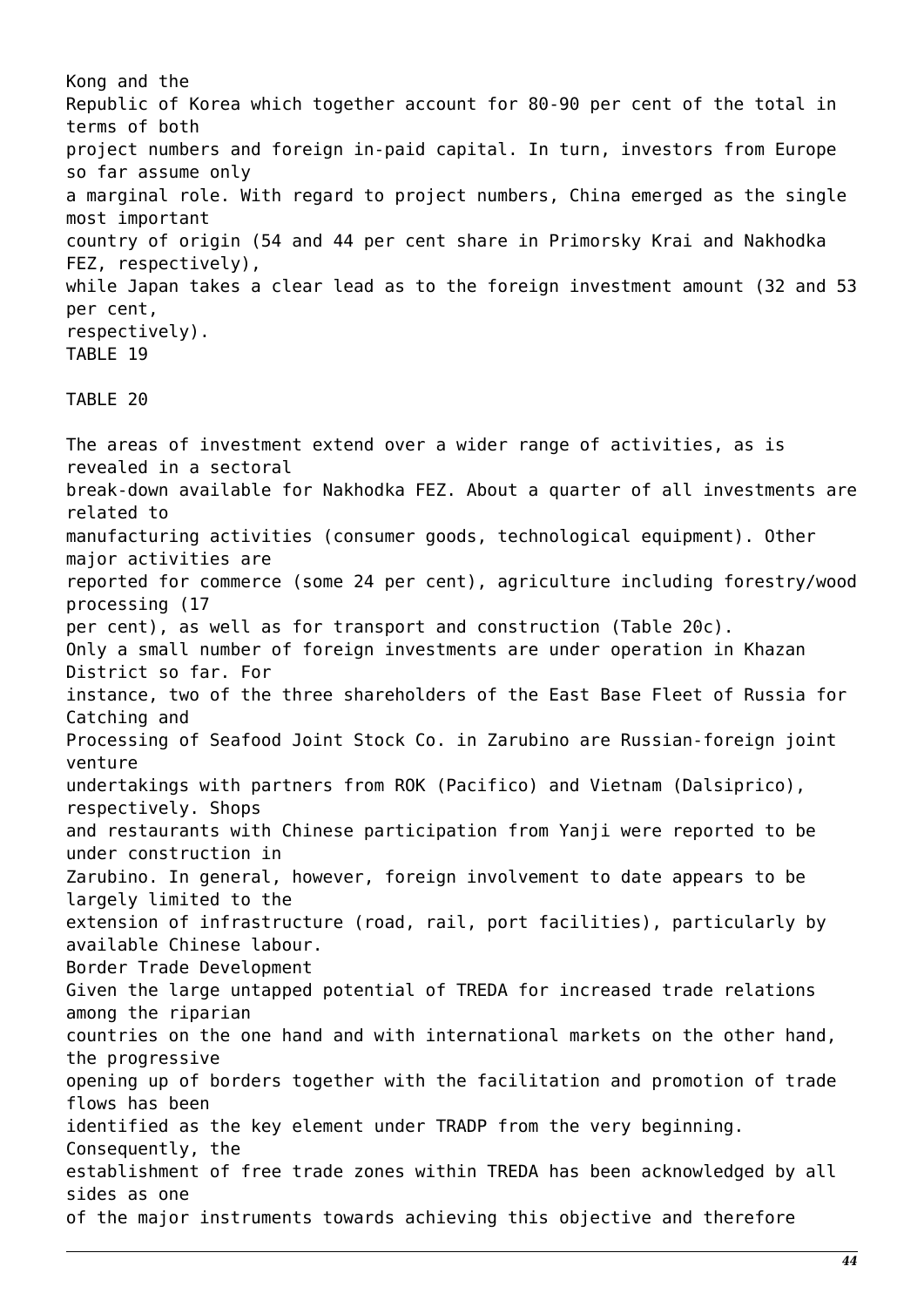received priority attention up to the present. Any intensification of trade relations will contribute to putting the overall economic relations on a more stable basis thereby strengthening the foundation for the more ambitious TRADP components. By generating demands for the continuous build-up and upgrade of the necessary trade-related infrastructure (in physical as well as policy including legal terms) it will also foster the envisaged economic integration across borders. Intra-subregional as well as third-country trade of TREDA has to be developed from a minimum basis. As has been well established by the 1992 ITC trade study conducted under TRADP, the riparian territories are characterised: by a low overall trade orientation compared with the Asian standard and thus a low integration into the international division of labour in general, with estimated export ratios of 9 per cent for Jilin Province, 7 per cent for DPRK and 5 per cent for Primorsky Krai; and by internationally equally low shares of intra-subregional trade accounting for some 6-7 per cent of the respective total trade figure. While a detailed analysis of trade developments in 1992/93 within TREDA is beyond the scope of the present report, the scattered information received during the field mission leads to the conclusion of the initiation of a rather significant increase of bilateral Sino-DPRK and Sino-Russian trade flows. However, in spite of earlier central government decisions in China and the Russian Federation to put their countries' foreign trade on a hard currency basis, a large share of trade within TREDA continues to be effected as barter trade. According to Yanbian sources, with an estimated total of US\$ 443 million in 1993 Yanbian barter trade with DPRK and Russia (imports and exports) surpassed the 1992 figure (US\$ 266 million) by two thirds and almost quadrupled when compared with 1991 (US\$ 112 million). Trade with DPRK and Russia accounted for 71 per cent of Yanbian's total in the first half of 1993, thereby surpassing the previously dominant role of Dalian in Liaoning Province through which most of the remainder was being channelled. At the level of individual border crossings no reliable figures could be secured; yet the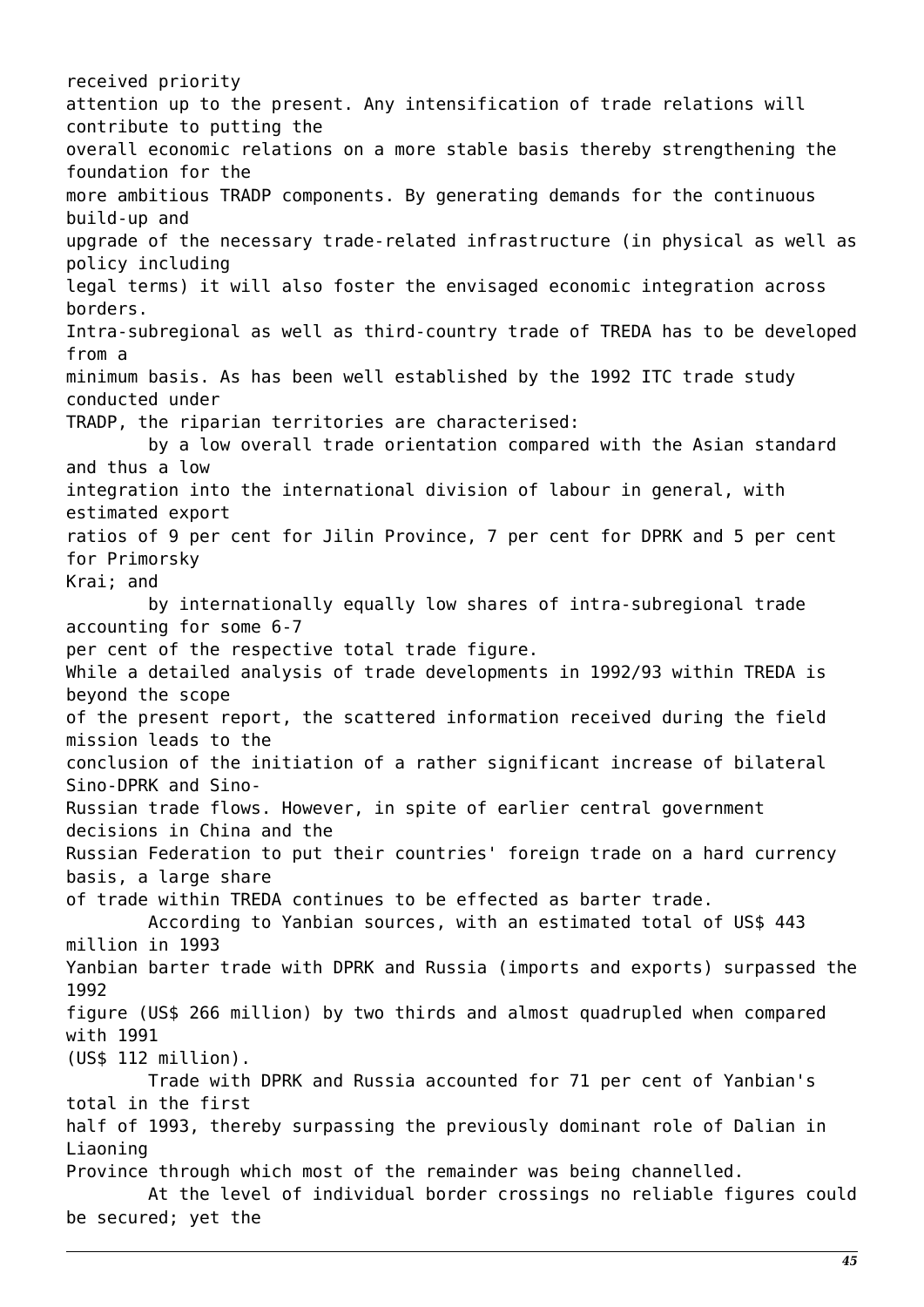picture appears mixed. Increases in the freight tonnage handled from January until June 1993 compared with 1992 were reported for the Tumen/Namyang (plus 30 per cent) and Sanhé/Hoeryong (plus 100 per cent) border crossings, while the 1993 figures indicate no change for the Chenglingze and Shatuozi/Saebyol crossings. In value terms, however, Hunchun authorities claim a distinct growth of cross-border trade flows where a total Y 800 million for the first half of 1993 contrast with Y 1.2 billion for the entire 1992 period. The degree of trade diversification so far remains limited. Major goods exported from and through Yanbian to DPRK continue to be grain, animal feeds, some daily consumer and other light industry goods; in turn, DPRK exports to China mainly consist of fish/seafood, chemical raw materials/fertilizer, steel products and timber. A new development is the import of automobiles into Yanbian in transit mainly through DPRK; reportedly more than 10,000 cars of ROK, Czech, Russian/CIS or Japanese origin were brought in during the 1992 to June 1993 period through the Saebyol/Shatuozi border station alone. All figures quoted are likely to underrate the actual trade flows by a considerable margin since trade activities unfolded informally by individuals declaring themselves as tourists appear to be significant. The ITC study referred to "guesstimates" according to which official border trade figures would have to be increased by some 20 per cent. Passenger traffic is assumed to reflect changes in business opportunities. For instance, when in 1992 the DPRK placed export restrictions on fish, passenger traffic with Yanbian recorded a distinct decrease. Subregional Industrial Cooperation While it is difficult to obtain a complete picture on the extent, direction and modalities of subregional, i.e. cross-border economic cooperation within TREDA, scattered evidence hints at a clear upward tendency in the recent past. This development is reflected in increasing border trade activities - as indicated above -, growing numbers of cross-border investments among the riparian countries as well as in other collaborative agreements between enterprises and/or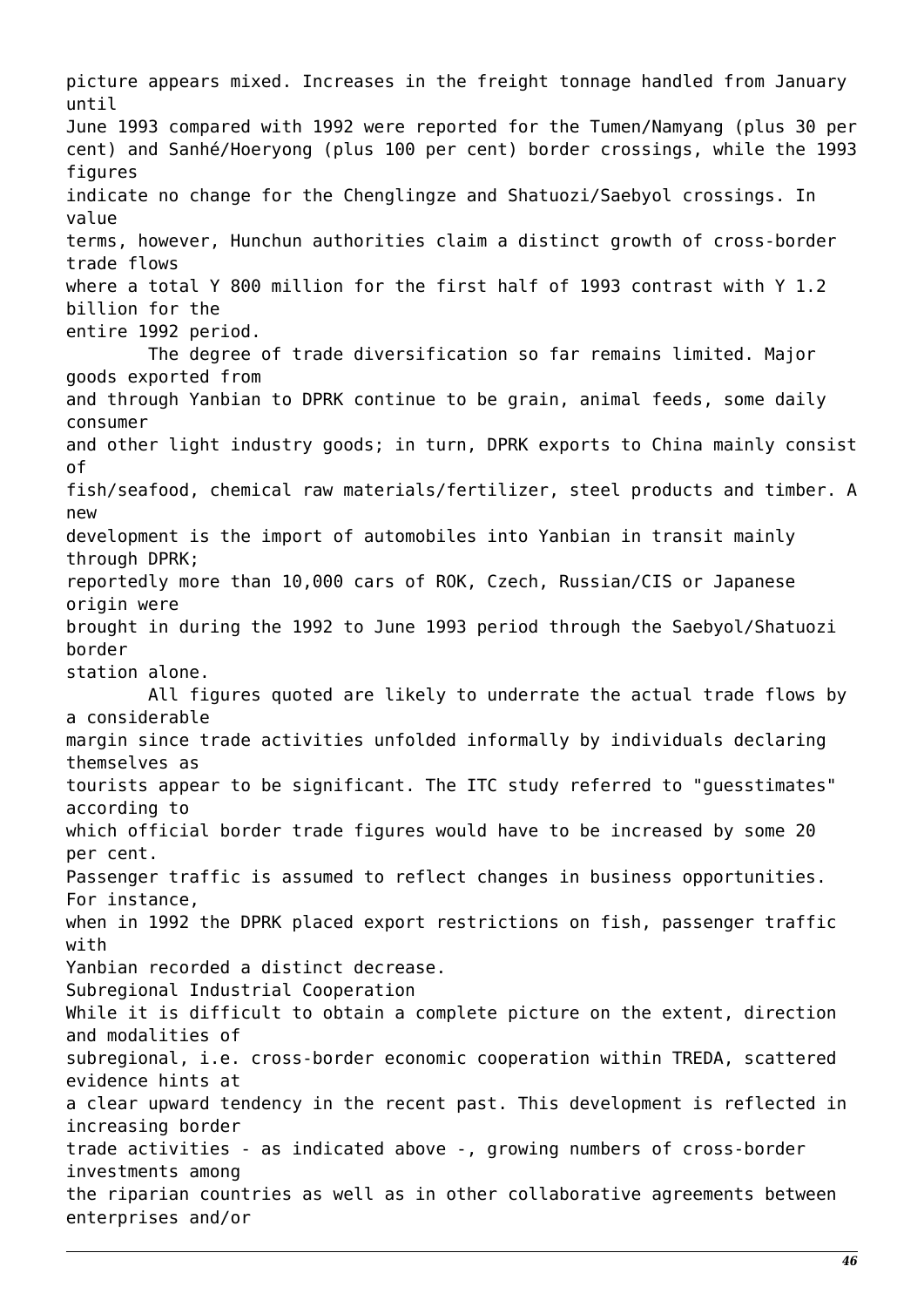public authorities. Evidently, progress at micro, i.e. enterprise level is driven by a still small but growing number of individual entities which in the seizure of recognized business opportunities enjoy the benefits as newcomers in an increasingly open working environment. Regarding the latter, the unprecedented decision in 1993 by DPRK authorities to allow the landing of ROK flag carriers at Chongjin Port (due for extension to Rajin and Sonbong ports) is to be viewed as a major achievement. Cooperation is yet often related to construction, transport/trading and other service activities, much less to industry proper. For instance, four joint ventures with partners from Hunchun were reported as having commenced operation on the Russian side, such as in cigarette production, construction and a number of service industries (shops, restaurants, transport services). In 1993, more than 500 Chinese workers were exported to Khazan District for construction works of a various nature. Newly established businesses in Yanbian are considering to open business offices at Primorsky Krai ports to monitor the handling of incoming and outgoing goods, such as a Tumen-based garment factory. Dalso Company of Russia which was set-up in 1991 as a stockholding company with currently some 130 companies under its portfolio is channelling large parts of its business through TREDA. This encompasses transport/trading of various goods through Rajin, such as alumina imports from Australia and India to Bratsk (which until the break-up of the USSR used to be imported through western ports), fertilizer exports as well as steel products and containers both ways. Consequently, the company has become involved in the ongoing upgrading of Rajin port. The management of Khazan Commercial Seaport Joint Stock Company at Zarubino is also considering the rapid expansion of its TREDA-oriented activities. Inter alia, there were reports on a recent agreement with partners from the Republic of Korea to bring in 300 tourists per week by a regular boat service for a one week tour mainly into China. The Zarubino-based Far East Base Fleet Joint Stock Company recently converted its existing trading activity with a Jilinbased company (fish for food products, construction materials, garments, light industry products) from a barter to a hard currency basis. Together with an ROK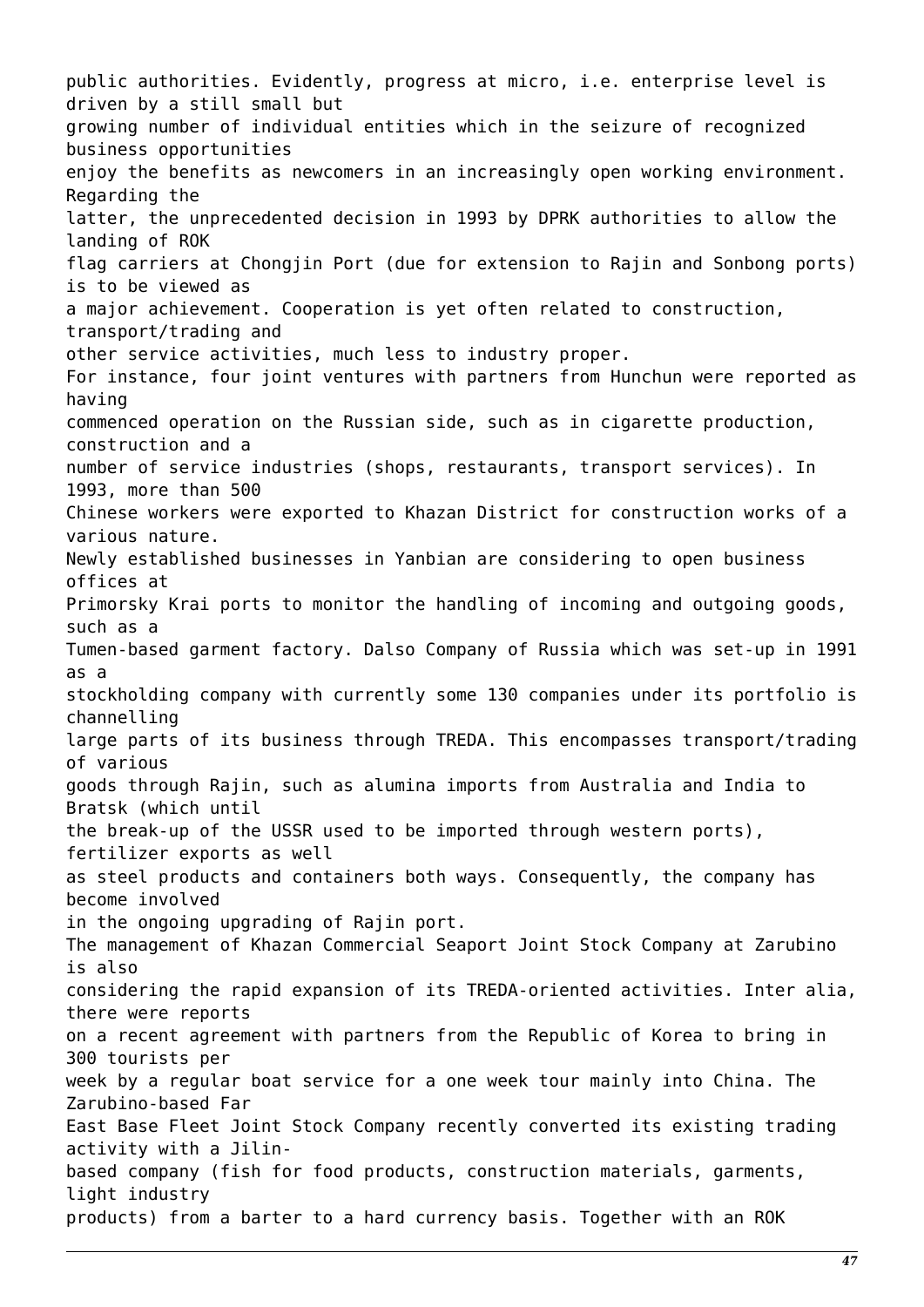partner the company also intended to establish a regular open ferry service between Phusan/ROK and Zarubino for containers, general cargo and cars by spring 1994. DPRK-Chinese cooperation can be illustrated by the comprehensive contract package nearing conclusion between Rajin-Sonbong zone authorities and Gonggyo Co. Ltd of Yanji. The latter which opened an office in Chongjin in July 1993 was expected to provide funding and equipment for the extension and modernization of Chongjin East Port as well as the construction of the Haeryong-Chongjin road and a hotel in Chongjin. This was to be compensated by the privileged, i.e. free of charge use of Chongjin Port. KEY PROBLEMS AND CONSTRAINTS As was shown above, while most recent industrial development within TREDA clearly shows some advancement, it is equally true that in overall terms progress so far is only limited and at best in its infancy. This holds particularly with regard to a rather embryonic view industrial policy-makers of the sub-region so far have adopted as to the development of a more integrated and more coordinated industrial system across borders. In turn, given that until a few years ago economic exchange among the riparian countries in/through the remote and backward TREDA region was either non-existent or minimal, the very fact that by participating in TRADP a common approach towards the region's development has been acknowledged as a potential source of mutual benefits is a major achievement in itself which cannot be overestimated. However, much more needs to be done to develop a more integrated view towards industry in TREDA. The present is characterized by a substantial lack of knowledge in all the three countries (i) on current (industrial) developments in the respective other countries, (ii) on the nature and details of each others' industrial development strategies and plans, and perhaps with the exception of DPRK - (iii) a rather incomplete knowledge at the central/national and provincial/regional government levels about developments at the respective local levels - including the business-driven ones - within TREDA. Overcoming these informational deficits would greatly facilitate the adoption of a more integrated and better coordinated policy approach.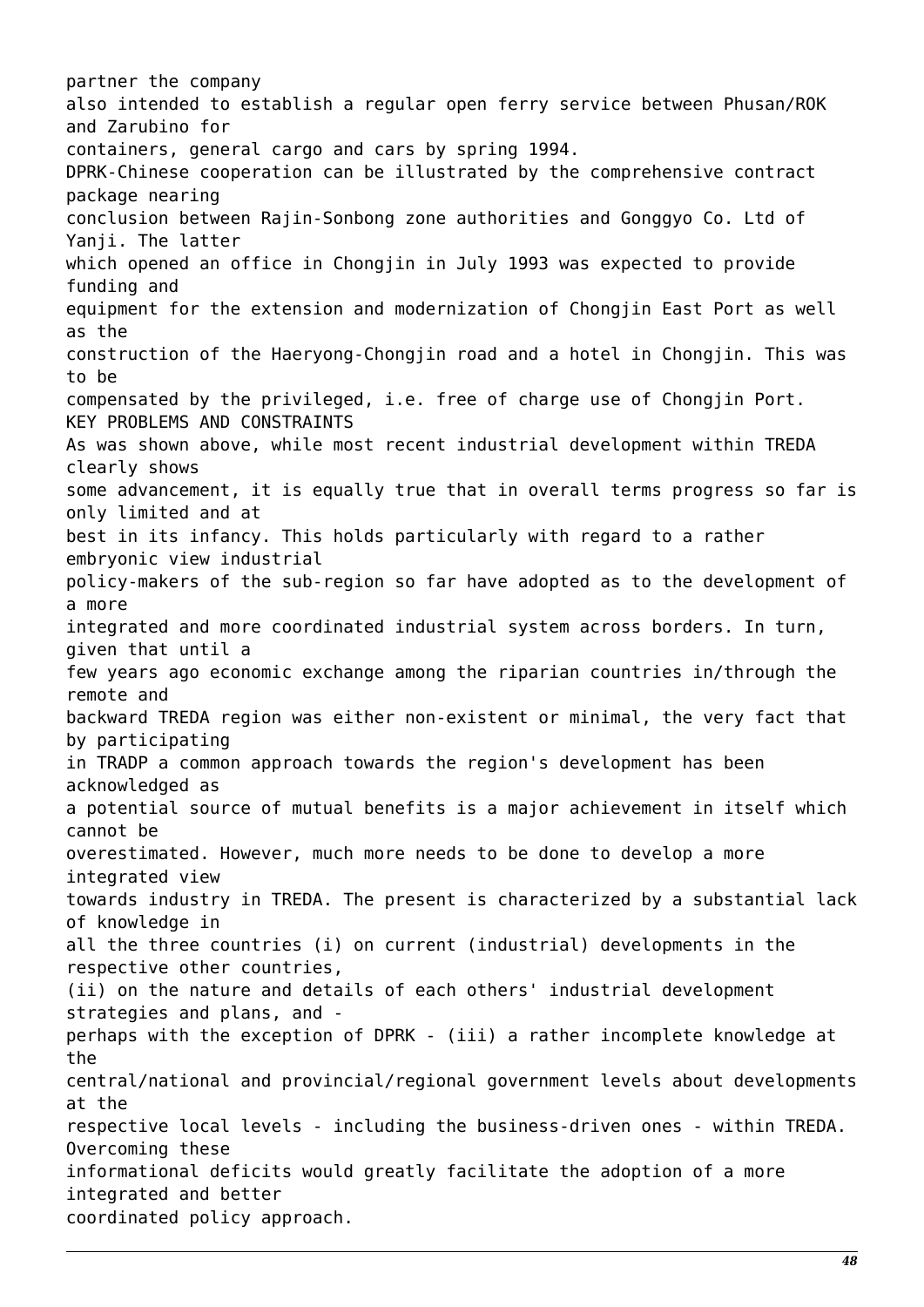International experience shows that economic cooperation across borders is particularly successful when participants consider the distribution of expected and actual benefits as sufficiently balanced. In this context, sceptics may hint at the rather similar industrial resource base within TREDA between the three countries and thus a lack of complementary structures. For instance, all three countries are fundamentally short of capital, dispose of limited modern enterprise management skills, have a relatively strong natural resource base and share a relatively weak position of light industries vis-a-vis heavy industries. With regard to technologies/technological knowledge, Primorsky Krai is usually seen at an advantage compared with the other two, and China and DPRK are stronger as to the size of the labour force which in DPRK is also due to the guided transfer of workers by the authorities. However, while the prevalence of more obvious complementarities would more readily indicate the profitability of cross-border cooperation, any blocking off or toning down of cooperation efforts on the grounds of the three countries' perceived position as competitors would not pay in an environment where economic reform together with open borders and an increasing reliance on market forces in any one part (particularly China, Russia) should provide enough of an incentive not to fall behind by staying outside. The most promising response, then, is not to embark on a cut-throat competition in terms of offering more and more favourable investment conditions and incentives individually, but to pursue the early establishment of a level playing field within TREDA in the form of a harmonized/ standardized and transparent investment regime. Should this be achieved in due course, there is no reason not to expect considerable synergies for all countries, i.e. benefits surpassing what could be gained in the case of isolated or uncoordinated action. At the time of the UNIDO mission, a number of unresolved problems adversely affected TREDA's further development both as an important transport hub and an industrial base: Border-Crossing Procedures These were characterized by insufficient coordination of opening times. For instance, due to a three hour time difference between China and Russia in summer and different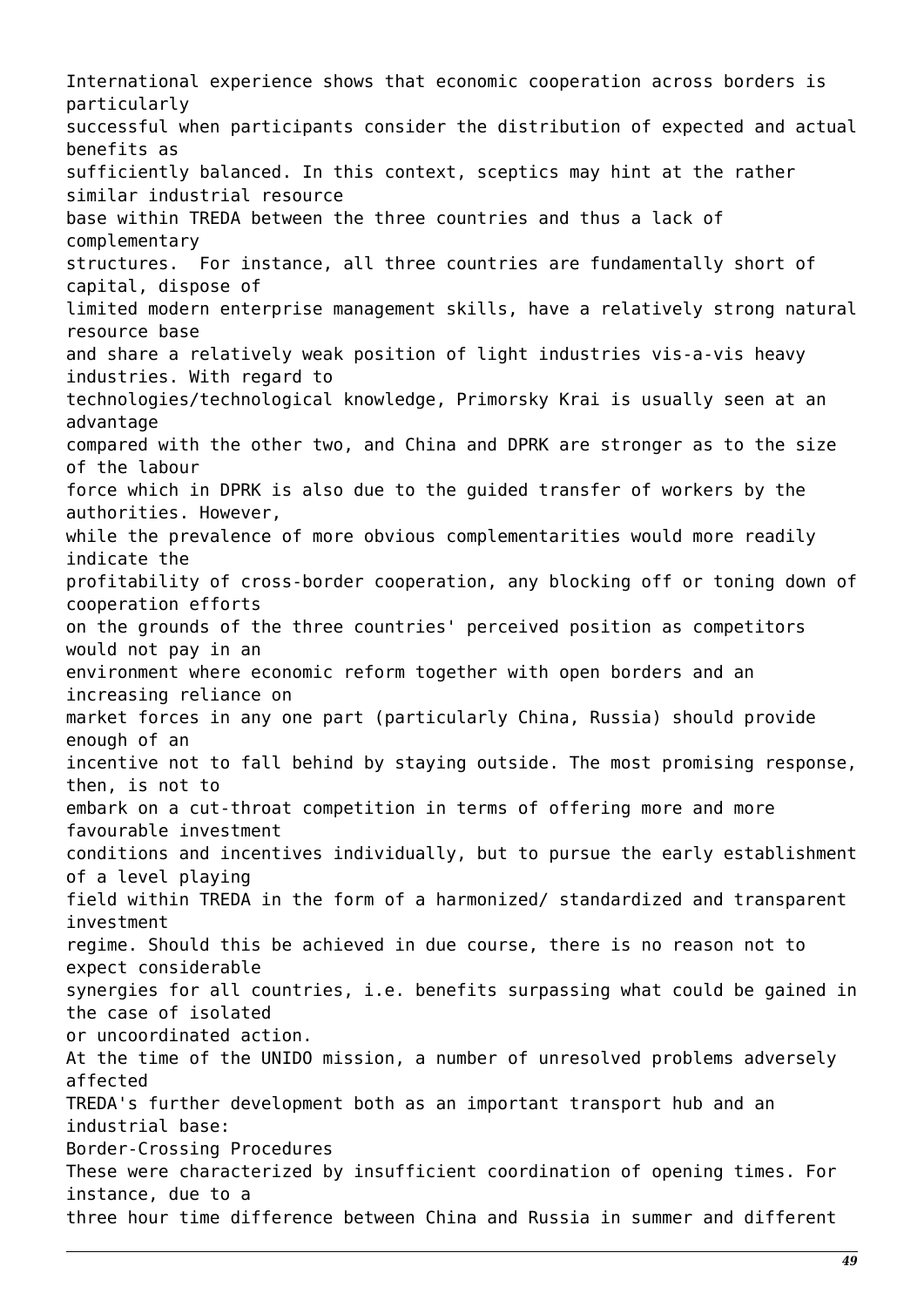closure times at night and during midday, cross-border business at the Chenglingze/Kraskino passage was limited to three hours per day. Third country passport holders with visas were unable to cross the Chinese/Russian and Chinese/DPRK borders easily. This problem appeared to be largest on the Russian side which did not allow the passage to passport holders other than Chinese and Russians to cross at Chenglingze. The Chinese government had made a corresponding proposal in July 1993. Currency Exchange at or near Border Crossings No banking and thus no foreign exchange facilities were available at border crossings. Hunchun, Tumen and Yanji branches of the Bank of China did not accept traveller cheques (including Bank of China US\$ cheques) or credit cards. Russian and DPRK banks (e.g. in Rajin) were unable to change local currencies into US dollars or Chinese FEC. Border Area Defence Units Military checkpoints, especially in the DPRK portion of TREDA, slowed down communication/ transport time; they are also apt to create a negative impression/image with potential foreign investors. Foreign Investment Rules/Advertising Foreign investment rules, regulations and incentives presently under operation in TREDA leave much to be desired. This refers both to the stipulations as such (lack of clarity/transparency, comprehensiveness, etc., particularly in Primorsky Krai), to the way foreign investment is advertised, and to the institutional support structures/mechanisms in place. For instance, using investment guides, where available, may become a time-consuming or even fruitless exercise given the frequently poor English of these publications, particularly on the Yanbian side. Also, the precise delineation of the various development zone/industrial site concepts is not always easy to understand. At Primorsky Krai level, no funds are available for the publication of investment guides and brochures. Also, the envisaged set-up of a Division for Investment Promotion within the Territory Government as well as of an Investment Promotion Office designed to work as a non-profit organization under the Administration, inter alia, is impeded by recruitment problems due to low salaries in the public service which have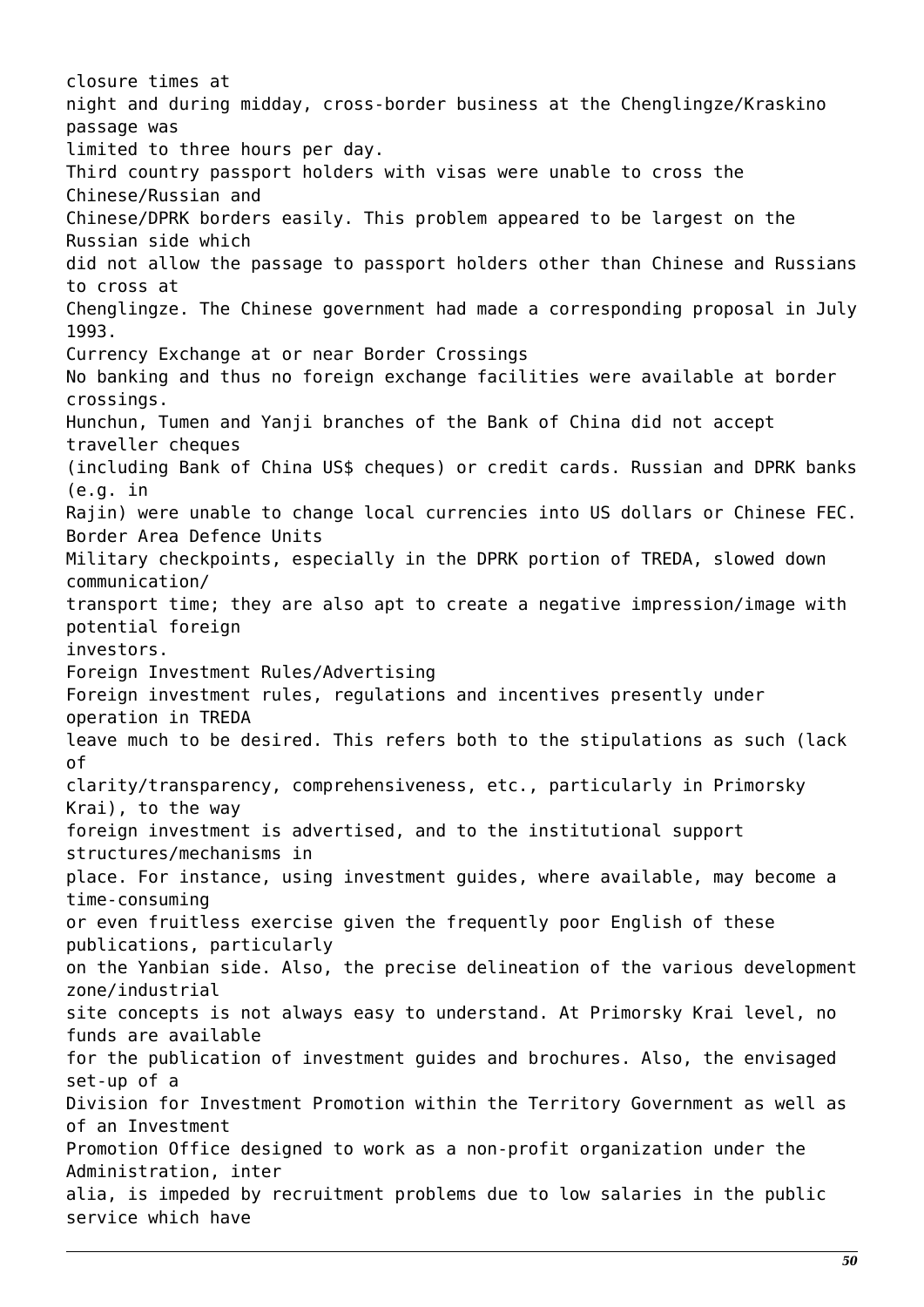already led to a certain brain drain into private business activities. Technology Level At micro level, outdated machinery, a relatively low level of technology and correspondingly limited technological knowledge of the industrial labour force are characteristic features of the majority of existing industrial enterprises in TREDA, contributing to low quality and productivity. Equipment is particularly obsolete in the DPRK portion. In Primorsky Krai, the picture is somewhat more differentiated. For instance, while some 65 per cent of food processing and 70 per cent of fish processing facilities still in place are in dire need of rehabilitation and modernization, the Territory's past function as a key defence industry location has produced substantial advanced technological know-how and facilities. Industrial Integration/Networking Industrial cooperation in the form of sub-contracting relationships within TREDA, i.e. the shared production along both horizontal and vertical lines is as yet limited to a few examples, particularly across borders. While this is to be explained, inter alia, by the still recent history of opening up borders, overcoming this constraint would constitute a stimulus for future industrial growth. China A possible constraint of particular relevance to Yanbian Prefecture may be seen in the replication of a (seemingly uncoordinated) spread in recent years throughout the country of various kinds of special economic zones and/or industrial sites and ensuing investment incentives set-up at all government, including provincial and municipal, levels. Too high a number of like zones has not only resulted in a lack of transparency on the side of foreign observers/investors; it also reduces the relative degree of preference to be enjoyed at any one place over the other and by this may run counter to the initial intention to spur development in a geographically confined nucleus or core area. However, central government appears to have responded to this development by reemphasising recently that the authority to approve the establishment of the various specialized zones continues to rest exclusively with the State Council. In line with this, as of mid-1993 the central government shut down 1,000 of China's 1,200 coastal development zones in order to return land with little prospect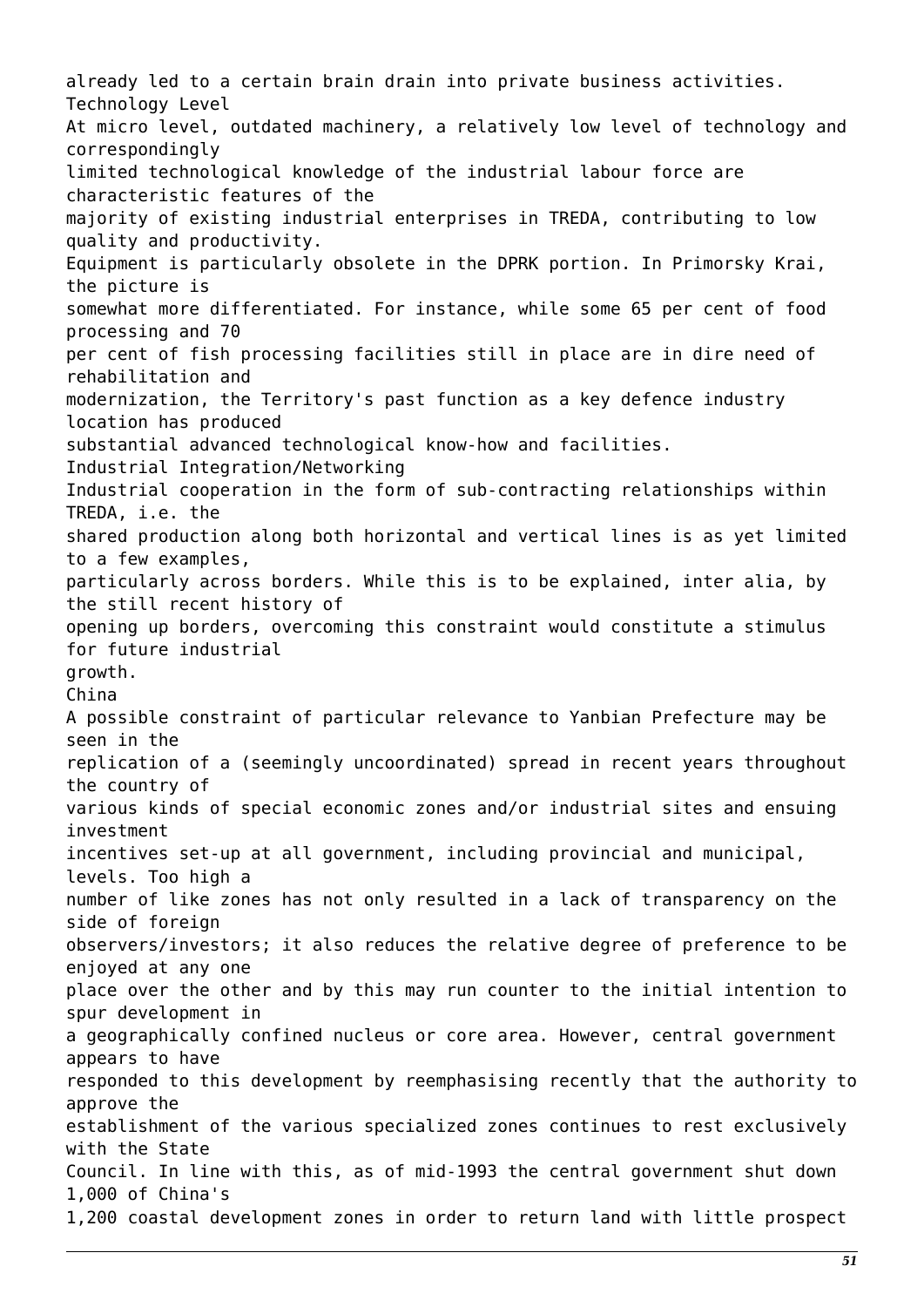for commercial development to agricultural use resulting in a reduction of the overall coverage of zones from 7,500 km2 to 1,600 km2 countrywide. Yanbian authorities, particularly at local/city level, would thus have to keep a careful eye on the viability and economic profitability of any further industrial/business zone or estate under consideration. DPRK As to the Rajin-Sonbong area, the approach chosen to set up the earmarked nine industrial parks, i.e. to postpone the basic property development, such as the installation of roads or utilities until after the investors' arrival - or at least the conclusion of investment agreements may not work in practice. While the likely rationale behind such an approach, namely to avoid the risk of spending scarce budgetary resources for what might have uncertain results is understandable, foreign investors usually do expect more than an undeveloped "open countryside" as a facilitating environment. This appears all the more relevant given the proximity of corresponding industrial sites/estates on the Chinese side as described which possess - or are about to possess in due course - these infrastructural facilities. The major challenge faced by DPRK policy-makers with regard to the industrial build-up within the zone seems to lie indeed in convincing potential investors of locating in Rajin-Sonbong rather than in Yanbian. The hitherto very limited advertising of the Rajin-Sonbong zone to the outside world if left unattended also constitutes a major development constraint. Russia Any progress with the envisaged industrial restructuring in Primorsky Krai in general and the assumption of a key role of the regional economy within TREDA in particular will be crucially dependent on a successful macroeconomic stabilization and the creation of a stable and reliable (economic) policy management framework. Lately, in line with Russian experience overall, in its aimed-at transition to a market economy the Territory has been confronted with a wealth of problems, such as a decline of (not only) industrial production, high inflation rates, fiscal budget crises, low levels of (mostly public) investments, unstable ruble exchange rates, rising unemployment and ensuing social problems. Due to supply shortages and/or dramatic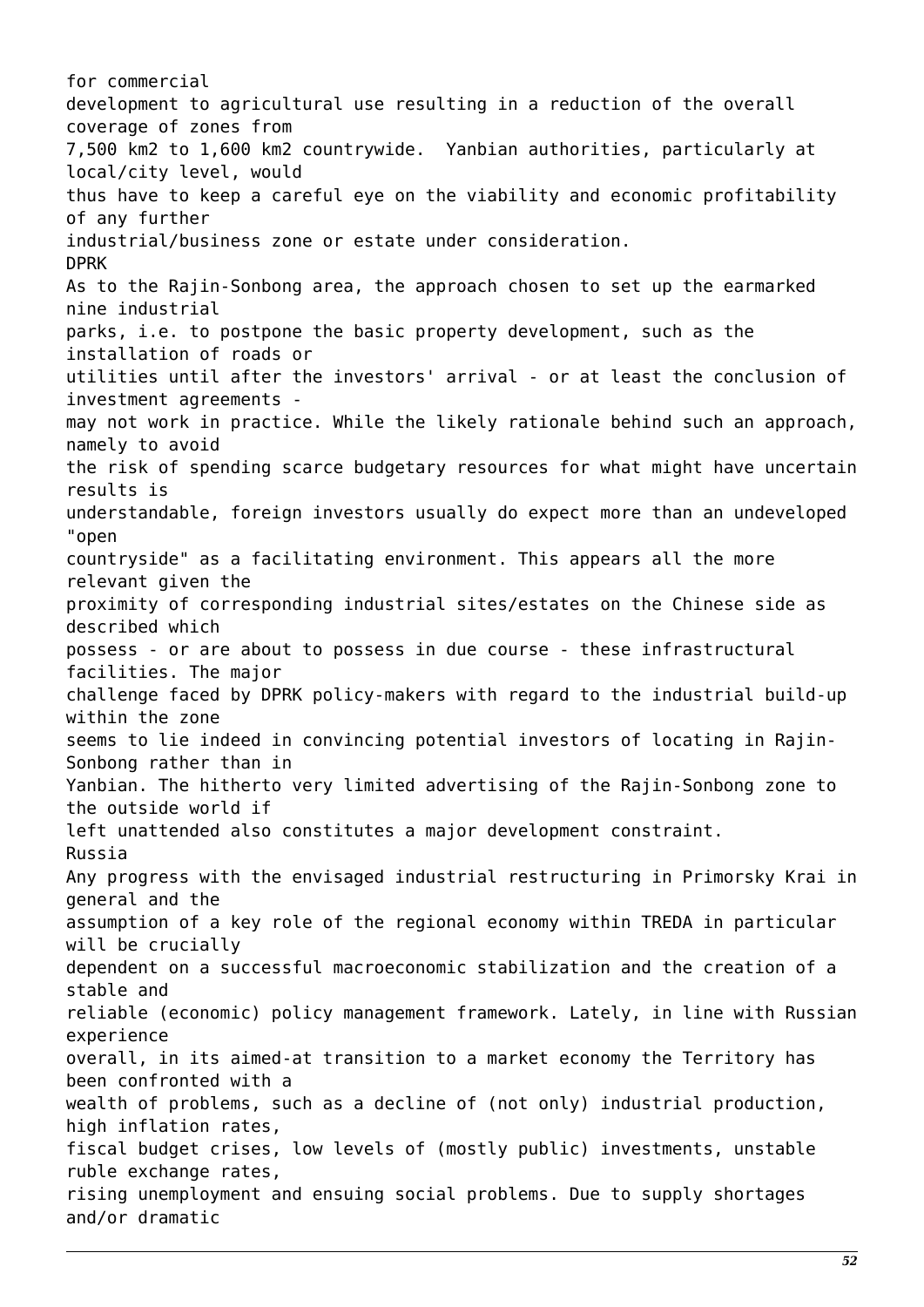price increases enterprises are frequently unable to procure needed raw materials, components, spare parts or energy, thereby contributing further to decreasing outputs. With respect to the general attitude towards TRADP, a considerable degree of reluctance to support a speedy and/or "large-scale" implementation of activities on the part of many officials at Territory or local levels cannot be overlooked. This reluctance appears to be motivated by a combination of (i) geo-political (Chinese access to the East Sea (Sea of Japan)), (ii) ecological (uniqueness of natural reserve in Khazan District) and - by far most important - (iii) social/demographic reasons. The latter refer to serious political and cultural reservations as to the influx of large numbers of Chinese into Russia which is feared to result in economic imbalances given the highly uneven population numbers in the Russian and Chinese TREDA sections. For 1992, some 80,000 Chinese are claimed to have stayed on illegally in Primorsky Krai after visas expired. However, recent plans to provide land for the settlement of Kosaks on state land near Kraskino as a border fortification measure do not seem to have been put into practice. In turn, in view of the imminent opening of the Hunchun-Kraskin- -Zarubino railway line Kraskino officials refer to local infrastructural facilities as being highly inadequate to cater for the expected number of daily travellers from China. There is also (iv) scepticism towards TRADP in some Primorsky Krai quarters on the grounds of misunderstanding the project as exclusively seeking access to the sea for China through a Tumen River port. Finally, (v) opposition towards TRADP is voiced by managers of individual businesses (e.g. of Nakhodka FEZ) who fear detrimental effects from increased competition once modern transportation links are fully operational in and through Khazan district. In this context, TRADP (usually called the "Tumengang Project") is seen by some as a competitor, for instance vis-a-vis the Greater Vladivostok development plan rather than a complement or an umbrella-type of approach which can and should be fine tuned so as to ensure full compatibility. Part of the above reservations are certainly attributable to the prevailing lack of familiarity with a market economy-type business culture which seizes opportunities and reacts upon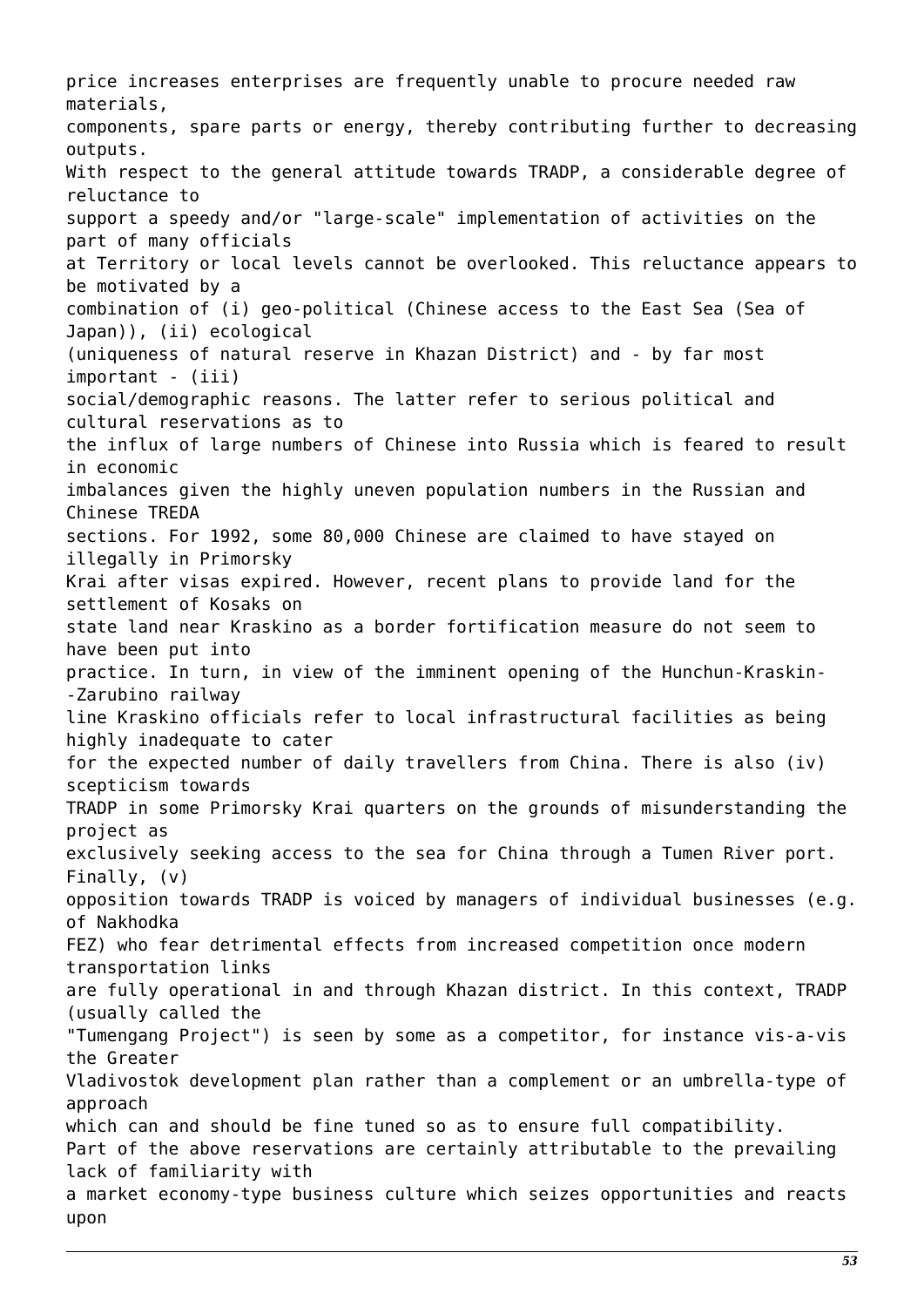competitive threats by own efforts to improve the product and/or production process in question. OPTIONS AND PERSPECTIVES Policies In general terms, future industrial development in TREDA hinges critically on the responsible policy-makers' readiness and ability: to create and maintain a sound macro-economic and business-conducive environment where market mechanisms assume the primary function of coordinating the individual economic agents' plans; and to strive for the establishment of an enabling industrial support infrastructure which encompasses adequate physical transport and communications facilities as well as a whole range of up-to-date business services, such as in finance (banking and insurance), marketing, modern enterprise management, human resource development, etc. Against this background, the successful attraction of foreign capital, market-oriented management know how and technological expertise, particularly in the form of foreign direct investment, will have to play a leading role in the initiated industrial restructuring and extension throughout TREDA. Accordingly, efforts to foster industry should remain focused on investment promotion activities. It is in this domain where professional policies of a top international standard can be expected to render the most vigorous results. Investment promotion, however, cannot be considered a one-time effort which ends with the establishment of a business, let alone with the signing of a contract. Difficulties and impediments in the investment environment witnessed by the new investors before and upon start of operations need to be attended to. According to recent experience in Central and Eastern European countries, various foreign investment "teething problems" have turned out to be particularly relevant in transitional economies. These problems have to be attended to if the attracted investments are to become sustainable in the longer run. Maintain Competitive Advantage Recent analyses including the present investigation point to TREDA's considerable potential to develop into an important economic centre in North-East Asia, both as a transportation hub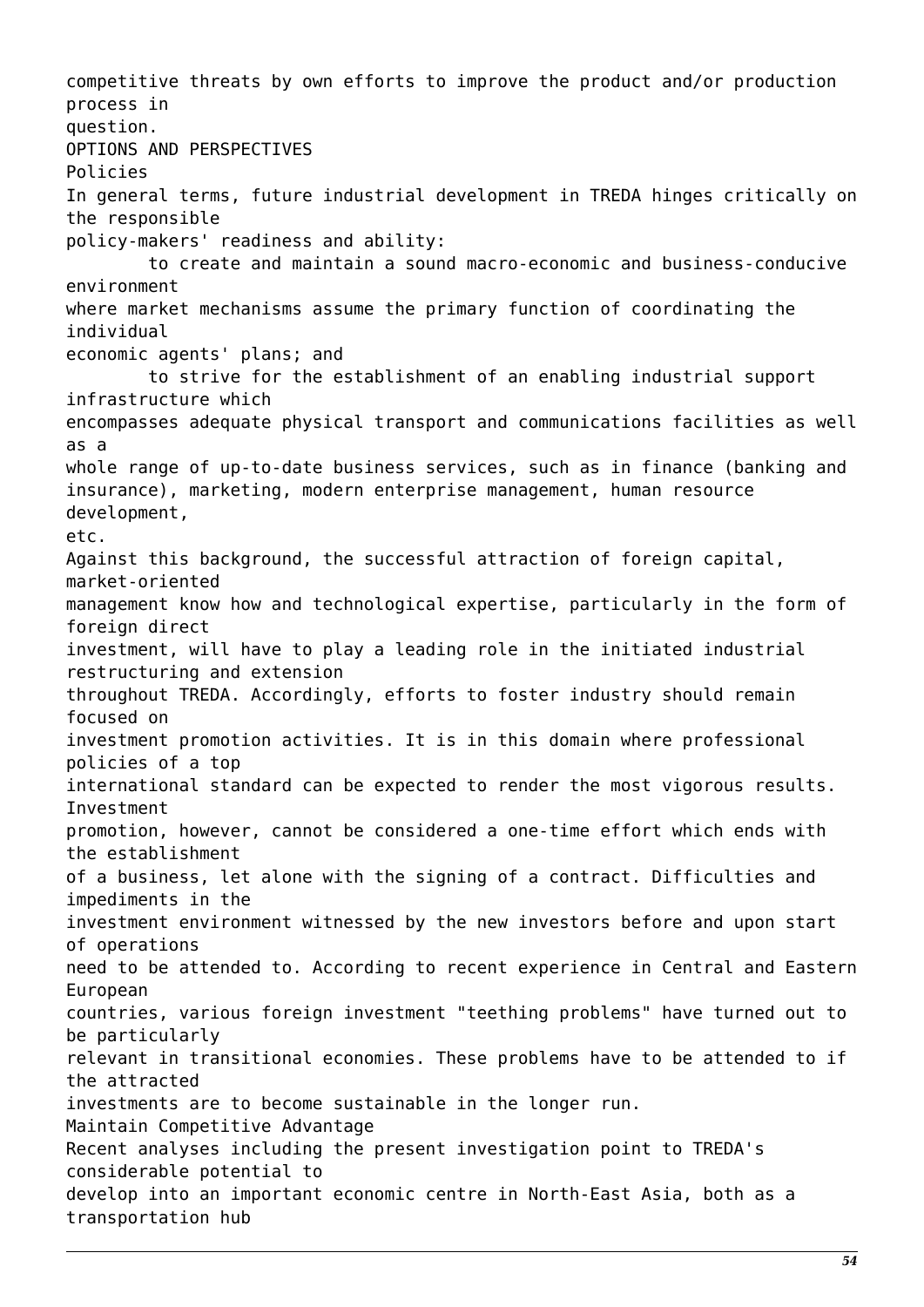and a manufacturing base. With regard to the most promising industrial strategies for TREDA on the whole and the riparian countries' sections individually, the search for and mobilization of competitive advantages should lead the way. Major determinants in this endeavour are: the existing resource base (capital, natural resources, size and skills of labour force, technological capabilities, energy, management know how, etc.) as well as past industrial strengths and experiences; present bottlenecks and shortcomings of local industrial production; and the nature and size of (potential) demand for industrial goods in local, sub-regional and international markets. Light Manufacturing Strategy As underlined by this report's industry profile of TREDA, all three countries exhibit a distinct weakness of light vis-a-vis heavy industries. There is thus a strong evidence of large untapped domestic markets for light (consumer) goods. Together with a mounting interest in more advanced Asian developing countries (Republic of Korea, ASEAN) and developed countries (Japan) to relocate production facilities to less costly locations in the region a strong case can be made for adopting a both local market and export-oriented light manufacturing strategy. In principle, such an approach appears promising for the Yanbian, Rajin-Sonbong and Vladivostok regions alike. Export-oriented light industries frequently carry the advantages of significant employment opportunities, relatively low investment requirements, short lead times for establishment, foreign exchange earnings and technology transfer benefits. Emphasising the promotion of light manufacturing in TREDA does, however, not preclude policy-makers from pursuing the upgrading of resource-based primary production in parallel. In order to keep higher shares of value added in the domestic economy than in the past, respective efforts would have to be directed towards enlarged processing of commodities. The Future While a detailed forecast or projection of likely industrial developments in TREDA by subsectors is beyond the scope of the present report, the most likely scenario emerging from the above assessment of recent trends, policy approaches and key constraints is as follows: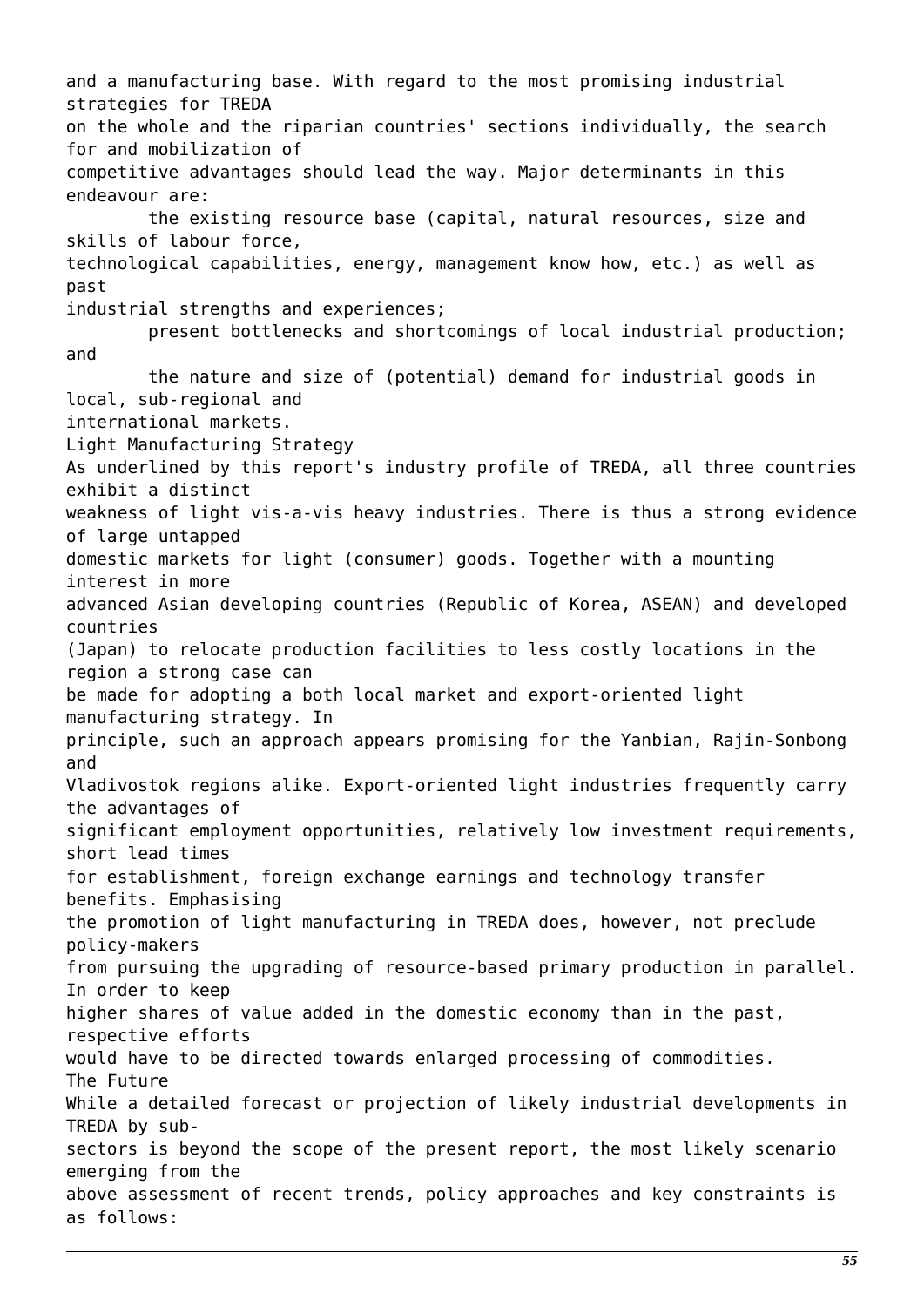Transit trade is likely to continue its rapid growth in the coming years between China and Primorsky Krai and Rajin-Sonbong-Chongjin, respectively, and (ii) between Primorsky Krai and Rajin-Sonbong-Chongjin. In the short term, Yanbian Prefecture, particularly the Hunchun area is likely to account for the most dynamic economic and industrial development. This expectation is also being supported by the recent (January 1994) set of central government macroeconomic policy reform measures in China, such as (i) a further deregulation of the foreign trade regime with the initiated unification of the foreign exchange rate system and the ensuing phasing out of Foreign Exchange Certificates (FECs), (ii) a further liberalization of the FDI regulations, and (iii) a tax reform package. Successful attraction of investment into the Rajin-Sonbong Zone will to a large extent depend on the actual implementation of infrastructural upgrade as foreseen in the DPRK master plan as well as on the DPRK authorities' willingness to provide the seed money necessary for at least the basic property development of the earmarked industrial sites. In turn, given the continuously adverse macroeconomic conditions in Primorsky Krai and the Russian Federation generally, the chances of an early industrial upturn in the Russian part of TREDA - notwithstanding its considerable potential appear to be more limited. Overall, however, projections by local authorities of the expected population growth, largely through migration, in TREDA universally indicate a strong confidence into a major economic upturn in the near future. DPRK authorities predict an increase of the Rajin-Sonbong population from 130,000 in 1992 to 195,000 in 1995 and 350,000 in the year 2000. Population of Khazan District is estimated to grow from some 50,000 in 1992 to about 70,000 in 2000 and may well reach 120,000 by 2005. Hunchun authorities predict a - primarily urban - population increase in the period 1992 to 2000 from 187,000 to half a million. In a medium and longer term perspective, provided the authorities succeed in creating the strived-for enabling environment, spread effects extending from a more vigorous economic upturn and development in all three corners or "growth poles" of the TREDA triangle (Hunchun area, Rajin-Sonbong, Vladivostok area) into their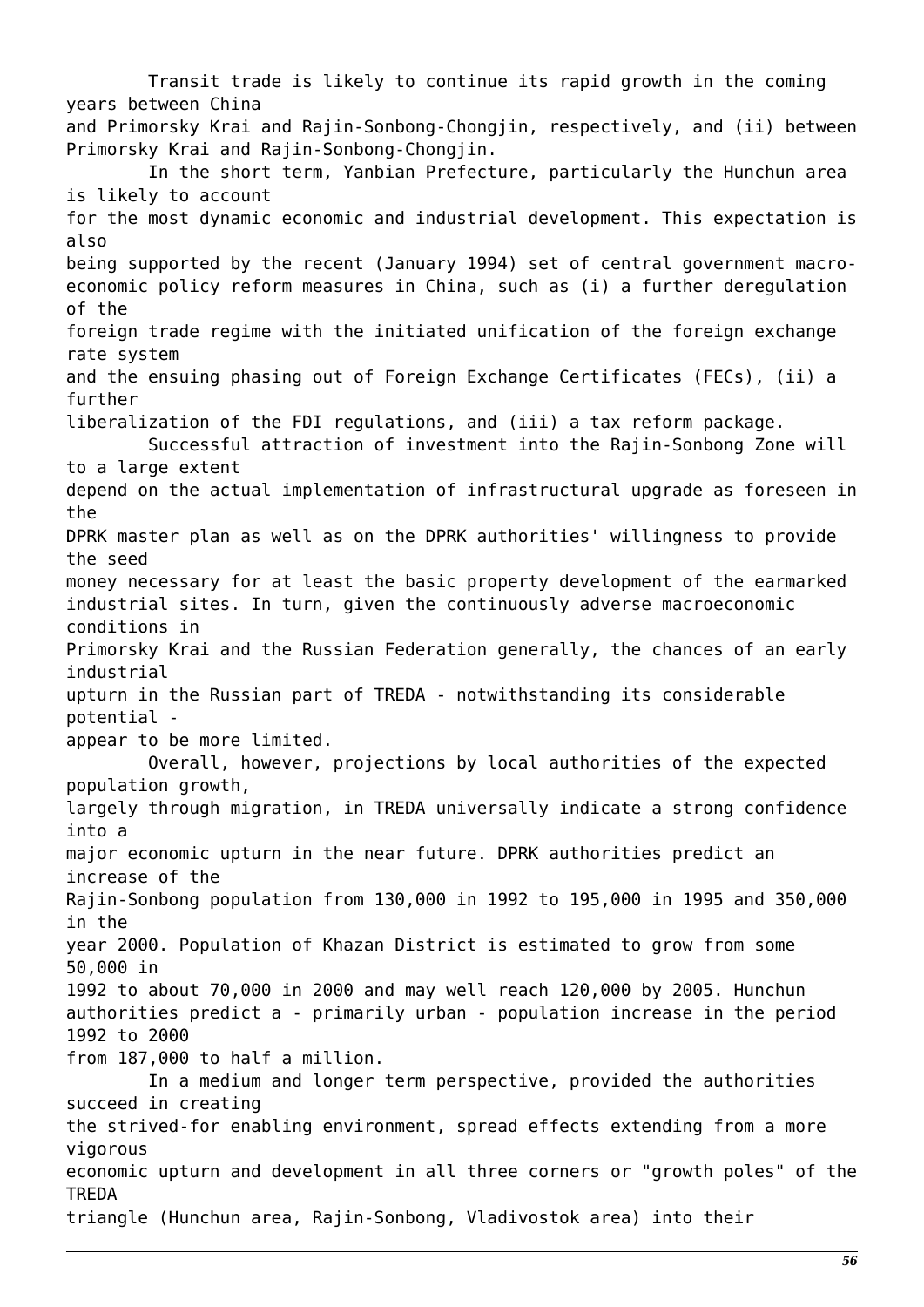vicinities are to be expected, thereby contributing to a more integrated development across borders. If driven by market forces, some time ahead the eventual outcome might well be the "bottom-up" emergence of a core business centre inside TREDA along the lines of the international or core city discussed earlier under TRADP. FURTHER PROMOTION OF INDUSTRY IN TREDA: RECOMMENDATIONS FOR ACTION INDUSTRIAL INTEGRATION ACROSS BORDERS With regard to the further promotion of industry in TREDA, on the basis of the preceding analyses a number of recommendations can be made which call for early attention and action (i) by the responsible authorities of the riparian countries, both individually and jointly, and (ii) by UNDP and the international donor community in the continuation of TRADP. In general terms, action should be directed towards the removal of disincentives and obstacles still working against the region's aimed-at emergence as a prime location of crossborder trade and international investment. For this to happen, in the design of adequate measures every effort has to be made to raise TREDA's competitive advantage to a level well above other parts of Asia. Overcome Major Disincentives Measures to overcome major disincentives at work include the following: Continue to improve the limited and frequently difficult access for passengers to the region, especially by air, as well as the movement within TREDA by air and road. Install adequate road and rail transport facilities to the coast including complementary port facilities. Facilitate and streamline visa requirements for cross-border travel in TREDA for both businessmen and tourists. Establish financial and banking networks across borders within TREDA and extend the limited range of banking services available within TREDA. Improve the poorly developed trading mechanisms and channels, with an over-reliance on inadequate barter trade agreements and individual traders. Increase the highly insufficient knowledge of the foreign languages used in the region (Chinese, Russian, Korean, Japanese and English) at the levels of regional/local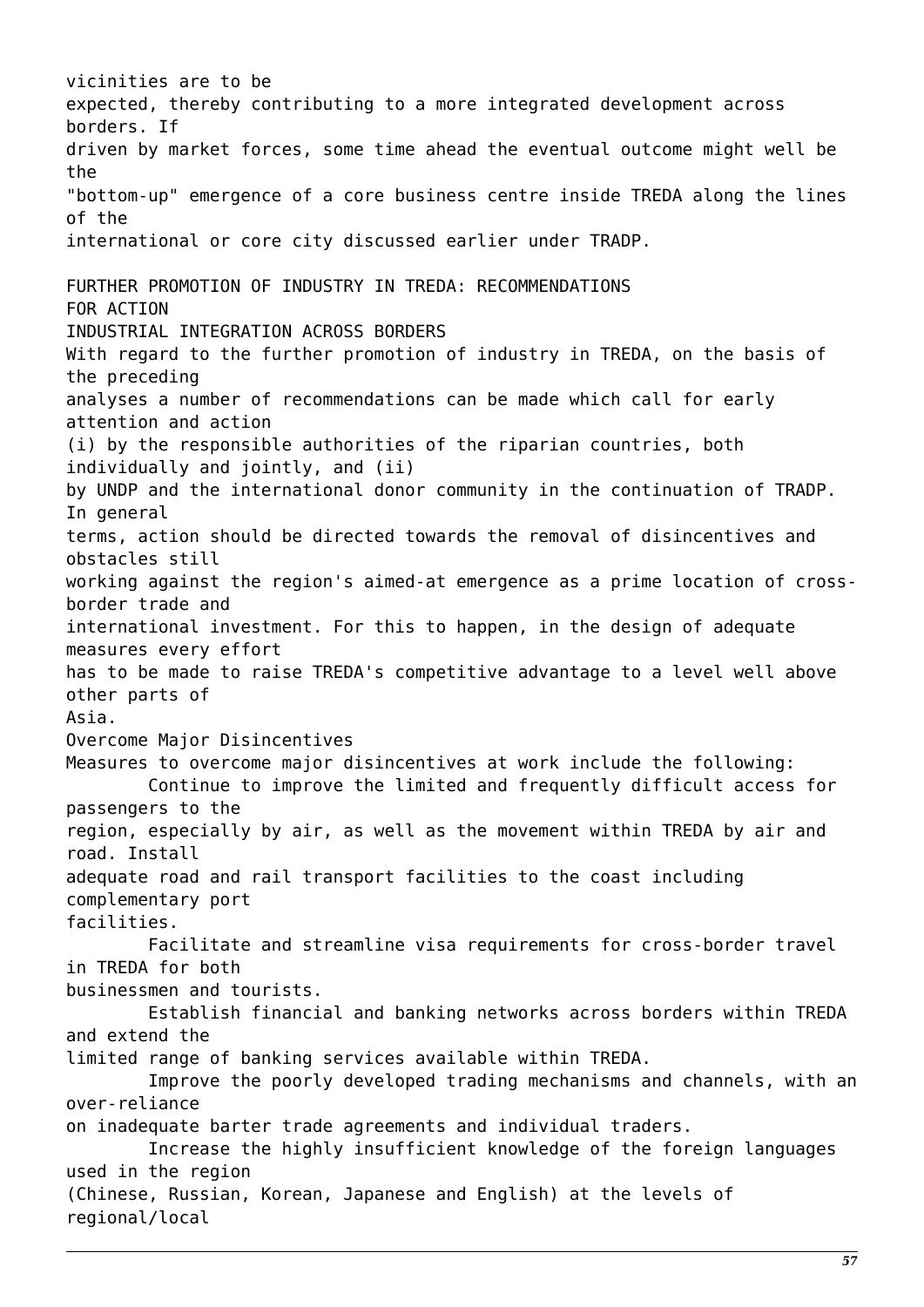government bodies and institutions, the business community and other interested parties. To this end, bilateral exchange arrangements for Chinese language courses in Vladivostok and Russian language courses in Yanji/Hunchun, as well as for Russian (Korean) courses in Chongjin (Vladivostok), all with native speakers, should soon be made. Devise confidence building measures in order to reduce the pockets of distrust to be observed in the riparian countries regarding increased economic interaction, particularly on the Russian vis-a-vis the Chinese side. This could be done, inter alia, (i) by more regularly informing the general public on the achievements and economic benefits reached under TRADP, (ii) by organizing visits of officials, business representatives and the general public alike to each other's territories at an enlarged scale, and (iii) by hosting and/or conducting awareness raising training programmes/courses to relevant sections of the Russian business community, e.g. on how to do business in/with China. Seek the active involvement of local/concerned business representatives in the design and formulation of industry-related policies and measures within TREDA to ensure compatibility with needs as determined by market developments. This could take the form of inviting the (private) business communities' regular participation in the three countries' national teams or industry working groups established under TRADP. As to the latter two, a more stable composition than hitherto can also be expected to contribute to an enhanced continuity of work. Country Specific Attention In spite of the similar nature of shortcomings within TREDA their relative weight between and among the three riparian countries varies. In this connection, it is recommended that on a country-specific level special attention is being paid by policy-makers to the following: China: An uncontrolled spread of further special economic development zones or industrial estates within Yanbian Prefecture should be avoided unless a convincing case can be made for their expected economic viability and profitability. A gradual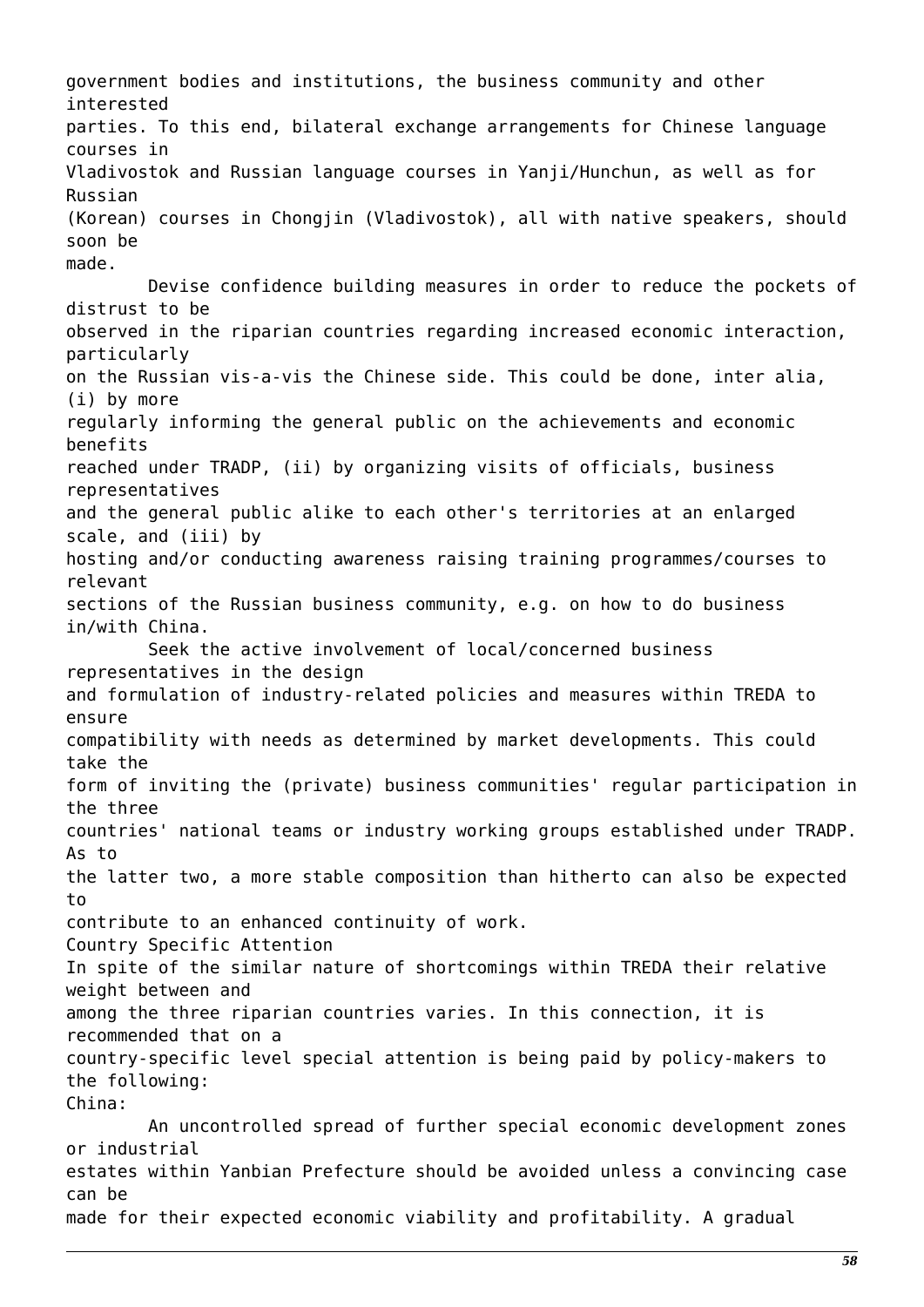approach which links the decision to establish like facilities to actual market demands appears to be superior. A joint promotion of Yanbian Prefecture as an attractive foreign investment location including a better coordination of marketing efforts is preferable to the present approach of all cities running promotion programmes of their own. This would enhance transparency of investment rules and procedures which are anyway almost identical. The available investment guides should be unified. The English language edition should be prepared with special care to ensure optimal comprehensibility. DPRK: Since comprehensive and up-to-date information on the business environment in the Rajin-Sonbong zone is a major prerequisite of a positive investment decision, DPRK authorities should consider to remove any remaining reservations as to more readily releasing statistical data and information on the economic and particularly the industrial situation of North Hamgyong Province on the whole. This would also facilitate an assessment concerning the possible creation of linkages between newly established (foreign) investments and local enterprises. DPRK authorities should provide seed money for the preparation of the earmarked industrial parks according to international standards. This comprises the installation of basic infrastructural facilities, such as access roads and essential utilities. In this connection, a reduction of the number of industrial sites foreseen in the Rajin-Sonbong Master Plan from the rather ambitious nine to two or three may be a more realistic concept, at least for an initial period. The institutional build-up for a unified and more independent management of the Rajin-Sonbong zone as foreseen by the DPRK authorities should be speeded up, i.e. merging the existing individual administrative and economic committees of Rajin City and Sonbong County on the one hand with the newly created General Corporation for Industrial Development (GCID) on the other hand into one joint administrative entity. By this the Rajin-Sonbong zone's status was meant to be raised to provincial level under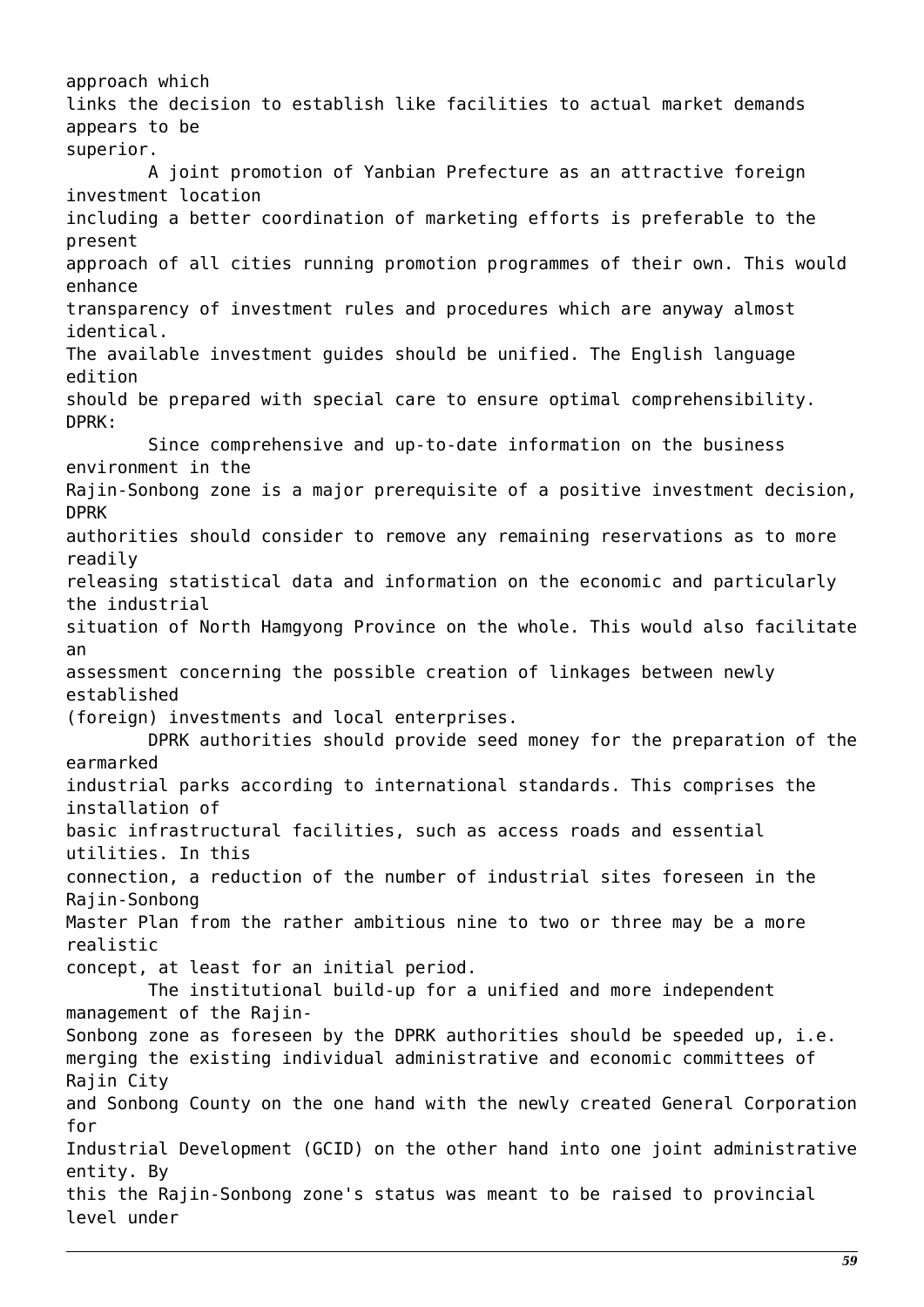the direct supervision from the General Corporation for Economic Development (GCED) in Pyongyang. Russian Federation: Major efforts are required to establish a clear regulatory and institutional environment for foreign investments in Primorsky Krai. This should include allowing the lease of land and competitive taxation rules. At Primorsky Krai government level, the proposed creation of a one-stop Investment Promotion Office should be pursued with vigour. Investment guides or regularly updated pamphlets with consolidated information on the Territory relevant for potential investors should be prepared. Wherever necessary, measures should be taken to promote a more positive attitude towards TRADP in general and an ability to identify and to seize business opportunities resulting from the initiated economic upturn in the subregion in particular. Enhancing the relatively limited knowledge currently to be observed in a number of administrative and business quarters about the direction, recent achievements, future aspirations and the potential benefits of TRADP with a view to raising the concept's acceptance as an integral component of, not as a competitor to other Territory development concepts, is a case in point here. In this, emphasis should be put on seeking full compatibility with the South Primorie concept. For instance, a more positive approach on the part of Posiet Port management would greatly help to seize business chances, and Kraskino authorities would give up immense opportunities if they did not take the forthcoming stream of cargoes and passengers from China through Chenglingze as a catalyst of local development. Strengthen Cross-Border Industrial Integration With regard to the desired strengthening of industrial integration within TREDA across borders, any move towards (i) the facilitation of cross-border movements of people, goods and capital, i.e. the establishment of a fully functioning free trade zone, as well as towards (ii) the creation of a level playing field in TREDA can be expected to contribute to the emergence of gradually interlinked industrial structures. The more similar business and investment conditions are in the three neighbouring countries, the more likely will private business - the main engine of the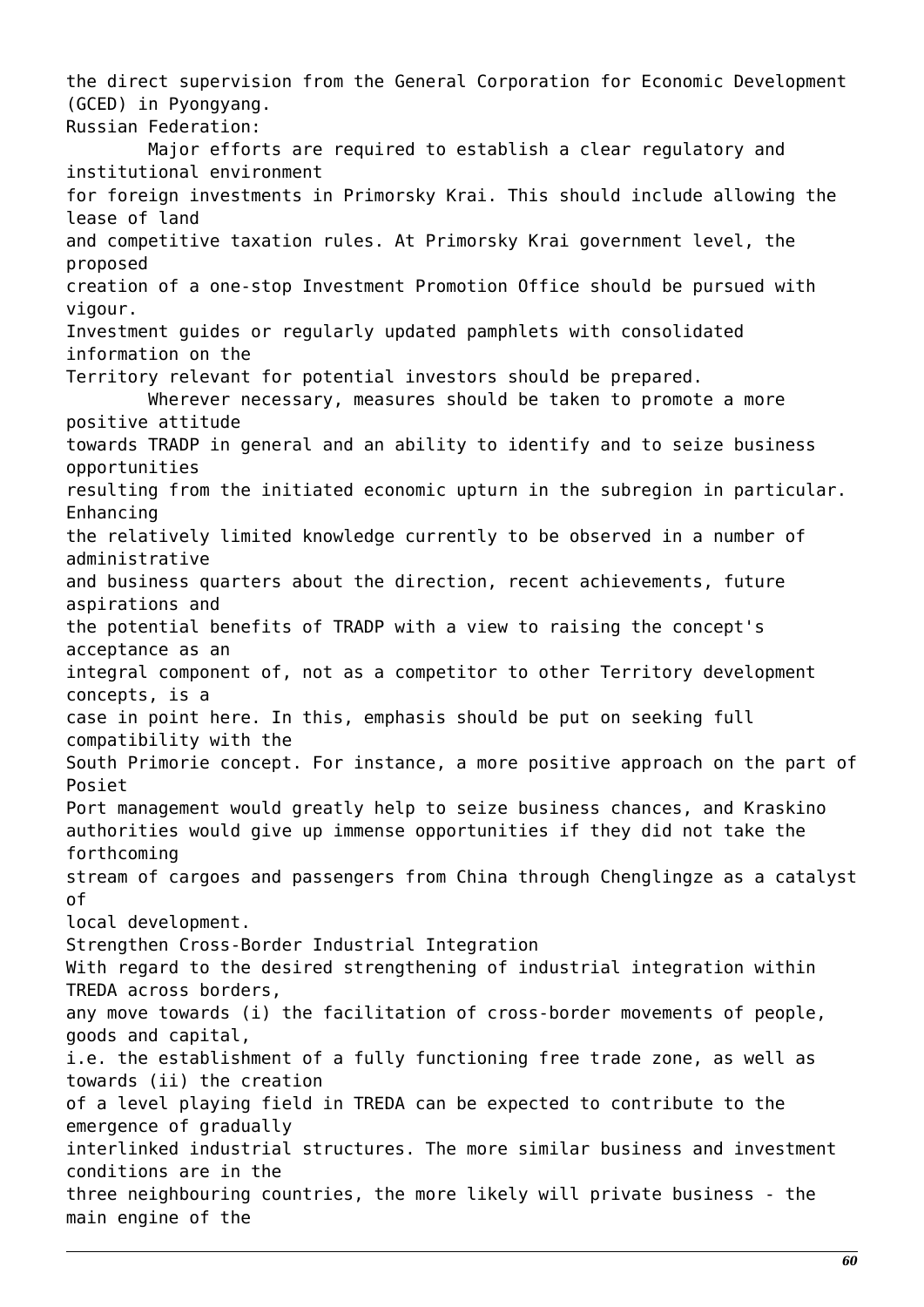expected industrial growth and activity - enter into networking activities across borders. Important steps to achieve (i) and (ii) above would encompass the following measures : Improvement of border-crossing procedures: Coordinate border-crossing hours (especially Chenglingze-Kraskino border) to maximize daylight cross-border business and reduce traffic delays; Allow third country passport holders with visas to cross the Chinese/Russian and Chinese/DPRK borders easily; Establish on-the-spot visa issuance system for DPRK, Chinese and Russian borders for all nationalities, tourists and businessmen alike; multi re-entry visas should be easily obtained; Introduce fast and efficient border procedures with a view to minimizing delays; Upgrade public transport systems to/from border stations, foreign language capabilities, and install efficient customs, immigration and quarantine facilities. Establishment of common customs procedures and concessions: Grant concessional customs duties on border trade flows within TREDA; Formalize and legalize duty-free access for export-processing and transit trade; Publish customs duty rates and ensure transparency in their implementation Currency exchange and border trade finance facilitation: Establish foreign exchange and local currency banking facilities at each border crossing; Upgrade available banking services within TREDA to international standards (letters of credit, telegraphic transfers, foreign exchange deposit/withdrawal services, bank guarantees/mortgage loans for foreign investment projects). Removal or reduction of border defense forces (e.g. military checkpoints in DPRK; military administration of considerable - largely unused - sites in Kraskino). Standardization/harmonization of investment regimes (rules, regulations and incentives) and related government stipulations: Harmonize development plans at national, provincial and local level and convey clear message to outside world of concerted action of relevant authorities; Harmonize foreign investment policies, legal systems, institutions as well as tax systems in order to increase the region's attractiveness as a whole to foreign investors; Launch major effort to make investment including institutional arrangements sufficiently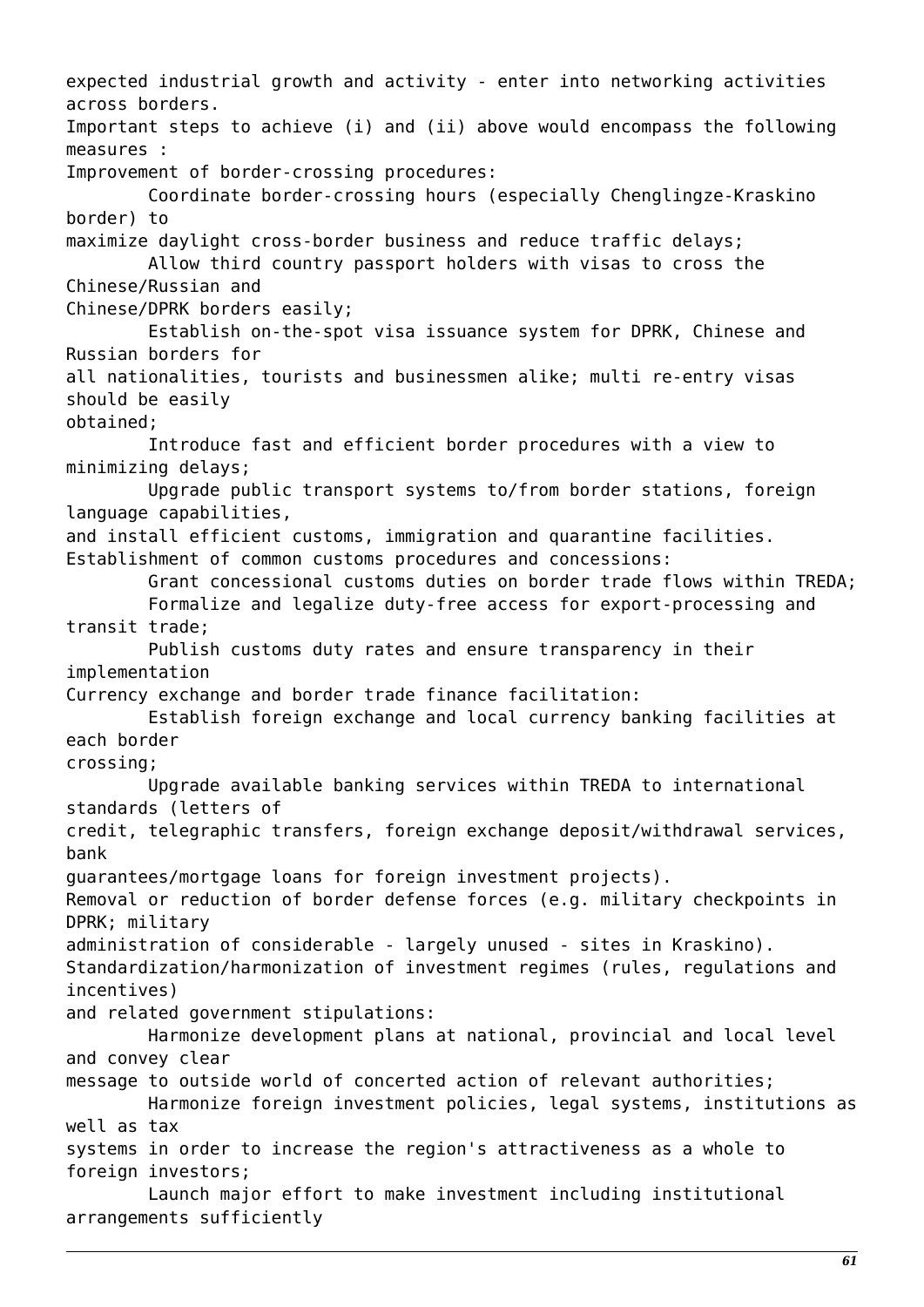clear to the international community; Introduce standard procedures and measures common to all countries in the region aimed at the simplification of administrative processes for foreign investment projects, trade and tourism, such as investment application and approval systems; enterprise registration, accounting and financial reporting systems; land use/lease procedures, durations and rates; access to and unhindered utilization of public utilities and infrastructural facilities at competitive rates; minimum environmental protection standards and procedures; etc. Facilitate placement of managerial and technical expatriate staff in foreign investment projects, inter alia, through the provision of long term multiple re-entry visas and residential/working permits; suitable accommodation and modern transport, medical, educational and recreational facilities; duty free imports of foreigners' vehicles and personal effects; Standardize labour legislation including recruitment procedures; prefer direct individual recruitment over employment through labour service companies; encourage maximum labour mobility within TREDA; Standardize land use/lease arrangements, e.g. 50-70 years lease period; identical/similar lease rates which should, however, be flexibly adjustable to competitive pressures from other parts of Asia. INDUSTRIAL DEVELOPMENT SUPPORT UNDER TRADP General Industry-related activities under TRADP including the present exercise have striven to establish a first information base on TREDA's industrial past, major present industrial conditions and policies as well as key constraints of and options for industry's future role in the subregion. Given the substantial untapped industrial potential of TREDA overall there is good reason to maintain this sector's inclusion into all future promotional activities under TRADP. UNDP's role as accepted by all participating countries should continue to be that of a catalyst and honest broker which renders impartial advice whenever requested. In this connection, the UNIDO mission got the strong impression that in order to reassure the regional Russian authorities'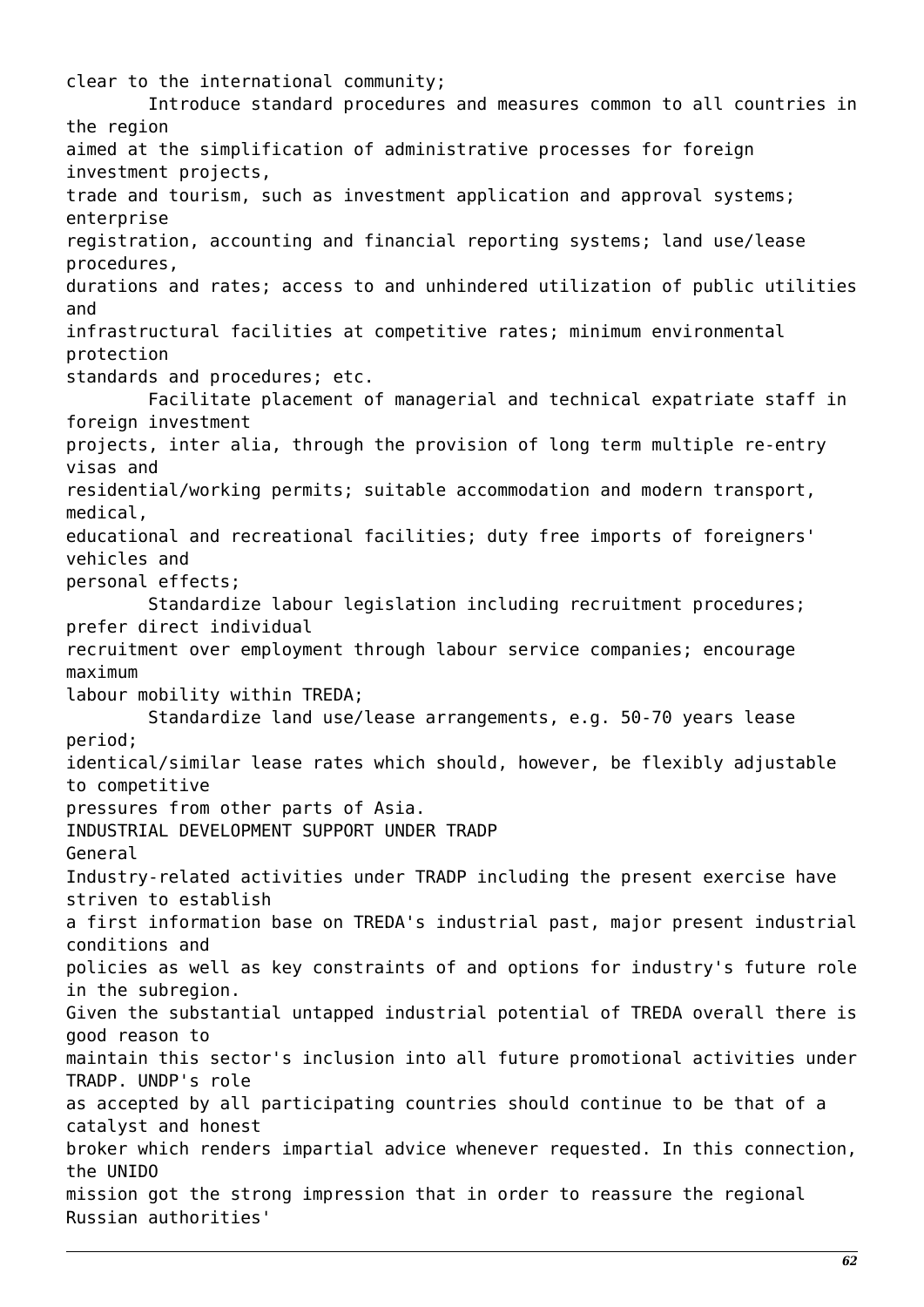continuous support of and/or renewed interest in a further active involvement in TRADP and TREDA's future more integrated development, additional efforts appear advisable to ensure a more balanced distribution in favour of the Russian share of actual benefits to be derived from TREDA's development progress. This could be achieved (i) by fully incorporating the Vladivostok and Nakhodka/Vostochny areas into all future technical cooperation activities under TRADP (e.g. military/civilian conversion, environmental pollution control of heavy industries, other industrial restructuring challenges), i.e. by dropping any focus on Khazan District as too narrow; and (ii) by accepting the Russian's firm stand to ban any large-scale industrialization from Khazan District as neither feasible nor desirable, mainly for ecological reasons. In addition, a sharper focus on what might realistically be expected from the development of TREDA in the coming decade is likely to ensure a stronger commitment not only on the Russian side. In this context, the concept of creating a core or international city at a central location within TREDA (between Hunchun and Fangchuan on the Chinese side) should not be pursued with any priority at the present time. More specifically, whereas TRADP support measures in the field of industry should be designed in line with the priority areas identified under section V.1 above, a few activities appear to be particularly pressing in the short term and are therefore recommended for UNDP's/TRADP's early attention: Monitoring and dissemination of industry-related developments in TREDA under **TRADP** While the available evidence suggests the recent initiation of rather dynamic developments including in the industrial sector in some parts of TREDA, the precise nature and extent of these developments is not always known to policy-makers and the business community in the target area, let alone its vicinity. At present, collecting and assembling relevant information including statistical data on industry in TREDA is a cumbersome task. It is therefore suggested to establish a mechanism or focal point under TRADP to monitor current industry-related events (e.g. major industrial policy plans and decisions, foreign direct investment and trade flows, inventory of cross-border cooperation activities) on a regular basis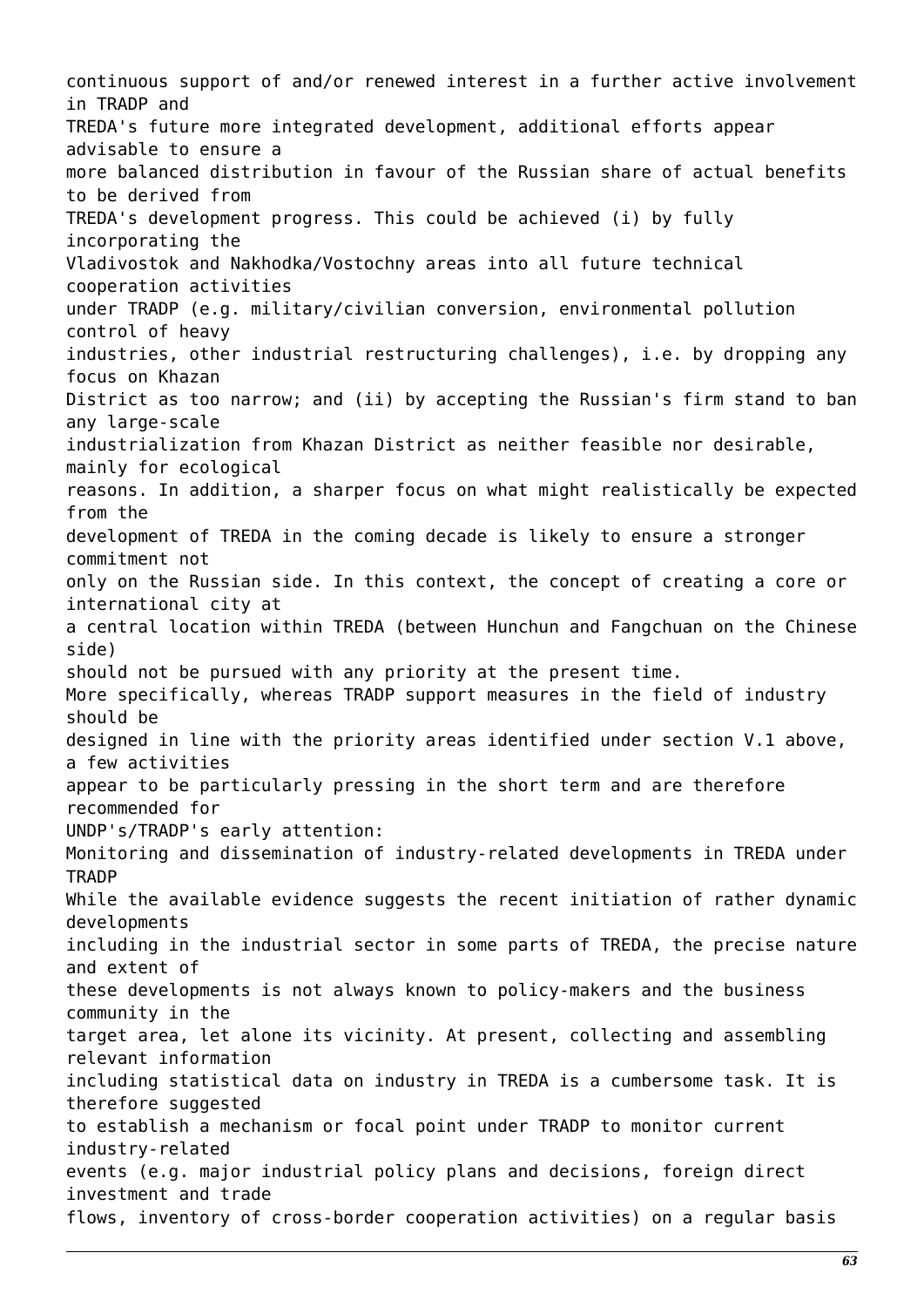so as to ensure an up-to-date awareness among TRADP participants at any one point in time. The proposed establishment of a Permanent Industry Committee under TRADP in addition to irregular Industry Workshops could assume the function of such a focal point where relevant data and information are disseminated among participants. Key developments should also be more vigorously advertised to the outside world than hitherto in order to raise the very limited awareness of the subregion among the international business community. Detailed investment opportunity and feasibility analyses After completing some initial stocktaking of industry in TREDA, in a second phase major assistance should be provided under TRADP for the preparation of detailed investment opportunity and feasibility analyses as an important instrument to identify economically viable industrial activities in TREDA. In this endeavour, UNIDO suggests a focus on the following industrial investment priorities: Hides and leather industry (Yanbian, Rajin); tanning of hides from Mongolia and Yanbian Fish processing (Zarubino, Nakhodka, Rajin); Livestock breeding, meat processing, packing and storage (Yanji, Yanbian); Light industries/export processing zone activities (Hunchun, Rajin, Nakhodka): textiles and garments light engineering and plastics/household appliances light building materials and household decorations food processing/beverages electronics toys and stationary; Shipbuilding and ship repair (Vladivostok, Nakhodka, Slavyanka); Military conversion (Primorsky Krai, especially Vladivostok/Arseniev); Automotive industry (Yanbian); Pharmaceuticals, especially traditional medicines and beverages (Yanji, Longjin, Tumen); Petroleum refining/petrochemicals (Sonbong); Tourism (Yanbian, Khazan District, Sonbong). In all the above studies and analyses special attention should be paid to the existence or possible mobilization of complementarities within TRADP between the three countries with a view to identifying specialization niches for the participants. Establishment of a TREDA Investment Promotion Centre or Institution The envisaged joint and coordinated attraction of domestic and foreign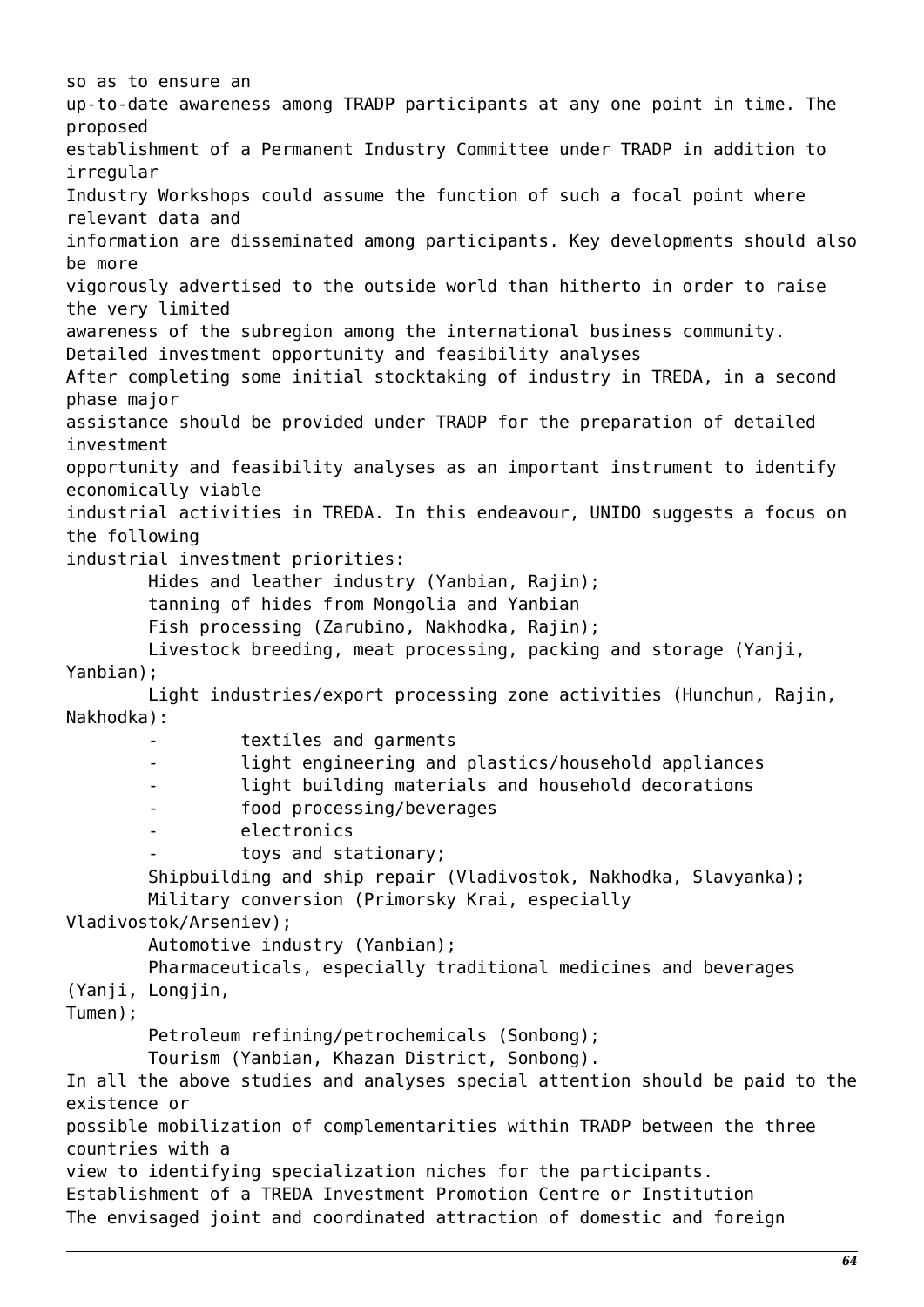investments into TREDA would be greatly facilitated by the early set-up of a specialized service institution, such as a TREDA Foreign Investment Promotion Centre. Branches should be located in Hunchun, Rajin and Vladivostok with local offices in Yanji, Chongjin and Zarubino. The tasks to be assigned to this centre should include: the function of a one-stop investment shop (e.g. provision of information on foreign investment rules and incentives, provision/collection of investment application forms, channelling of government approvals); investment promotion activities, such as regional/international advertising, inter alia, through the publication of investment guides/brochures and videos as well as investment promotion missions; linking with international investment information networks; the provision of investment-related services, such as business negotiation offices and facilities, interpreters; hospitality and appointment services for visiting (inward) investor missions and business personnel; arrangement of site visits including across borders within TREDA. Strengthening of industrial integration within TREDA and beyond In principle, every single step towards creating level playing field conditions within TREDA will help to pave the way for a more integrated industrial development in the subregion. Any additional effort at strengthening industrial collaboration through increased networking between industrial enterprises will contribute to a higher degree of integration. Since the similarities of TREDA's resource base in the three countries may only promise limited scope for complementary industrial activity in the core area, the horizon for enhanced industrial interlinkages should be broadened to include TREDA hinterlands. It is thus proposed under TRADP to explore and assess in detail the potential for industrial sub-contracting between industries within TREDA and with businesses outside, e.g. in Jilin Province, northern Primorsky Krai or the Chongjin area. For instance, there may well be scope for smaller enterprises to provide inputs for larger manufacturing units, such as the recently established Volkswagen-First Automobile Works joint venture in Changchun. The emergence of like market linkages may benefit from the compilation of an inventory of (sub)regional supplies for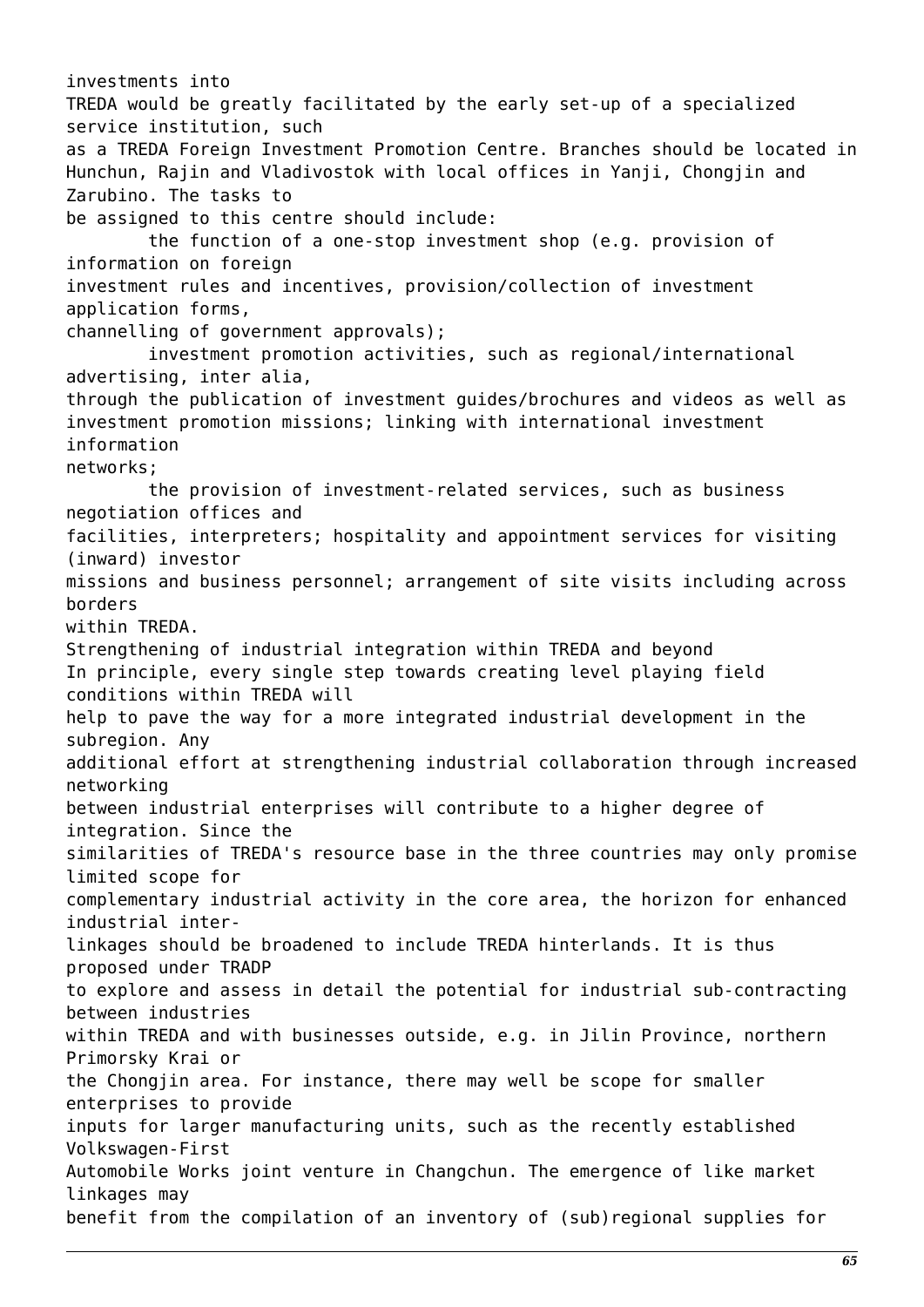use by interested parties. In this context, the usefulness and possible modalities of setting up sub-contracting exchanges as institutional mechanisms through which to expand networking should be assessed in a separate study. Need for further information gathering and dissemination on industrial expansion and modernization Since TRADP encompasses the elaboration of strategies and policies for a coordinated development and promotion of industry, trade and investment in Northeast Asia in general and in TREDA in particular, the total industrial development potential should be analyzed in more detail. To this end, it is recommended to conduct a study which elaborates on industrial development options, constraints and priorities with a special focus on promising fields of cooperation with the core TREDA area. Changes of TREDA's overall competitive position vis-a-vis other advancing regions, particularly in Asia should be carefully monitored under TRADP with a view to recommending policy responses on the part of the TRADP management. It is recommended to launch a comparative study on the experience made with other "growth triangle" concepts, such as the Johor-Singapore-Riau Islands between Malaysia, Singapore and Indonesia and the one between Thailand, Malaysia and Indonesia as well as on possible lessons to be drawn for TREDA. Other recommendations: TRADP should seek to include assistance in the field of modern enterprise management into its catalogue of support activities which, in line with other economies under transition, is in heavy demand within TREDA as well. The early preparation of a multilingual (Chinese, Korean, Russian, English) map on TREDA -or a set of maps - should be pursued with priority, since existing maps, if at all available, are outdated or lack the necessary detail. More efforts should be made to ensure a stronger involvement of local expertise/consultancy services into TRADP-related activities, particularly on the Russian side. This would not only contribute to a general strengthening of respective local capabilities, but also ensure a better mobilization and incorporation of specific local know-how. The need and scope for specific skills improvement measures and mechanisms (e.g. vocational training facilities) in order to meet demands of invited business should be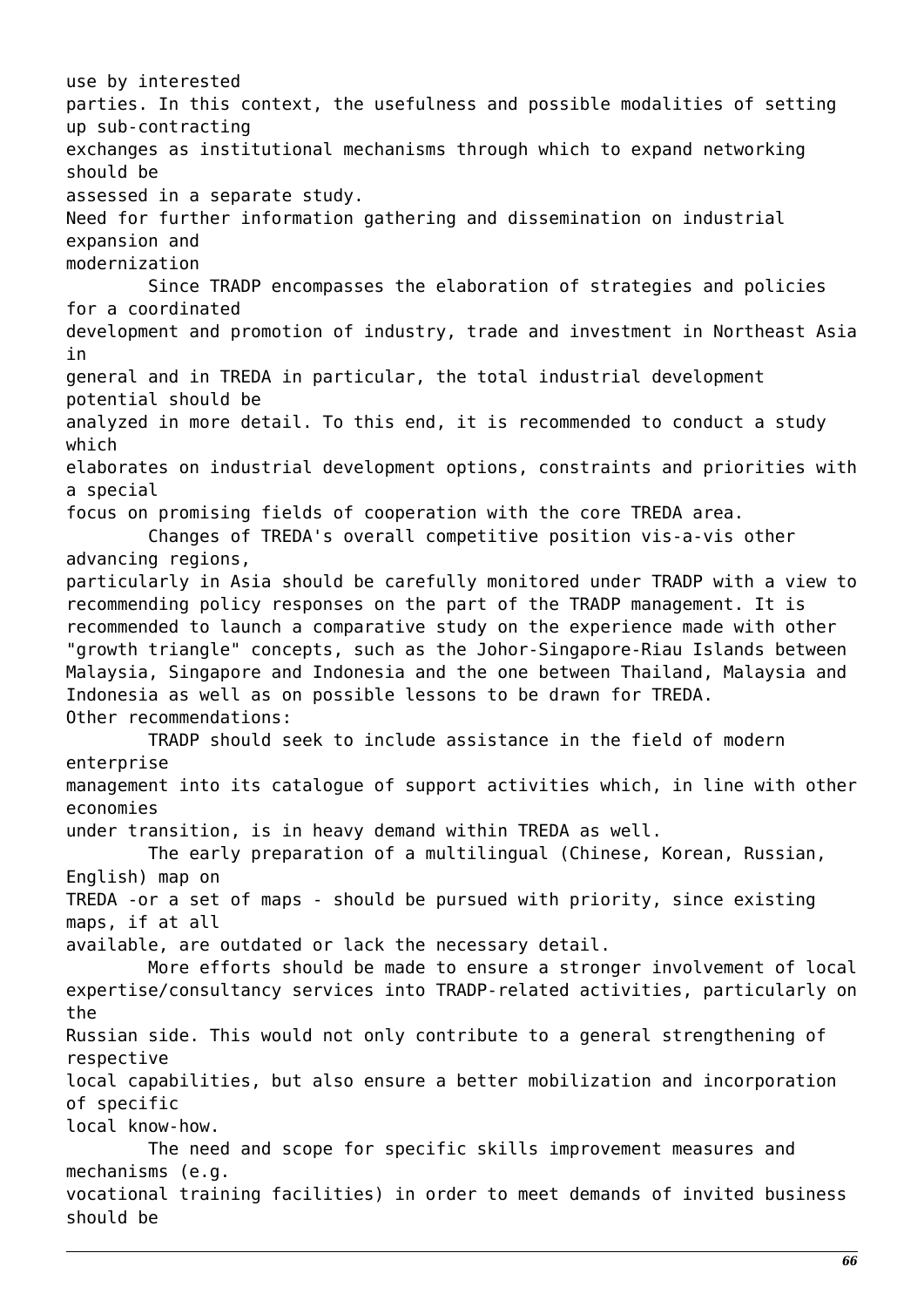explored in detail. UNIDO's Possible Role UNIDO, in its capacity as a specialized agency within the United Nations system with a mandate to promote industrial development and co-operation, has acquired a wealth of knowledge and experience spanning a broad spectrum of technology acquisition options as well as technological development and application requirements in a large range of specific sub-sectors of manufacturing industries. TREDA's recognized need to speed up the inflow of foreign capital, technology and industrial including managerial know-how clearly lends itself to focusing UNIDO's further support on foreign investment promotion. Constituting a major programme element of UNIDO's work, investment-related services essentially encompass six different yet interlinked activities which remain on offer for subsequent stages of TRADP: Monitoring and assessment of pertinent trends in the international investment system with regard to changes in the magnitude and pattern of foreign investment flows; the determinants of investment decisions; corporate strategies; and technological and organizational innovations; Preparation of country-specific Industrial Development Reviews containing up-to-date information on the structure and performance of a country's manufacturing sector; its industrial strategy and policies; the major institutions involved; and, specifically, its investment legislation, procedures and incentives; Provision of active support to developing countries in the identification, preparation, screening and appraisal of investment projects so as to create a portfolio of viable and bankable investment projects suitable for subsequent promotion efforts. In this, various degrees of sophistication can be chosen ranging from a simple presentation of a project's economic and financial 'basics' with or without having been screened using UNIDO's Project Profile Screening and Pre-Appraisal Information System (PROPSPIN) computer software, to a full-fledged feasibility study based on UNIDO's own Computer Model for Feasibility Analysis and Reporting (COMFAR); Rendering a wide range of investment-related technical cooperation services at both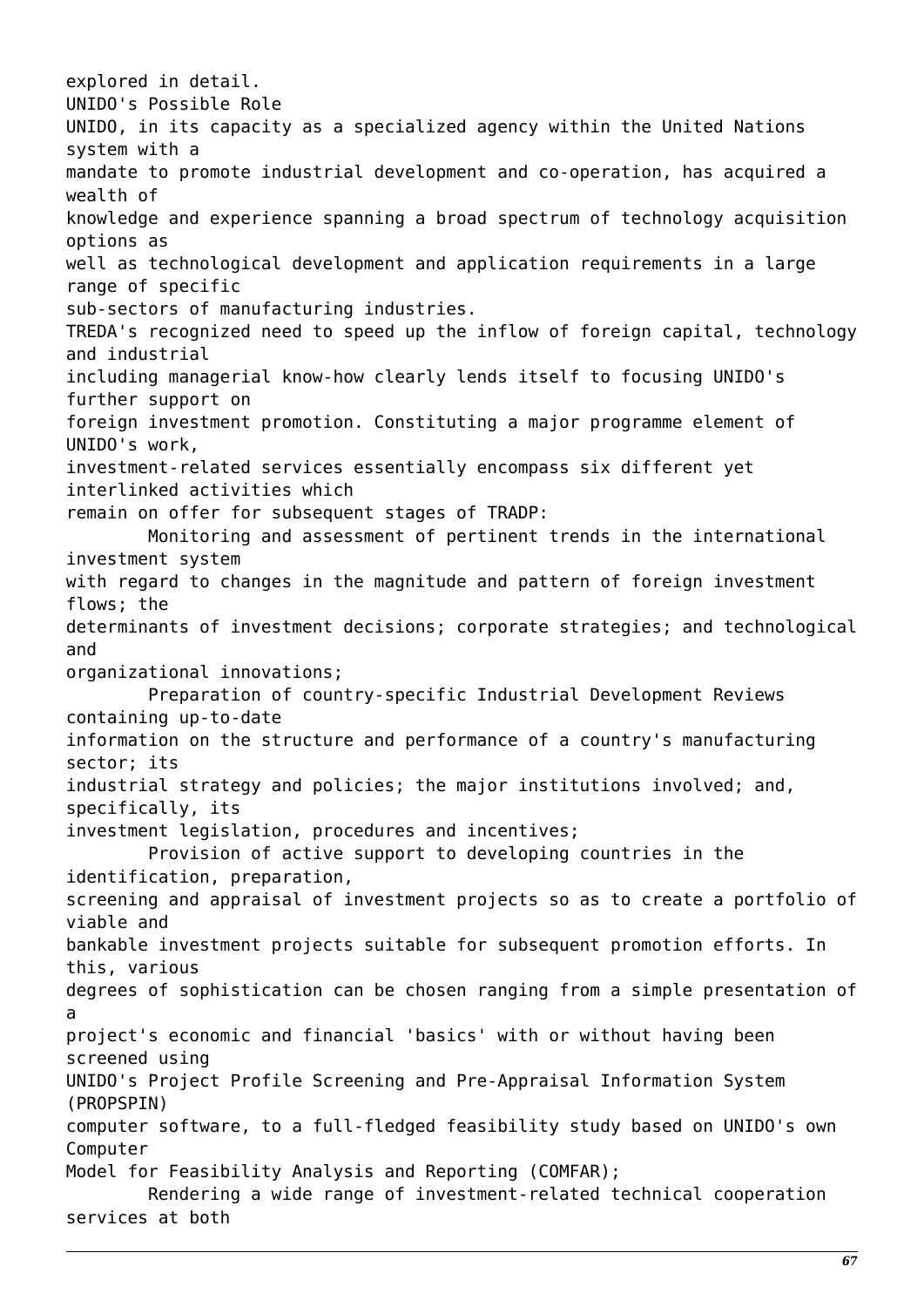the institutional level (build-up and/or strengthening of national investment promotion agencies, including on-site and overseas training of staff in project appraisal and promotion techniques) and the company level (conceptualization and implementation of rehabilitation and modernization plans, frequently as a prerequisite for making a company at all 'promotable'); Organization of country-specific INVESMARTs (Investment Forums) as a mechanism of bringing together local investment project sponsors and interested foreign partners who are invited for bilateral negotiations under the forum framework. When organizing such Forums, UNIDO draws on its worldwide resources and experience, inter alia, with the utilization of its global system of World Investment Network Services (WINS) which include UNIDO Investment Promotion Service (IPS) offices in 12 major capitals (Athens, Beijing, Cologne, Milan, Moscow, Paris, Seoul, Tokyo, Vienna, Warsaw, Washington and Zurich). In addition, two UNIDO investment promotion initiatives were established with the United Kingdom (UNIDO-UK Investment Promotion Initiative/IPI) and Australia (Trade and Investment Promotion Service/TIPS with offices in Canberra, Melbourne and Sydney). IPS and IPI offices in Hong Kong, Spain and Portugal are planned to be established in the near future. Facilitating investment and business agreements (e.g. Letters of Intent) preliminary reached during INVESMART with Project Completion Facility (PCF) to include the preparation of feasibility, market and other studies necessary for the conclusion of investment/business negotiations, as well as expertise on technology, marketing, equipment, legal issues and financing. With regard to TREDA, UNIDO Integrated Investment Programmes - encompassing steps (iii) to (vi) above - to include the holding of INVESMARTs are being negotiated at present with the concerned Government authorities at their request for Yanbian Korean Autonomous Prefecture (Hunchun) and the Rajin-Sonbong Trade and Economic Zone (Rajin). Likewise, the Russian Government has informed UNIDO about its intention to seek support for an investment programme for the Russian Far East, in particular the Vladivostok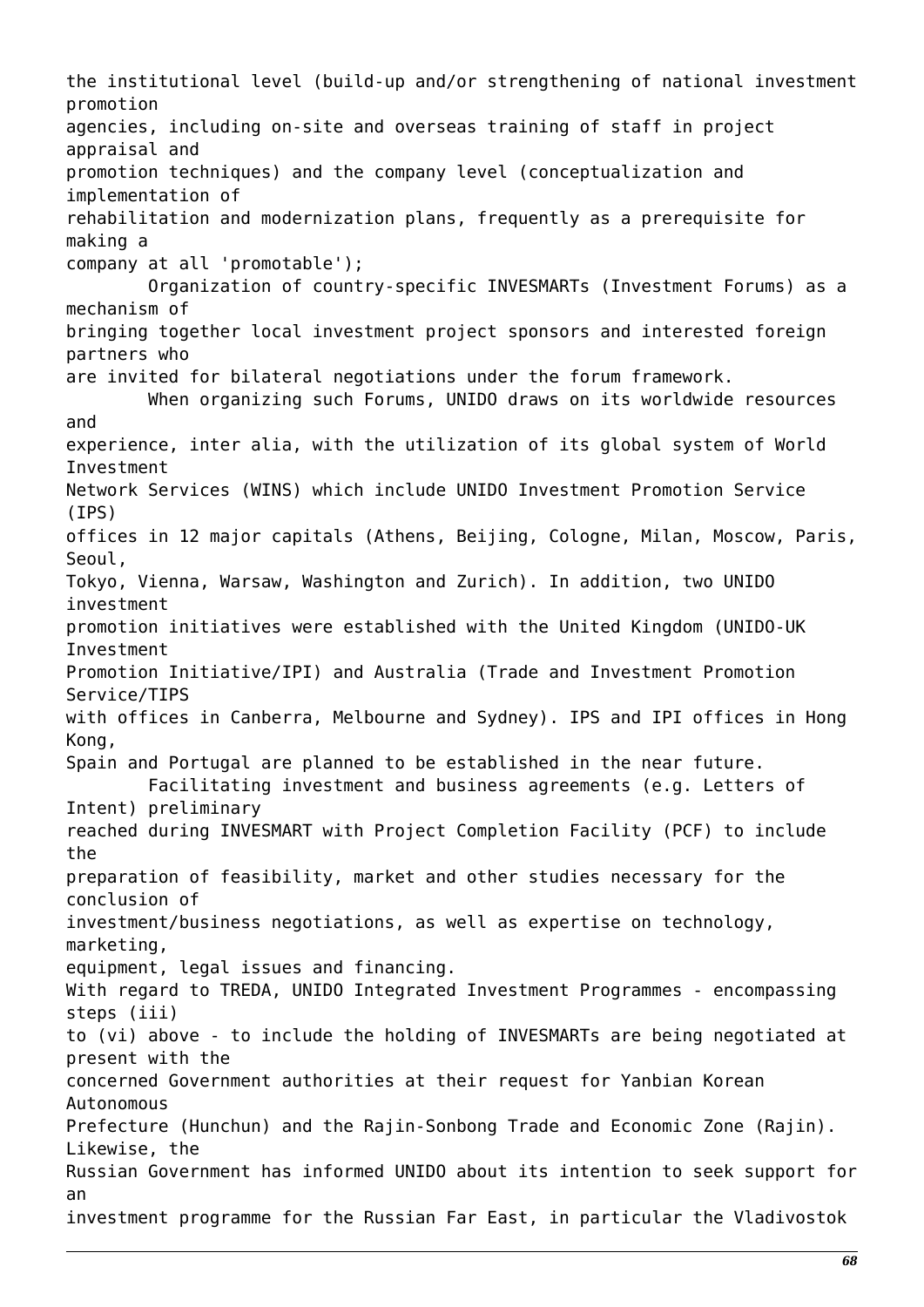area. In a second phase, TRADP should work towards strengthening the joint promotion of TREDA, such as by seeking implementation of an investment promotion programme along the lines of INVESMART for TREDA on the whole. In addition, Khazan Commercial Seaport Joint Stock Company at Zarubino has voiced a strong interest in UNIDO's involvement in the envisaged full-fledged feasibility study on the port's future development. Another line of possible UNIDO involvement is related to the conversion of defense industries into producers of civilian goods, especially in support of present policies in the Vladivostok area. The ensuing shifting of resources away from military purposes involves far reaching and integrated changes at policy, institutional and enterprise levels. UNIDO support can be rendered with respect to all three levels.

# AUTHORS

This report was prepared by Jürgen Reinhardt, Asia and the Pacific Programme, Country Strategy and Programme Development Division, with inputs provided by Meriaty Subroto, Investment Promotion Programme; Victor Klykov, Feasibility Studies Branch, both Investment and Technology Promotion Division; and Ian Davies, UNIDO Country Director China/DPRK. Support services during mission and/or background papers were provided by Qi Hong'er, Beijing; Li Myong Gun, Pyongyang; Sergey Verolainen, Vladivostok; Alexander V. Mikhailov, Moscow.

# DISCLAIMER

The designations employed and the presentation of the material in this document do not imply the expression of any opinion whatsoever of the Secretariat of the United Nations Industrial Development Organization concerning the legal status of any country, territory, city or area or of its authorities, or concerning the delimitation of its frontiers and boundaries. Mention of company names and commercial products does not imply the endorsement of the United Nations Industrial Development Organization (UNIDO).

# ENDNOTES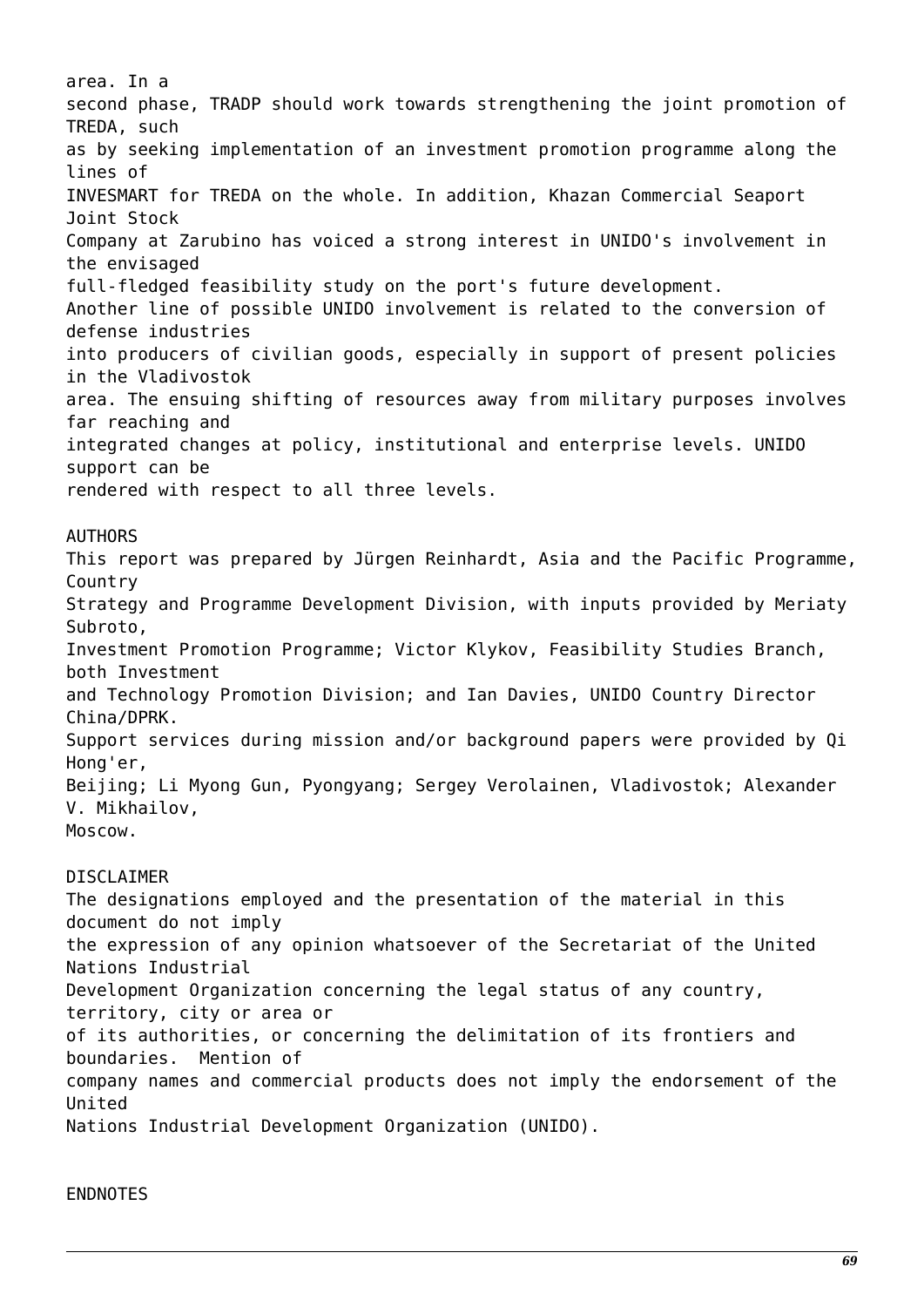# LIST OF TABLES

Table 1. Basic economic structure of Jilin Province and Yanbian Korean Autonomous Prefecture, 1991 Table 2. Number of industrial enterprises in Jilin Province by type of ownership, 1985-1991 Table 3. Gross industrial output of Jilin Province 1985-1991 Table 4. Regional distribution of industry in Jilin Province, 1991 Table 5. Structural characteristics of industry in Yanbian Korean Autonomous Prefecture, 1992 Table 6. Sectoral break-down of industrial production in Yanbian Korean Autonomous Prefecture, 1992 Table 7. Local distribution of industry in Yanbian Korean Autonomous Prefecture, 1991 Table 8. Inventory of industrial enterprises in the Democratic Republic of Korea's Rajin-Sonbong Area Table 9. Basic economic structure of Primorsky Krai Table 10. Industrial production of Primorsky Krai by major sub-sectors and sub-regions, 1991 and 1993 Table 11. Structure of employment of Primorsky Krai, 1985-1992 Table 12. Industrial growth of Primorsky Krai Table 13. DPRK - Long-term output goals Table 14. Projected industrial sites in the Rajin-Sonbong Free Economic and Trade Zone Table 15. Foreign investment incentives in China's TREDA Table 16. Preferential taxation in the Rajin-Sonbong Free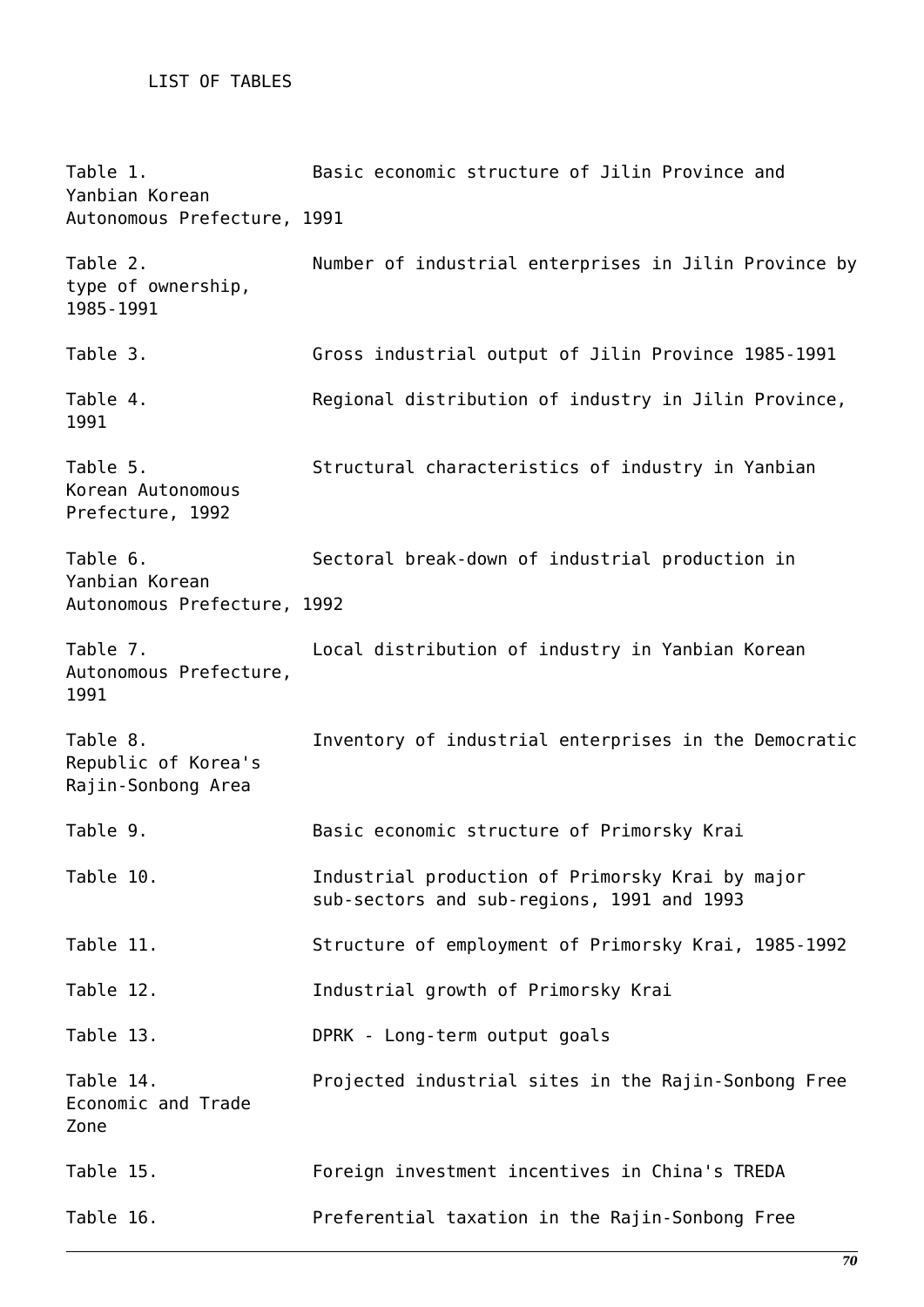Economic and Trade Area

| Table 17.                                                                                                                 | Foreign direct investment in Yanbian Prefecture                                                                                                                                                                                                                                                                                                                             |
|---------------------------------------------------------------------------------------------------------------------------|-----------------------------------------------------------------------------------------------------------------------------------------------------------------------------------------------------------------------------------------------------------------------------------------------------------------------------------------------------------------------------|
| Table 18.<br>Prefecture                                                                                                   | Largest foreign direct investments in Yanbian                                                                                                                                                                                                                                                                                                                               |
| Table 19.                                                                                                                 | Foreign direct investment in Primorsky Krai                                                                                                                                                                                                                                                                                                                                 |
| Table 20.                                                                                                                 | Foreign investment in Nakhodka Free Economic Zone                                                                                                                                                                                                                                                                                                                           |
| Table A-1.<br>1985 - 1992                                                                                                 | Gross industrial output of Jilin Province by sectors,                                                                                                                                                                                                                                                                                                                       |
| Table A-2.                                                                                                                | Key industrial outputs of Primorsky Krai, 1991-1992                                                                                                                                                                                                                                                                                                                         |
| Table A-3.<br>of June 1993                                                                                                | Foreign direct investment approvals in Yanji City, as                                                                                                                                                                                                                                                                                                                       |
| Table A-4.<br>Pipeline and priority projects for joint ventures<br>within the Hunchun Border<br>Economic Cooperation Zone |                                                                                                                                                                                                                                                                                                                                                                             |
| Table A-5.<br>Economic Cooperation<br>Zone                                                                                | Joint Venture Approvals in the Hunchun Border                                                                                                                                                                                                                                                                                                                               |
| Table A-6.<br>Free Economic and<br>Trade Zone                                                                             | Industrial investment proposals for Rajin-Sonbong                                                                                                                                                                                                                                                                                                                           |
| Table A-7.<br>utilized, 1985-1991                                                                                         | Foreign investment in Jilin Province contracted and                                                                                                                                                                                                                                                                                                                         |
| Table A-8.                                                                                                                | DPRK: Output of selected important products, 1991                                                                                                                                                                                                                                                                                                                           |
| <b>REFERENCES</b>                                                                                                         |                                                                                                                                                                                                                                                                                                                                                                             |
| UNDP,<br>San Francisco, April 1993.<br>and Trade Zone,                                                                    | A.R. Holm Associates, Master Plan for the Transportation Sector prepared for<br>DPRK Committee for the Promotion of External Economic Cooperation, Golden<br>Triangle Rajin-Sonbong, 2 vols., Pyongyang, no date (1993).<br>DPRK Committee for the Promotion of External Economic Cooperation, Golden<br>Triangle. Projects for Investment. The Rajin-Sonbong Free Economic |
| Pyongyang 1993.                                                                                                           | EIU, China, North Korea. Country Profile 1992-1993, London 1992.                                                                                                                                                                                                                                                                                                            |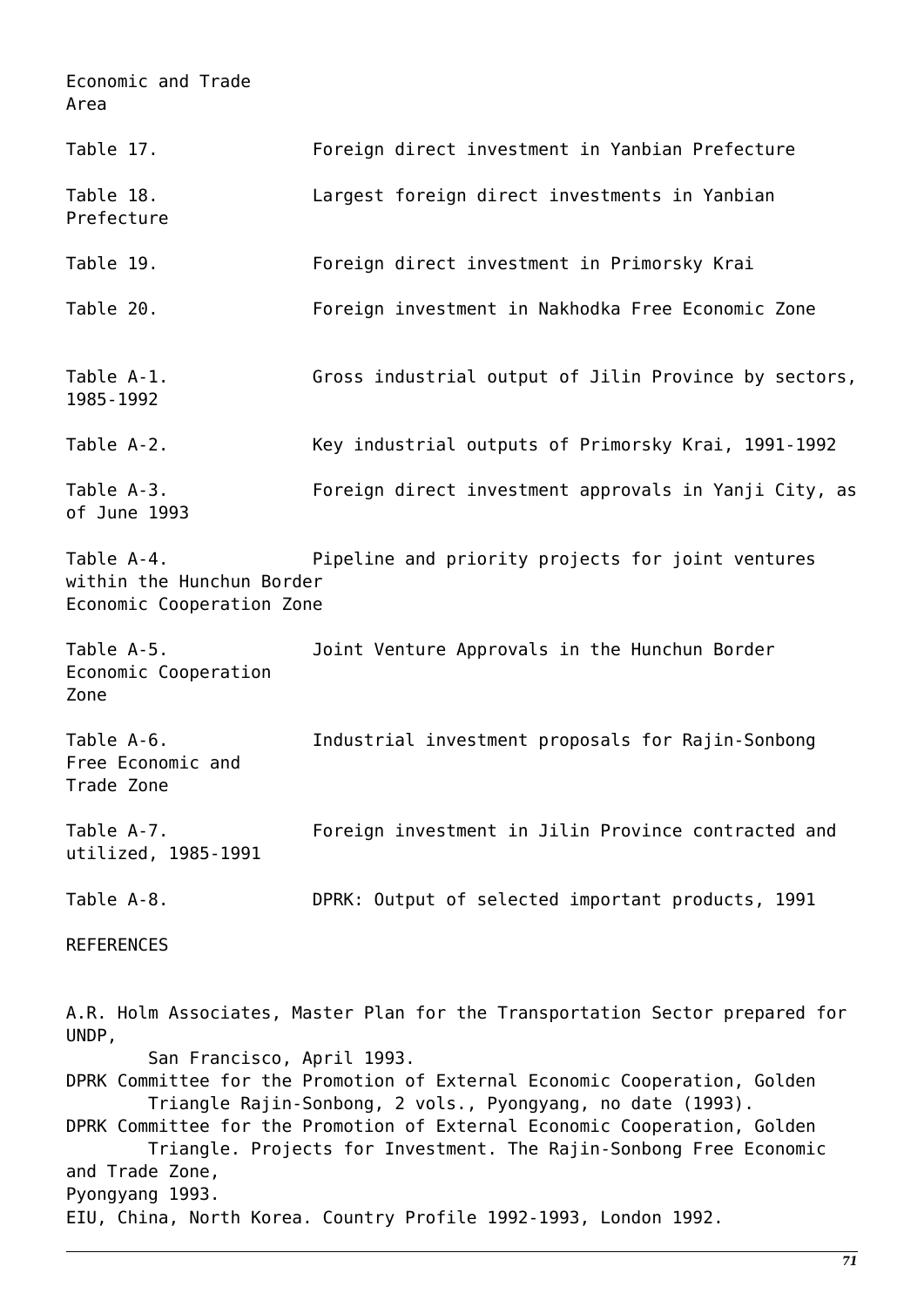Far Eastern Economic Review, various issues. Foreign Economic Relations and Trade Commission of Yanbian Korean Nationality Autonomous Prefecture, Guidebook for Investment, Yanji 1993. Jiang, Z., The Strategy of Yanbian Industrial Development, Yanji, no date (1993), mimeo. Jilin Province Foreign Economic Relations Bureau, A Guidebook on Foreign Investment in Jilin Province, Changchun 1993. Kirchbach, F.V., Subregional trade expansion in Northeast Asia in the context of the Tumen River Area Development, Geneva, 4 September 1992. Korea Institute for Industrial Economics and Trade (KIET), Study of the industrial situation in TREDA and feasibility of labour in light industry among nations of Northeast Asia, Study prepared for UNDP in the context of TRADP, Seoul, December 1993, mimeo. Mikhailov, A., Survey of industrial development and socio-economic situation in Primorsky Krai Krai for the period 1991-1993, mimeo (background paper for present report). Nakhodka FEZ Administrative Committee, Prospect Digest. Special Issue of "Nakhodkinsky Prospect" Newspaper, Nakhodka 1993. Primorie Economic Development Task Force, Greater Vladivostok - A Concept for the Economic Development of South Primorie, Vladivostok, 25 June 1993, mimeo. Statistical Yearbook of Yanbian Korean Autonomous Prefecture 1992, Yanji 1993 (Chinese). Statistical Yearbook of Jilin Province 1992, Changchun 1993 (Chinese). The Hunchun People's Government, A Guidebook on Foreign Investment in Hunchun, Hunchun 1993. TREDA Investment Climate Paper, TRADP Working Paper, Informal Meeting of National Teams, New York, January 31, 1994, mimeo. Tumen City Government, Guide to Investment in Tumen City, Tumen, August 1992. UNIDO, Pre-Investment Study for the Establishment of a Free Economic Zone in Primorsky Krai, Final Report, TF/USR/91/001, December 1991. UNIDO, China. Towards Sustainable Industrial Growth, Oxford/Cambridge: Blackwell, 1991. Verolainen, S., Report on a UNIDO mission to Primorsky Krai from 18 to 26 July 1993, Vladivostok 1993, mimeo (background paper for present report). Yanji City Economic Development Zone Administration Committee, How to invest in Yanji/China, no date. TABLE 1 Basic economic structure of Jilin Province and

Yanbian Korean Autonomous Prefecture, 1991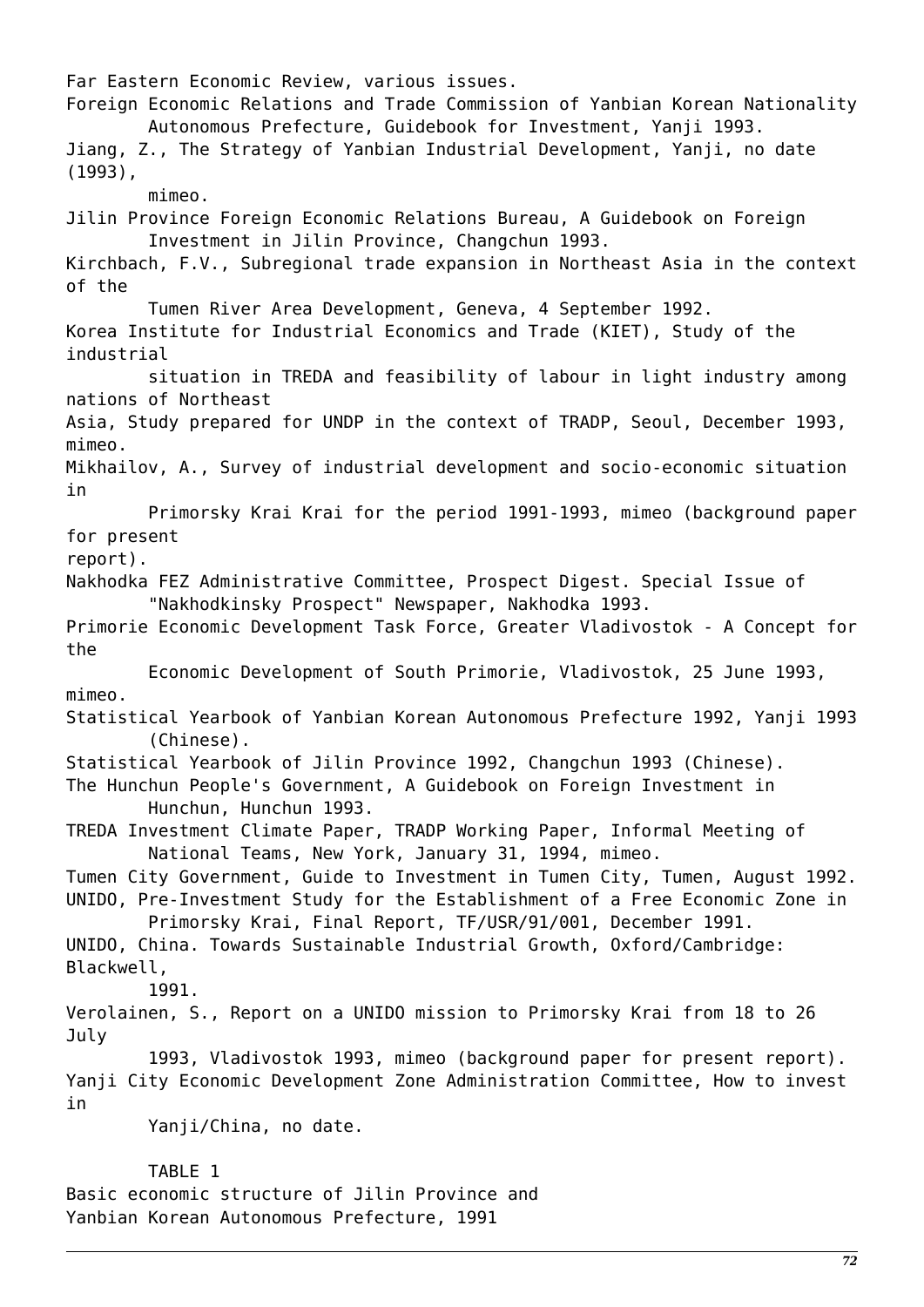Sector Jilin Province Yanbian Prefecture Rmb million % share of total Rmb million % share of total Total 95,749.2 100 9,140.4 100 Agriculture 18,838.3 19.7 1,263.8 13.8 Industry 61,437.9 64.2 5,798.9 63.4 Construction 7,326.0 7.6 802.1 8.8 Transportation 2,897.2 3.0 366.5 4.0 Commerce 5,349.6 5.5 909.2 10.0

a) Gross output value of society

b) National income

Sector Jilin Province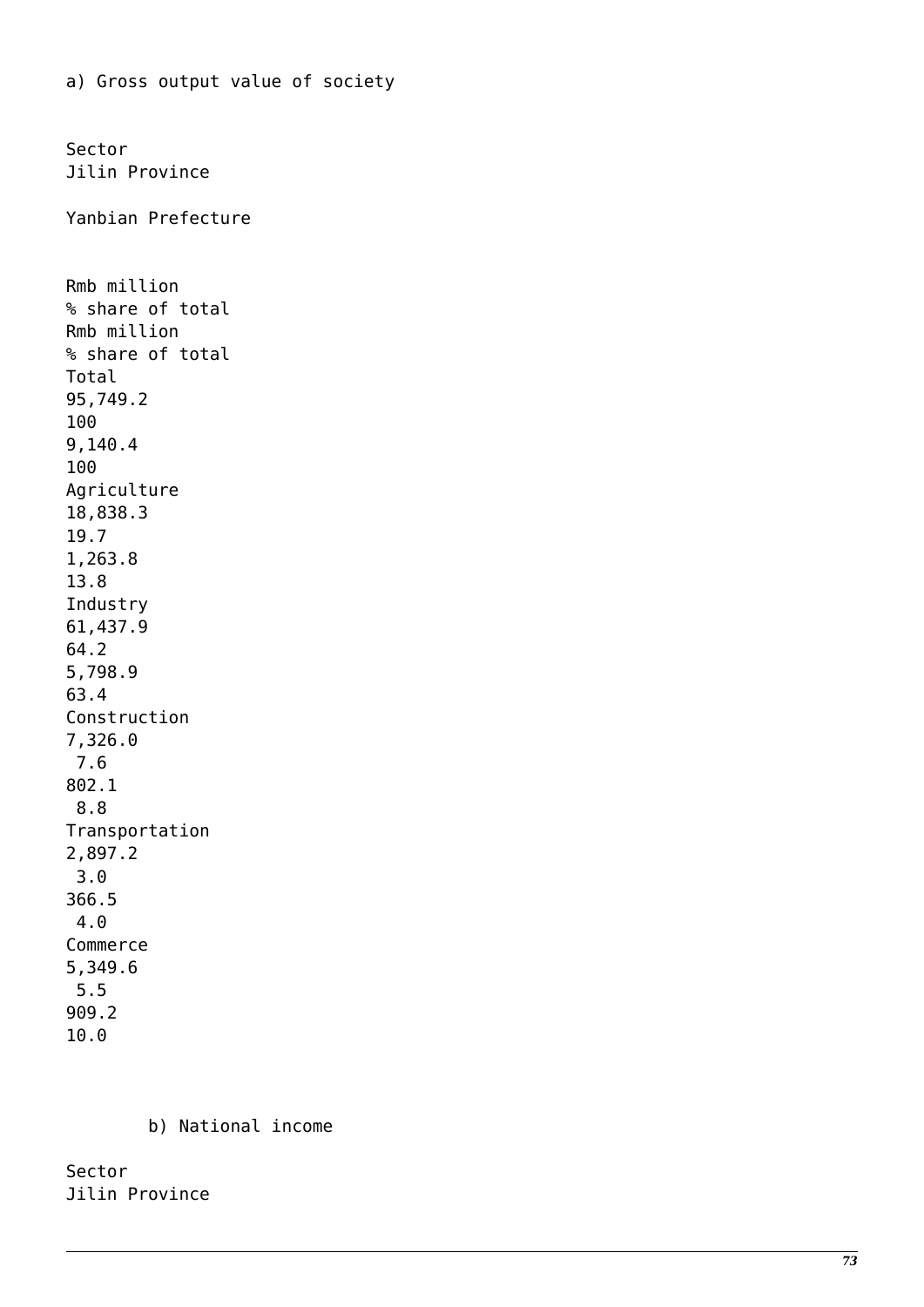```
Rmb million
% share of total
Rmb million
% share of total
Total
35,736.4
100
3,672.7
100
Agriculture
12,173.4
34.1
815.9
22.2
Industry
17,802.1
49.8
1,859.5
50.6
Construction
2,186.7
6.1
234.1
6.4
Transportation
1,459.0
4.1
194.8
5.3
Commerce
2,115.2
5.9
568.5
15.5
```
 TABLE 2 Number of industrial enterprises in Jilin Province by type of ownership, 1985 - 1991

Type of enterprises 1985

1990

1991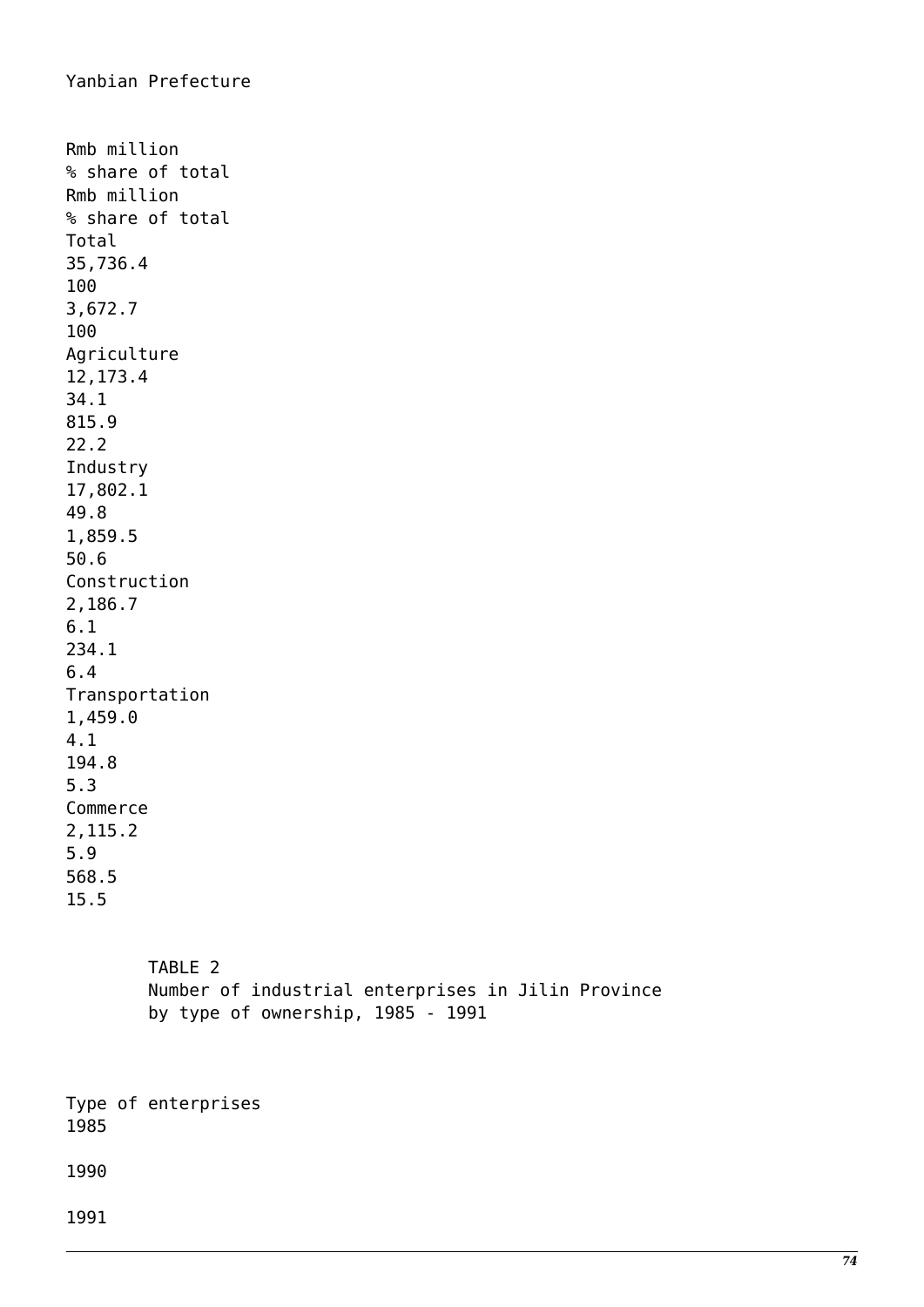Growth rate per annum in percent

Number % of total Number % of total Number % of total 1990-91 1985-91 Total 135,159 100 178,592 100 173,994 100 -2.6 4.8 State-owned enterprises 2,552 1.9 2,878 1.6 2,893 1.7 5.2 2.2 Collective-owned enterprises 25,639 19.0 20,940 11.7 18,355 10.5 -12.3 -4.7 Private-owned enterprises 106,961 79.1 154,756 86.7 152,719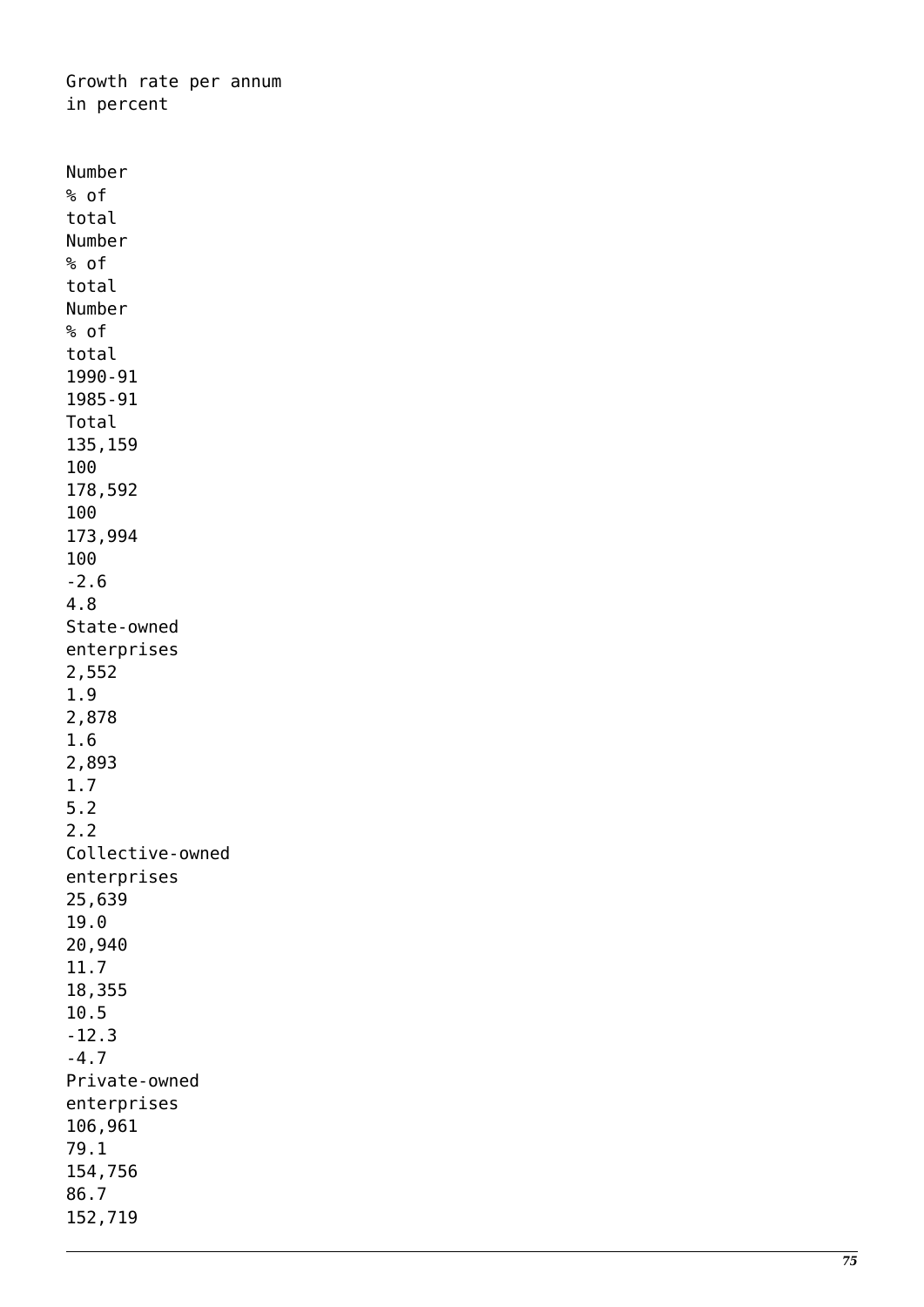87.8 -1.3 7.1 Other 7 0.0 18 0.0 27 0.0 50.0 47.6 Source: Statistical Yearbook of Jilin Province 1992, p. 318. TABLE 3 Gross industrial output of Jilin Province 1985-1991 (Rmb 100 million, current prices) Type of enterprises 1985 1990 1991 Growth rate per annum in percent Gross output % of total Gross output % of total Gross output % of total 1990-91 1985-91 Total 256.8 100 552.4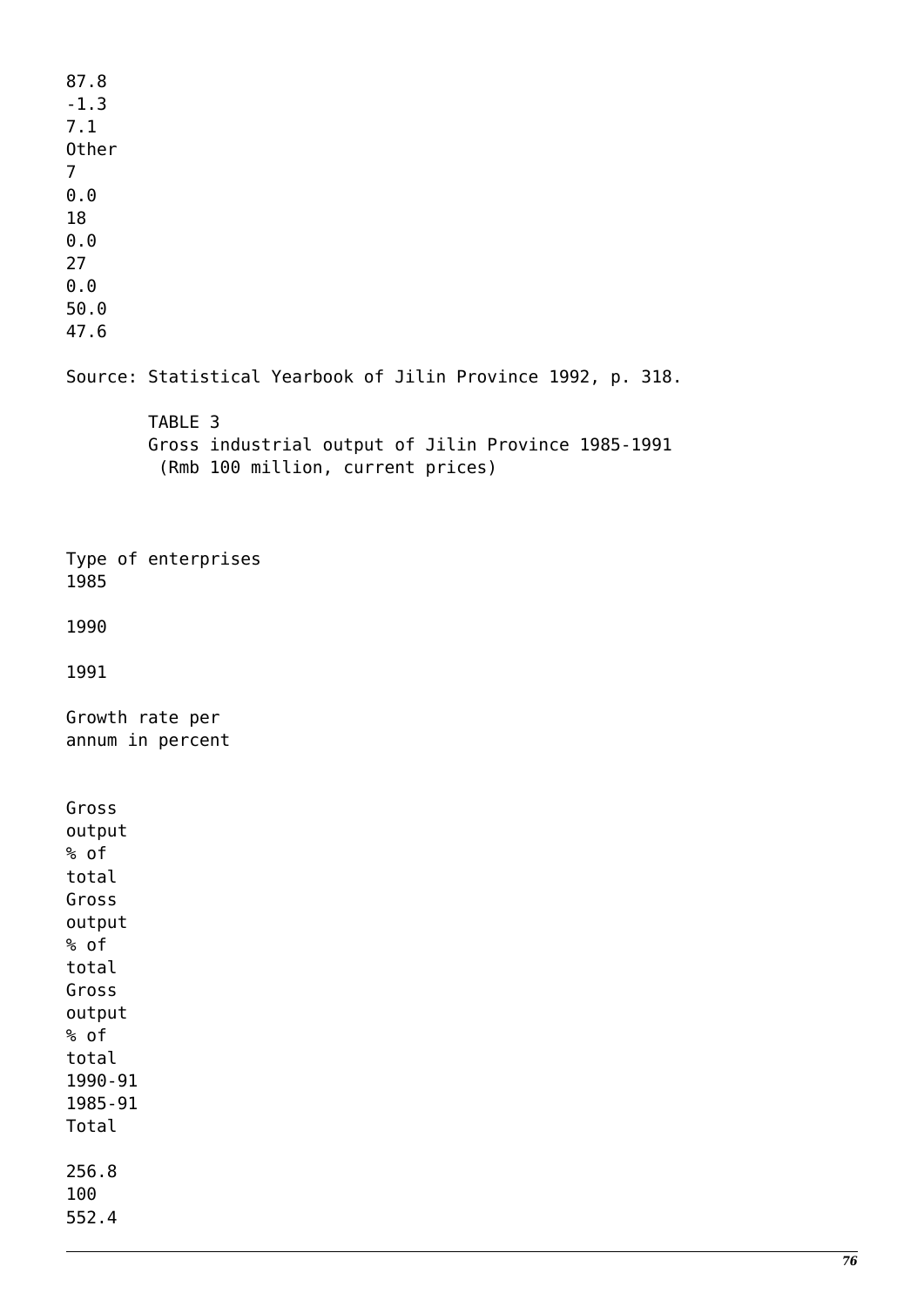100 614.4 100 11.2 23.2 By type of ownership

State-owned enterprises 191.4 74.5 388.7 70.4 439.4 71.5 13.1 21.6 Collective-owned enterprises 58.4 22.8 124.4 22.5 133.5 21.7 7.3 21.4 Private-owned enterprises 6.6 2.6 37.5 6.8 38.7 6.3 3.2 80.9 Others 0.2 0.0 1.7 0.3 2.6 0.4 52.0 186.7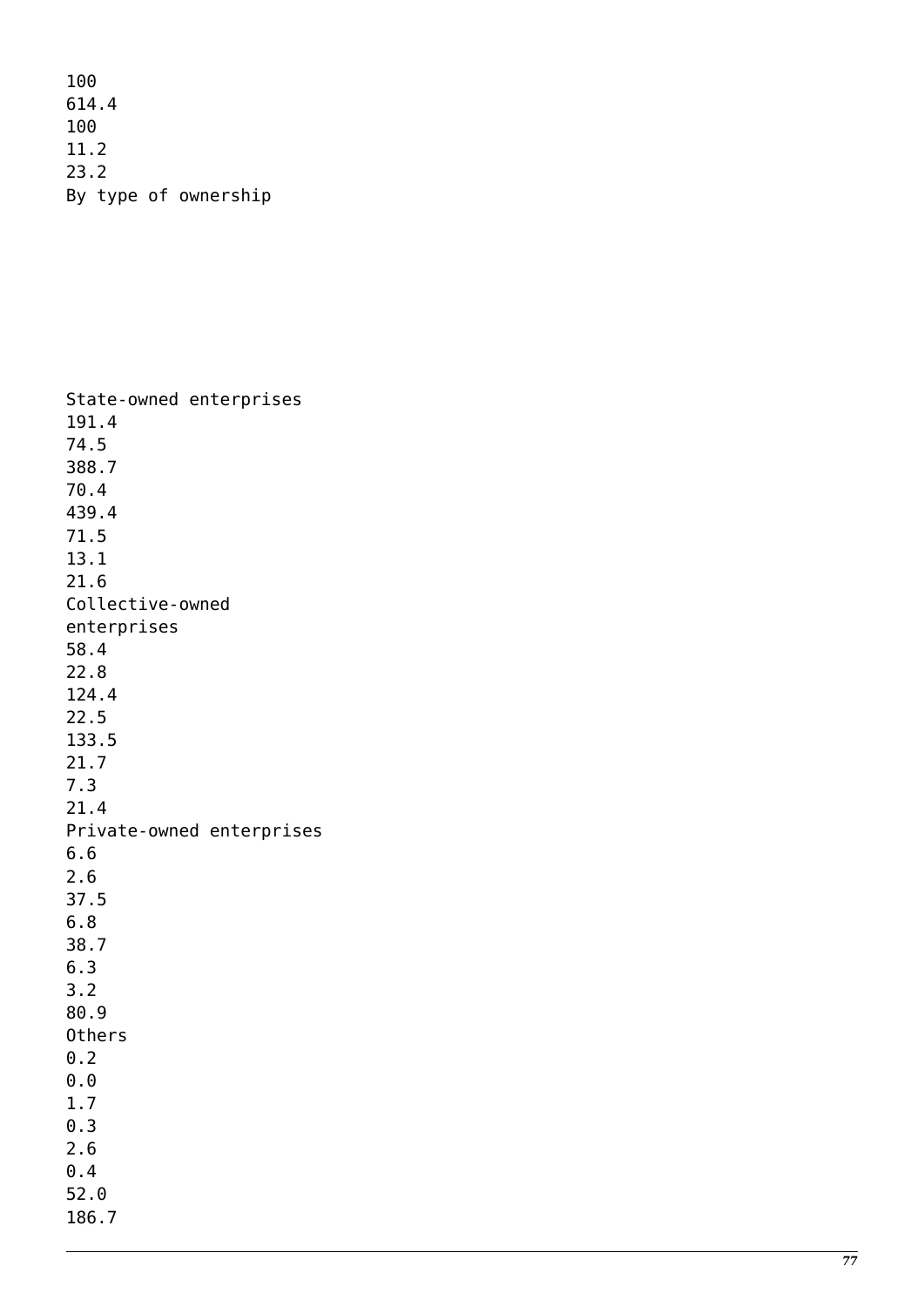Total a 241.1 100 491.7 100 553.0 100 12.5 21.6 By type of industry

| Light industry      |  |
|---------------------|--|
| 88.1                |  |
| 36.5                |  |
| 194.4               |  |
| 39.5                |  |
| 209.0               |  |
| 37.8                |  |
| 7.5                 |  |
| 22.9                |  |
| Heavy industry      |  |
|                     |  |
| 153.1               |  |
| 63.5                |  |
| 297.2               |  |
| 60.5                |  |
| 344.0               |  |
| 62.2                |  |
| 15.7                |  |
| 20.8                |  |
| By size of industry |  |

| Large |
|-------|
| 78.5  |
| 32.6  |
| 187.7 |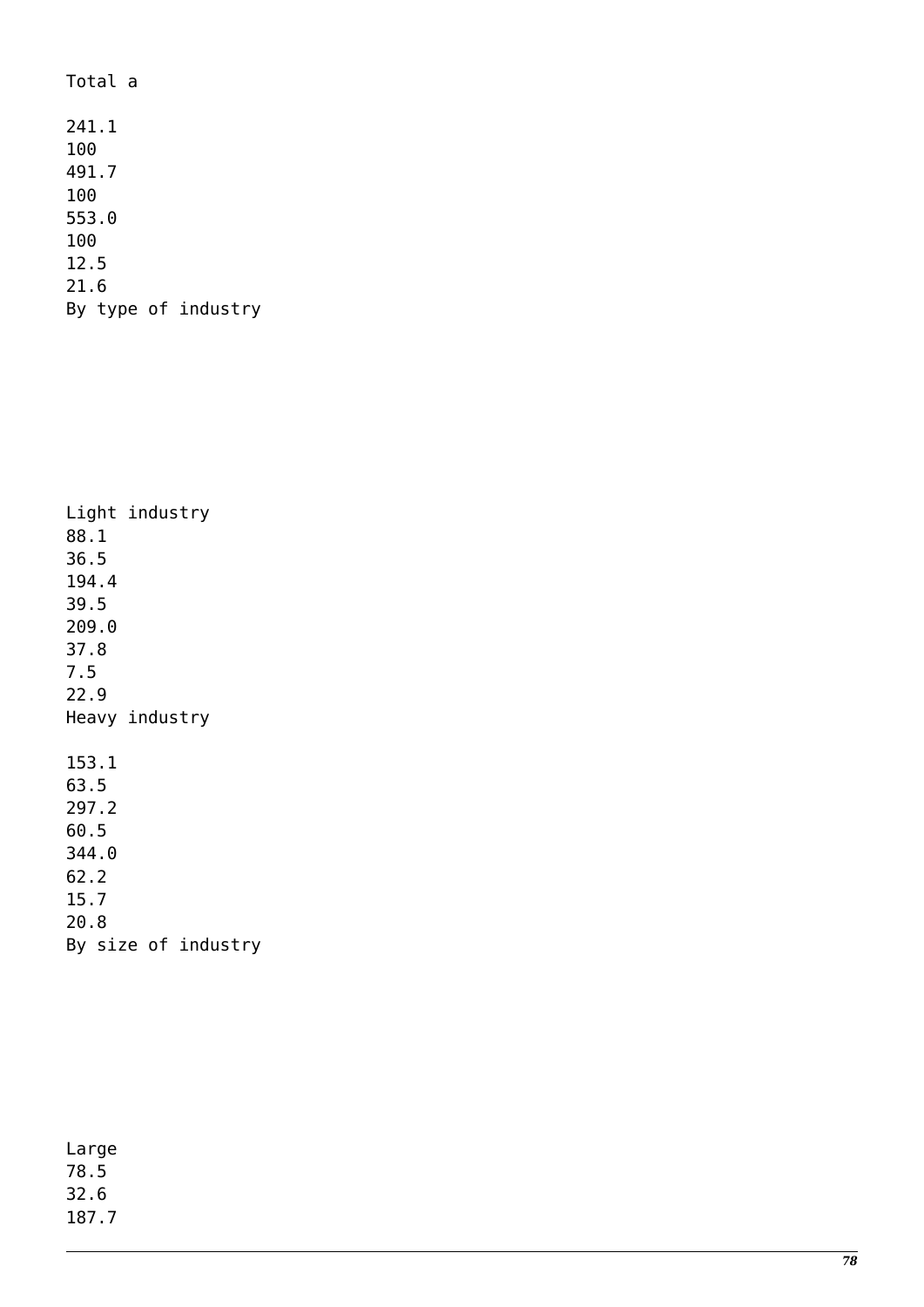38.2 220.9 40.0 13.6 30.2 Medium 43.1 17.9 86.4 17.6 91.2 16.5 5.6 18.6 Small 119.5 49.5 217.6 44.2 240.8 43.5 10.7 16.9

a Industrial enterprises at township level and above only.

Source: Statistical Yearbook of Jilin Province 1992, pp. 318+328.

 TABLE 4 Regional distribution of industry in Jilin Province, 1991 a

Location

No. of enterprises Gross industrial output (current prices, million Rmb) Share of provincial gross industrial output in % Share of light industry in gross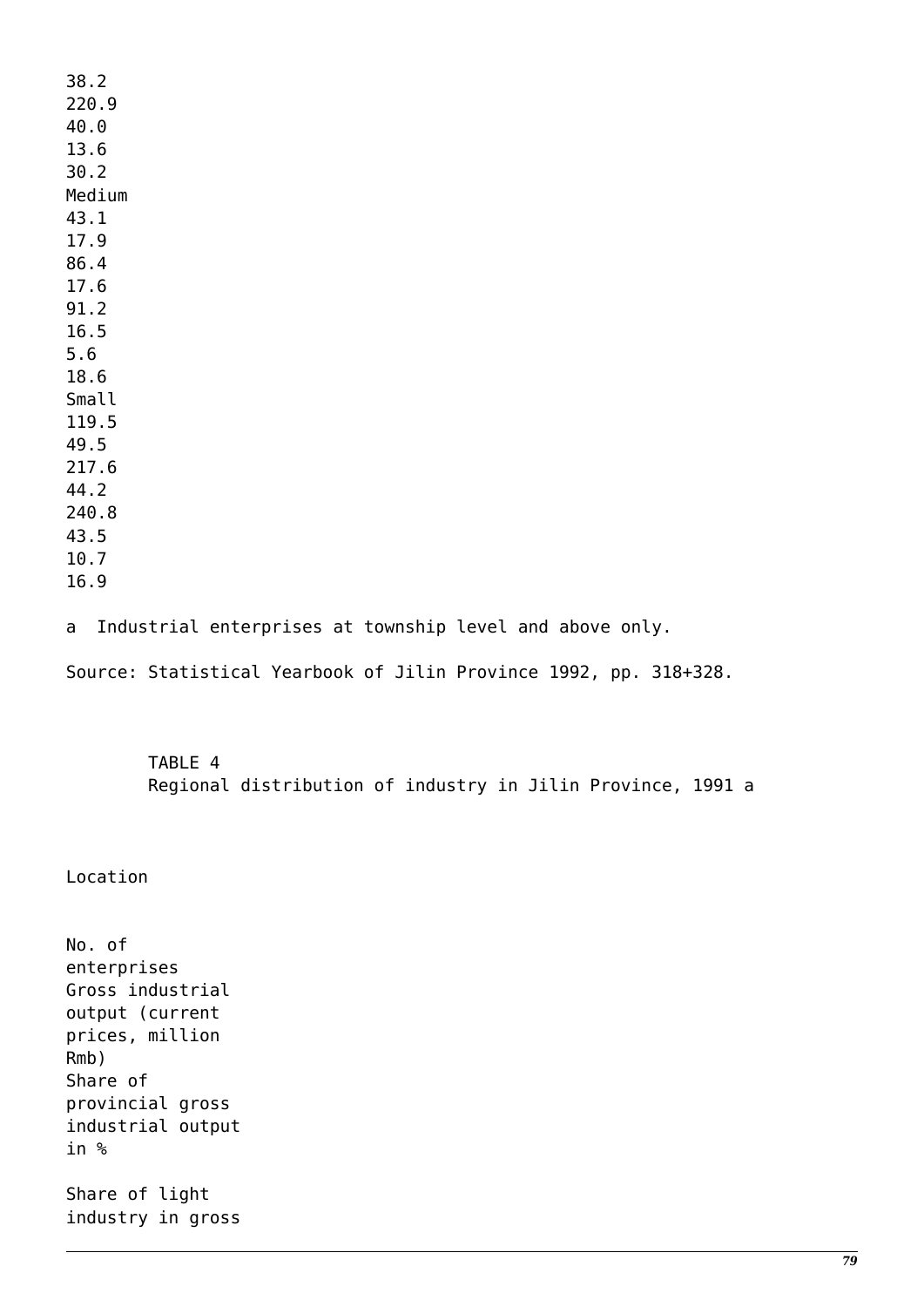output Jilin Province total 13,817 55,298.5 100 37.8 Changchun 3,065 15,529.4 28.1 36.1 Jilin 2,890 15,126.6 27.4 29.0 Si Ping 1,417 4,248.5 7.7 50.5 Liao Yuan 790 2,478.6 4.5 44.7 Tong Hua 1,607 4,540.8 8.2 45.1 Hunjiang 745 2,521.5 4.6 26.2 Bai Cheng 1,680 5,570.5 10.1 40.0 Yanbian Prefecture 1,623 5,246.6 9.5 51.6

a Industrial enterprises at township level and above only.

Source: Statistical Yearbook of Jilin Province 1992, p. 330f.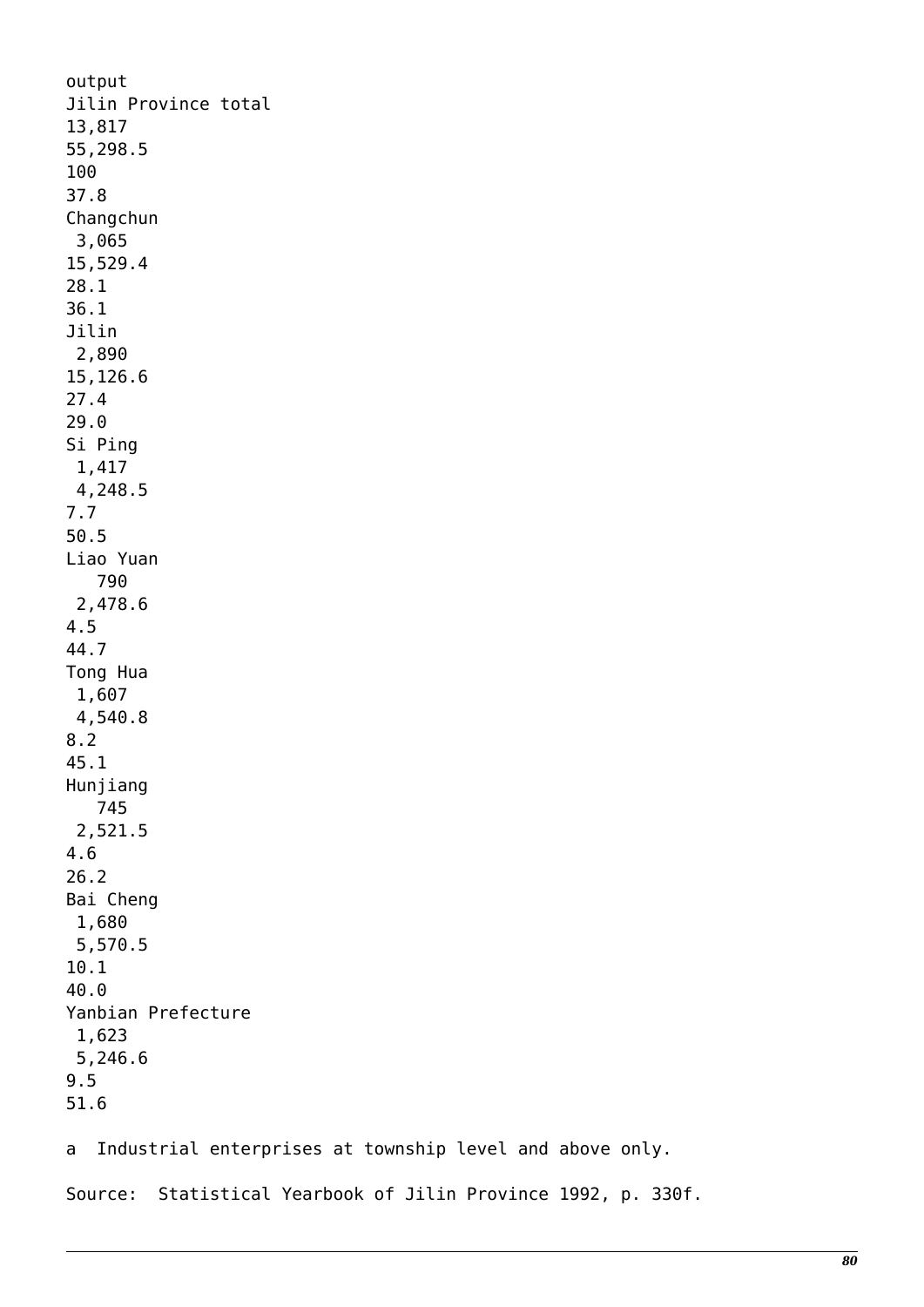TABLE 5 Structural characteristics of industry in Yanbian Korean Autonomous Prefecture, 1992 a

Item

No. of enterprises

Employment

Gross output value (constant 1990 prices in million Rmb) Net output value (current prices in million Rmb)

Exports (in million Rmb) Total

1,614 359,235 5,739.7 1,753.2 199.0 By type of ownership

State 414 246,687 4,565.2 1,397.9 137.2 - central government 9 35,347 977.1 294.7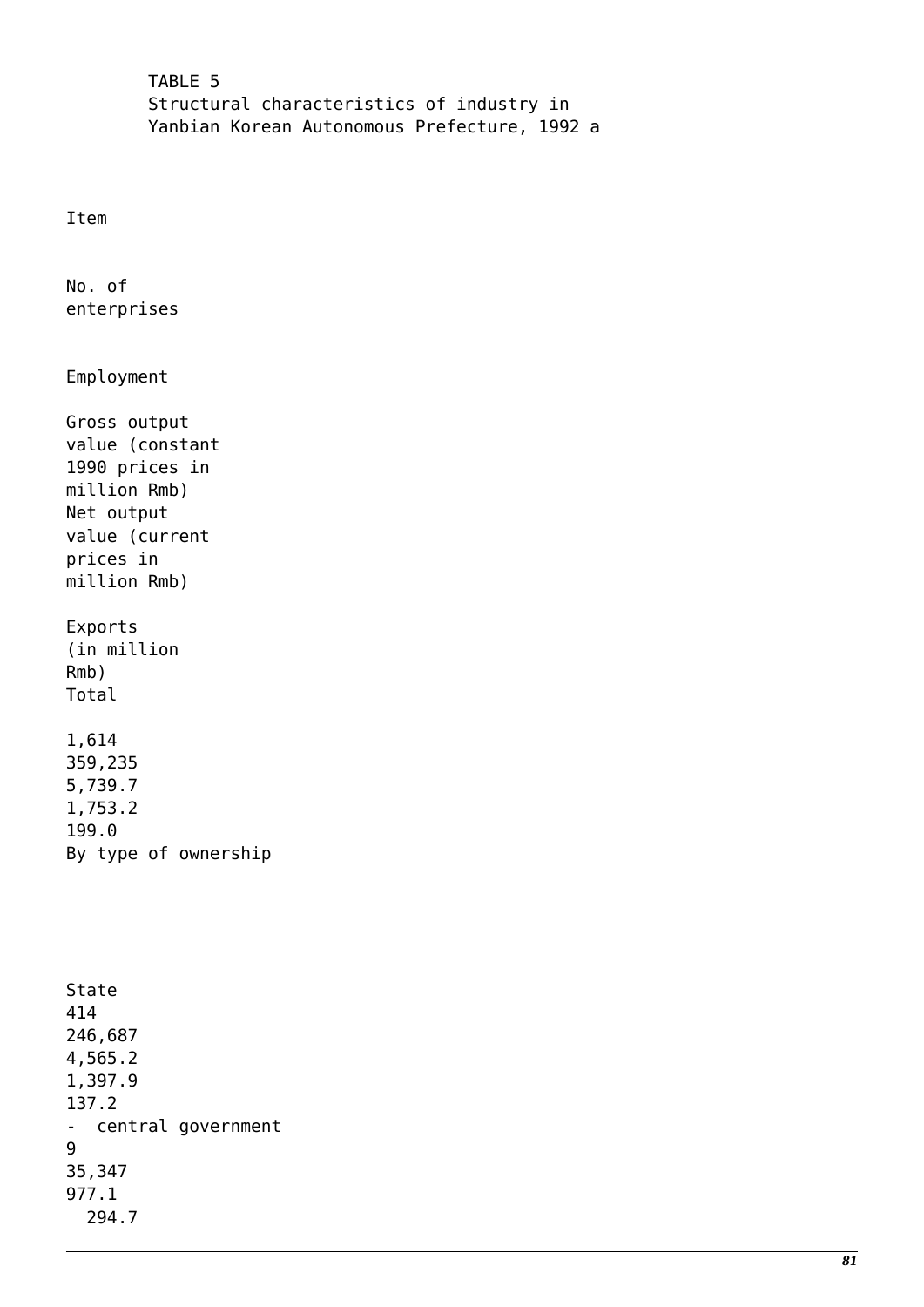0 - local government 405 211,340 3,488.2 1,103.2 137.2 Collective 1,180 109,929 1,171.8 332.1 32.3 Foreign participation 20 2,619

102.7 23.3 29.5 By sub-sector

Light industry 876 99,072 3,056.1 898.1 154.9 Heavy industry 738

260,163 2,683.7 855.1 44.1 By size of enterprise

Large 12 103,983 2,079.3 773.8 19.4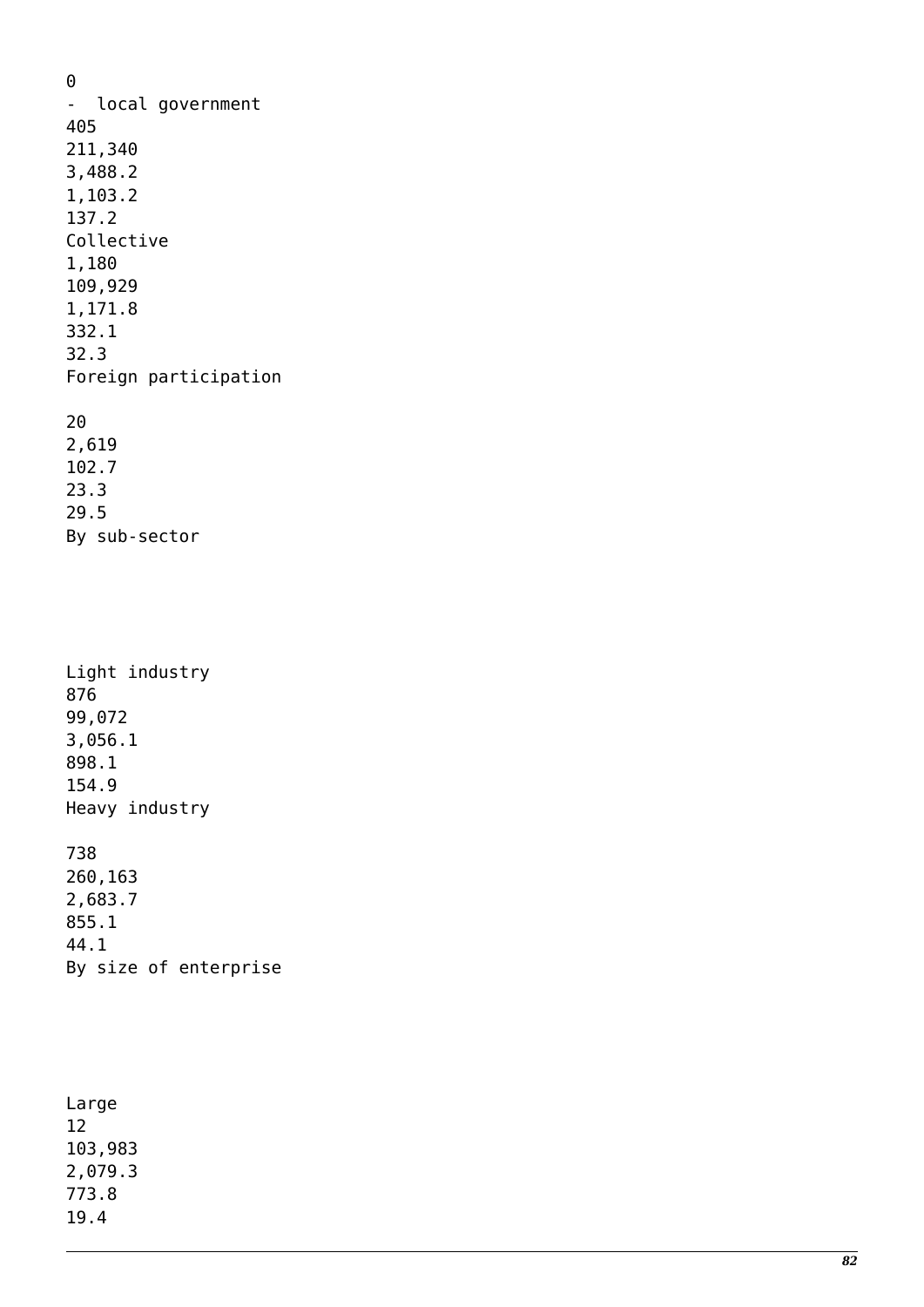Medium 66 94,230 1,527.4 397.4 37.2 Small 1,536 161,022 2,133.1 582.0 142.4 a Industrial enterprises at township level and above only. Source: Statistical Yearbook of Jilin Province, p. 319f. TABLE 6 Sectoral break-down of industrial production in Yanbian Korean Autonomous Prefecture, 1992 a Industry Branch No. of enterprises Employment Gross output value (constant 1990 prices in million Rmb) Net output value (current prices in million Rmb) Exports (in million Rmb) Total 1,614 359,235 5,739.7 1,753.2 199.0 Coal mining and dressing 25 33,447 130.6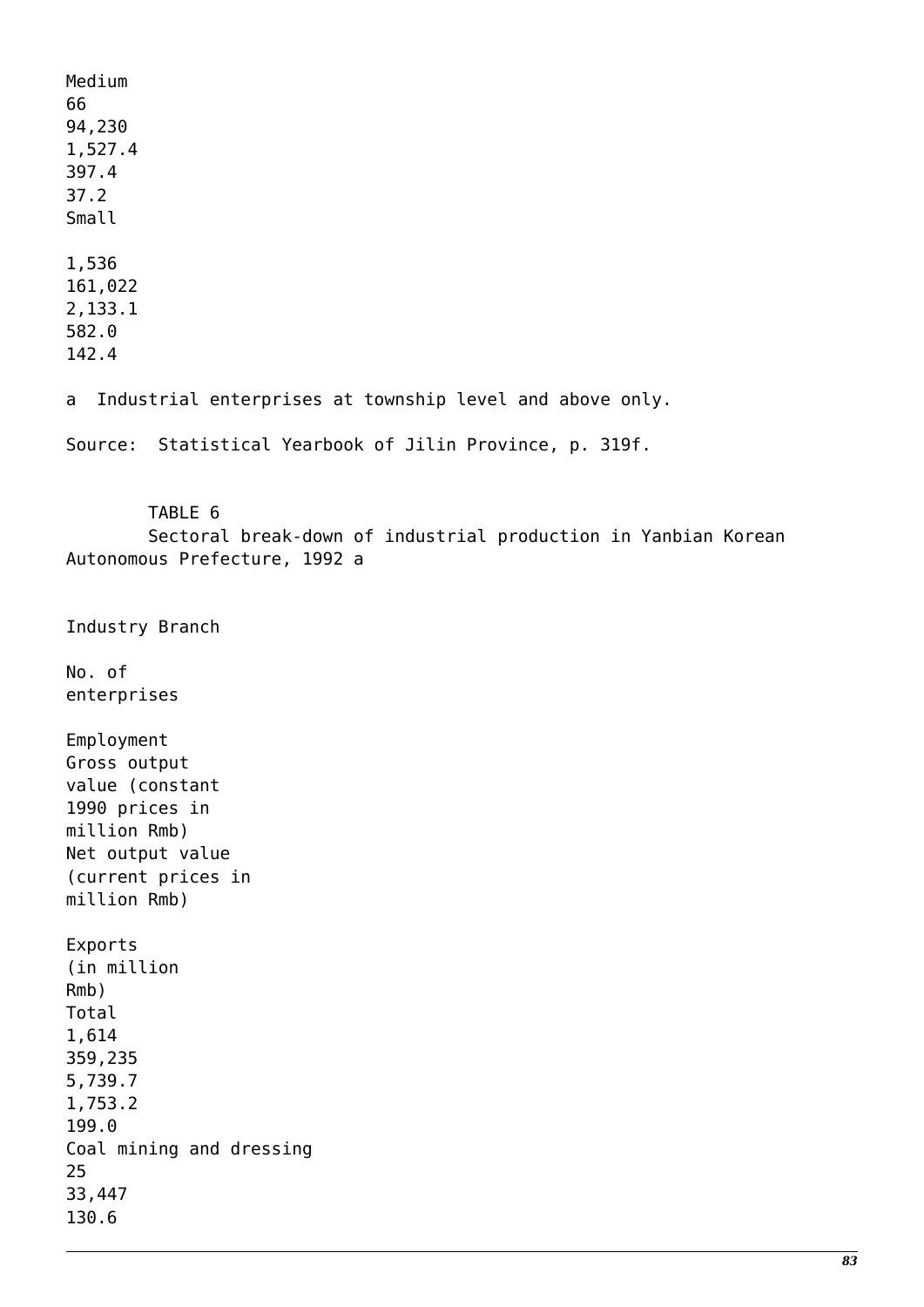-15.3 0 Non-ferrous metals mining and dressing 18 10,018 109.0 32.6  $\Theta$ Building materials and other nonmetal minerals mining and dressing 22 613 10.6 3.0  $\Theta$ Logging and transport of timber and bamboo 10 91,695 766.9 362.3 5.3 Purification and supply of tap water 12 1,145 9.0 7.5  $\Theta$ Food processing 144 8,122 258.4 71.1 37.1 Beverage manufacturing 94 7,185 162.7 63.4 3.2 Tobacco processing 3 3,527 682.5 272.1 0.5 Forage manufacturing 16 778 41.0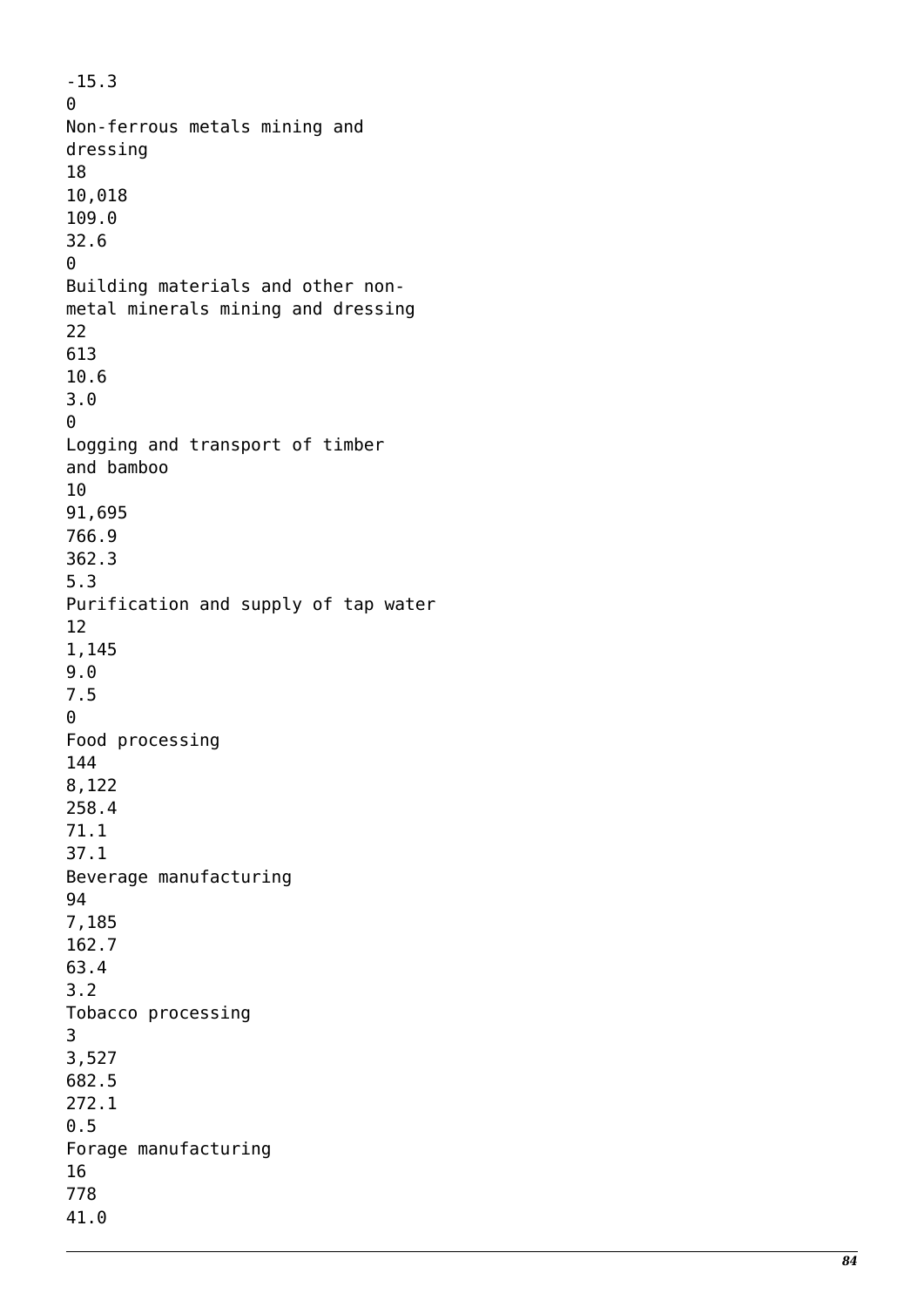5.5 0.9 Textile industry 38 14,839 214.5 52.0 25.3 Apparel industry 49 4,709 74.4 15.9 26.3 Leather, furs and other products 14 1,547 18.3 5.9 0 Timber processing, bamboo, cane, palm fibres and straw products 201 66,585 443.9 110.9 22.1 Furniture manufacturing 30 1,728 22.7 6.7 0.7 Paper making and paper products 45 13,436 437.6 106.0 8.8 Printing 71 4,227 76.4 19.1 0.5 Cultural, educational and sports articles 18 965 12.3 4.2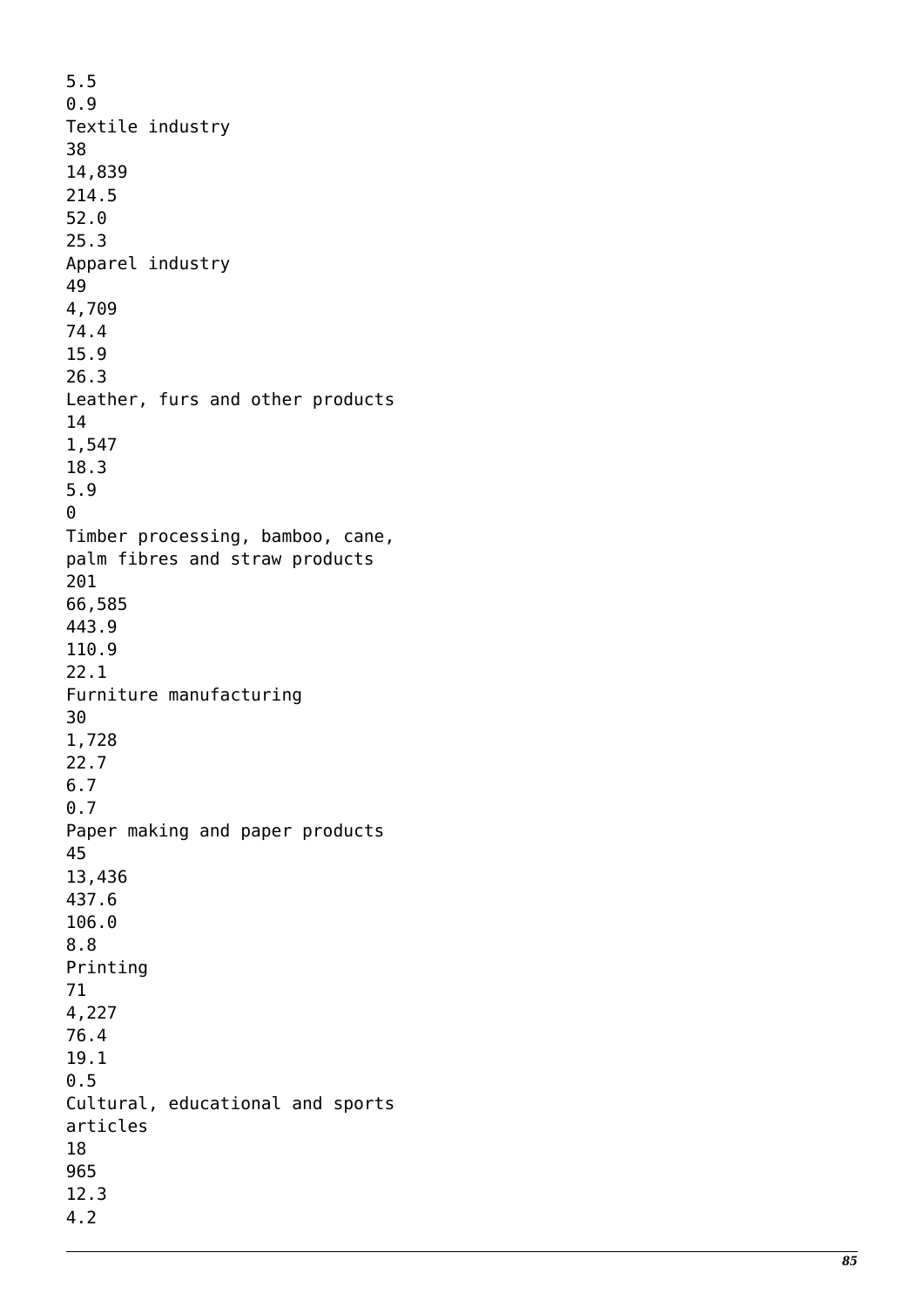0.3 Arts and crafts articles 19 793 30.7 2.6 0.1 Power generation, steam and hot water production and supply 39 8,231 210.4 59.8 0 Petroleum processing 7 2,063 121.0 25.6 0.7 Coking, gas and coal related products 3 41 2.2 0.6  $\theta$ Chemicals (and allied products) 87 9,397 203.1 50.8 12.5 Medical and pharmaceutical products 52 7,506 280.9 100.8 8.5 Chemical fibres 3 7,390 356.7 73.1 13.2 Rubber products 11 2,025 32.5 7.4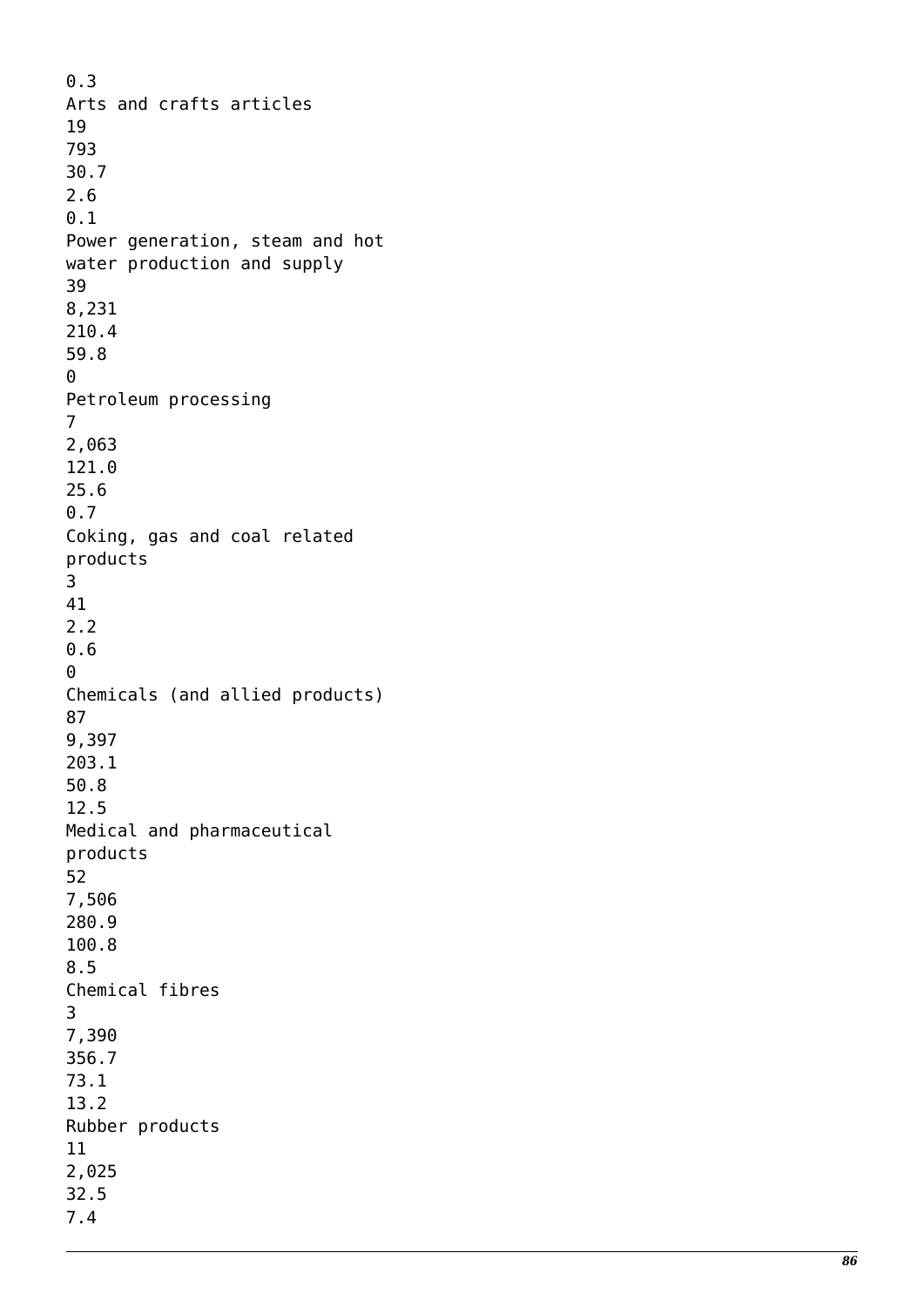$0.2$ Plastic products 50 4,134 83.6 23.5 0.7 Building materials and other nonmetal mineral products 199 18,312 323.8 108.9 10.9 Smelting and pressing of ferrous metals 11 1,915 38.8 13.3 0 Smelting and pressing of nonferrous metals 7 993 50.5 11.1  $\Theta$ Metal products manufacturing 109 7,577 117.1 28.7 15.2 Machine building 95 15,889 218.9 73.7 3.3 Transportation equipment 44 2,650 88.9 18.6 0 Electric equipment and machinery 41 3,384 80.8 22.4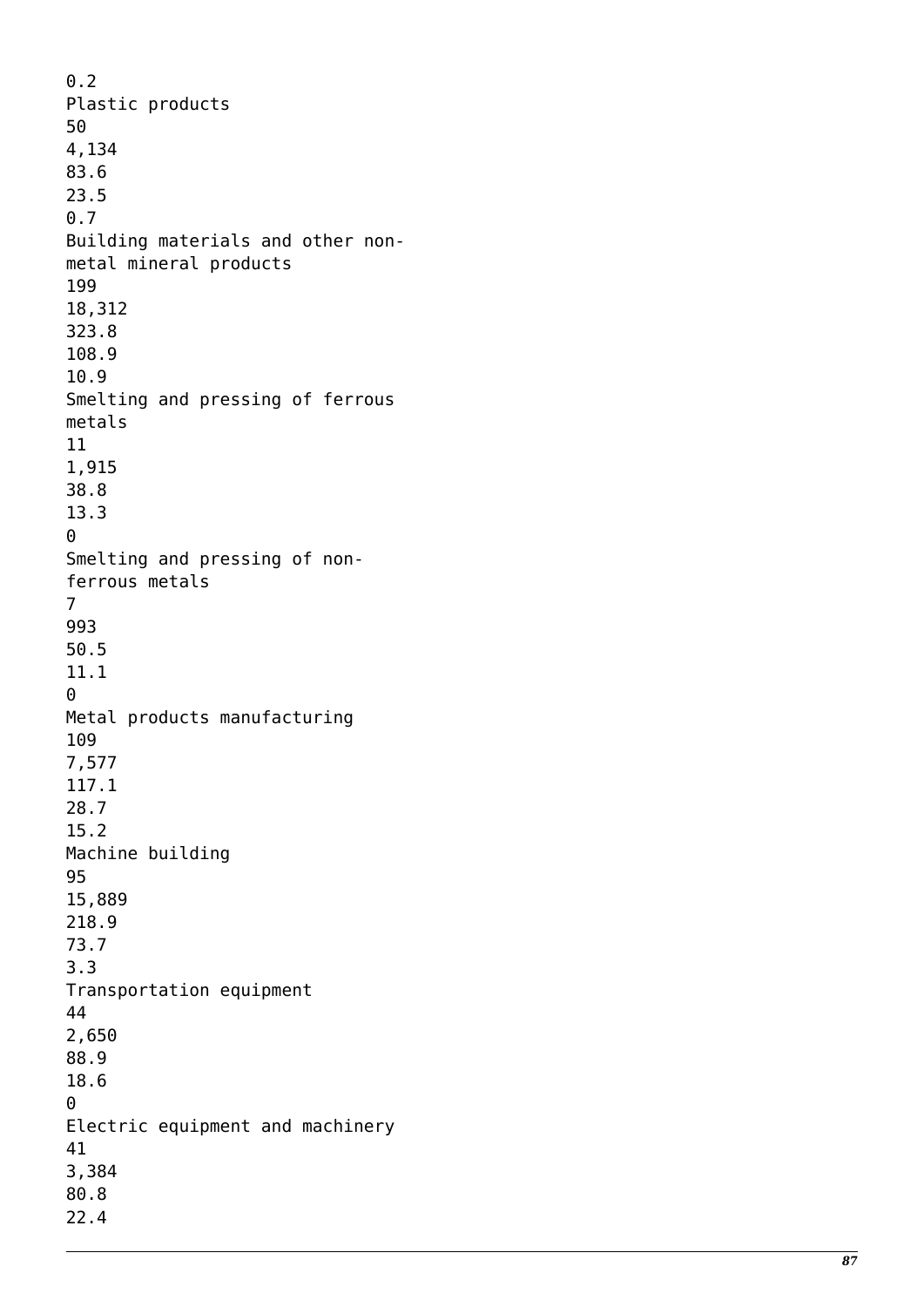2.1 Electronic and telecommunications equipment 8 1,426 15.1 4.5  $\Theta$ Instruments, metres and other measuring equipment 8 692 6.9 2.6 0.5 Other industry 11 251 7.3 2.5 0

a Industrial enterprises at township level and above only. Source: Statistical Yearbook of Jilin Province, pp. 319f.

TABLE 7

 Local distribution of industry in Yanbian Korean Autonomous Prefecture, 1991

| Yanbian        |  |
|----------------|--|
| Yanji          |  |
| Tumen          |  |
| Longjin        |  |
| Hunchun        |  |
| Jilin Province |  |
|                |  |
| Total          |  |
| % of           |  |
| total          |  |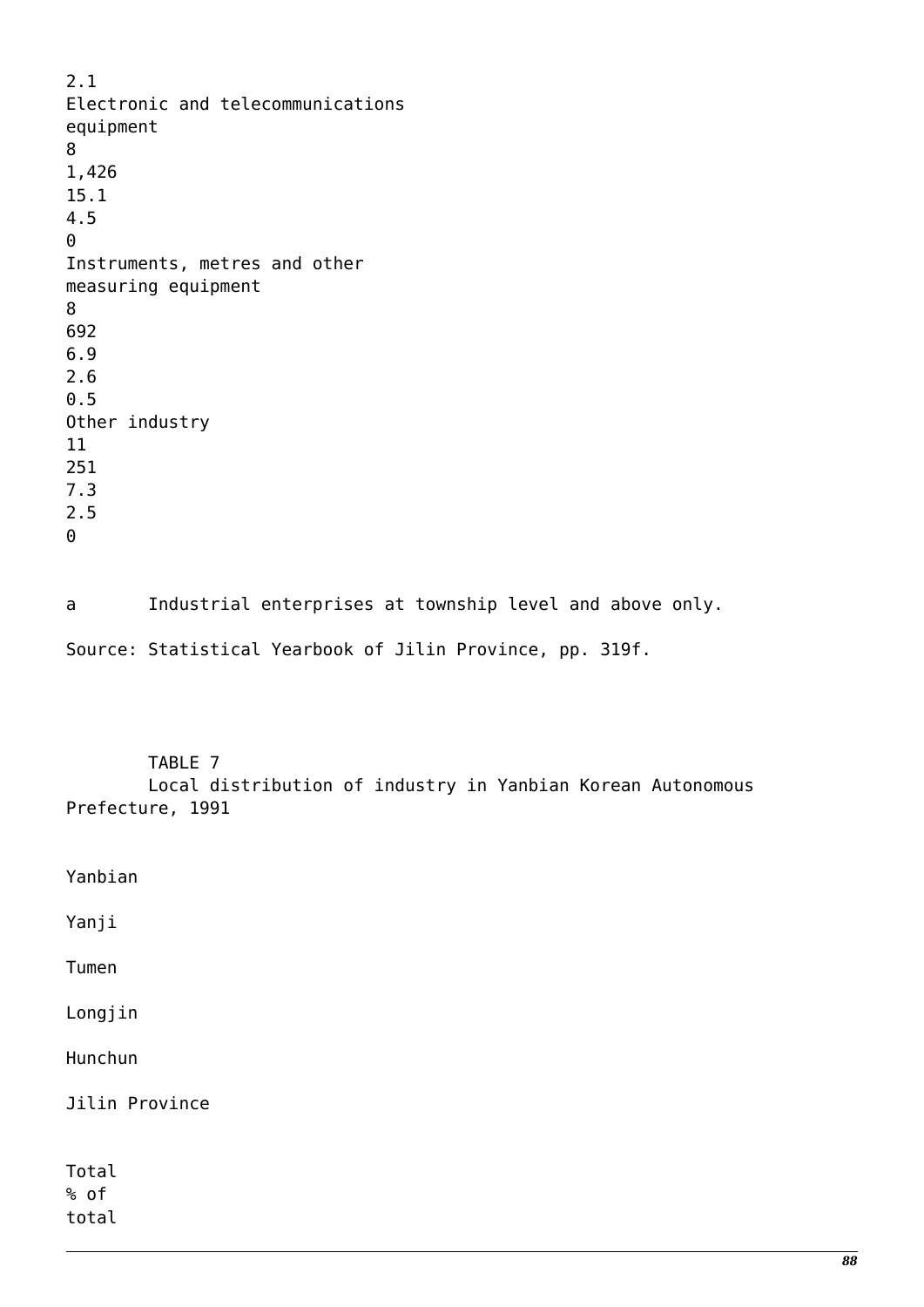Total % of total Total % of total Total % of total Total % of total Total % of total Number of industrial enterprises 1,623 100 370 100 165 100 191 100 137 100 13,817 100 By ownership State-owned 412 25.4 66 17.8 44 26.7 60 31.4 29 21.2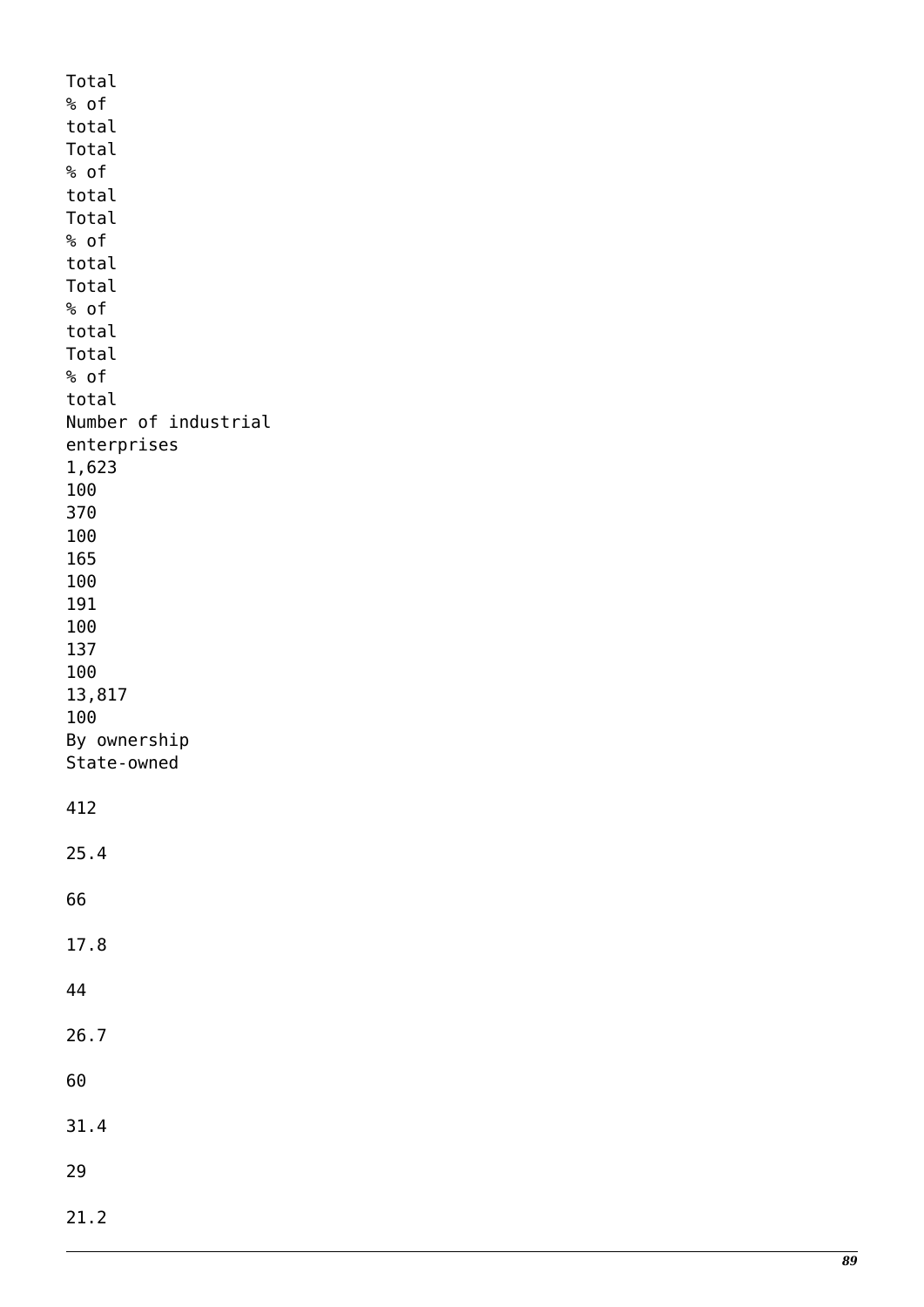2,893

| 20.9             |
|------------------|
| Collective-owned |
| 1,210            |
| 74.5             |
| 304              |
| 82.2             |
| 121              |
| 73.3             |
| 131              |
| 68.9             |
| 108              |
| 78.8             |
| 10,897           |
| 78.9             |
| Other            |
| 1                |
| 0.1              |

| $\mathbf 1$<br>0.7<br>27<br>0.2<br>By sub-sector<br>Light industry |
|--------------------------------------------------------------------|
| 895                                                                |
| 55.1                                                               |
| 221                                                                |
| 59.7                                                               |
| 103                                                                |
| 62.4                                                               |
| 111                                                                |
| 58.1                                                               |
| 67                                                                 |
| 48.9                                                               |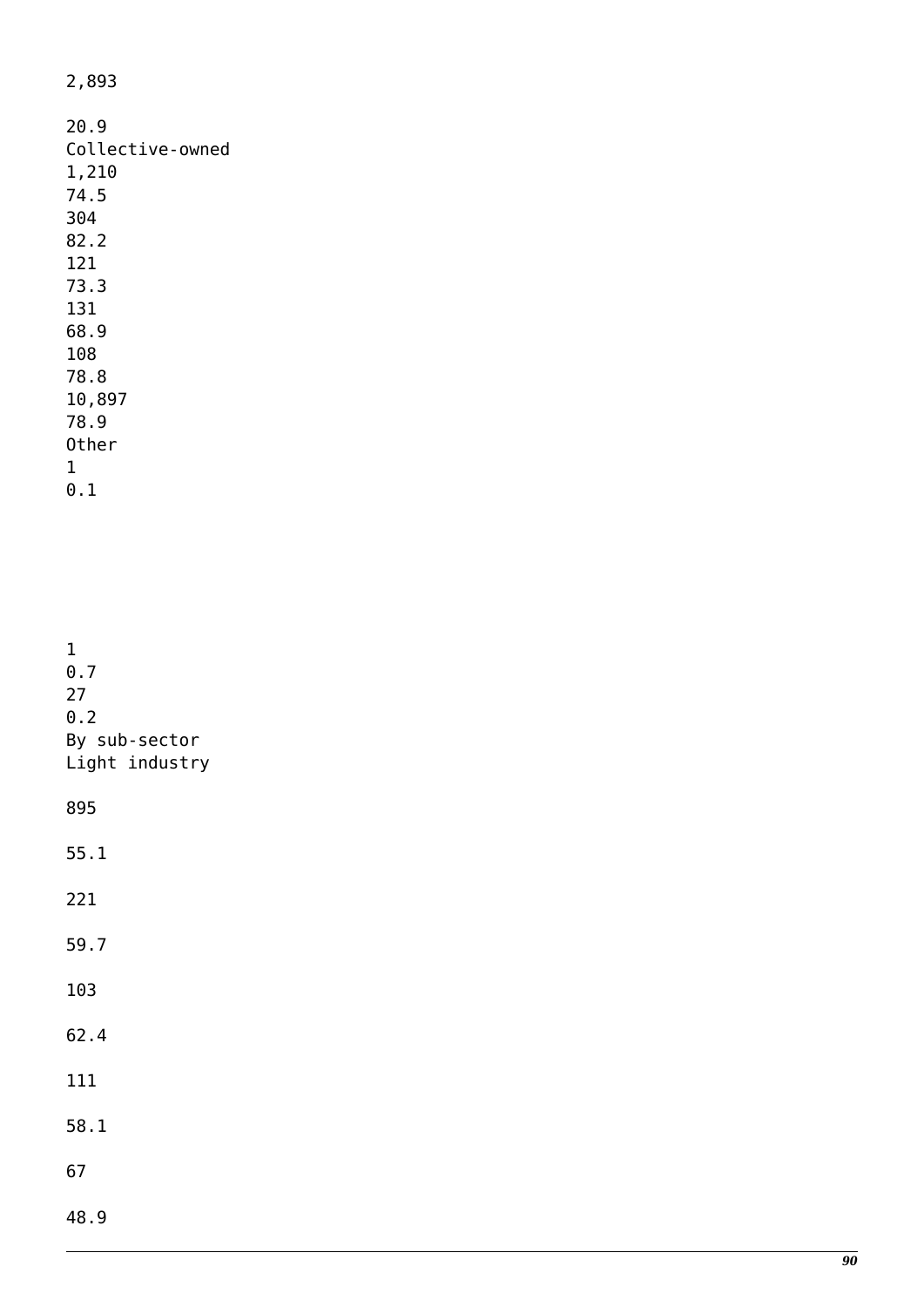7,235 52.4 Heavy industry 728 44.9 149 40.3 62 37.6 80 41.9 70 51.1 6,582 47.6 Gross industrial output a (Rmb mn) 5,246.6 100 1,388.7 100 700.8 100 734.4 100 324.0 100 55,298. 5 100 By ownership State-owned 4,158.8 79.3 1,149.3 82.7 583.6 83.3 613.7 83.6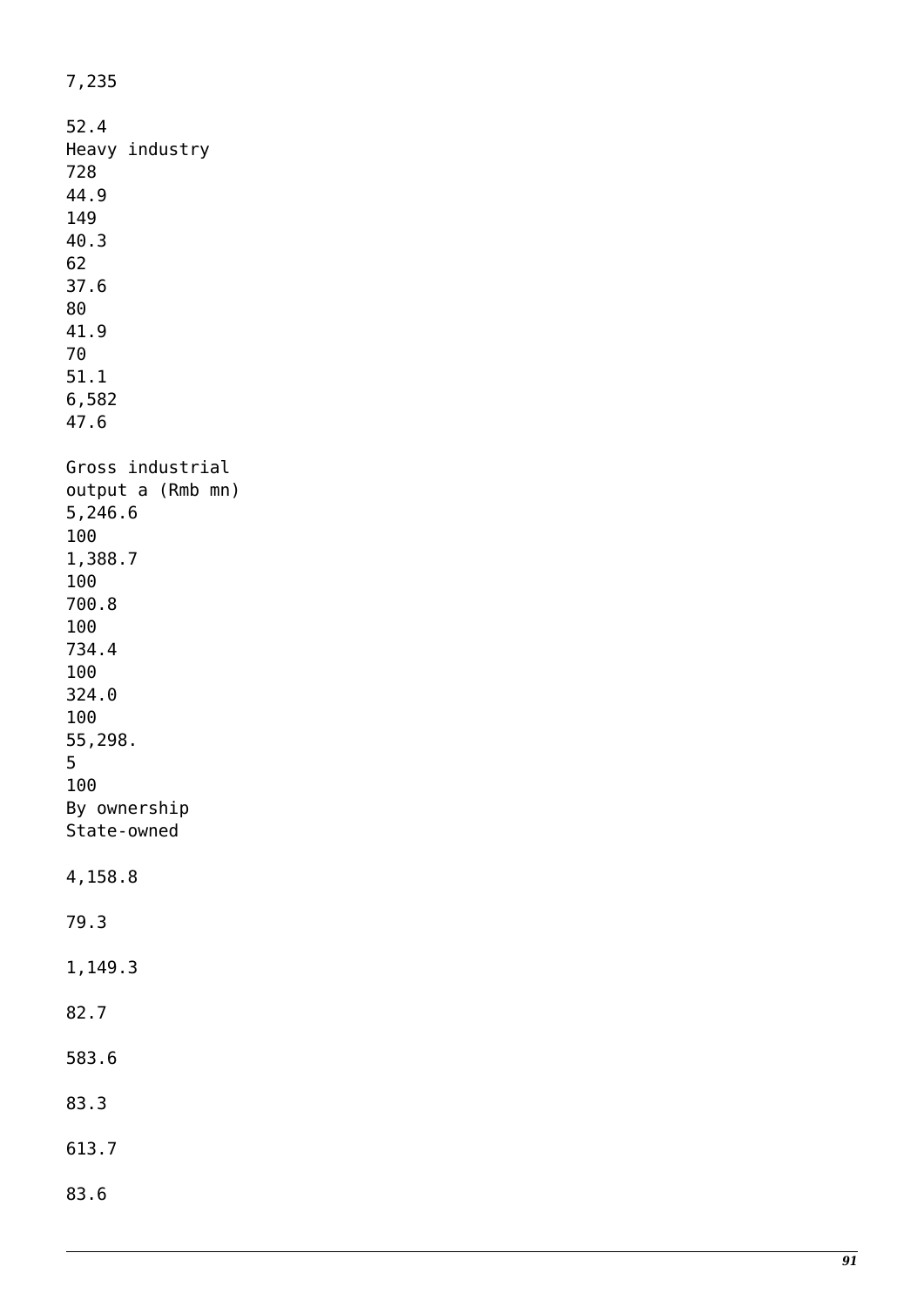| 266.9                                                                                                                          |
|--------------------------------------------------------------------------------------------------------------------------------|
| 82.4                                                                                                                           |
| 43,947.<br>4                                                                                                                   |
| 79.5<br>Collective-owned<br>1,086.2<br>20.7<br>239.4<br>17.2<br>117.2<br>16.7<br>120.7<br>16.4<br>57.1<br>17.6<br>11,088.<br>9 |
| 20.1<br>Other                                                                                                                  |

262.2 0.5 By sub-sector Light industry 2,708.0 51.6 1,062.4 76.5 412.3 58.8 534.4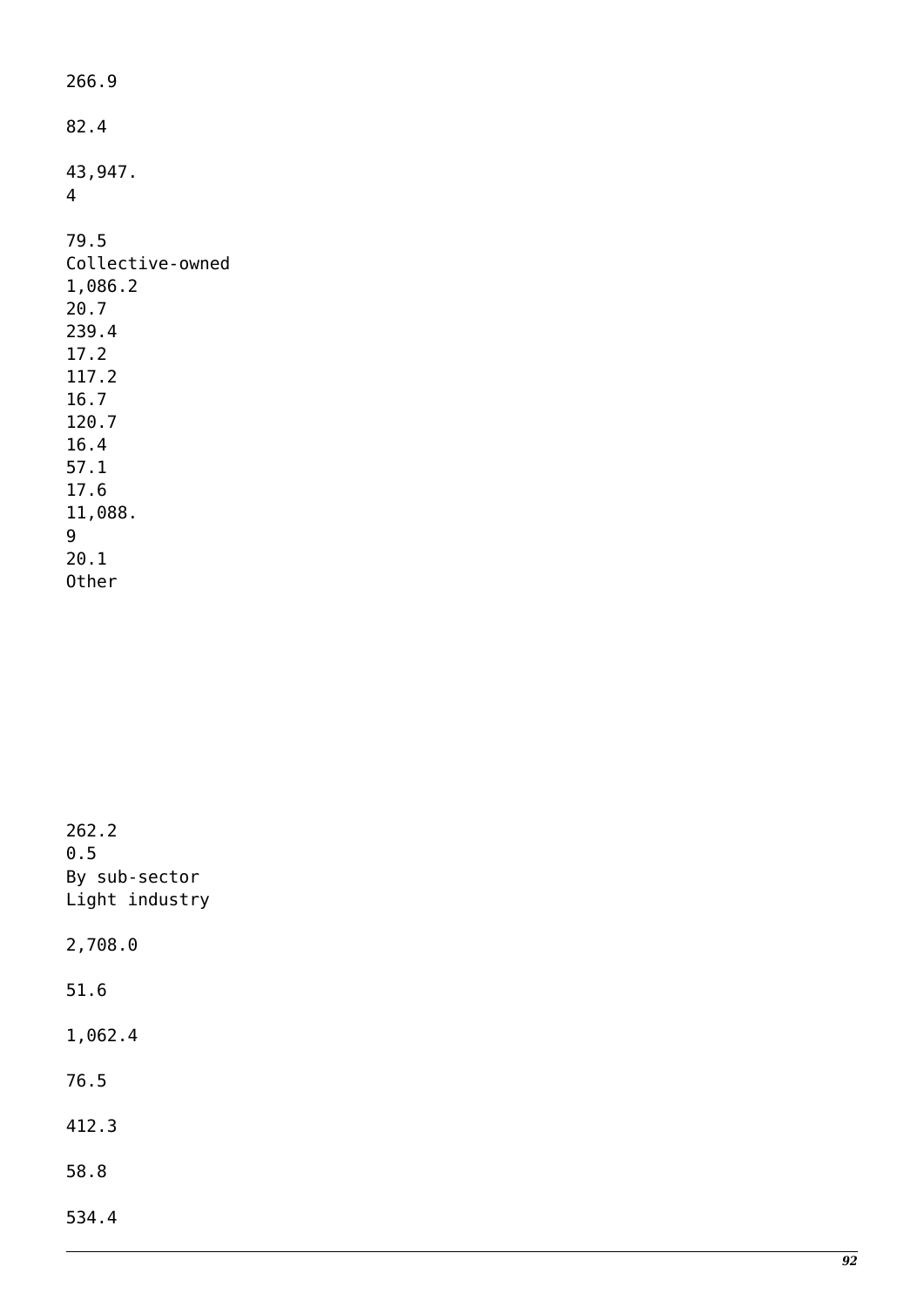72.8 66.7 20.6 20,900. 1 37.8 Heavy industry 2,538.6 48.4 326.3 23.5 288.5 41.2 200.1 27.2 257.3 79.4 34,398. 4 62.2 Memorandum item: Gross agricultural output 1,263.8 66.9 49.7 201.7 124.4 18,838. 3 % of industrial output 24.8 4.8 7.1 27.5 38.4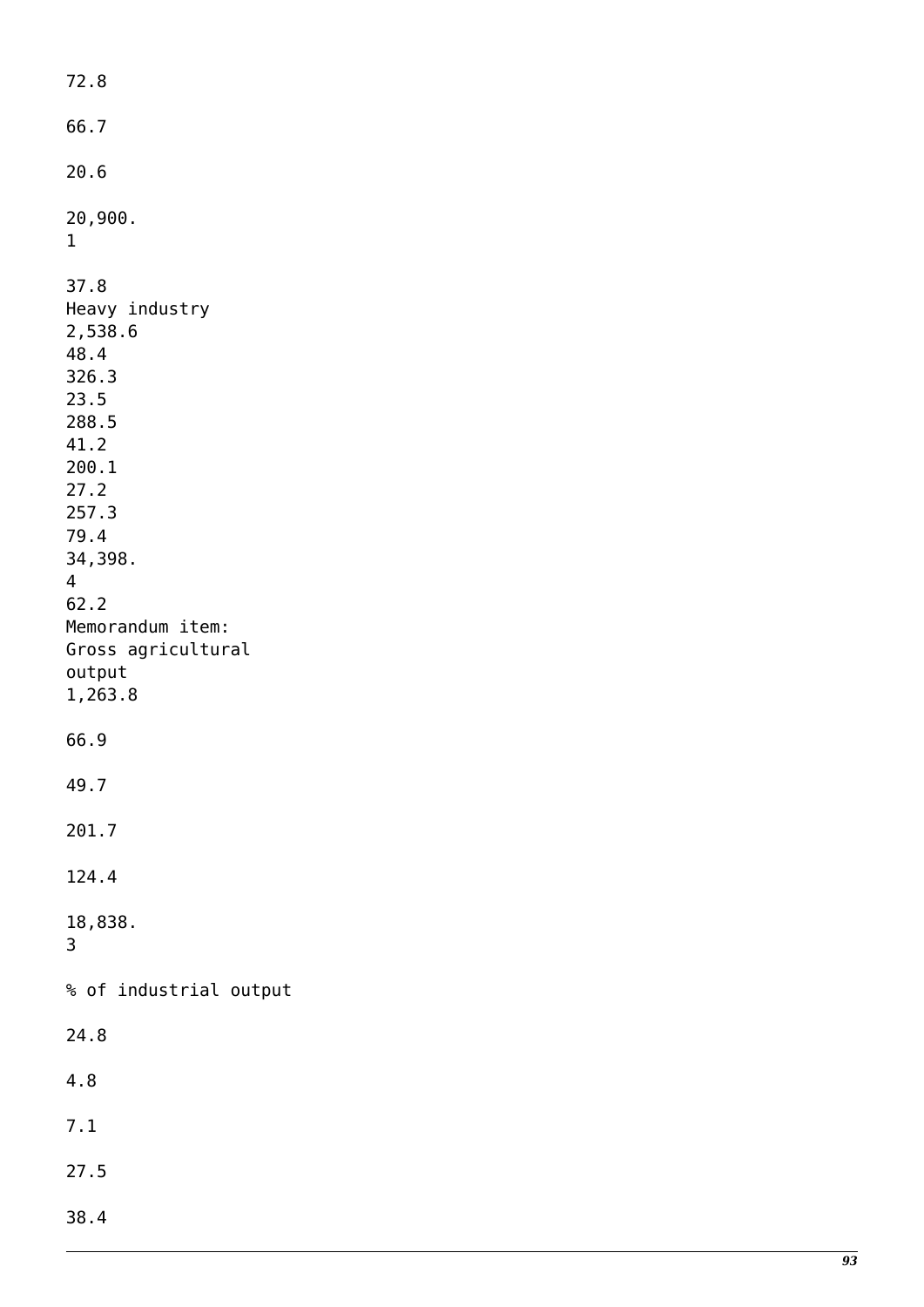a Industrial enterprises at township level and above only. Source: Statistical Yearbook of Yanbian Korean Autonomous Prefecture 1992, p. 565f.

 TABLE 9 Basic economic structure of Primorsky Krai (current prices) a) Gross national product

1988 1991 million Rubles % share million Rubles % share Agriculture 1,607 13.9 3,411 13.6 Manufacturing 6,707 58.0 13,326 53.1 Construction 1,449 12.5 3,461 13.8 Transportation + Communications 1,220 10.5 2,506 10.0 Services (incl. forestry) 585 5.1 2,381 9.5 TOTAL

Sector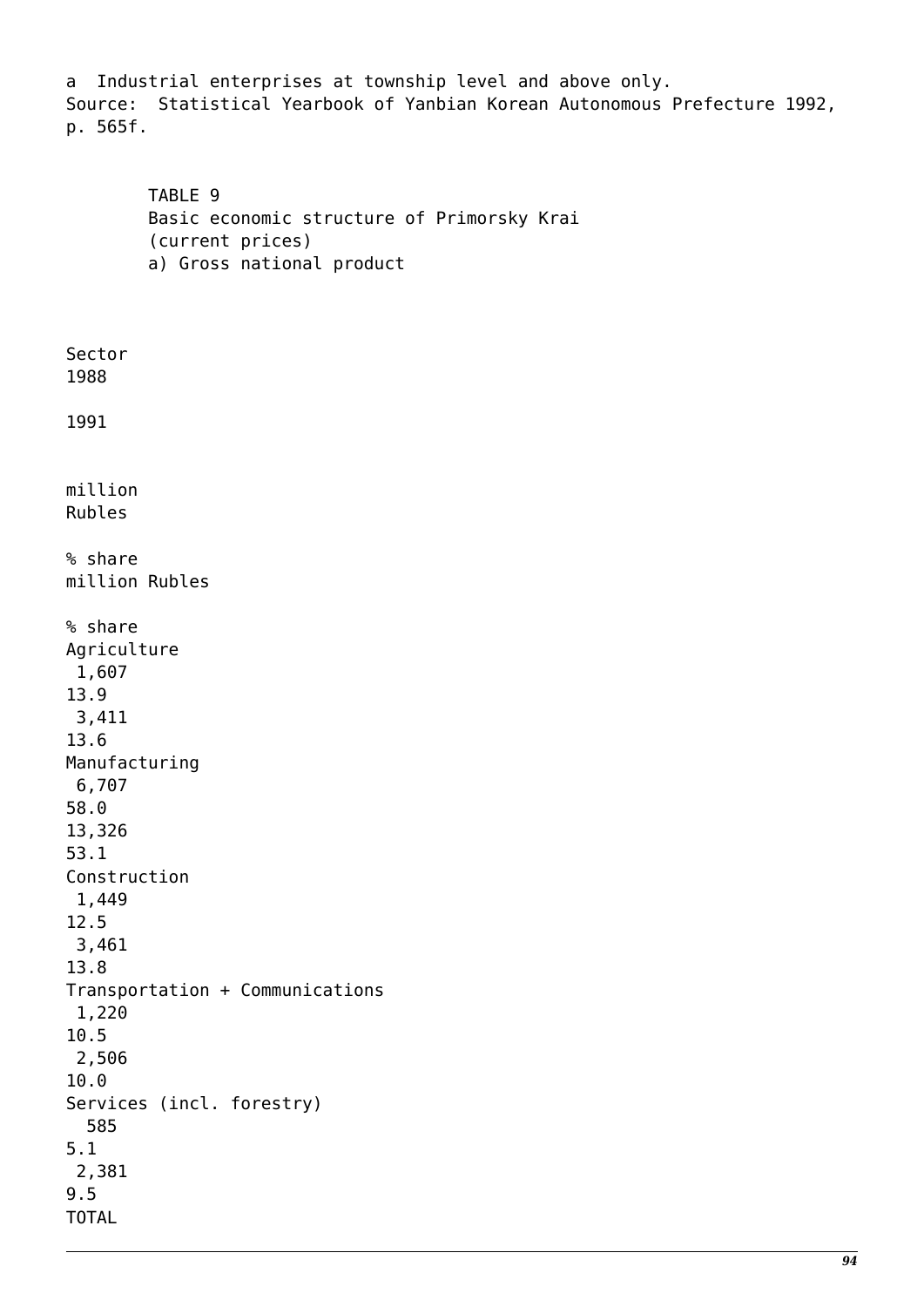11,568 100 25,085 100 b) National income Sector 1988 1991 million Rubles % share million Rubles % share Agriculture 881 18.9 2,196 16.5 Manufacturing 1,951 41.9 5,652 42.5 Construction 773 16.6 1,967 14.8 Transportation + Communications 600 12.9 1,585 11.9 Services (incl. forestry) 446 9.6 1,885 14.2 TOTAL 4,651 100 13,285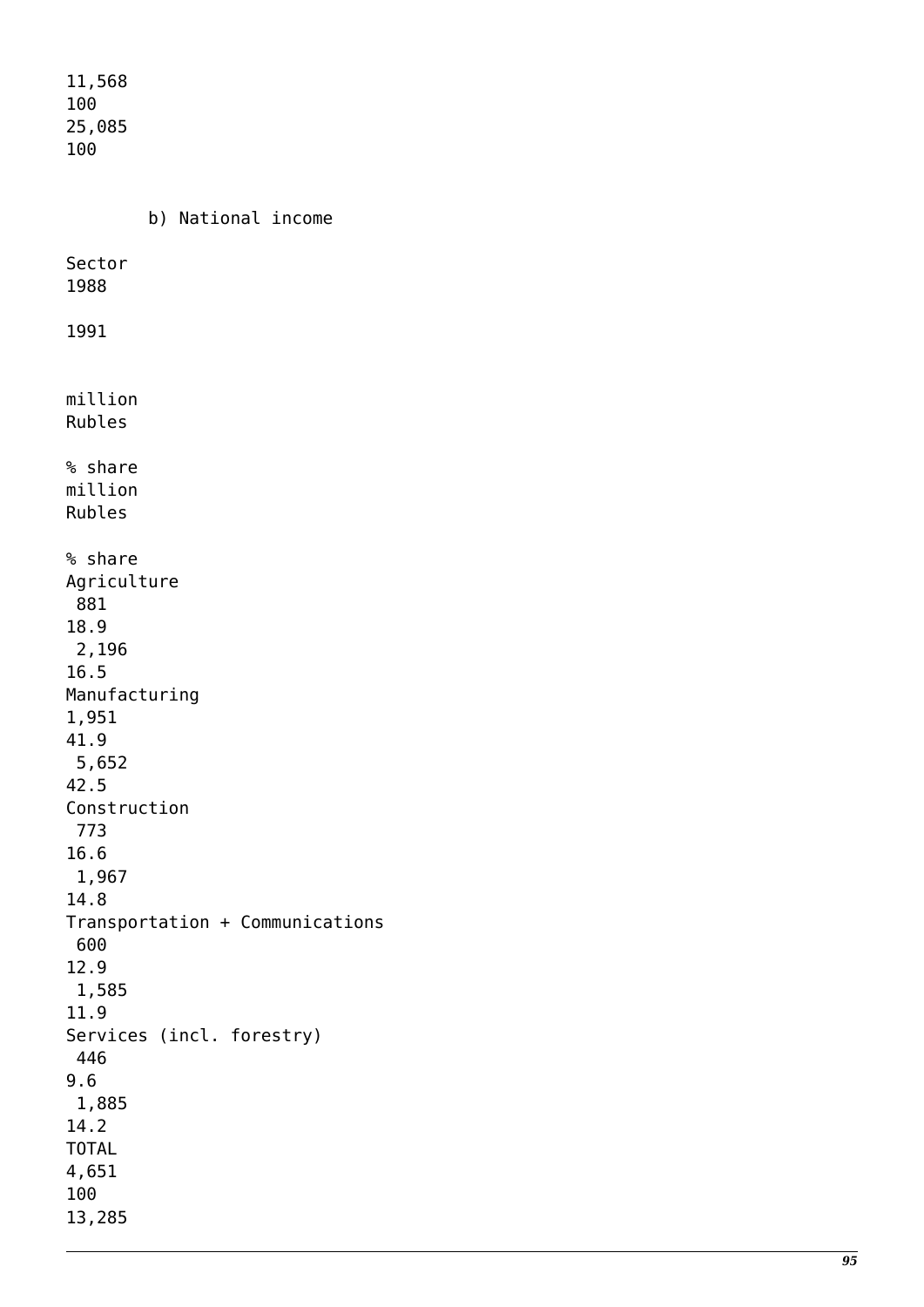100

 TABLE 10 Industrial production of Primorsky Krai by major sub-sectors and subregions 1991 and 1993 (per cent) Industrial sector Primorsky Krai Vladivostok Nakhodka Khazan District 1991 1993 a 1993 a 1993 a 1993 a Power 2.5 8.1 2.6 - - Fuels 1.0 1.8 - - - Ferrous metallurgy 0.1 - - - - Non-ferrous metallurgy 4.0 5.4 - - - Chemicals and petrochemicals 3.0 2.2 0.6 - -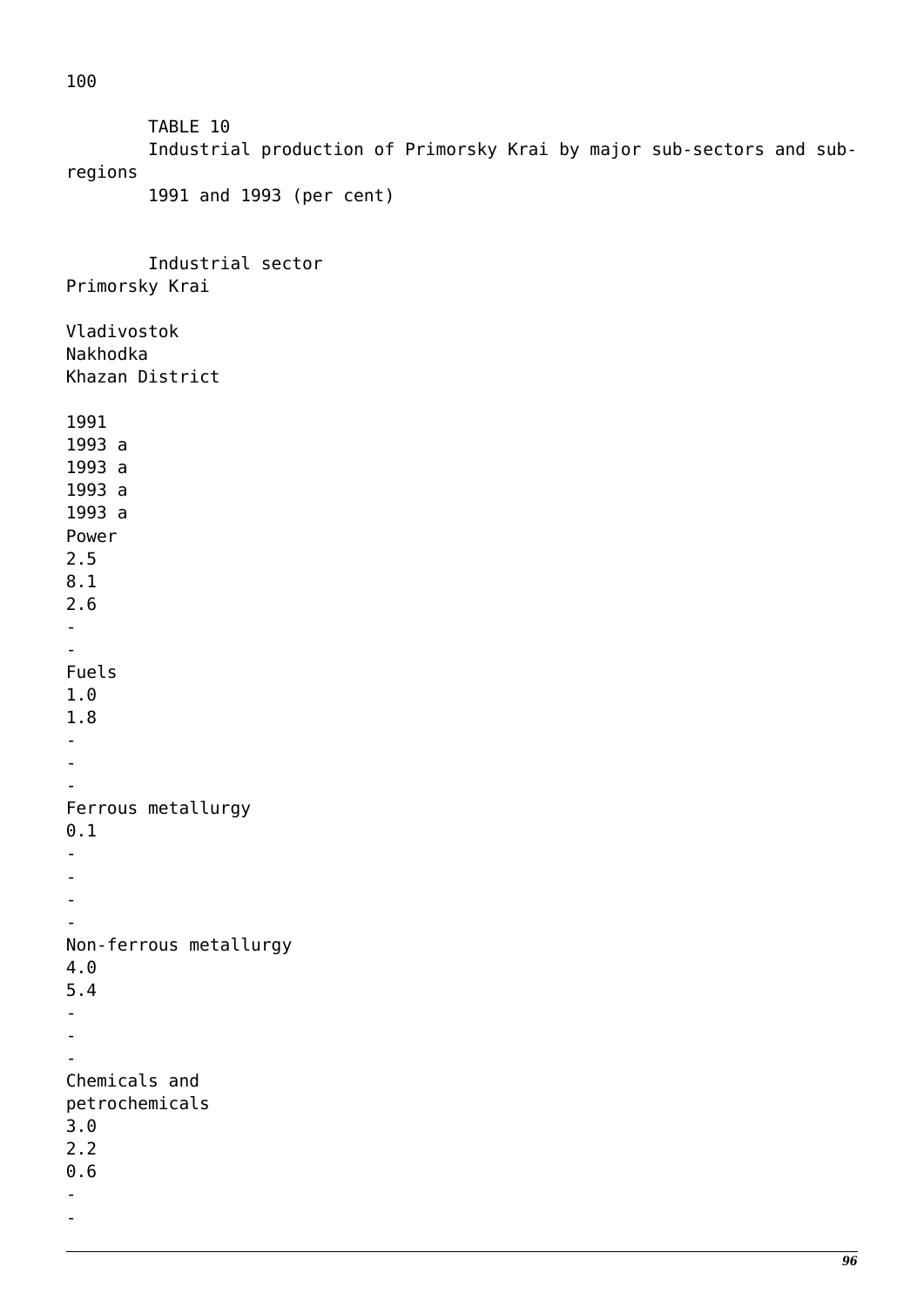Machine-building and metal working 21.0 9.4 20.0 5.2 40.0 Logging, wood-processing, pulp and paper 6.4 6.5 2.3 -- Building materials 7.7 4.3 3.2 1.5 - Glass and porcelain/ceramics 0.4 0.5 1.0 -- Light manufacturing 4.6 1.7 2.5 1.5 - Food production of which fish processing 47.7 .. 57.4 41.2 62.6 52.7 91.7 74.0 59.8 58.4 TOTAL 100 b 100 b 100 b 100 100 Percentage share of Territory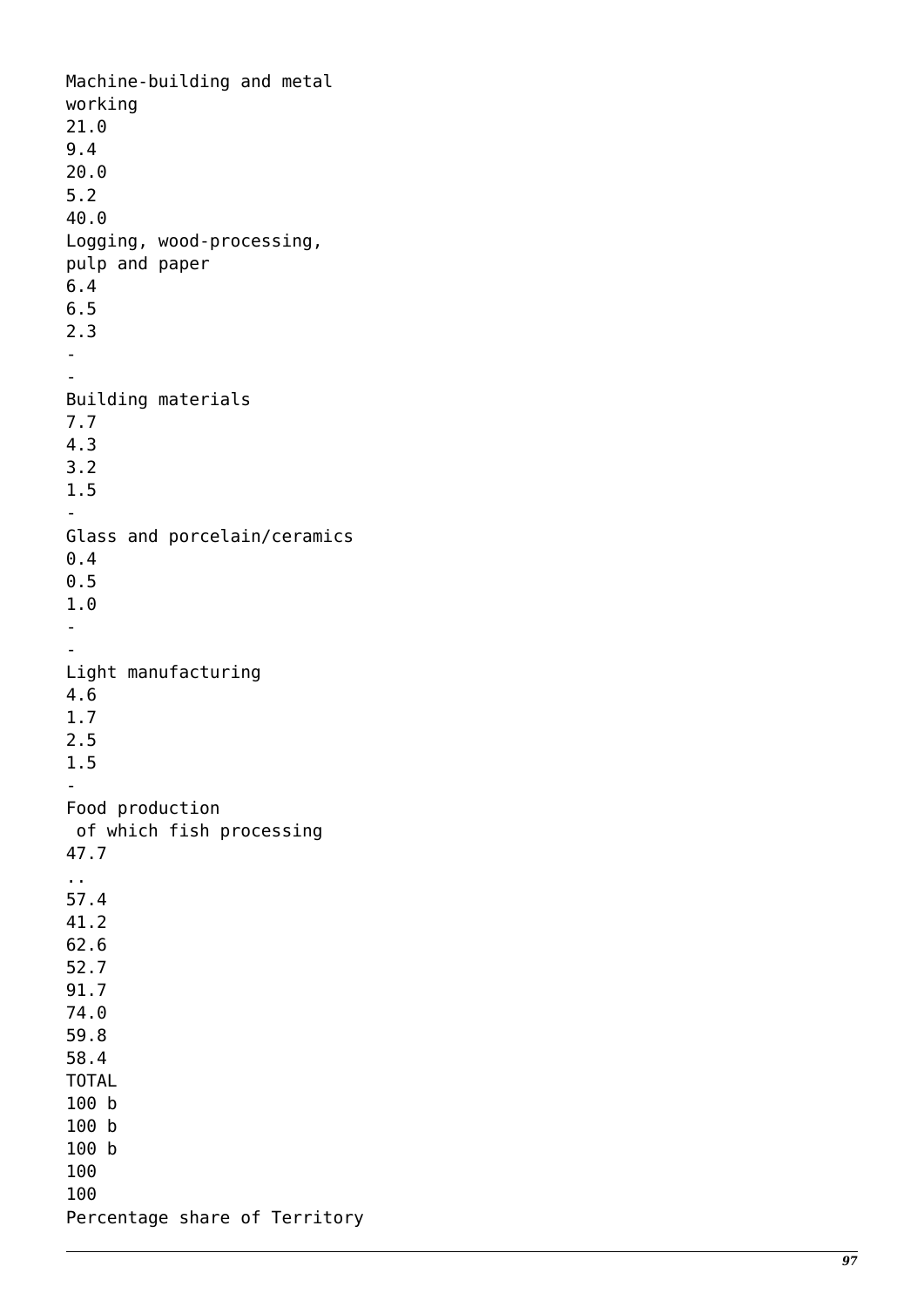| total                                                                                                                         |                                                                                             |
|-------------------------------------------------------------------------------------------------------------------------------|---------------------------------------------------------------------------------------------|
| 100<br>39.5<br>8.5<br>0.9                                                                                                     |                                                                                             |
| a<br>b                                                                                                                        | January to June only, preliminary.<br>Percentage shares do not add up to total in source.   |
|                                                                                                                               | TABLE 11<br>Structure of employment of Primorsky Krai, 1985-1992<br>a) Primorsky Krai Total |
| Sector<br>1985                                                                                                                |                                                                                             |
| 1990<br>1991<br>1992                                                                                                          |                                                                                             |
| '000<br>persons                                                                                                               |                                                                                             |
| Percentage<br>'000<br>persons<br>'000<br>persons<br>'000<br>persons                                                           |                                                                                             |
| Percentage<br>Agriculture<br>78.3<br>7.8<br>75.0<br>68.9<br>71.6<br>6.6<br>Forestry<br>3.9<br>0.4<br>3.2<br>3.0<br>2.9<br>0.3 |                                                                                             |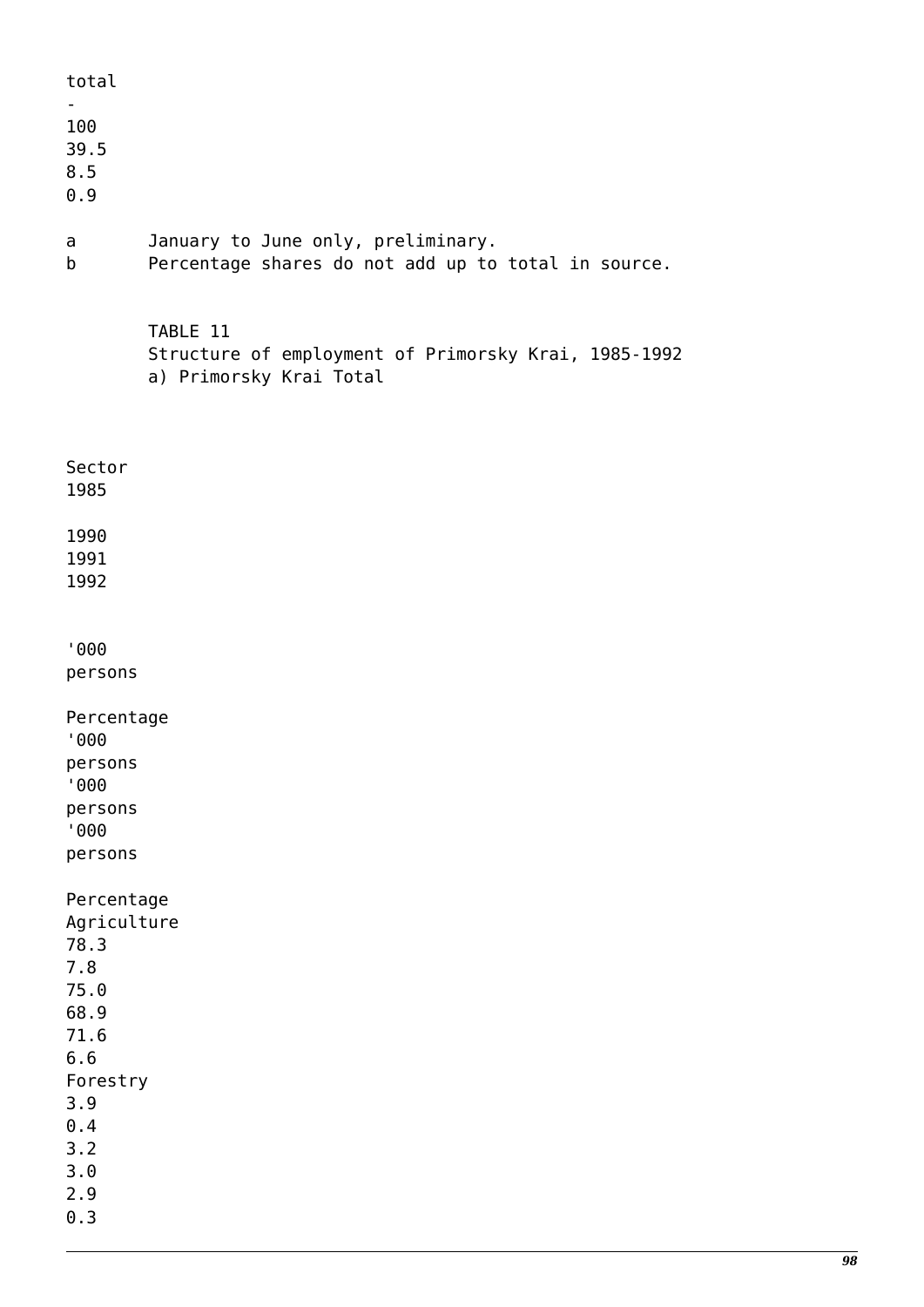Manufacturing 310.3 31.1 301.2 300.3 314.5 29.1 Construction 79.1 7.9 104.5 125.9 130.4 12.1 Public utilities & municipal service 43.9 4.4 44.8 50.6 52.4 4.8 Transportation 139.3 14.0 112.1 123.9 127.2 11.8 Communications 16.0 1.6 14.9 15.6 16.2 1.5 Finance and insurance 5.9 0.6 6.3 6.5 7.2 0.7 Government services 18.4 1.8 12.0 36.0 37.0 3.4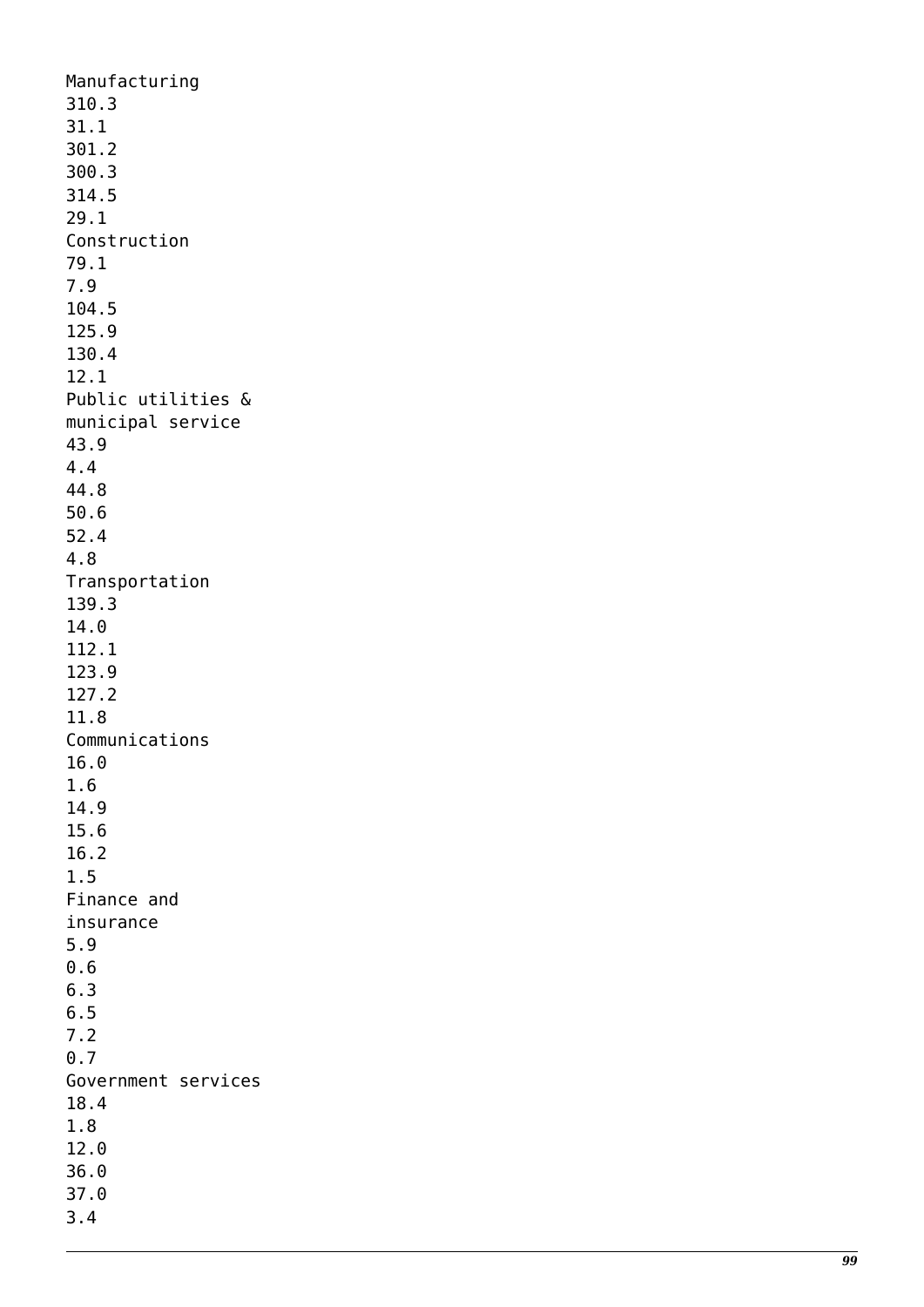Other services 302.6 30.3 299.6 318.6 321.6 29.8 - Commerce 95.4 9.6 92.3 90.1 89.5 8.3 - Information services - 1.8 1.5 1.3 0.1 - Medical services 47.5 4.8 61.3 67.5 69.1 6.4 - Education 77.0 7.7 84.4 93.4 94.8 8.8 - Science and scientific services 30.6 3.1 24.0 24.4 23.2 2.1 Others 52.1 5.2 35.8 41.7 43.7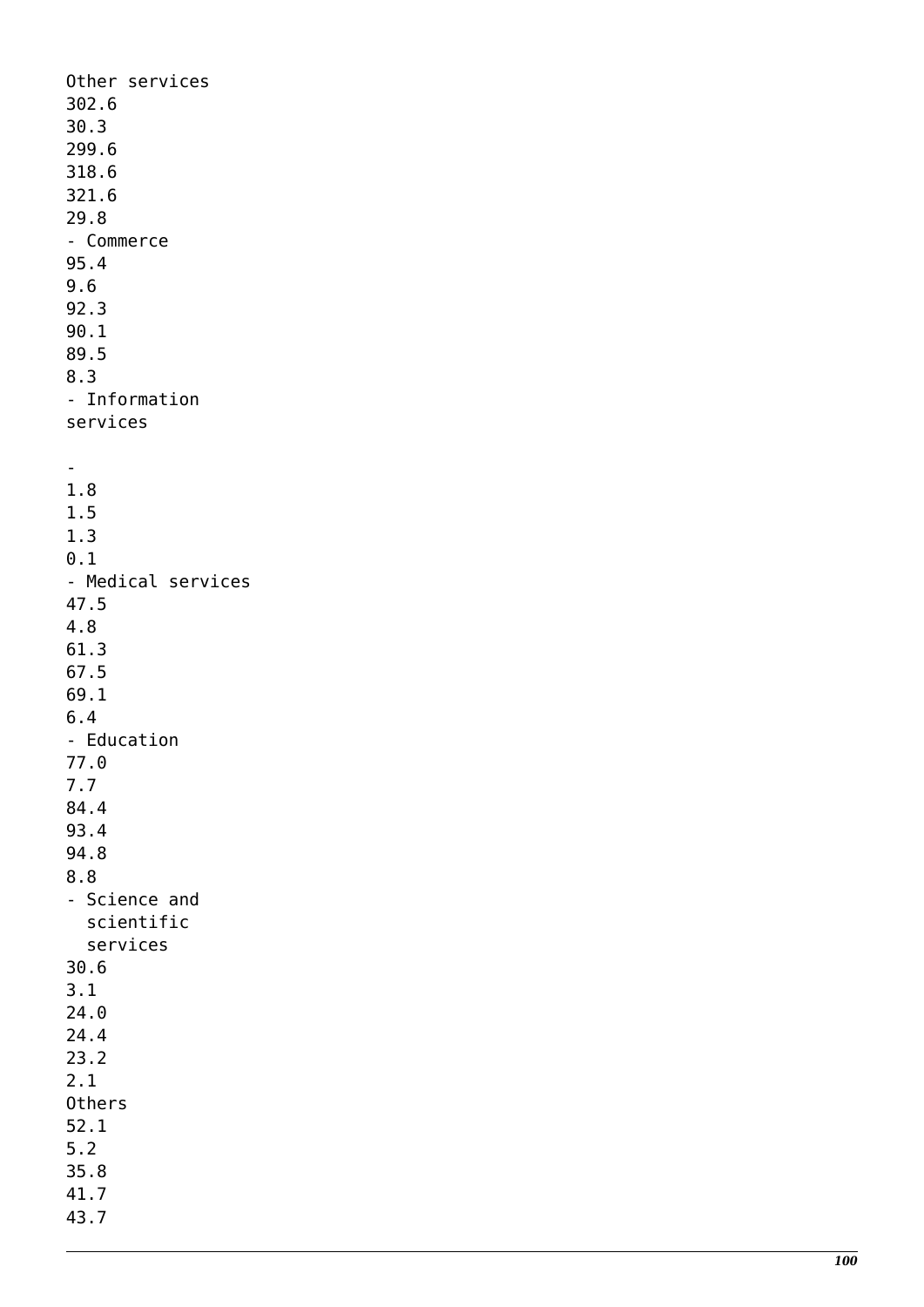4.0 Total employment 997.7 100 973.6 1049.3 1081.0 100

b) Vladivostok

Sector 1985 1990 1991 1992 '000 persons Percentage '000 persons '000 persons '000 persons Percentage Manufacturing 96.8 30.7 81.8 87.9 86.3 25.6 Construction 28.7 9.1 37.1 33.6 36.7 10.9 Transport & communications 69.2 22.0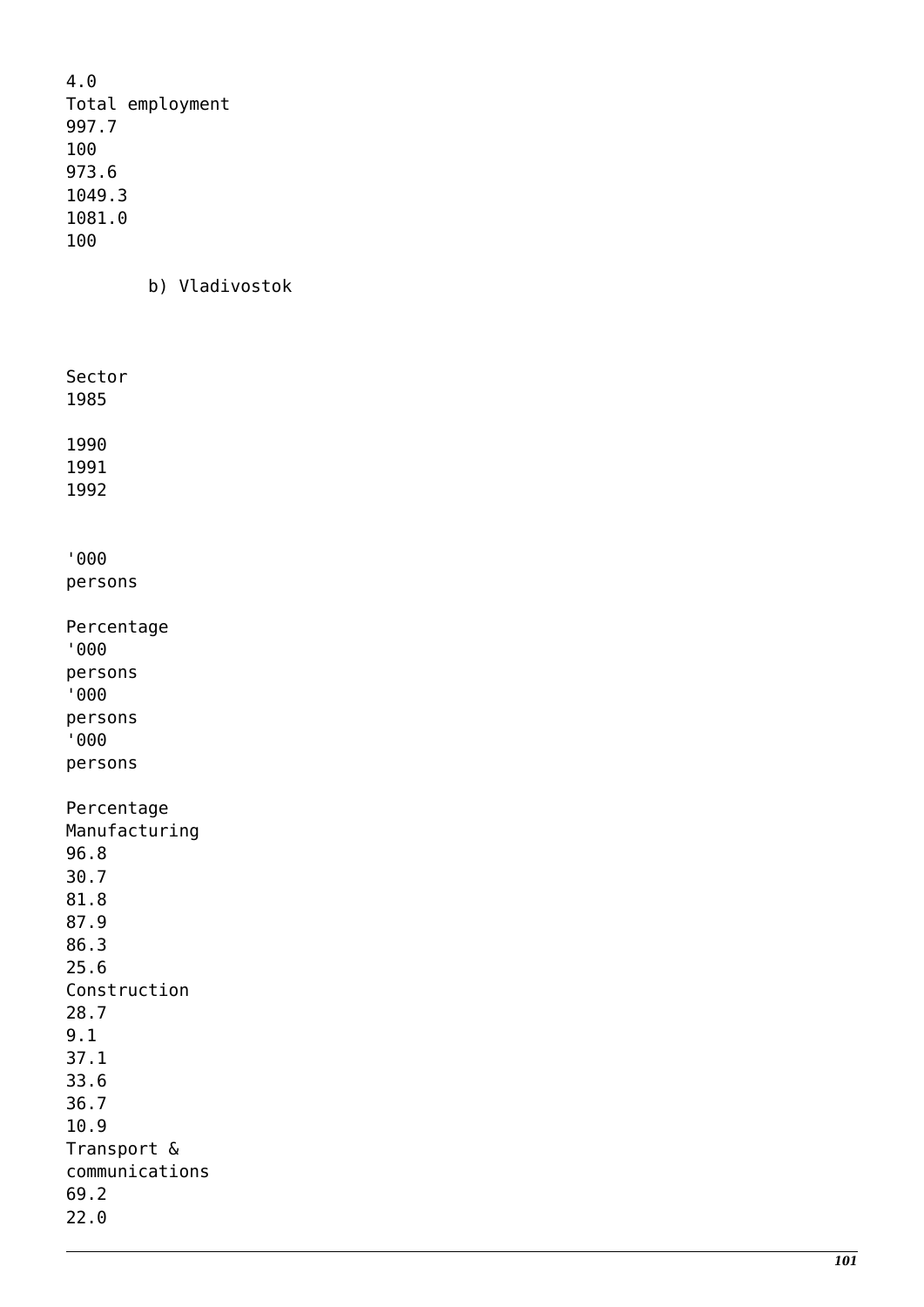58.9 67.6 67.3 19.9 Other services 101.9 32.3 132.2 39.2 - Commerce 24.9 7.9 24.5 23.2 49.9 14.8 - Medical services 21.3 6.8 21.7 23.5 21.9 6.5 - Education & culture 21.6 6.9 26.8 27.1 26.5 7.9 - Science and scientific services 19.5 6.2 17.2 16.6 14.6 4.3 - Public utilities and municipal services 18.5 5.9 17.0 16.5 14.9 4.4 - Others 14.6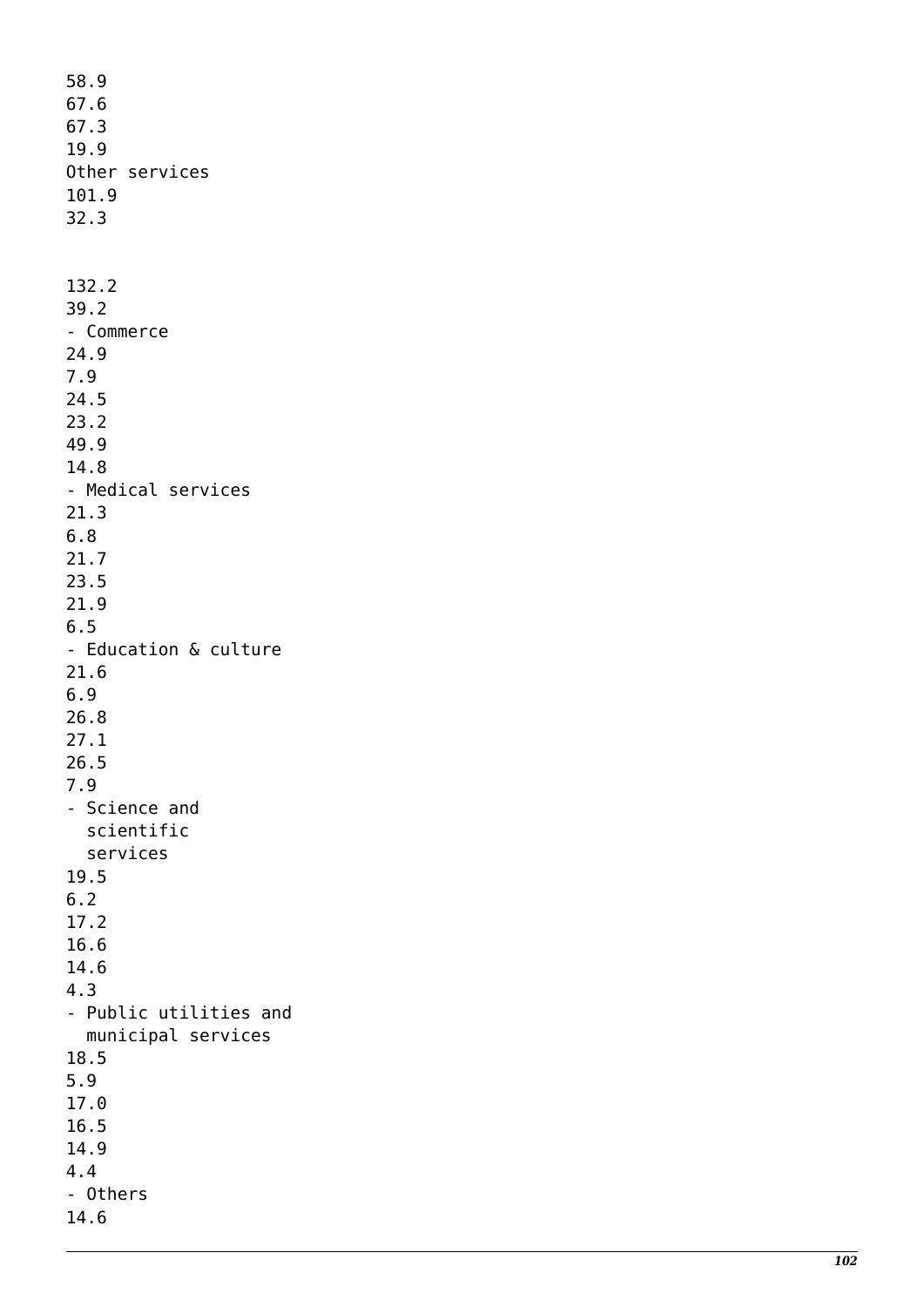| 4.6   |                  |
|-------|------------------|
| 22.4  |                  |
| 20.0  |                  |
| 19.3  |                  |
| 5.7   |                  |
|       | Total employment |
| 315.1 |                  |
| 100   |                  |
| 317.4 |                  |
| 316.0 |                  |
| 337.4 |                  |
| 100   |                  |

c) Khazan District

Sector

1985

1990 1991

1992

'000 persons

Percentage '000 persons '000 persons

'000

persons

Percentage Slavyanka

Agriculture

302

4.8

307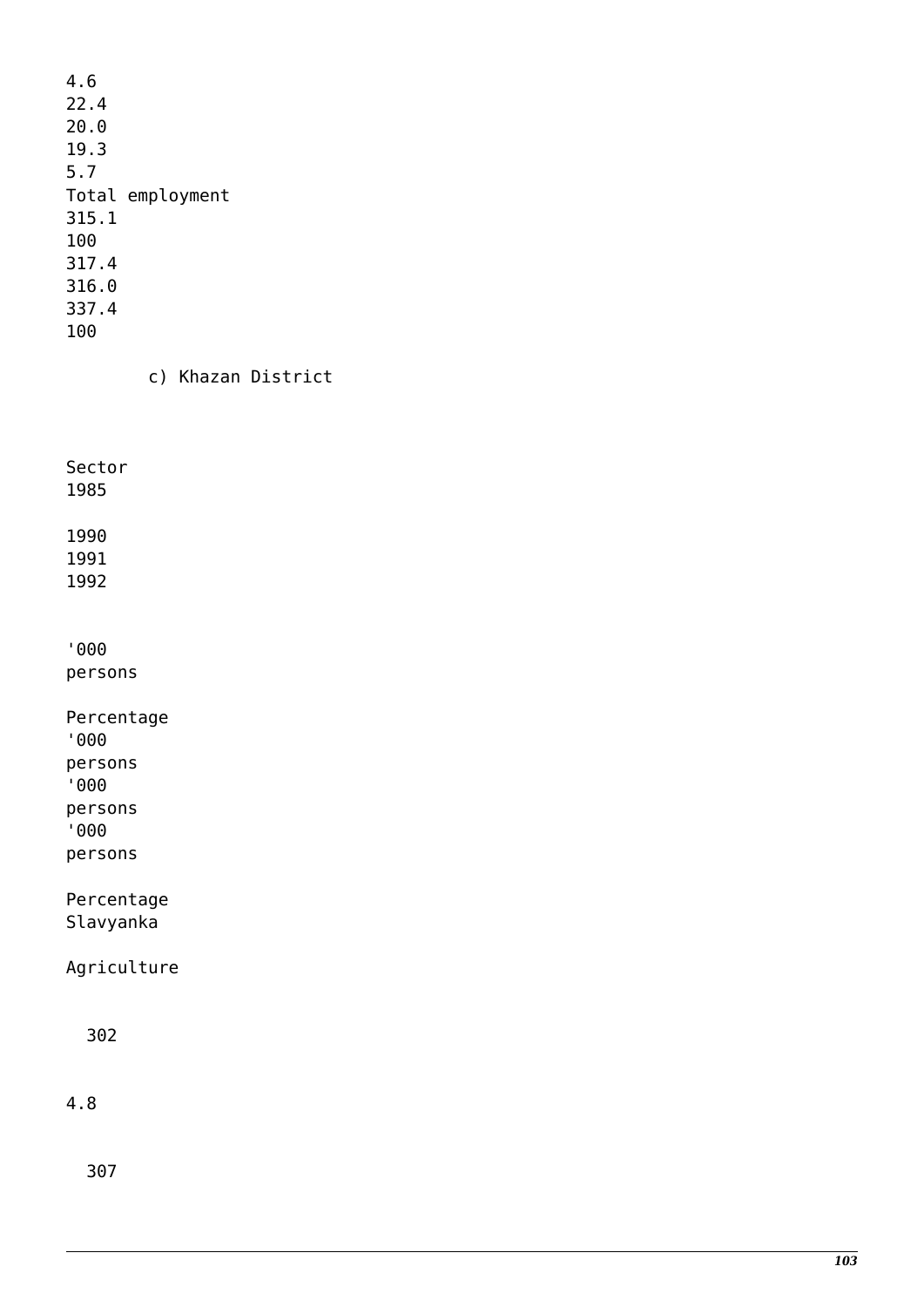310

249

4.9 Fishery 1,269 20.1 1,634 1,608 1,654 32.2 Manufacturing 3,500 55.3 3,053 2,997 2,496 48.7 Construction 825 13.0 412 378 343 6.7 Transport & communications 432 6.8 434 445 388 7.6 Total employment 6,328 100 5,840 5,738 5,130 100 Zarubino Fishery

2,317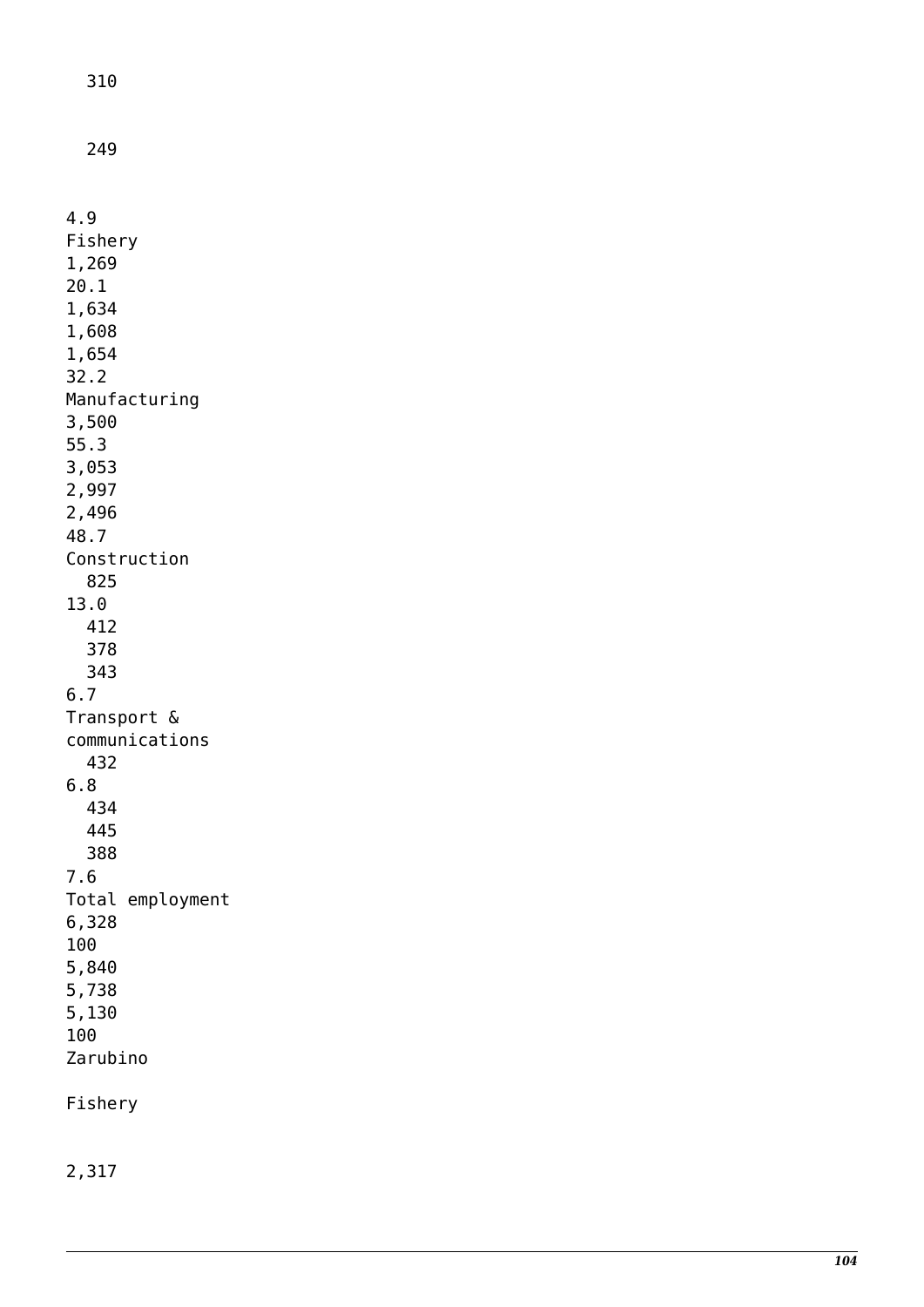| 2,252                                    |
|------------------------------------------|
| 2,180                                    |
| 1,970                                    |
| 81.0<br>Manufacturing<br>n.a             |
| 591<br>459<br>462<br>19.0                |
| Total employment                         |
| 2,843<br>2,639<br>2,432<br>100<br>Posiet |
| Fishery                                  |
| n.a                                      |
|                                          |
| 289                                      |
| 219                                      |
| 185                                      |
| 33.8<br>Manufacturing<br>430             |
| 386<br>347<br>362                        |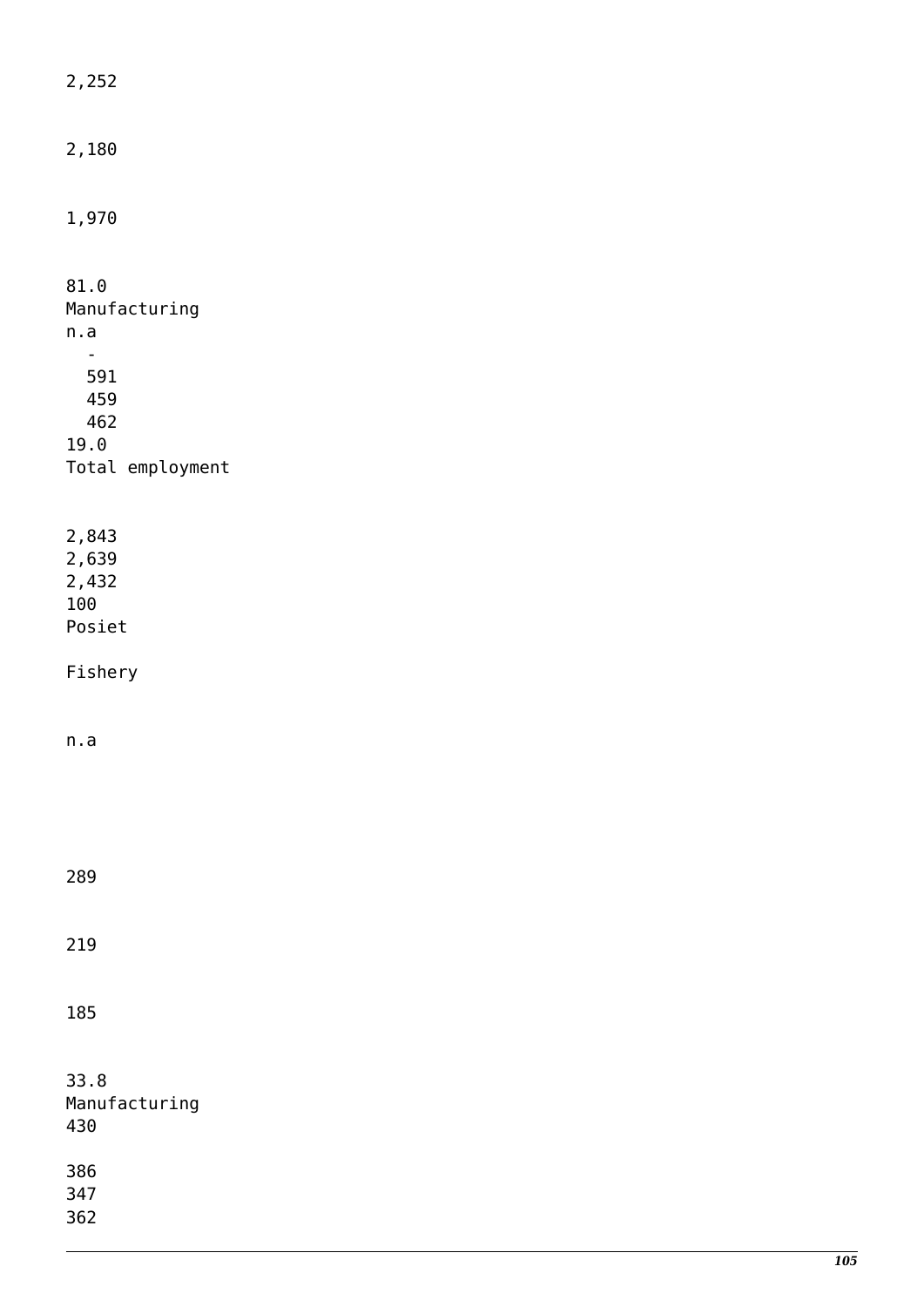| 66.2<br>Total employment                                                                                                  |
|---------------------------------------------------------------------------------------------------------------------------|
| 675<br>566<br>547<br>100<br>Kraskino                                                                                      |
| Agriculture                                                                                                               |
| 741                                                                                                                       |
| 97.2                                                                                                                      |
| 682                                                                                                                       |
| 695                                                                                                                       |
| 548                                                                                                                       |
| 96.6<br>Manufacturing<br>21<br>2.8<br>16<br>19<br>19<br>3.4<br>Total employment<br>762<br>100<br>698<br>714<br>567<br>100 |
| TABLE 12<br>Industrial growth of Primorsky Krai<br>a) By major sub-sectors, 1987-1992                                     |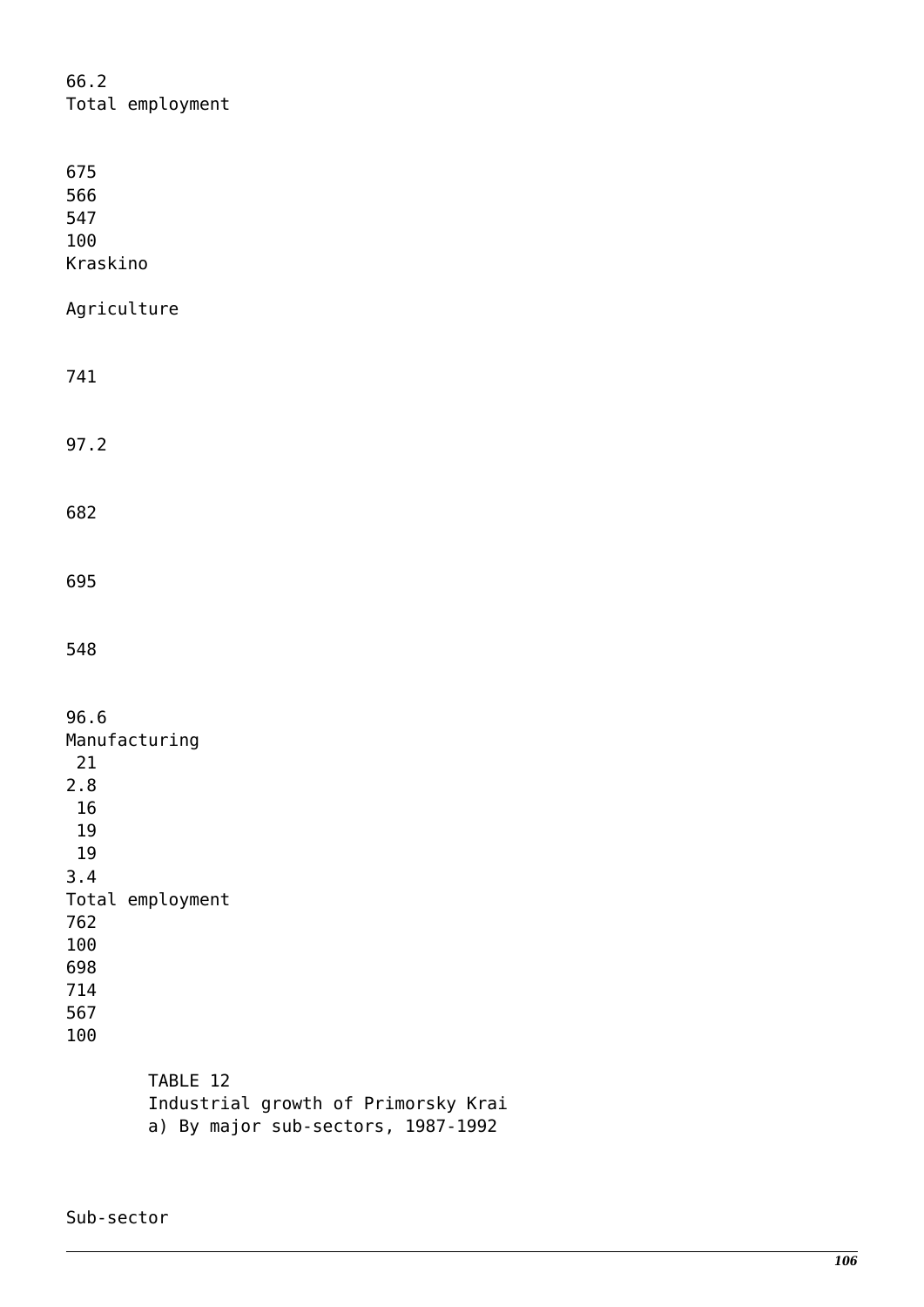Growth rates (%) 1990-91 1991-92 1987-92 p.a. Power -3.5 -3.3 -0.6 Fuels -12.3 -3.1 -6.6 Non-ferrous metals -6.1 1.6 0.7 Chemicals and petrochemicals 7.3 -29.1 -2.0 Machine-building and metal working 10.6 -12.9 -0.2 Logging and wood-processing 5.8 0.6 0.3 Building materials -4.0 -31.1 -6.7 Glass and porcelain/ceramics 13.3 11.2 5.3 Light manufacturing 57.8 -1.8 23.6 Food production -11.4 2.0 -1.1 thereof fish-processing -2.8 6.6 1.5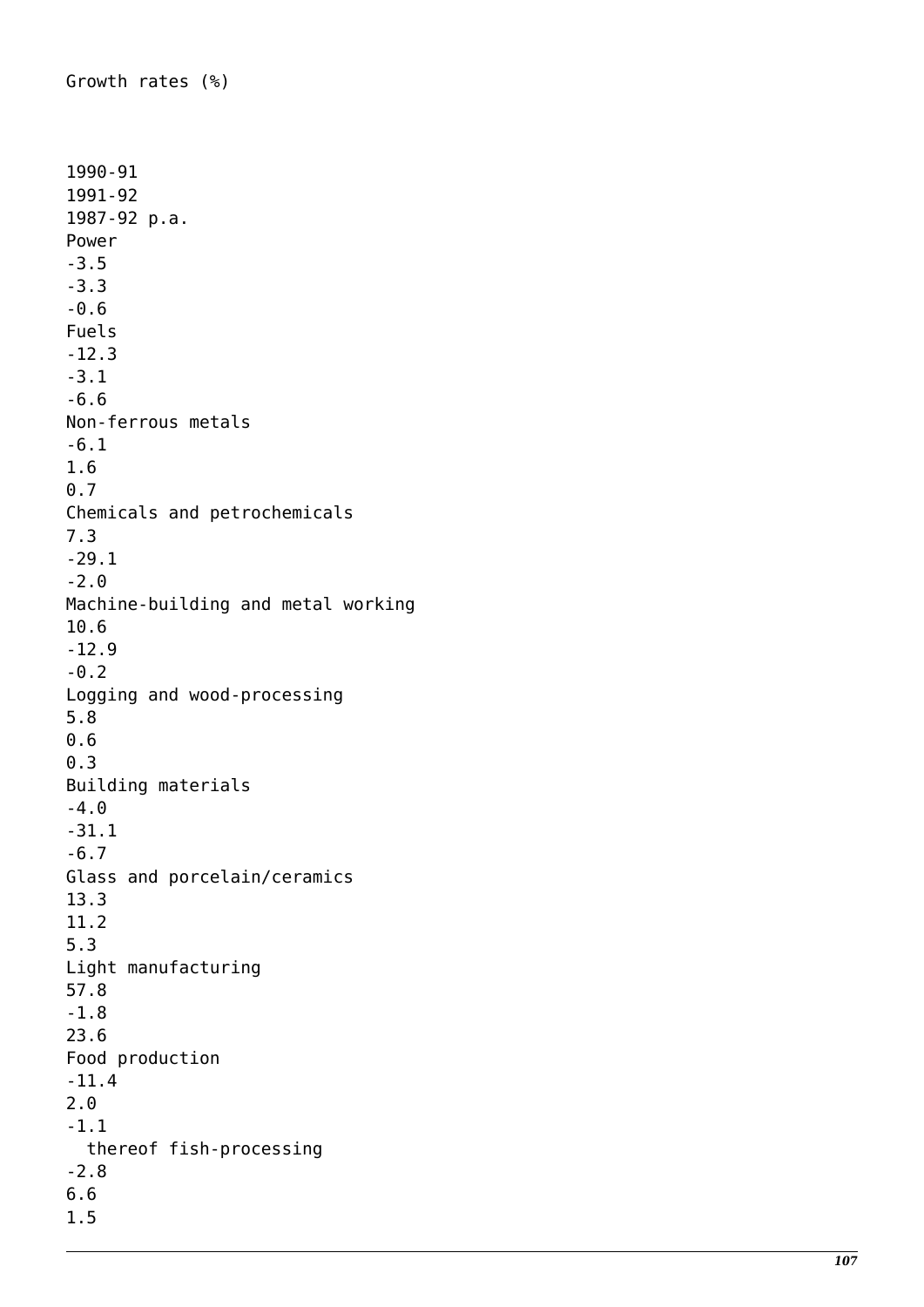Flow and associated products -6.4 -15.1 -2.6 Printing and publishing 7.8 -40.5 -5.5 Others -30.8 -0.6 -2.9 TOTAL -3.7 -6.9 -1.5 b) By sub-region, 1990-1993 Sub-region Industrial production index (1985 = 100) 1990 1991 1992 1993 a All Primorsky Krai 111.7 109.5 98.7 80.8 Vladivostok 128.3 127.0 116.8 103.9 Nakhodka 138.0 113.1 115.3 100.3 Khazan District 162.3 181.7 145.3 174.3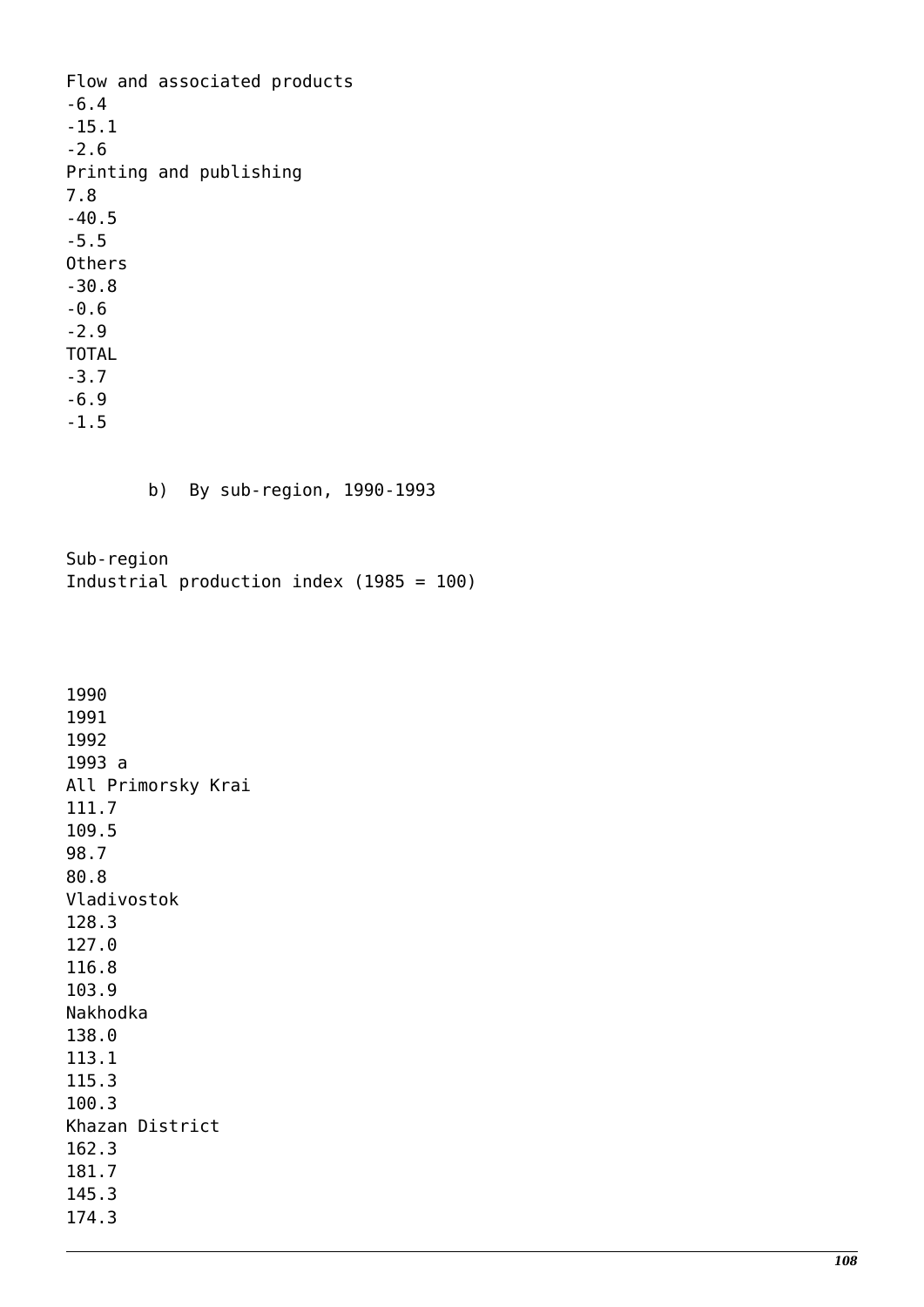a January to June only. TABLE 13 DPRK - Long-term output goals Sector Goals set in 1980 (to be completed by 1989) Results by 1986 Goals revised in 1987 (to be completed by 1993) Electricity 100 bn kwh 60 bn kwh 100 bn kwh Coal 120 mn tons 70 mn tons 120 mn tons Grain products 15 mn tons 10 mn tons 15 mn tons Steel 15 mn tons 1.9 times increase (no figures given) 10 mn tons Chemical fertilisers 7 mn tons 5 mn tons 7.2 mn tons Cement 20 mn tons 12 mn tons 22 mn tons Marine products 5 mn tons 3.1 mn tons 11 mn tons Textiles 1.5 bn metres 800 mn metres 1.5 bn metres Non-ferrous metals 1.5 mn tons 1.5 mn tons 1.7 mn tons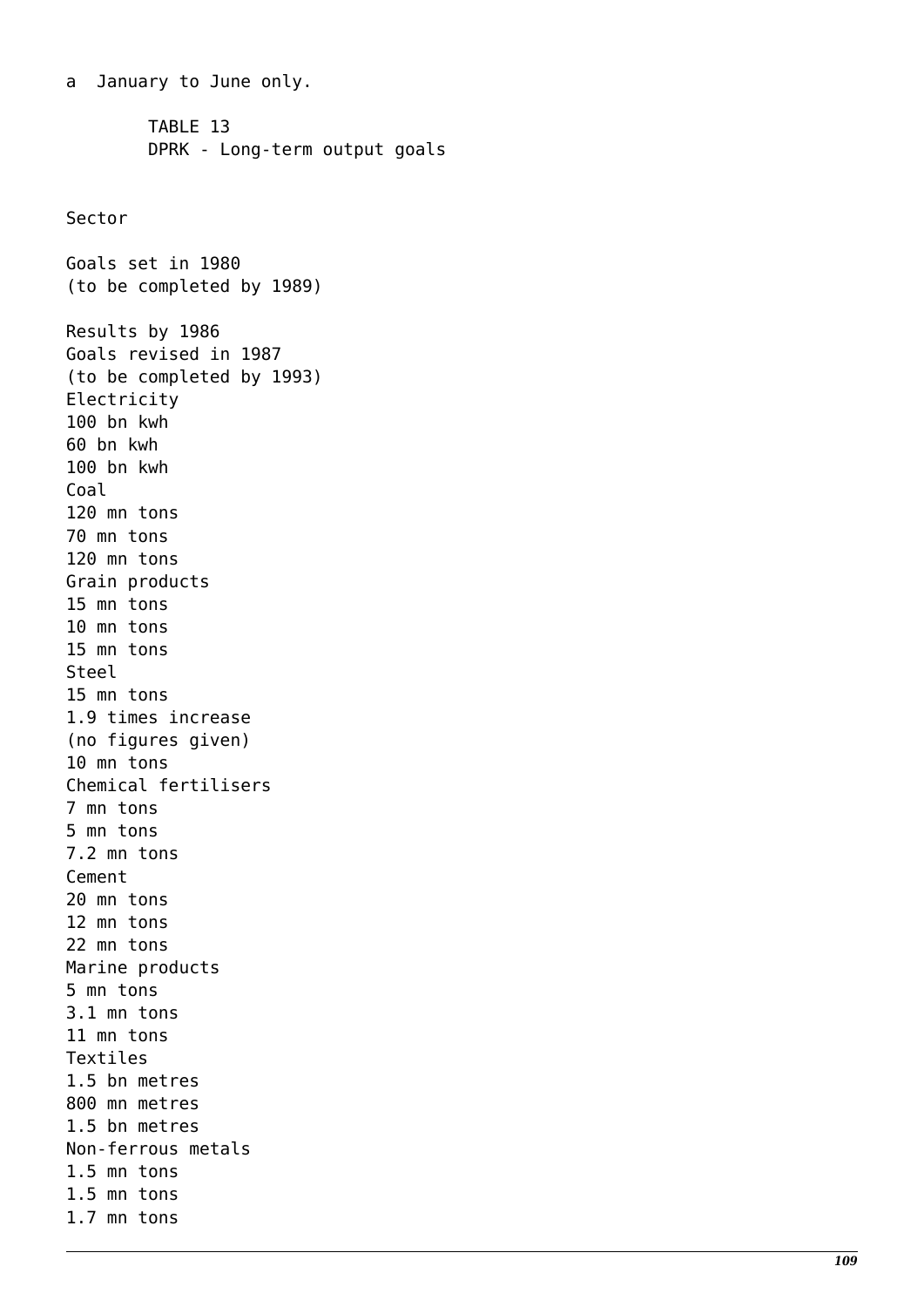Tideland cultivation 300,000 ha (no figures given) (150,000 ha by 1990) 300,000 ha Source: EIU, North Korea, Country Profile 1992/93, London 1992, p. 71. TABLE 14 Projected industrial sites in the Rajin-Sonbong Free Economic and Trade Zone Name Location Size (in ha) Preferred focus of activity Sinhung Industrial Park Rajin 200 various light industries, inter alia, electric appliances, light electric goods Tongmyong Standard Industrial Park Rajin 20 shoes/knitwear, daily necessities Changphyong Industrial Park Rajin 60 ship repair, machinery Chonggye Industrial Park Rajin City 20 garments Paekhak Industrial Park Sonbong 200 electronics, automation Ungsang Industrial Park Ungsang 250 wood-processing, bonded warehouses Kwangok Industrial Park (incorporates Sungri oil processing plant) Rajin 550 oil refinery, petrochemicals, building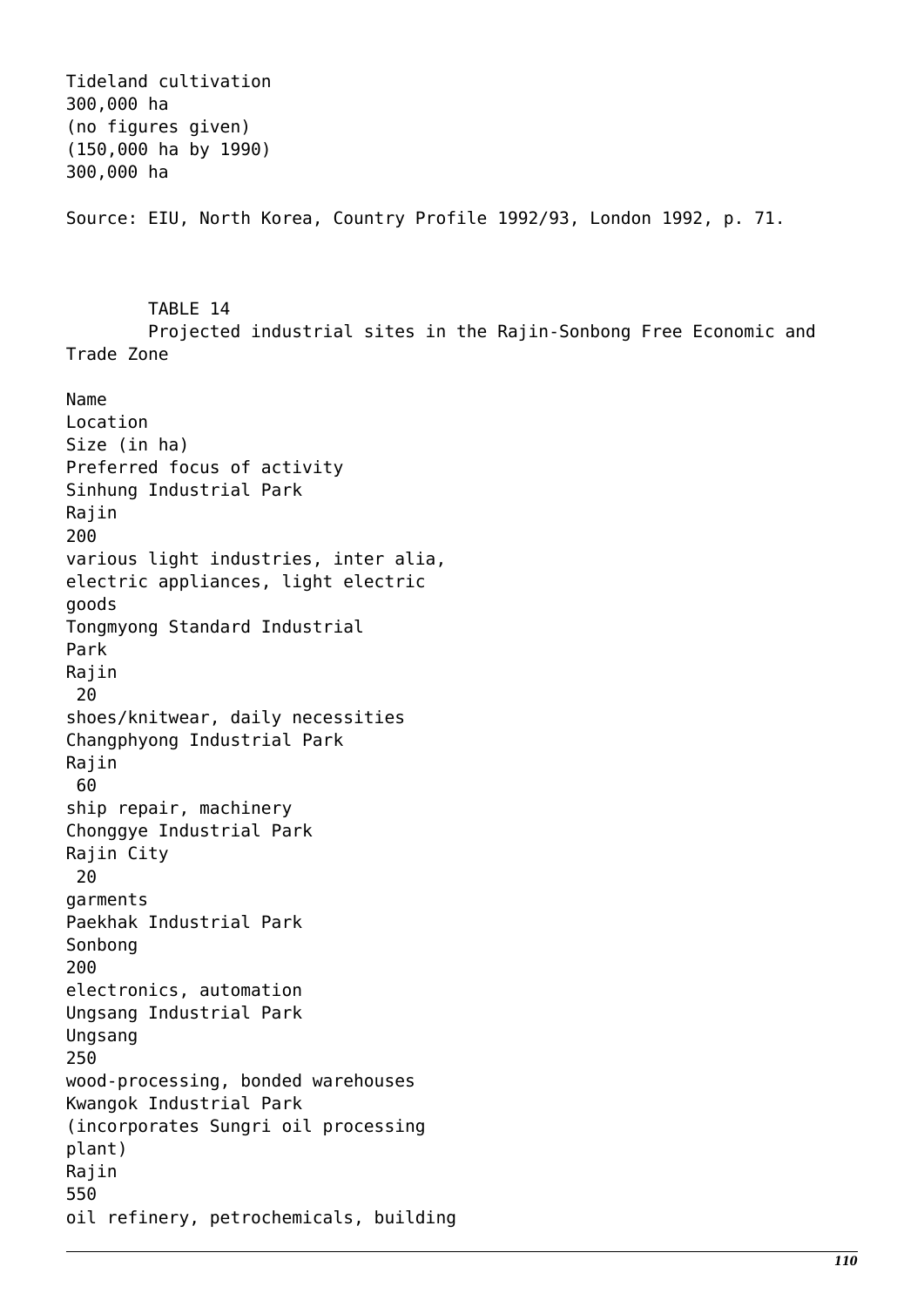materials Huchang Industrial Park Rajin 200 light machinery manufacture Hongui Industrial Park Hongui 180 automobile assembly, car parts and components Source: DPRK Committee for the Promotion of External Economic Cooperation, Golden Triangle. Projects for Investment. The Rajin-Sonbong Free Economic and Trade Zone, Pyongyang 1993. TABLE 16 Preferential taxation in the Rajin-Sonbong Free Economic and Trade Area Corporate income tax Tax rate Standard rate - elsewhere in DPRK 25% - within zone 14% Reduced rates for specially encouraged enterprises 4-13% Exemption Years 1-3 of profit generation ብ Years 4-5 of profit generation up to 50% reduction Extension possible for infrastructure investments Source: DPRK Committee for the Promotion of External Economic Cooperation, Golden Triangle, op. cit., p. 31. TABLE 17 Foreign direct investment in Yanbian Prefecture a) By number and investment volume, 1990-1993 (accumulated) Year

No. of joint venture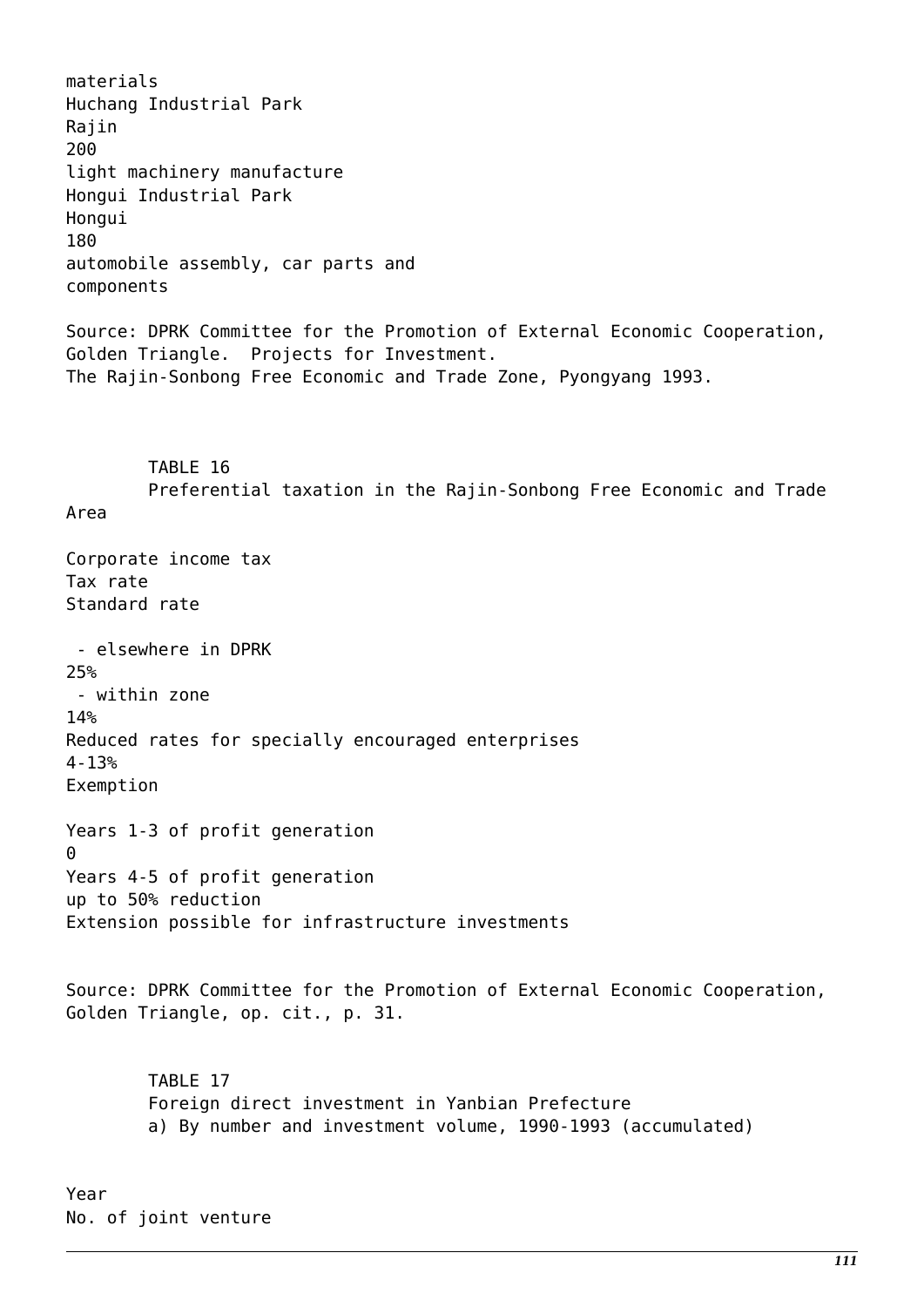approvals Total investment in million US\$ Foreign investment component million US\$ % share of total invt. 1990 39 32.2 13.2 41.0 June 1993 355 391.0 185.0 47.3 August 1993 371 406.0 193.6 47.7 b) By countries of origin, as of August 1993 Country No. of joint venture approvals % share of total Country No. of joint venture approvals % share of total Republic of Korea 161 43.4 Singapore 4 1.1 Hong Kong 87 23.5 Macau 2 0.5 Japan 37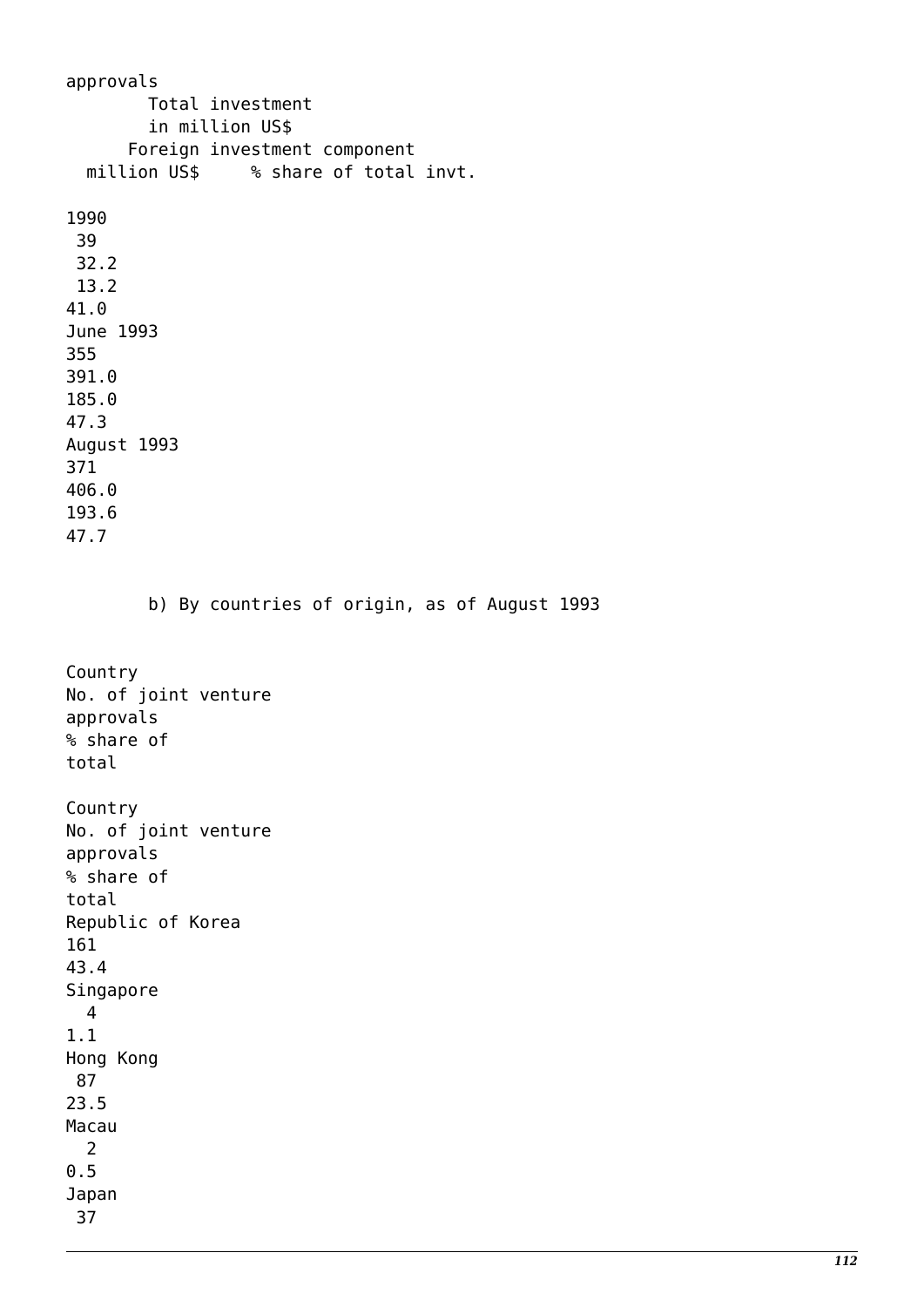10.0 Thailand 2 0.5 Korea, DPR 20 5.4 Australia 1 0.3 USA 19 5.1 Germany 1 0.3 Taiwan 16 4.3 Indonesia 1 0.3 Russian Federation 11 3.0 Malaysia 1 0.3 Canada 7 1.9 Philippines 1 0.3 TOTAL 371

100

c) By sectors

Sector

No. of joint venture approvalsa

Foreign investment componentb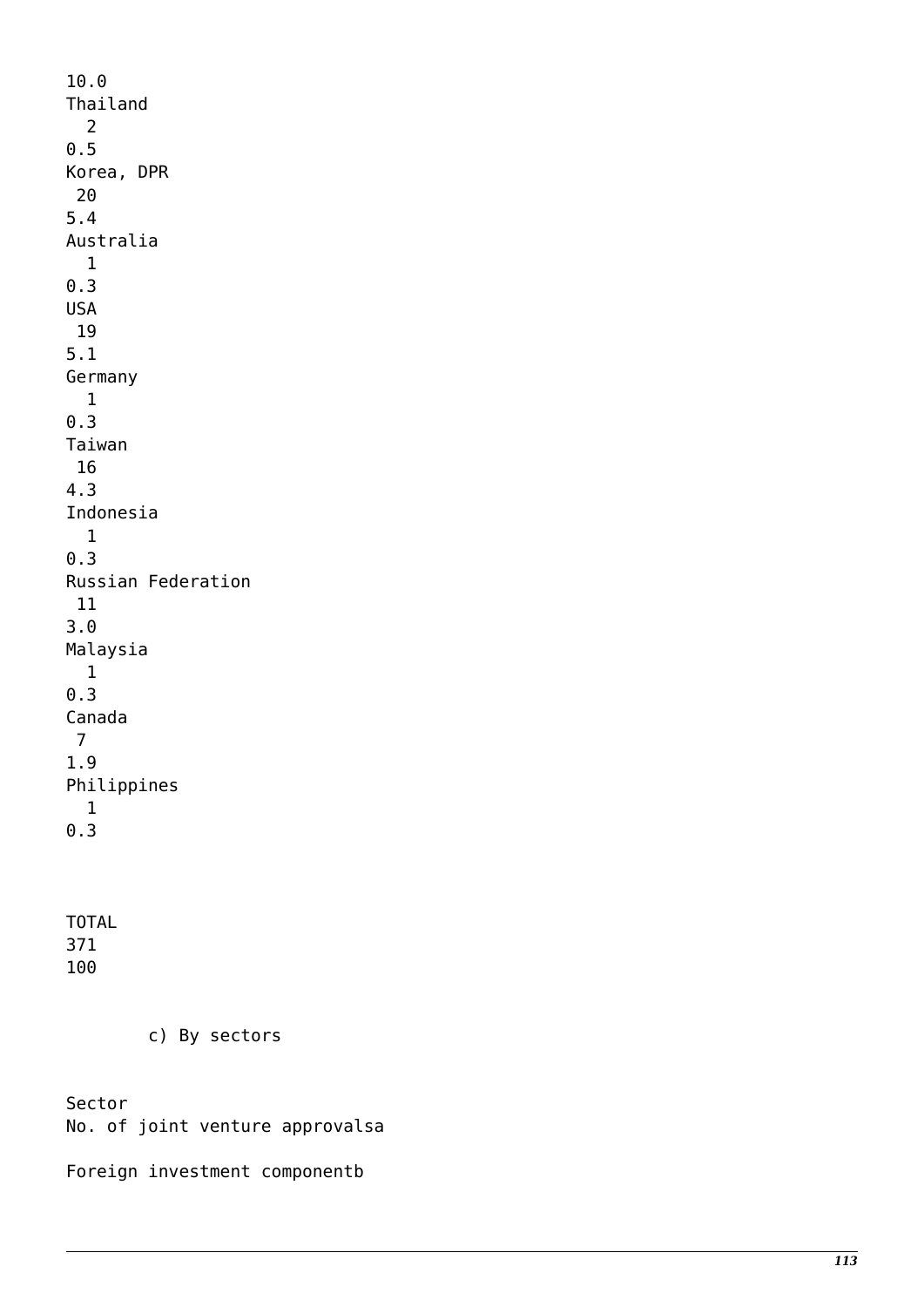abs. % share abs. (million US\$) % share Agriculture, forestry and husbandry 7 2.0 4.07 2.1 Industry 274 77.2 148.70 76.8 Service sector 38 10.8 20.33 10.5 Real estate 14 3.9 7.36 3.8 Commerce 1 0.3 2.46 1.3 Other 21 6.0 10.71 5.5 TOTAL 355 100 193.63 100 a As of June 1993. b As of August 1993. Source: Yanbian Prefecture Government.

> TABLE 18 Largest foreign direct investments in Yanbian Prefecturea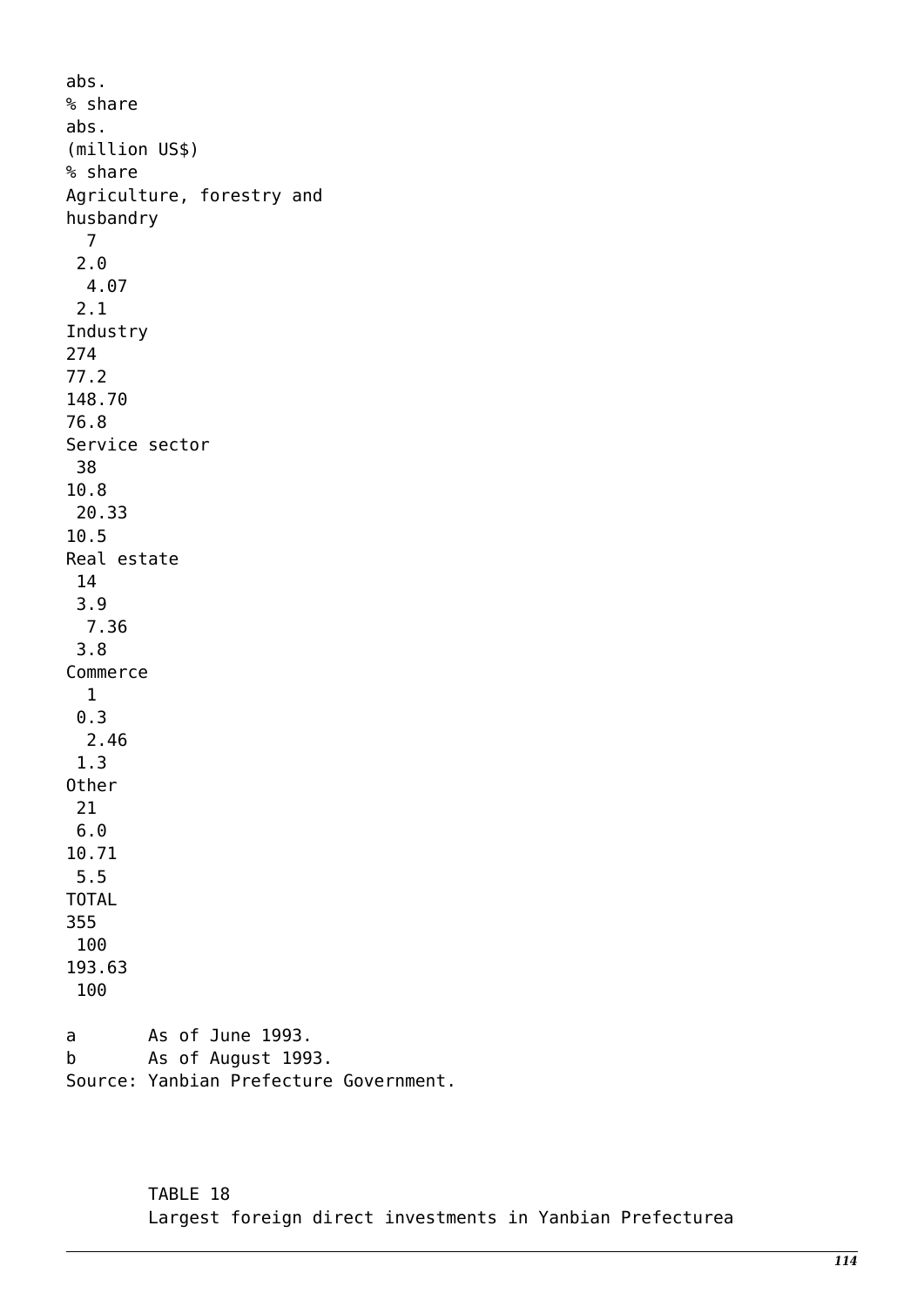No.

Name

```
Foreign partner
Product
 Total investment
(US$ million)
Foreign
  investment
  component
  (US$ million)
Contract period
(years) 1
Xian Xing New Building Material Co.
Republic of Korea
Wall paper/PPC
pipe/PUC pipe
7.95
4.75
20<br>2
Yanji Er He Pottery Co.
Republic of Korea
Pottery bricks
5.47
1.90
\frac{10}{3}Yanbian Jintian Wood Products Co.
Hong Kong
Wood processing
products
3.92
1.33
10<br>4
Sheng Long Flax Spinning Co.
Japan
Flax spinning
products
3.92
3.92
20
```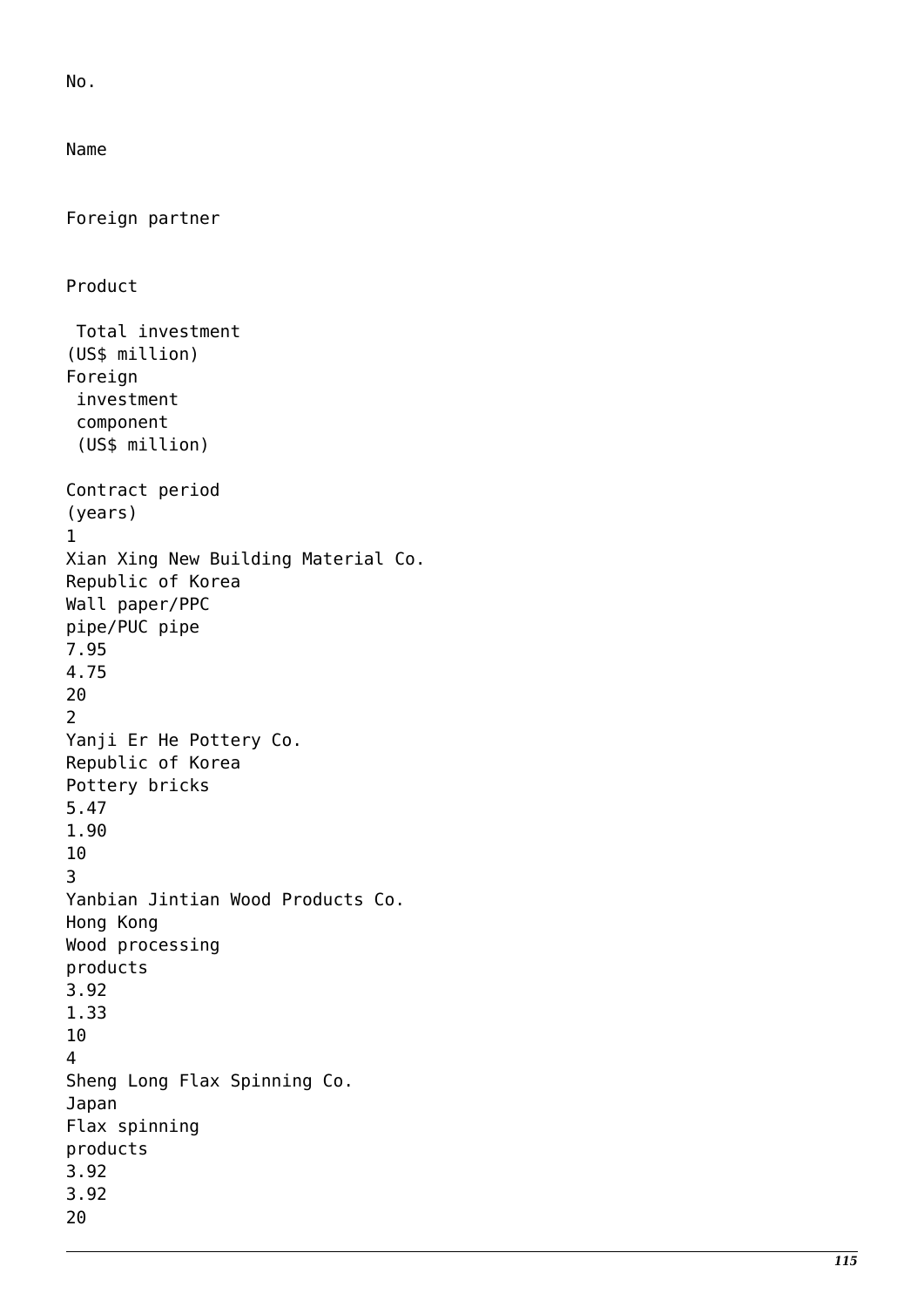5 Helong Mineral Water Co. Hong Kong Mineral water 3.55 1.24  $\frac{10}{6}$ Longjing Long Qin Edible Oil Co. Republic of Korea Edible oil 3.46 1.46 20<br>7 Yanmo Welding Material Co. Russia Welding materials 3.09 0.51  $\frac{10}{8}$ Yanbian Korean Ginseng Food Co. Republic of Korea Ginseng tea/ condensed ginseng liquid 2.57 0.54 20<br>9 Wang Qing Evergreen Towel Co. Republic of Korea Towels 2.52 0.88 12 10 Yanji Ahegn Sheng Co. Republic of Korea Laser disks/ disinfectant 2.42 1.45 30 11 Yanji Zhen Wei Plastic Packaging Co. Republic of Korea Plastic packaging products 2.10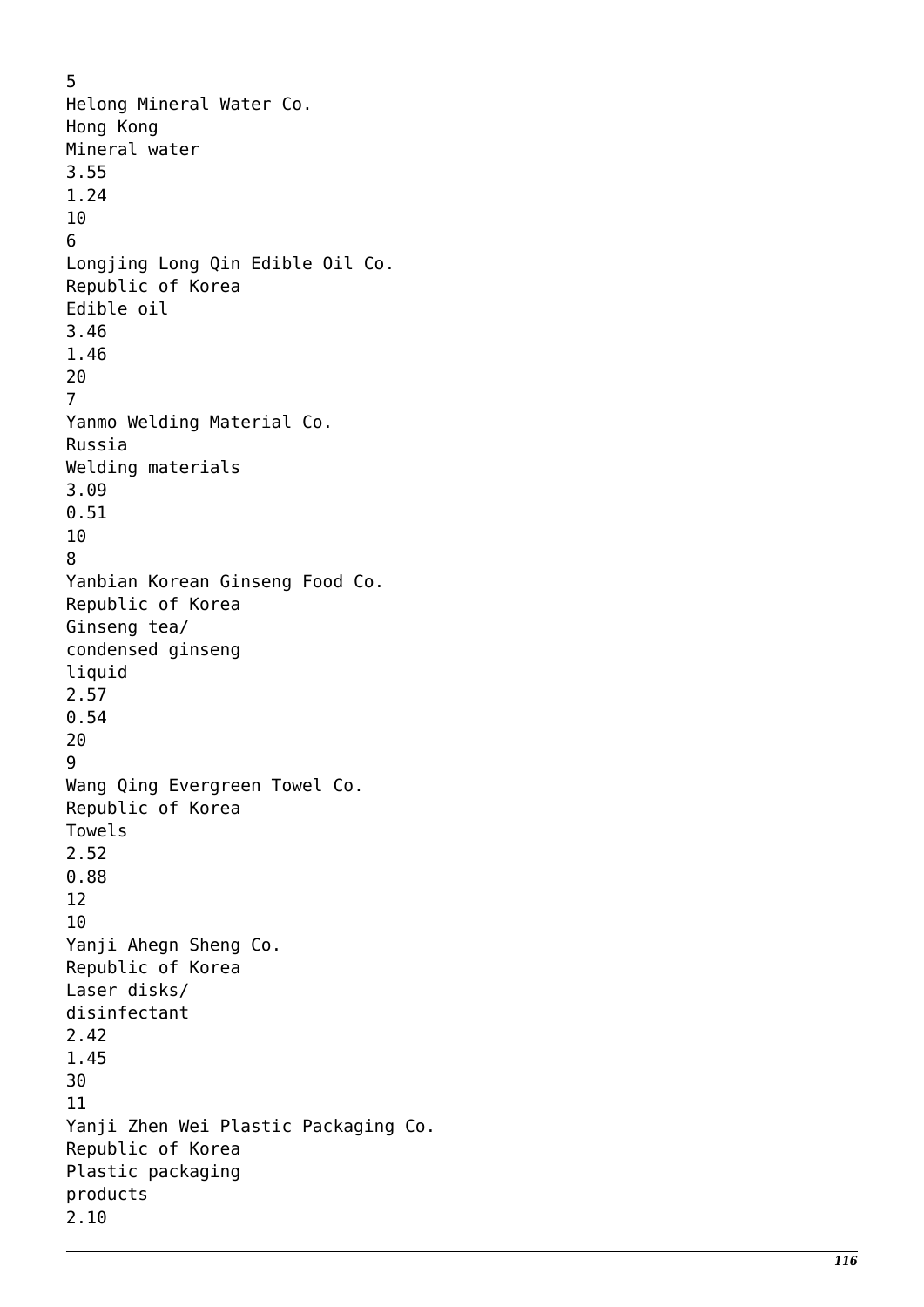20 a As of August 1993. Source: Yanbian Prefecture Government. TABLE 19 Foreign direct investment in Primorsky Krai a) Number of equity joint ventures over time Year No. of joint ventures 1990 24 1991 127 1992 247 1/6/1993 364 memorandum item: foreign paid-up capital total US \$208.4 million b) Number of equity joint ventures by countries of origin, as per 1 June 1993 Country of origin Number Per cent of Total Foreign paid-up capital (US\$ '000) Per cent of Total PR China 197 54.1 27,221.6 13.1 Japan 41

1.06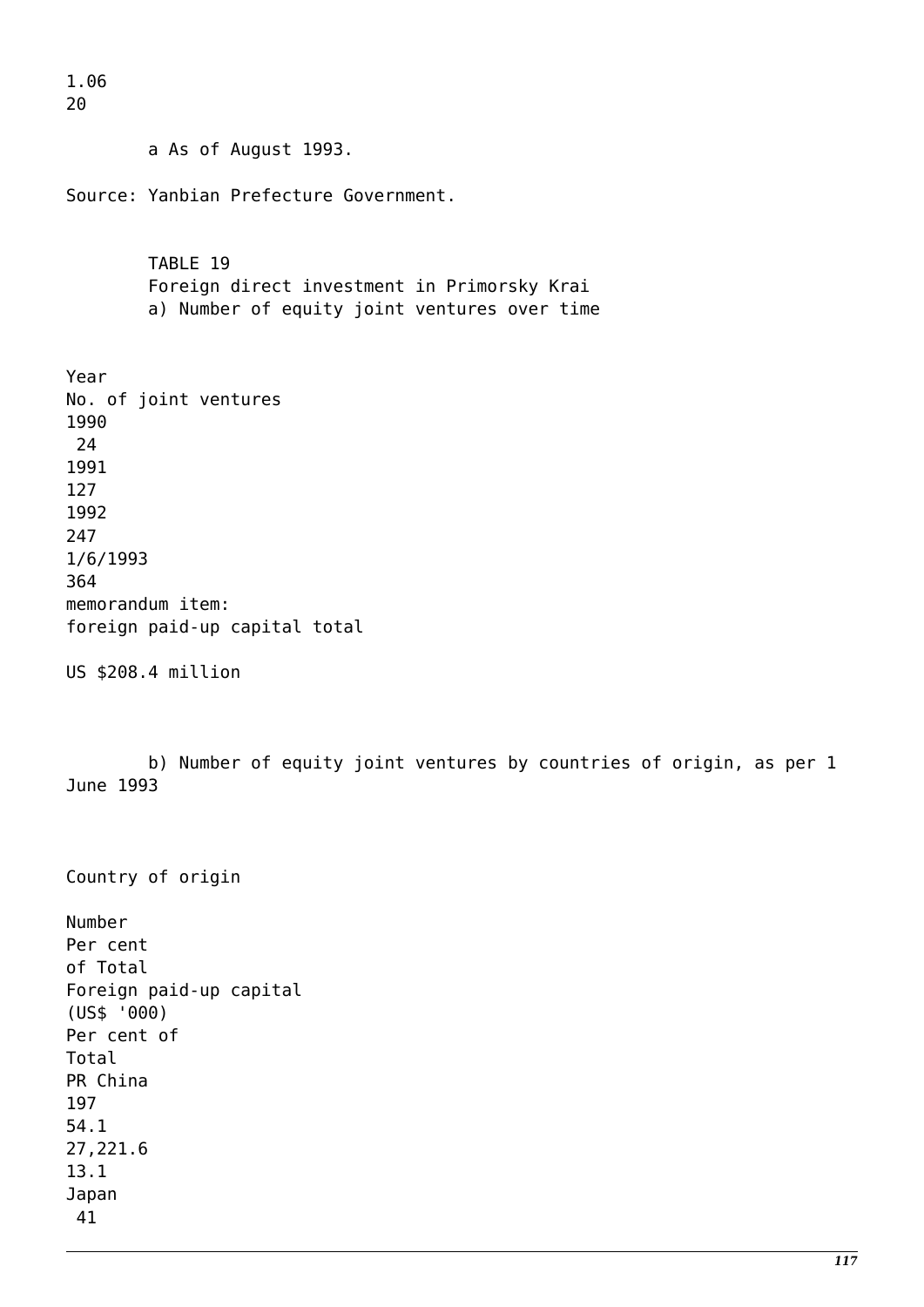| 11.3                     |
|--------------------------|
| 65,979.8                 |
| 31.7                     |
| <b>USA</b>               |
| - 33                     |
| 9.1                      |
|                          |
| 48,729.3                 |
| 23.4                     |
| Hong Kong                |
| - 30                     |
| 8.2                      |
| 4,583.4                  |
| 2.2                      |
|                          |
| Republic of Korea        |
| 15                       |
| 4.1                      |
| 7,524.0                  |
| 3.6                      |
| Germany                  |
| 11                       |
| 3.0                      |
|                          |
| 467.0                    |
| 0.2                      |
| Singapore                |
| 9                        |
| 2.5                      |
| 300.0                    |
| 0.1                      |
|                          |
| Taiwan Province of China |
| 5                        |
| 1.4                      |
| 180.0                    |
| 0.1                      |
| <b>DPRK</b>              |
|                          |
| Other                    |
| 3                        |
|                          |
|                          |
| 20                       |
| 0.8                      |
|                          |
| 5.5                      |
| 10.5                     |
|                          |
| 53,379.1                 |
|                          |
| 0.0                      |
|                          |
| 25.6                     |
| <b>TOTAL</b>             |
| 364                      |
| 100                      |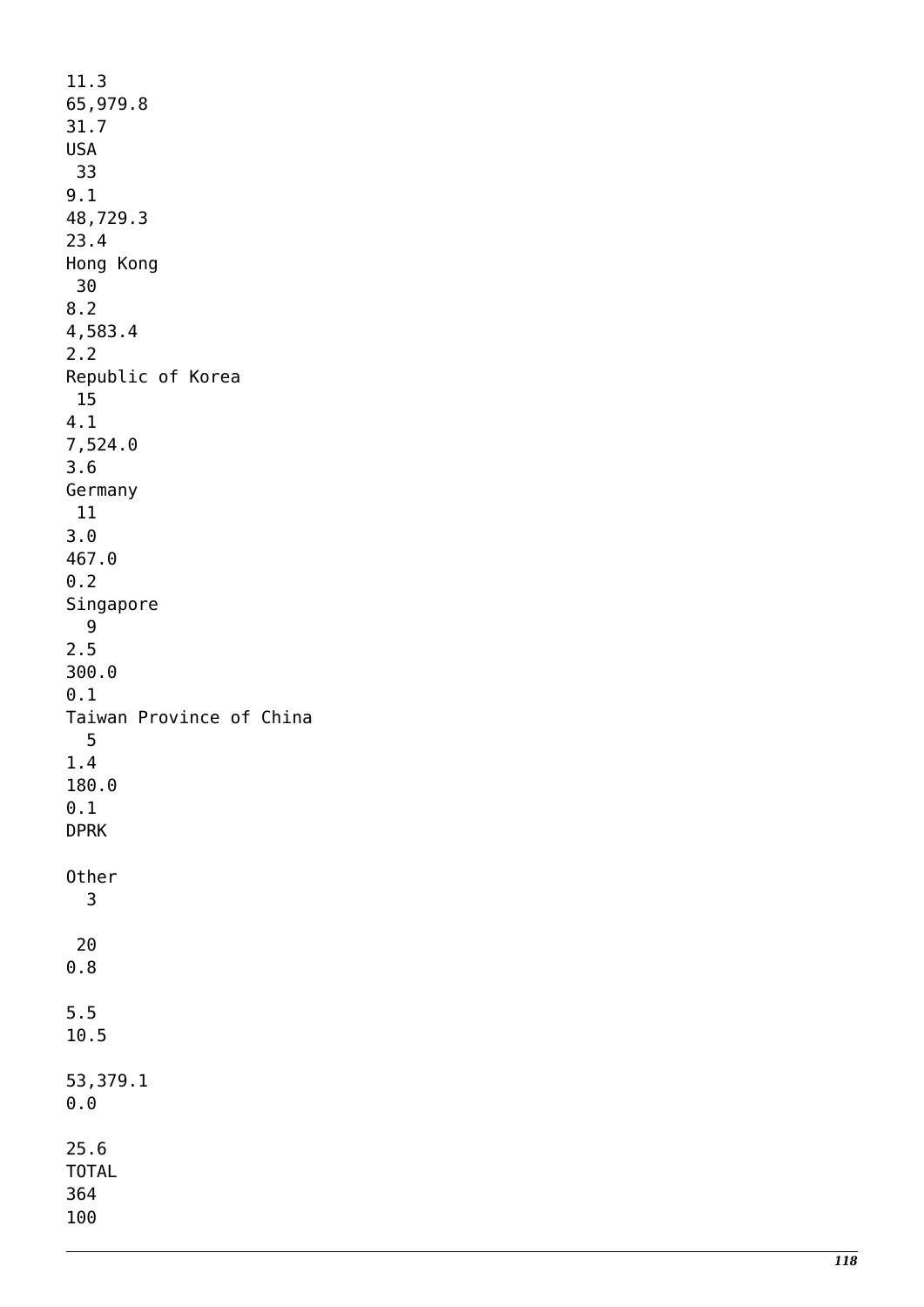```
208,374.7
100
Source: Primorsky Krai Government.
         TABLE 20
         Foreign investment in Nakhodka Free Economic Zone, as per 1 July 1993
         a) By type of investment
Type
Number
Joint ventures
113
Wholly foreign-owned enterprises
  45
Subsidiaries and affiliates of foreign ventures located outside FEZ Nakhodka
  94
Representative offices
  19
TOTAL
271
         b) By country of origin
Country of origin
Number
Percentage
Foreign paid-up
capital (US$)
Percentage
China
119
43.9
15,624.1
12.5
Japan
 38
14.0
66,086.8
52.9
USA
  23
8.5
25,819.9
20.7
Hong Kong
 23
8.5
2,101.3
1.7
Republic of Korea
```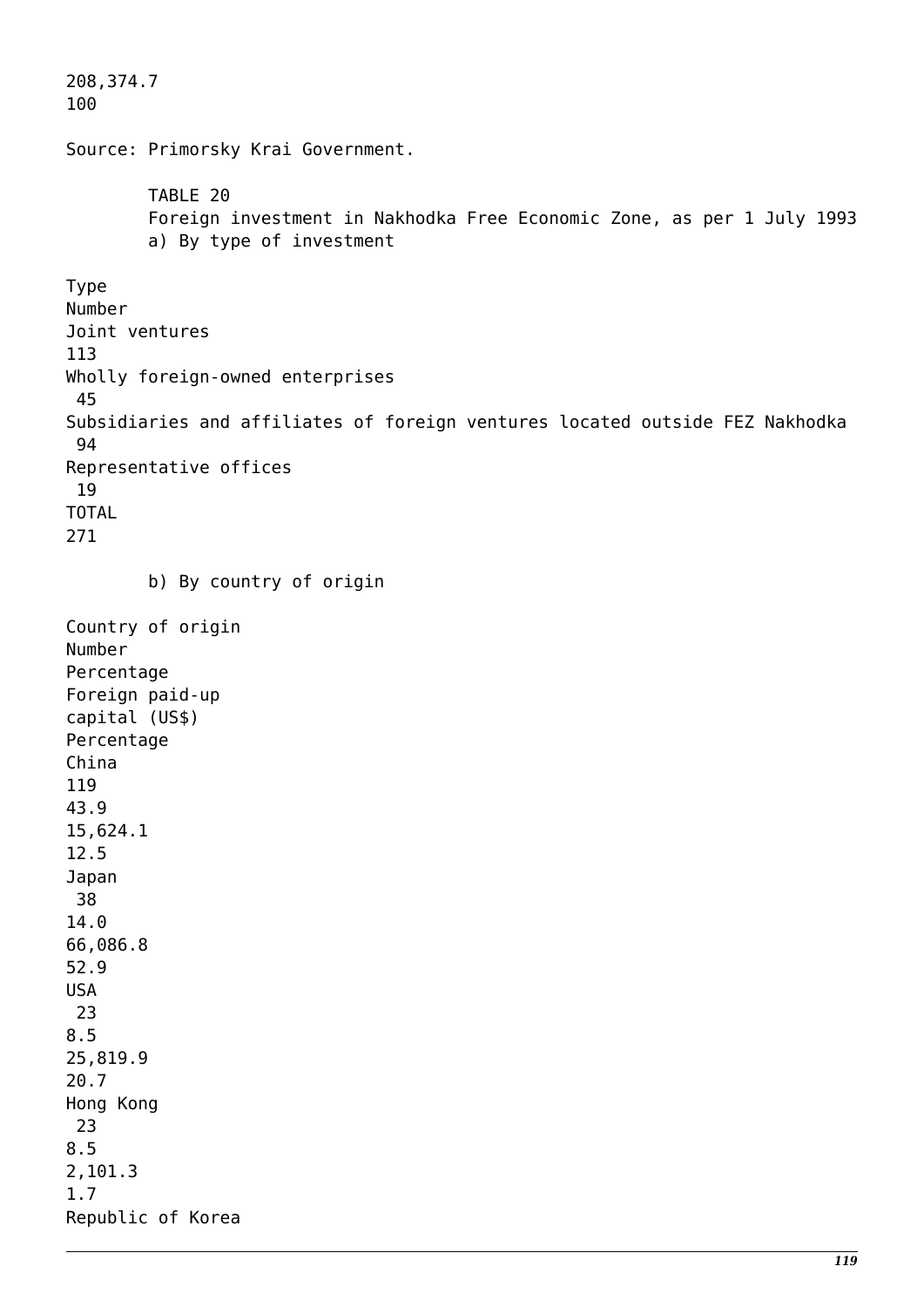12 4.4 5,628.0 4.5 Taiwan Province of China 6 2.2 100.0 0.0 Singapore 4 1.5 300.0 0.2 Germany 3 1.1 167.1 0.1 Canada 3 1.1 502.0 0.4 DPRK 3 1.1 10.5 0.01 Switzerland 3 1.1 37.2 0.03 Norway 2 0.7 4,395.0 3.5 New Zealand 2 0.7 100.0 0.1 Great Britain 3 1.1

Finland 3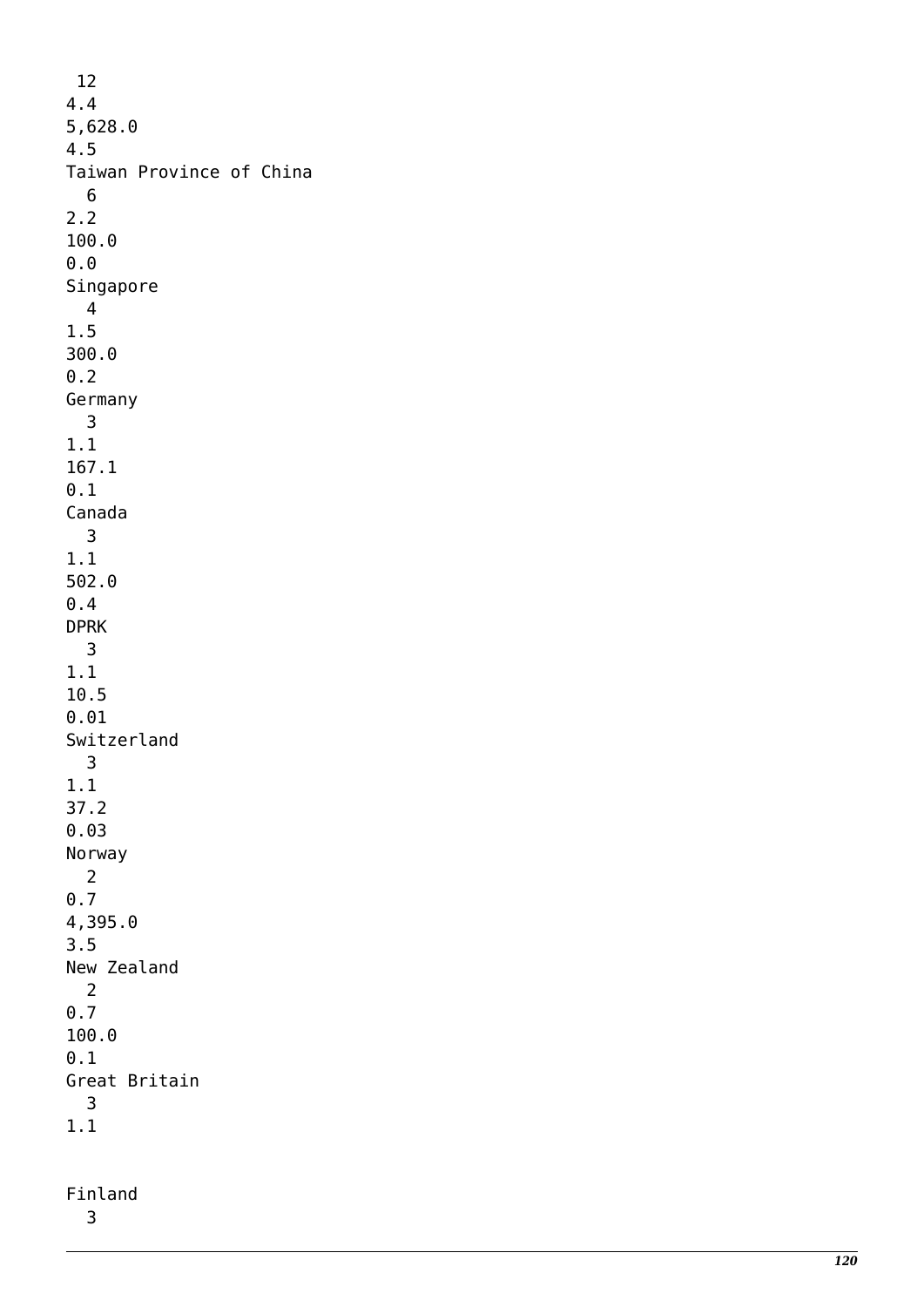| $1.1\,$                                     |
|---------------------------------------------|
| Hungary<br>$\overline{2}$                   |
| $\theta$ .7                                 |
| Kazakhstan<br>$\overline{2}$<br>$\pmb{0.7}$ |
| Latvia<br>$\overline{2}$<br>$\theta$ .7     |
| Panama                                      |
| $\overline{2}$<br>$0.7$                     |
| Spain<br>$\overline{2}$<br>$\theta$ .7      |
| Sweden<br>$\overline{2}$<br>0.7             |
| Vietnam<br>$\overline{2}$                   |
| 0.7<br>4,032.6                              |
| Argentina<br>$\mathbf 1$<br>$\theta$ . $4$  |
| Austria<br>$\mathbf 1$<br>$\theta$ . $4$    |
| Cayman Islands<br>$\mathbf 1$               |
| $\pmb{0}$ . $\pmb{4}$                       |

*121*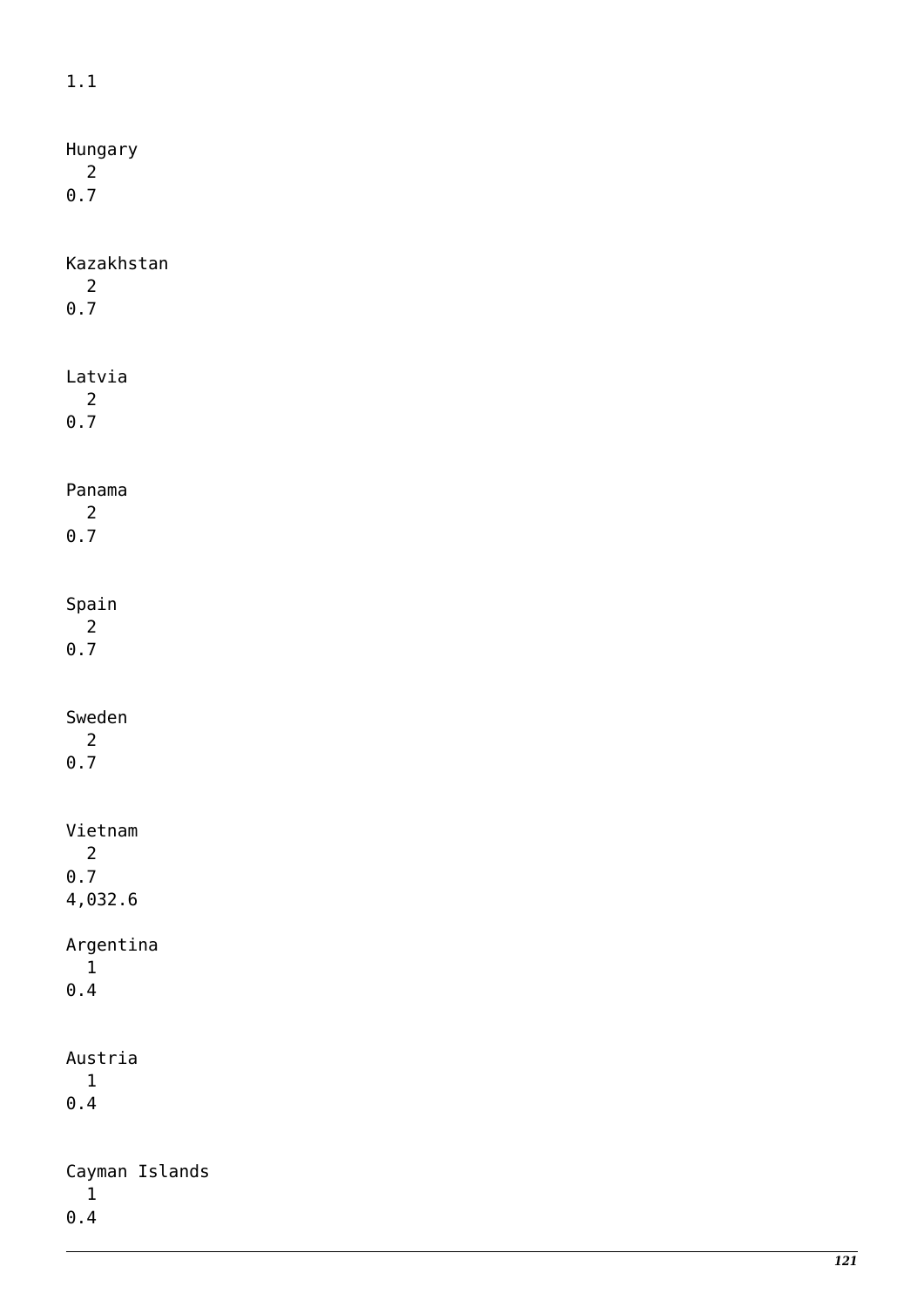Estonia 1  $0.4$ Israel 1 0.4 Italy 1 0.4 Luxemburg 1 0.4 Netherlands 1 0.4 Serbia 1  $0.4$ TOTAL 271 100 124,904.5 100 c) By sector of activity Sector of activity No. of foreign investments (% of total) Agriculture 17.2 of which timber 5.7 Consumer goods, catering services 18.2 Transport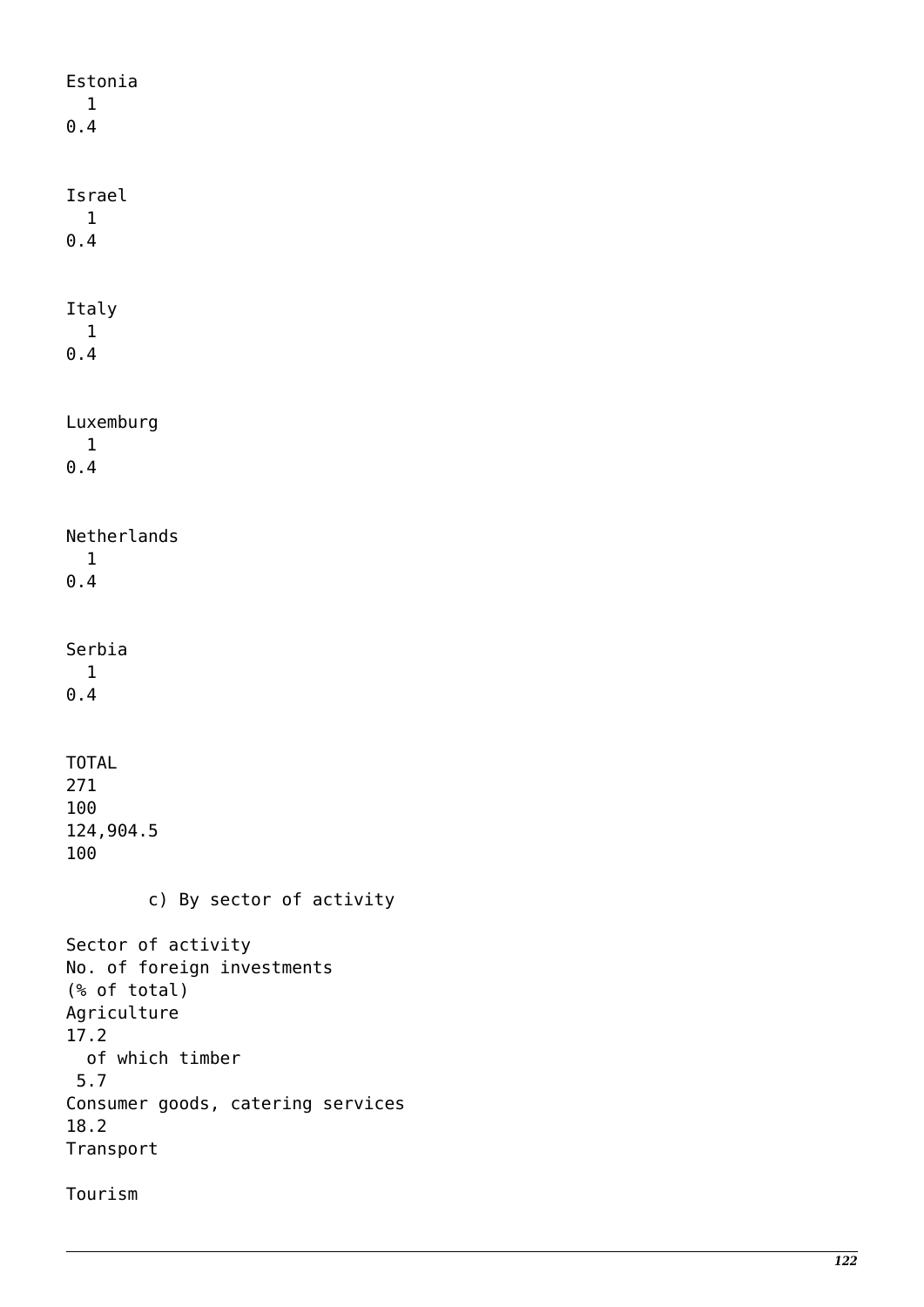Technological equipment 9.4 7.0 9.4 of which computers 0.8 Construction 8.2 Commerce 23.5 Other services 10.8 of which - motor vehicle servicing 2.5 - advertising, information, marketing 4.5 - engineering consultancy 1.4 - software development 0.4 - legal services 0.4 - foreign trade services 1.0 - other 0.6 Source: Nakhodka FEZ Administrative Committee.

 TABLE 8 Inventory of industrial enterprises in the Democratic Republic of Korea's Rajin-Sonbong Area

Company Name Type of Output Unit Annual Production Capacity Actual Output 1991 Capacity Utilization 1991 (%) Sungri Chemical Complex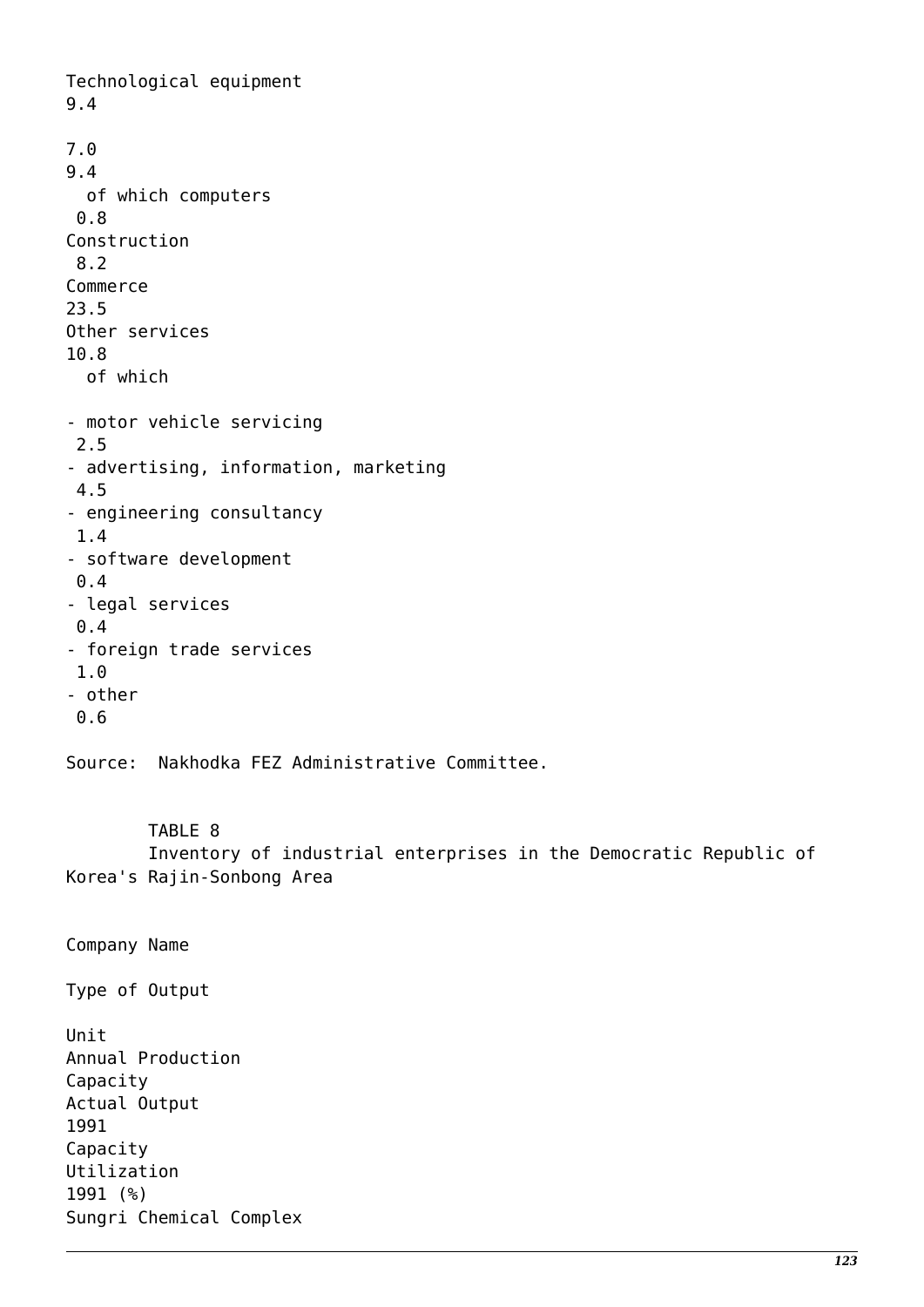oil processing '000 tons 2,000 1,804 90.2 June 21 Ship Repairing Factory ship repairing 10,000 - 20,000 tons 1,000 tons no. of ships 18 18 14 17 77.8 94.4 Rajin Ship-Building Factory ship-building (150 t) ship repairing no. of ships 70 150 56 105 80.0 70.0 Rajin Condenser Factory condensers '000 pcs. 2,400 1,680 70.0 Rajin Timber Processing Factory Cover-boards/pallets m3 6,500 6,500 100.0 Rajin Garment Export Factory garments '000 sheets 1,500 1,200 80.0 Rajin Car-Repairing Factory repairing of automobiles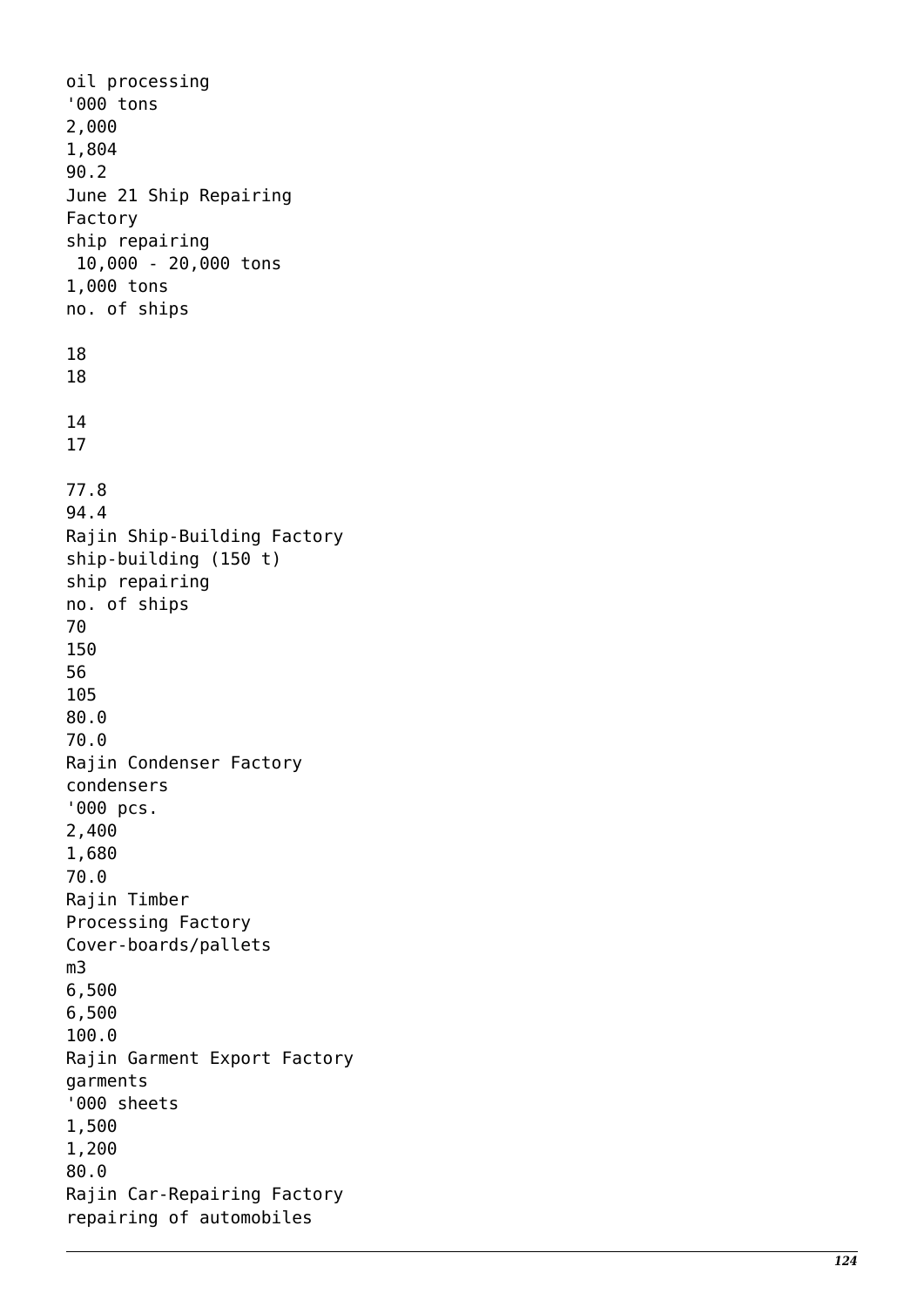repairing of engine-stands units 160 80 112 56 70.0 70.0 Rajin Shapes and Machines Repairing Factory shapes accessories tons 3 16<br>2 13 66.7 81.3 Rajin Farming Tool Factory carts combiners units 300 10 240 10 80.0 100.0 Rajin Paper Mill paper tons 500 350 70.0 Rajin Caustic Soda Factory caustic soda tons 30 24 80.0 Rajin Pharmaceutical Factory tablets fluids '000 tons 400 10 320 8 80.0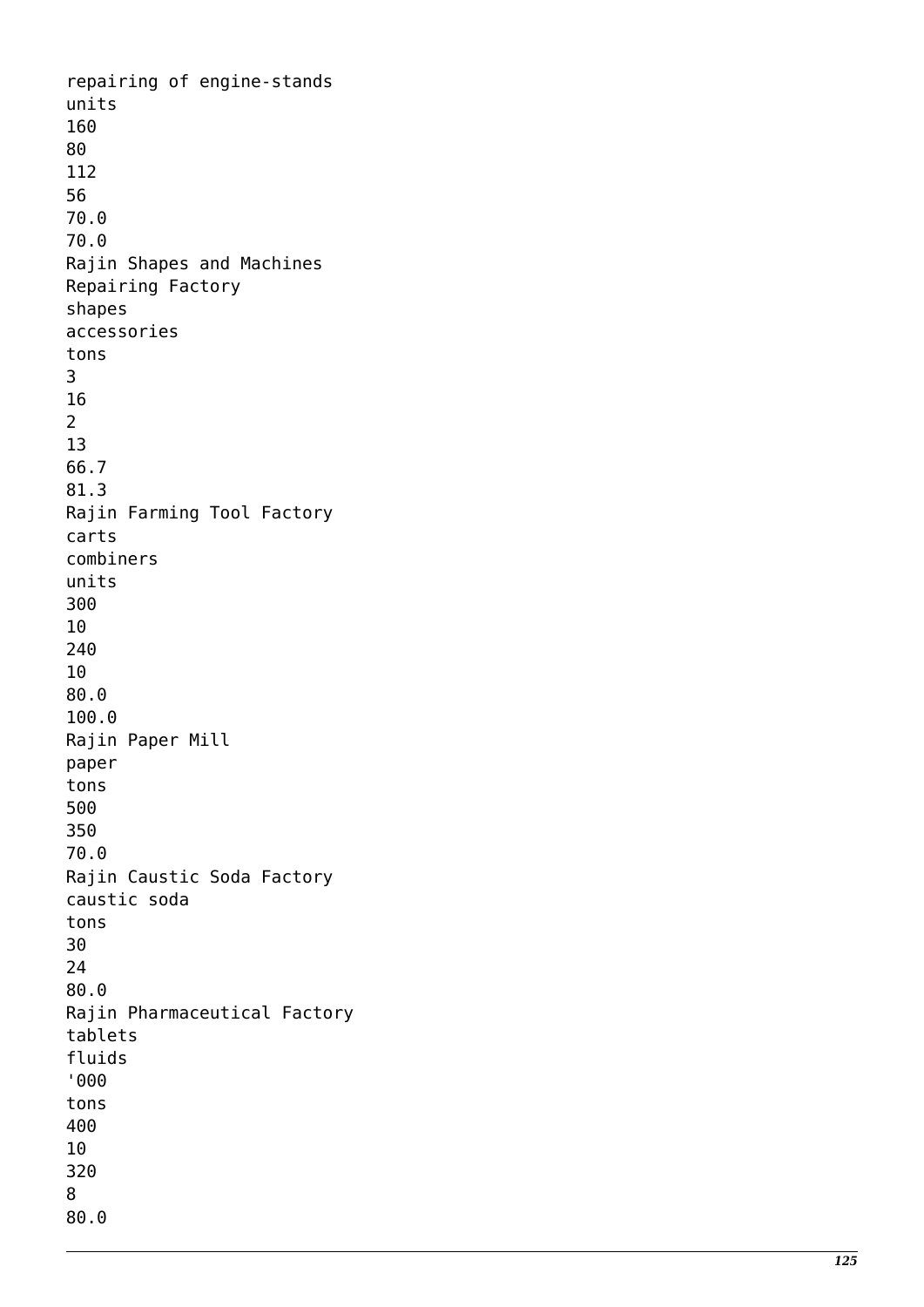80.0 Rajin Cement Factory cement '000 tons 5 4.5 90.0 Rajin China Factory china pots '000 pcs. 2.4 1.9 79.2 Rajin Brick Factory bricks '000 pcs. 1,000 800 80.0 Rajin Fabrics Factory ordinary fabrics '000 m 450 315 70.0 Rajin Garment Factory clothes '000 pcs. 1,000 960 96.0 Rajin Knitwear Factory knitwear '000 pcs. 300 240 80.0 Rajin Sauce Factory bean paste soya sauce tons kilos 1,500 1,000 1,398 963 93.2 96.3 Rajin Foodstuff Factory of Honoured Disabled Soldiers sugar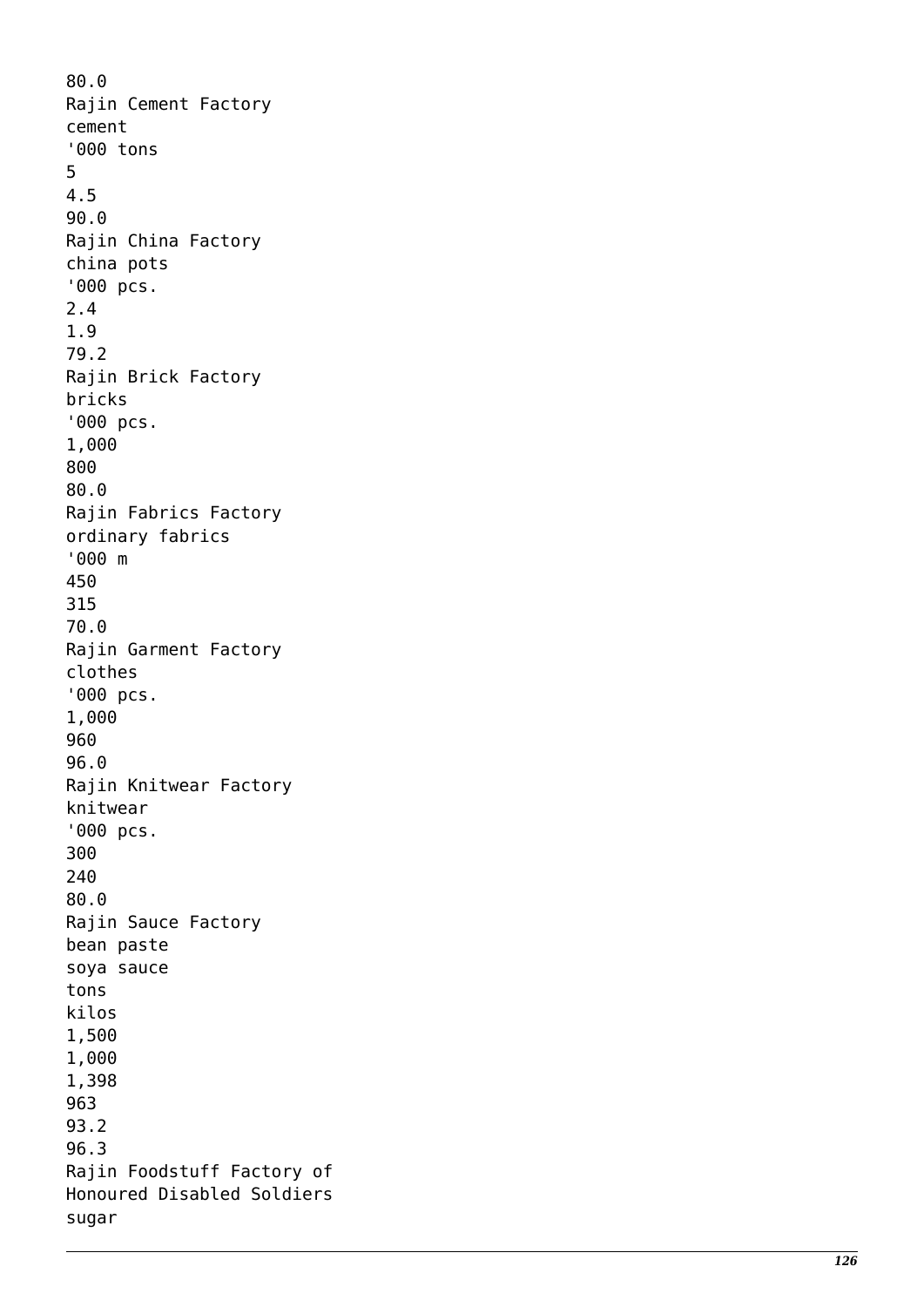cakes tons 700 850 560 680 80.0 80.0 Rajin Meat and Fish Processing Factory meat fish tons 1,030 760 721 608 70.0 80.0 Rajin Grain Administration Office grain processing '000 tons 100 70 70.0 Rajin Iron Ware Export Factory hair-cutters hair-cutting scissors '000 sets 100 100 76 82 76.0 82.0 Rajin Upholstery Production Cooperation upholstery '000 sets  $\frac{3}{2}$ 66.7 Rajin Leather Processing Factory leather '000 m2 2 1.6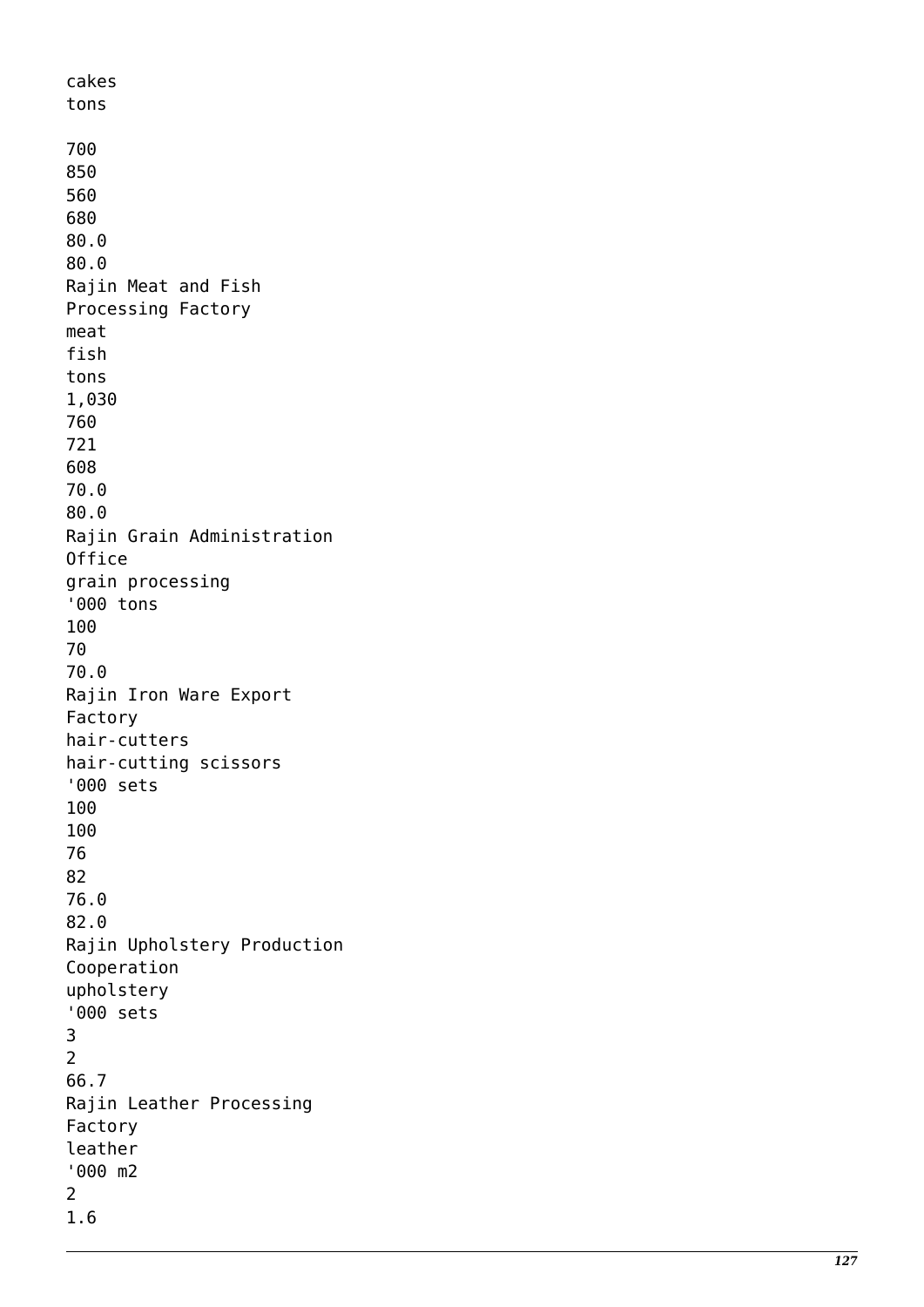80.0 Rajin Plastic Ware Factory plastic daily necessities '000 pcs. 100 70 70.0 Rajin Daily Necessities Factory brushes hair oil '000 pcs. 9 616 8 493 88.9 80.0 Rajin Glass Ware Factory glass plate '000 m2 13 11 84.6 Rajin Chemical Ware Factory laundry soap tons 1,000 800 80.0 Rajin Iron Ware Production Factory ironware '000 pcs. 40 32 80.0 Tumen River Sleeper Cutting Factory cut timber sleepers '000 m3 100 62 73,4 50 73.4 80.6 Sonbong Pit Timber Enterprise pit timber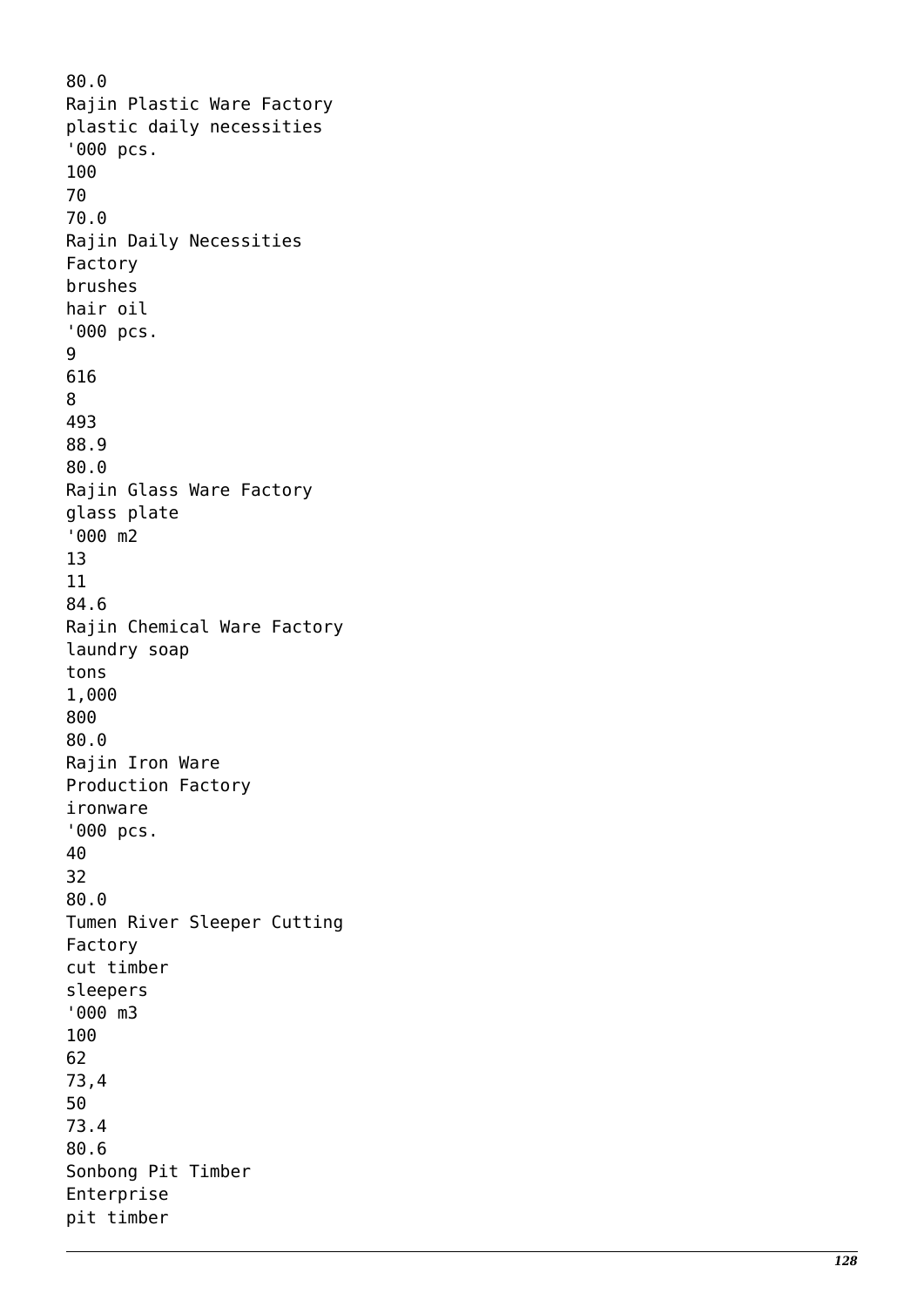ordinary timber m3 5,000 4,000 4,000 3,200 80.0 80.0 Coal Mine Pit Timber Enterprise cut timber '000 m3 5.5 4.4 80.0 Sonbong Garment Export Factory export clothes '000 pcs. 500 400 80.0 Sonbong Ship Repairing Plant ship repairing ships 83 66 79.5 Sonbong Farm Machinery Plant maize seeders weeding machines sets 10 55<br>7 55 70.0 100.0 Sonbong Mechanization Plant tractor parts farm machinery parts tons 26 10  $\frac{26}{7}$ 100.0 70.0 Sonbong Maintenance and Repair Shop machine parts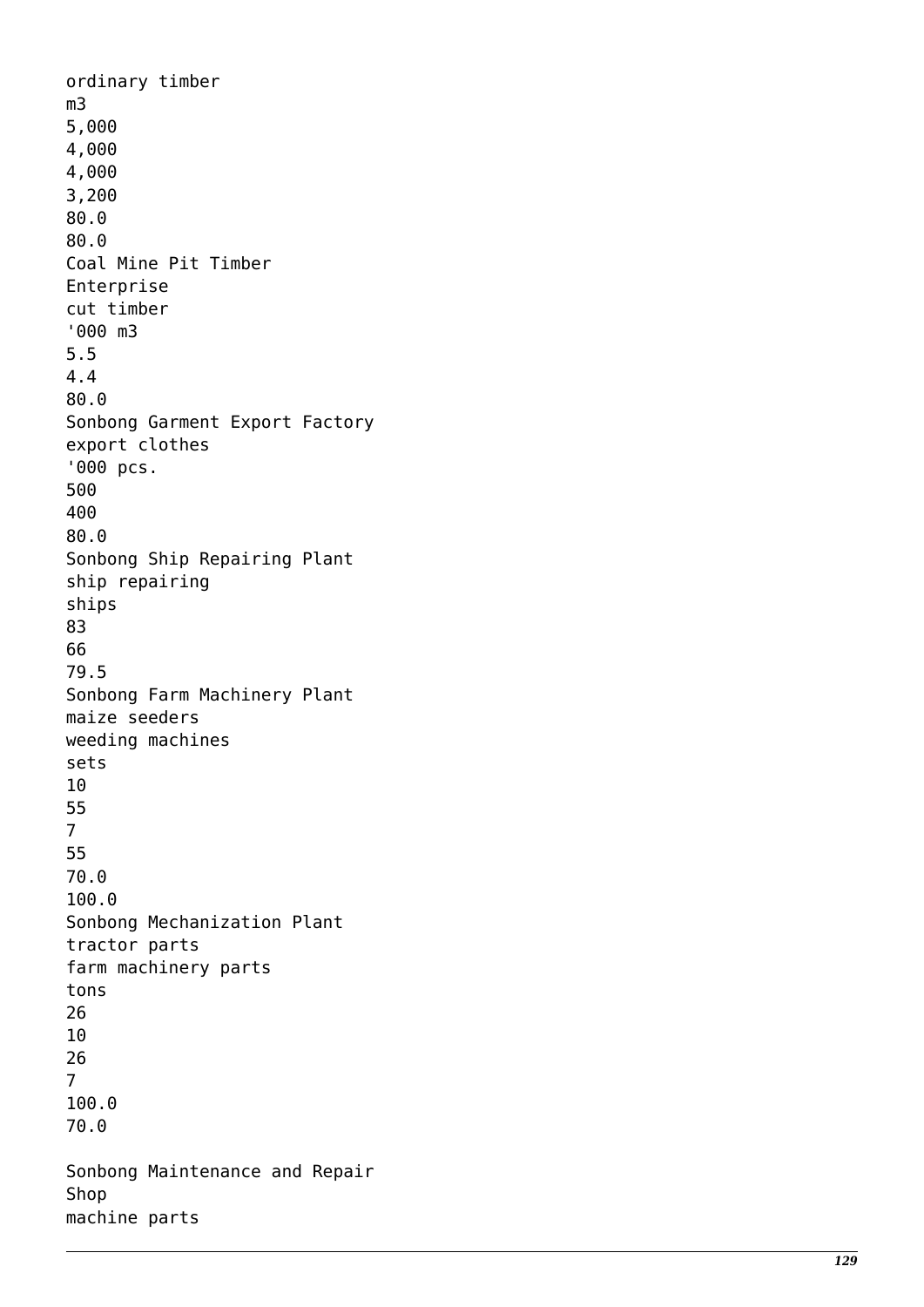```
motors
tons
20
280
16
224
80.0
80.0
Sonbong Sodium Carbonate
Factory
sodium carbonate
ammonium chloride
fertilizers
'000 tons 2
2.4
1.6
1.9
80.0
79.2
Sonbong Paper Mill
paper
tons
600
480
80.0
Sonbong Pharmaceutical
Factory
injections
ampules
1,500
1,200
80.0
Sonbong Chemical Factory
soap
tons
170
119
70.0
Sonbong Cement Workshop
cement
tons
5,000
4,000
80.0
Sonbong Building Materials
Workshop
water-resistant cement
water-resistant
cement blocks
tons
```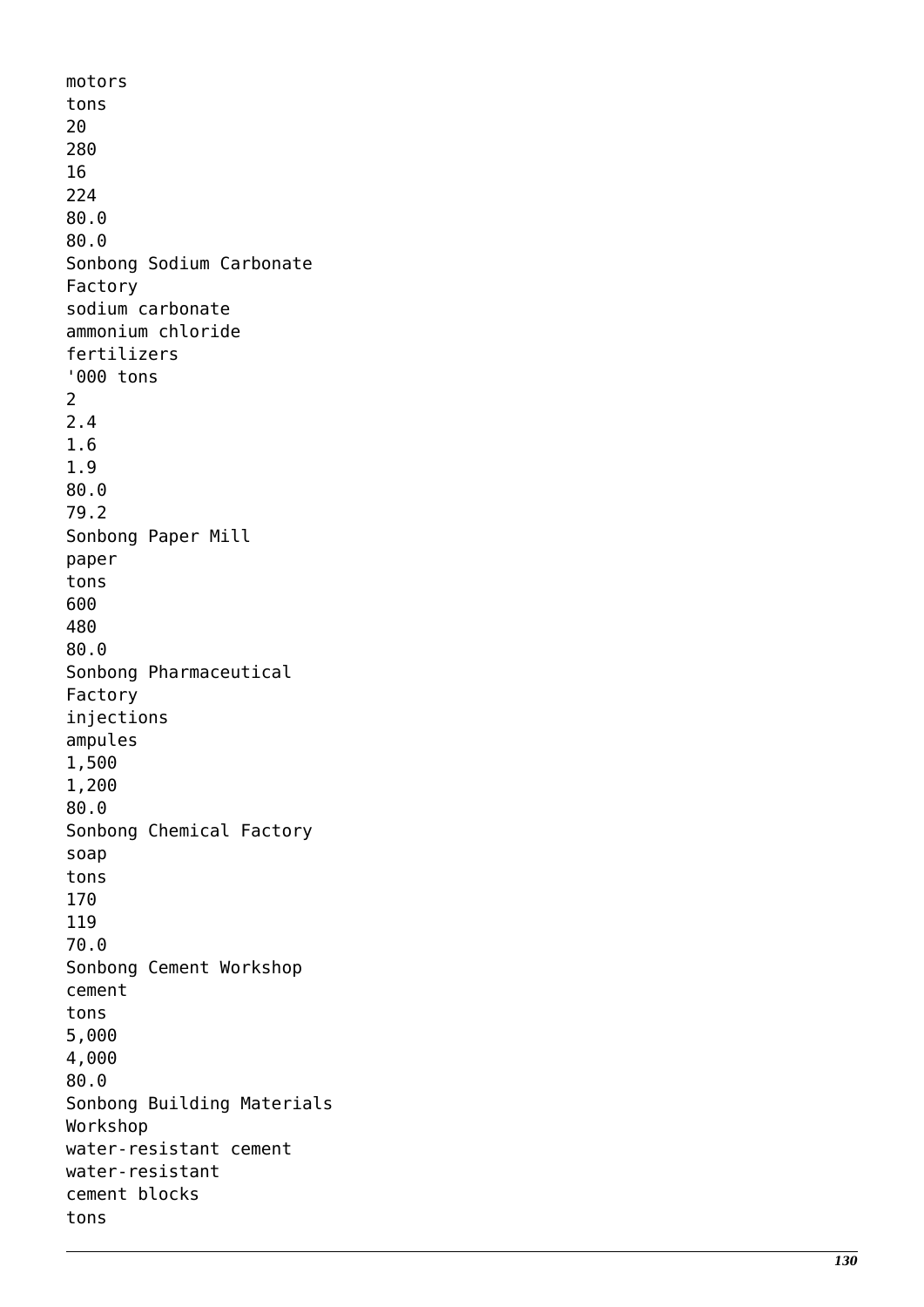m3 2,200 6,900 2,200 4,830 100.0 70.0 Sonbong Textile Factory artificial silk '000 m 450 315 70.0 Sonbong Garment Workshop suits for adults '000 pcs. 350 246 70.3 Sonbong Bean Paste and Edible Oil Workshop soya sauce bean pasted kilos tons 1,100 1,000 880 870 80.0 87.0 Sonbong Foodstuff Workshop sweets cakes tons 360 230 289 185 80.3 80.4 Sonbong Grain Administration Office grain processing '000 tons 20 16 80.0 Sonbong Upholstery Workshop plywood upholstery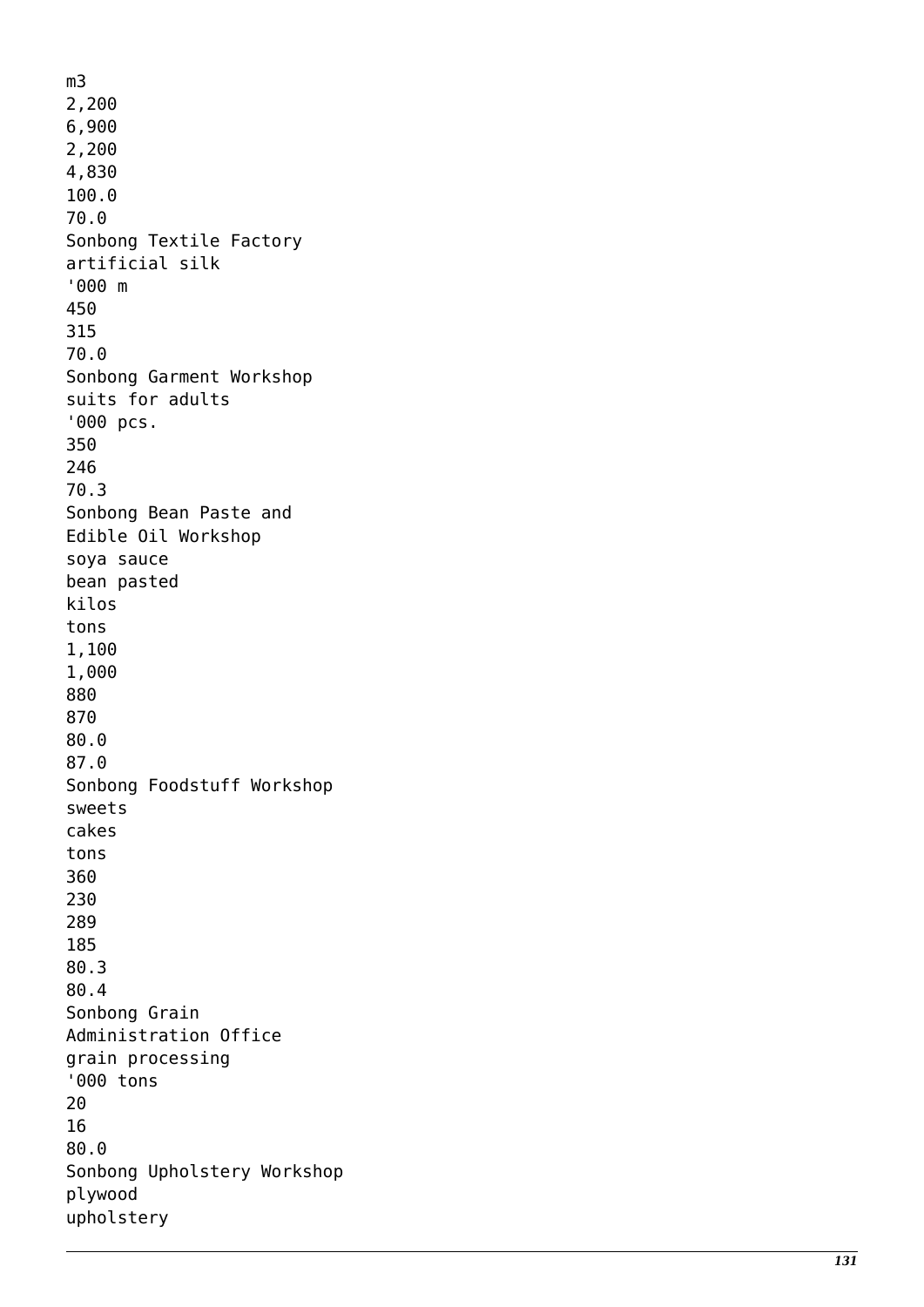m2 pcs. 26,000 15,000 18,200 10,500 70.0 70.0 Sonbong Porcelain Workshop porcelain '000 pcs. 18 14 77.8 Sonbong Ironware Factory ironware '000 pcs. 200 140 70.0 Sonbong Honoured Disabled Workshop plastic goods '000 pcs. 600 480 80.0 Sonbong Leather Processing Workshop leather goods '000 pcs. 35 28 80.0 Ungsang Lunchbox Paper Factory lunchbox paper '000 pcs. 5,000 4,517 90.3 Tumen River Railway Honoured Disabled Soldier Factory electric bulbs for signal lamps sets 4,200 4,121 98.1

Source: Committee for the Promotion of External Economic Cooperation.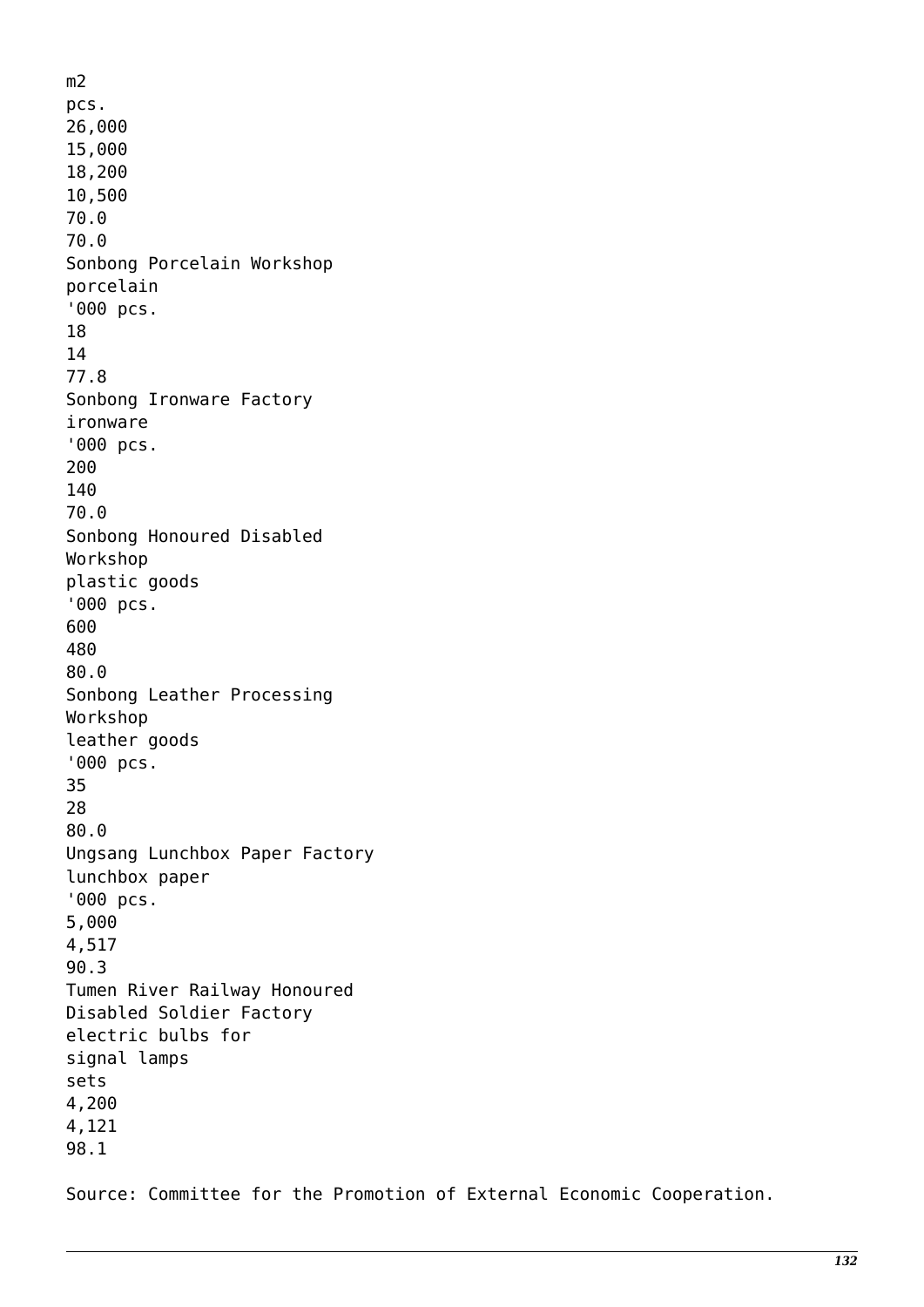TABLE 15 Foreign investment incentives in China's TREDA

State-level (State Law)

Jilin Province Yambian Korean Autonomous Prefecture

Yanji

Hunchun

Tumen Enterprise income tax Standard rate Reduced rate

 30% Export enterprises Tech advanced enterprises Investment in coastal open cities: 24% Investment in special economic zones: 15% If in energy, communications, harbour, wharf or other encouraged area: 15%

If invt. > US\$10 mn and in (i) Infrastructure, basic industries and resources (ii) Technical upgrade of existing enterprises (iii) 'Backbone' and 'superior' industries (iv) Capital and technology-intensive industries 15%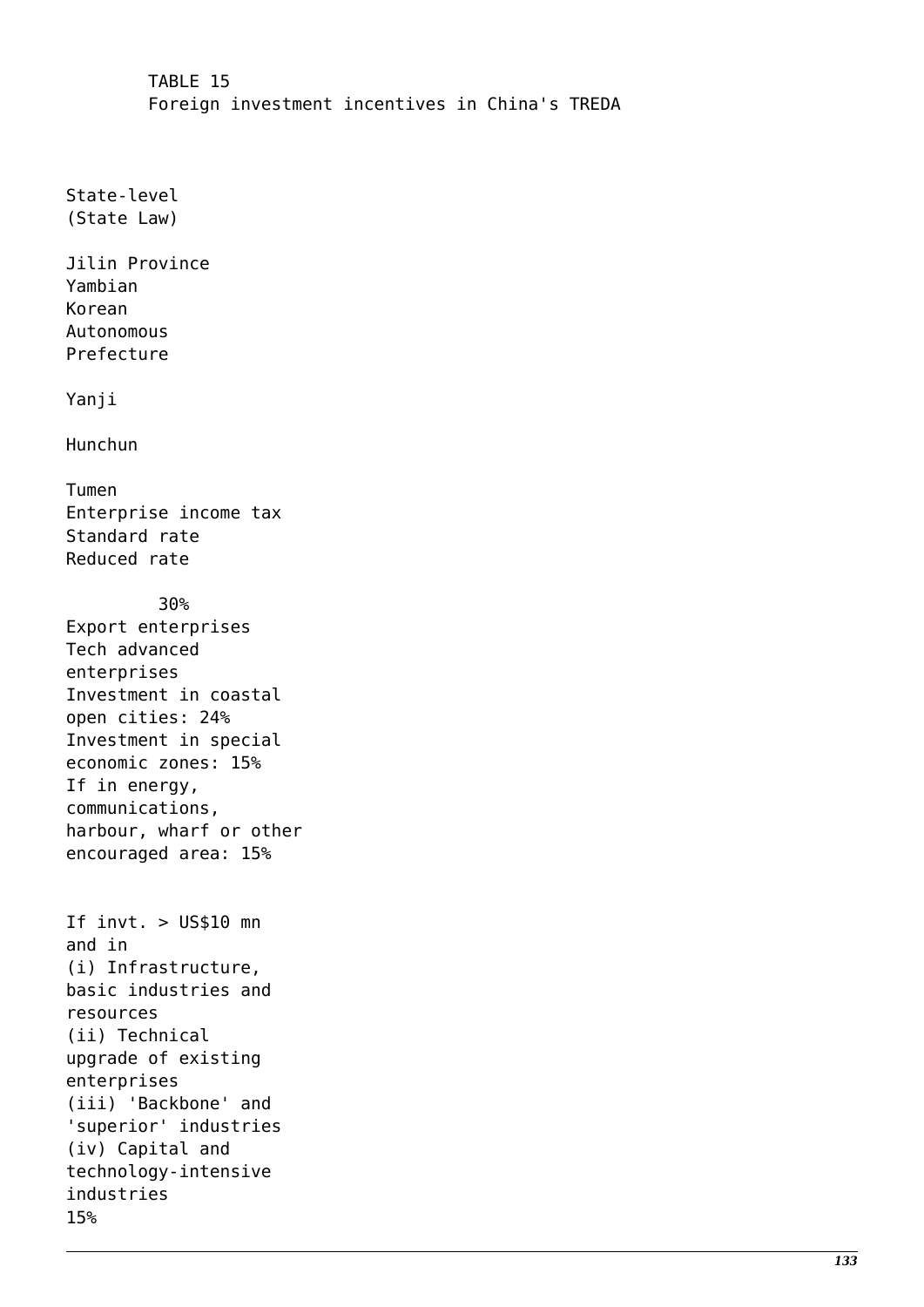Invt. in Yanji Reform and Open-Door Special Zones:15%

## 15%

Within zones/sites: 24% elsewhere: 30% In practice, general reduction to 15% Exemptions If invt. period > 10 yrs Yrs. 1+2 of profitmaking:0 Yrs. 3-5: half rate Ù If invt (i) in agriculture, forestry or animal husbandry, or (ii) in remote underdeveloped areas: 13- 15% reduction for 10 more yrs.  $\dot{U}$  If > 70% exportproduction: half rate Ù If technologically advanced enterprise: half rate for 3 more yrs. ditto., if invt. period > 15 yrs.: another 5 yrs. exemption If invt. period > 10 yrs. Yrs 1+2 of profitmaking: 0 Yrs. 3-5: half rate If advanced tech enterprise: Yrs. 3-8 of profitmaking: half rate. Thereafter: 10% If  $> 50$ % export production: 10% If invt. in service ind. > Yuan 5 mn: Yr. 1 of profit-making: 0 Yrs. 2+3: half rate If invt. in infrastructure/ utilities and agriculture and invt. period  $> 15$ yrs: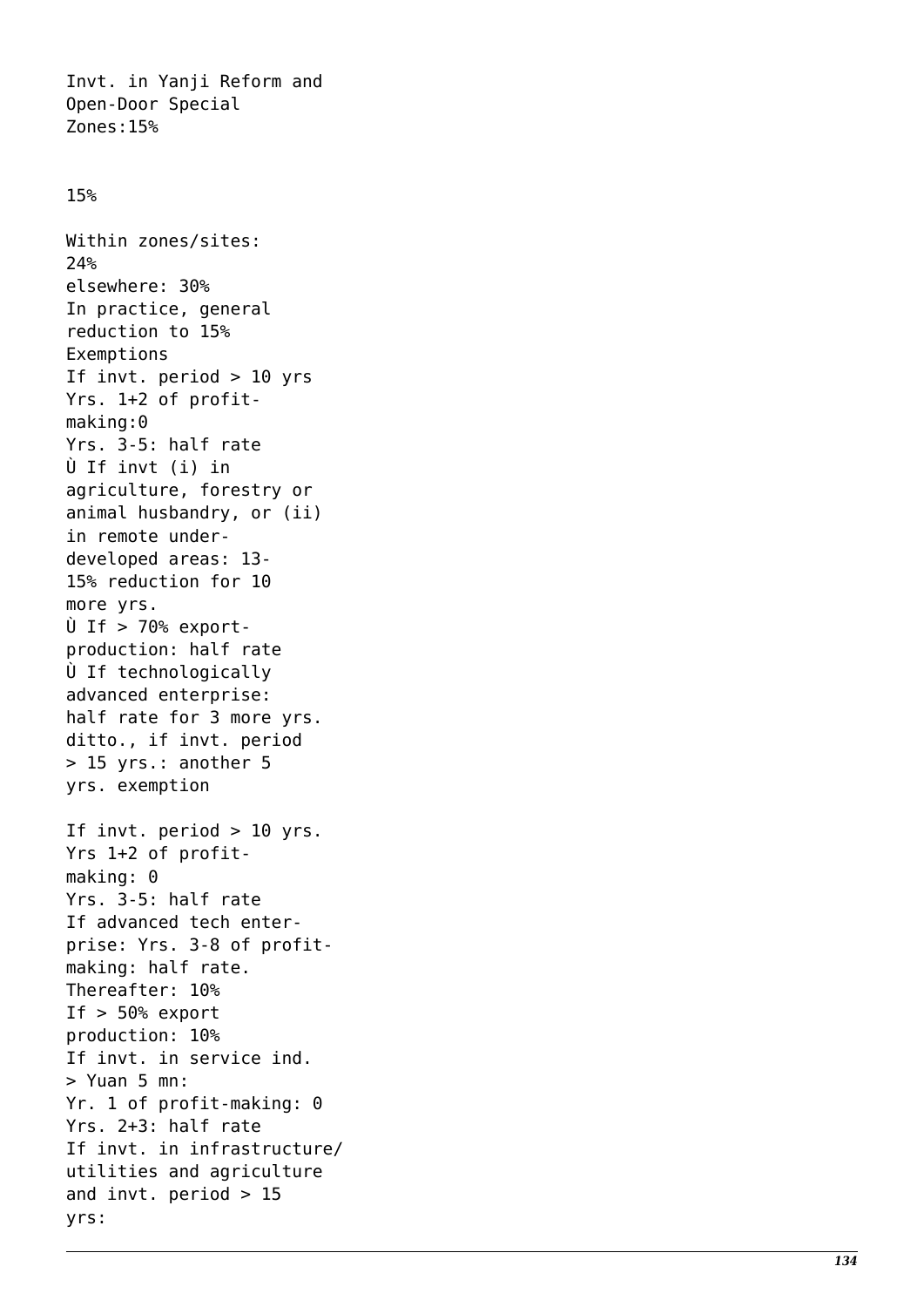Yrs. 1-5 of profit making:0 Yrs. 6-10: half rate If invt. period > 10 yrs.: Yrs. 1-5 of profitmaking: 0 Yrs. 6-10: half rate If  $invt. > US$3$  mn or high-tech: Yrs. 1-10: 0 If  $invt. > US$1$  mn in service ind.: Yrs. 1-2: 0 Yrs. 3-5: half rate Thereafter, if  $> 50\%$ export production: half rate. Extension of exemption period possible Local income tax Standard rate Exemptions 3% Discretion of provincial, prefectural and municipal authorities If invt. period >10 yrs. Yrs. 1-6 of profitmaking: 0 High-tech enterprise: Yrs. 1-11 of profit making: 0 If >50% export production: 0 If invt. in  $(i) - (iv)$ above: Yrs. 7-11 of profit-making: half rate If invt. in agric. etc. or remote areas: 0 for unspecified time period

If invt.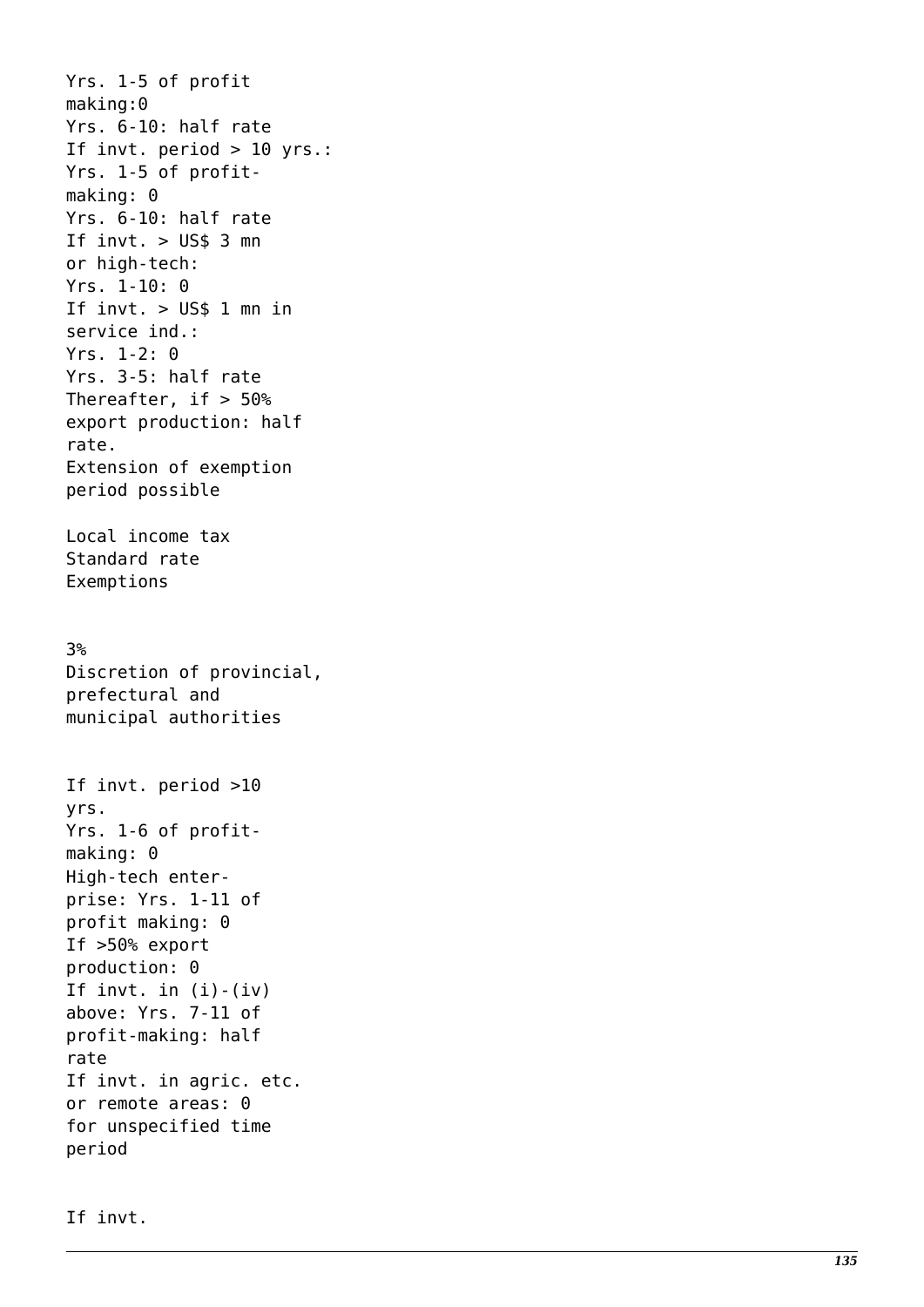period>10 yrs. Yrs. 1-6 of profit-making:0 Thereafter extension of tax holiday, if  $l$  > 60% export production Ù Tech advanced enterprises Ù Invt in infrastructure, agriculture,etc Exemption up to 10 yrs. possible 10 yrs. exemption Commercial and industrial consolidated tax Exempted on export products May be reduced/ exempted Imported machinery, equipment, raw materials, etc. and goods for foreign staff's use: exempt Half rate if invt. in new and high tech areas: 3 yrs. exemption During initial period: further reduction to "proper rate" negotiable Individual income tax - wages and salaries thereof foreign personnel - compensation for personal services; royalties;interest,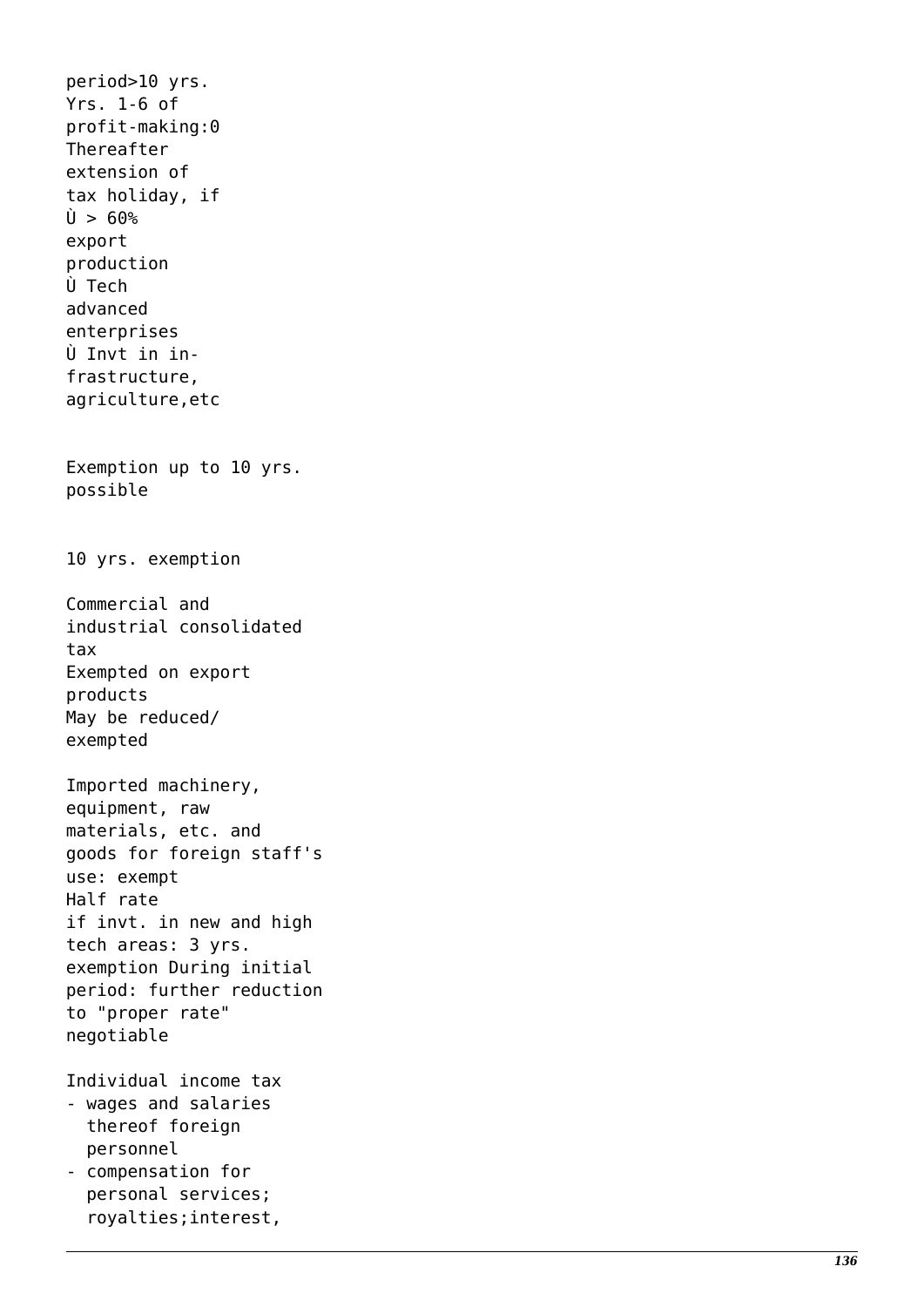dividends and bourses;lease of property;others 5-45% half rate 20%

5-45% half rate

10%

(exemptions) 10%

Exemption

Reinvested profits If reinvt. for > 5 years: income tax refund up to 40% of reinvested amount If reinvt. for  $> 5$ yrs.: Income tax refund up to 50% of reinvested amount If invt. in  $(i) - (iv)$ above 100% refund, both enterprise and local income tax If reinvt. for > 5 yrs. and export or advanced tech enterprise: Income tax refund up to 100% of reinvested amount 5 yrs. minimum reinvt. period: Income tax refund up to 60% of reinvested amount;. If export or high tech ventures: 100% refund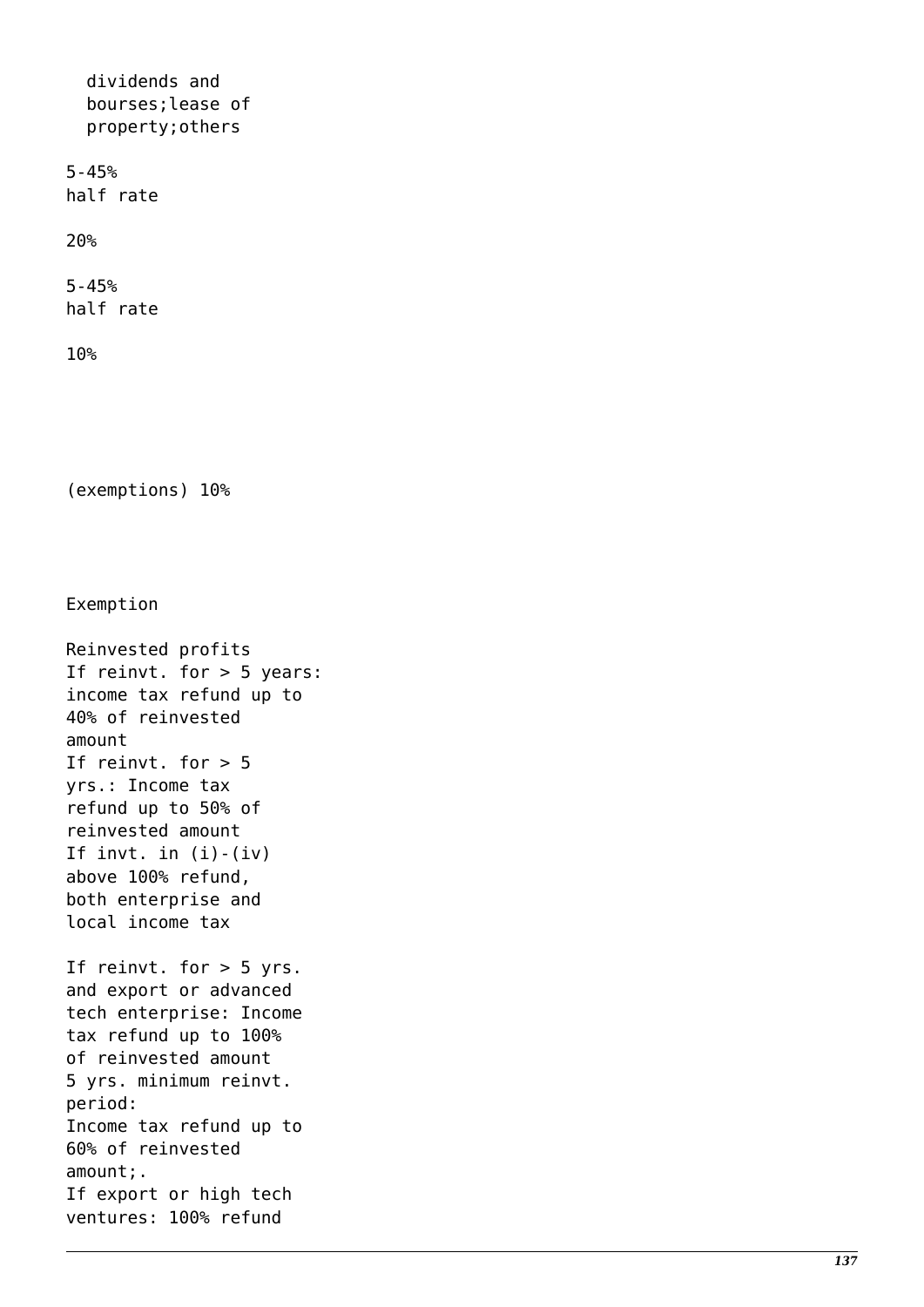5 yrs. minimum reinvt. period: Income tax refund up to 40% of reinvested amount; If productive or high tech venture: 100% refund Loss carry-over 5 yrs. maximum 5 yrs. maximum 5 yrs. maximum Profit remittances Tax-exemption tax-exempt for export and advanced tech enterprises Right of land use Land use fee 40-70 yrs. Y 0.3-10/m2 p.a. For export and tech. advanced enterprises,  $(i) - (iv)$  above: Yrs. 1-5: 0 Yrs. 6-10: half rate If invt. in agric. etc. or remote areas: exemption/ reduction for unspecified time period Half rate for export and tech. advanced enterprises until 1995

Y 0.1-12/m2 p.a.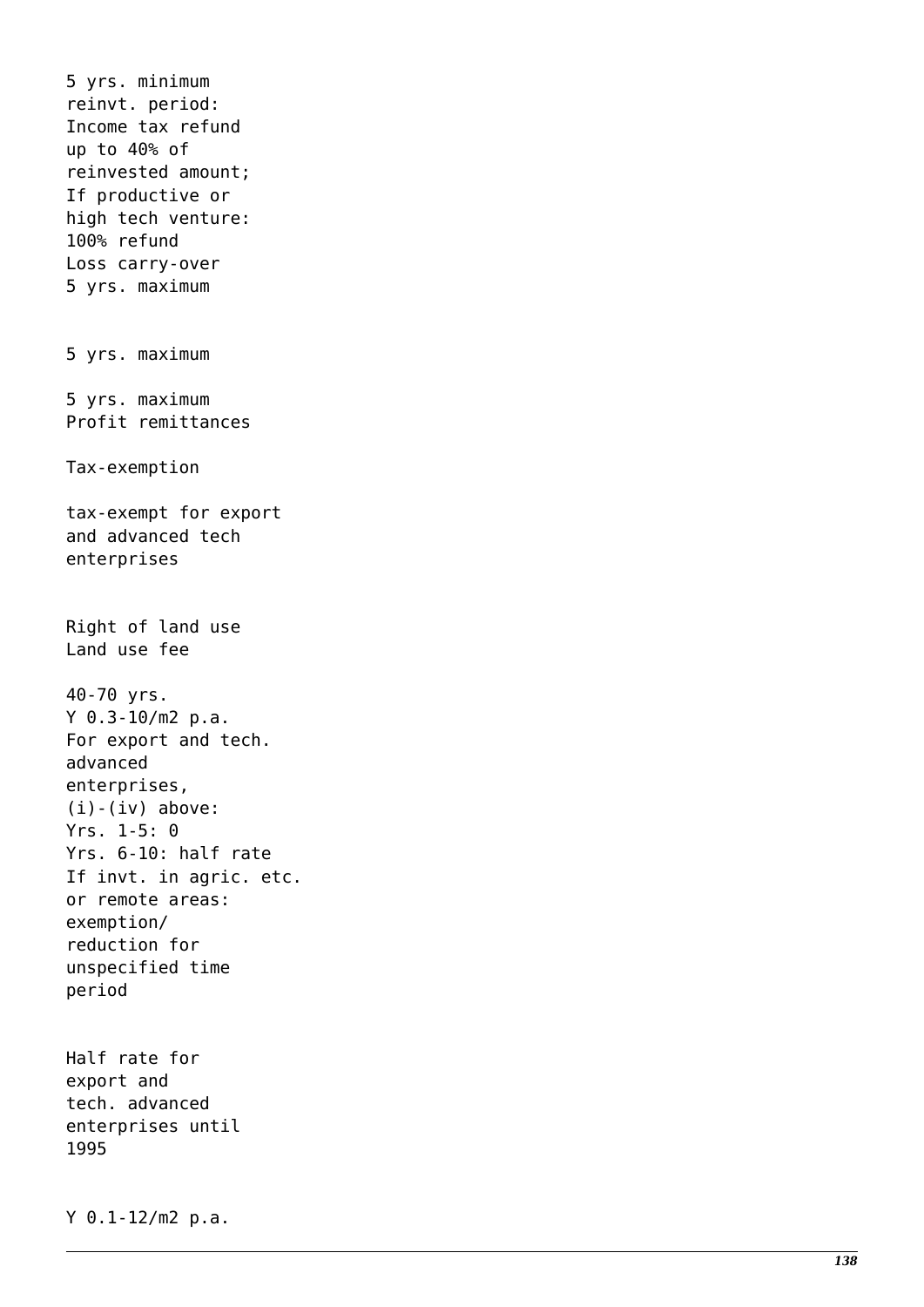```
Yrs. 1-10: 0
Advanced tech
enterprises:0
50-70 yrs., extension
possible
Yrs. 1-10: 0
50-70 yrs.
Y 0.1-2/m2 p.a.
If in selected
zones/sites:
reduction;
If invt. period >
20 yrs.: exemption
after yr. 10
If high tech. invt.: \ThetaReal estate tax
- building value
- land value
- jointly on building
   and land value
1.2%
1.5%
1.8%
Exempt. for export
tech. advanced
enterprises and (i)-
(iv)Vehicle licence plate
tax acc. to
category/tonnage
Y 0.3 - 80 per month
Exempt (unless
transportation business)
Other
Exempt from payment
of certain subsidies to
staff and workers;
priority access to
utilities,transportation
and communication
```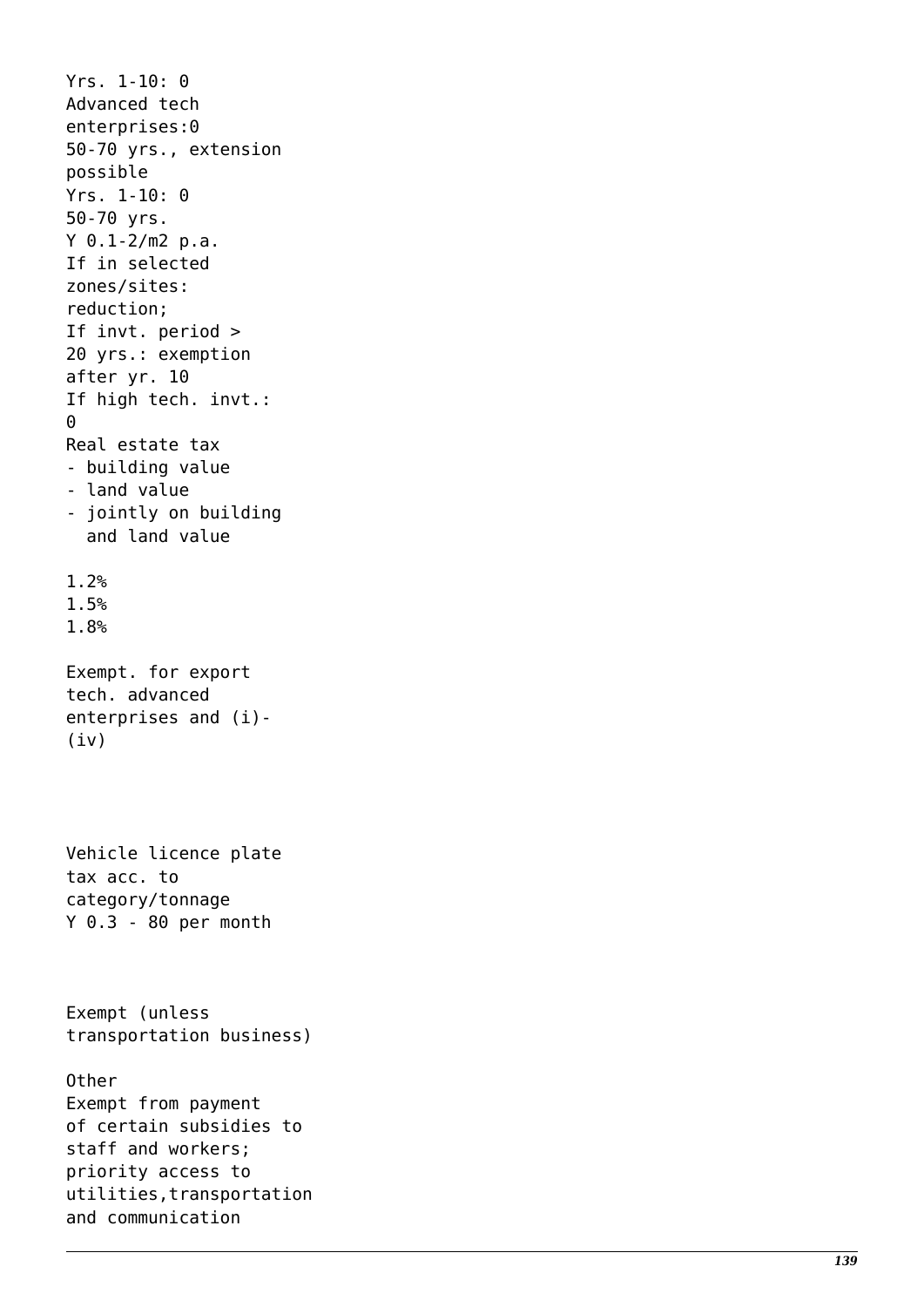facilities, short-term bank loans; Direct exporting by enterprises permitted, right of autonomous enterprise management; Licence-free import of machinery, equipment, raw materials, etc. Priority access to use of land, shortterms bank loans Customs tariff exemptions and reductions Source Provisions of the State Council of the People's Republic of China for the Encouragement of Foreign Investment (22 Oct. 1986). Income Tax Law of the People's Republic of China for Enterprises with Foreign Investment and Foreign Enterprises (July 1991) Preferential Provisions of Jilin Province for Encouragement of Foreign Investment (27 Oct. 1992) Temporary Provisions for Foreign Economic Relations Development in Yambian Korean Autonomous Prefecture Temporary Provisions of the Government of Hunchun City on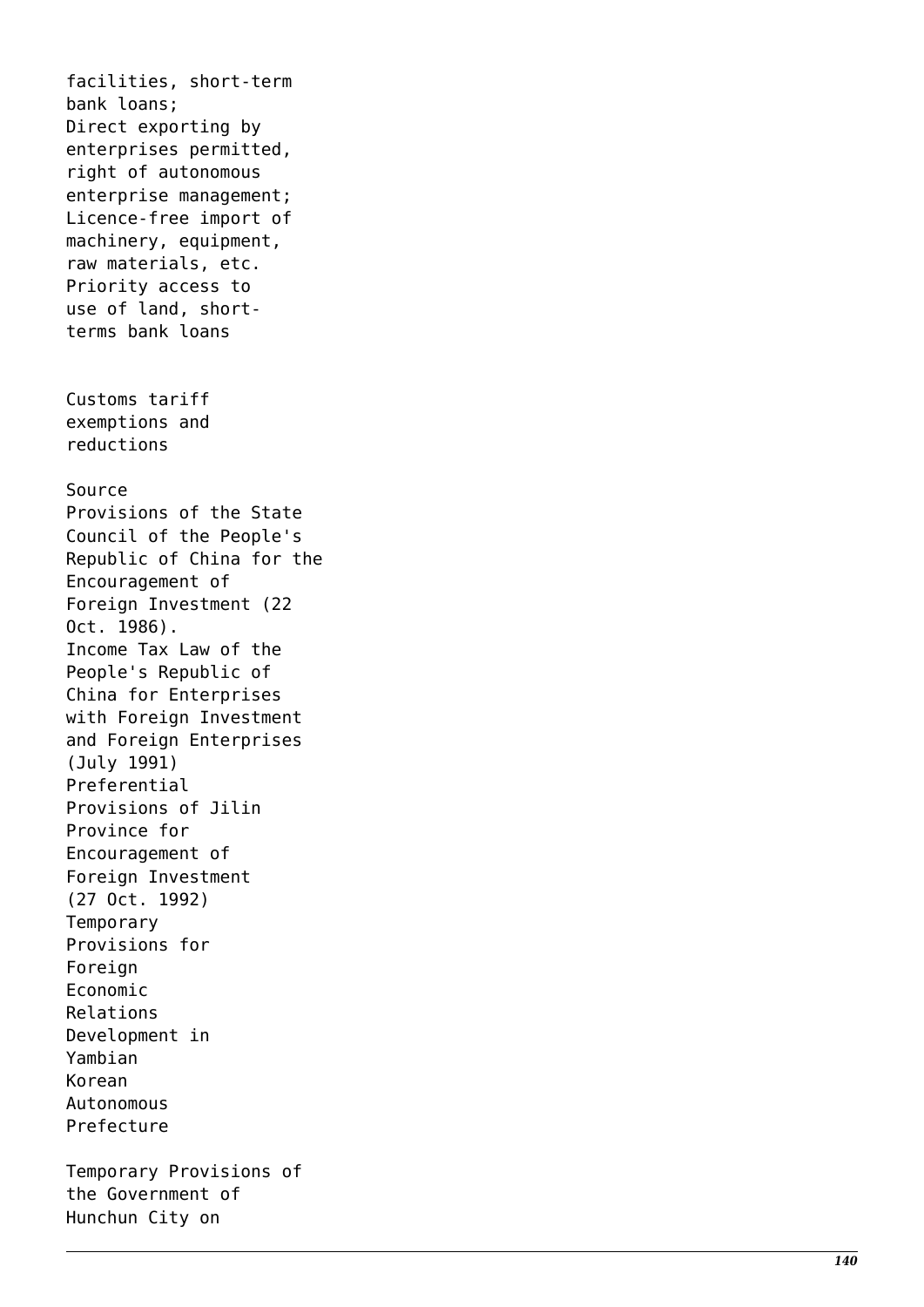Preferential Treatment in the Economic Cooperation Zone

Source: Jilin Province Foreign Economic Relations Bureau (1993); Foreign Economic Relations and Trade Commission of Yanbian Korean Nationality Autonomous Prefecture (1993); Yanji City Economic Development Zone Administration Committee (n.y.); The Hunchun People's Government (1993); Tumen City Government (1992); UNIDO, op. cit., 1991, pp. 194-200.

S T A T I S T I C A L A N N E X

 Table A-1. Gross industrial output of Jilin Province by sectors 1985 - 1992 (Rmb 100 million, current prices) a

Sector 1985

1990

1991

1992

Growth rate per annum in %

| Gross  |
|--------|
| output |
| % of   |
| total  |
| Gross  |
| output |
| % of   |
| total  |
| Gross  |
| output |
| % of   |
| total  |
| Gross  |
| output |
| % of   |
| total  |
|        |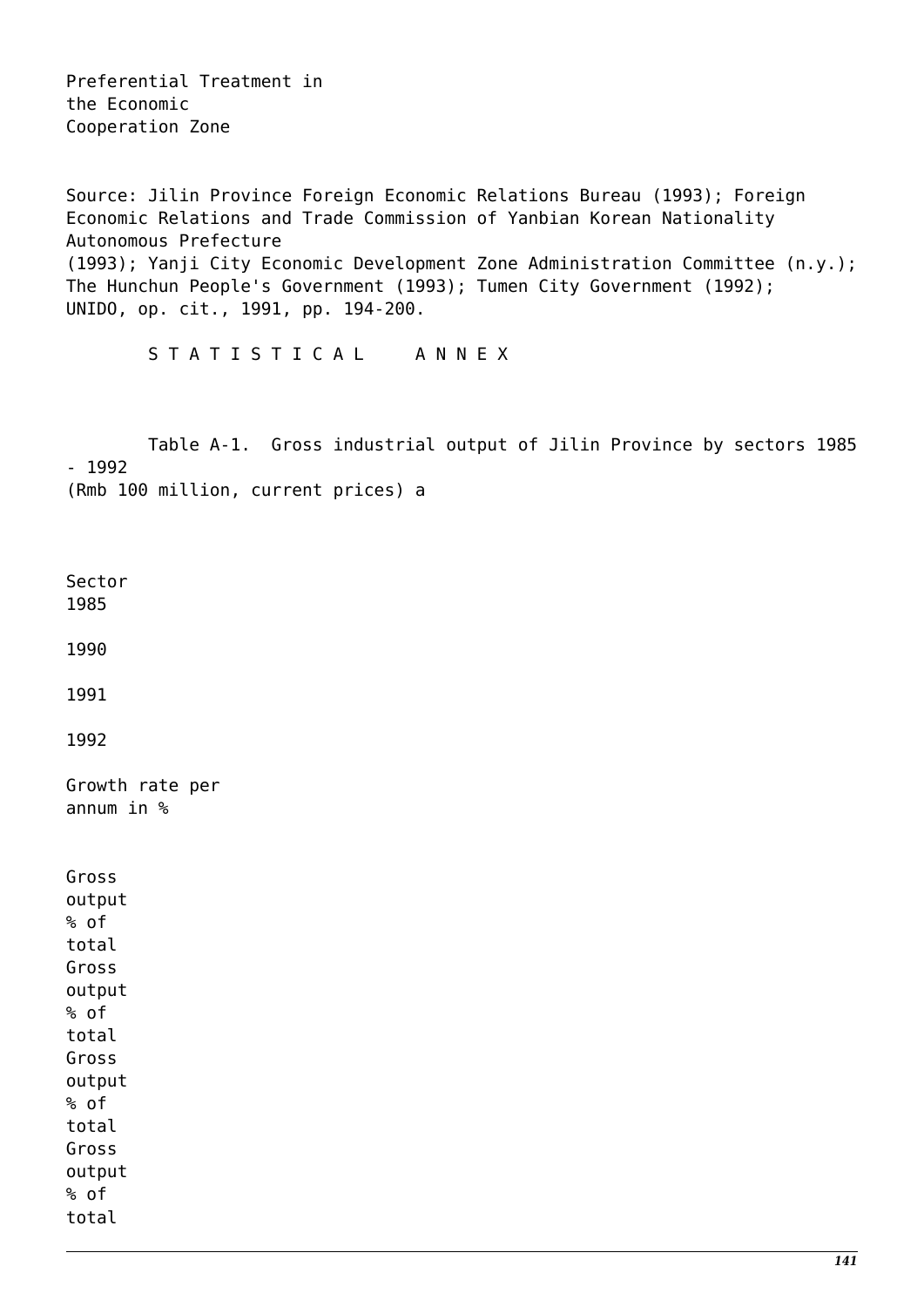1990- 92 1985- 92 TOTAL 241.1 100 491.7 100 553.0 100 855.5 1 100 37.0 36.4 Coal mining and dressing 5.63 2.3 11.8 2.4 13.85 2.5 14.49 1.7 11.4 78.7 Oil and natural gas mining 5.0 2.1 12.98 2.6 14.79 2.7 15.36 1.8 9.2 29.6 Ferrous metals mining and dressing 0.51 0.2 0.13 0.0 0.21 0.0 0.32 0.0 73.1 - 5.3 Non-ferrous metals mining and dressing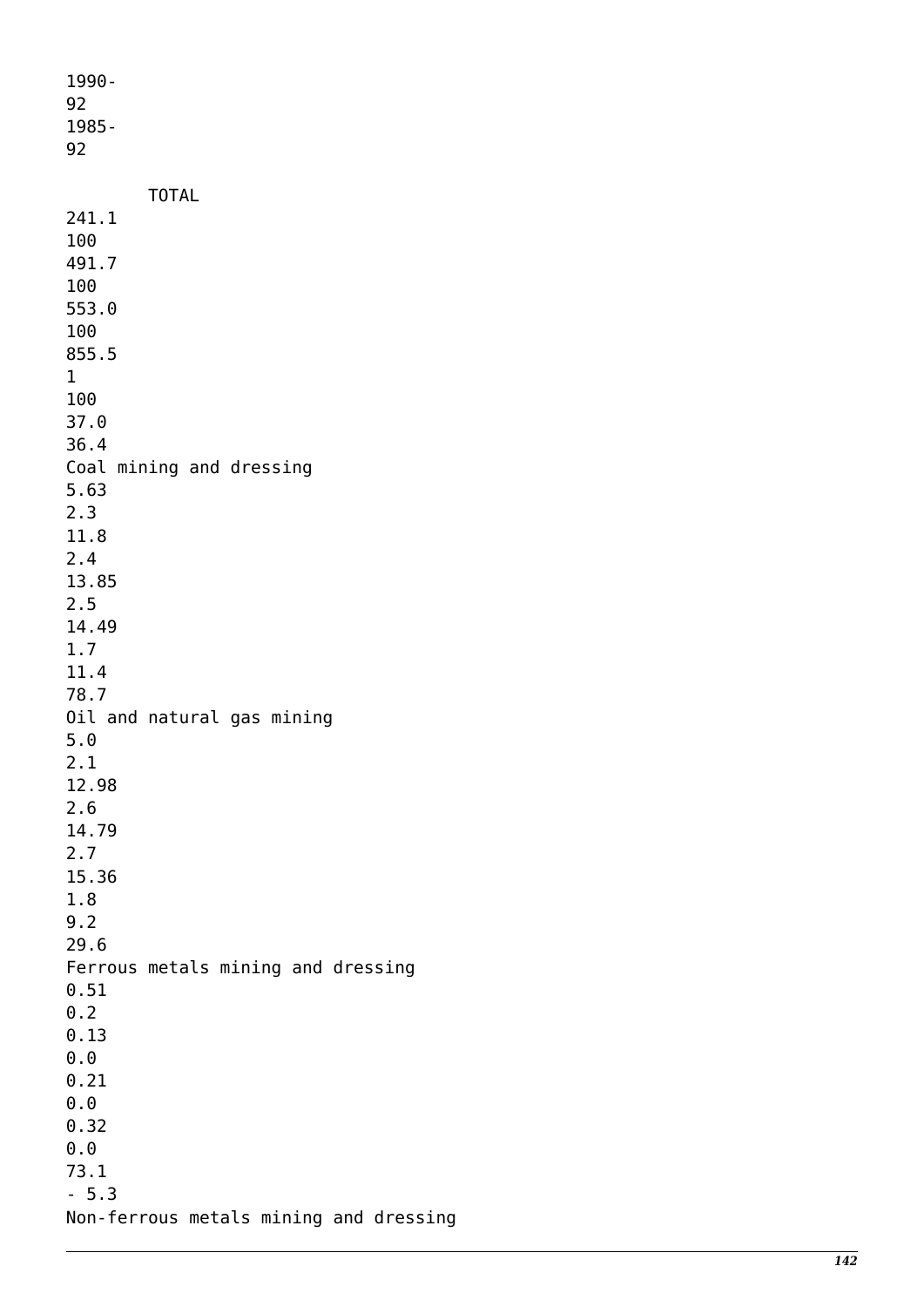1.25 0.5 2.32 0.5 2.58 0.5 2.75 0.3 9.3 17.1 Building materials and other non-metal minerals mining and dressing 0.98 0.4 1.81 0.4 1.85 0.3 2.50 0.3 29.1 22.2 Logging and transport of timber and bamboo 7.2 3.0 15.12 3.1 16.04 2.9 16.71 2.0 5.3 18.9 Purification and supply of tap water 0.5  $0.2$ 1.24 0.3 1.58 0.3 1.93 0.2 27.8 40.9 Food processing thereof crop processing 19.97 8.15 8.3 3.4 40.72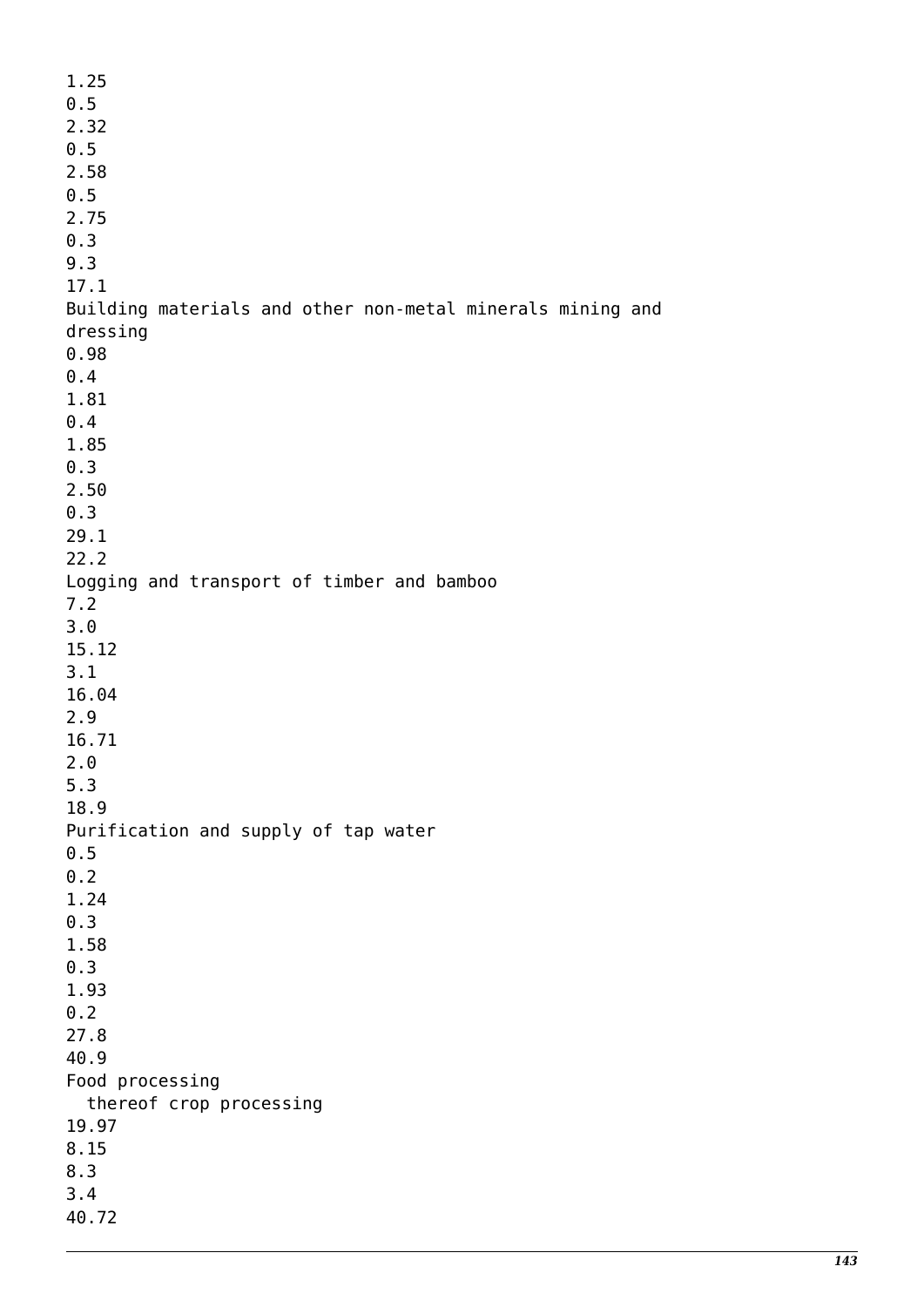11.35 8.3 2.3 45.92 12.75 8.3 2.3 48.39 16.10 5.7 2.0 9.4 20.9 20.3 13.9 Beverage production 5.2 2.2 13.8 2.8 15.09 2.7 16.45 2.0 9.6 30.9 Tobacco processing 3.79 1.6 9.58 1.9 9.74 1.8 11.17 1.3 8.3 27.8 Forage production 1.87 0.8 4.79 1.0 5.69 1.0 12.48 1.5 80.3 81.1 Textile industry thereof cotton textiles 11.38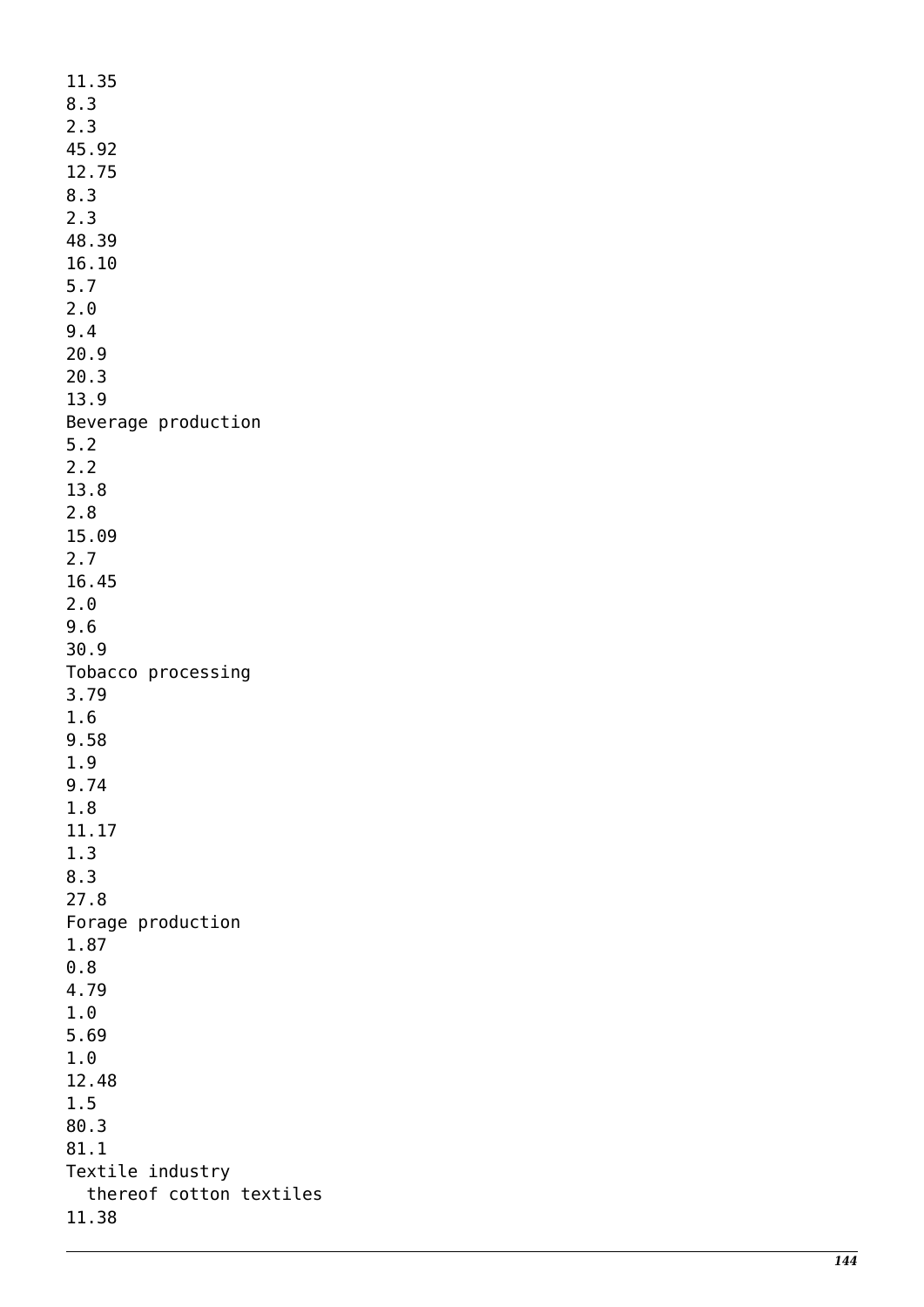5.91 4.7 2.5 22.31 12.47 4.5 2.5 22.76 13.11 4.1 2.4 21.66 12.98 2.5 1.4 - 1.5 22.1 12.9 29.2 Garments 4.34 1.8 7.67 1.6 8.08 1.5 9.05 1.1 9.0 15.5 Leather, furs and other products 1.94 0.8 3.11 0.6 3.33 0.6 2.91 0.3 - 3.2 7.1 Timber processing 4.47 1.9 8.22 1.7 9.04 1.6 9.68 1.1 8.9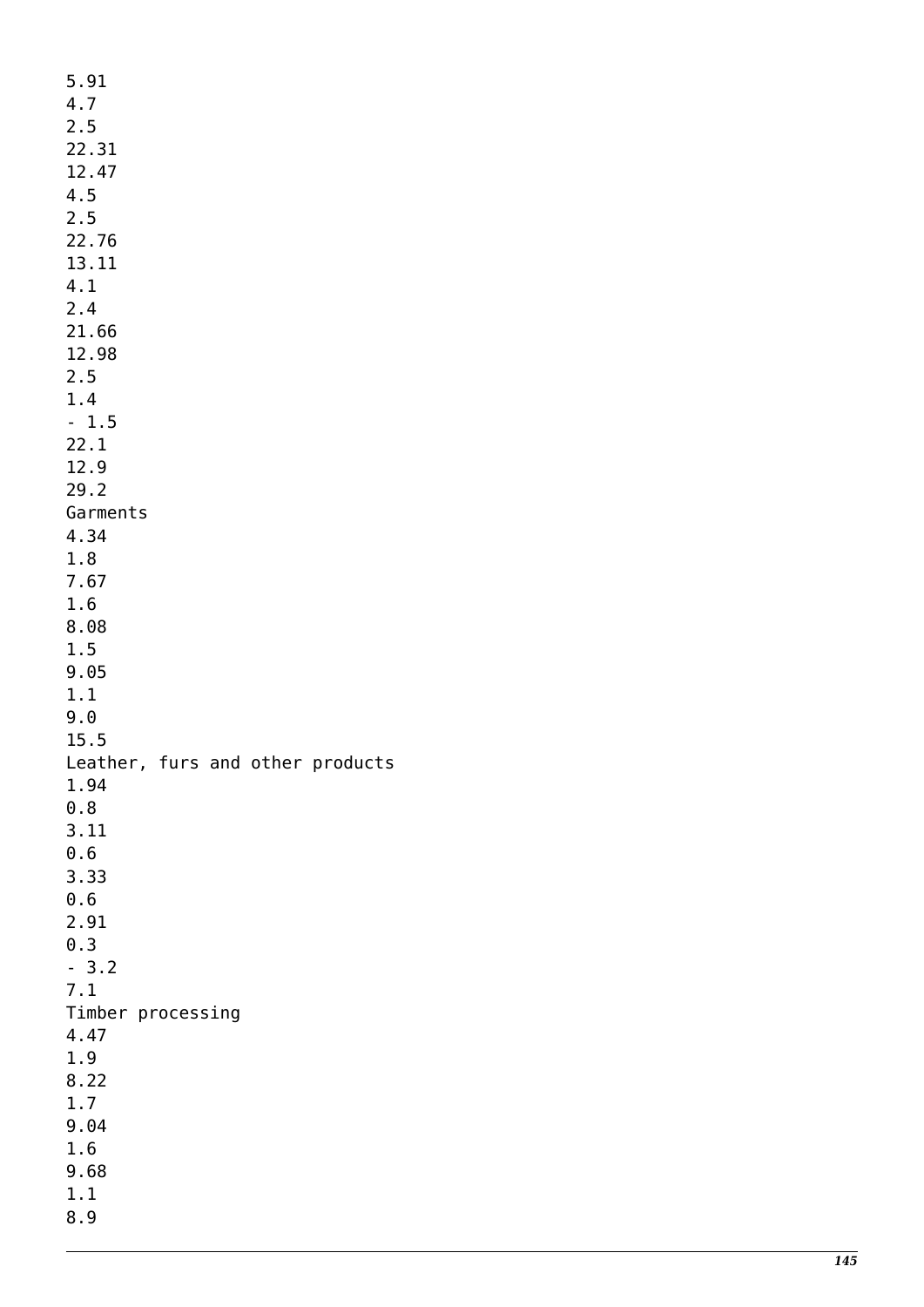16.7 Furniture manufacturing 1.41 0.6 1.88 0.4 2.01 0.4 2.17 0.3 7.7 7.7 Paper making and paper products 7.58 3.1 18.08 3.7 18.78 3.4 18.69 2.2 1.7 20.5 Printing 2.86 1.2 5.69 1.2 6.42 1.2 7.07 0.1 12.1 21.0 Cultural, educational and sports articles 0.80 0.3 1.19 0.2 1.38 0.2 1.40 0.0 8.8 10.7 Arts and crafts articles 0.80 0.3 1.20 0.2 1.32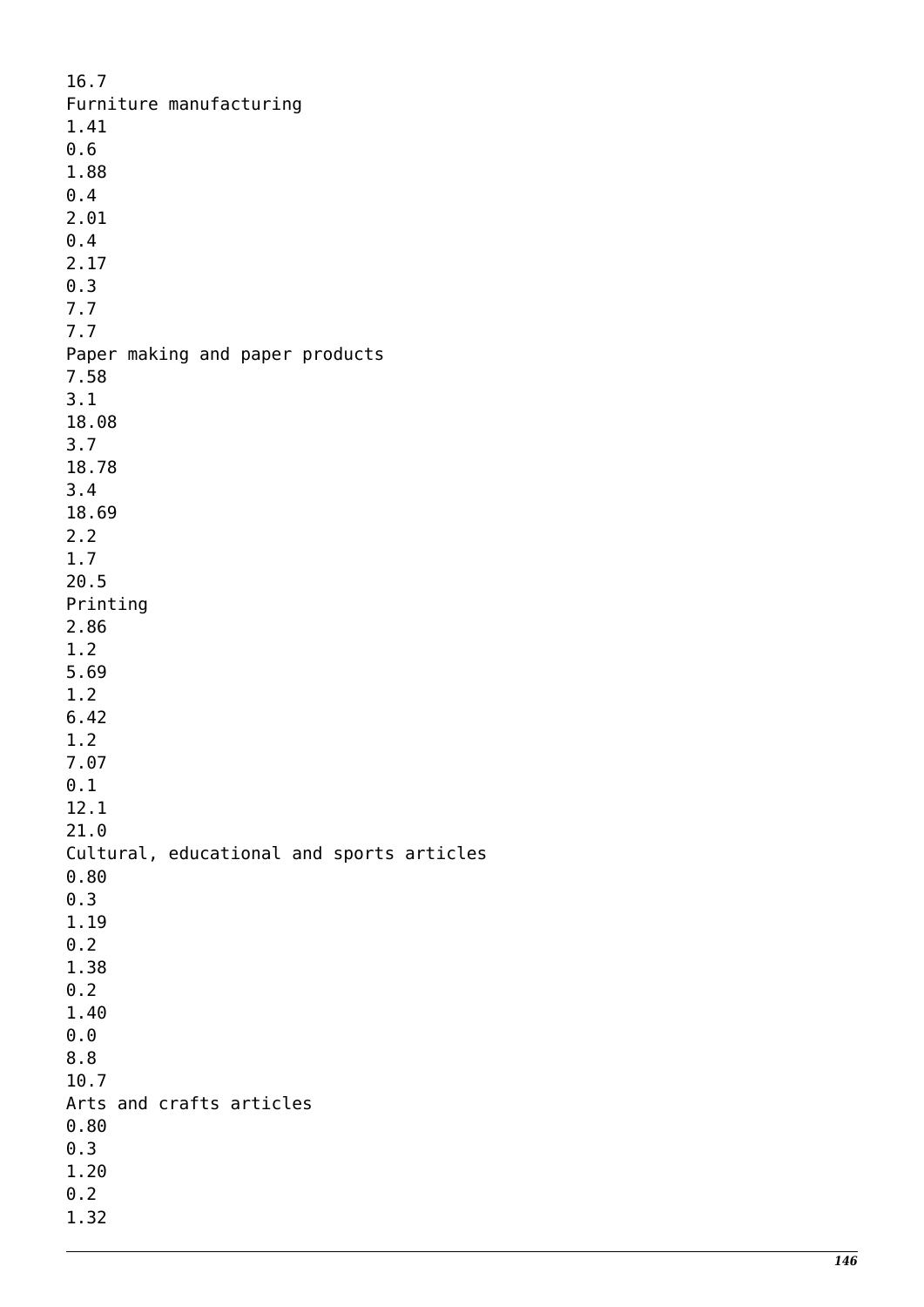0.2 1.52  $0.2$ 13.3 12.9 Power generation, steam and hot water production and supply 8.32 3.4 19.14 3.9 26.86 4.9 30.65 3.6 30.1 38.3 Petroleum processing 3.14 1.3 10.01 2.0 12.52 2.3 15.76 1.8 28.7 57.4 Coking, gas and coal related products 0.43  $0.2$ 1.36 0.3 1.66 0.3 1.93 0.2 21.0 49.8 Chemicals thereof organic chemicals 29.04 24.23 12.0 10.0 58.17 45.31 11.8 9.2 63.17 51.67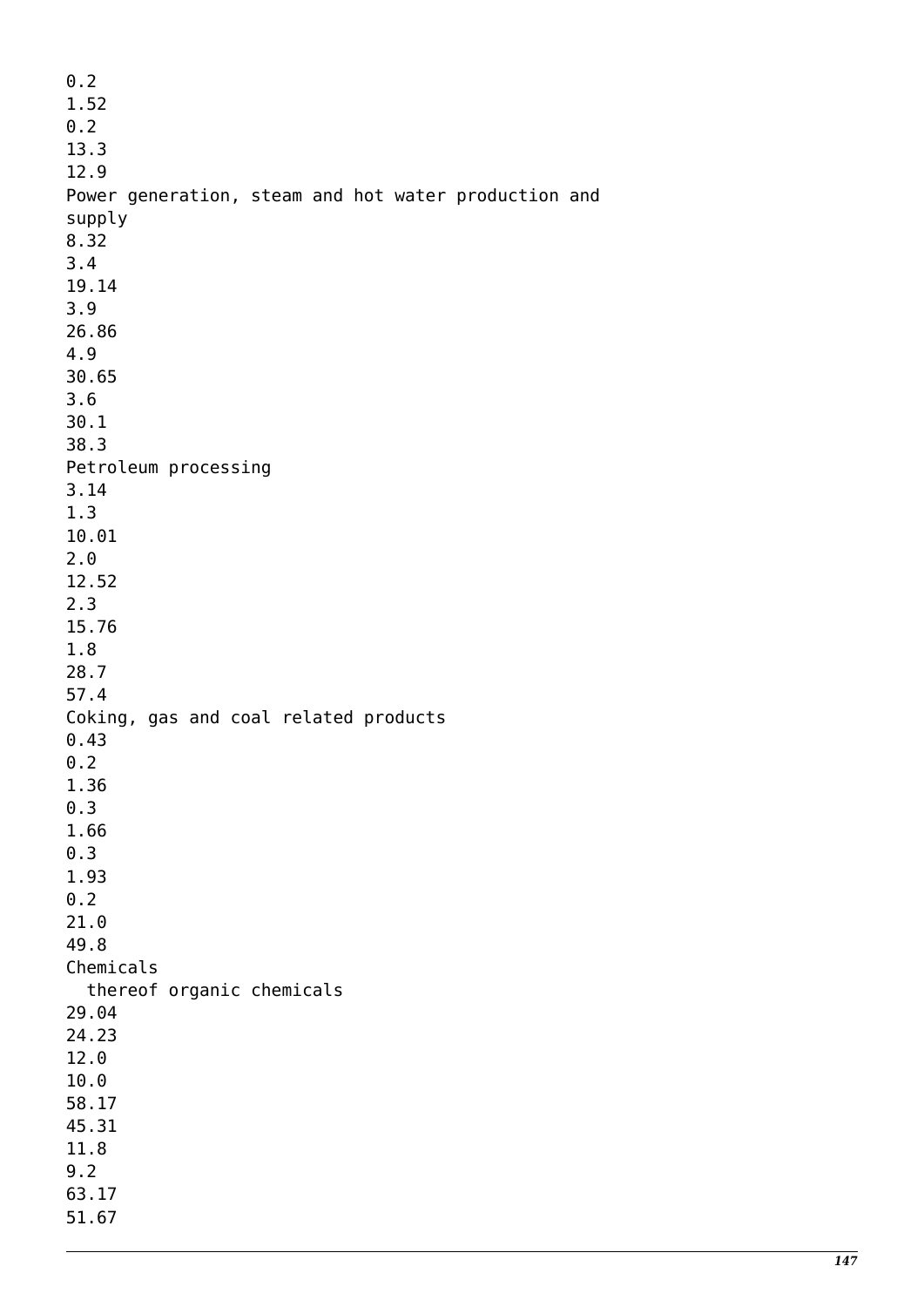| 11.4                                |
|-------------------------------------|
| 9.3                                 |
| 72.63                               |
| 52.82                               |
| 8.5                                 |
| 6.6                                 |
| 12.4                                |
| 8.3                                 |
| 21.4                                |
| 16.9                                |
| Medical and pharmaceutical products |
| 6.82                                |
| 2.8                                 |
| 21.52                               |
| 4.4                                 |
| 24.04                               |
| 4.3                                 |
| 25.95                               |
| 3.0                                 |
| 10.3                                |
| 40.1                                |
| Chemical fibres                     |
|                                     |
| 2.27                                |
| 0.9                                 |
| 7.79                                |
| 1.6                                 |
| 7.95                                |
| 1.4                                 |
| 81.54                               |
| 9.5                                 |
| 473.4                               |
| 498.9                               |
| Rubber products                     |
| 3.69                                |
| 1.5                                 |
| 6.79                                |
| 1.4                                 |
| 7.26                                |
| 1.3                                 |
| 8.13                                |
| 1.0                                 |
| 9.9                                 |
| 17.2                                |
| Plastic products                    |
| 3.12                                |
| 1.3                                 |
| 7.26                                |
| 1.5                                 |
| 7.90                                |
| 1.4                                 |
| 9.92                                |
|                                     |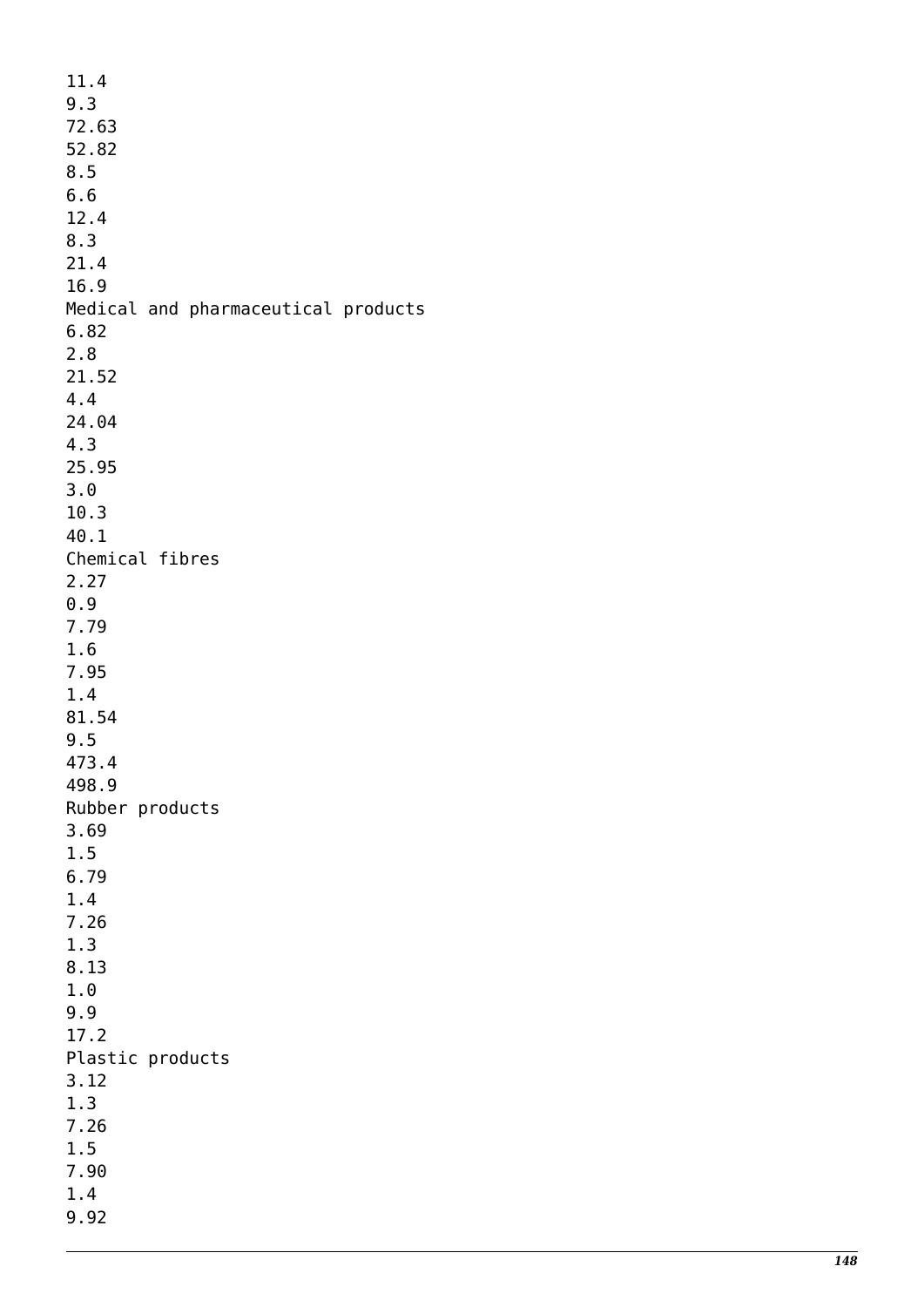| 1.2                                                     |
|---------------------------------------------------------|
| 18.3                                                    |
| 31.1                                                    |
| Building materials and other non-metal mineral products |
| thereof cement production                               |
| 13.87                                                   |
| 2.77                                                    |
| 5.8                                                     |
| 1.1                                                     |
| 25.53                                                   |
| 5.60                                                    |
| 5.2                                                     |
| 1.1                                                     |
| 28.72                                                   |
| 7.78                                                    |
| 5.2                                                     |
| 1.4                                                     |
| 31.10                                                   |
| 11.14                                                   |
| 4.3                                                     |
| 1.3                                                     |
| 10.9                                                    |
| 49.5                                                    |
| 17.7                                                    |
| 43.2                                                    |
| Smelting and pressing of ferrous metals<br>10.68        |
| 4.4                                                     |
| 26.96                                                   |
| 5.5                                                     |
| 28.04                                                   |
| 5.1                                                     |
| 35.39                                                   |
| 4.1                                                     |
| 15.6                                                    |
| 33.0                                                    |
| Smelting and pressing of non-ferrous metals             |
| 1.46                                                    |
| 0.6                                                     |
| 4.98                                                    |
| 1.0                                                     |
| 5.25                                                    |
| 0.9                                                     |
| 6.90                                                    |
| 0.1                                                     |
| 19.3                                                    |
| 53.2                                                    |
| Metal products manufacturing                            |
| 6.62                                                    |
| 2.7                                                     |
| 11.49                                                   |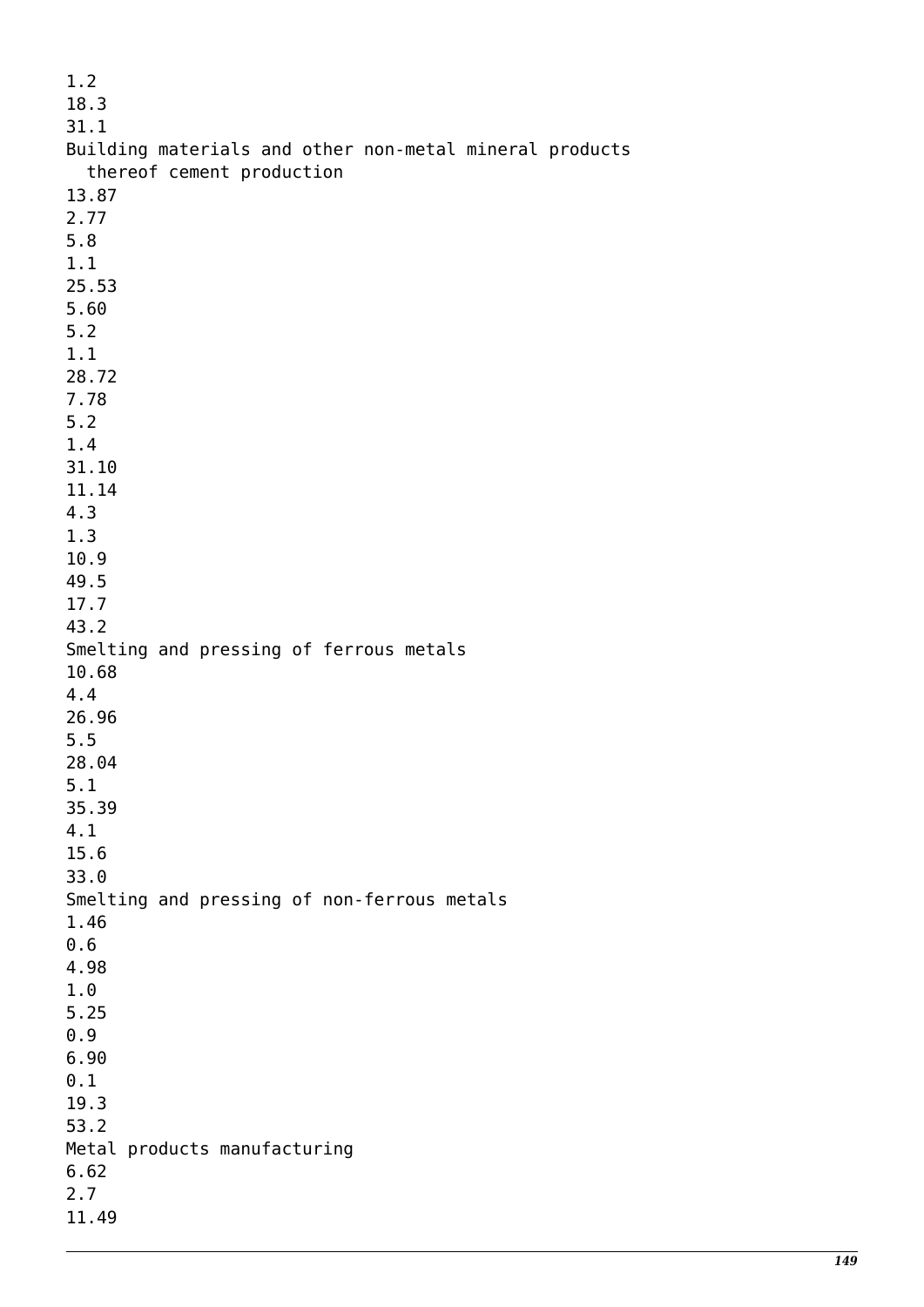| 2.3                                         |  |
|---------------------------------------------|--|
| 11.84                                       |  |
| 2.1                                         |  |
| 13.52                                       |  |
| 1.6                                         |  |
| 8.8                                         |  |
| 14.9                                        |  |
| Machine building                            |  |
| 20.89                                       |  |
| 8.7                                         |  |
| 31.04                                       |  |
| 6.3                                         |  |
| 35.50                                       |  |
| 6.4                                         |  |
| 47.18                                       |  |
| 4.9                                         |  |
| 17.9<br>14.6                                |  |
|                                             |  |
| Transportation equipment<br>32.05           |  |
| 13.3                                        |  |
| 75.15                                       |  |
| 11.0                                        |  |
| 69.20                                       |  |
| 12.5                                        |  |
| 136.2                                       |  |
| $\overline{2}$                              |  |
| 15.9                                        |  |
| 40.6                                        |  |
| 46.4                                        |  |
| Electric equipment and machinery            |  |
| 5.29                                        |  |
| 2.2                                         |  |
| 12.34                                       |  |
| 2.5                                         |  |
| 12.93                                       |  |
| 2.3                                         |  |
| 14.96                                       |  |
| 1.7                                         |  |
| 10.6                                        |  |
| 26.1                                        |  |
| Electronic and telecommunications equipment |  |
| 3.07                                        |  |
| 1.3                                         |  |
| 6.10                                        |  |
| 1.2                                         |  |
| 6.06                                        |  |
| 1.1                                         |  |
| 6.01                                        |  |
| 0.7                                         |  |
| $-0.7$                                      |  |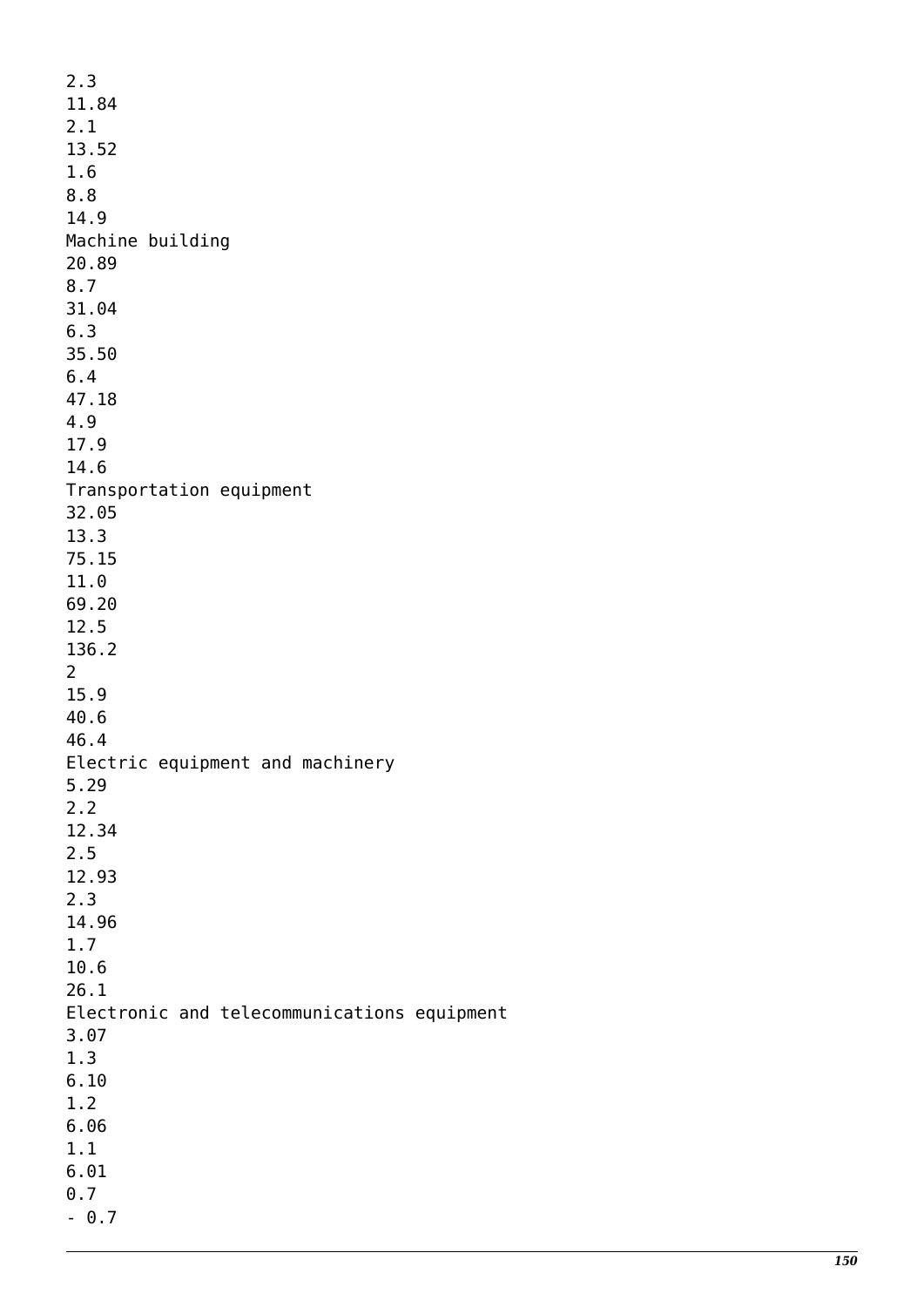13.7 Instruments, meters and other measuring equipment 1.47 0.6 2.14 0.4 2.26  $0.4$ 2.88 0.3 17.3 13.7 a Industrial enterprises at township level and above only. Source: Statistical Yearbook of Jilin Province 1992, pp. 328f.; 1993, pp. 66f. TABLE A-2: Key Industrial Outputs of Primorskiy Territory, 1991-1992 Products  $(t = tonnes)$  (thous. = thousands)  $(R = Rubles)$  Output 1991 Output 1992 % change 1991-92 Steel, t 6,527 7073 +8 Coal, thous. t 14,412 12,986  $-10$ Chemical machinery and spare parts, thous. R 4,890 12,144 +148 Engg. equipment for farm product processing and spare parts, thous. R 74,390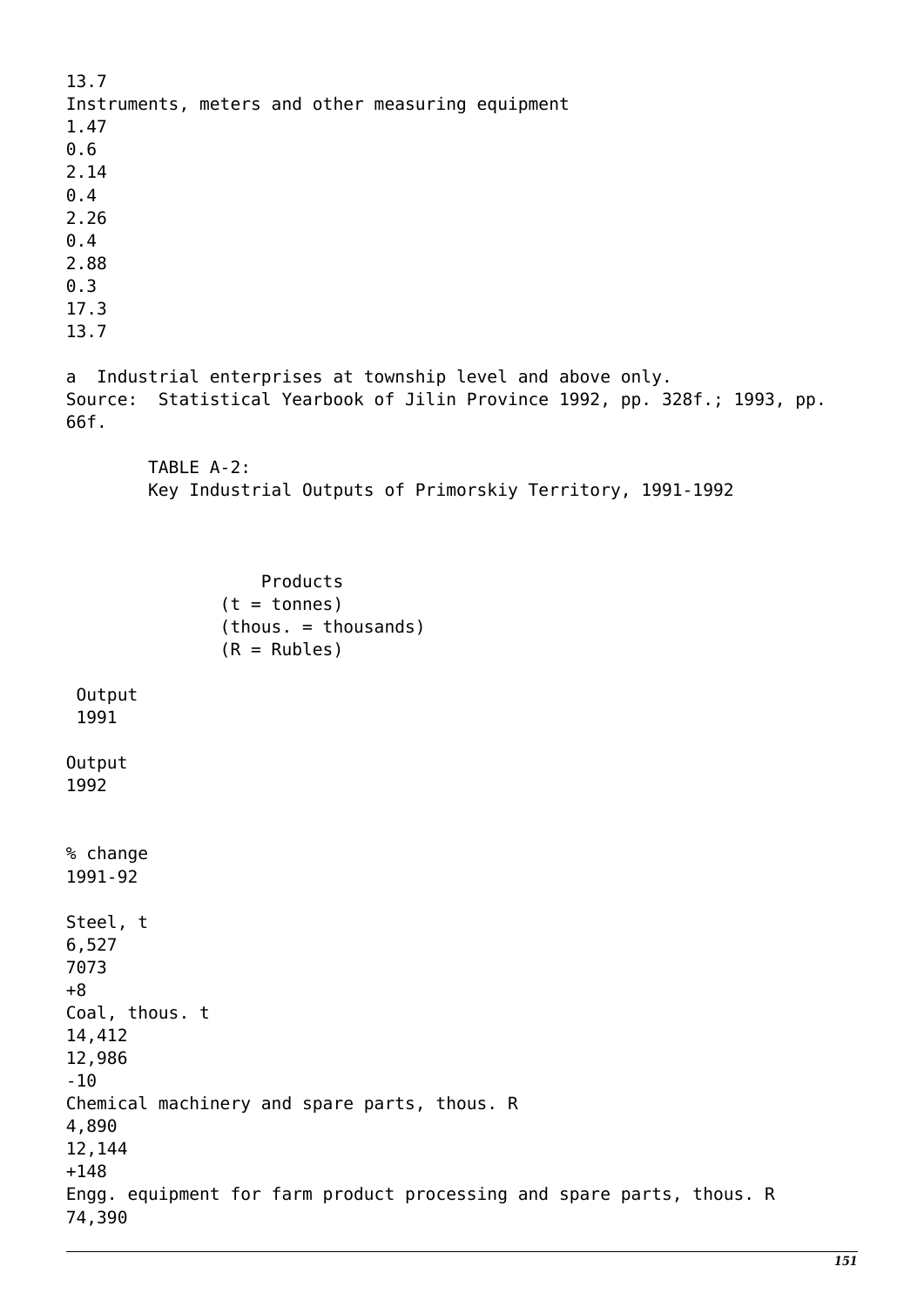57,606 -23 Crop production machinery, thous. R 3,000 1,993 -34 Animal breeding and fodder production machinery, thous. R 71,870 50,692 -29 Sulfuric acid in monohydrate, thous. t 435 341 -22 Synthetic resins and plastics, t 10,122 8,417 -17 Microbiological feed protein, prefab, t 16,171 13,945 -14 Cement, thous. t 3,392 1,939 -43 - of which, "dry" clinker cement 2,958 1,881 -36 Powdered lime and dolomite for liming of acid soil, thous. t 350 208 -40 Building bricks, million units 197 135 -31 Prefabricated reinforced concrete, thous. cu.m. 988 670 -32 Panels and other parts for large-panel construction, thous. sq.m. total area 443 371 -16 Asbestos slate (roofing shingle), million equiv. slates 277 171 -38 Asbestos tubing and sleeve pipes, km. equiv. pipe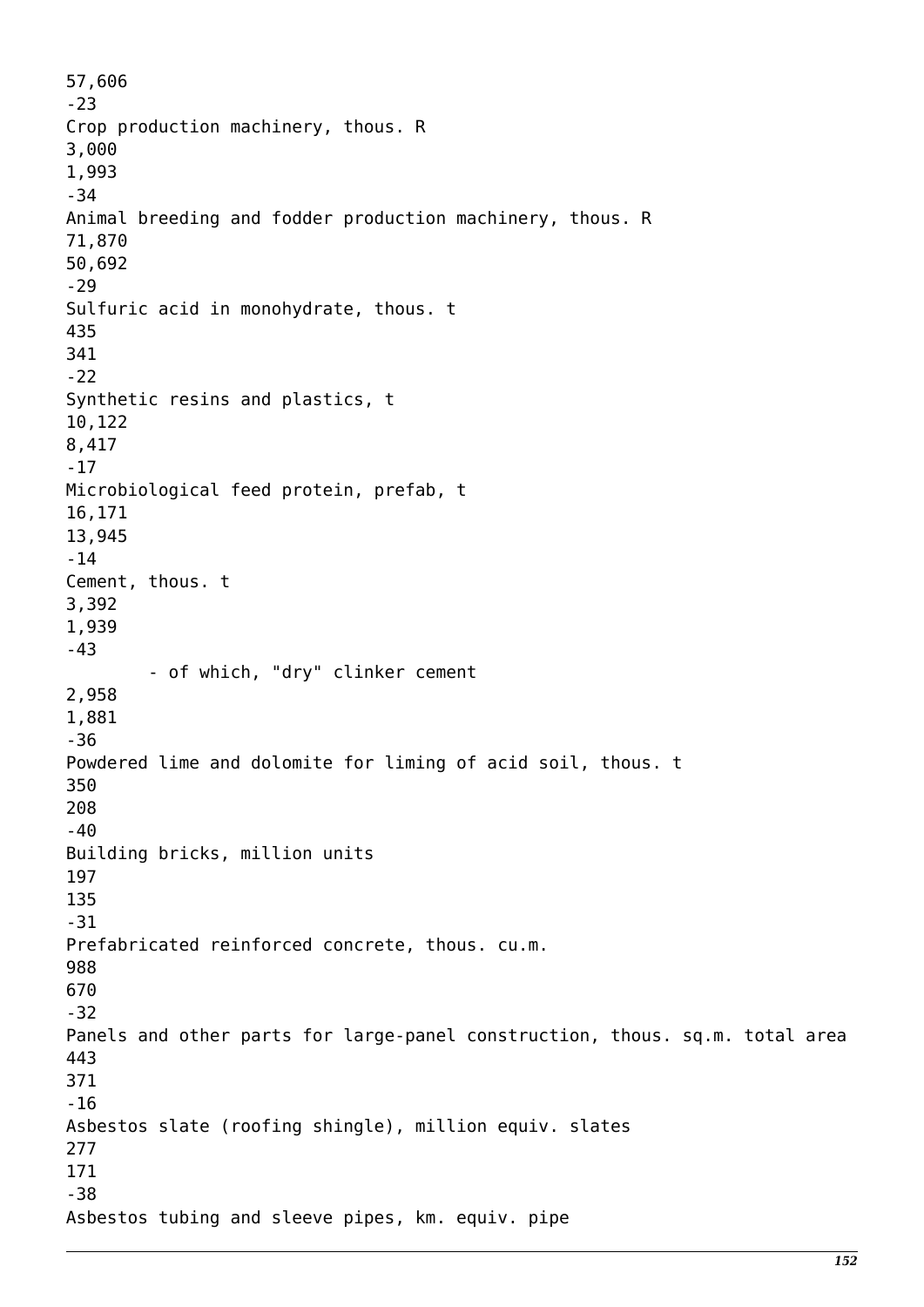1,310 666 -49 Mineral cotton, thous. cu.m. 295 225  $-24$ Heating radiators and convectors, thous. kW 497 549  $+10$ Lumber, thous. cu.m. 1,935 1,573 -19 Construction wood, thous. cu.m. 2,381 1,916 -20 Rail sleepers, thous. units 153 171  $+12$ Wooden bars for rail switches, sets 25 24 -4 Timber/wood planks, thous. cu.m. 649 396 -39 Prefab wooden panel houses, thous. sq. m. total area 118 16 -86 Glued plywood, cu.m. 7,000 5,419 -23 Wood fiber slabs, equiv. sq.m. 1,063 1,249 +17 Splint-slab, equiv. sq.m. 94,200 69,800 -26 Carpets and rugs, thous. sq.m. 4 4 -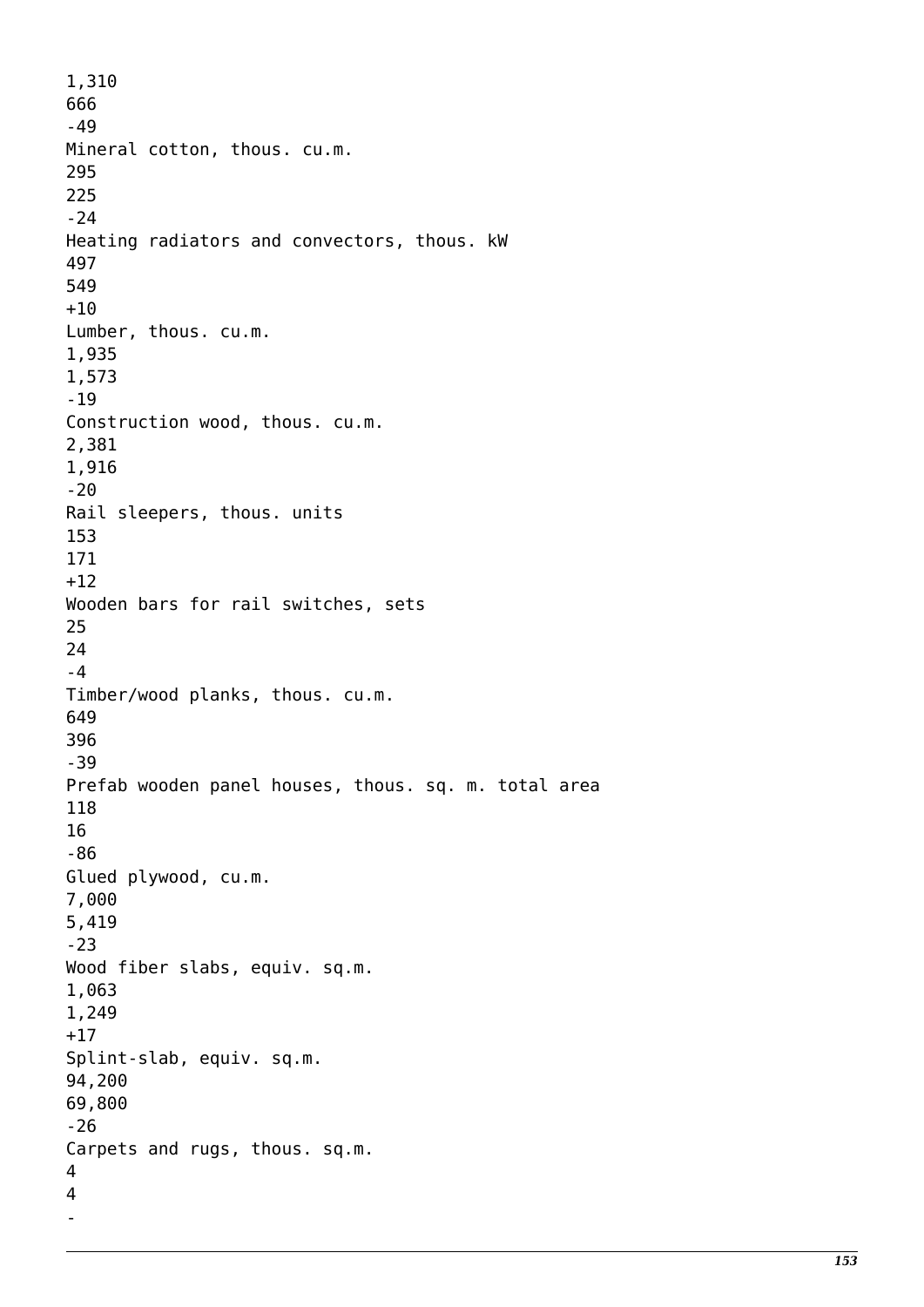Hosiery, thous. pairs 18 61 +238 Tricot garments, thous. units 9,983 4,574 -54 of which - underwear 9,941 4,511 -55 - clothes 42 63 +50 Wool and felt footwear, thous. pairs 101 102 +1 Footwear, thous. pairs 1,850 857 -54 of which - children's footwear 695 25 -96 Leather, thous. dm.- stiff 45,152 6,589 -85 - chromium-treated, soft 42,900 47,003  $+10$ Cost of garment sewing, thous. R 706,312 565,040  $-20$ Fish and seafood catch, t 1,585,92 4 1,345,15 4 -15 Meat and prime organ meats, t. 36,438 21,595 -41 Sausage, t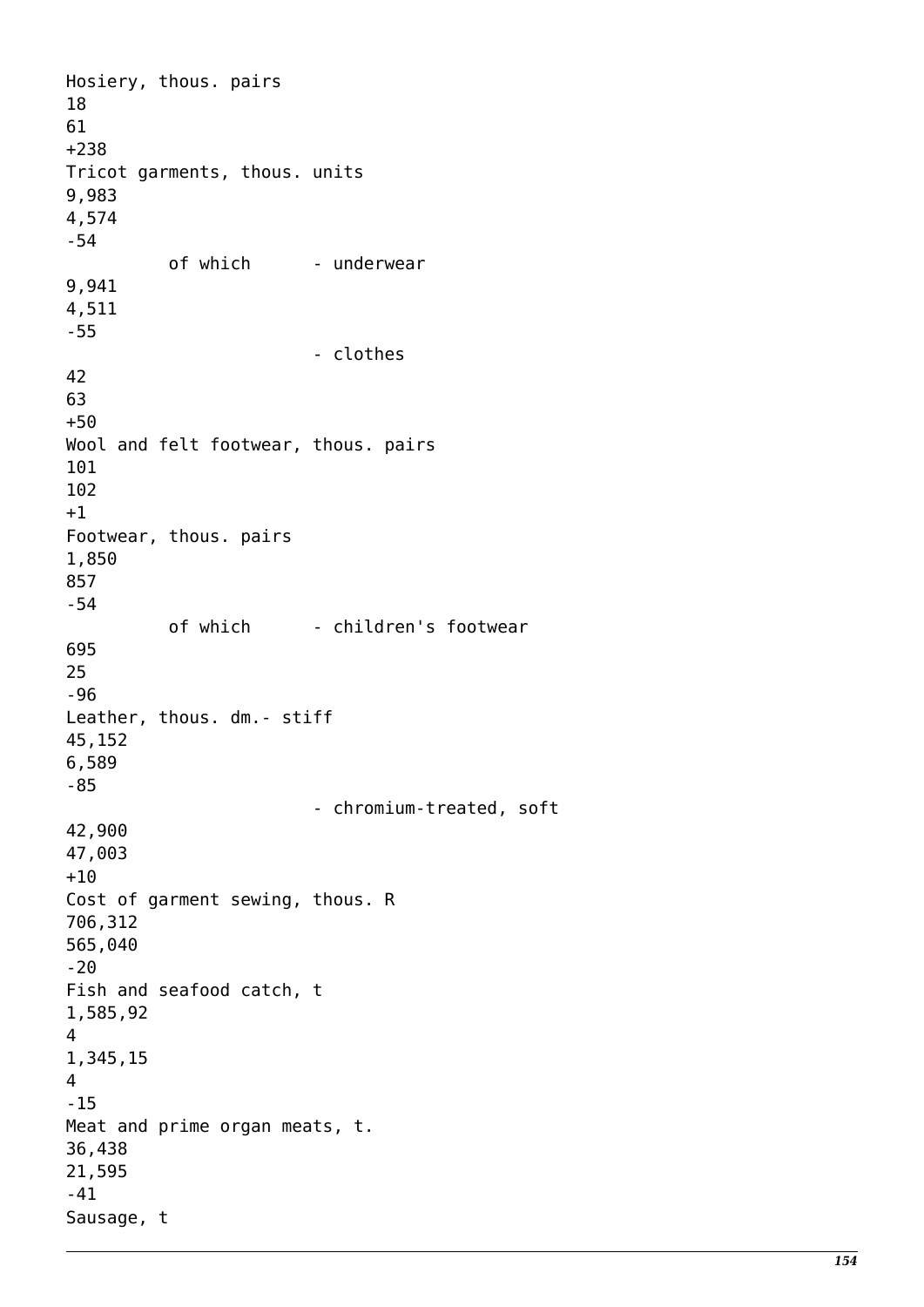27,826 18,632 -33 Prefab meats, t 5,578 1,962 -65 Cream butter, t 732 2,830 +286 Fat cheese, t 389 115 -70 Dairy products in whole milk, equiv. t 210,039 100,646 -52 Low-fat dairy products in fat-free milk equiv. t 7,381 7,340 -.6 Canned food, thous. equiv. tins/cans 572,658 434,785 -24 of which - fish 554,928 420,644 -24 - fruits and vegetables 17,730 14,141 -20 Granulated sugar, t 134,088 170,456 +27 Grain flour, t 204,338 204,124 -.1 Cereals, t 75,408 44,062 -42 Baking yeast, t 2,247 2,088 -7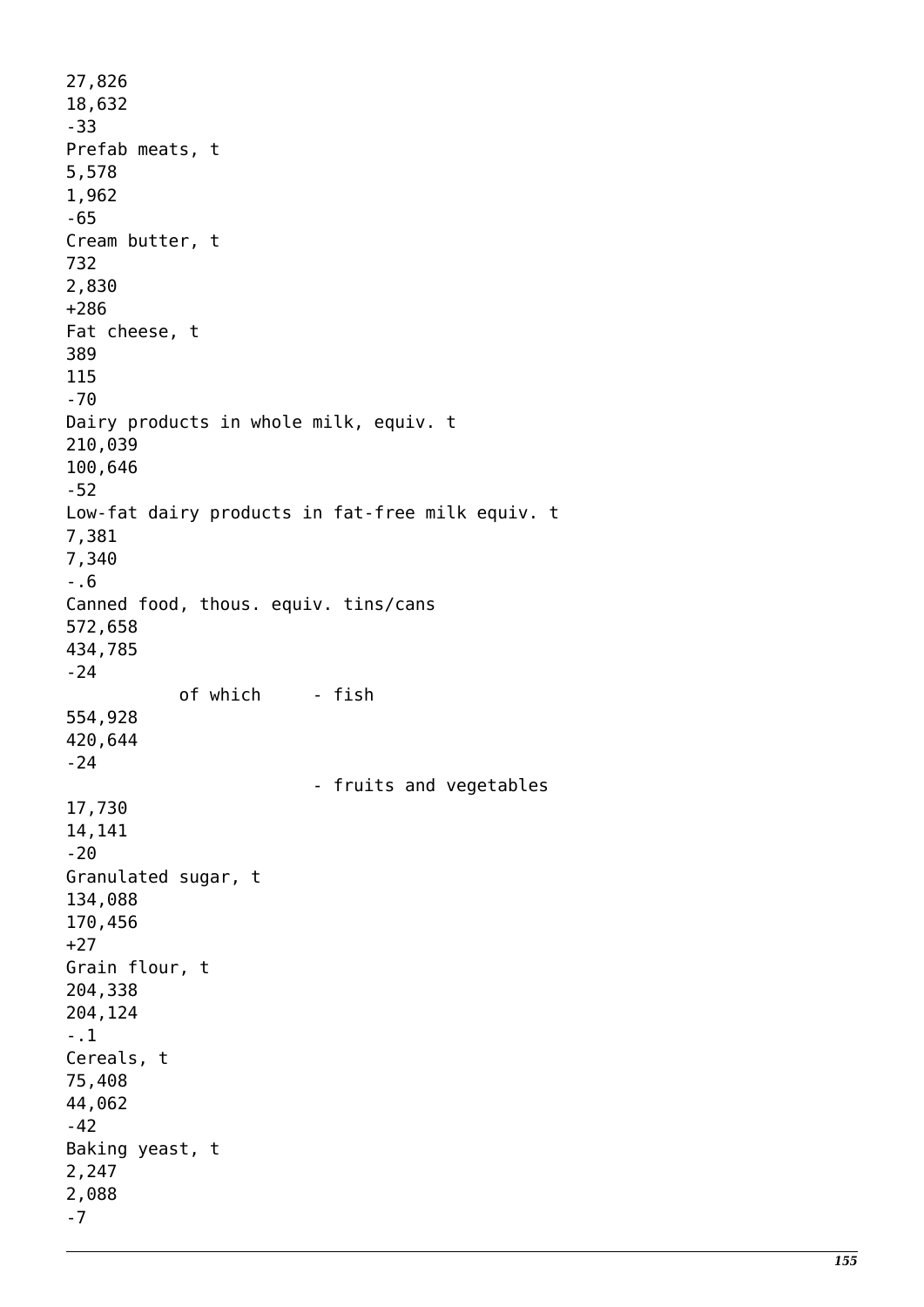Confectionery, t 35,541 26,415 -26 Macaroni, t 24,988 17,501 -30 Vegetable oil, t 10,080 12,359 +23 Margarine, t 19,776 17,646 -11 Mineral water, thous. half-litres 11,826 10,846 -8 Soft drinks, thous.dal 4,107 1,201 -71 Beer, thous. dal 7,219 5,478 -24 Vodka and spirits, thous. dal 2,137 1,987 -7 Grape wines, thous. dal 1,092 554 -49 Brandy, thous. dal 47 22 -53 Dry animal fodder, t 5,149 3,032 -41 Powdered whole milk, t 460 49 -89 Combined animal fodder, t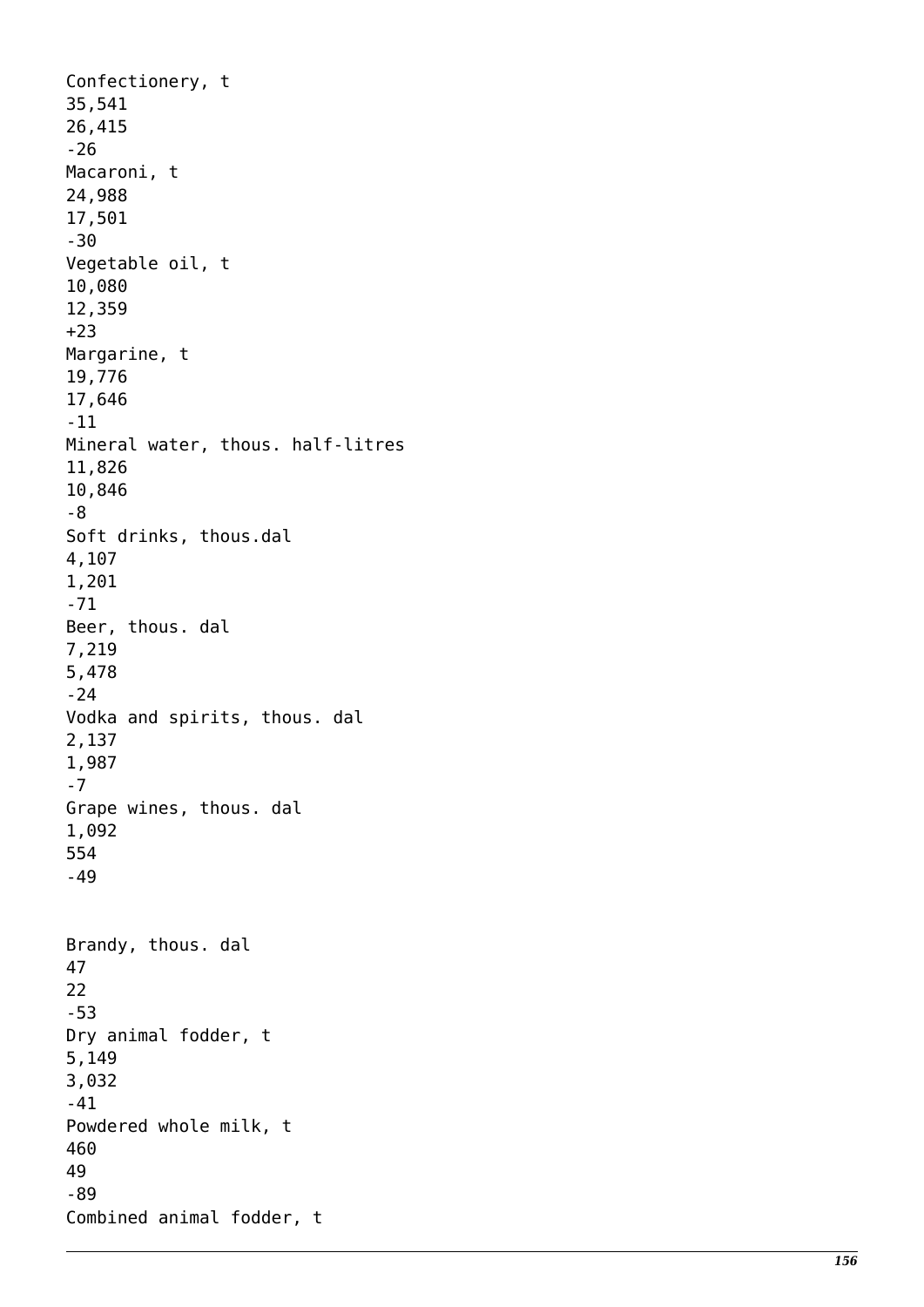```
347,481
227,338
-35
Protein and vitamin admixture, t
40
-
-
Oil cake, t
57,181
64,434
+13
Fish meal, t
133,521
89,014
-33
Synthetic detergents, t
2,212
1,235
-44
Toilet soap, t
6,785
5,097
-25
Laundry soap, t
16,319
12,166
-25
Refrigerators and freezers, units
148,580
65,431
-56
          of which - household refrigerators
148,580
65,431
-56
Washing machines, units
133,529
83,812
-37
Electric vacuum cleaners, units
-
136
-
Tape recorders, units
1,101
516
-95
Radios, units
260,000
108,730
-58
```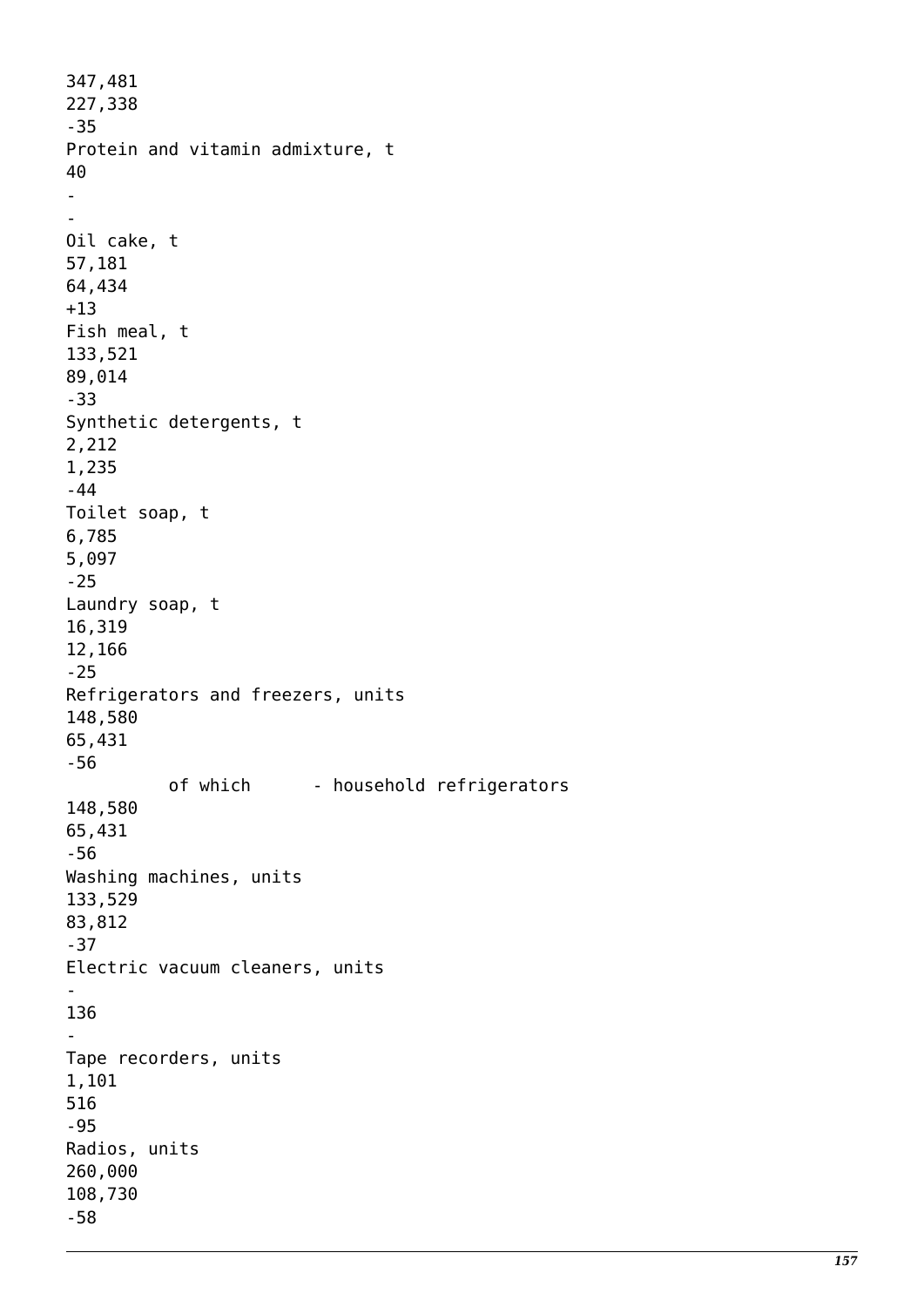Furniture in actual prices, thous. R 3,236,01 8 3,235,16  $\overline{2}$ -.3 Toys and Christmas tree decorations, thous. R 45,466 32,363 -29 Dishes, porcelain and chinaware, thous. R 785,607 967,679 +23 Wall paper, thous. equiv. pieces 28,165 21 - Stationery paper and notebooks, thous. R 31,799 21,114 -34 Paints and varnishes in small cans, t 5,262 3,745 -93 School copy-books, thous. units 26,220 21,435 -18 Electric mixers, units 35,454 32,451 -8 Aluminium pots, thous. R 556 6  $-99$ Chemicals for household in small cans, actual prices, thous. R 486,011 328,024 -33 Table A-3. Foreign direct investment approvals in Yanji City, as of June 1993 a) By type of investment

Total

of which with Republic of Korea investors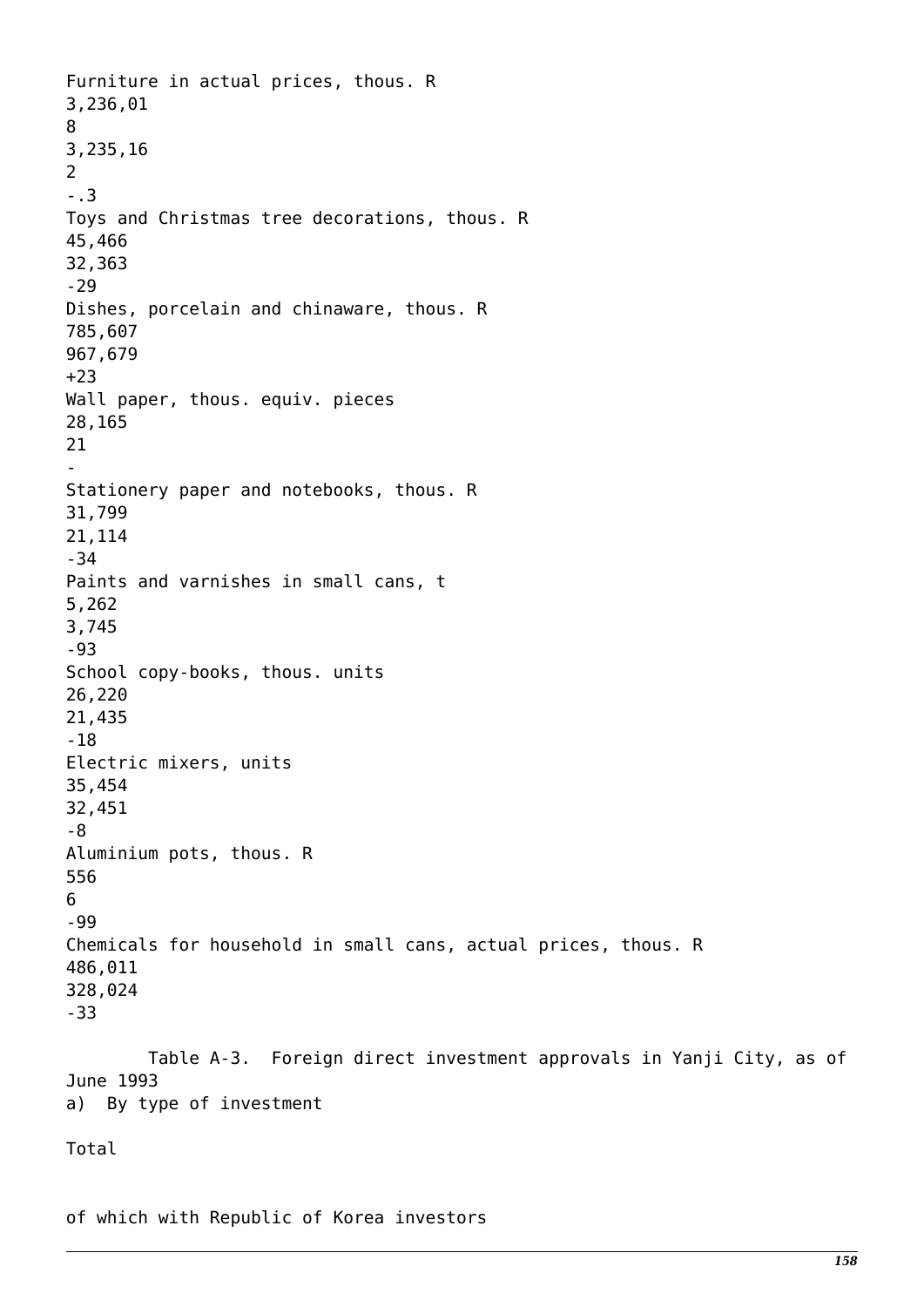Type of investment Number of investment approvals Total investment (US\$ mn) Foreign investment components (US\$ mn) Number of investment approvals Total investment (US\$ mn) Foreign investment component (US\$ mn) Equity joint ventures 136 141 64 64 62.009 31.318 Contractual joint ventures 28 27 20 12 7.105 4.607 Wholly-foreignowned ventures 10<br>4<br>4 10 4.019 4.019 TOTAL 174 172 88 85 73.133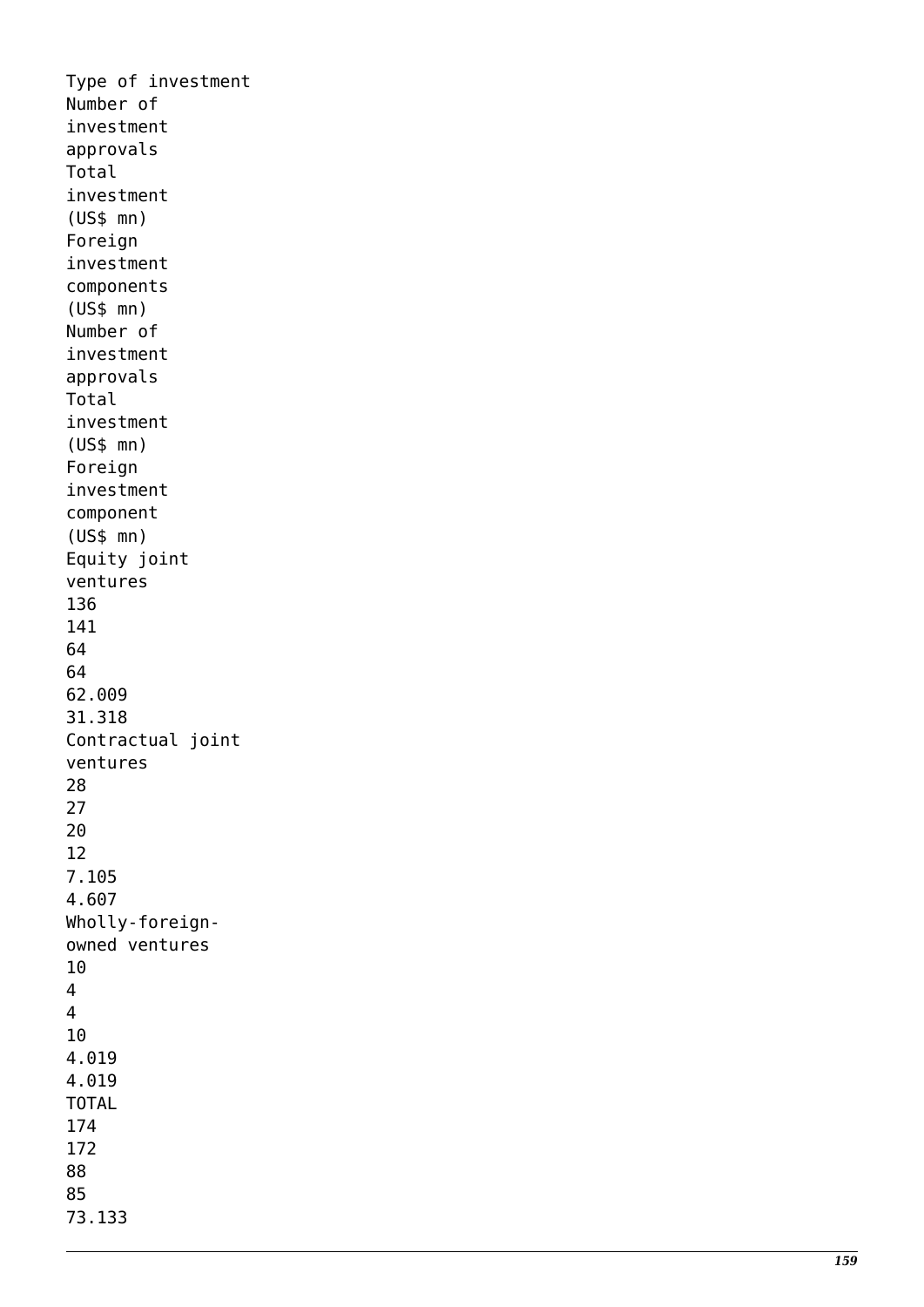39.944

b) By sector

Total

of which with Republic of Korea investors

Sector Number of investment approvals Total investment (US\$ mn) Foreign investment components (US\$ mn) Number of investment approvals Total investment (US\$ mn) Foreign investment component (US\$ mn) Agriculture/Fishery 6 2.326 1.05 - - - Industry 134 125.357 58.790 71 63.125 33.545 of which food processing 19 20.279 8.833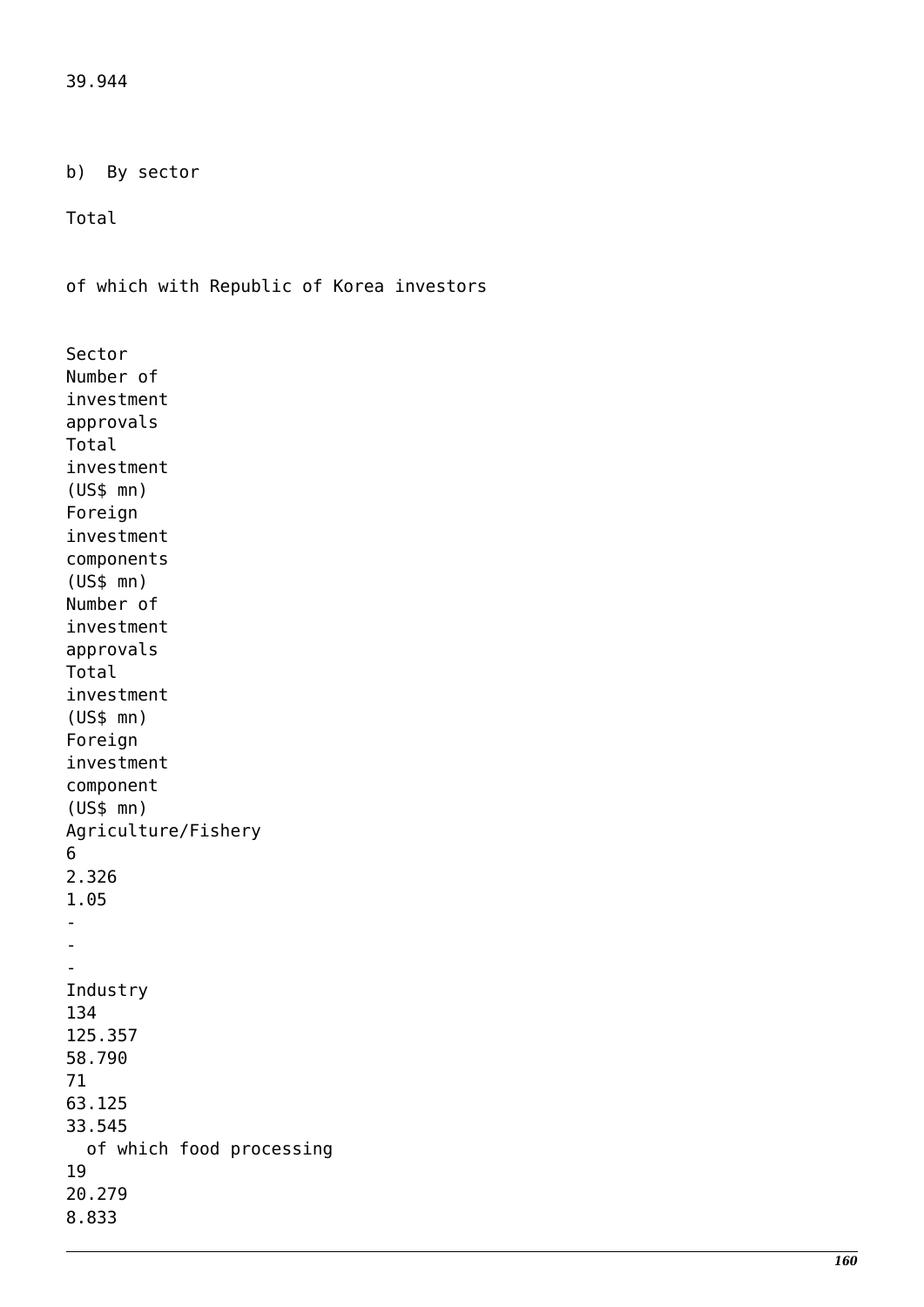7 4.483 2.874 Real state 7 13.795 6.784 3 4.836 3.096 Healthcare/Sports 3 2.481 1.526 2 1.971 1.391 Education/Culture 1 0.245 0.120 1 0.245 0.120 Research/Services 3 0.952 0.578 2 0.397 0.271 Other sectors 20 27.630 19.642 6 2.739 1.521 TOTAL 174 172.78 88.589 85 73.133 39.944 Source: Yanji City Government.

 Table A-4. Pipeline and priority projects for joint ventures within the Hunchun Border Economic Cooperation Zone (as of August 1993)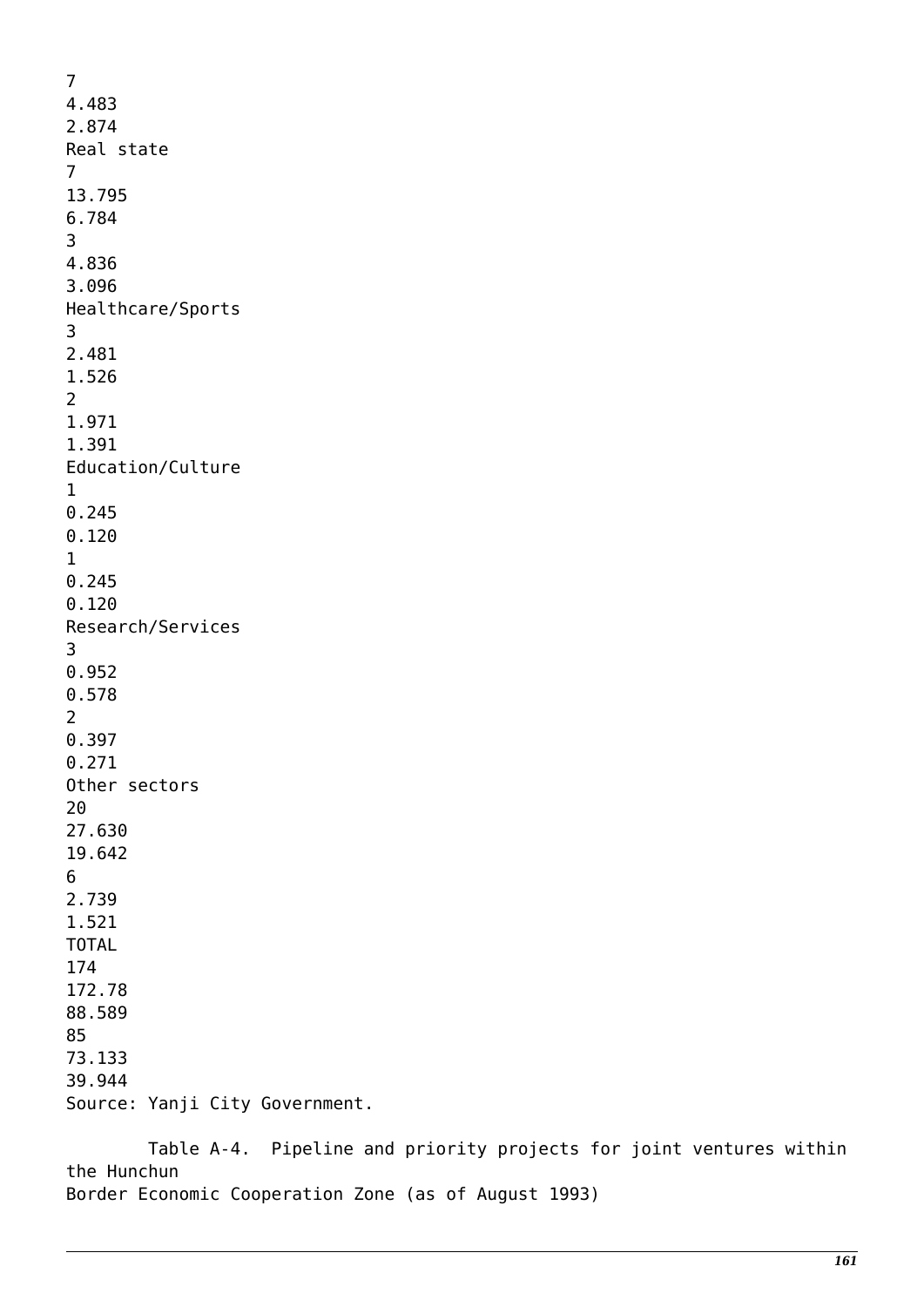Product Capacity p.a. Origin of Partner Total Investment (US \$ million) Foreign Investment Component (US \$ million) Plastic canvas 1,200 million tons Taiwan 1.7 0.65 Computer tags 2 million dozens Hong Kong 1.45 0.435 Carpets 384,000 m2 Hong Kong 1.2 0.42 Vegetable and fruit processing 100,000 kilogrammes Hong Kong 0.52 0.364 Instant Noodles 1.5 million bowls Taiwan 1.3 0.52 Heat and Power Plant, Phase I 2x21,000 kilowatts USA RMB 300 mn 42.1 Leather products and computers Hong Kong Hong Kong RMB 8 mn 0.56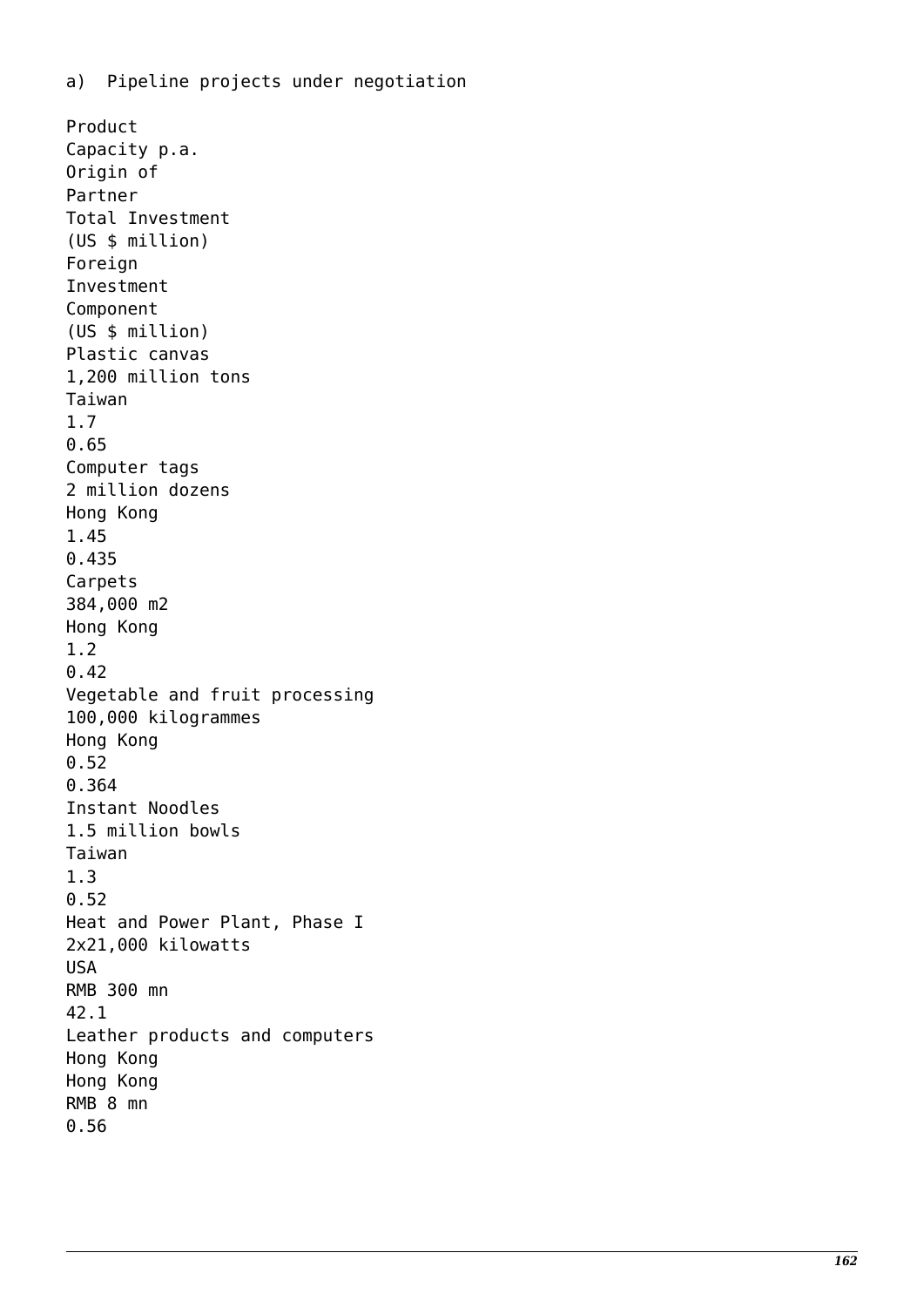Product (Planned) capacity Total investment (million Yuan) Gas factory 60,000 m3/day 52 Waste water treatment 50,000 m3/day 200 Plastic energy-saving film 3,000,000 m2/year 28.5 30,000 Telephones 3,900 exchange lines 86.39 Fiber plank 30,000 m3/year 130 Hunchun River Bridge 480x30 metres 52 Hunchun River Flood-protecting Dyke Length: 32.9 km 16.4 Aluminium alloy pipes 2,000 tons/year 45 Light pottery grains 188,000 m2/year 60 Leather processing 100,000 pieces 6.26 High-quality furniture 650,000 units/year 24.4 Vitamin C 1,000 tons/year 47 Carbon Paper 1,000 tons/year 31.20 Source: Hunchun City Government Table A-5: Joint Venture Approvals in the Hunchun Border Economic Cooperation Zone

Origin of Partner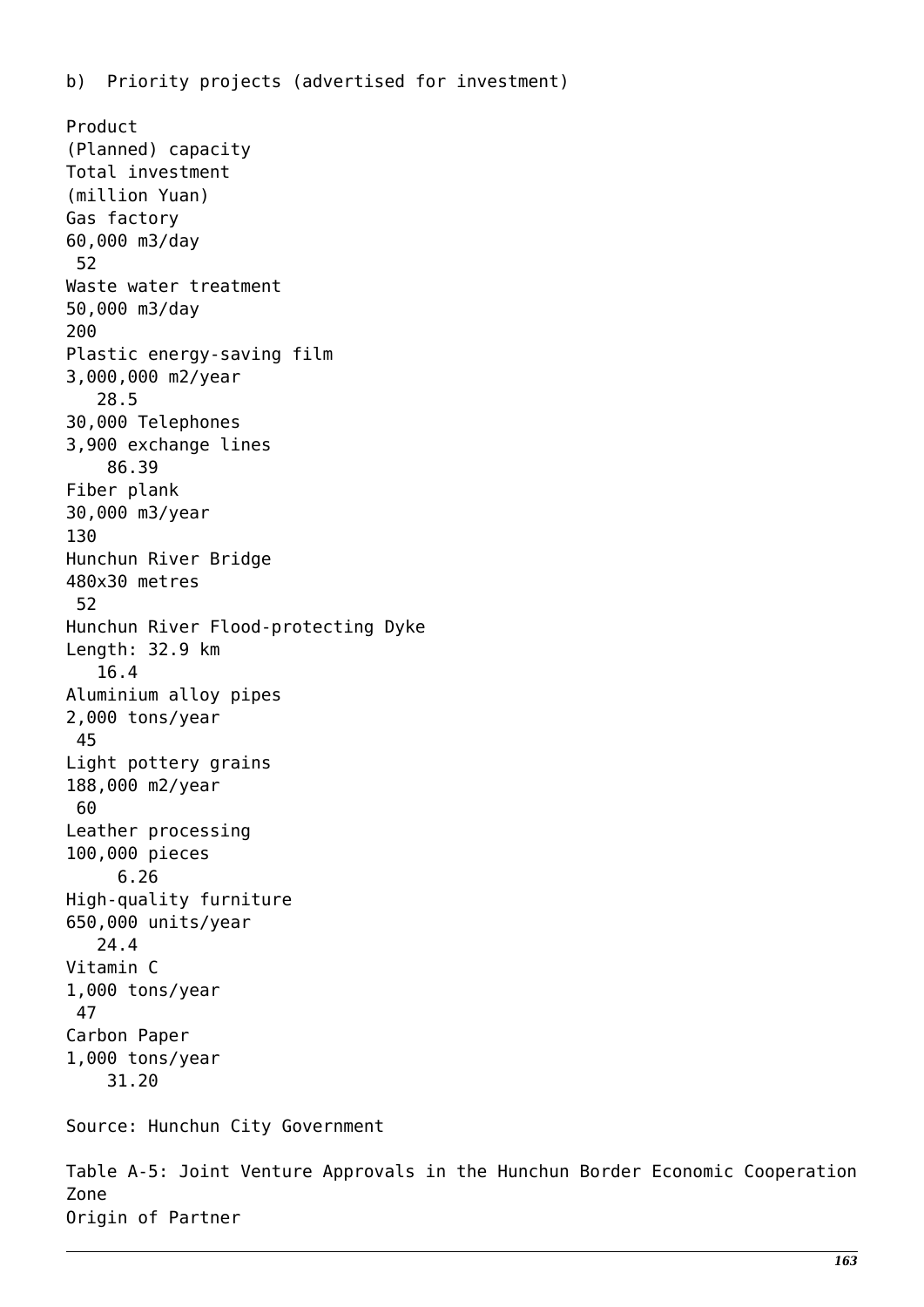Total Investment Product 1. HK Y10m Housing 2. HK Y27.45m Silver foil; plastic wrap 3. HK Y4m Winter clothing 4. HK \$0.5m Interior decoration (operational 12/93) 5. HK Y20m Construction engineering 6. Taiwan \$4.5m Motorcycle tyres 7. HK \$3.0m Integrated circuits 8. HK Y14.69m Socks (operational 11/93) 9. HK \$1.2m Carpets 10. HK Y58.81m Wood floorboards 11. Taiwan \$1.9m Plastic tarpaulins 12. HK Y17.28m Sweaters 13. ROK Y5.66m Coats and bags 14. ROK Y230m (?) Hi-tech wood product (for furniture) 15. Japan Y8.57m Villas (BECZ Area 10) - under construction 16. ROK Y10m Housing 17. Macao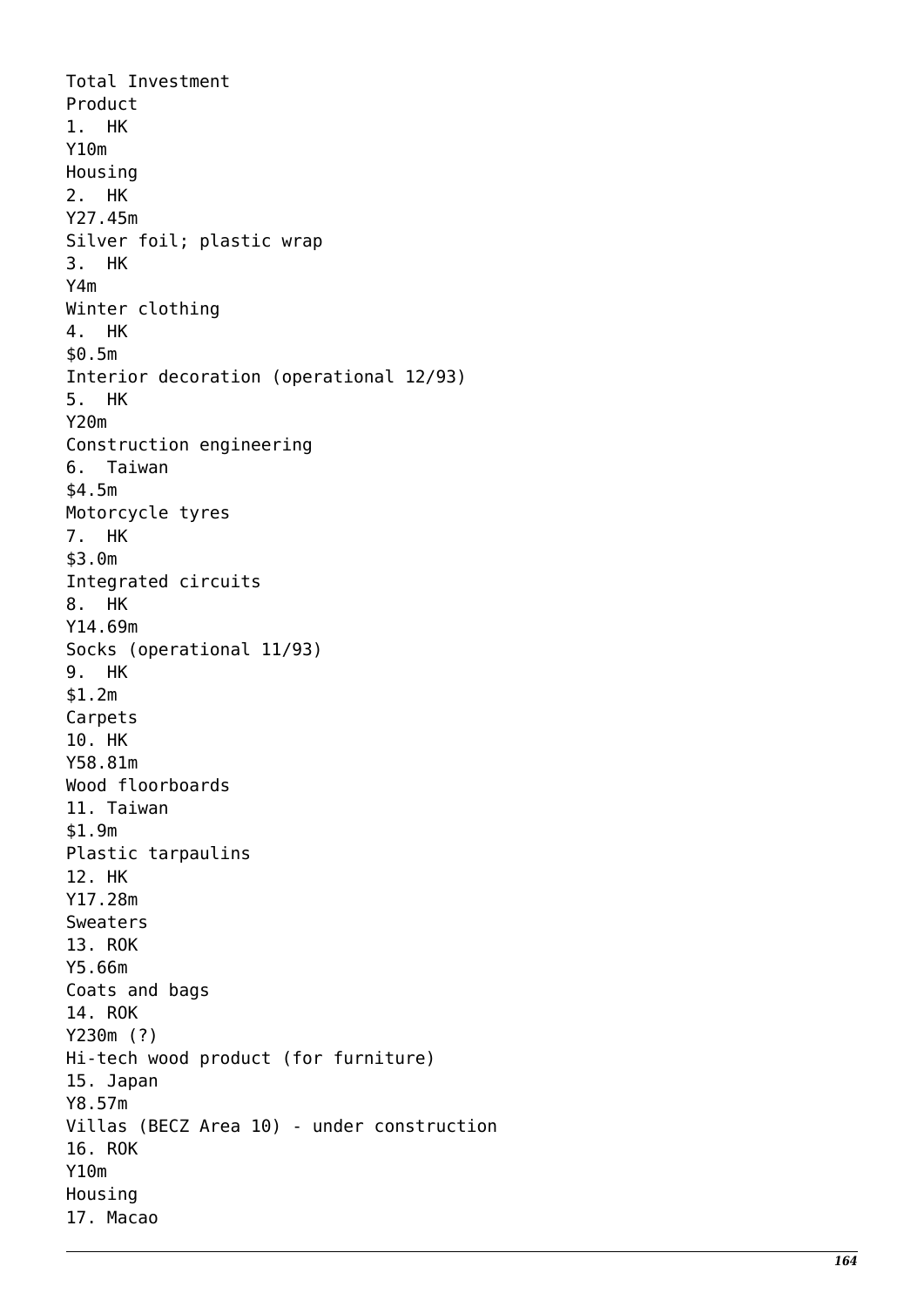Y450m Recreation zone in BECZ 18. Macao Y1.5m Sliding doors (operational 2/94) 19. HK Y120m Mountain villas (outside BECZ) - under construction 20. Taiwan Y5.04m Computer equipment 21. Japan Y6m Villas - under construction 22. HK Y2.32m Clothing - WFO 23. Japan Y4.456m Computer treatment equipment (?) - WFO 24. Japan Y30m Housing 25. HK Y5m Construction engineering 26. Japan Y1.2m Railway & port equipment (Japanese partner also invested \$50 m in the railway station) 27. DPRK Y29.5m Construction engineering 28. HK Y30m Housing 29. HK Y10m Housing 30. HK Y5m Recreation 31. HK Y6.67m Electric heaters, irons - WFO 32. Japan Y1.5m Health food (from local mountains) 33. Japan \$0.5m Office appliances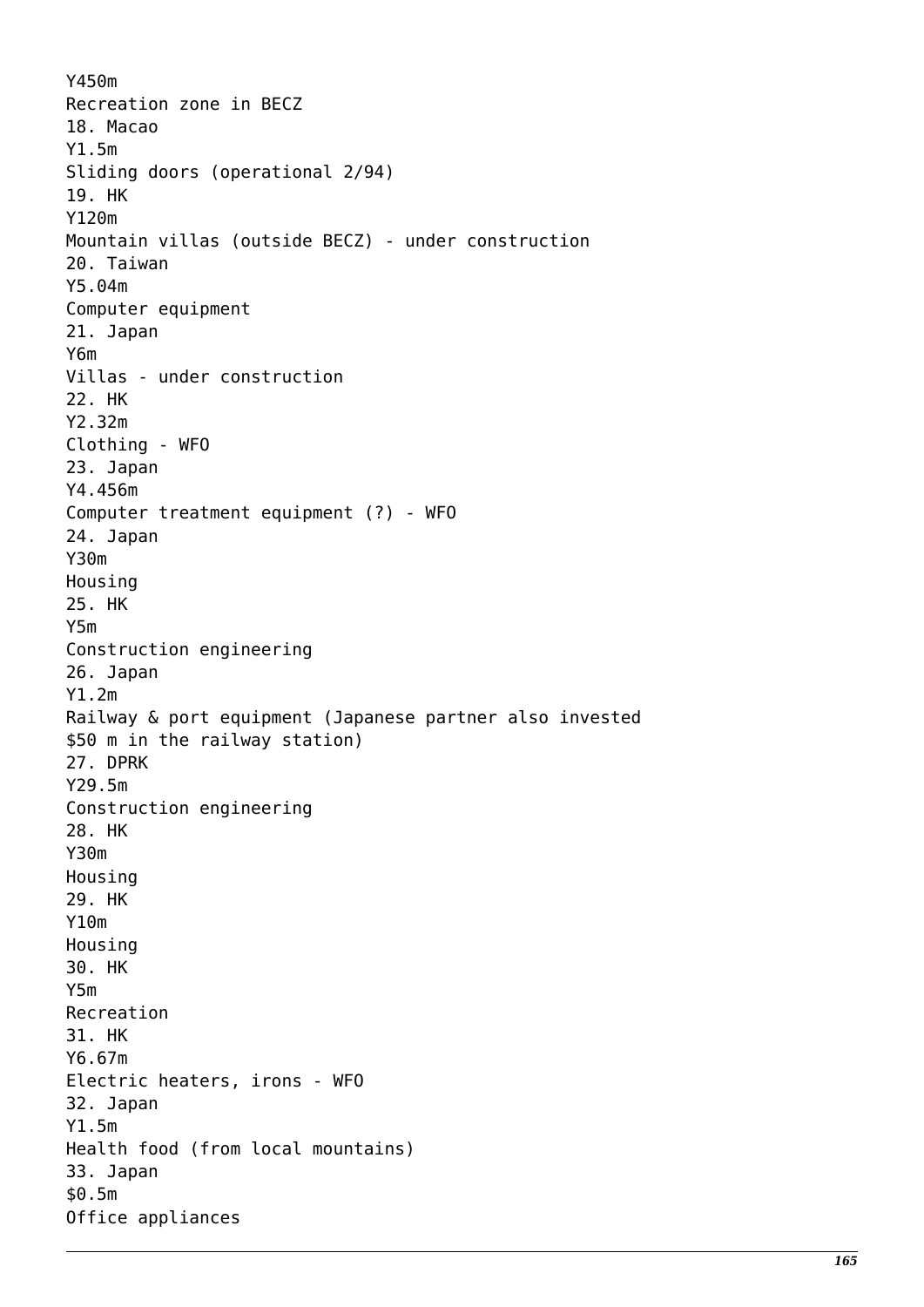34. Russia Y26.68m Trade 35. Taiwan Y7.53m Convenience noodles 36. Russia Y1.33m Assembling construction equipment 37. ROK/HK Y30m Transport (NK, SK, Yianji, Changchun 38. HK Y12.6m Machinery 39. HK \$0.5m Fluorescent lights 40. HK  $$3m$ Housing - WFO 41. Macao Y55m Recreation 42. ? Y80m Housing 43. USA Y3m Decoration 44. Macao Y5m Recreation WFO = wholly foreign-owned Table A-6 Industrial investment proposals for Rajin-Sonbong Free Economic and Trade Zone

 Multi-page tables such as this one have been grouped together at the end of this annex section.

Table A-7: Type of foreign investment in Jilin Province, contracted and utilized, 1985-1991

(US \$ million; units)

Foreign investment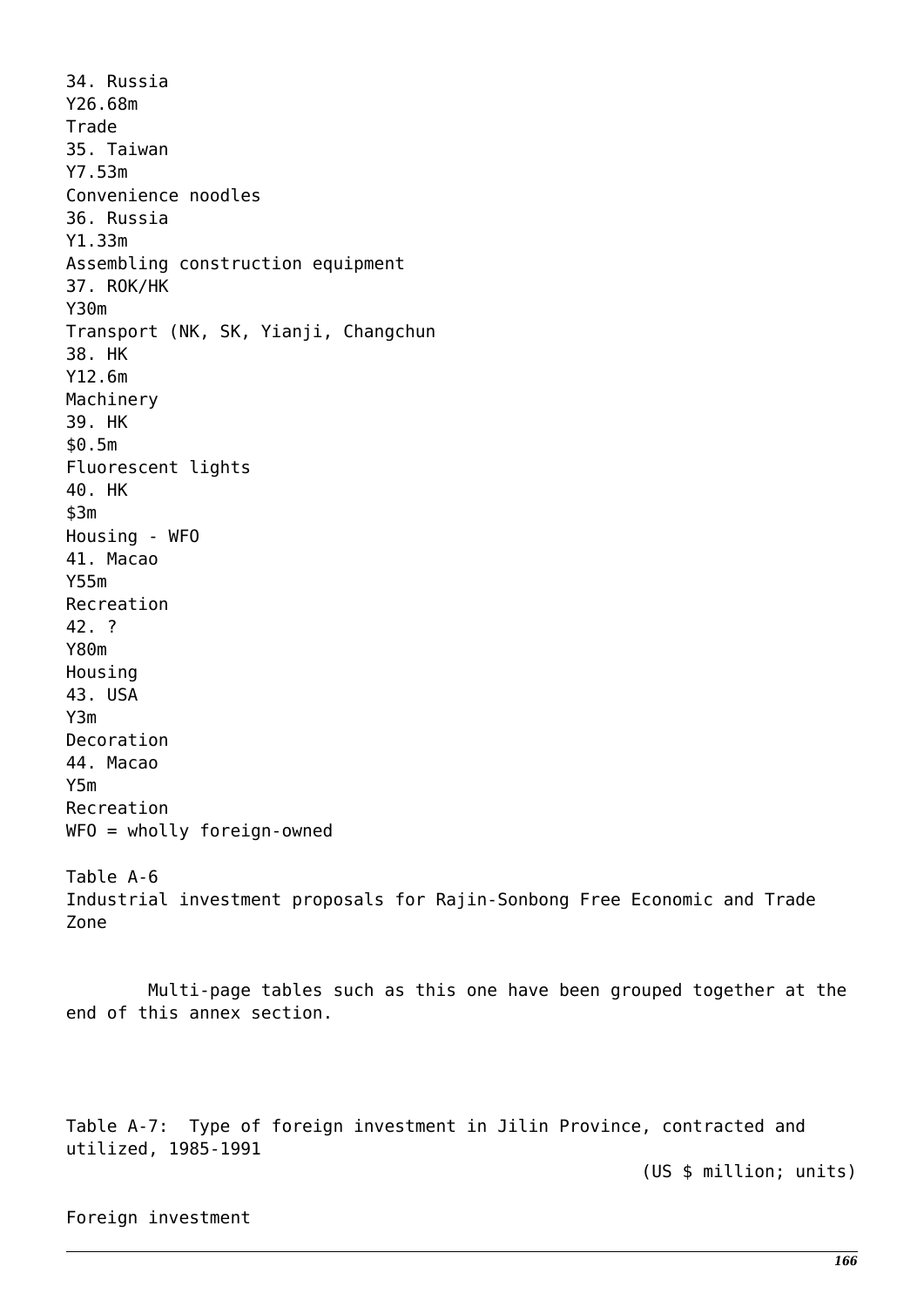Number of projects 27 38 80 70 121 Total value 24.54 43.18 80.99 65.59 78.87 - Foreign credit 7.95 5.54 39.01 34.91 21.14 - Direct investment 14.24 8.20 22.62 21.65 39.26 - Other foreign investment 2.36 29.44 19.36 9.03 18.47

| UTILIZED |
|----------|
| 4.88     |
| 25.76    |
| 33.66    |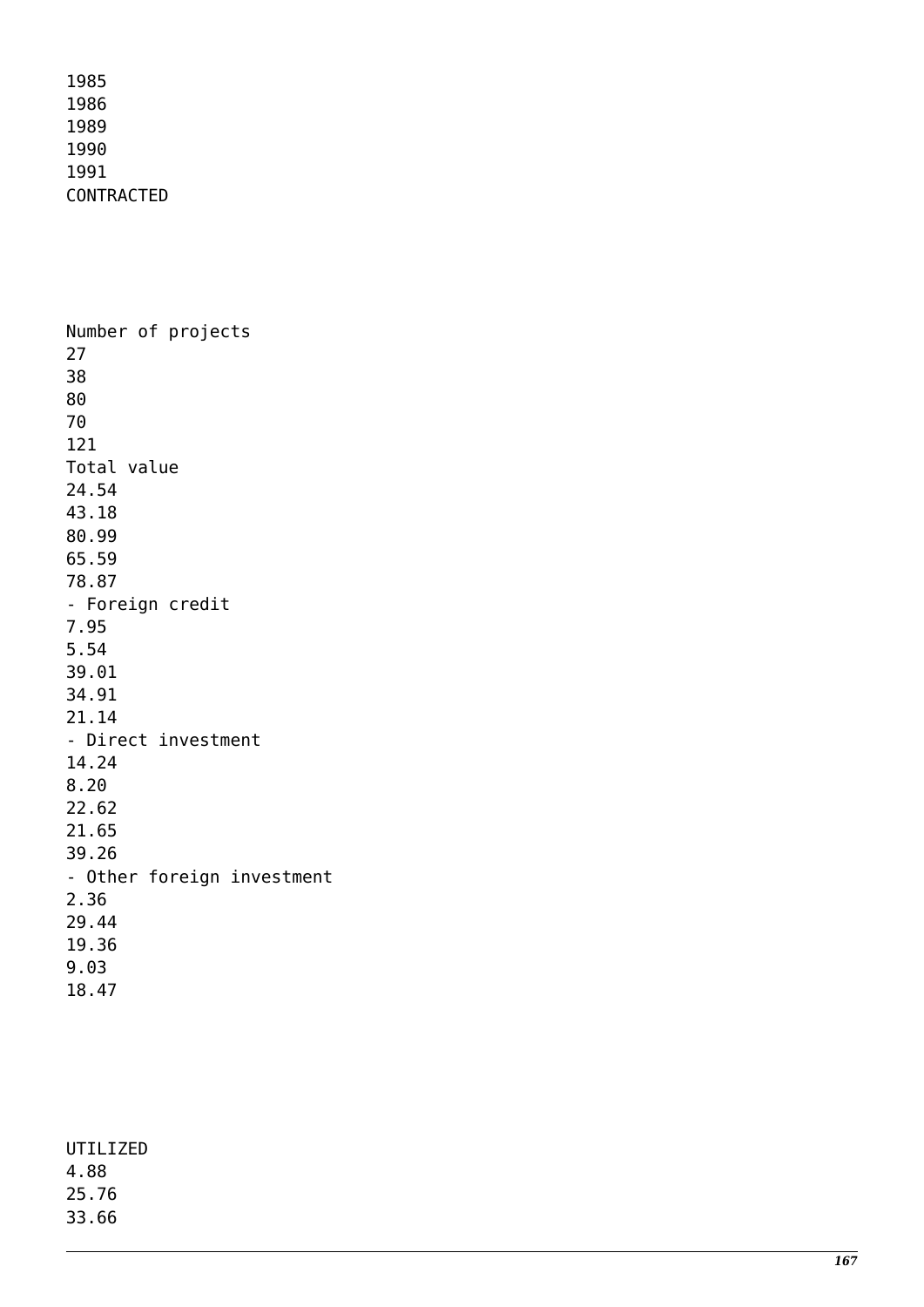60.69 161.55 Foreign credit 1.54 23.03 41.00 129.91 - Foreign government loans 1.54 13.22 18.25 12.08 - Loans from international banking organizations 8.28 12.55 10.55 - Commercial bank loans 1.26 1.27 72.38 - Seller's credit 0.27 8.93

Direct investment 2.52 0.57 3.35 16.94 18.02 - Equity joint ventures 2.52 0.57 1.43 16.34 17.23

34.90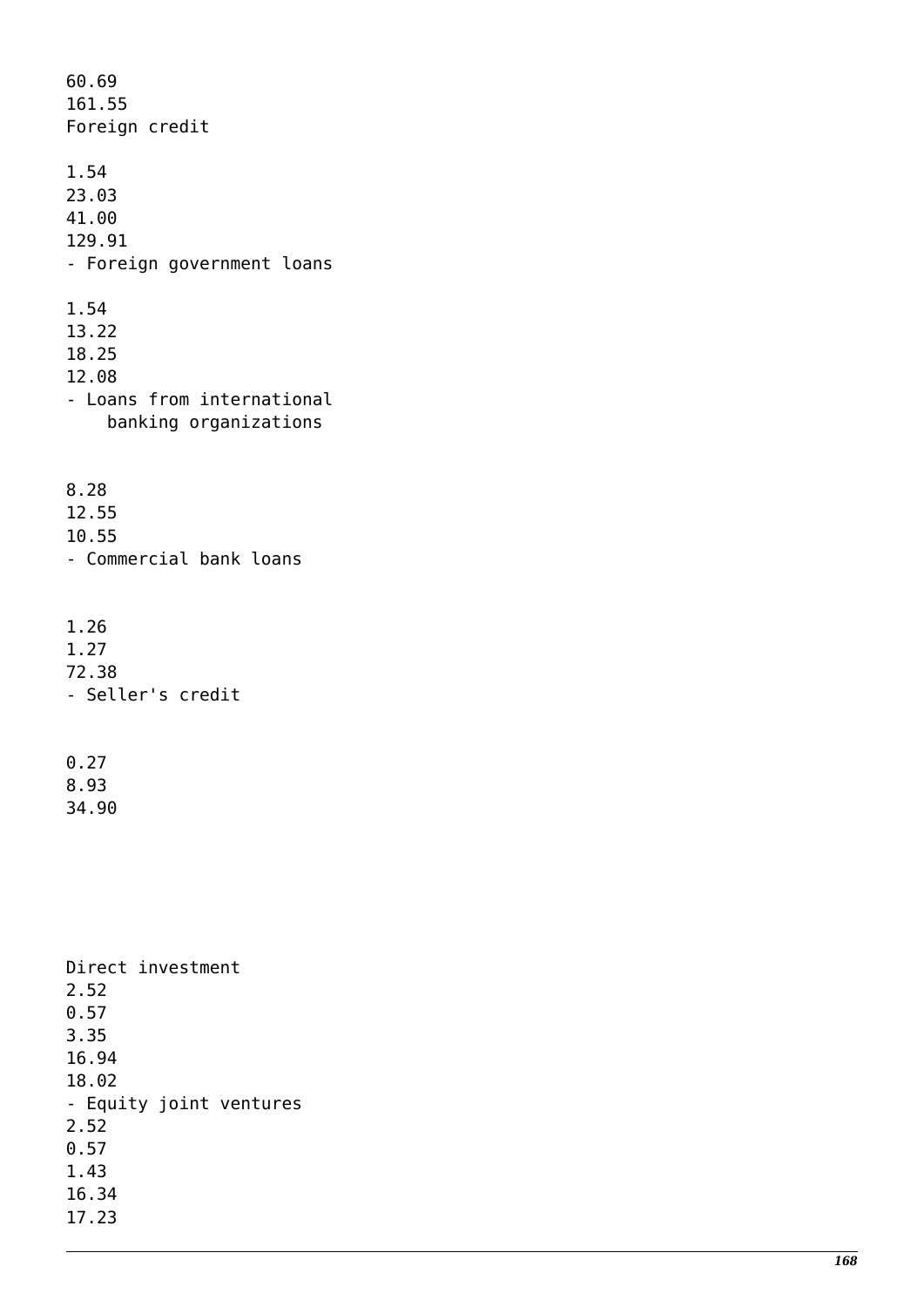- Co-operative joint ventures 0.00

- 1.92
- 0.57
- 0.73
- Fully foreign-owned ventures
- 0.03
- 0.06

Other foreign investment 2.36 23.66 7.28 2.75 13.62 - International leasing 18.19 0.70 - Compensation deals 2.04 4.64 6.58 2.71 13.45 - Processing and assembly 0.32 0.83 0.04 0.17

Source: Jilin Province Statistical Yearbook 1992.

Table A-8: DPRK: Output of selected important products, 1991 (million tons unless otherwise indicated)

Electricity (bn kwh)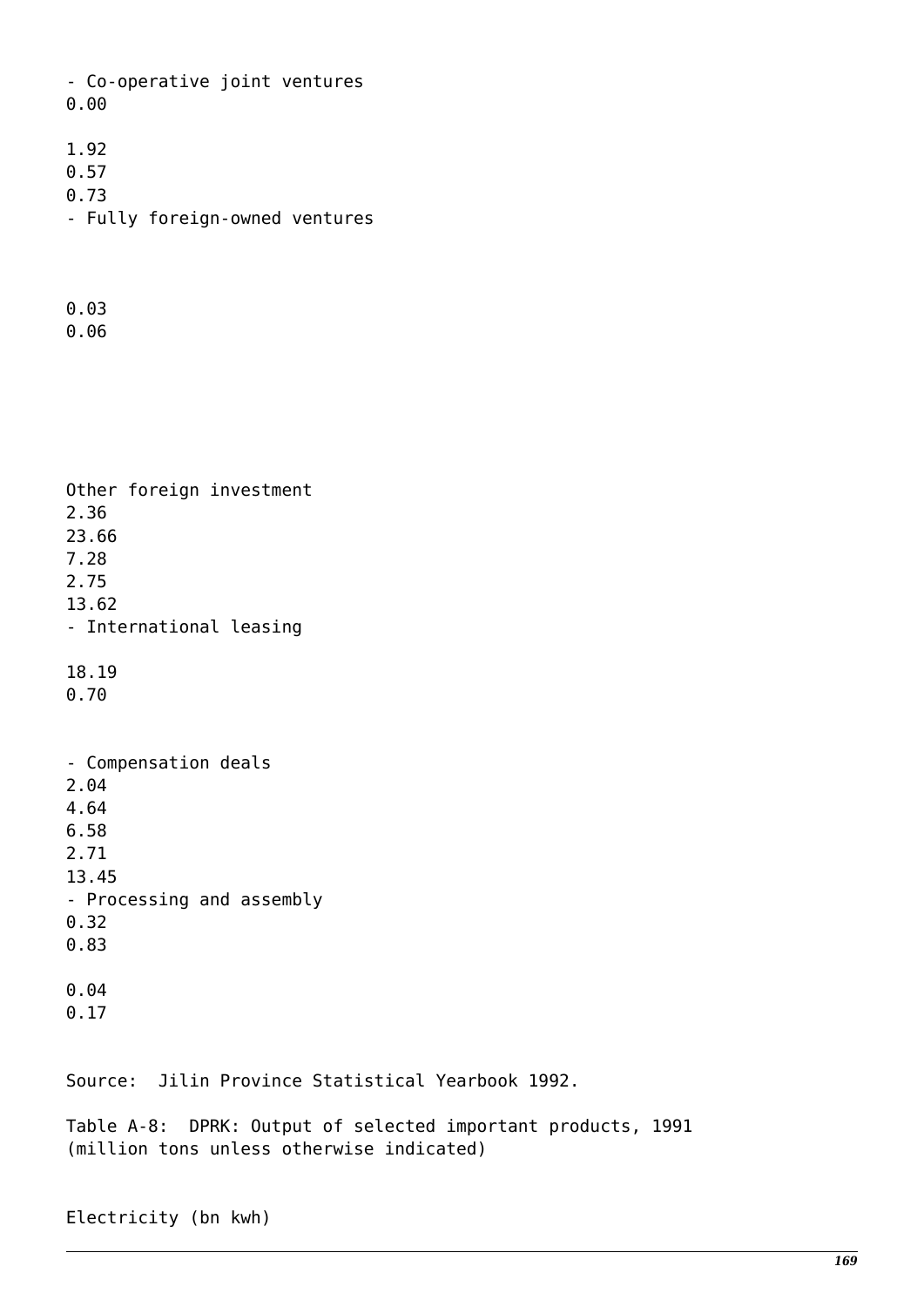50.0 Coal 60.0 Steel 5.9 Machine tools ('000) 11.0 Tractors ('000) 13.0 Trucks 8.0 Excavators ('000) 0.5 Electric locomotives (units) 50.0 Electric generators ('000 kv Amp) 442.0 Coal mining machinery (units) 21.0 Waggons ('000) 2.6 Synthetic plastics ('000 t) 54.9 Chemical fertilizers 4.5 Agricultural chemicals ('000 t) 45.8 Cement 11.4 Refractory bricks 0.4 Magnesia clinker 1.3 Timber (million m3) 7.94 Textiles (bn m) 6.8 Knitwear goods (mn pcs.) 97.0 Marine products 2.0 Grains 8.9 Fruits 0.67 Vegetables 6.5 Source: CPEEC.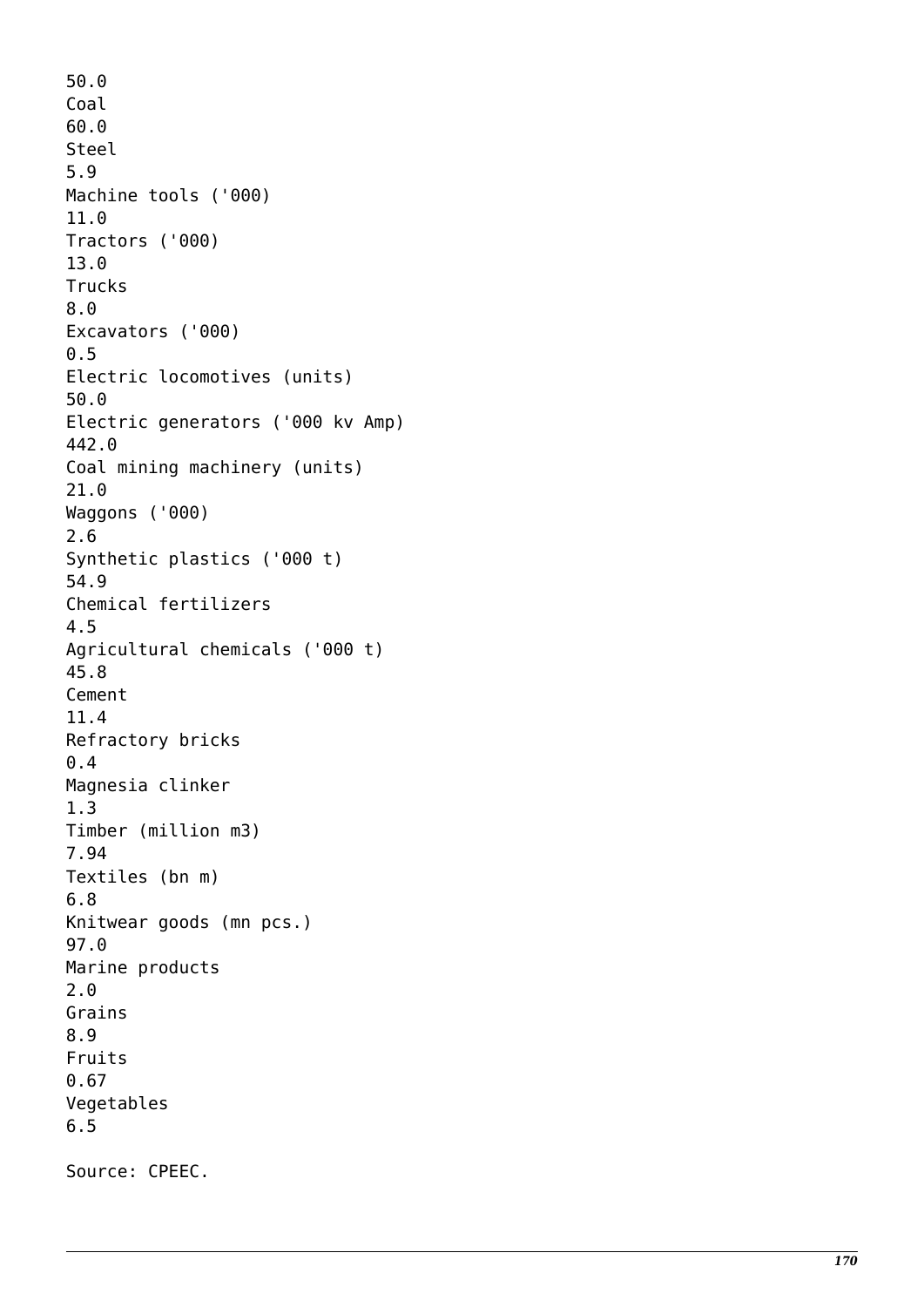ANNEX B.I. MAP OF THE TUMEN RIVER ECONOMIC DEVELOPMENT AREA (TREDA) Refer to the Preface of this publication. ANNEX B.II COST OF FOREIGN INVESTMENT IN HUNCHUN BORDER ECONOMIC COOPERATION ZONE 1. Rent of Standard Factories for terms of 10 years and above: RMB 13/m2 per month or RMB 156/m2 per annum 2. Land Lease for terms of 50 years to 70 years: The price covers land lease and land exploitation fee. Land lease for industry for 50 years term RMB 185/m2 Land lease for commerce for 40 years term: RMB 280/m2 Land lease for commercial residents for terms of 70 years: RMB 260/m2 3. Electricity Production electricity (including industry and commerce): RMB 0.34/kwh Household electricity:  $RMB 0.18/kwh$ 4. Water supply Water supply for production (industry and commerce): RMB 1.2/m3 Household water supply: RMB 0.6/m3 5. Hot-gas supply for production: RMB 47.77/ton (Parameters: 300 degree temperature 13 kg atmospheric pressure) 6. Average Income (Wages and Bonus) for labours: The average wages of state-owned enterprises: Skilled worker:  $RMB$  400/m Unskilled worker: Note and the set of the RMB 300/m Manager: RMB 600/m Technician/Engineer: RMB 600/m

 The average wages in joint ventures will be calculated at 20% higher than that of state-owned enterprises.

 The standard of bonus are varied up to different enterprises which can be worked out according to their economic benefits.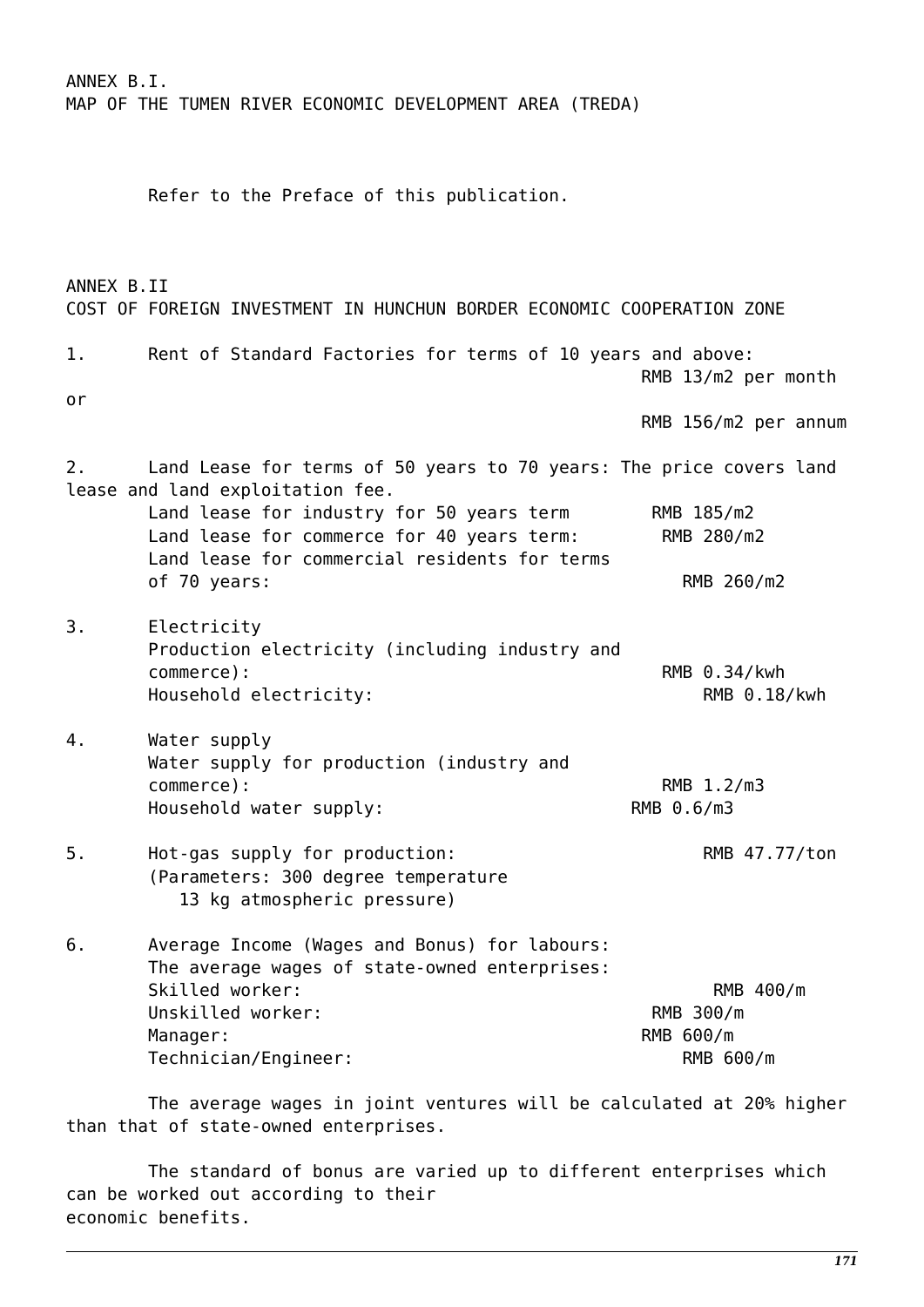7. Labour insurance Labour insurance fund: 18.6% of the total wage Welfare and incentives, such as medical insurance, heating and housing allowances): 3-10% of after-tax profits 8. Heating (will be charged according to total construction area) Heating supply for production-related houses: RMB 3/m2 House heating supply: RMB 2/m2 Duration of heating supply: November 1 - April 10 every year Source: Administration Committee, Hunchun Border Economic Cooperation Zone ANNEX B. III. TARIFFS AND FEES TO BE ENFORCED IN THE RAJIN SONBONG FREE ECONOMIC AND TRADE ZONE  $(Won: US$ = 2.2:1)$ 1. Land Lease Rents No. Purpose Location Unit Rent 1. Commercial, service, hotel, multistorey buildings - city centre - suburb - rural area won/m2year 7.00 6.00 3.50 2. Residential, public buildings - city centre - suburb - rural area " 6.00 4.50 2.60 3. Industrial - city centre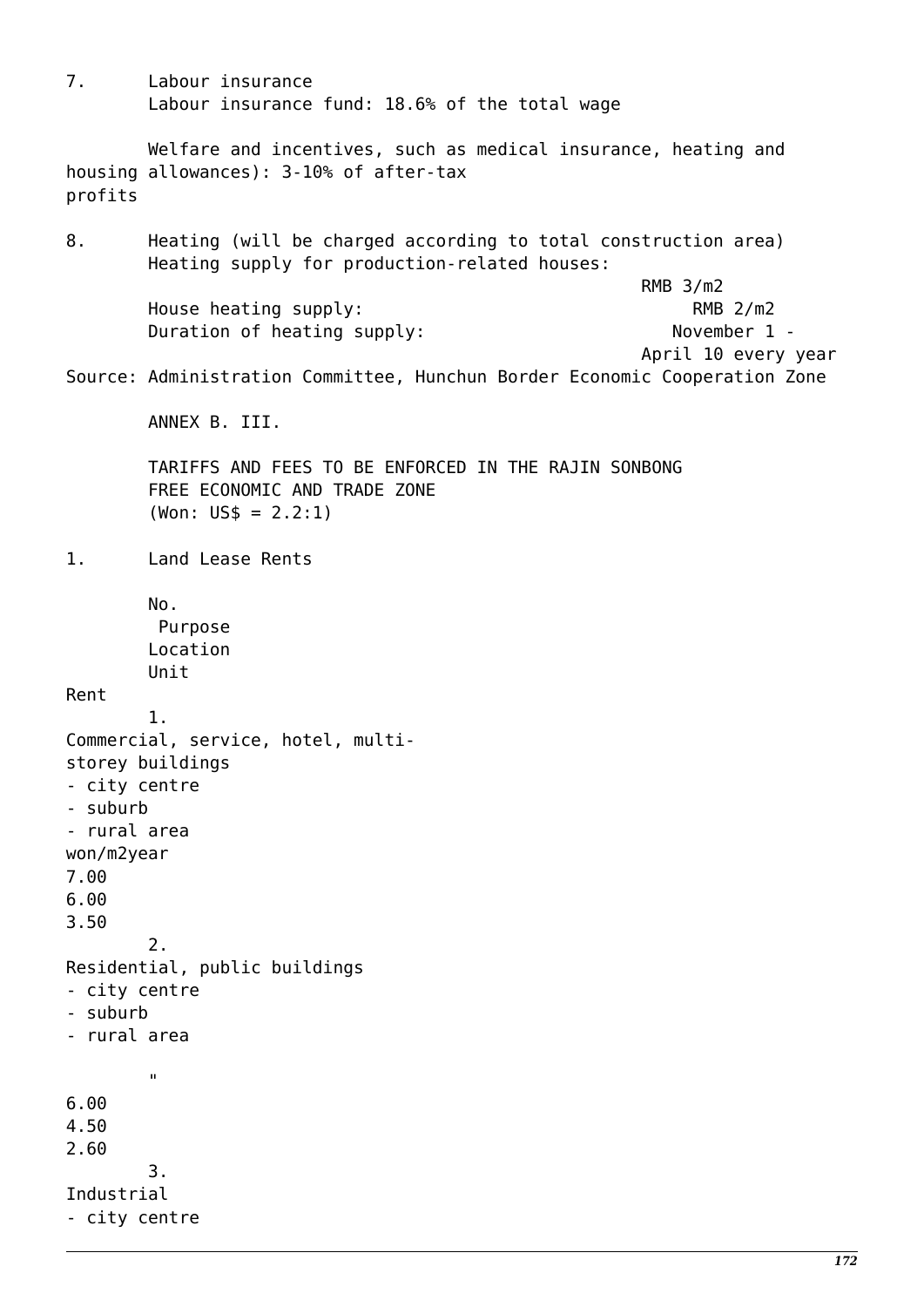- suburb - rural area " 4.50 3.50 Note: 1) For land to be used by enterprises investing in priority industries including high technology industries, no rents shall be paid for the first 3 years and rent shall be reduced by 50% for the following 3 years. 2) Should a lump sum payment of rent (premium) be made within 6 months from the conclusion of a land lease contract, the amount of rent payable shall be reduced by 15-30% in consideration of the period of the lease. 2. Land Development Fee No. Classification Unit Fee 1. Land for commercial use, services, hotel and villas won/m2 130 2. Land for ordinary flats, offices and public buildings " 120 3. Land for industrial use " 110 \* Land development fees include the cost of the installation of water supply, sewage, electricity, telecommunications, heating, roads, etc. 3. Rents for Buildings No. Classification Unit Monthly Rent 1. Plant buildings won/m2month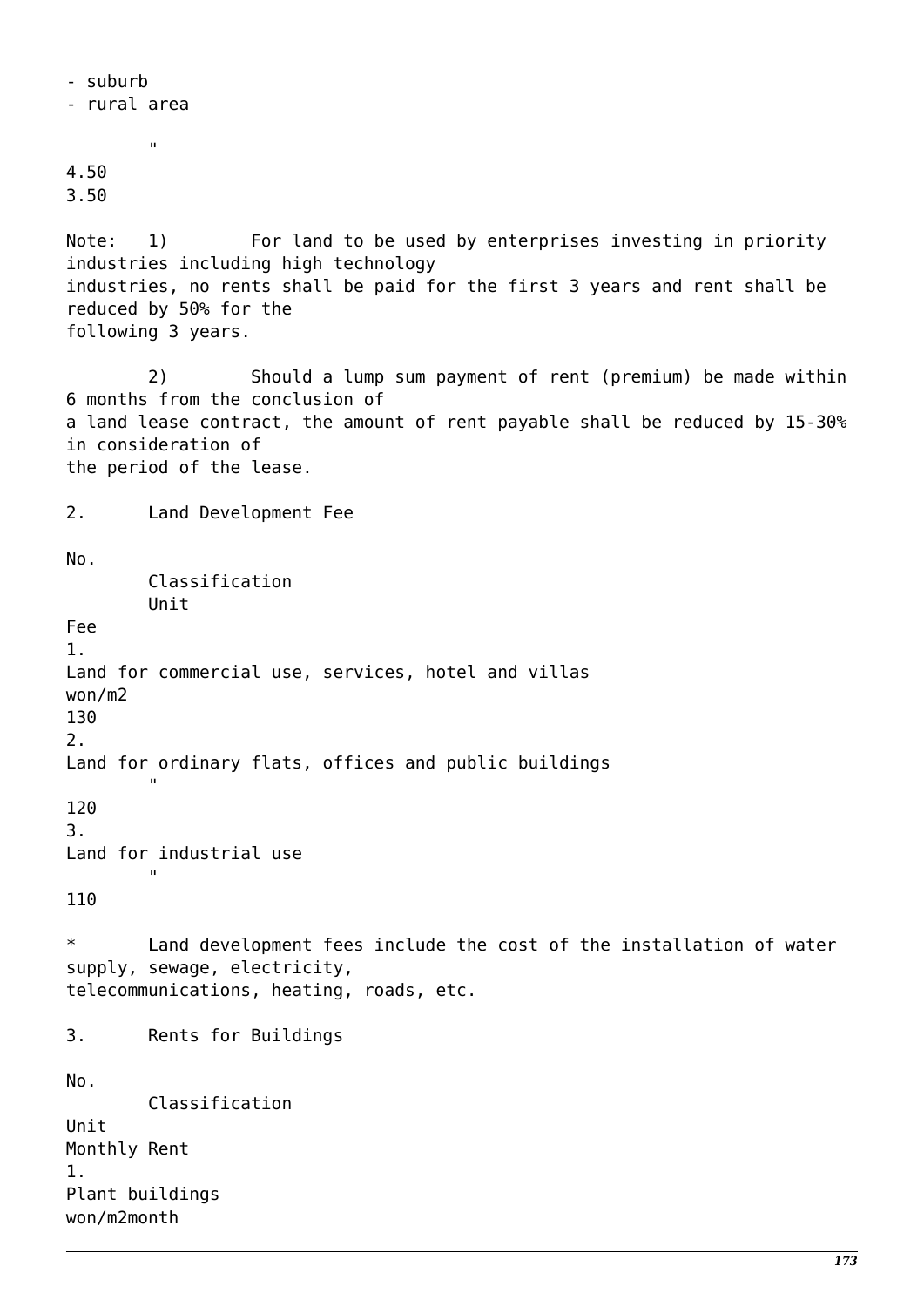5.00 2. Residential buildings ., 6.00 3. Offices, public buildings " 8.00 4. Warehouses ., 4.50 4. Fees for Construction on Contract No. Classification Unit Fee 1. Plant buildings won/m2 450-500 2. Residential buildings " 650-790 5. Water Rates No. Classification Unit Rate 1. Household water (drinking water) won/m3 0.12 2. Industrial water .<br>" 0.12 6. Electricity Rate No. Classification Unit Rate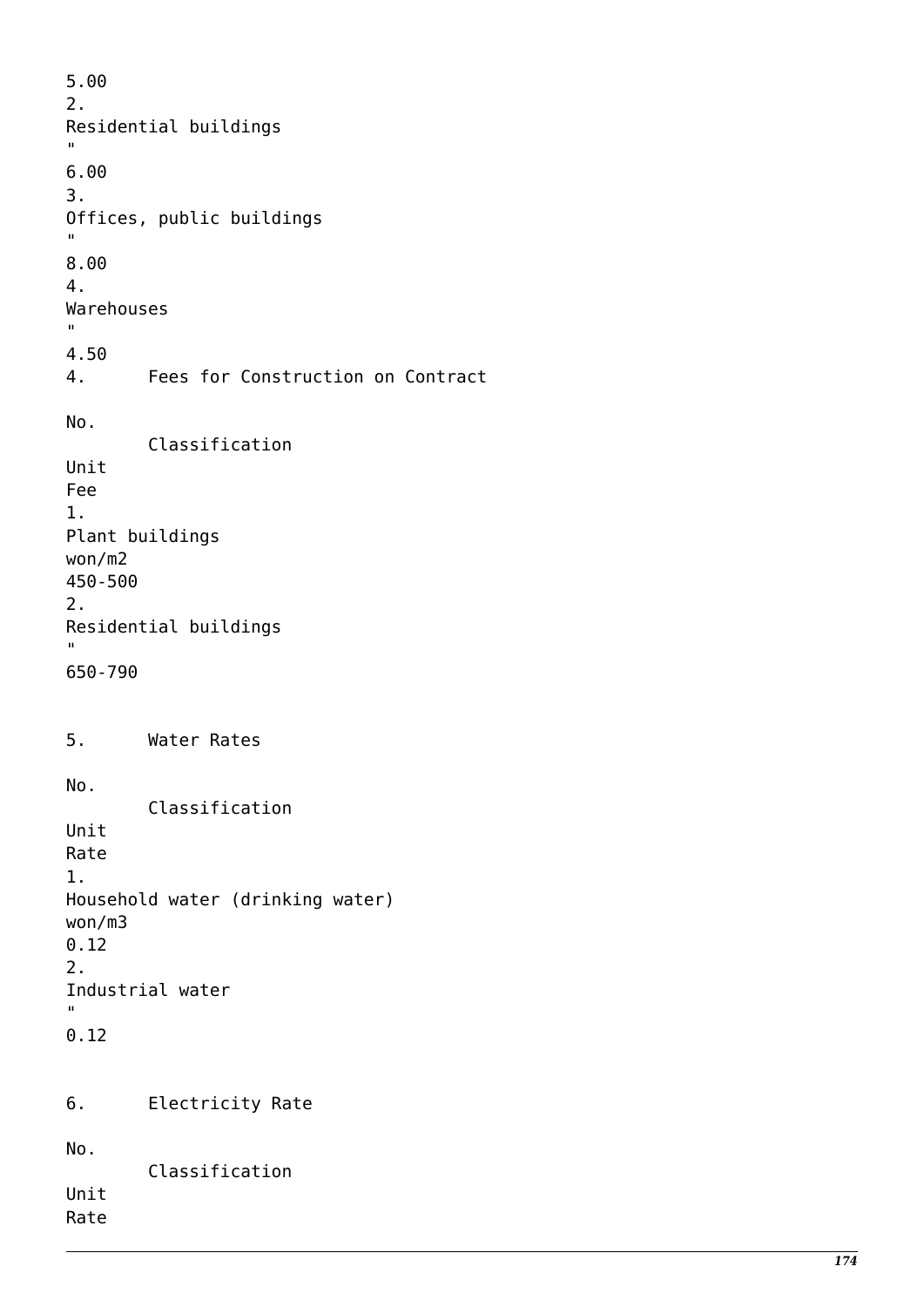```
1.
For lighting
won/kwh
0.10
2.
For industrial use .<br>"
0.12
7. Telecommunications Rate
No.
         Classification
         Unit
Rate
1.
Telephone
   installation
   use of line (in offices)
       " (in residence)
   reinstallation
won/telephone
won/month
   \mathbf{u}won/telephone
1000
24
15
100
2.
Telex
   installation
   use of line
   rent
   reinstallation
won/machine
won/month
    "
won/machine
1000
48
90
115
3.
Fax
   installation
```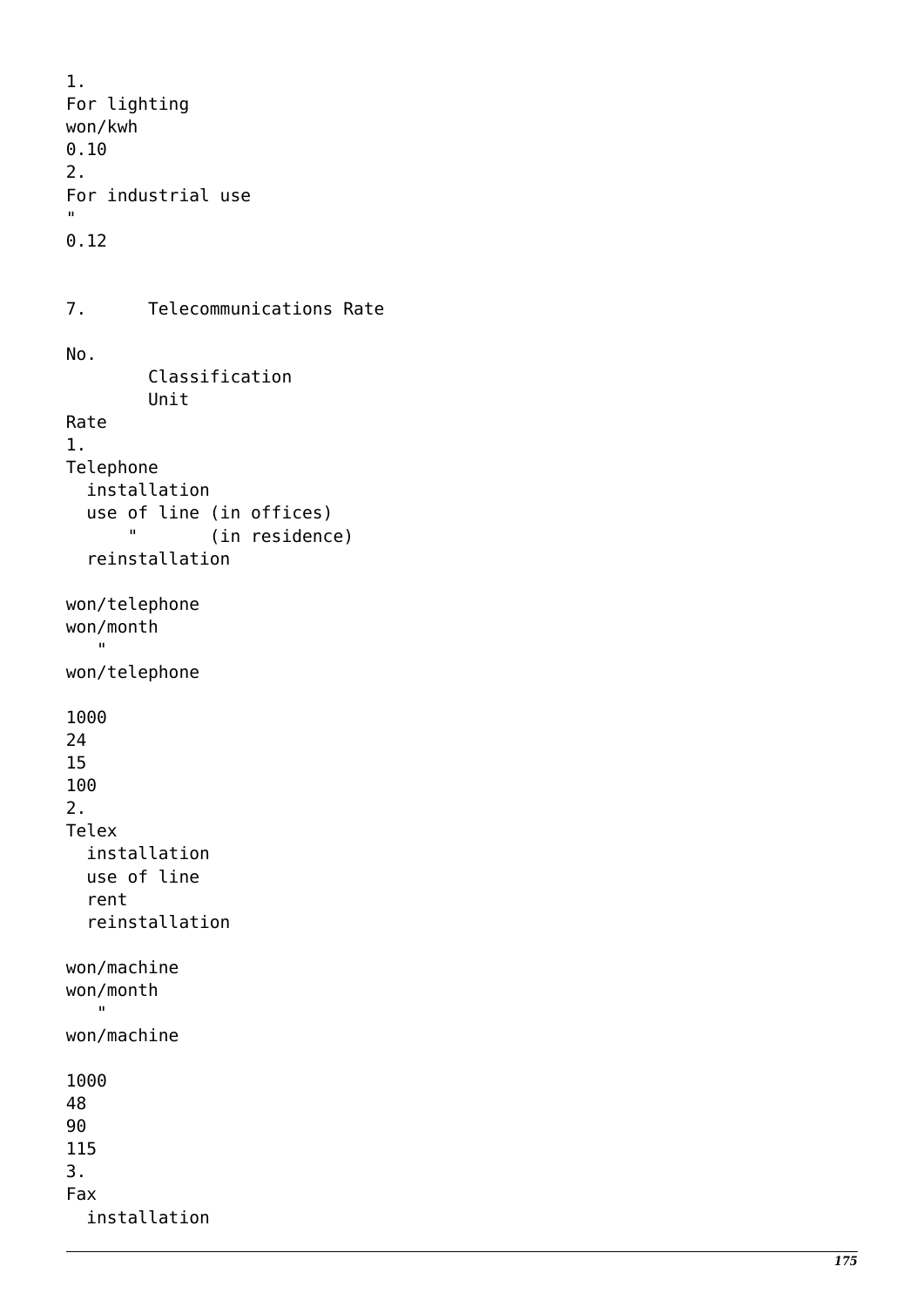use of line rent reinstallation won/machine won/month  $\mathbf{u}$ won/machine 1000 24 65 115 8. Lorry Rent No. Classes of Goods Unit Rent 1. Grain (bulk) won/ton/km 0.17 2. " (packed) .<br>" 0.23 3. Fertilizers (bulk)  $^{\prime}$ 0.17 4. " (packed)  $\mathbf{u}$ 0.23 5. Timber  $\bar{\mathbf{u}}$ 0.31 6. Coal  $\mathbf{u}$ 0.46

9. Rail Freight

Section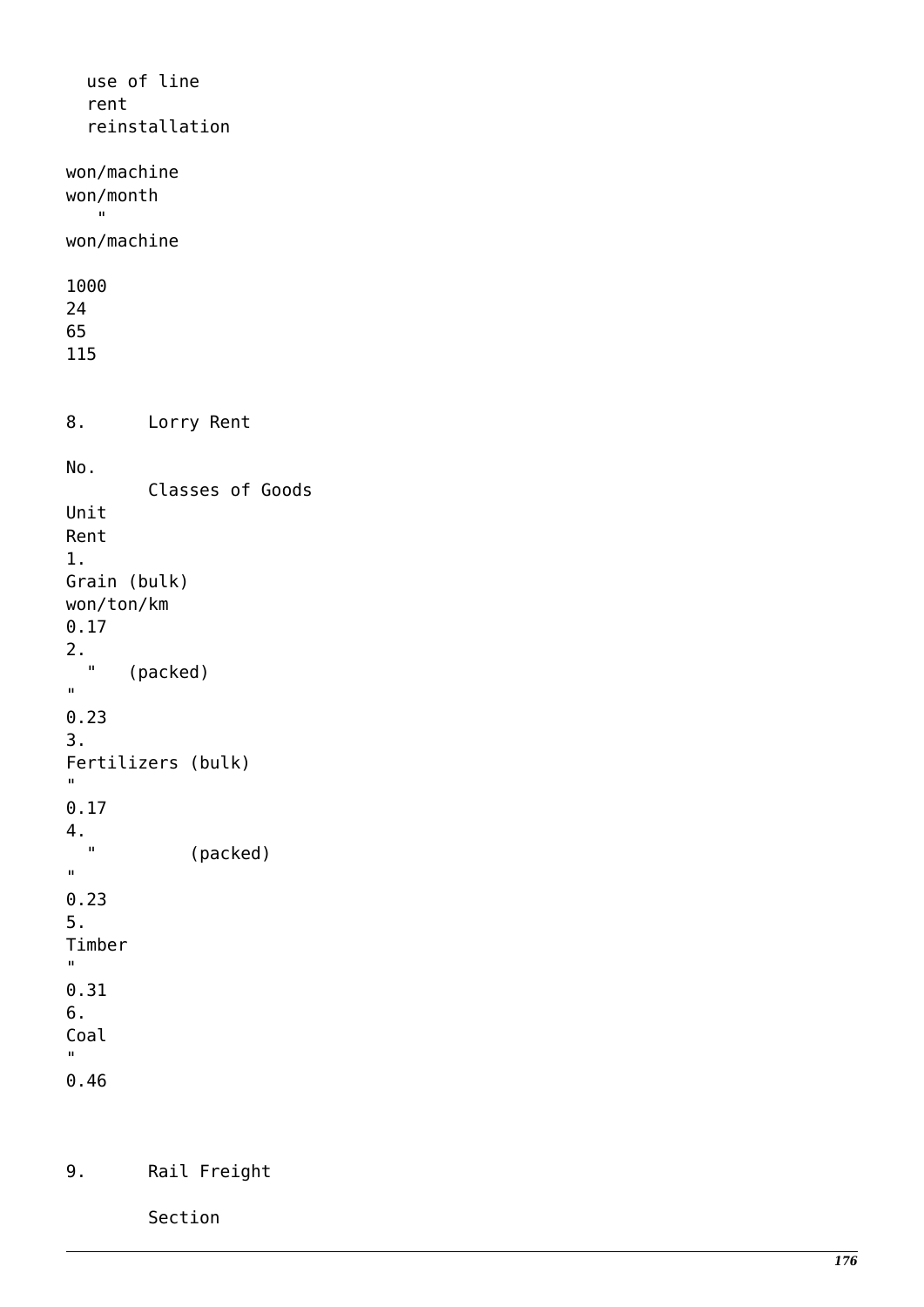```
 Classes of Goods
Unit
Freight
Rajin-Namyang:
grain (packed)
coal
fertilizers
won/ton ""
2.58
2.52
2.58
Rajin-Tumengang:
grain (packed)
coal
fertilizers (packed) \mathbf{u}"<br>""
\mathbf{u}\mathbf{u}1.68
1.62
1.68
Chongjin-Namyang
grain (packed)
coal
fertilizers (packed) \mathbf{u}"<br>""
\mathbf{u}\mathbf{u}2.70
2.64
2.70
Chongjin-Tumengang:
grain (packed)
coal
fertilizers (packed) \mathbf{u}"<br>""
\mathbf{u}\hat{\mathbf{u}}1.80
1.74
1.80
10. Free Trade Port Tariff Rates
No.
           Item
           Unit
Tariff
```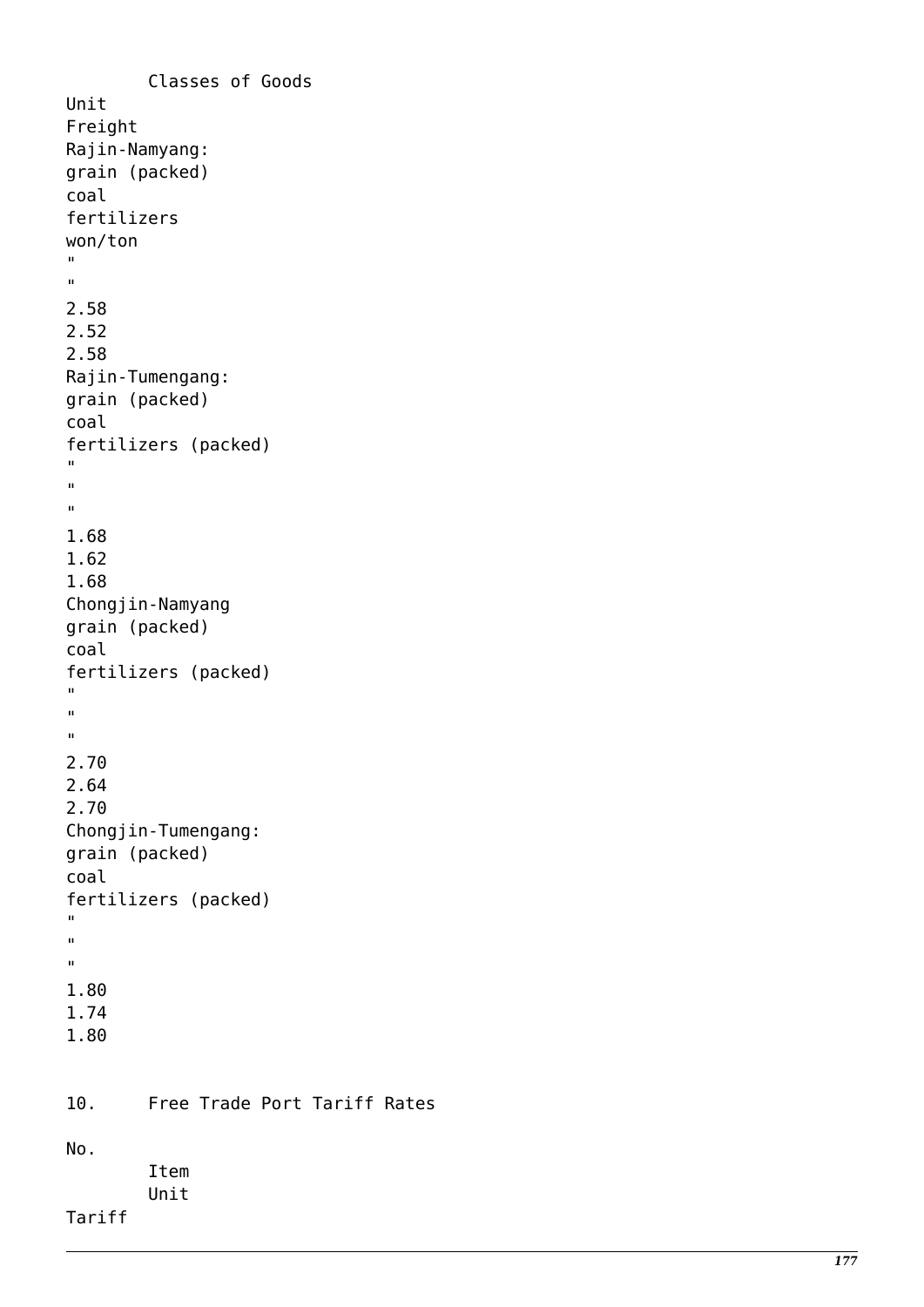```
1.
Port dues (anchorage)
won/R.N.T.
0.50
2.
Light dues
 "
0.10
3.
Pilotage
won/R.N.T.
per journey
0.16
4.
Shifting
     "
0.07
5.
Mooring and unmooring charge
   Up to 5,000 t ship
   8,001 - 10,000 t ship
   over 10,000 t ship
won/operation
     "
 "
 "
25.00
35.00
50.00
6.
Fees for opening and closing of hatches (wooden
hatch cover)
   Up to 5,000 t ship
   8,001 - 10,000t ship
   over 10,000 t ship
won/hatch
 "
     "
30.00
50.00
60.00
7.
Hold cleaning fee (bulk cargo)
   Up to 5,000 t ship: broom
                        sawdust
   8,001 - 10,000 t ship: broom
```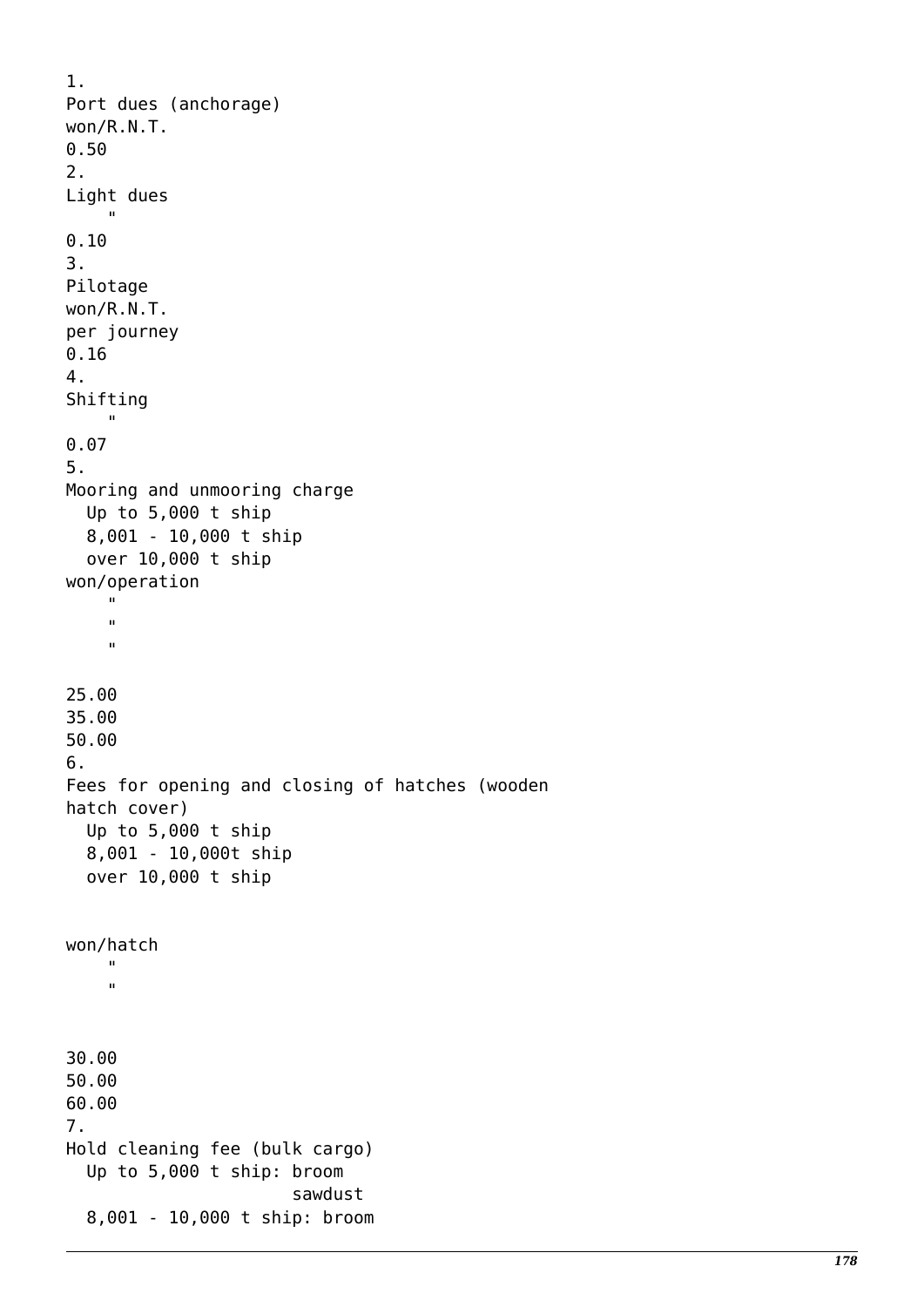```
 sawdust
   over 10,000 t ship: broom
                        sawdust
won/cleaning
     "
 "
 "
 "
 "
70.00
120.00
90.00
180.00
95.00
200.00
8.
Skilled Labour remuneration
   Worker
   Technician
won/man/hour
    "
2.50
4.00
9.
Waste disposal fees
   Wharf (501 - 3,000 t)
   Open anchorage (501 - 3,000 t)
won/disposal
     "
70.00
110.00
10.
Fee for use of harbour craft
won/use
30.00
11.
Water supply fee
   Price of water
   Supply at wharf
   Supply through waterboat
won/ton
 "
     "
```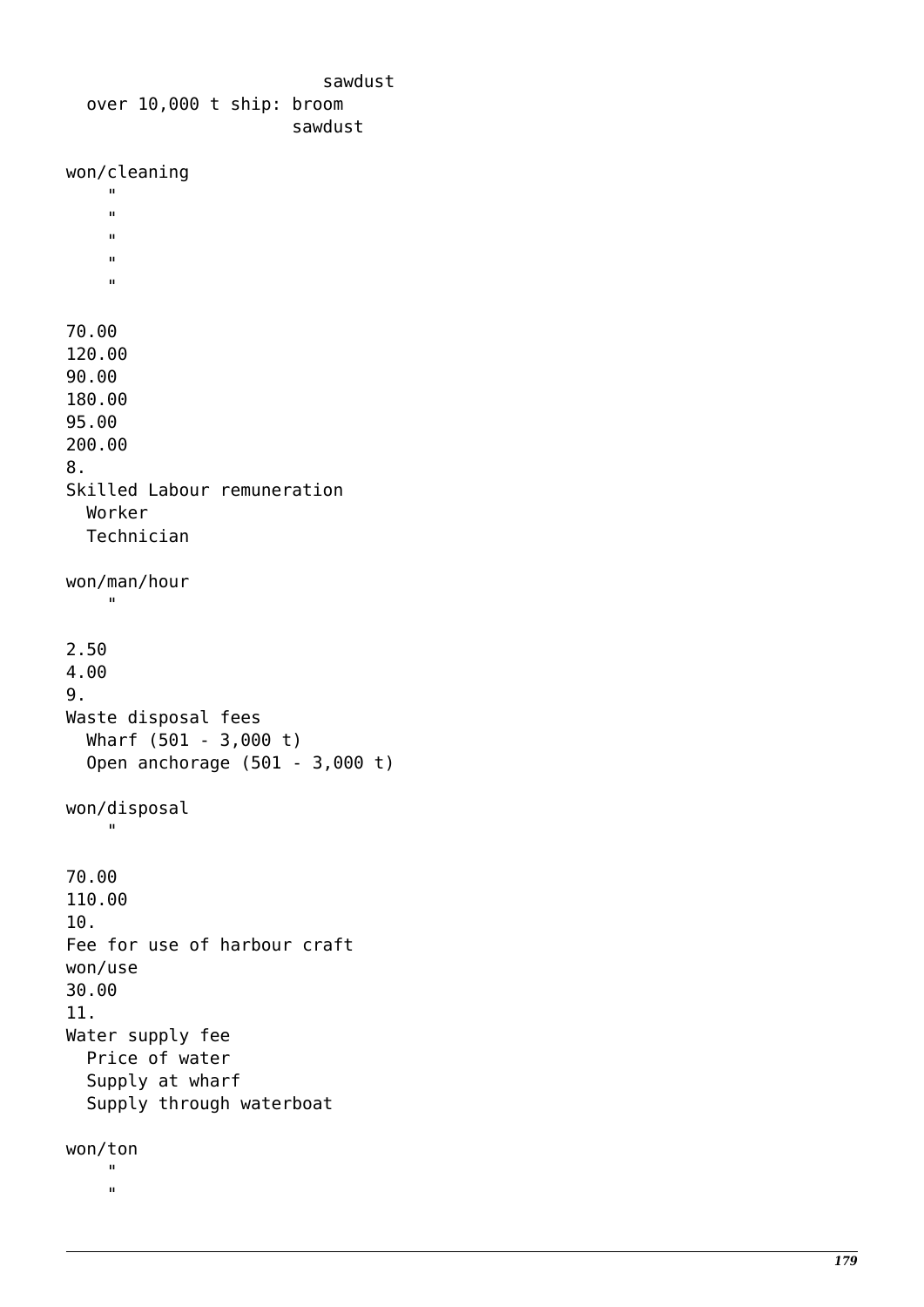```
2.50
1.00
1.50
12.
Oil supply fees
   Supply at wharf
   Supply at open anchorage
 "
 "
2.00
4.00
13.
Tonnage dues
won/R.N.T.
0.20
14.
Ship agency fee
" " " " "
0.20
15.
Freight due
    \%1.5
16.
Cargo inspection fee
   Cement
   Metal (sheet) product
   Frozen cargo
won/ton
 "
 "
0.30
0.40
0.70
17.
Tariff for use of port facilities and installations
1. Tug boat
2. Barge
3. Cargo ship
4. Floating crane
5. Oil tanker (water tanker)
6. Lorry
7. Trailer
8. Loader (power shovel)
9. Bulldozer
10. Crane car
```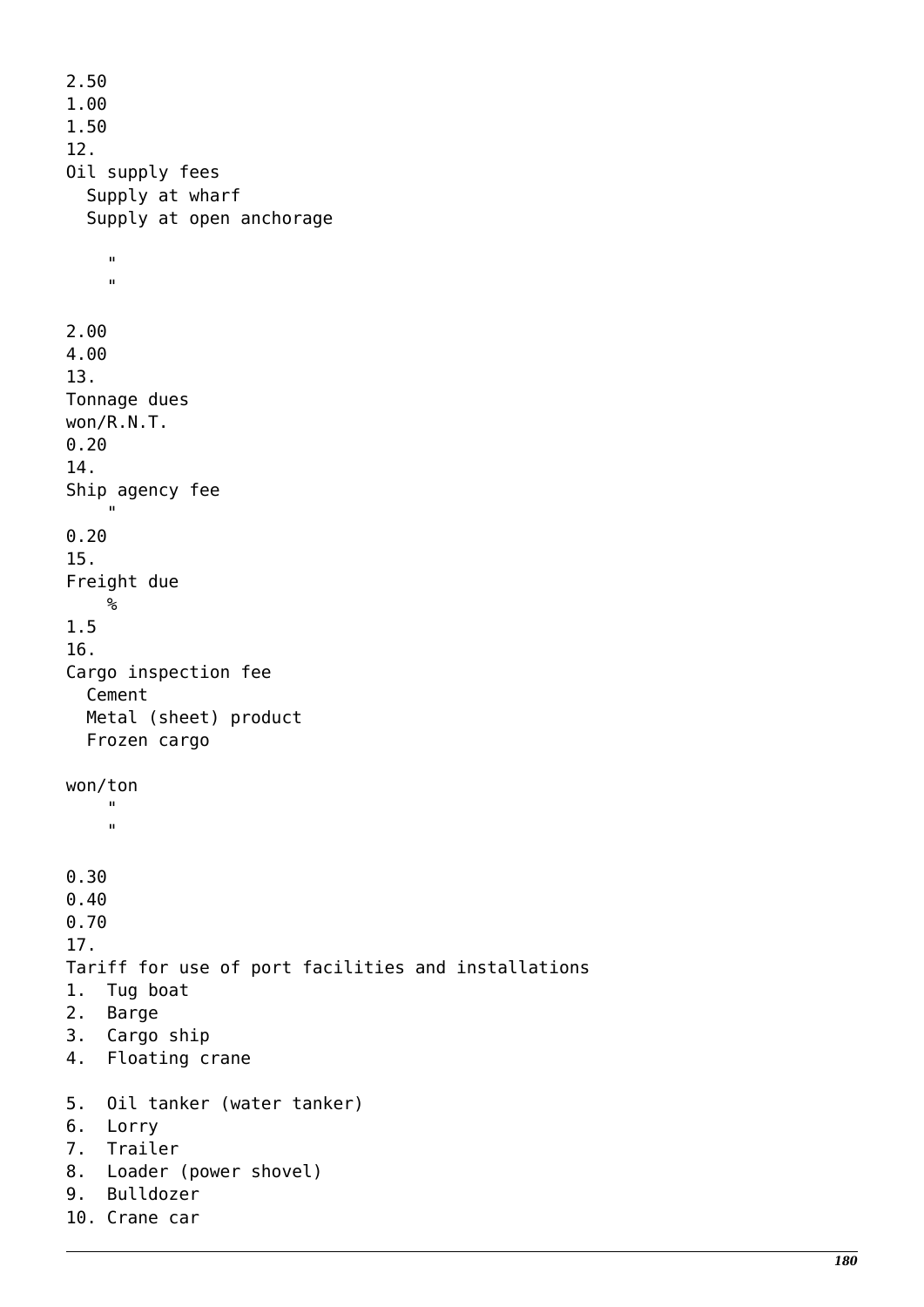```
11. Fork lift
12. Excavator
13. Crane
14. Tarpaulin
15. Pallet
won/hp/hr
won/D.W.T./hr
     "
won/each ton of
hoisting capacity/hr
won/D.W.T./hr
 "
    \bar{\mathbf{u}}\mathbf{u}won/hp/hr
won/each ton of
hoisting capacity/hr
won/hp/hr
     "
won/each ton of
hoisting capacity/hr
won/m2/hr
won/piece/day
0.15
0.08
0.40
2.00
0.30
2.00
2.50
3.00
0.30
2.00
2.00
0.20
2.00
0.20
0.20
18.
Fire engine service fee (inflammable, combustible
and explosive cargoes)
```

```
won/hr
```
4.00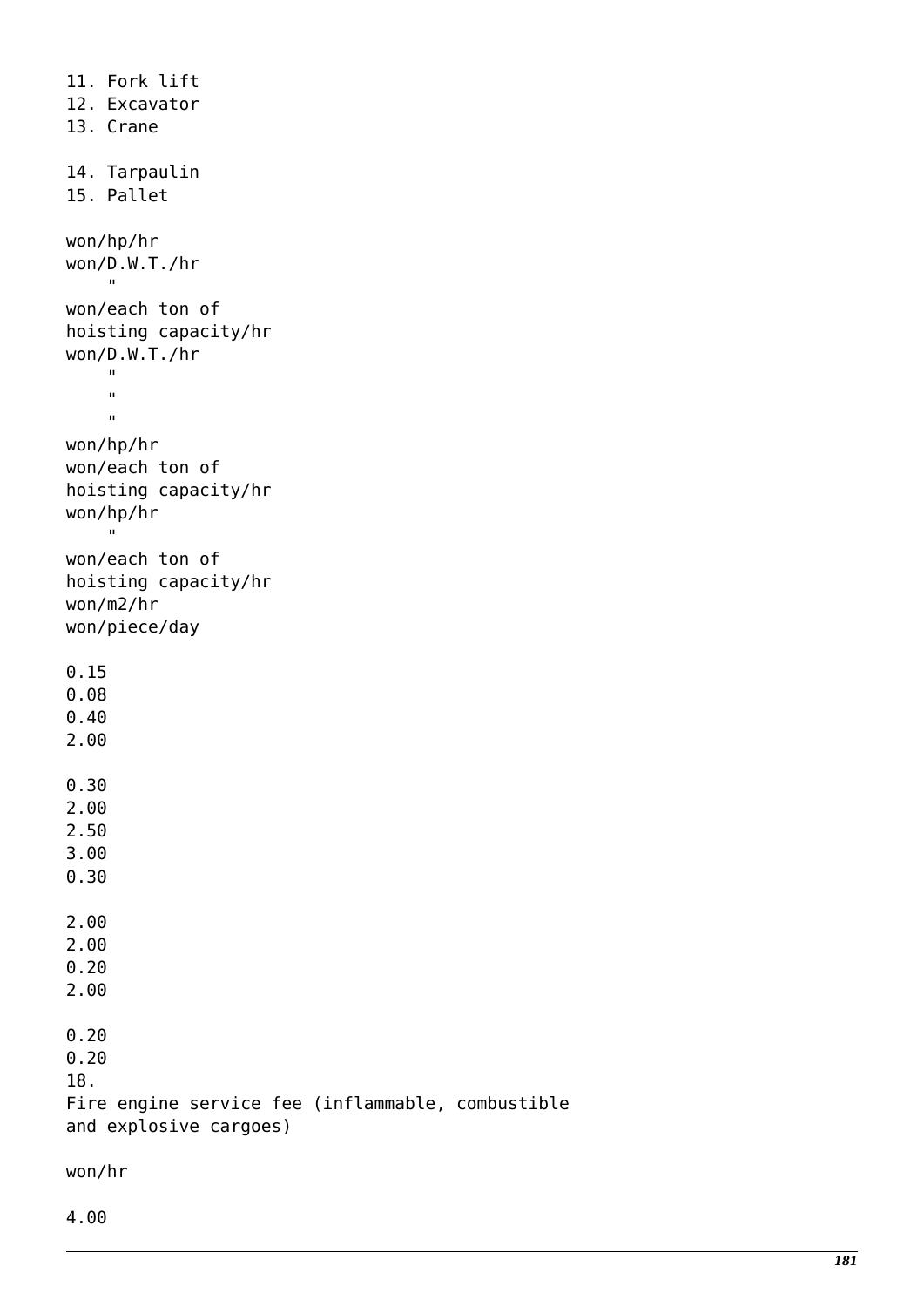| 19.                                                   | Warehouse:<br>$1 - 10$ days<br>$11 - 30$ days<br>31 - 45 days<br>Open yard<br>11 - 30 days<br>31 - 45 days | Storage charge (packed goods)<br>more than 45 days<br>$1 - 10$ days<br>more than 45 days |  |
|-------------------------------------------------------|------------------------------------------------------------------------------------------------------------|------------------------------------------------------------------------------------------|--|
| п<br>$\mathbf{u}$<br>п<br>п<br>п<br>$\mathbf{u}$<br>п | won/ton/day                                                                                                |                                                                                          |  |
| free<br>0.05<br>0.10<br>0.50                          |                                                                                                            |                                                                                          |  |
| free<br>0.03<br>0.05<br>0.25<br>20.                   |                                                                                                            | Loading and unloading charges (any part either at                                        |  |
| piling)                                               |                                                                                                            | the side or in the hold of a ship, either levelling or                                   |  |
| 1.                                                    |                                                                                                            | Bulk cargo                                                                               |  |
|                                                       |                                                                                                            | i) Coal (soft)<br>ii) Fertilizer<br>iii) Cryolite<br>iv) Grain                           |  |
|                                                       |                                                                                                            |                                                                                          |  |

- 2. Packed cargo
	- i) Fertilizer
	- ii) Chemical products
	- iii) Grain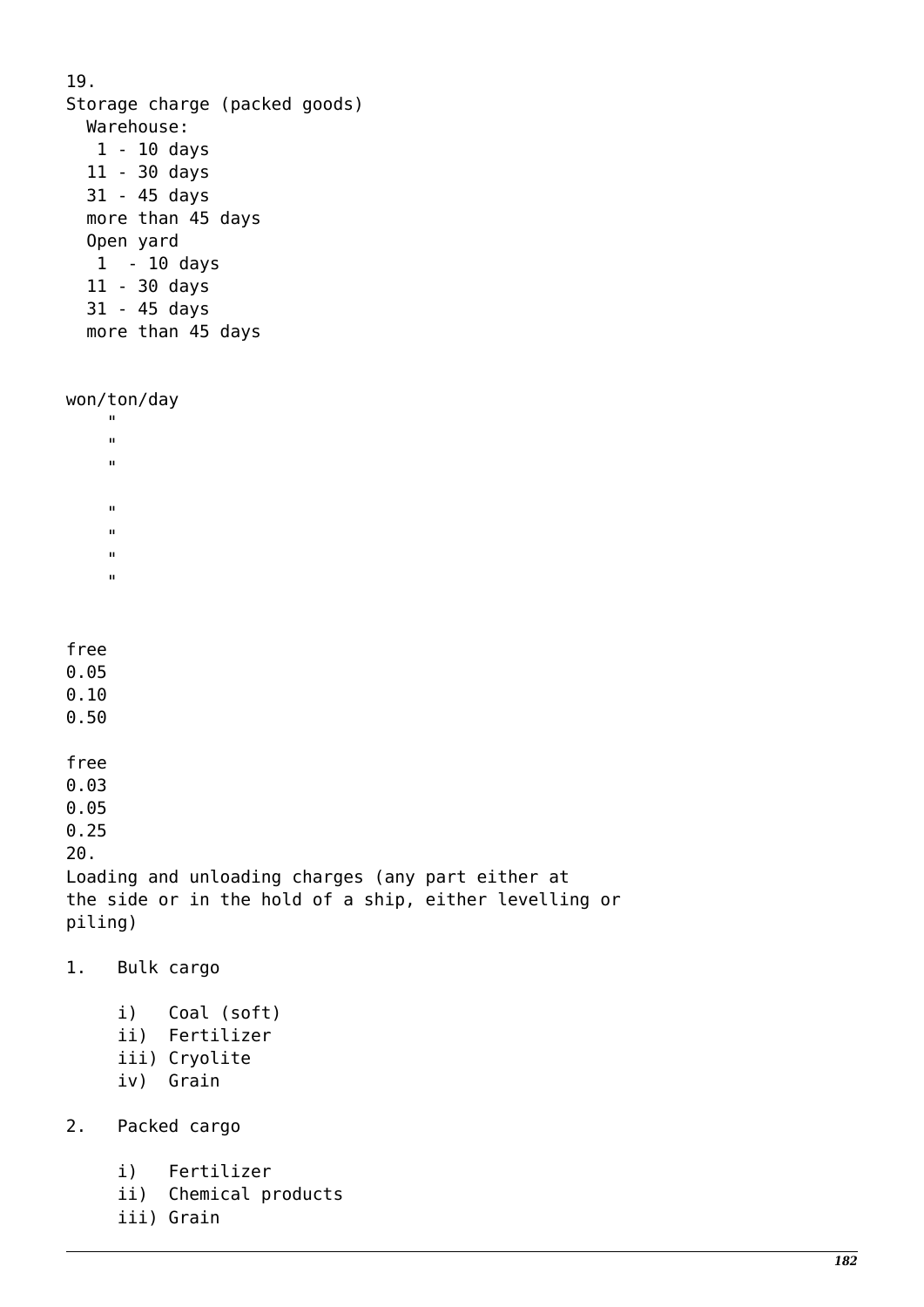## 3. Loading and unloading

- i) Bulk goods
	- Coal Fertilizer Cryolite Grain
- ii) Packed goods

 Fertilizer Chemical products Grain

## won/ton

- $\mathbf{u}$
- "
- $\bar{\mathbf{u}}$
- 
- "
- .<br>"
- $\bar{\mathbf{u}}$
- 
- $\mathbf{u}$
- $\bar{\mathbf{u}}$
- $\bar{\mathbf{u}}$
- .<br>"
- 
- $\mathbf{u}$
- "
- $\bar{\mathbf{u}}$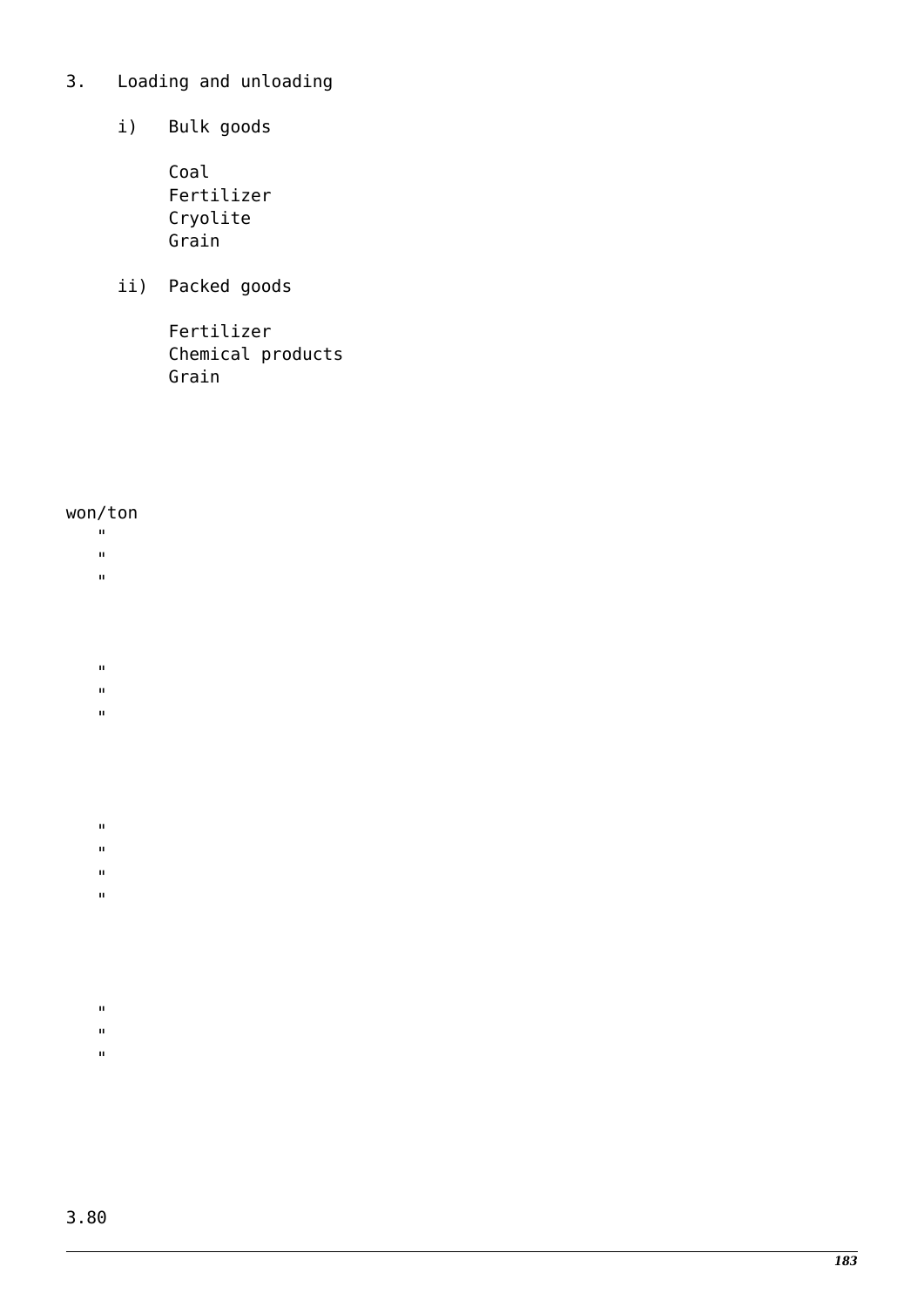5.15 4.90 5.00

6.65 7.75

6.45

0.74

0.90

0.80

0.80

0.95 1.05

1.05

 Source: DPRK Committee for the Promotion of External Economic Cooperation, Golden Triangle Rajin-Sonbong, Pyongyang, no date (1993), pp. 32-36.

 Table A-6: Industrial investment proposals for Rajin-Sonbong Free Economic and Trade Zone

Type of investment sought

Location Manufacturing branch/ product Proposed capacity Total investment US\$ Equity joint venture Contractual joint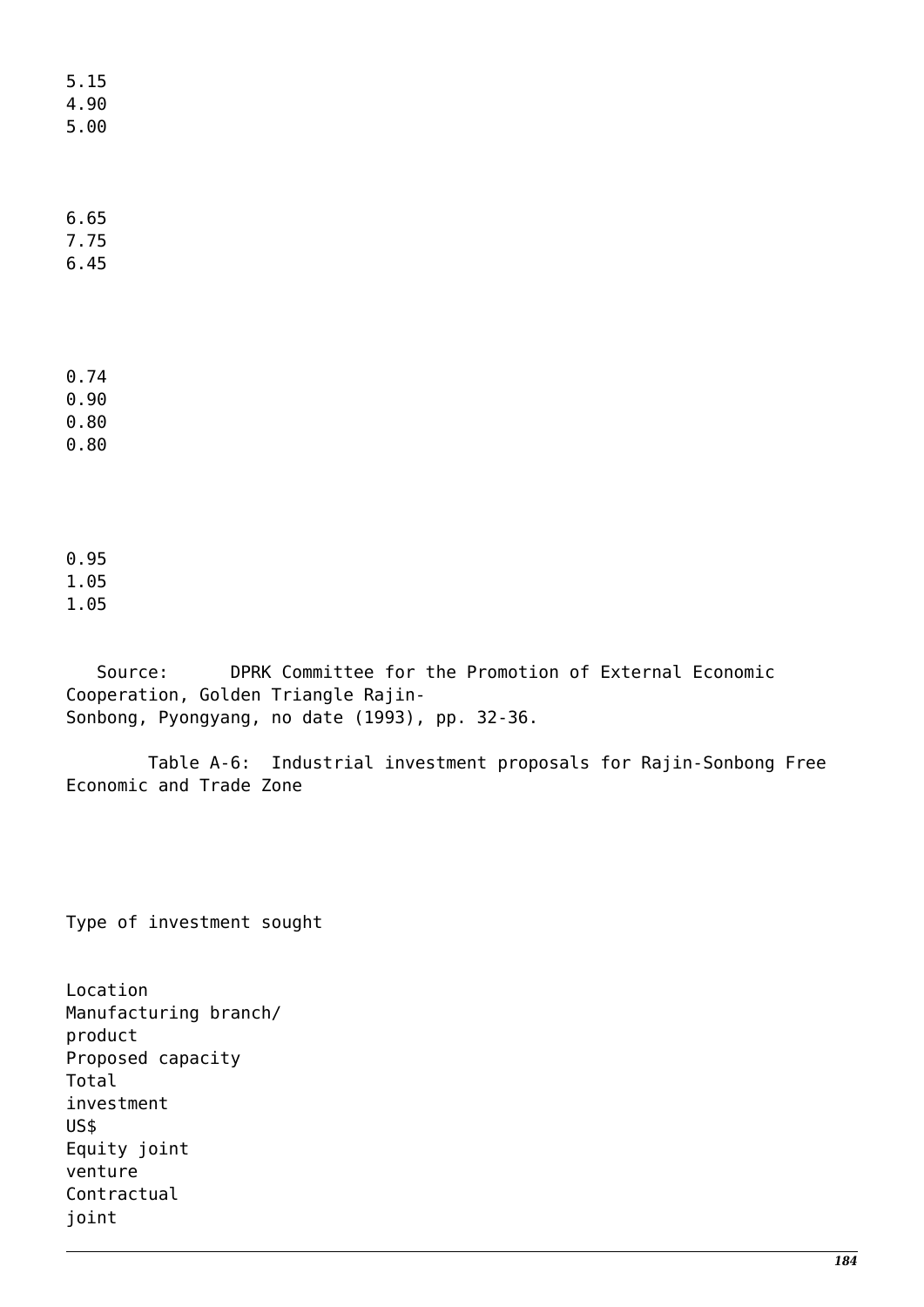venture 100 % foreign-owned Chonggye Industrial Park, Rajin Garments lady dresses: 1.4 mn pcs. 2.1 mn  $\frac{x}{x}$ Garments jumpers: 1.5 mn pcs. heavy coats: 2 mn pcs. 21.4 mn  $\frac{x}{x}$ Garments springcoats: 1 mn pcs. 8.6 mn X<br>X Garments fur overcoats:1 mn pcs. 19.3 mn X<br>X Sinhung Industrial Park, Rajin Knitwear shirts: 70 mn pcs. 29.8 mn  $\frac{x}{x}$ Socks pantyhoses: 1.5 mn pairs 8 mn X<br>X Socks

1 mn pairs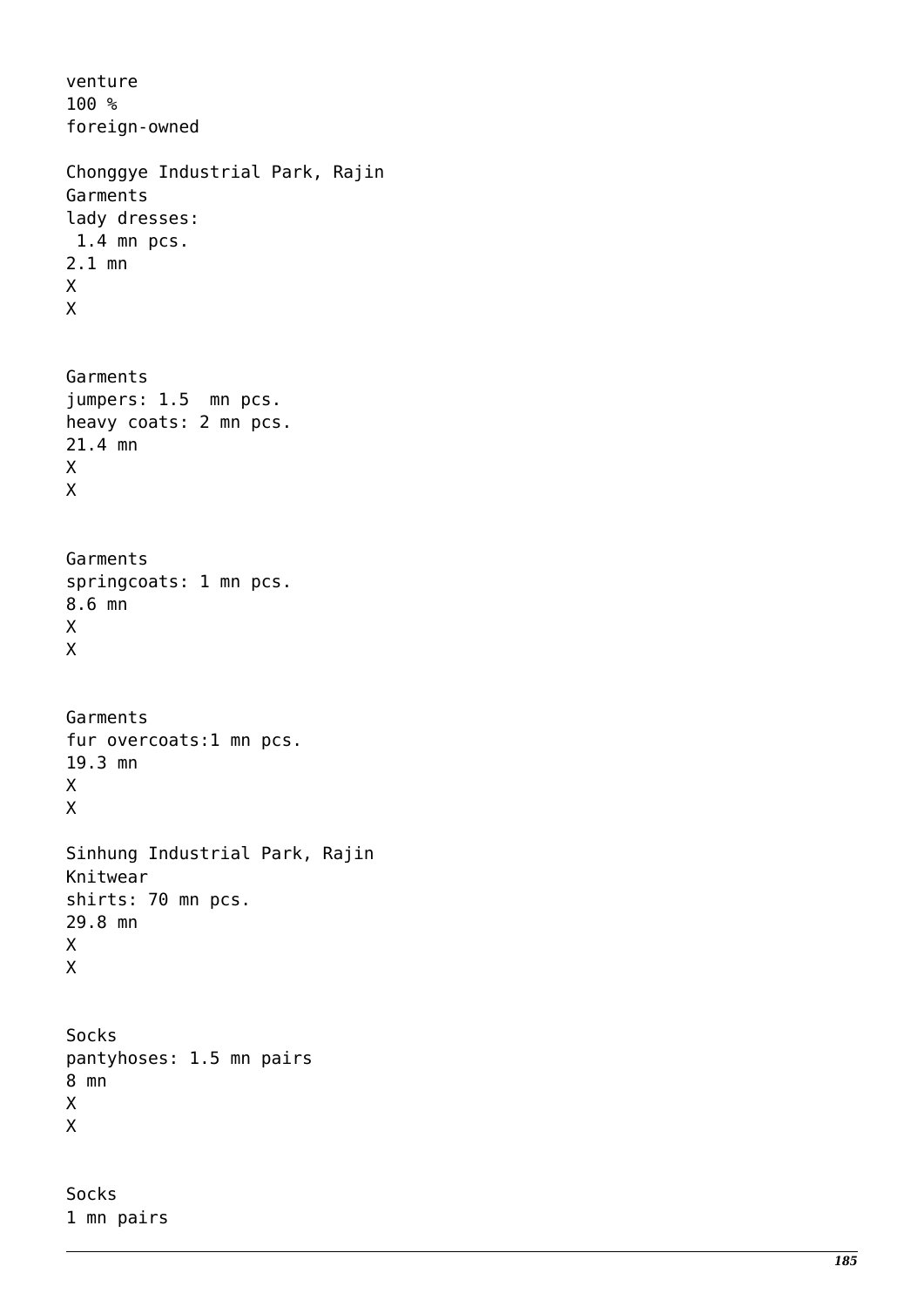```
 450,000 \frac{x}{x}Towels
7 mn pcs.
  4.3 mn \frac{x}{x}Zippers
adhesive zippers:
3 mn metres
14.5 mn \mathsf XX<br>X<br>X
\sf X\mathsf{X}Zippers
plastic zippers:
3 mn metres
  3.2 mn \mathsf{X}X<br>X<br>X
\overline{X}\overline{X}Embroidery
150,000 pcs.
2 mn<br>\overline{X}X<br>X<br>X
\mathsf{X}\overline{X}Bags
400,000 pcs.
2.6 mn \mathsf{X}X<br>X<br>X
\overline{X}\mathsf{X}Umbrellas
500,000 pcs.
2.1 mn \mathsf XX<br>X<br>X
\mathsf{X}\mathsf{X}Toys
3 mn pcs.
```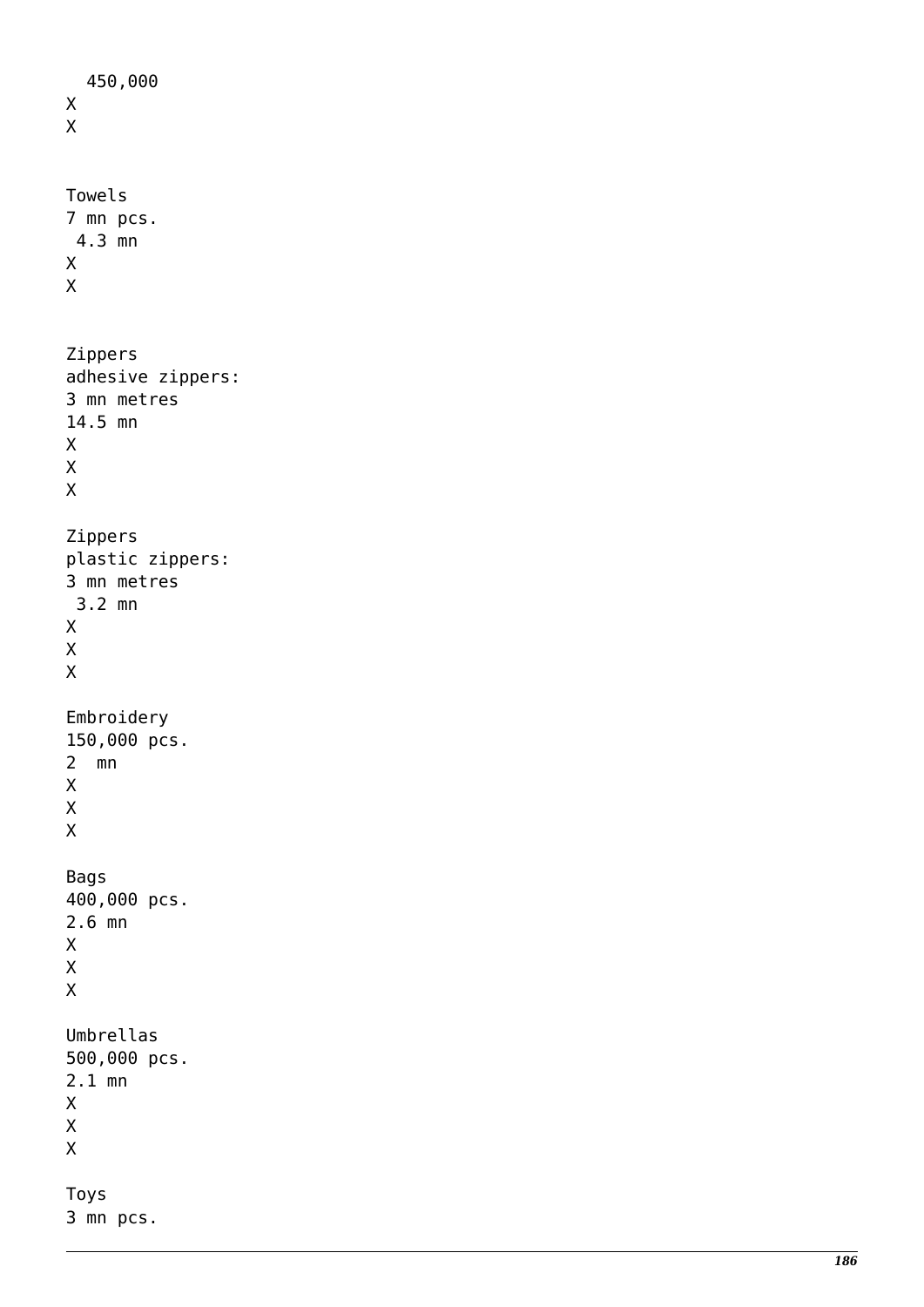```
 4 mn \mathsf{X}X<br>X<br>X
\overline{X}\overline{X}Home refrigerators
200,000 pcs.
33 mn \mathsf{X}X<br>X<br>X
\mathsf{X}\mathsf{X}Sewing machines
100,000 pcs.
  4 mn \overline{X}X<br>X<br>X
\mathsf X\mathsf{X}Electric bulbs
110 mn pcs.
83 mn \mathsf XX<br>X<br>X
\mathsf{X}\mathsf{X}Fruit juice
10,000 kl
  6 mn \frac{x}{x}Brand printing
30 mn pcs.
  4 mn \frac{x}{x}Tongmyong Industrial Park, Rajin
Shoes
3 mn pairs
3.3 mn X
X<br>X<br>X
\sf X\sf XFootwear
3 mn pairs
3.5 mn X
```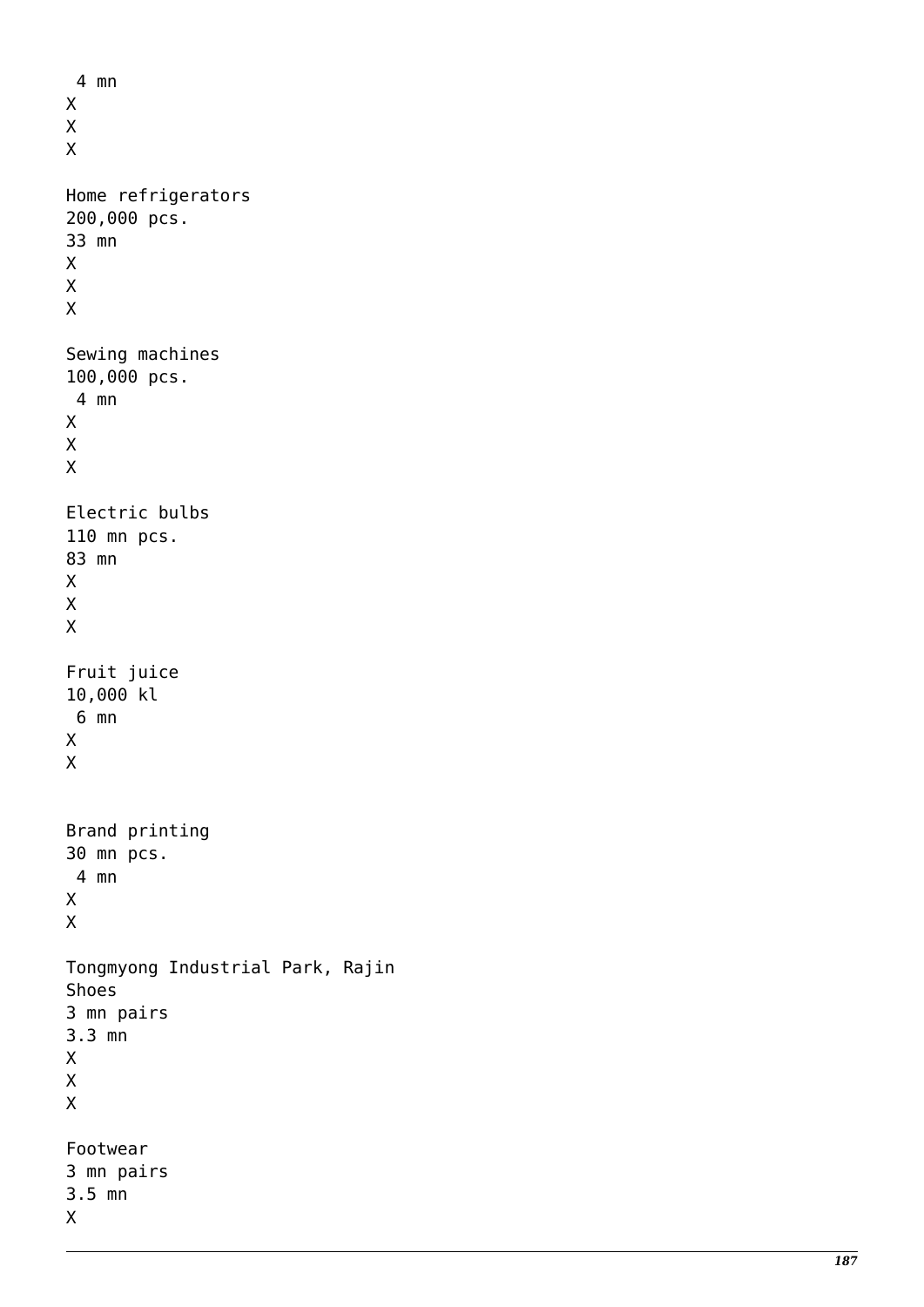```
X
X
Leather shoes
1 mn pairs
1.7 mn
X
X
X
Huchang Industrial Park, Rajin
Soyabean oil
20,000 t
15 mn
X
X
X
Corn starch
processing of corn 100,000 t
56 mn
X
X
X
Noodles
10,000 t
7.1 mn
X
X
X
Huchang Industrial Park, Rajin
Dry batteries
5 mn pcs.
3.4 mn
X
X
Numerically-controlled machine
tools
1,000 units
55 mn
X
X
X
Electric motors
small- and medium-sized motors: 150,000
pcs.
```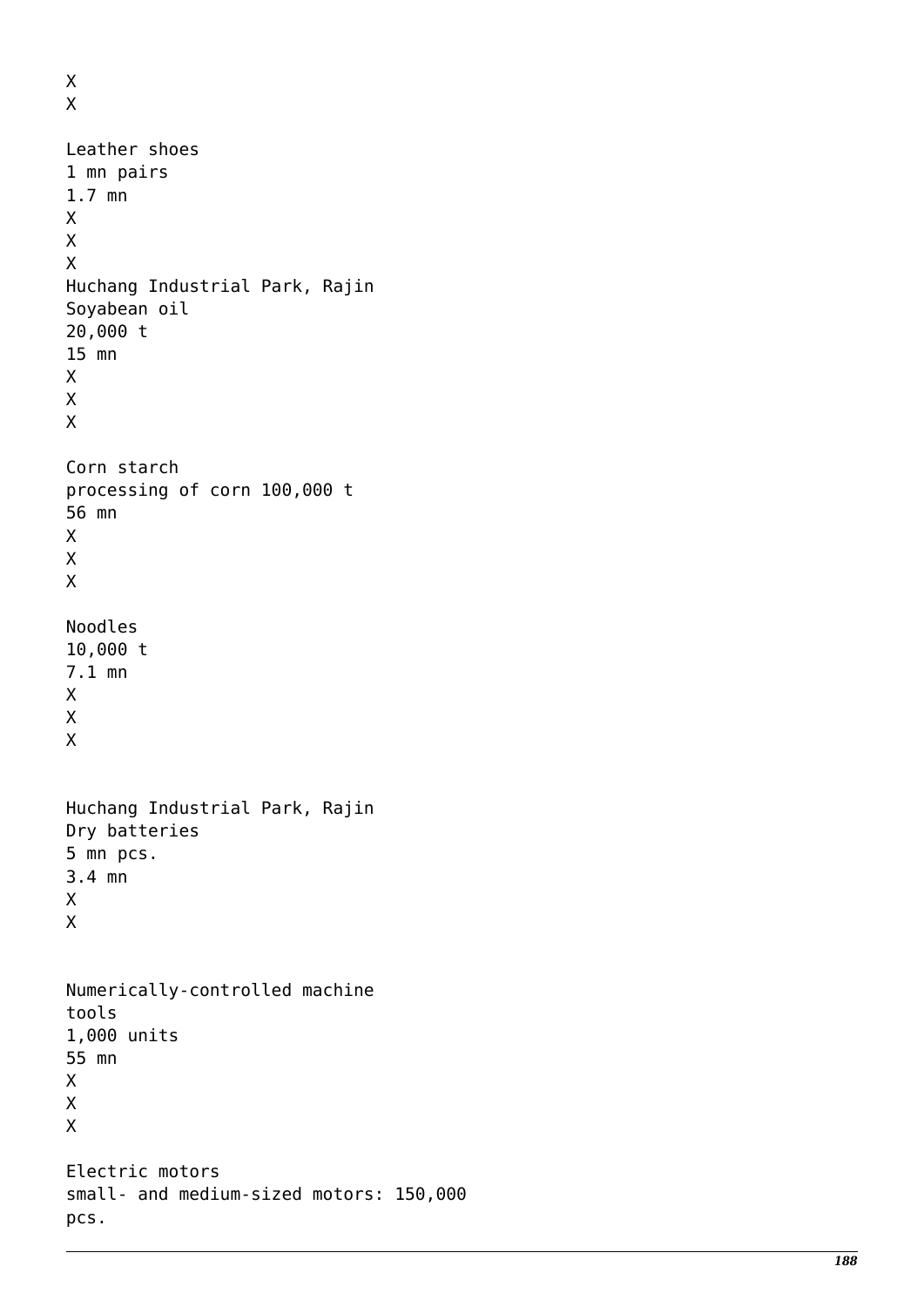```
11 mn
X
X
Electrical apparatus
3 mn pcs (AC contactmakers, relays,
converters, on-and-off switches
8.7 mn
X
X
Micro-sized motors
100,000 pcs
30 mn
X
X
Kwangok Industrial Park, Rajin
High purity reagent
1,000 t
40 mn
X
X
Packing materials
10 mn pcs. (cardboard boxes)
10 mn pcs. (plastic packing material)
5.5 mn
X
X
X
Oil refinery
2 mn t
1.5 bn (1 bn for equipment
X
X
Changpyong Industrial Park, Rajin
Automobile parts
1,000 t (lorry & passenger car parts)
11 mn
X
X
```
Ship repair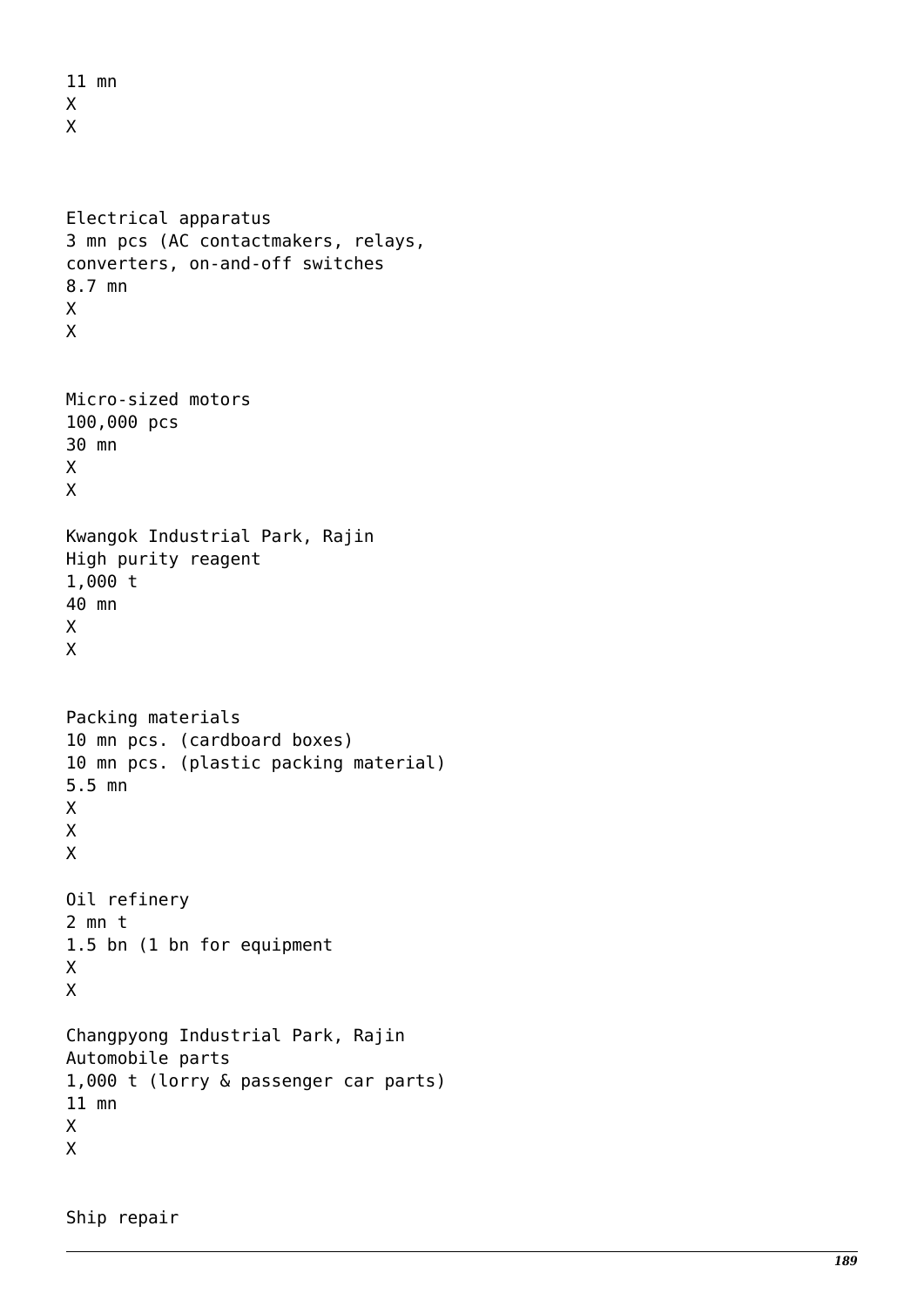```
80 large vessels
10 mn
X
Ship disassembling
10 vessels/year
1.5 mn
X
Anju-dong, Rajin
Vegetables processing
10,000 t
11 mn
X
X
Marine products
2,500 t
1.7 mn
X
X
Jewels
60,000 mn pcs.
1 mn
X
X
Paekhak Industrial Park, Sonbong County
Electronic computers
500,000 pcs.
23 mn
X
X
X
Printed boards
100,000 m2
9 mn
X
X
X
Loudspeakers
4.5 mn pcs.
10 mn
```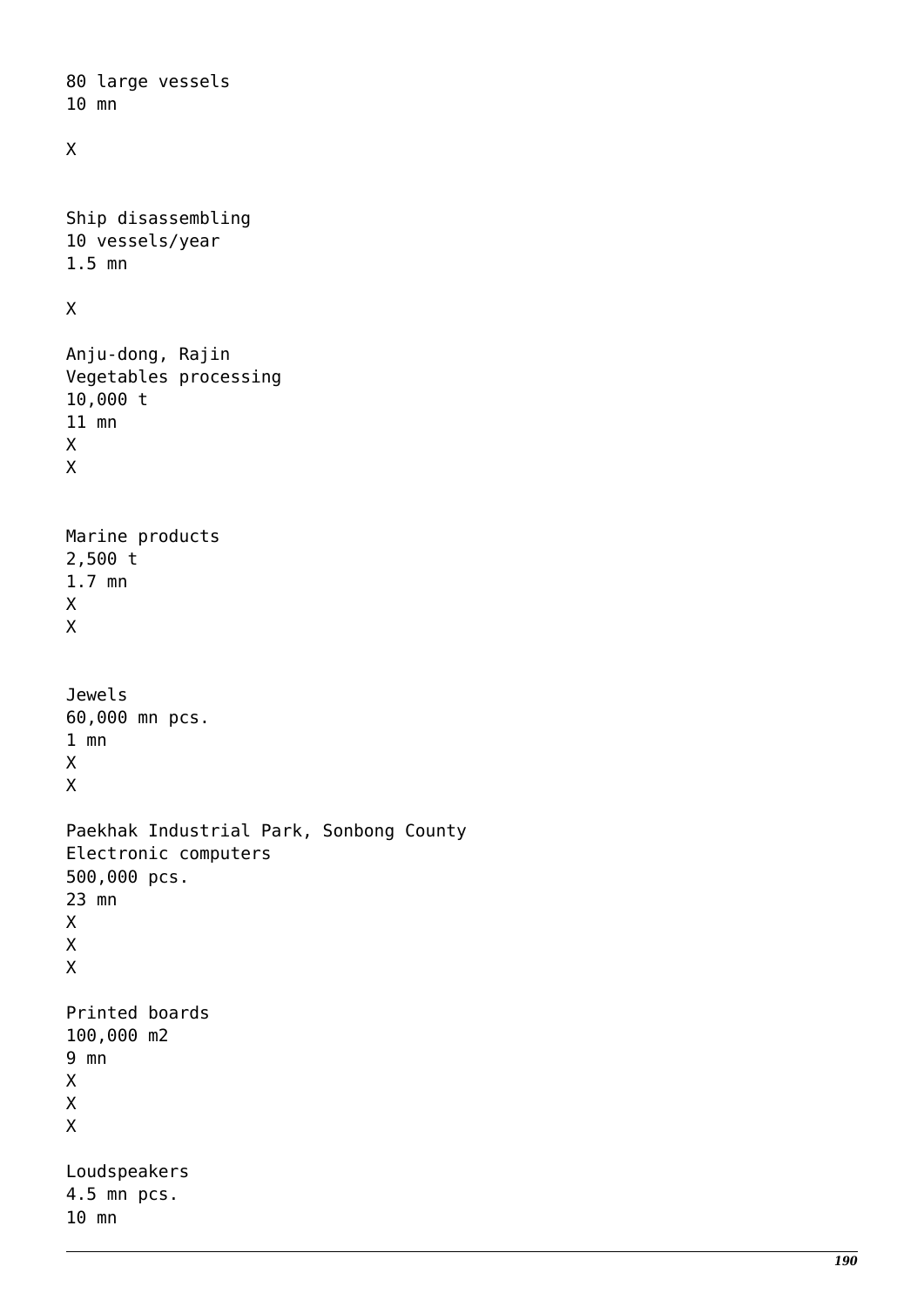X X

```
Numerical control units
7,000 units (machine tools: 6,000 units;
robots: 1,000 units)
59 mn
X
X
X
Brown tubes (color)
2.5 mn pcs.
190 mn
X
X
X
Television sets assembly (color)
2 mn
150 mn
X
X
X
VTRs
300,000 pcs.
54 mn
X
X
X
Tape recorders
1 mn sets
58 mn
X
X
X
Electronic timepieces
1 mn pcs.
8.4 mn
X
X
Electronic elements
1 bn pcs. (carbon-coated resistors)
11 mn
X
```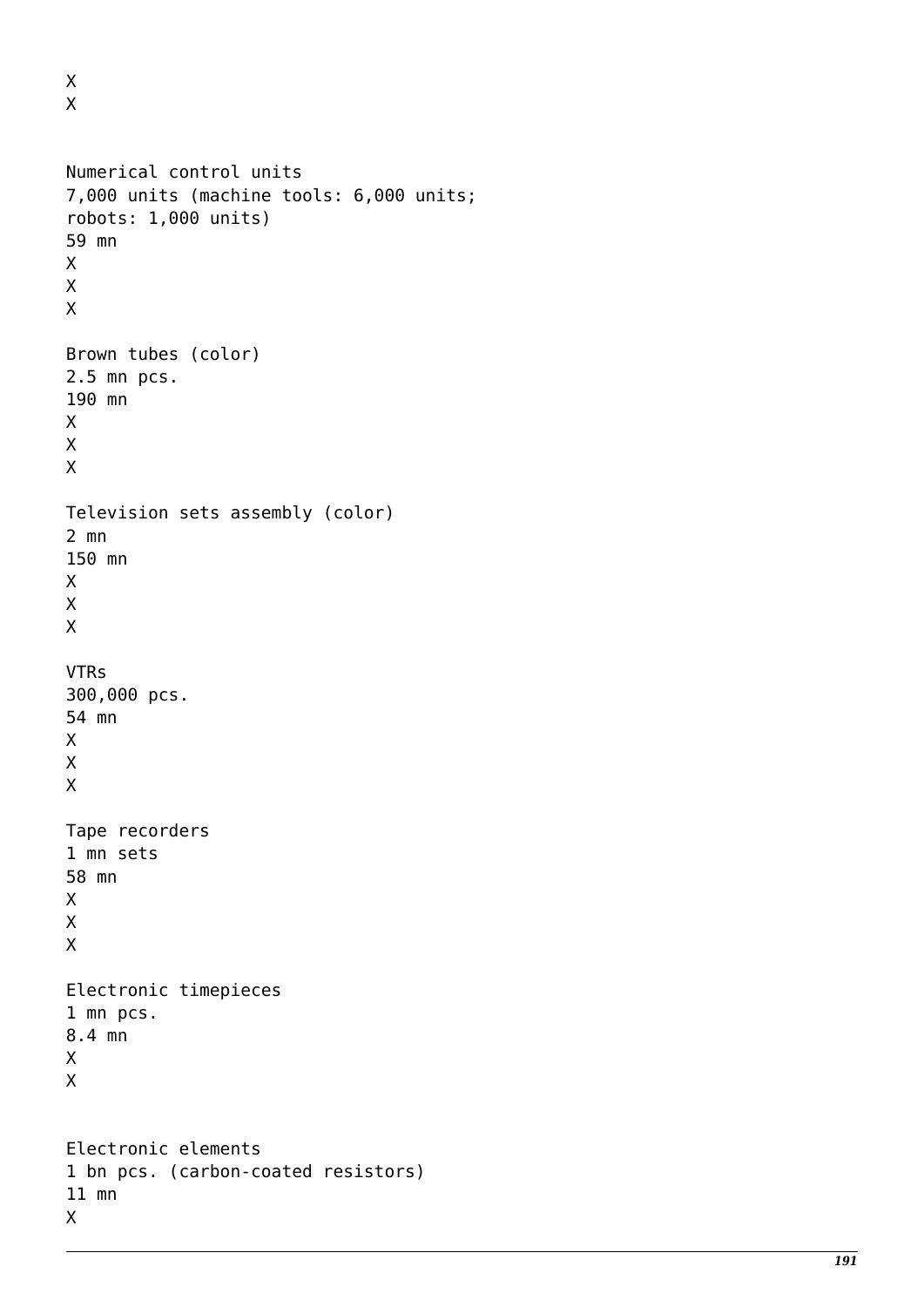X X Electronic elements 200 mn pcs. (metal-coated resistors 7 mn X X X Electronic elements 100 mn pcs. (plastic condensers) 6 mn X X X Paekhak Industrial Park, Sonbong Country Electronic elements 300 mn pcs. (ceramic condensers) 13 mn X X Electronic elements 300 mn pcs. (electrolytic condensers) 14 mn X X Semiconductors 200 mn pcs. 48 mn X X X Integrated circuits 100 mn pcs. 220 mn X X X Liquid crystals 30 mn pcs. 4.2 mn X X X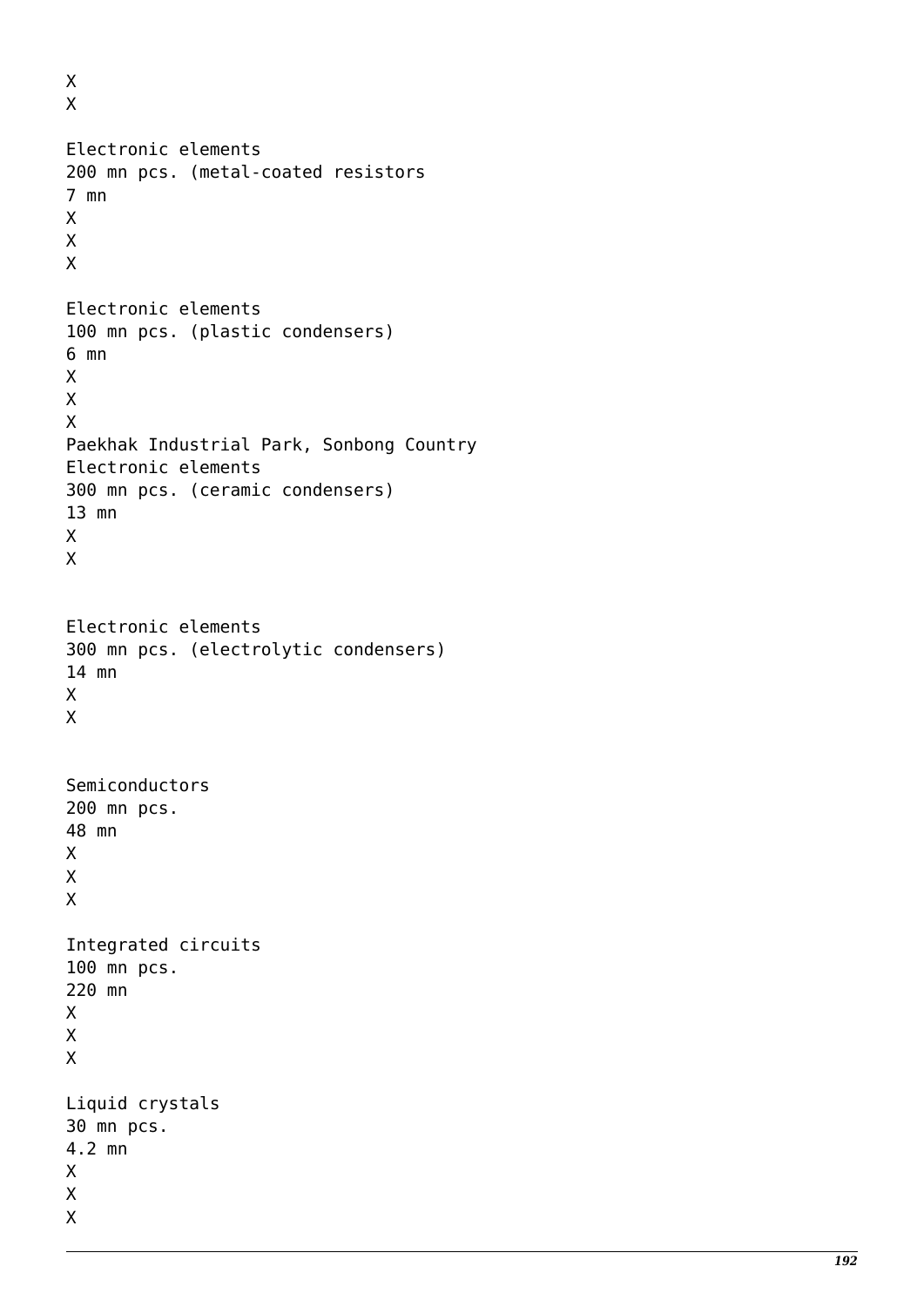```
Communication equipment
100,000 (lines of program-controlled
automatic exchange)
57 mn
X
X
X
Paekhak sub-country, Sonbong county
Spring water processing
50,000 kl
1.9 mn
X
X
Ungsangku Industrial Park, Sonbong
Packing materials
10 mn pcs. (wooden packing materials)
60 mn
X
X
X
Furniture
30,000 pcs. furniture
100,000 m2 fixture
3.3 mn
X
X
Pallets
15,000 m3
1.6 mn
X
Heat insulation material
3,000 t
1 mn
X
X
Hongui Industrial Park, Sonbong
Car-assembly
50,000 units (trucks - over 8-10 ton-class)
380 mn
X
X
```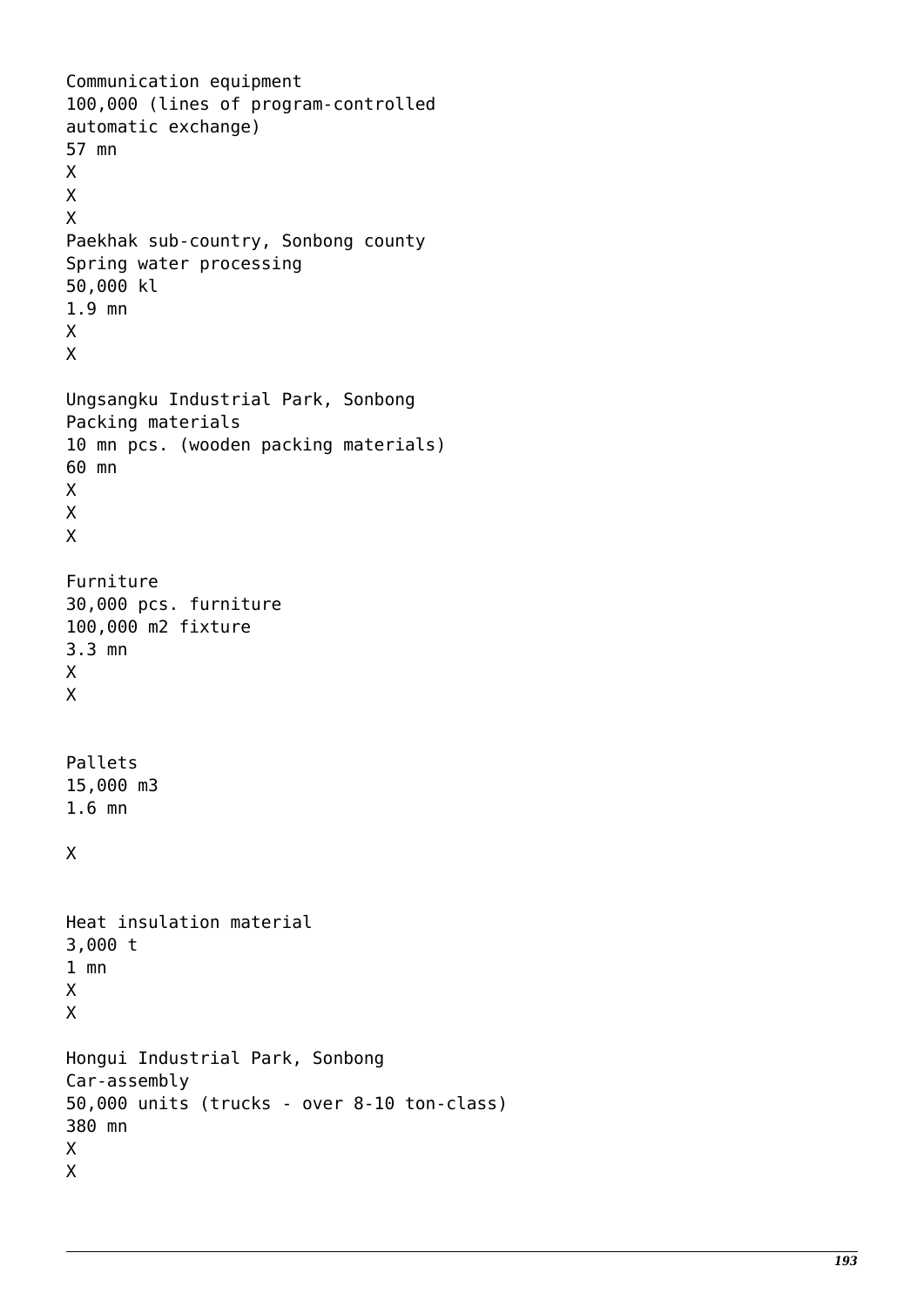```
Motorcycles
100,000 units
100 mn
X
X
X
Sonbong county seat
Soft drinks
beer: 10,000 kl
56 mn
X
X
X
Ceramics
8mn pcs. (glassware)
17 mn
X
Sahoi sub-county, Sonbong county
Fish processing
30,000 t
17 mn
X
X
X
Wolpo-ri, Songpyong District, Chongjin City
Containers
10,000 pcs.
11.4 mn
X
```
Source: DPRK Committe for the Promotion of External Economic Cooperation, Golden Triangle, op. cit.

[Return to Top](https://web.archive.org/web/19980120080341/https://nautilus.org/aprenet/library/tumen/industry.html#top) . The national income is defined as the sum of net output values of the economy's five material production sectors (agriculture, industry, construction, transportation, commerce), while the value added in the "non-material production sectors" is excluded. . Gross output values are defined as sums of output values (list price x quantity produced) of each enterprise in any given nonmaterial production sector. The value of intermediate products is thus double counted. . For a detailed breakdown see annex table A-1 . Industrial enterprises at township level and above only. .